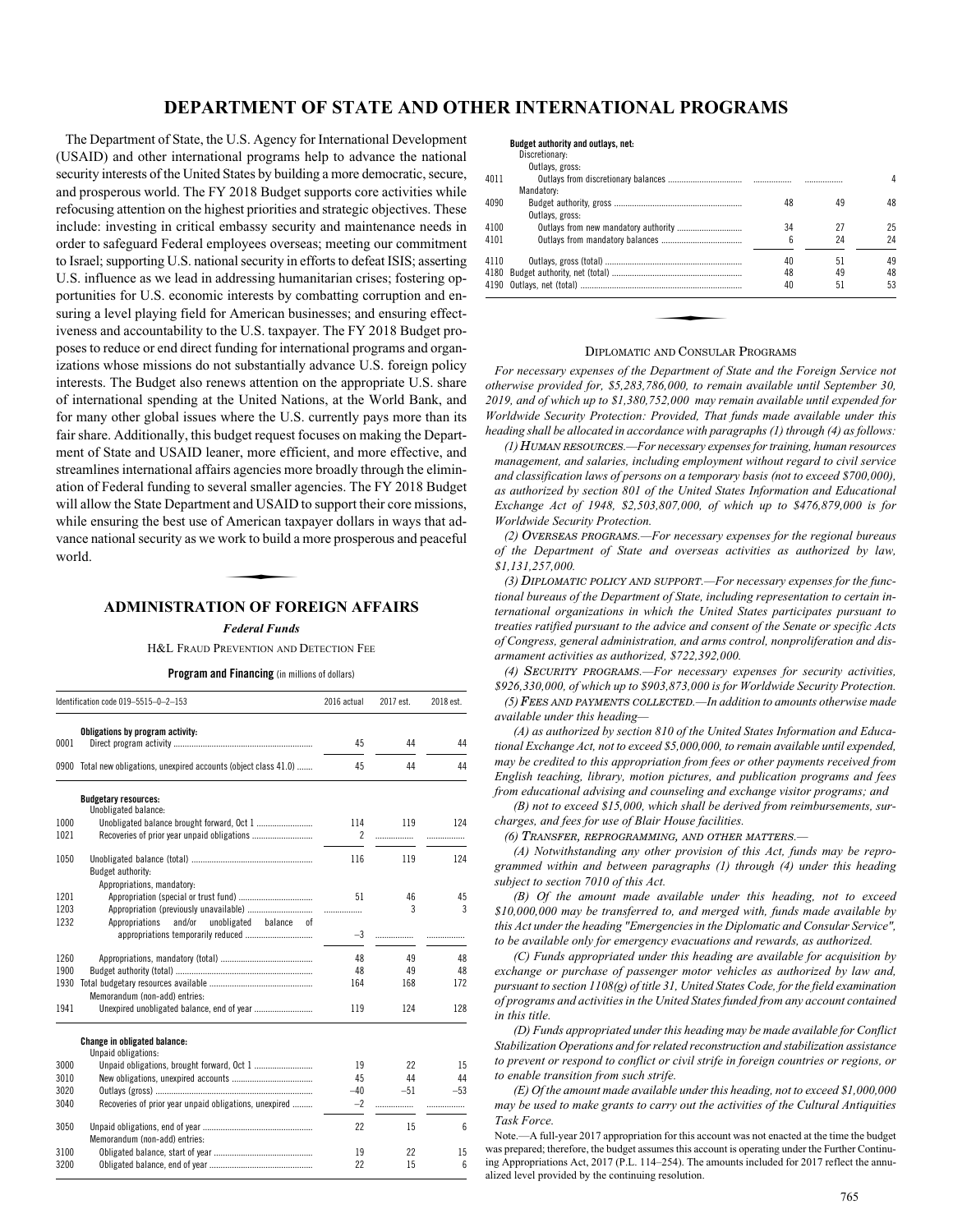# DIPLOMATIC AND CONSULAR PROGRAMS—Continued

**Program and Financing** (in millions of dollars)

|      | Identification code 019-0113-0-1-153                           | 2016 actual | 2017 est. | 2018 est. |
|------|----------------------------------------------------------------|-------------|-----------|-----------|
|      | Obligations by program activity:                               |             |           |           |
| 0001 |                                                                | 2,296       | 2.251     | 2.119     |
| 0002 |                                                                | 909         | 891       | 839       |
| 0003 |                                                                | 352         | 346       | 326       |
| 0005 |                                                                | 925         | 907       | 854       |
| 0006 |                                                                | 19          | 18        | 17        |
| 0007 |                                                                | 1,489       | 1,497     | 1,410     |
| 0008 |                                                                | 2,651       | 3,526     | .         |
| 0799 |                                                                | 8,641       | 9,436     | 5,565     |
| 0801 | Diplomatic and Consular Programs (Reimbursable)                | 6,227       | 5,472     | 2,424     |
|      |                                                                |             |           |           |
|      | 0900 Total new obligations, unexpired accounts                 | 14,868      | 14,908    | 7,989     |
|      |                                                                |             |           |           |
|      | <b>Budgetary resources:</b><br>Unobligated balance:            |             |           |           |
| 1000 | Unobligated balance brought forward, Oct 1                     | 2,235       | 2,118     | 1,907     |
| 1011 | Unobligated balance transfer from other acct [019-0524]        | 97          |           | .         |
| 1012 | Unobligated balance transfers between expired and unexpired    |             |           |           |
|      |                                                                | 137         |           | .         |
| 1021 |                                                                | 220         | .         | .         |
| 1033 |                                                                | 5           |           | .         |
|      |                                                                |             |           |           |
| 1050 |                                                                | 2,694       | 2,118     | 1,907     |
|      | Budget authority:                                              |             |           |           |
|      | Appropriations, discretionary:                                 |             |           |           |
| 1100 |                                                                | 5.637       | 5,611     | 5.284     |
| 1100 |                                                                | 2,562       | 3.614     |           |
| 1120 | Appropriations transferred to other accts [019-5177]           | $-1$        | .         | .         |
| 1120 | Appropriations transferred to other accts [019-0209]           | $-8$        |           | .         |
| 1120 | Appropriations transferred to other acct [019-0535]            | $-37$       | .         | .         |
|      |                                                                |             |           |           |
| 1160 |                                                                | 8,153       | 9,225     | 5,284     |
|      | Spending authority from offsetting collections, discretionary: |             |           |           |
| 1700 |                                                                | 6.166       | 5,472     | 2,005     |
| 1701 | Change in uncollected payments, Federal sources                | 25          | .         | .         |
| 1750 | Spending auth from offsetting collections, disc (total)        | 6.191       | 5,472     | 2,005     |
| 1900 |                                                                | 14,344      | 14,697    | 7,289     |
| 1930 |                                                                | 17,038      | 16,815    | 9,196     |
|      | Memorandum (non-add) entries:                                  |             |           |           |
| 1940 |                                                                | $-52$       | .         | .         |
| 1941 | Unexpired unobligated balance, end of year                     | 2,118       | 1,907     | 1,207     |
|      |                                                                |             |           |           |
|      |                                                                |             |           |           |
|      | Change in obligated balance:<br>Unpaid obligations:            |             |           |           |
| 3000 |                                                                | 5,484       | 5,490     | 6,666     |
| 3010 |                                                                | 14,868      | 14,908    | 7,989     |
| 3011 | Obligations ("upward adjustments"), expired accounts           | 82          | .         | .         |
| 3020 |                                                                | $-14,431$   | $-13,732$ | $-9,750$  |
| 3040 | Recoveries of prior year unpaid obligations, unexpired         | $-220$      |           | .         |
| 3041 | Recoveries of prior year unpaid obligations, expired           | $-293$      |           |           |
|      |                                                                |             | .         | .         |
| 3050 |                                                                | 5,490       | 6,666     | 4,905     |
|      | Uncollected payments:                                          |             |           |           |
| 3060 | Uncollected pymts, Fed sources, brought forward, Oct 1         | $-54$       | $-57$     | $-57$     |
| 3070 | Change in uncollected pymts, Fed sources, unexpired            | $-25$       | .         | .         |
| 3071 | Change in uncollected pymts, Fed sources, expired              | 22          | .         | .         |
|      |                                                                |             |           |           |
| 3090 |                                                                | $-57$       | $-57$     | $-57$     |
|      | Memorandum (non-add) entries:                                  |             |           |           |
| 3100 |                                                                | 5,430       | 5,433     | 6,609     |
| 3200 |                                                                | 5,433       | 6,609     | 4,848     |
|      |                                                                |             |           |           |
|      | Budget authority and outlays, net:                             |             |           |           |
|      | Discretionary:                                                 |             |           |           |
| 4000 |                                                                | 14,344      | 14,697    | 7,289     |
|      | Outlays, gross:                                                |             |           |           |
| 4010 | Outlays from new discretionary authority                       | 10,668      | 7,906     | 4,521     |
| 4011 |                                                                | 3,763       | 5,826     | 5,229     |
| 4020 |                                                                |             |           |           |
|      |                                                                | 14,431      | 13,732    | 9,750     |
|      | Offsets against gross budget authority and outlays:            |             |           |           |
|      | Offsetting collections (collected) from:                       |             |           |           |
| 4030 |                                                                | $-2,353$    | $-2,188$  | $-1,813$  |
| 4033 |                                                                | $-3,877$    | $-3,284$  | $-192$    |
| 4040 | Offsets against gross budget authority and outlays (total)     | $-6,230$    | $-5,472$  | $-2,005$  |
|      | Additional offsets against gross budget authority only:        |             |           |           |
| 4050 | Change in uncollected pymts, Fed sources, unexpired            | $-25$       | .         | .         |
| 4052 | Offsetting collections credited to expired accounts            | 59          | .         | .         |
| 4053 | Recoveries of prior year paid obligations, unexpired           |             |           |           |
|      |                                                                | 5           | .         | .         |
|      |                                                                |             |           |           |

| Additional offsets against budget authority only (total) | 39    |       |       |
|----------------------------------------------------------|-------|-------|-------|
|                                                          | 8.153 | 9.225 | 5.284 |
|                                                          | 8.201 | 8.260 | 7.745 |
|                                                          | 8.153 | 9.225 | 5.284 |
|                                                          | 8.201 | 8.260 | 7.745 |
|                                                          |       |       |       |

# **Summary of Budget Authority and Outlays** (in millions of dollars)

|                                  | 2016 actual | 2017 est | 2018 est. |
|----------------------------------|-------------|----------|-----------|
| Enacted/requested:               |             |          |           |
|                                  | 8.153       | 9.225    | 5.284     |
|                                  | 8.201       | 8.260    | 7.745     |
| Overseas contingency operations: |             |          |           |
|                                  |             |          | 2.976     |
|                                  |             |          | 1.100     |
| Total:                           |             |          |           |
|                                  | 8.153       | 9.225    | 8.260     |
|                                  | 8.201       | 8 260    | 8.845     |

Diplomatic and Consular Programs (D&CP) are financed by this appropriation, fees for services, and reimbursements from other agencies (including for administrative and other services provided by the Department of State). As in previous years, two-year funding is requested for this account, except for funds requested for Worldwide Security Protection (WSP) , which are to remain available until expended. D&CP is the Department of State's primary operating account and funds a broad range of activities from policy setting, planning and design, to implementation and operations and maintenance. The 2018 request includes base funding for the State Department operations in Iraq, Afghanistan, Pakistan, and other High Threat Posts (HTP). The balance of the funding requested for operations in Iraq, Afghanistan, Pakistan, and other HTP is included in the Overseas Contingency Operations (OCO) account request for the D&CP account.

Funds are requested in the following categories:

*Human Resources*.—This category supports American salaries at overseas and domestic United States diplomatic missions, including Department of State employees carrying out security protection activities. Professional development and training is a continuous process by which the Department ensures that its professionals have the skills, experience and judgment to fulfill its functions at all levels. Training programs are designed to provide employees with the specific functional area and language skills needed for the conduct of foreign relations in the Department and abroad. This activity also supports the management, recruitment, and performance evaluation of Foreign and Civil Service employees (including efforts to attract a diverse applicant pool) and locally employed staff.

*Overseas Programs*.—This category provides funding for the operational programs of all the regional bureaus of the Department of State, which are responsible for managing United States foreign policy through bilateral and multilateral relationships. Funds made available for 2018 will support 275 United States embassies, consulates, and other diplomatic posts worldwide. Resources for this activity are used to provide for: the political and economic reporting and analysis of interests to the United States; the representation of U.S. diplomatic and national interests to countries abroad; and the bilateral and multilateral negotiation of U.S. foreign policy objectives, including the hosting of and participation in various international conferences, meetings and other multilateral activities in the United States and abroad. Resources in this appropriation support the conduct of international informational programs of the United States. These resources are used to define, explain and advocate U.S. policies abroad and to seek to increase knowledge and understanding among foreign audiences of U.S. society and its values. This activity also encompasses medical programs for the Department of State, the Foreign Service and other U.S. Government departments and agencies overseas. Centralized funding for travel and transportation of effects associated with the assignment, transfer, home leave and separation of the Department's personnel and dependents is also included in this activity. This category also supports reconstruction and stabilization activities of the Conflict Stabilization Operations (CSO) Bureau.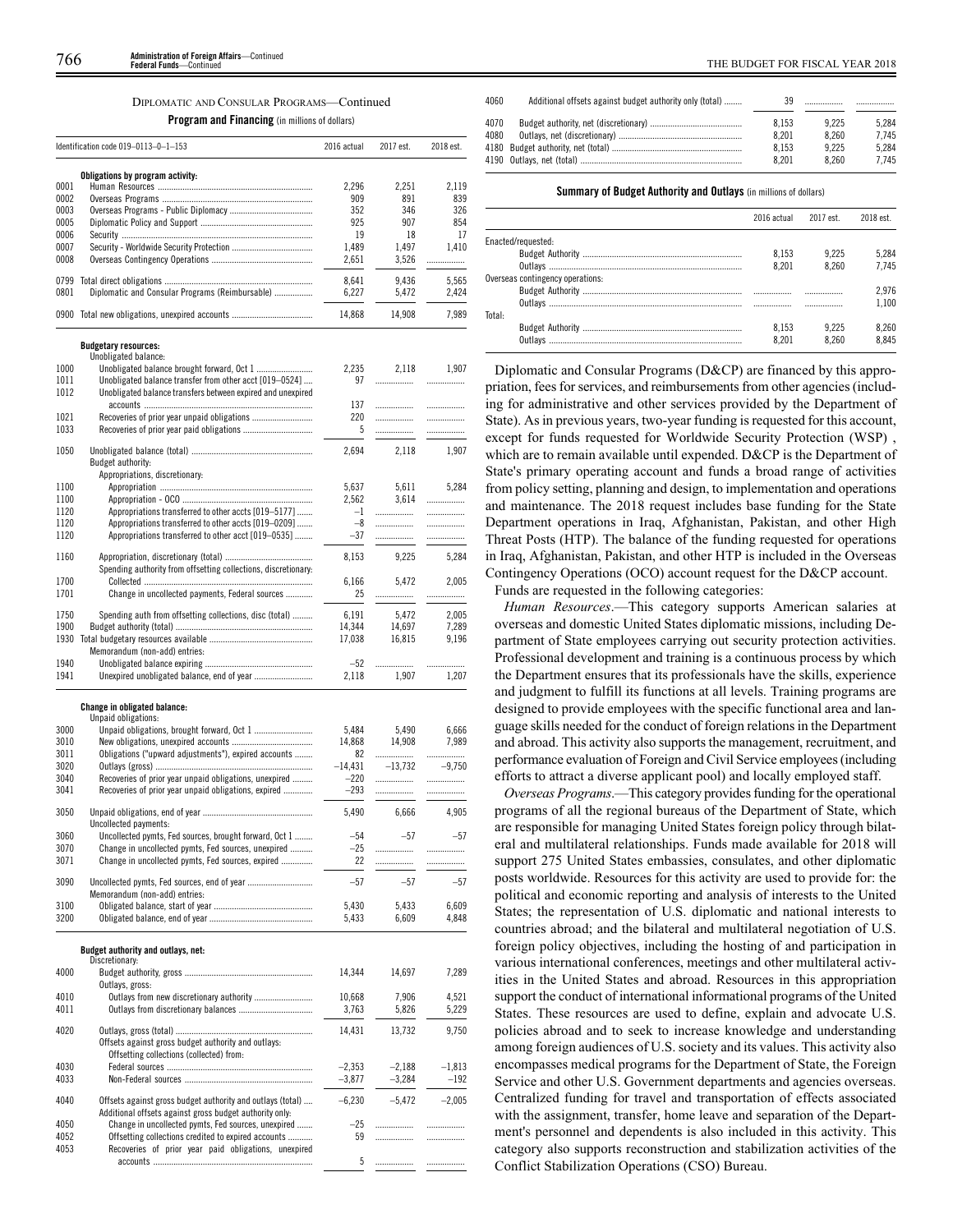*Diplomatic Policy and Support*.—This category supports the operational programs of the functional bureaus of the Department of State, which includes providing overall policy direction, coordination, and program management among United States missions abroad in pursuit of regional and global foreign policy objectives, including the hosting of various international conferences and meetings in the United States and abroad. Resources also fund the management of U.S. participation in arms control, nonproliferation, and disarmament negotiations and other verification and compliance activities, in addition to funds otherwise available for such purposes. The information management activity in D&CP includes resources that are used for the creation, collection, processing, use, storage, and disposition of information required for the formulation and execution of foreign policy and for the conduct of daily business. Components of the information management activity include: telecommunications, information security, information system services, pouch, mail and publishing services for both unclassified and classified information. These activities include domestic and overseas execution of Department programs, such as budget and financial management, contracting and procurement, domestic facilities and vehicles, and rental payments to GSA.

*Security Programs*.—This category provides for the operation of security programs, including for Worldwide Security Protection (WSP) and the Bureau of Diplomatic Security, to protect diplomatic personnel, overseas diplomatic missions, residences, domestic facilities and information. The salaries paid to Department employees who carry out the security protection function worldwide are included in the Human Resources program activity. This activity identifies resources that are used in meeting security and counterterrorism responsibilities, both foreign and domestic. Programs covered in this activity include but are not limited to: security operations; engineering services, which are related to the technical defense of U.S. Government personnel and establishments abroad against electronic and physical attack; homeland security related activities; protection of Department personnel and foreign dignitaries; and physical security operations.

|  | Object Classification (in millions of dollars) |  |  |  |  |
|--|------------------------------------------------|--|--|--|--|
|--|------------------------------------------------|--|--|--|--|

|      | Identification code 019-0113-0-1-153                     | 2016 actual | 2017 est. | 2018 est. |
|------|----------------------------------------------------------|-------------|-----------|-----------|
|      | Direct obligations:                                      |             |           |           |
|      | Personnel compensation:                                  |             |           |           |
| 11.1 |                                                          | 2.054       | 2,243     | 1.323     |
| 11.3 |                                                          | 154         | 168       | 99        |
| 11.5 |                                                          | 220         | 240       | 142       |
| 11.8 |                                                          | 5           | 5         | 3         |
| 11.9 |                                                          | 2.433       | 2.656     | 1.567     |
| 12.1 |                                                          | 1,062       | 1,160     | 684       |
| 13.0 |                                                          | 5           | 5         | 3         |
| 21.0 |                                                          | 230         | 251       | 148       |
| 22.0 |                                                          | 56          | 61        | 36        |
| 23.1 |                                                          | 171         | 189       | 110       |
| 23.3 | Communications, utilities, and miscellaneous charges     | 378         | 413       | 243       |
| 24.0 |                                                          | 148         | 162       | 95        |
| 25.1 |                                                          | 47          | 51        | 30        |
| 25.2 |                                                          | 260         | 284       | 167       |
| 25.3 | Other goods and services from Federal sources            | 113         | 123       | 73        |
| 25.3 | Purchases of goods and services from Government accounts |             |           |           |
|      |                                                          | 2.888       | 3.154     | 1,860     |
| 25.4 |                                                          | 208         | 227       | 134       |
| 25.6 |                                                          | 14          | 15        | 9         |
| 25.7 |                                                          | 15          | 16        | 10        |
| 26.0 |                                                          | 166         | 181       | 107       |
| 31.0 |                                                          | 276         | 301       | 178       |
| 41.0 |                                                          | 161         | 176       | 104       |
| 42.0 |                                                          | 10          | 11        | 7         |
| 99.0 |                                                          | 8,641       | 9.436     | 5,565     |
| 99.0 |                                                          | 6.227       | 5.472     | 2.424     |
| 99.9 |                                                          | 14.868      | 14,908    | 7.989     |

# **Employment Summary**

| Identification code $019-0113-0-1-153$               | 2016 actual | 2017 est. | 2018 est. |
|------------------------------------------------------|-------------|-----------|-----------|
| 1001 Direct civilian full-time equivalent employment | 17.330      | 18.223    | 17.324    |

2001 Reimbursable civilian full-time equivalent employment ............... 4,883 5,545 5,307 ent employment ..........<br>PRORDER SECUR

# CONSULAR AND BORDER SECURITY PROGRAMS

# **Special and Trust Fund Receipts** (in millions of dollars)

|      | Identification code 019-5713-0-2-153                          | 2016 actual | 2017 est. | 2018 est. |
|------|---------------------------------------------------------------|-------------|-----------|-----------|
| 0100 | Receipts:<br>Current law:                                     |             |           |           |
| 1130 | Consular and Border Security Programs, Machine Readable       |             |           | 2.220     |
| 1130 | Consular and Border Security Programs, Machine Readable       | .           | .         | 3         |
| 1130 | Consular and Border Security Programs, Expedited Passport     | .           |           | 279       |
| 1130 | Consular and Border Security Programs, Passport Security      | .           | .         | 1,176     |
| 1130 | Consular and Border Security Programs, Western Hemisphere     | .           | .         | 477       |
| 1130 | Consular and Border Security Programs, Immigrant Visa         | .           |           | 59        |
| 1130 | Consular and Border Security Programs, Affidavit of Support   | .           |           | 38        |
| 1130 | Consular and Border Security Programs, Diversity Visa Lottery |             |           | 16        |
| 1199 |                                                               |             | .         | 4.268     |
| 1999 |                                                               |             | .         | 4,268     |
| 2000 | Appropriations:                                               |             |           | 4,268     |
| 2101 | Current law:                                                  |             |           | $-4.267$  |
| 5099 |                                                               |             |           | 1         |

#### **Program and Financing** (in millions of dollars)

|      | Identification code 019-5713-0-2-153                                               | 2016 actual | 2017 est. | 2018 est. |
|------|------------------------------------------------------------------------------------|-------------|-----------|-----------|
| 0001 | Obligations by program activity:                                                   |             |           | 4.267     |
|      | <b>Budgetary resources:</b><br>Budget authority:<br>Appropriations, discretionary: |             |           |           |
| 1101 |                                                                                    |             |           | 4.267     |
| 1930 |                                                                                    |             |           | 4.267     |
|      | <b>Change in obligated balance:</b><br>Unpaid obligations:                         |             |           |           |
| 3010 |                                                                                    |             |           | 4.267     |
| 3020 |                                                                                    |             |           | $-3,414$  |
| 3050 | Memorandum (non-add) entries:                                                      |             | .         | 853       |
| 3200 |                                                                                    |             |           | 853       |
|      | Budget authority and outlays, net:<br>Discretionary:                               |             |           |           |
| 4000 | Outlays, gross:                                                                    |             |           | 4.267     |
| 4010 |                                                                                    |             | .         | 3.414     |
| 4180 |                                                                                    |             | .         | 4.267     |
| 4190 |                                                                                    |             | .         | 3.414     |

The Consular and Border Security Programs account (CBSP) uses revenue from consular fees and surcharges to fund programs and activities, consistent with applicable statutory authorities. These fees and surcharges include Machine Readable Visa (MRV) fees, Western Hemisphere Travel Initiative (WHTI) surcharges, Passport Security surcharges, Immigrant Visa Security surcharges, Diversity Visa Lottery fees, Affidavit of Support fees, and Expedited Passport fees. In FY 2017 and prior years, these fees were credited in the Diplomatic and Consular Programs account as spending authority from offsetting collections. The FY 2018 President's Budget proposes a new standalone account to display fee-funded consular programs independent of the larger Diplomatic and Consular Programs account be-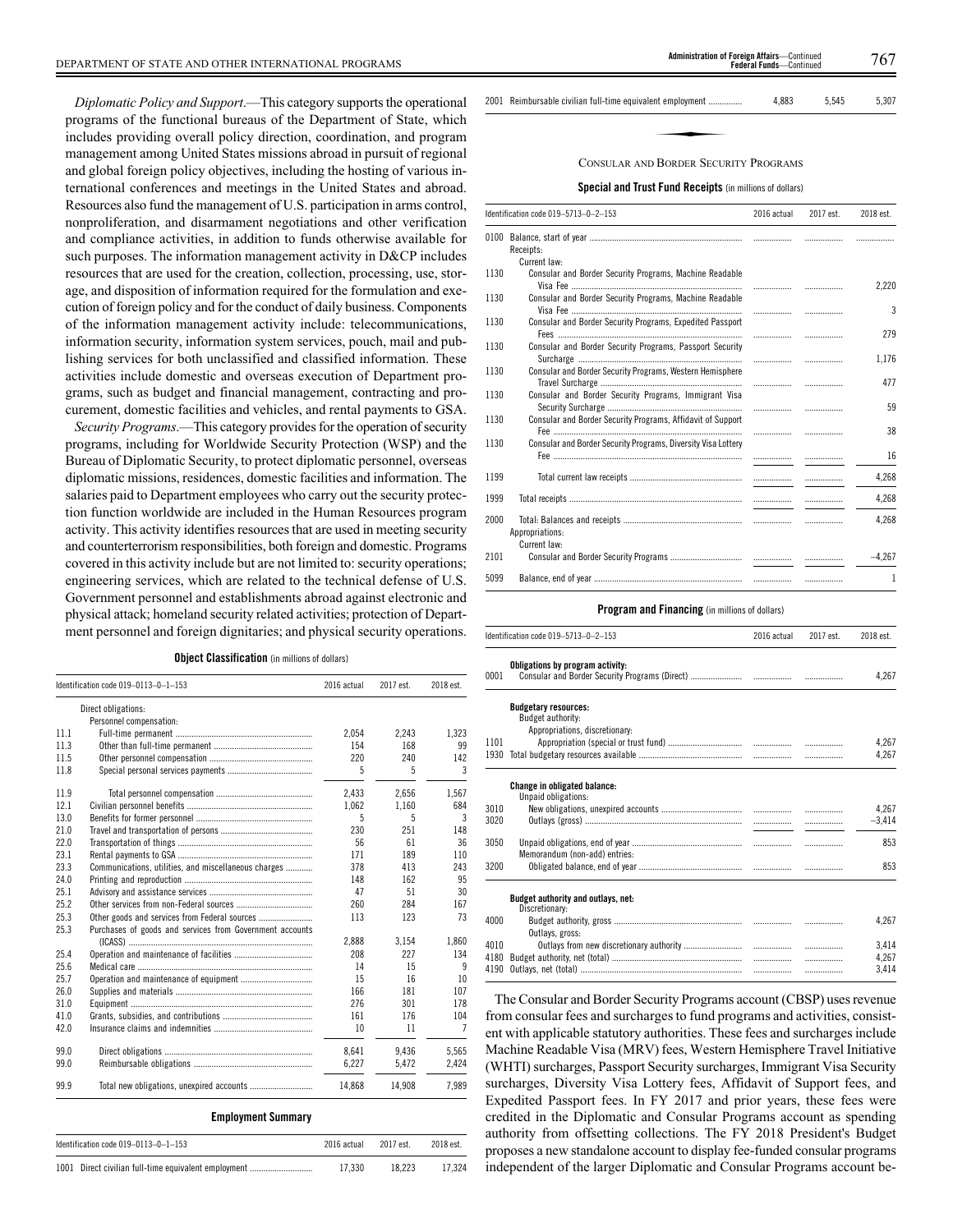# CONSULAR AND BORDER SECURITY PROGRAMS—Continued

ginning in Fiscal Year 2019. This change will enable the Department to provide greater transparency and accountability in financial reporting on these fees and surcharges, facilitate budget estimates for these fees and surcharges, and more easily make the information available to users of budget information and other stakeholders. Section 7049 of the general provisions provides the legislative language to establish the new account and transfer authority to accounts under the heading Administration of Foreign Affairs.

These consular fees and surcharges support an array of activities that are vital to ensuring strong U.S border security , including routine and emergency services for U.S. citizens overseas; the issuance of secure passports to U.S. citizens at 29 passport facilities and a partner network of more than 8,000 passport acceptance facilities domestically; the adjudication of visa applications; the prevention and detection of fraud involving visas and passports; and the Department's information technology programs. Together with the Department of Homeland Security, the Department of Justice, the Intelligence Community, Department of the Treasury, and the law enforcement community, the Department has built a layered visa and border security screening system that rests on training, technological advances, biometric innovations and expanded data sharing.

# **Object Classification** (in millions of dollars)

|      | Identification code 019-5713-0-2-153                        | 2016 actual | 2017 est. | 2018 est. |
|------|-------------------------------------------------------------|-------------|-----------|-----------|
| 11.1 | obligations: Personnel compensation:<br>Direct<br>Full-time |             |           |           |
|      |                                                             |             | .         | 612       |
|      |                                                             |             |           |           |
| 11.9 |                                                             |             |           | 612       |
| 12.1 |                                                             |             |           | 85        |
| 25.2 |                                                             |             |           | 3.570     |
|      |                                                             |             |           |           |
| 99.9 |                                                             |             |           | 4.267     |

#### **Employment Summary**

| Identification code $019-5713-0-2-153$ | 2016 actual | 2017 est. | 2018 est. |
|----------------------------------------|-------------|-----------|-----------|
|                                        |             |           | 5.307     |
|                                        |             |           |           |
| INTERNATIONAL INEORMATION PROCRAMS     |             |           |           |

## INTERNATIONAL INFORMATION PROGRAMS

# **Program and Financing** (in millions of dollars)

|      | Identification code 019-0201-0-1-154                | 2016 actual | 2017 est. | 2018 est. |
|------|-----------------------------------------------------|-------------|-----------|-----------|
|      | <b>Budgetary resources:</b><br>Unobligated balance: |             |           |           |
| 1000 |                                                     |             |           |           |
| 1930 | Memorandum (non-add) entries:                       |             |           |           |
| 1941 |                                                     |             |           |           |
| 4180 |                                                     | .           | .         | .<br>     |

The appropriation for overseas information and cultural programs previously provided to the U.S. Information Agency and designed to inform and influence foreign audiences has been administered by the Department of State and funded from the Diplomatic and Consular programs and other accounts within the Department of State since 2000, except those activities as are associated with international broadcasting functions which are funded from the Broadcasting Board of Governors account. This schedule reflects the spend-out of prior year funds. onal broadcast<br>of Governors a<br>nds.

# CONFLICT STABILIZATION OPERATIONS

# **Program and Financing** (in millions of dollars)

|              | Identification code 019-0121-0-1-153                   | 2016 actual | 2017 est. | 2018 est. |
|--------------|--------------------------------------------------------|-------------|-----------|-----------|
|              | Obligations by program activity:                       |             |           |           |
| 0001         |                                                        | 20          | .         |           |
| 0100         |                                                        | 20          | .         | .         |
|              | <b>Budgetary resources:</b><br>Unobligated balance:    |             |           |           |
| 1000         |                                                        | 30          | 13        | 13        |
| 1021         |                                                        | 3           |           |           |
|              |                                                        |             |           |           |
| 1050         |                                                        | 33          | 13        | 13        |
| 1930         |                                                        | 33          | 13        | 13        |
| 1941         | Memorandum (non-add) entries:                          | 13          | 13        | 13        |
|              |                                                        |             |           |           |
|              | Change in obligated balance:                           |             |           |           |
|              | Unpaid obligations:                                    |             |           |           |
| 3000         |                                                        | 14          | 14        | 8         |
| 3010<br>3020 |                                                        | 20<br>$-17$ | .<br>$-6$ | $-5$      |
| 3040         | Recoveries of prior year unpaid obligations, unexpired | $-3$        |           |           |
|              |                                                        |             |           | .         |
| 3050         |                                                        | 14          | 8         | 3         |
|              | Memorandum (non-add) entries:                          |             |           |           |
| 3100         |                                                        | 14          | 14        | 8         |
| 3200         |                                                        | 14          | 8         | 3         |
|              | Budget authority and outlays, net:                     |             |           |           |
|              | Discretionary:                                         |             |           |           |
|              | Outlays, gross:                                        |             |           |           |
| 4011         |                                                        | 17          | 6         | 5         |
|              |                                                        |             | .         |           |
|              | 4190 Outlays net (total)                               | 17          | 6.        | 5         |

For FY 2018, Conflict Stabilization Operations funding is requested under the Diplomatic and Consular Programs account.

4190 Outlavs, net (total)

# **Object Classification** (in millions of dollars)

|      | Identification code 019-0121-0-1-153                                       | 2016 actual | 2017 est. | 2018 est. |
|------|----------------------------------------------------------------------------|-------------|-----------|-----------|
|      | Direct obligations:                                                        |             |           |           |
| 21.0 |                                                                            | 3           |           |           |
| 23.3 | Communications, utilities, and miscellaneous charges                       |             |           |           |
| 25.2 |                                                                            | 8           |           |           |
| 31.0 |                                                                            |             | .         |           |
| 41.0 |                                                                            | 5           |           |           |
| 99.9 |                                                                            | 20          |           |           |
|      |                                                                            |             |           |           |
|      |                                                                            |             |           |           |
|      |                                                                            |             |           |           |
|      | $\alpha$ . $\ldots$ . $\ldots$ . The second contract $\Gamma$ . The second |             |           |           |

# CAPITAL INVESTMENT FUND

*For necessary expenses of the Capital Investment Fund, \$15,000,000, to remain available until expended, as authorized.*

Note.—A full-year 2017 appropriation for this account was not enacted at the time the budget was prepared; therefore, the budget assumes this account is operating under the Further Continuing Appropriations Act, 2017 (P.L. 114–254). The amounts included for 2017 reflect the annualized level provided by the continuing resolution.

|      | Identification code 019-0120-0-1-153                | 2016 actual | 2017 est. | 2018 est. |
|------|-----------------------------------------------------|-------------|-----------|-----------|
| 0001 | Obligations by program activity:                    | 66          | 70        | 15        |
|      | <b>Budgetary resources:</b><br>Unobligated balance: |             |           |           |
| 1000 |                                                     | 5           | 8         |           |
| 1021 |                                                     | 3           |           |           |
| 1050 | Budget authority:<br>Appropriations, discretionary: | 8           | 8         |           |
| 1100 |                                                     | 66          | 66        | 15        |
| 1930 |                                                     | 74          | 74        | 19        |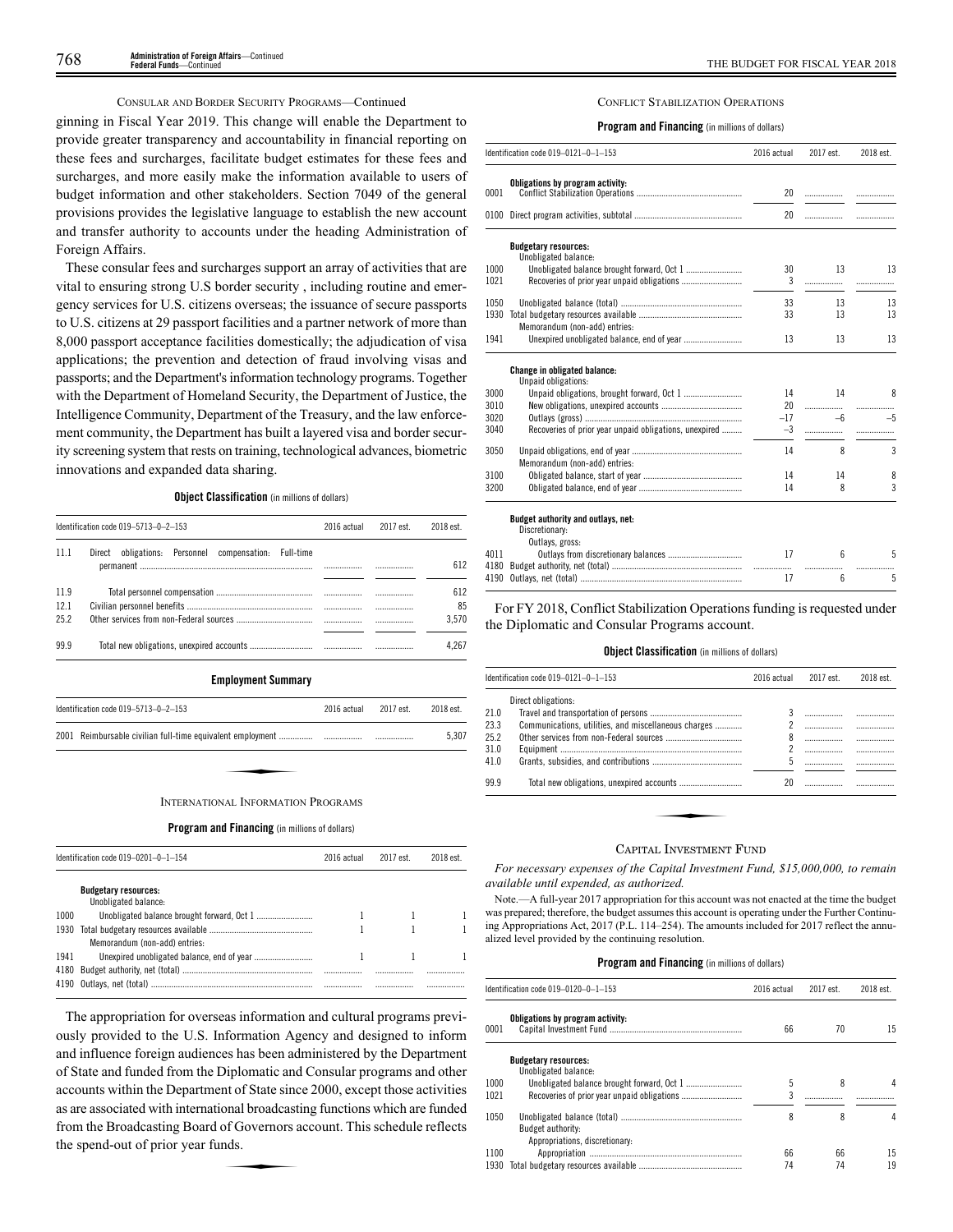| Memorandum (non-add) entries:                          | 8                                                                                                | 4        | 4        |
|--------------------------------------------------------|--------------------------------------------------------------------------------------------------|----------|----------|
|                                                        |                                                                                                  |          |          |
|                                                        |                                                                                                  |          |          |
|                                                        | 42                                                                                               | 51       | 55       |
|                                                        | 66                                                                                               | 70       | 15       |
|                                                        | $-54$                                                                                            | $-66$    | $-41$    |
| Recoveries of prior year unpaid obligations, unexpired | $-3$                                                                                             | .        |          |
|                                                        | 51                                                                                               | 55       | 29       |
| Memorandum (non-add) entries:                          |                                                                                                  |          |          |
|                                                        | 42                                                                                               | 51       | 55       |
|                                                        | 51                                                                                               | 55       | 29       |
|                                                        |                                                                                                  |          |          |
| Discretionary:                                         |                                                                                                  |          |          |
|                                                        | 66                                                                                               | 66       | 15       |
| Outlays, gross:                                        |                                                                                                  |          |          |
|                                                        | 18                                                                                               | 33       | 8        |
|                                                        | 36                                                                                               | 33       | 33       |
|                                                        |                                                                                                  |          | 41       |
|                                                        |                                                                                                  |          | 15       |
|                                                        | 54                                                                                               | 66       | 41       |
|                                                        | <b>Change in obligated balance:</b><br>Unpaid obligations:<br>Budget authority and outlays, net: | 54<br>66 | 66<br>66 |

The Capital Investment Fund provides for the procurement of information technology and other related capital investments for the Department of State and is designed to ensure the efficient management, coordination, operation, and utilization of such resources. The fund is used to acquire and maintain information technology and other related capital investments necessary to improve operational performance in a continually evolving technological environment.

**Object Classification** (in millions of dollars)

| Direct obligations:<br>58<br>54<br>12<br>12<br>66<br>70 | Identification code 019-0120-0-1-153                     | 2016 actual | 2017 est. | 2018 est. |
|---------------------------------------------------------|----------------------------------------------------------|-------------|-----------|-----------|
| 25.2<br>31.0<br>99.9                                    |                                                          |             |           |           |
|                                                         |                                                          |             |           |           |
|                                                         |                                                          |             |           | 15        |
|                                                         |                                                          |             |           | 15        |
|                                                         |                                                          |             |           |           |
|                                                         | $Q_{\text{max}} = -1$ . The set of $Q_{\text{max}} = -1$ |             |           |           |

# OFFICE OF INSPECTOR GENERAL

*For necessary expenses of the Office of Inspector General, \$72,562,000, to remain available until September 30, 2019, notwithstanding section 209(a)(1) of the Foreign Service Act of 1980 (Public Law 96–465), as it relates to post inspections.*

Note.—A full-year 2017 appropriation for this account was not enacted at the time the budget was prepared; therefore, the budget assumes this account is operating under the Further Continuing Appropriations Act, 2017 (P.L. 114–254). The amounts included for 2017 reflect the annualized level provided by the continuing resolution.

|  |  | Program and Financing (in millions of dollars) |  |  |  |
|--|--|------------------------------------------------|--|--|--|
|--|--|------------------------------------------------|--|--|--|

|      | Identification code 019-0529-0-1-153                           | 2016 actual | 2017 est. | 2018 est. |
|------|----------------------------------------------------------------|-------------|-----------|-----------|
|      | Obligations by program activity:                               |             |           |           |
| 0002 |                                                                | 72          | 73        | 75        |
| 0005 |                                                                | 64          | 69        |           |
| 0799 |                                                                | 136         | 142       | 75        |
| 0801 |                                                                | 12          | 5         | 5         |
| 0900 |                                                                | 148         | 147       | 80        |
|      | <b>Budgetary resources:</b><br>Unobligated balance:            |             |           |           |
| 1000 | Budget authority:                                              | 7           | 10        | 11        |
|      | Appropriations, discretionary:                                 |             |           |           |
| 1100 |                                                                | 73          | 73        | 73        |
| 1100 |                                                                | 66          | 70        |           |
| 1160 | Spending authority from offsetting collections, discretionary: | 139         | 143       | 73        |
| 1700 |                                                                | 12          | 5         | 5         |
| 1900 |                                                                | 151         | 148       | 78        |
| 1930 |                                                                | 158         | 158       | 89        |

DEPARTMENT OF STATE AND OTHER INTERNATIONAL PROGRAMS 769 **Administration of Foreign Affairs**—Continued **Administration of Foreign Affairs**—Continued<br>**Federal Funds**—Continued

| 1941 | Memorandum (non-add) entries:                                                                   | 10     | 11     | 9      |
|------|-------------------------------------------------------------------------------------------------|--------|--------|--------|
|      | <b>Change in obligated balance:</b><br>Unpaid obligations:                                      |        |        |        |
| 3000 |                                                                                                 | 133    | 100    | 85     |
| 3010 |                                                                                                 | 148    | 147    | 80     |
| 3020 |                                                                                                 | $-177$ | $-162$ | $-122$ |
| 3041 | Recoveries of prior year unpaid obligations, expired                                            | $-4$   |        |        |
|      |                                                                                                 |        |        |        |
| 3050 |                                                                                                 | 100    | 85     | 43     |
|      | Memorandum (non-add) entries:                                                                   |        |        |        |
| 3100 |                                                                                                 | 133    | 100    | 85     |
| 3200 |                                                                                                 | 100    | 85     | 43     |
|      | Budget authority and outlays, net:                                                              |        |        |        |
|      | Discretionary:                                                                                  |        |        |        |
| 4000 |                                                                                                 | 151    | 148    | 78     |
| 4010 | Outlays, gross:                                                                                 | 94     | 116    | 60     |
|      |                                                                                                 |        |        | 62     |
| 4011 |                                                                                                 | 83     | 46     |        |
| 4020 |                                                                                                 | 177    | 162    | 122    |
|      | Offsets against gross budget authority and outlays:<br>Offsetting collections (collected) from: |        |        |        |
| 4030 |                                                                                                 | $-12$  | $-5$   | $-5$   |
| 4180 |                                                                                                 | 139    | 143    | 73     |
| 4190 |                                                                                                 | 165    | 157    | 117    |
|      |                                                                                                 |        |        |        |

# **Summary of Budget Authority and Outlays** (in millions of dollars)

|                                  |     | 2016 actual 2017 est. | 2018 est. |
|----------------------------------|-----|-----------------------|-----------|
| Enacted/requested:               |     |                       |           |
|                                  | 139 | 143                   | 73        |
|                                  | 165 | 157                   | 117       |
| Overseas contingency operations: |     |                       |           |
|                                  |     |                       | 68        |
|                                  | .   | .                     | 54        |
| Total:                           |     |                       |           |
|                                  | 139 | 143                   | 141       |
| Outlays                          | 165 | 157                   |           |

This appropriation provides for the conduct or supervision of all audits, investigations, and inspections of the Department's programs and operations as mandated by the Inspector General Act of 1978, as amended, and the Foreign Service Act of 1980, as amended. The objectives of the Office of the Inspector General are to: improve the economy, efficiency, and effectiveness of the Department's operations; detect and prevent fraud, waste, abuse, and mismanagement; and evaluate independently the formulation, applicability, and implementation of security standards at all U.S. diplomatic and consular posts. The Office also assesses the implementation of U.S. foreign policy, primarily through its inspection of all overseas posts and domestic offices on a cyclical basis. The State Department's Inspector General also serves as Inspector General of the Broadcasting Board of Governors, as mandated by law.

# **Object Classification** (in millions of dollars)

|      | Identification code 019-0529-0-1-153                 | 2016 actual | 2017 est. | 2018 est.       |
|------|------------------------------------------------------|-------------|-----------|-----------------|
|      | Direct obligations:                                  |             |           |                 |
|      | Personnel compensation:                              |             |           |                 |
| 11.1 |                                                      | 37          | 38        | 39              |
| 11.5 |                                                      |             | 5         | 5               |
| 11.9 |                                                      | 41          | 43        | 44              |
| 12.1 |                                                      | 11          | 11        | 11              |
| 21.0 |                                                      |             |           | $6\overline{6}$ |
| 23.3 | Communications, utilities, and miscellaneous charges |             |           | 2               |
| 25.2 |                                                      | 15          |           | 9               |
| 26.0 |                                                      |             |           |                 |
| 31.0 |                                                      |             |           | 2               |
| 41.0 |                                                      | 61          | 69        |                 |
| 99.0 |                                                      | 136         | 142       | 75              |
| 99.0 |                                                      | 12          |           | 5               |
| 99.9 |                                                      | 148         | 147       | 80              |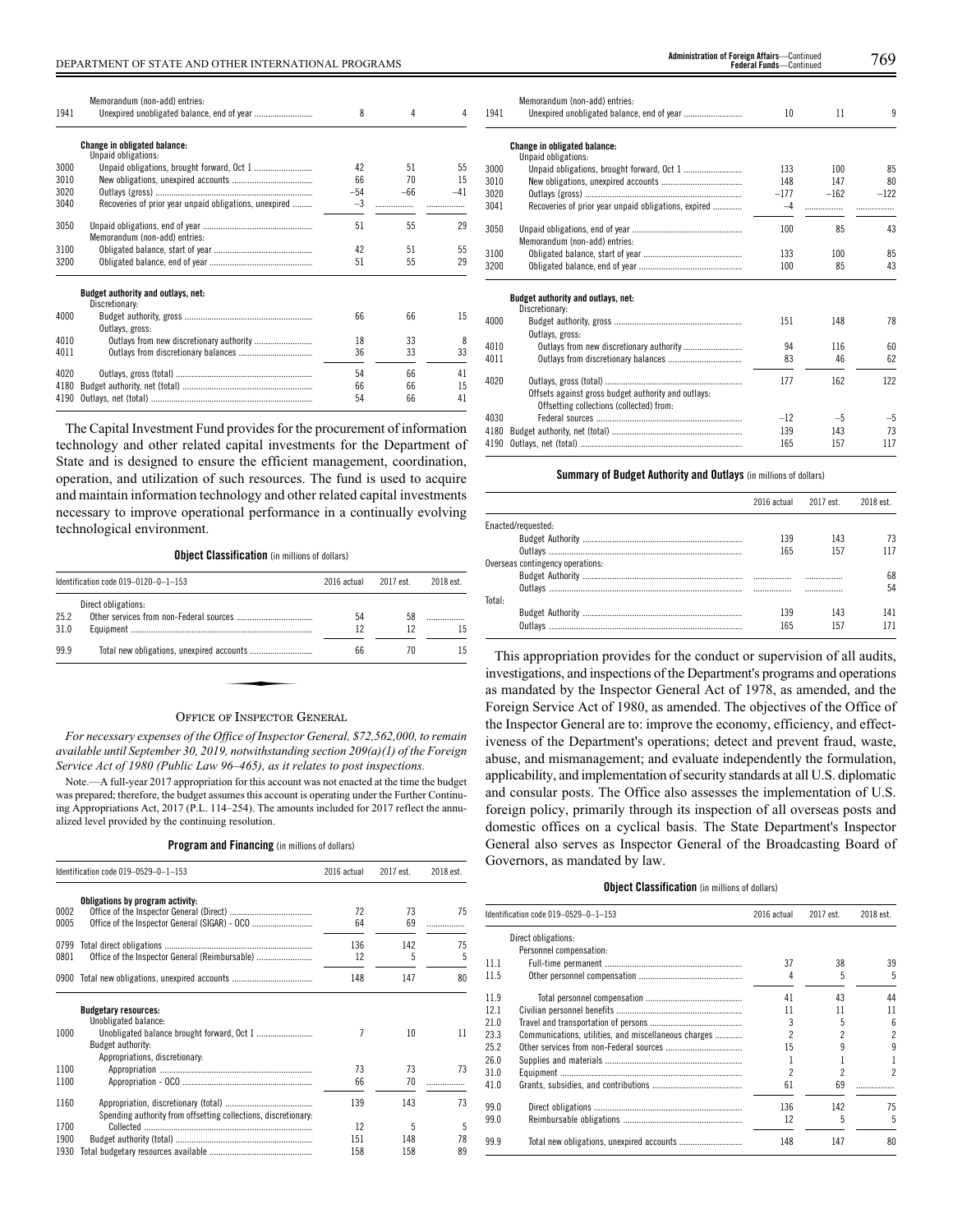# OFFICE OF INSPECTOR GENERAL—Continued

**Employment Summary**

| Identification code 019-0529-0-1-153                 | 2016 actual | 2017 est. | 2018 est. |
|------------------------------------------------------|-------------|-----------|-----------|
| 1001 Direct civilian full-time equivalent employment | 318         | 312       | 306       |
|                                                      |             |           |           |
|                                                      |             |           |           |

# EDUCATIONAL AND CULTURAL EXCHANGE PROGRAMS

*For expenses of educational and cultural exchange programs, as authorized, \$285,000,000, to remain available until expended: Provided, That fees or other payments received from, or in connection with, English teaching, educational advising and counseling programs, and exchange visitor programs as authorized may be credited to this account, to remain available until expended.*

Note.—A full-year 2017 appropriation for this account was not enacted at the time the budget was prepared; therefore, the budget assumes this account is operating under the Further Continuing Appropriations Act, 2017 (P.L. 114–254). The amounts included for 2017 reflect the annualized level provided by the continuing resolution.

**Program and Financing** (in millions of dollars)

|              | Identification code 019-0209-0-1-154                           | 2016 actual | 2017 est.  | 2018 est.  |
|--------------|----------------------------------------------------------------|-------------|------------|------------|
|              | Obligations by program activity:                               |             |            |            |
| 0001         | Educational and Cultural Exchange Programs (Direct)            | 671         | 653        | 285        |
| 0100         |                                                                | 671         | 653        | 285        |
| 0880         | Educational<br>and<br>Cultural<br>Exchange<br>Programs         |             |            |            |
|              |                                                                | 11          | 4          | 4          |
|              | 0900 Total new obligations, unexpired accounts                 | 682         | 657        | 289        |
|              | <b>Budgetary resources:</b>                                    |             |            |            |
| 1000         | Unobligated balance:                                           | 47          | 64         | 26         |
| 1001         | Discretionary unobligated balance brought fwd, Oct 1           | 42          | 59         |            |
| 1011         | Unobligated balance transfer from other acct [072-1037]        | 51          | .          | .          |
| 1021         |                                                                | 21          | 20         | 20         |
| 1033         |                                                                | 5           | .          | .          |
| 1050         |                                                                | 124         | 84         | 46         |
|              | Budget authority:                                              |             |            |            |
|              | Appropriations, discretionary:                                 |             |            |            |
| 1100         |                                                                | 591         | 590        | 285        |
| 1121         | Appropriations transferred from other acct [019-0113]          | 8           | .          | .          |
| 1160         |                                                                | 599         | 590        | 285        |
|              | Appropriations, mandatory:                                     |             |            |            |
| 1221         | Appropriations transferred from other acct [519-5365]          | 4           | 5          | 5          |
|              | Spending authority from offsetting collections, discretionary: |             | 4          | 4          |
| 1700<br>1701 | Change in uncollected payments, Federal sources                | 15<br>4     | .          | .          |
|              |                                                                |             |            |            |
| 1750         | Spending auth from offsetting collections, disc (total)        | 19          | 4          | 4          |
| 1900<br>1930 |                                                                | 622<br>746  | 599<br>683 | 294<br>340 |
|              | Memorandum (non-add) entries:                                  |             |            |            |
| 1941         | Unexpired unobligated balance, end of year                     | 64          | 26         | 51         |
|              |                                                                |             |            |            |
|              | <b>Change in obligated balance:</b><br>Unpaid obligations:     |             |            |            |
| 3000         |                                                                | 619         | 646        | 644        |
| 3010         |                                                                | 682         | 657        | 289        |
| 3020         |                                                                | $-630$      | $-639$     | $-546$     |
| 3040         | Recoveries of prior year unpaid obligations, unexpired         | $-21$       | $-20$      | $-20$      |
| 3041         | Recoveries of prior year unpaid obligations, expired           | $-4$        | .          | .          |
| 3050         | Uncollected payments:                                          | 646         | 644        | 367        |
| 3060         | Uncollected pymts, Fed sources, brought forward, Oct 1         | .           | $-4$       | $-4$       |
| 3070         | Change in uncollected pymts, Fed sources, unexpired            | $-4$        | .          | .          |
| 3090         | Uncollected pymts, Fed sources, end of year                    | $-4$        | $-4$       | $-4$       |
|              | Memorandum (non-add) entries:                                  |             |            |            |
| 3100         |                                                                | 619         | 642        | 640        |
| 3200         |                                                                | 642         | 640        | 363        |
|              | Budget authority and outlays, net:<br>Discretionary:           |             |            |            |
| 4000         |                                                                | 618         | 594        | 289        |
|              | Outlays, gross:                                                |             |            |            |
| 4010         | Outlays from new discretionary authority                       | 256         | 299        | 146        |
| 4011         | Outlays from discretionary balances                            | 374         | 331        | 395        |

| 4020 | Offsets against gross budget authority and outlays:                                                            | 630       | 630       | 541 |
|------|----------------------------------------------------------------------------------------------------------------|-----------|-----------|-----|
|      | Offsetting collections (collected) from:                                                                       |           |           |     |
| 4030 |                                                                                                                | $-11$     |           |     |
| 4033 |                                                                                                                | $-9$      |           |     |
| 4040 | Offsets against gross budget authority and outlays (total)                                                     | $-20$     | $-\Delta$ |     |
| 4050 | Additional offsets against gross budget authority only.<br>Change in uncollected pymts, Fed sources, unexpired | $-\Delta$ |           |     |
| 4053 | Recoveries of prior year paid obligations, unexpired                                                           |           |           |     |
|      |                                                                                                                | 5         |           |     |
| 4060 | Additional offsets against budget authority only (total)                                                       |           |           |     |
| 4070 |                                                                                                                | 599       | 590       | 285 |
| 4080 | Mandatory:                                                                                                     | 610       | 626       | 537 |
| 4090 |                                                                                                                | 4         | 5         | 5.  |
|      | Outlays, gross:                                                                                                |           |           |     |
| 4101 |                                                                                                                |           | 9         | 5   |
| 4180 |                                                                                                                | 603       | 595       | 290 |
| 4190 |                                                                                                                | 610       | 635       | 542 |
|      |                                                                                                                |           |           |     |

4

This appropriation provides funding for international exchange programs authorized by the Mutual Educational and Cultural Exchange Act of 1961, as amended, to support U.S. foreign, economic, and security policy objectives and to assist in the development of friendly, sympathetic, and peaceful relations between the United States and other countries. These goals are addressed by building increased mutual understanding through international exchange and professional development activities. Programs under this appropriation include:

*Academic Programs*.—Includes the J. William Fulbright Educational Exchange Program, which provides U.S. and foreign students , teachers, scholars, and administrators the opportunity to pursue degrees, teach, and conduct research in foreign and U.S. universities. Academic Programs also include English language programming and educational advising services. English language programs help train and develop foreign teachers of English, send Americans overseas to teach English and train instructors, teach English to disadvantaged students, and provide language learning materials and resources. Educational advising programming supports outreach to foreign students across the world to assist in the process of applying to U.S. universities. Additional academic programs such as the Benjamin A. Gilman International Scholarship Program provide opportunities for American participants with financial needs to study abroad.

*Professional/Cultural Exchanges*.—Includes exchanges linking U.S. and foreign participants in multiple fields directly tied to U.S. foreign policy goals. The International Visitor Leadership Program brings thousands of foreign leaders to the United States for intensive short-term professional exchanges to meet and confer with their American counterparts, gaining first-hand knowledge about U.S. society, culture and democratic values. Citizen Exchanges Program participants partner with an extensive network of organizations and experts from across the United States to conduct professional fellowships as well as arts, sports, and high school exchange programs focused on current and future leaders.

*Youth Leadership Initiatives*.—Includes programs targeting young private, public, and civil sector leaders in Africa, Southeast Asia and the Americas.

*Program and Performance*.—Provides resources and opportunities to ECA exchange program alumni to build on participant exchange experience, developing growing and active alumni association networks. Funds also support on-going program performance measurement and independent evaluations.

*Exchanges Support*.—Includes all domestic staff, overseas Regional Language Officers and support costs managed by ECA; as well as government-wide exchanges coordination.

# **Object Classification** (in millions of dollars)

| Identification code $019-0209-0-1-154$ | 2016 actual | 2017 est. | 2018 est. |
|----------------------------------------|-------------|-----------|-----------|
| Direct obligations:                    |             |           |           |
|                                        | 44          | 48        |           |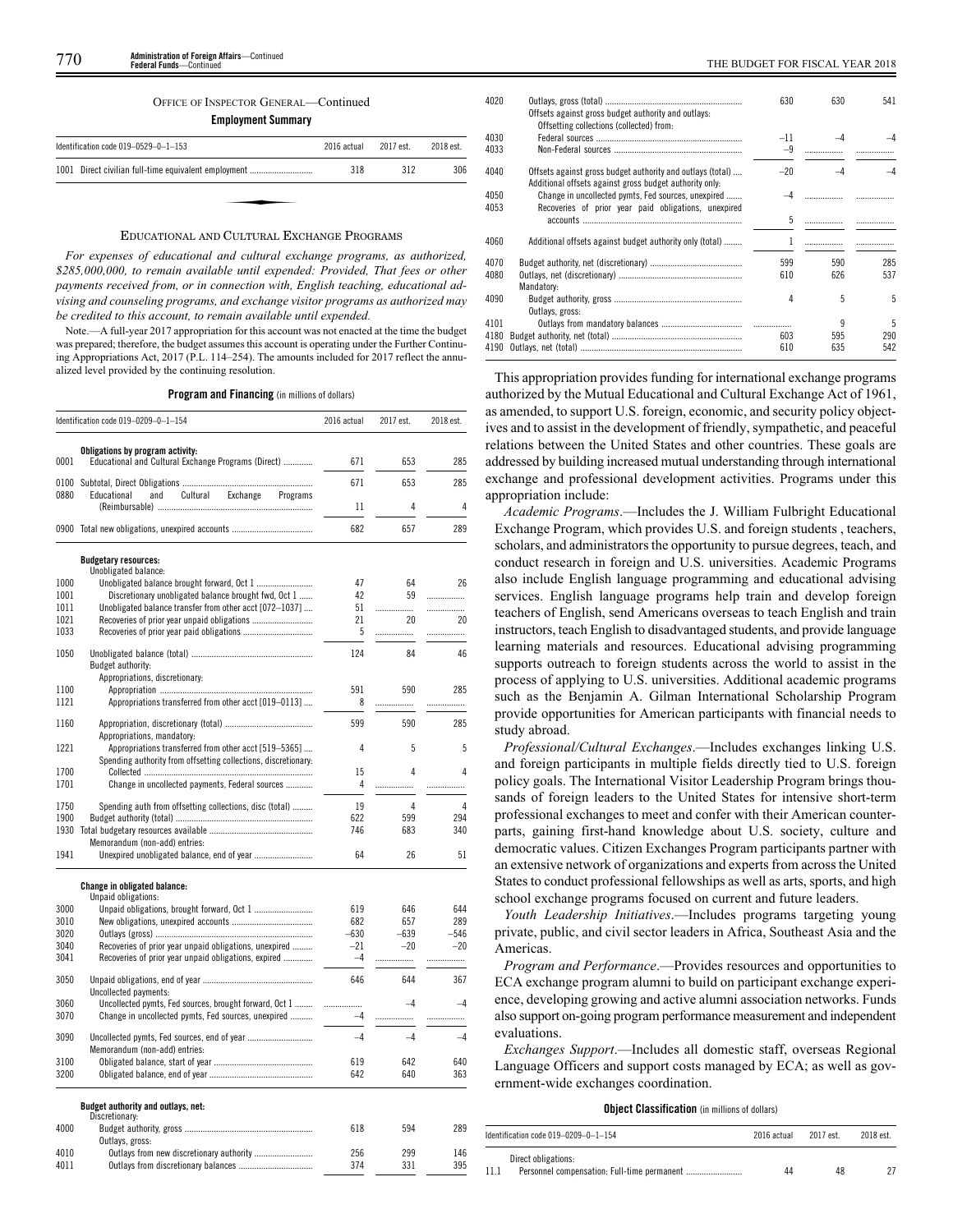# DEPARTMENT OF STATE AND OTHER INTERNATIONAL PROGRAMS 771 **Administration of Foreign Affairs**—Continued

| 12.1 |                                                      | 14                       | 17        | 8         |
|------|------------------------------------------------------|--------------------------|-----------|-----------|
| 21.0 |                                                      | 24                       | 24        | 11        |
| 23.3 | Communications, utilities, and miscellaneous charges |                          |           |           |
| 25.2 |                                                      | 41                       | 41        | 17        |
| 26.0 |                                                      | 2                        | 3         |           |
| 31.0 |                                                      | $\overline{\phantom{a}}$ | 3         |           |
| 41.0 |                                                      | 542                      | 515       | 219       |
| 99.0 |                                                      | 671                      | 653       | 285       |
| 99.0 |                                                      | 11                       |           |           |
| 99.9 |                                                      | 682                      | 657       | 289       |
|      | <b>Employment Summary</b>                            |                          |           |           |
|      | Identification code 019-0209-0-1-154                 | 2016 actual              | 2017 est. | 2018 est. |
| 1001 | Direct civilian full-time equivalent employment      | 526                      | 529       | 384       |
|      |                                                      |                          |           |           |

# EMBASSY SECURITY, CONSTRUCTION, AND MAINTENANCE

*For necessary expenses for carrying out the Foreign Service Buildings Act of 1926 (22 U.S.C. 292 et seq.), preserving, maintaining, repairing, and planning for buildings that are owned or directly leased by the Department of State, renovating, in addition to funds otherwise available, the Harry S Truman Building, and carrying out the Diplomatic Security Construction Program as authorized, \$754,459,000, to remain available until expended as authorized, of which not to exceed \$25,000 may be used for domestic and overseas representation expenses as authorized: Provided, That none of the funds appropriated in this paragraph shall be available for acquisition of furniture, furnishings, or generators for other departments and agencies.*

*In addition, for the costs of worldwide security upgrades, acquisition, and construction as authorized, \$387,741,000, to remain available until expended.*

Note.—A full-year 2017 appropriation for this account was not enacted at the time the budget was prepared; therefore, the budget assumes this account is operating under the Further Continuing Appropriations Act, 2017 (P.L. 114–254). The amounts included for 2017 reflect the annualized level provided by the continuing resolution.

**Program and Financing** (in millions of dollars)

|              | Identification code 019-0535-0-1-153                           |       | 2017 est.    | 2018 est.    |
|--------------|----------------------------------------------------------------|-------|--------------|--------------|
|              | Obligations by program activity:                               |       |              |              |
| 0001         |                                                                | 968   | 650          | 560          |
| 0002         |                                                                | 90    | 55           | 75           |
| 0003         |                                                                | 33    | 95           | 90           |
| 0004         |                                                                | 676   | 665          | 642          |
| 0005         |                                                                | 92    | 70           | 50           |
| 0006         |                                                                | 214   | 660          | 880          |
| 0100         |                                                                | 2,073 | 2,195        | 2.297        |
| 0799         |                                                                | 2.073 | 2.195        | 2.297        |
| 0801         |                                                                | 65    | 50           | 50           |
| 0802         |                                                                | 502   | 492          | 525          |
| 0803         |                                                                | 424   | 455          | 532          |
| 0809         |                                                                | 991   | 997          | 1,107        |
|              |                                                                | 991   | 997          | 1,107        |
|              | 0900 Total new obligations, unexpired accounts                 | 3,064 | 3,192        | 3,404        |
|              | <b>Budgetary resources:</b>                                    |       |              |              |
|              | Unobligated balance:                                           |       |              |              |
| 1000<br>1021 |                                                                | 6,376 | 7,626<br>250 | 9,321<br>250 |
|              |                                                                | 368   |              |              |
| 1033         |                                                                | 21    | .            | .            |
| 1050         |                                                                | 6,765 | 7,876        | 9,571        |
|              | Budget authority:                                              |       |              |              |
|              | Appropriations, discretionary:                                 |       |              |              |
| 1100         |                                                                | 2,222 | 2,873        | 1,142        |
| 1121         | Appropriations transferred from other acct [019-0113]          | 37    |              |              |
| 1160         |                                                                | 2.259 | 2.873        | 1.142        |
|              | Spending authority from offsetting collections, discretionary: |       |              |              |
| 1700         | Offsetting collections (cash) - Capital Security Cost          |       |              |              |
|              |                                                                | 1.736 | 1,399        | 1.266        |
| 1700         | Offsetting collections (cash) - Other Collections              | .     | 315          | 370          |
| 1700         |                                                                |       | 50           | 50           |
| 1701         | Change in uncollected payments, Federal sources                | $-70$ | .            | .            |
| 1750         | Spending auth from offsetting collections, disc (total)        | 1.666 | 1.764        | 1.686        |
| 1900         |                                                                | 3,925 | 4,637        | 2,828        |
|              |                                                                |       |              |              |

|      |                                                            | 10,690   | 12,513   | 12,399   |
|------|------------------------------------------------------------|----------|----------|----------|
|      | Memorandum (non-add) entries:                              |          |          |          |
| 1941 |                                                            | 7,626    | 9,321    | 8,995    |
|      | <b>Change in obligated balance:</b>                        |          |          |          |
|      | Unpaid obligations:                                        |          |          |          |
| 3000 |                                                            | 5,090    | 4,500    | 3,718    |
| 3010 |                                                            | 3,064    | 3.192    | 3.404    |
| 3020 |                                                            | $-3,286$ | $-3,724$ | $-3,818$ |
| 3040 | Recoveries of prior year unpaid obligations, unexpired     | $-368$   | $-250$   | $-250$   |
| 3050 |                                                            | 4,500    | 3,718    | 3,054    |
|      | Uncollected payments:                                      |          |          |          |
| 3060 | Uncollected pymts, Fed sources, brought forward, Oct 1     | $-125$   | $-55$    | $-55$    |
| 3070 | Change in uncollected pymts, Fed sources, unexpired        | 70       | .        | .        |
| 3090 |                                                            | $-55$    | $-55$    | $-55$    |
|      | Memorandum (non-add) entries:                              |          |          |          |
| 3100 |                                                            | 4,965    | 4,445    | 3,663    |
| 3200 |                                                            | 4,445    | 3,663    | 2,999    |
|      | Budget authority and outlays, net:                         |          |          |          |
|      | Discretionary:                                             |          |          |          |
| 4000 |                                                            | 3,925    | 4,637    | 2,828    |
|      | Outlays, gross:                                            |          |          |          |
| 4010 | Outlays from new discretionary authority                   | 1,025    | 1,515    | 1,230    |
| 4011 |                                                            | 2,261    | 2,209    | 2,588    |
| 4020 |                                                            | 3.286    | 3.724    | 3,818    |
|      | Offsets against gross budget authority and outlays:        |          |          |          |
|      | Offsetting collections (collected) from:                   |          |          |          |
| 4030 |                                                            | $-1,601$ | $-1,714$ | $-1,636$ |
| 4033 |                                                            | $-156$   | $-50$    | $-50$    |
|      |                                                            |          |          |          |
| 4040 | Offsets against gross budget authority and outlays (total) | $-1,757$ | $-1,764$ | $-1,686$ |
|      | Additional offsets against gross budget authority only:    |          |          |          |
| 4050 | Change in uncollected pymts, Fed sources, unexpired        | 70       |          | .        |
| 4053 | Recoveries of prior year paid obligations, unexpired       |          |          |          |
|      |                                                            | 21       | .        | .        |
| 4060 | Additional offsets against budget authority only (total)   | 91       |          | .        |
| 4070 |                                                            | 2,259    | 2,873    | 1,142    |
| 4080 |                                                            | 1,529    | 1,960    | 2,132    |
| 4180 |                                                            | 2,259    | 2,873    | 1,142    |
| 4190 |                                                            | 1.529    | 1.960    | 2.132    |

**Federal Funds**—Continue

Under the direction of the Secretary of State, the overall mission of the Bureau of Overseas Buildings Operations (OBO) is to provide U.S. diplomatic and consular missions abroad with safe, secure, and functional facilities that support the foreign policy objectives of the United States. Specific program functions include: providing guidance to posts, the regional bureaus and other foreign affairs agencies on the renovation, construction and operations of facilities; providing expert space and facilities planning; managing and overseeing the design, construction, and renovation of mission facilities; incorporating security features into overseas and domestic facilities; and ensuring the security of facilities during construction or renovation. In addition, OBO is responsible for establishing standards and policies for overseas housing, developing, in conjunction with posts, effective maintenance programs for post facilities, and monitoring and reporting the inventory of maintenance and backlog requirements. OBO also ensures the safety of the building occupants through the development of fire/life safety and accessibility compliance programs.

4190 Outlays, net (total) ........................................................................ 1,529 1,960 2,132

In 2018, the Department will manage the fourteenth year of the Capital Security Cost Sharing (CSCS) Program. This program has two main goals: accelerating the construction of new safe, secure and functional embassy and consulate compounds, and providing an incentive for all United States Government agencies to right-size their presence overseas through the use of cost-sharing. The \$2.2 billion program is consistent with the Benghazi Accountability Review Board's recommended funding level for the construction of new secure facilities overseas. Funding sources include ESCM regular base , the FY 2017 Security Assistance Appropriations Act, interagency contributions, and consular fee revenues.

The 2018 request continues the Maintenance Cost Sharing (MCS) Program to provide critically needed renovation, construction and repair of overseas facilities, to provide adequate working conditions for multi-agency staffs,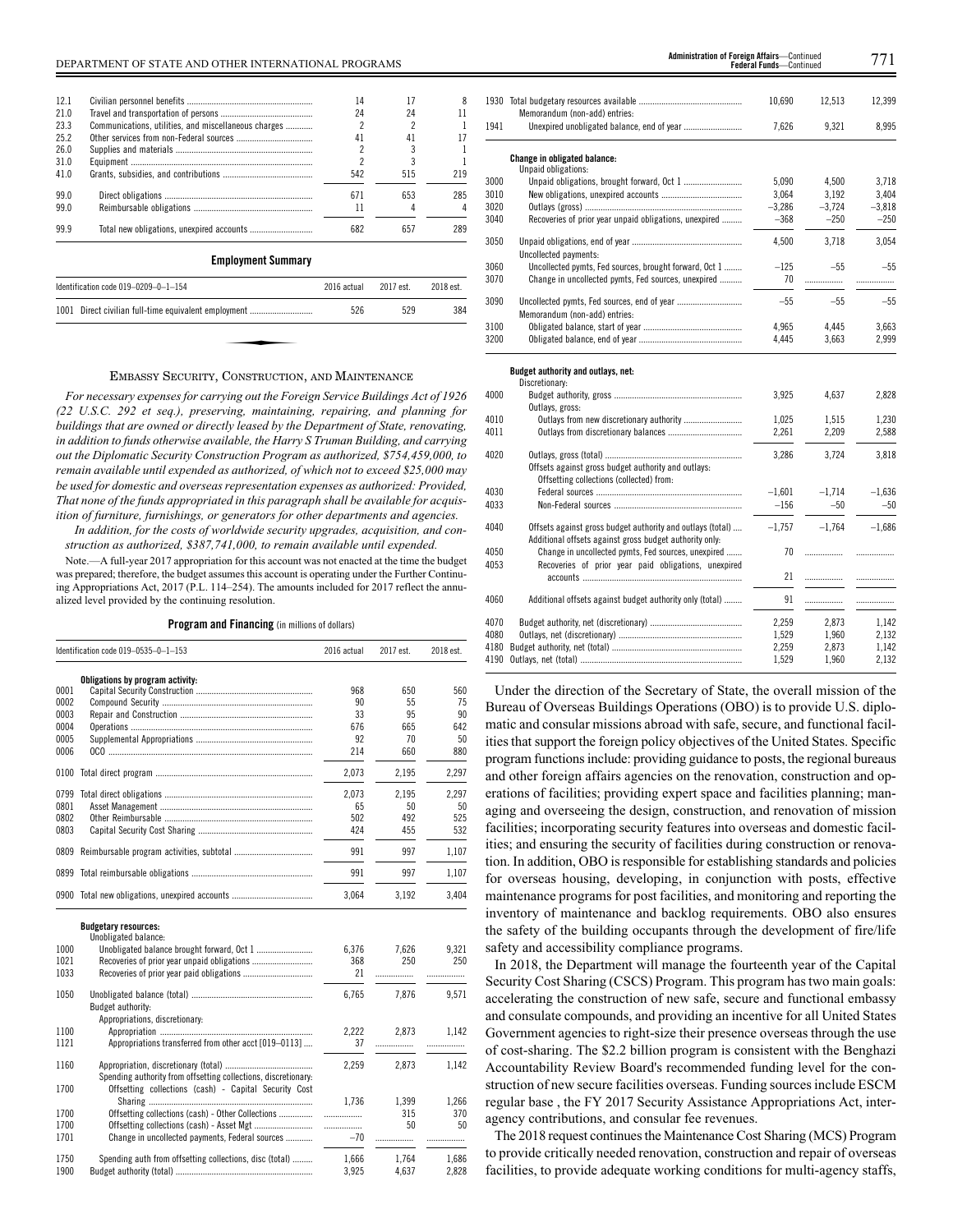EMBASSY SECURITY, CONSTRUCTION, AND MAINTENANCE—Continued

and protect the U.S. taxpayer investment. MCS and CSCS are funded within a combined \$2.2 billion program in FY 2018.

The objective of the Asset Management Program is to obtain the best use of diplomatic and consular properties overseas through sale of surplus or underutilized properties and reinvestment of the proceeds in properties that provide a greater return to the U.S. Government and/or improve the safety of mission personnel. In lieu of appropriated resources, OBO uses asset sales proceeds for long-term capital investment to minimize the growth of U.S. Government leasehold requirements (through property acquisition) or to address a high-priority need for new construction or fit-out of leased space.

This appropriation also provides for capital expenditures necessary to preserve, maintain, repair, and plan for buildings owned or leased by the Department of State overseas.

**Object Classification** (in millions of dollars)

|      | Identification code 019-0535-0-1-153                 | 2016 actual | 2017 est. | 2018 est. |
|------|------------------------------------------------------|-------------|-----------|-----------|
|      | Direct obligations:                                  |             |           |           |
|      | Personnel compensation:                              |             |           |           |
| 11.1 |                                                      | 97          | 99        | 100       |
| 11.3 |                                                      | 41          | 40        | 40        |
| 11.5 |                                                      | 13          | 10        | 10        |
| 11.9 |                                                      | 151         | 149       | 150       |
| 12.1 |                                                      | 36          | 38        | 41        |
| 21.0 |                                                      | 16          | 16        | 18        |
| 22.0 |                                                      | 7           | 7         | 8         |
| 23.2 |                                                      | 24          | 25        | 28        |
| 23.3 | Communications, utilities, and miscellaneous charges | 522         | 550       | 582       |
| 25.2 |                                                      | 19          | 19        | 22        |
| 25.4 |                                                      | 265         | 280       | 295       |
| 26.0 |                                                      | 30          | 30        | 33        |
| 31.0 |                                                      | 35          | 35        | 39        |
| 32.0 |                                                      | 952         | 1.030     | 1.063     |
| 41.0 |                                                      | 16          | 16        | 18        |
| 99.0 |                                                      | 2,073       | 2,195     | 2,297     |
| 99.0 |                                                      | 991         | 997       | 1,107     |
| 99.9 |                                                      | 3.064       | 3.192     | 3,404     |

# **Employment Summary**

| Identification code $019-0535-0-1-153$                                                                                                                                                                                                                                                           | 2016 actual | 2017 est. | 2018 est. |
|--------------------------------------------------------------------------------------------------------------------------------------------------------------------------------------------------------------------------------------------------------------------------------------------------|-------------|-----------|-----------|
| 1001 Direct civilian full-time equivalent employment                                                                                                                                                                                                                                             | 1.047       | 1.029     | 1.001     |
|                                                                                                                                                                                                                                                                                                  |             |           |           |
| $\mathbf{r}$ and $\mathbf{r}$ and $\mathbf{r}$ and $\mathbf{r}$ and $\mathbf{r}$ and $\mathbf{r}$ and $\mathbf{r}$ and $\mathbf{r}$ and $\mathbf{r}$ and $\mathbf{r}$ and $\mathbf{r}$ and $\mathbf{r}$ and $\mathbf{r}$ and $\mathbf{r}$ and $\mathbf{r}$ and $\mathbf{r}$ and $\mathbf{r}$ and |             |           |           |

# REPRESENTATION EXPENSES

*For representation expenses as authorized, \$7,000,000.*

Note.—A full-year 2017 appropriation for this account was not enacted at the time the budget was prepared; therefore, the budget assumes this account is operating under the Further Continuing Appropriations Act, 2017 (P.L. 114–254). The amounts included for 2017 reflect the annualized level provided by the continuing resolution.

# **Program and Financing** (in millions of dollars)

|                      | Identification code 019-0545-0-1-153                                               | 2016 actual | 2017 est. | 2018 est. |
|----------------------|------------------------------------------------------------------------------------|-------------|-----------|-----------|
| 0001                 | Obligations by program activity:                                                   | 8           | 8         |           |
| 0900                 |                                                                                    | 8           | 8         |           |
| 1100<br>1930         | <b>Budgetary resources:</b><br>Budget authority:<br>Appropriations, discretionary: | 8<br>8      | 8         |           |
| 3000<br>3010<br>3020 | Change in obligated balance:<br>Unpaid obligations:                                | 8           |           |           |

| entries: |  |  |
|----------|--|--|

|      | Memorandum (non-add) entries:      |  |  |
|------|------------------------------------|--|--|
| 3100 |                                    |  |  |
| 3200 |                                    |  |  |
|      | Budget authority and outlays, net: |  |  |
|      | Discretionary:                     |  |  |
| 4000 |                                    |  |  |
|      | Outlays, gross:                    |  |  |
| 4010 |                                    |  |  |
| 4011 |                                    |  |  |
|      |                                    |  |  |
| 4020 |                                    |  |  |
|      |                                    |  |  |
|      |                                    |  |  |
|      |                                    |  |  |

3050 Unpaid obligations, end

Amounts in this fund are used for expenses incurred by, including to re-<br>
nburse in part, State Department personnel for official representation<br>
tivities abroad. imburse in part, State Department personnel for official representation activities abroad.

# PROTECTION OF FOREIGN MISSIONS AND OFFICIALS

*For expenses, not otherwise provided, to enable the Secretary of State to provide for extraordinary protective services, as authorized, \$30,890,000, to remain available until September 30, 2019.*

Note.—A full-year 2017 appropriation for this account was not enacted at the time the budget was prepared; therefore, the budget assumes this account is operating under the Further Continuing Appropriations Act, 2017 (P.L. 114–254). The amounts included for 2017 reflect the annualized level provided by the continuing resolution.

# **Program and Financing** (in millions of dollars)

|      | Identification code 019-0520-0-1-153                        | 2016 actual | 2017 est. | 2018 est. |
|------|-------------------------------------------------------------|-------------|-----------|-----------|
|      | Obligations by program activity:                            |             |           |           |
| 0001 |                                                             | 48          | 26        | 27        |
| 0002 |                                                             | 4           | 4         | 4         |
|      |                                                             | 52          | 30        | 31        |
|      | <b>Budgetary resources:</b>                                 |             |           |           |
| 1012 | Unobligated balance:                                        |             |           |           |
|      | Unobligated balance transfers between expired and unexpired | 22          |           |           |
|      | Budget authority:                                           |             | .         |           |
|      | Appropriations, discretionary:                              |             |           |           |
| 1100 |                                                             | 30          | 30        | 31        |
| 1930 |                                                             | 52          | 30        | 31        |
|      |                                                             |             |           |           |
|      | <b>Change in obligated balance:</b><br>Unpaid obligations:  |             |           |           |
| 3000 |                                                             | 28          | 42        | 32        |
| 3010 |                                                             | 52          | 30        | 31        |
| 3020 |                                                             | $-38$       | $-40$     | $-35$     |
| 3050 |                                                             | 42          | 32        | 28        |
|      | Memorandum (non-add) entries:                               |             |           |           |
| 3100 |                                                             | 28          | 42        | 32        |
| 3200 |                                                             | 42          | 32        | 28        |
|      | Budget authority and outlays, net:                          |             |           |           |
|      | Discretionary:                                              |             |           |           |
| 4000 |                                                             | 30          | 30        | 31        |
|      | Outlays, gross:                                             |             |           |           |
| 4010 | Outlays from new discretionary authority                    | 11          | 9         | 9         |
| 4011 |                                                             | 27          | 31        | 26        |
| 4020 |                                                             | 38          | 40        | 35        |
| 4180 |                                                             | 30          | 30        | 31        |
| 4190 |                                                             | 38          | 40        | 35        |

This appropriation provides for extraordinary protection of: 1) foreign missions and officials, including those accredited to the United Nations and other international organizations, and visiting foreign dignitaries (under certain circumstances) in New York; and 2) international organizations, foreign missions and officials, and visiting foreign dignitaries (under certain circumstances) throughout the United States. Funds may be used to reimburse state or local law enforcement authorities, contracts for private security firm services, or reimburse Federal agencies for extraordinary protective services. The Department is requesting continued authority to transfer ex-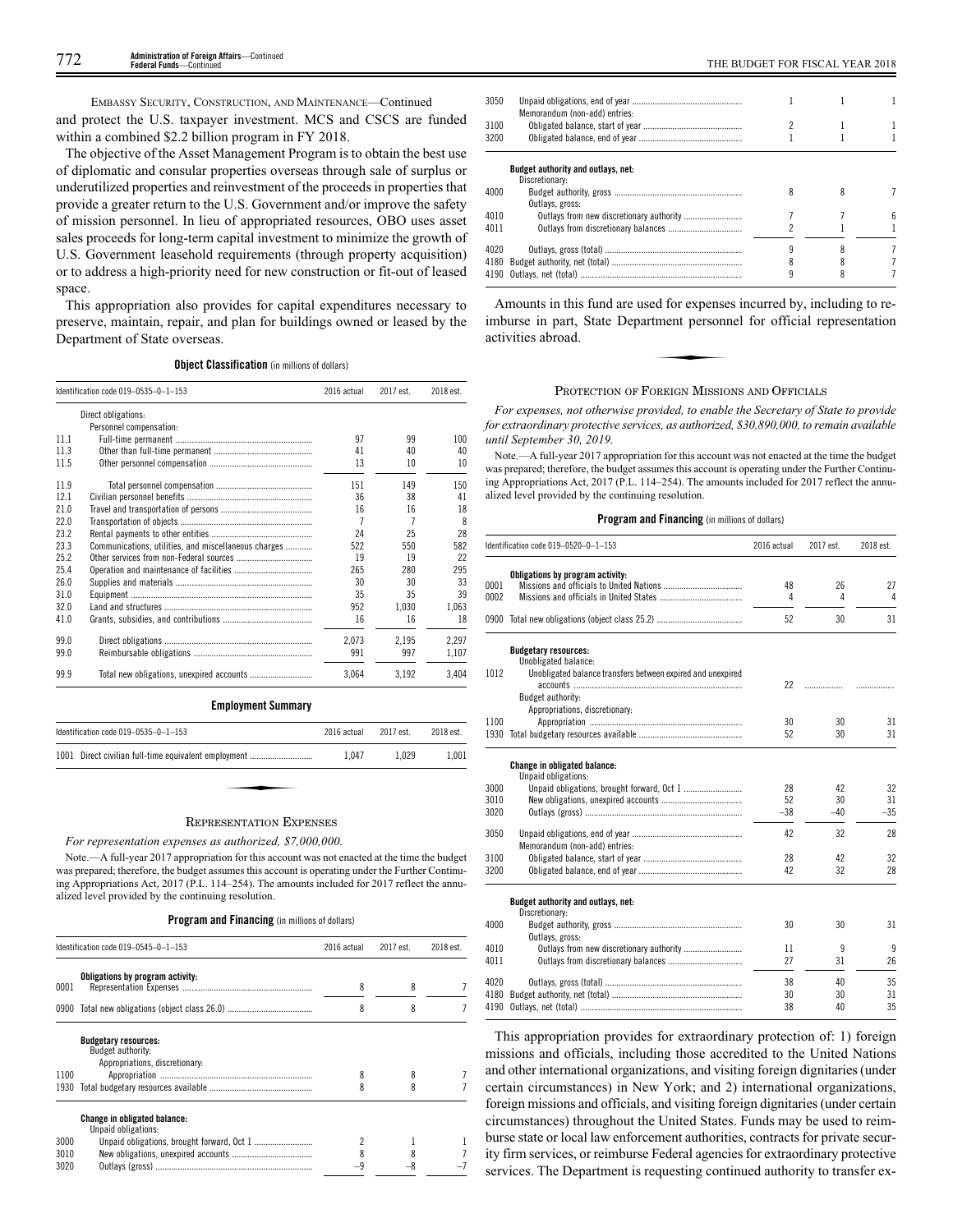pired balances from the Diplomatic and Consular Programs account to this<br>account in order to reduce accumulated arrears to state or local law enforce-<br>ment entities. account in order to reduce accumulated arrears to state or local law enforcement entities.

# EMERGENCIES IN THE DIPLOMATIC AND CONSULAR SERVICE

*For necessary expenses to enable the Secretary of State to meet unforeseen emergencies arising in the Diplomatic and Consular Service, \$7,885,000, to remain available until expended as authorized, of which not to exceed \$1,000,000 may be transferred to, and merged with, funds appropriated by this Act under the heading "Repatriation Loans Program Account", subject to the same terms and conditions.*

Note.—A full-year 2017 appropriation for this account was not enacted at the time the budget was prepared; therefore, the budget assumes this account is operating under the Further Continuing Appropriations Act, 2017 (P.L. 114–254). The amounts included for 2017 reflect the annualized level provided by the continuing resolution.

**Program and Financing** (in millions of dollars)

|              | Identification code 019-0522-0-1-153                                                   | 2016 actual | 2017 est. | 2018 est. |
|--------------|----------------------------------------------------------------------------------------|-------------|-----------|-----------|
| 0001         | Obligations by program activity:<br>Emergencies in the Diplomatic and Consular Service | 41          | 30        | 30        |
|              |                                                                                        |             |           |           |
| 0700         |                                                                                        | 41          | 30        | 30        |
|              | <b>Budgetary resources:</b><br>Unobligated balance:                                    |             |           |           |
| 1000         |                                                                                        | 55          | 120       | 98        |
| 1012         | Unobligated balance transfers between expired and unexpired                            |             |           |           |
|              |                                                                                        | 90          | .         | .         |
| 1021         |                                                                                        | 4           | .         |           |
| 1050         |                                                                                        | 149         | 120       | 98        |
|              | Budget authority:<br>Appropriations, discretionary:                                    |             |           |           |
| 1100         |                                                                                        | 12          | 8         | 8         |
| 1930         |                                                                                        | 161         | 128       | 106       |
|              | Memorandum (non-add) entries:                                                          |             |           |           |
| 1941         |                                                                                        | 120         | 98        | 76        |
|              | Change in obligated balance:<br>Unpaid obligations:                                    |             |           |           |
| 3000         |                                                                                        | 21          | 43        | 46        |
| 3010         |                                                                                        | 41          | 30        | 30        |
| 3020         |                                                                                        | $-15$       | $-27$     | $-28$     |
| 3040         | Recoveries of prior year unpaid obligations, unexpired                                 | $-4$        | .         | .         |
| 3050         | Memorandum (non-add) entries:                                                          | 43          | 46        | 48        |
| 3100         |                                                                                        | 21          | 43        | 46        |
| 3200         |                                                                                        | 43          | 46        | 48        |
|              | Budget authority and outlays, net:                                                     |             |           |           |
|              | Discretionary:                                                                         |             |           |           |
| 4000         |                                                                                        | 12          | 8         | 8         |
|              | Outlays, gross:                                                                        |             |           |           |
| 4010<br>4011 |                                                                                        | 7<br>8      | 6<br>21   | 6<br>22   |
|              |                                                                                        |             |           |           |
| 4020         |                                                                                        | 15          | 27        | 28        |
| 4180         |                                                                                        | 12          | 8         | 8         |
| 4190         |                                                                                        | 15          | 27        | 28        |

These funds are used primarily for purposes authorized by section 4 of the State Department Basic Authorities Act of 1956, as amended (22 U.S.C. 2671), for rewards authorized by section 36 of that Act, as amended (22 U.S.C. 2708), and for purposes authorized by section 804(3) of the United States Information and Educational Exchange Act of 1948, as amended (22 U.S.C. 1474(3)).

**Object Classification** (in millions of dollars)

|              | Identification code $019-0522-0-1-153$ | 2016 actual | 2017 est | 2018 est |
|--------------|----------------------------------------|-------------|----------|----------|
| 21.0<br>25.2 | Direct obligations:                    |             |          |          |
| 910          |                                        | 30          |          |          |

99.9 Total new obligations, unexpired accounts ............................ 41 30 30 ✦

# BUYING POWER MAINTENANCE

# **Program and Financing** (in millions of dollars)

|              | Identification code $019-0524-0-1-153$                                                                                | 2016 actual | 2017 est. | 2018 est. |
|--------------|-----------------------------------------------------------------------------------------------------------------------|-------------|-----------|-----------|
|              | <b>Budgetary resources:</b><br>Unobligated balance:                                                                   |             |           |           |
| 1000         |                                                                                                                       |             | 54        | 54        |
| 1010<br>1012 | Unobligated balance transfer to other accts [019-0113]<br>Unobligated balance transfers between expired and unexpired | $-97$       |           |           |
|              | accounts                                                                                                              | 150         |           |           |
| 1050         |                                                                                                                       | 54          | 54        | 54        |
| 1930         | Memorandum (non-add) entries:                                                                                         | 54          | 54        | 54        |
| 1941<br>4180 |                                                                                                                       | 54          | 54        | 54        |
| 4190         |                                                                                                                       |             |           |           |

This account is available to offset adverse exchange rate and overseas wage and price fluctuations unanticipated in the budget as authorized by section 24(b) of the State Department Basic Authorities Act of 1956 (22 U.S.C 2696(b)). Exercise davers<br>
manticipated in<br>
partment Basic<br>
Annexus Lem

# PAYMENT TO THE AMERICAN INSTITUTE IN TAIWAN

*For necessary expenses to carry out the Taiwan Relations Act (Public Law 96–8), \$26,312,000.*

Note.—A full-year 2017 appropriation for this account was not enacted at the time the budget was prepared; therefore, the budget assumes this account is operating under the Further Continuing Appropriations Act, 2017 (P.L. 114–254). The amounts included for 2017 reflect the annualized level provided by the continuing resolution.

# **Program and Financing** (in millions of dollars)

|              | Identification code 019-0523-0-1-153                                                                                                                   | 2016 actual         | 2017 est. | 2018 est. |
|--------------|--------------------------------------------------------------------------------------------------------------------------------------------------------|---------------------|-----------|-----------|
| 0001<br>0801 | Obligations by program activity:<br>Payment to the American Institute in Taiwan (Direct)<br>Payment to the American Institute in Taiwan (Reimbursable) | 30<br>3             | 30<br>3   | 26<br>.   |
| 0900         |                                                                                                                                                        | 33                  | 33        | 26        |
|              | <b>Budgetary resources:</b>                                                                                                                            |                     |           |           |
| 1000         | Unobligated balance:<br>Budget authority:                                                                                                              |                     |           | 1         |
| 1100         | Appropriations, discretionary:<br>Spending authority from offsetting collections, discretionary:                                                       | 30                  | 30        | 26        |
| 1700<br>1701 | Change in uncollected payments, Federal sources                                                                                                        | $\overline{c}$<br>1 | 4<br>     | 4         |
| 1750         | Spending auth from offsetting collections, disc (total)                                                                                                | 3                   | 4         | 4         |
| 1900<br>1930 |                                                                                                                                                        | 33<br>33            | 34<br>34  | 30<br>31  |
| 1941         | Memorandum (non-add) entries:                                                                                                                          |                     | 1         | 5         |
|              | <b>Change in obligated balance:</b><br>Unpaid obligations:                                                                                             |                     |           |           |
| 3000         |                                                                                                                                                        | 14                  | 19        | 16        |
| 3010         |                                                                                                                                                        | 33                  | 33        | 26        |
| 3011         | Obligations ("upward adjustments"), expired accounts                                                                                                   | $\mathbf{1}$        | .         | .         |
| 3020         |                                                                                                                                                        | $-29$               | $-36$     | $-37$     |
| 3050         | Uncollected payments:                                                                                                                                  | 19                  | 16        | 5         |
| 3060         | Uncollected pymts, Fed sources, brought forward, Oct 1                                                                                                 | .                   | $-1$      | -1        |
| 3070         | Change in uncollected pymts, Fed sources, unexpired                                                                                                    | $-1$                | .         | .         |
| 3090         |                                                                                                                                                        | $-1$                | $-1$      | $-1$      |

3100 Obligated balance, start of year ............................................ 14 18 15 3200 Obligated balance, end of year .............................................. 18 15 4

Memorandum (non-add) entries: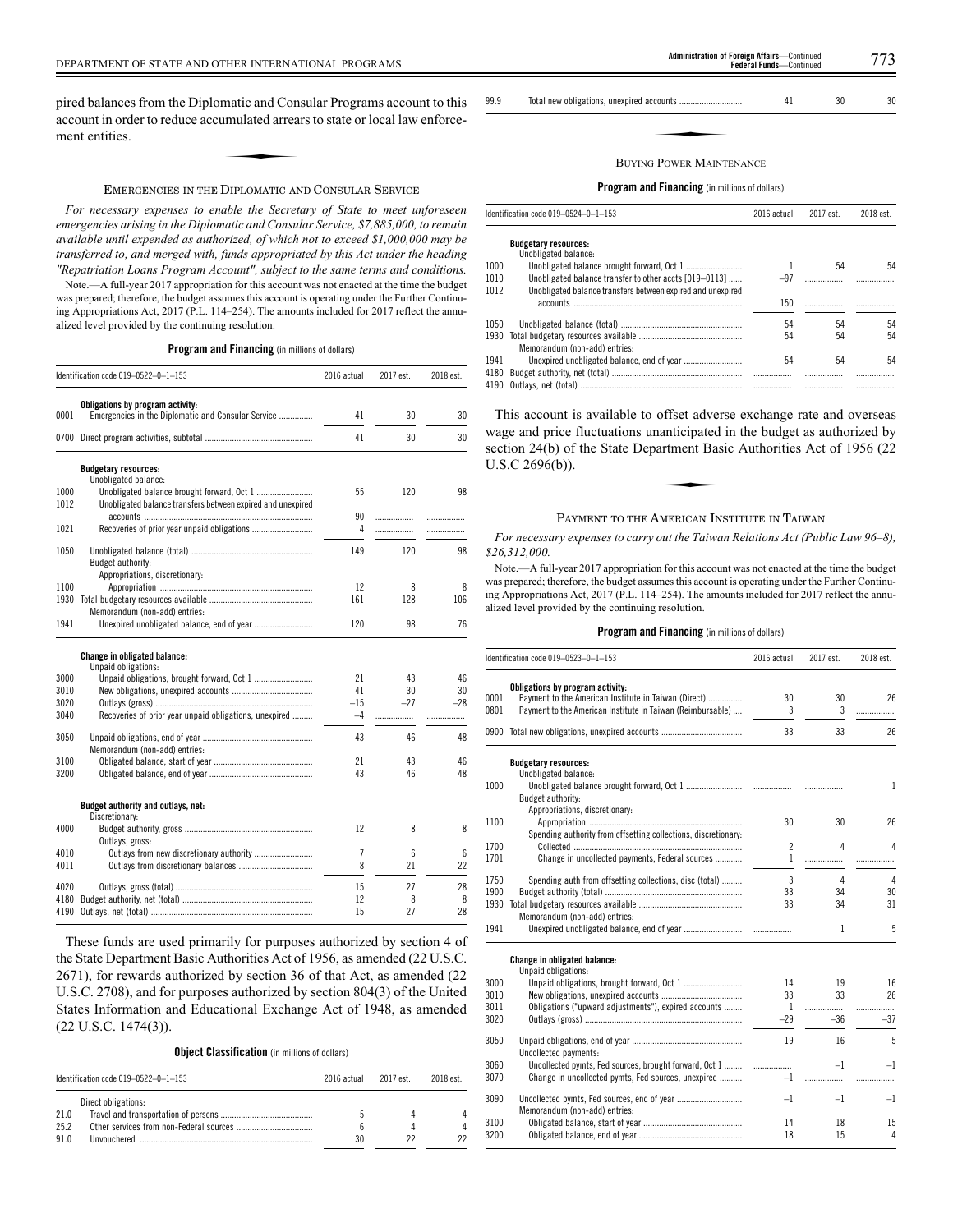| PAYMENT TO THE AMERICAN INSTITUTE IN TAIWAN—Continued |  |  |  |
|-------------------------------------------------------|--|--|--|
|                                                       |  |  |  |

**Program and Financing**—Continued

|              | Identification code 019-0523-0-1-153                                                                       |           | 2017 est. | 2018 est. |
|--------------|------------------------------------------------------------------------------------------------------------|-----------|-----------|-----------|
|              | Budget authority and outlays, net:<br>Discretionary:                                                       |           |           |           |
| 4000         | Outlays, gross:                                                                                            | 33        | 34        | 30        |
| 4010         |                                                                                                            | 18        | 22        | 20        |
| 4011         |                                                                                                            | 11        | 14        | 17        |
| 4020         | Offsets against gross budget authority and outlays:<br>Offsetting collections (collected) from:            | 29        | 36        | 37        |
| 4030         | Additional offsets against gross budget authority only.                                                    | $-3$      |           |           |
| 4050<br>4052 | Change in uncollected pymts, Fed sources, unexpired<br>Offsetting collections credited to expired accounts | $-1$<br>1 |           |           |
| 4070         |                                                                                                            | 30        | 30        | 26        |
| 4080         |                                                                                                            | 26        | 32        | 33        |
| 4180         |                                                                                                            | 30        | 30        | 26        |
| 4190         |                                                                                                            | 26        | 32        | 33        |

The Taiwan Relations Act (Public Law 96–8) requires programs with respect to Taiwan to be carried out by or through the American Institute in Taiwan (AIT). AIT supports U.S. interests by promoting U.S. exports, economic and commercial services, and cultural and information exchange; facilitating military sales; providing consular related services for Americans and the people on Taiwan; and on behalf of the Department of State and various U.S. Government agencies, carrying out liaison with Taiwan's counterpart organizations.

The Department contracts with AIT to conduct commercial, cultural, and other relations with the people of Taiwan. Consular related expenses for AIT are funded with fee revenue from the Border Security Program.

**Object Classification** (in millions of dollars)

|      | Identification code 019-0523-0-1-153                       | 2016 actual | 2017 est. | 2018 est. |
|------|------------------------------------------------------------|-------------|-----------|-----------|
|      | Direct obligations:                                        |             |           |           |
| 11.8 | Personnel<br>compensation:<br>Special personal<br>services | 20          | 20        | 20        |
| 12.1 |                                                            |             |           |           |
| 23.2 |                                                            |             |           |           |
| 99.0 |                                                            | 30          | 30        | 26        |
| 99.0 |                                                            | 3           | 3         |           |
| 99.9 |                                                            | 33          | 33        | 26        |

# PAYMENT TO THE FOREIGN SERVICE RETIREMENT AND DISABILITY FUND

*For payment to the Foreign Service Retirement and Disability Fund, as authorized, \$158,900,000.*

Note.—A full-year 2017 appropriation for this account was not enacted at the time the budget was prepared; therefore, the budget assumes this account is operating under the Further Continuing Appropriations Act, 2017 (P.L. 114–254). The amounts included for 2017 reflect the annualized level provided by the continuing resolution.

**Program and Financing** (in millions of dollars)

|      | Identification code 019-0540-0-1-153                                                          | 2016 actual | 2017 est. | 2018 est. |
|------|-----------------------------------------------------------------------------------------------|-------------|-----------|-----------|
| 0001 | Obligations by program activity:<br>Payment to Foreign Service Retirement and Disability Fund | 295         | 297       | 302       |
| 0900 |                                                                                               | 295         | 297       | 302       |
|      | <b>Budgetary resources:</b>                                                                   |             |           |           |
|      | Budget authority:                                                                             |             |           |           |
| 1200 | Appropriations, mandatory:                                                                    | 295         | 297       | 302       |
| 1930 |                                                                                               | 295         | 297       | 302       |
|      |                                                                                               |             |           |           |
|      | <b>Change in obligated balance:</b><br>Unpaid obligations:                                    |             |           |           |
| 3000 |                                                                                               |             | 136       |           |

| 3010         |                                                  | 295    | 297        | 302    |
|--------------|--------------------------------------------------|--------|------------|--------|
| 3020         |                                                  | $-159$ | $-433$     | $-302$ |
| 3050         | Memorandum (non-add) entries:                    | 136    | .          |        |
| 3100         |                                                  |        | 136        | .      |
| 3200         |                                                  | 136    |            |        |
|              | Budget authority and outlays, net:<br>Mandatory: |        |            |        |
| 4090         | Outlays, gross:                                  | 295    | 297        | 302    |
| 4100<br>4101 |                                                  | 159    | 297<br>136 | 302    |
| 4110         |                                                  | 159    | 433        | 302    |
| 4180         |                                                  | 295    | 297        | 302    |
| 4190         |                                                  | 159    | 433        | 302    |
|              |                                                  |        |            |        |

The current appropriation finances any unfunded liability created by new or liberalized benefits, new groups of beneficiaries, and salary increases. The 2018 permanent appropriation provides a supplemental payment to the fund for disbursements attributable to the Foreign Service Pension System; and unfunded interest along with liability from military service for the Foreign Service Retirement and Disability System. In addition, the appropriation also finances the annual balance of the Foreign Service normal cost not met by employee and employer contributions. The amount of the appropriation is determined by the annual evaluation of the Fund balance derived from current statistical actuarial data, which includes inflationary cost-of-living adjustments. Employer contract the annual example.<br>
References

FOREIGN SERVICE NATIONAL DEFINED CONTRIBUTIONS RETIREMENT FUND

# **Special and Trust Fund Receipts** (in millions of dollars)

|      | Identification code 019-5497-0-2-602                      |       | 2017 est. | 2018 est. |
|------|-----------------------------------------------------------|-------|-----------|-----------|
| 0100 | Receipts:                                                 |       |           |           |
|      | Current law:                                              |       |           |           |
| 1140 | Employing Agency Contributions, Foreign Service National  | 12    | 9         | 9         |
| 1140 | Interest on Investments, Foreign Service National Defined |       |           |           |
| 1140 | Employee Contributions, Foreign Service National Defined  | 1     | 1         | 1         |
| 1198 |                                                           |       |           |           |
| 1199 |                                                           | 14    | 11        | 11        |
| 1999 |                                                           | 14    | 11        | 11        |
| 2000 | Appropriations:<br>Current law:                           | 14    | 11        | 11        |
| 2101 | Foreign Service National Defined Contributions Retirement | $-14$ | $-11$     | $-11$     |
| 5099 |                                                           |       |           |           |

|      | Identification code 019-5497-0-2-602                                                                | 2016 actual | 2017 est. | 2018 est. |
|------|-----------------------------------------------------------------------------------------------------|-------------|-----------|-----------|
| 0001 | Obligations by program activity:                                                                    | 9           | 9         | 9         |
|      |                                                                                                     | 9           | 9         | 9         |
|      | <b>Budgetary resources:</b><br>Unobligated balance:                                                 |             |           |           |
| 1000 | Budget authority:                                                                                   | 2           |           | 9         |
| 1201 | Appropriations, mandatory:                                                                          | 14          | 11        | 11        |
| 1930 | Memorandum (non-add) entries:                                                                       | 16          | 18        | 20        |
| 1941 |                                                                                                     | 7           | 9         | 11        |
| 3000 | Change in obligated balance:<br>Unpaid obligations:<br>Ilnnaid obligations, brought forward, Oct 1. |             |           | հ         |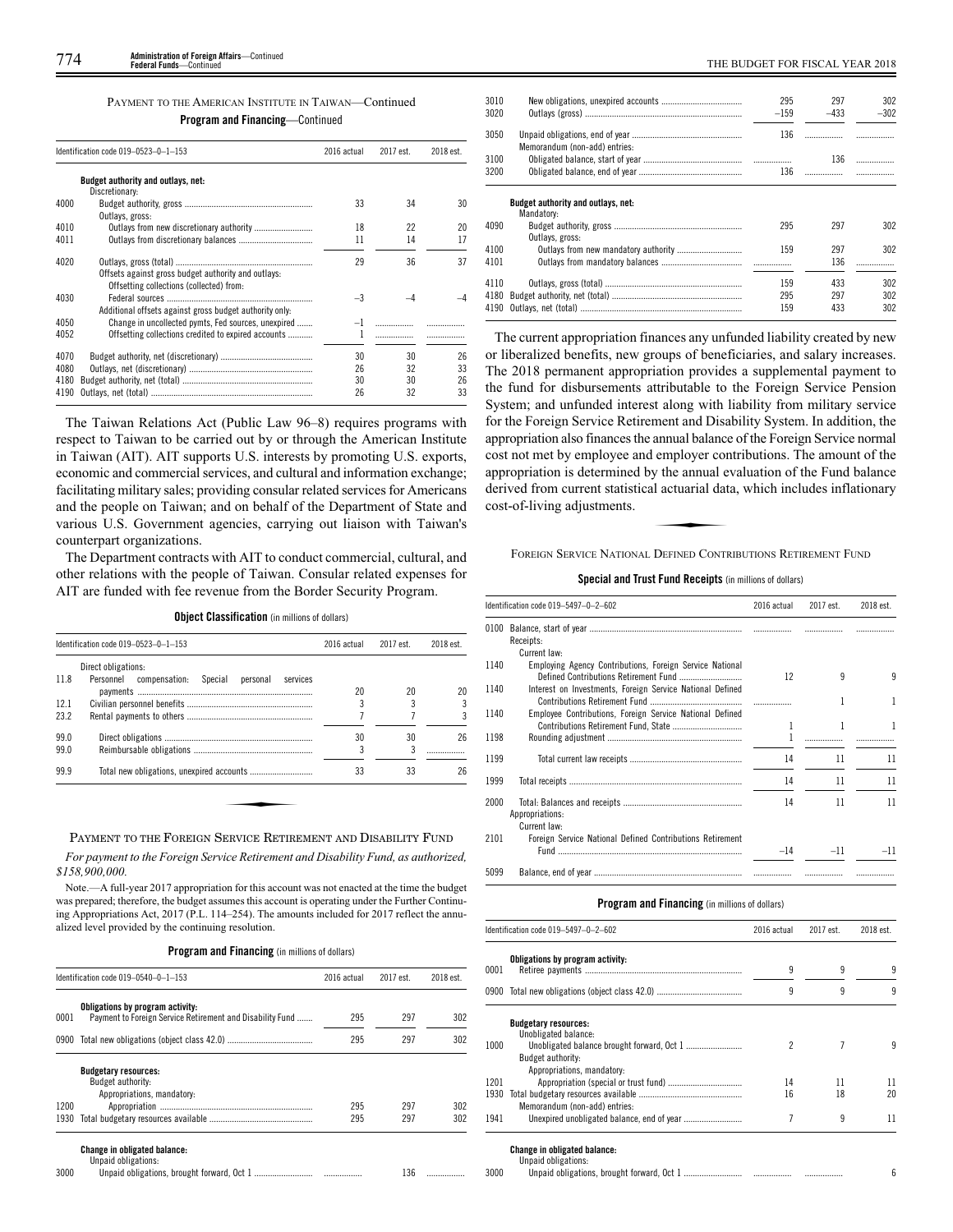| 3010 |                                                       | 9    |      | q  |
|------|-------------------------------------------------------|------|------|----|
| 3020 |                                                       | $-9$ | $-3$ |    |
|      |                                                       |      |      |    |
| 3050 |                                                       |      | ĥ    | q  |
|      | Memorandum (non-add) entries:                         |      |      |    |
| 3100 |                                                       |      |      |    |
|      |                                                       |      |      | 6  |
| 3200 |                                                       |      | ĥ    | q  |
|      |                                                       |      |      |    |
|      | Budget authority and outlays, net:                    |      |      |    |
|      | Mandatory:                                            |      |      |    |
| 4090 |                                                       | 14   | 11   | 11 |
|      | Outlays, gross:                                       |      |      |    |
| 4100 |                                                       |      | 3    | 3  |
| 4101 |                                                       | q    |      | 3  |
|      |                                                       |      |      |    |
| 4110 |                                                       | q    | 3    | ĥ  |
| 4180 |                                                       | 14   | 11   | 11 |
| 4190 |                                                       | q    | 3    | հ  |
|      |                                                       |      |      |    |
|      |                                                       |      |      |    |
|      | Memorandum (non-add) entries:                         |      |      |    |
| 5000 | Total investments, SOY: Federal securities: Par value |      |      |    |
| 5001 | Total investments, EOY: Federal securities: Par value |      |      |    |
|      |                                                       |      |      |    |

The Foreign Service National Defined Contributions Fund (FSN DCF) is an after-employment benefit plan for Locally Employed Staff (LE Staff) working for the Department of State and other Foreign Affairs agencies. The purpose of the fund is to accumulate and distribute U.S. Government (USG)-funded contributions for end-of-service benefits for LE Staff in countries where U.S. missions have determined that participation in the local social security system (LSSS) is not in the public interest of the USG. The Department determines which countries are eligible to participate in The Explanation determines which collates are englise to participate in<br>the fund. Upon separation, payments under this Plan shall be made consist-<br>ent with the host country law, including any court order affecting payments ent with the host country law, including any court order affecting payments to participants, unless decided otherwise by the Department.

# WORKING CAPITAL FUND

# **Program and Financing** (in millions of dollars)

|      | Identification code 019-4519-0-4-153                           | 2016 actual | 2017 est. | 2018 est. |
|------|----------------------------------------------------------------|-------------|-----------|-----------|
|      | Obligations by program activity:                               |             |           |           |
| 0801 |                                                                | 586         | 646       | 637       |
| 0802 |                                                                | 320         | 327       | 329       |
| 0803 |                                                                | 57          | 41        | 41        |
| 0804 |                                                                | 56          | 67        | 68        |
| 0805 |                                                                | 335         | 360       | 378       |
| 0806 |                                                                | 21          | 21        | 26        |
| 0807 |                                                                | .           | 25        | 29        |
| 0812 | International cooperative administrative support services      |             |           |           |
|      |                                                                | 3,388       | 3.460     | 3,300     |
| 0900 |                                                                | 4.763       | 4.947     | 4,808     |
|      | <b>Budgetary resources:</b>                                    |             |           |           |
|      | Unobligated balance:                                           |             |           |           |
| 1000 |                                                                | 795         | 955       | 899       |
| 1021 |                                                                | 365         | 312       | 300       |
| 1033 |                                                                | 25          | .         |           |
| 1050 |                                                                | 1.185       | 1.267     | 1.199     |
|      | Budget authority:                                              |             |           |           |
|      | Spending authority from offsetting collections, discretionary: |             |           |           |
| 1700 |                                                                | 4.671       | 4.579     | 4.607     |
| 1701 | Change in uncollected payments, Federal sources                | $-138$      | .         |           |
| 1750 | Spending auth from offsetting collections, disc (total)        | 4,533       | 4,579     | 4,607     |
| 1930 |                                                                | 5,718       | 5.846     | 5,806     |
|      | Memorandum (non-add) entries:                                  |             |           |           |
| 1941 |                                                                | 955         | 899       | 998       |
|      | Change in obligated balance:                                   |             |           |           |
|      | Unpaid obligations:                                            |             |           |           |
| 3000 |                                                                | 2.052       | 1.963     | 1.771     |
| 3010 |                                                                | 4.763       | 4.947     | 4,808     |
| 3020 |                                                                | $-4,487$    | $-4,827$  | $-4,598$  |
| 3040 | Recoveries of prior year unpaid obligations, unexpired         | $-365$      | $-312$    | $-300$    |
| 3050 | Uncollected payments:                                          | 1.963       | 1.771     | 1.681     |
| 3060 | Uncollected pymts, Fed sources, brought forward, Oct 1         | $-256$      | $-118$    | $-118$    |

**Federal Funds**—Continued

| 3070         | Change in uncollected pymts, Fed sources, unexpired                                                                   | 138        | .        | .         |
|--------------|-----------------------------------------------------------------------------------------------------------------------|------------|----------|-----------|
| 3090         | Memorandum (non-add) entries:                                                                                         | $-118$     | $-118$   | $-118$    |
| 3100         |                                                                                                                       | 1.796      | 1,845    | 1,653     |
| 3200         |                                                                                                                       | 1,845      | 1,653    | 1,563     |
|              | Budget authority and outlays, net:<br>Discretionary:                                                                  |            |          |           |
| 4000         | Outlays, gross:                                                                                                       | 4.533      | 4.579    | 4.607     |
| 4010         |                                                                                                                       | 3.076      | 3,015    | 3,034     |
| 4011         |                                                                                                                       | 1,411      | 1,812    | 1,564     |
| 4020         | Offsets against gross budget authority and outlays:<br>Offsetting collections (collected) from:                       | 4.487      | 4.827    | 4.598     |
| 4030         |                                                                                                                       | $-4,619$   | $-4.509$ | $-4.537$  |
| 4033         |                                                                                                                       | $-77$      | $-70$    | $-70$     |
| 4040         | Offsets against gross budget authority and outlays (total)<br>Additional offsets against gross budget authority only: | $-4.696$   | $-4.579$ | $-4.607$  |
| 4050<br>4053 | Change in uncollected pymts, Fed sources, unexpired<br>Recoveries of prior year paid obligations, unexpired           | 138        | .        |           |
|              |                                                                                                                       | 25         |          |           |
| 4060         | Additional offsets against budget authority only (total)                                                              | 163        |          | .         |
| 4080<br>4180 |                                                                                                                       | $-209$<br> | 248<br>. | $-9$<br>. |
| 4190         |                                                                                                                       | $-209$     | 248      | $-9$      |

This fund, authorized by sections 13 and 23 of the State Department Basic Authorities Act of 1956 (22 U.S.C. 2684), finances on a reimbursable basis certain administrative services, such as printing and reproduction, editorial material, motor pool, operations and dispatch agencies operations, interagency cooperative administrative support services, acquisition services, information technology support, medical services, aviation services, special issuance passport services, and expenses of carrying out the Foreign Missions Act, including any acquisitions of property under the authority of the Foreign Missions Act.

Using the Working Capital Fund, the International Cooperative Administrative Support Services (ICASS) program was fully implemented in 1998. ICASS restructures overseas administrative support activities to allow more decision-making and managerial participation by all participating agencies, more equitable cost distribution, and incentives for efficient provision of services. Under ICASS, each agency represented at an overseas post chooses the services it wishes to receive and pays a proportional share of the cost of those services. Working through inter-agency councils at each overseas post, all agencies have a say in determining post administrative budgets and defining service standards, as well as reviewing costs and vendor performance.

# **Object Classification** (in millions of dollars)

|      | Identification code 019-4519-0-4-153                 | 2016 actual | 2017 est. | 2018 est. |
|------|------------------------------------------------------|-------------|-----------|-----------|
|      | Reimbursable obligations:                            |             |           |           |
|      | Personnel compensation:                              |             |           |           |
| 11.1 |                                                      | 466         | 484       | 470       |
| 11.3 |                                                      | 398         | 413       | 402       |
| 11.5 |                                                      | 139         | 144       | 140       |
| 11.9 |                                                      | 1,003       | 1,041     | 1,012     |
| 12.1 |                                                      | 390         | 405       | 394       |
| 13.0 |                                                      | 51          | 53        | 51        |
| 21.0 |                                                      | 121         | 126       | 122       |
| 22.0 |                                                      | 446         | 463       | 450       |
| 23.2 |                                                      | 120         | 125       | 121       |
| 23.3 | Communications, utilities, and miscellaneous charges | 298         | 310       | 301       |
| 24.0 |                                                      | 15          | 16        | 15        |
| 25.2 |                                                      | 1.759       | 1.827     | 1.776     |
| 26.0 |                                                      | 269         | 279       | 272       |
| 31.0 |                                                      | 230         | 239       | 232       |
| 41.0 |                                                      | 61          | 63        | 62        |
| 99.9 | Total new obligations, unexpired accounts            | 4.763       | 4.947     | 4,808     |
|      |                                                      |             |           |           |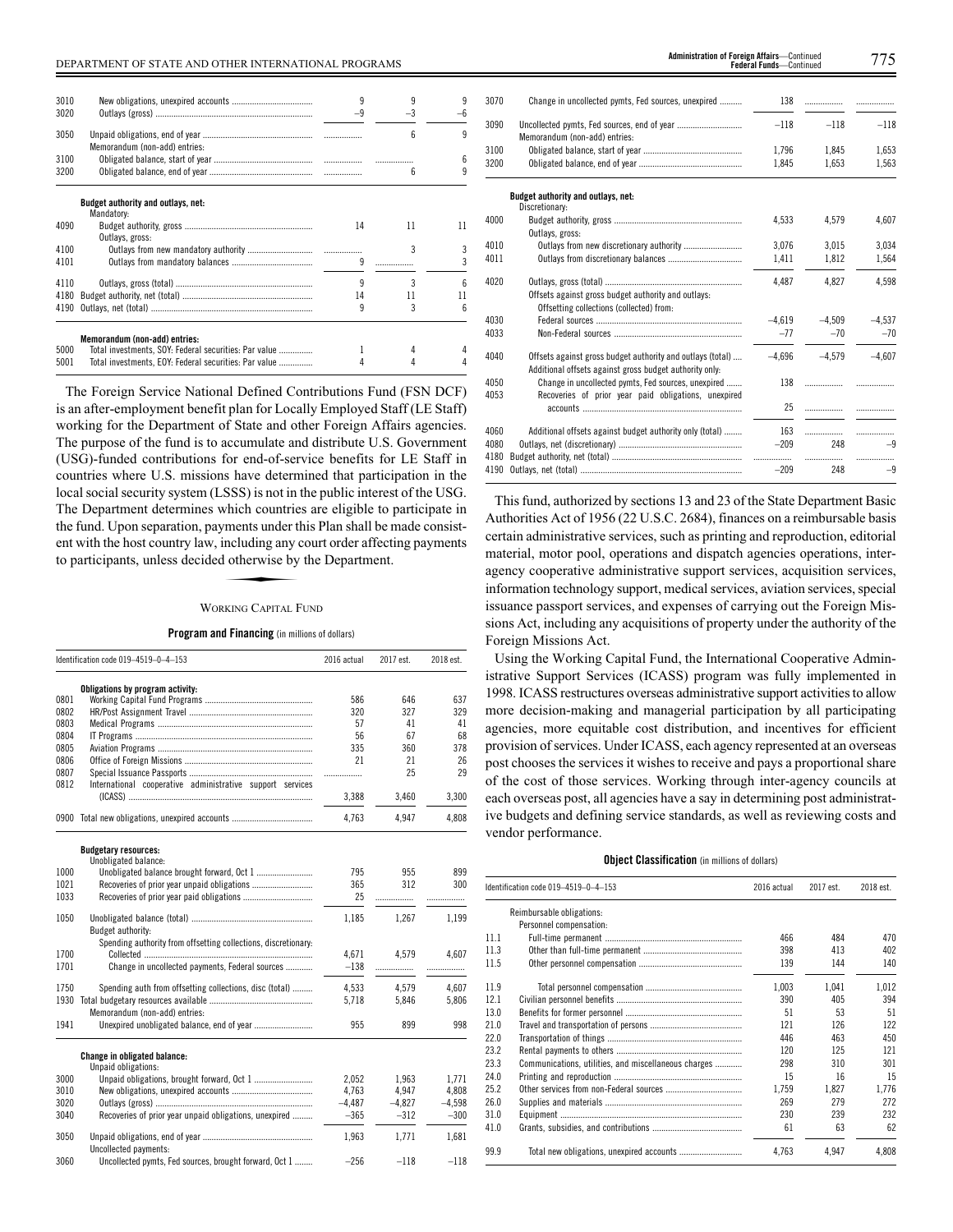# WORKING CAPITAL FUND—Continued

**Employment Summary**

| Identification code $019-4519-0-4-153$                     | 2016 actual | 2017 est. | 2018 est. |
|------------------------------------------------------------|-------------|-----------|-----------|
| 2001 Reimbursable civilian full-time equivalent employment | 7.164       | 7.164     | 7.164     |
|                                                            |             |           |           |
| $\mathbf{r}$ , $\mathbf{r}$ , $\mathbf{r}$ , $\mathbf{r}$  |             |           |           |

# REPATRIATION LOANS PROGRAM ACCOUNT

*For the cost of direct loans, \$1,300,000, as authorized: Provided, That such costs, including the cost of modifying such loans, shall be as defined in section 502 of the Congressional Budget Act of 1974: Provided further, That such funds are available to subsidize gross obligations for the principal amount of direct loans not to exceed \$2,440,856.*

Note.—A full-year 2017 appropriation for this account was not enacted at the time the budget was prepared; therefore, the budget assumes this account is operating under the Further Continuing Appropriations Act, 2017 (P.L. 114–254). The amounts included for 2017 reflect the annualized level provided by the continuing resolution.

# **Program and Financing** (in millions of dollars)

|      | Identification code 019-0601-0-1-153                            | 2016 actual              | 2017 est.                | 2018 est. |
|------|-----------------------------------------------------------------|--------------------------|--------------------------|-----------|
|      | Obligations by program activity:<br>Credit program obligations: |                          |                          |           |
| 0701 |                                                                 | 1                        | 1                        |           |
|      |                                                                 | 1                        | 1                        |           |
|      | <b>Budgetary resources:</b><br>Unobligated balance:             |                          |                          |           |
| 1000 |                                                                 | 1                        | $\overline{\phantom{a}}$ | 2         |
|      | Budget authority:<br>Appropriations, discretionary:             |                          |                          |           |
| 1100 |                                                                 | 2                        | 1                        | 1         |
| 1930 |                                                                 | 3                        | 3                        | 3         |
|      | Memorandum (non-add) entries:                                   |                          |                          |           |
| 1941 |                                                                 | $\overline{2}$           | $\overline{\phantom{a}}$ | 2         |
|      | <b>Change in obligated balance:</b>                             |                          |                          |           |
|      | Unpaid obligations:                                             |                          |                          |           |
| 3010 |                                                                 | 1                        | 1                        |           |
| 3020 |                                                                 | $-1$                     | $-1$                     |           |
|      | Budget authority and outlays, net:<br>Discretionary:            |                          |                          |           |
| 4000 | Outlays, gross:                                                 | $\overline{\phantom{a}}$ | 1                        | 1         |
| 4010 |                                                                 | 1                        | 1                        | 1         |
| 4180 |                                                                 | $\overline{c}$           | 1                        | 1         |
| 4190 |                                                                 | 1                        | 1                        |           |
|      |                                                                 |                          |                          |           |

# **Summary ofLoan Levels, Subsidy Budget Authority and Outlays by Program** (inmillionsof dollars)

| Identification code 019-0601-0-1-153                        | 2016 actual | 2017 est. | 2018 est. |
|-------------------------------------------------------------|-------------|-----------|-----------|
| Direct loan levels supportable by subsidy budget authority. |             |           |           |
| 115001<br>Direct loan subsidy (in percent):                 |             |           |           |
| 132001                                                      | 53.18       | 53.42     | 53 26     |
| 132999<br>Direct loan subsidy budget authority:             | 53.18       | 5342      | 53 26     |
| 133001<br>Direct loan subsidy outlays:                      |             |           |           |
| 134001<br>Direct loan reestimates:                          |             |           |           |
| 135001                                                      |             |           |           |

As required by the Federal Credit Reform Act of 1990, this account records the subsidy costs associated with direct loans for this program. The subsidy amounts are estimated on a net present value basis. Administrative expenses for the program are funded with fee revenue from the Border Security Program. expenses for the program are funded with fee revenue from the Border Security Program.

# REPATRIATION LOANS FINANCING ACCOUNT

**Program and Financing** (in millions of dollars)

|      | Identification code 019-4107-0-3-153                         | 2016 actual    | 2017 est.       | 2018 est.                |
|------|--------------------------------------------------------------|----------------|-----------------|--------------------------|
|      | Obligations by program activity:                             |                |                 |                          |
|      | Credit program obligations:                                  |                |                 |                          |
| 0710 |                                                              | $\mathbf{1}$   | $\overline{c}$  | $\overline{\mathcal{C}}$ |
| 0742 | Downward reestimates paid to receipt accounts                | $\overline{c}$ | $\mathbf{1}$    | .                        |
| 0900 |                                                              | 3              | 3               | $\overline{c}$           |
|      | <b>Budgetary resources:</b>                                  |                |                 |                          |
| 1000 | Unobligated balance:                                         | 3              | 3               | $\overline{\phantom{a}}$ |
| 1023 | Unobligated balance brought forward, Oct 1                   | $-1$           |                 |                          |
|      |                                                              |                |                 |                          |
| 1050 |                                                              | $\overline{c}$ | 3               | $\overline{c}$           |
|      | Financing authority:<br>Borrowing authority, mandatory:      |                |                 |                          |
| 1400 |                                                              | 1              | 1               | 1                        |
|      | Spending authority from offsetting collections, mandatory:   |                |                 |                          |
| 1800 |                                                              | 3              | 3               | 3                        |
| 1820 | Capital transfer of spending authority from offsetting       |                |                 |                          |
|      |                                                              |                | -2              | $^{-2}$                  |
| 1850 | Spending auth from offsetting collections, mand (total)      | 3              | $\mathbf{1}$    | 1                        |
| 1900 |                                                              | 4              | $\overline{c}$  | $\overline{c}$           |
| 1930 |                                                              | 6              | 5               | 4                        |
|      | Memorandum (non-add) entries:                                |                |                 |                          |
| 1941 |                                                              | 3              | $\overline{c}$  | $\overline{\phantom{a}}$ |
|      | Change in obligated balance:<br>Unpaid obligations:          |                |                 |                          |
| 3000 |                                                              | $\mathbf{1}$   | 1               | $\overline{c}$           |
| 3010 |                                                              | 3              | 3               | $\overline{c}$           |
| 3020 |                                                              | $-3$           | $-2$            | $-2$                     |
| 3050 | Memorandum (non-add) entries:                                | $\mathbf{1}$   | $\overline{2}$  | $\overline{c}$           |
| 3100 |                                                              | 1              | 1               | $\overline{c}$           |
| 3200 |                                                              | 1              | $\overline{c}$  | $\overline{c}$           |
|      | Financing authority and disbursements, net:                  |                |                 |                          |
|      | Mandatory:                                                   |                | $\overline{c}$  |                          |
| 4090 |                                                              | 4              |                 | $\overline{c}$           |
| 4110 | Financing disbursements:                                     | 3              | $\overline{c}$  | $\overline{c}$           |
|      | Offsets against gross financing authority and disbursements: |                |                 |                          |
|      | Offsetting collections (collected) from:                     |                |                 |                          |
| 4120 |                                                              | $-1$           | $^{-1}$         | $^{-1}$                  |
| 4123 |                                                              | $-2$           | $-2$            | $^{-2}$                  |
|      |                                                              | $-3$           | $-3$            | $-3$                     |
| 4130 | Offsets against gross budget authority and outlays (total)   |                |                 |                          |
| 4160 |                                                              | 1              | $^{-1}$         | $-1$                     |
| 4170 |                                                              |                | $-1$            | $-1$                     |
| 4180 |                                                              | 1              | $^{-1}$<br>$-1$ | $-1$<br>$-1$             |
| 4190 |                                                              | .              |                 |                          |

# **Status of Direct Loans** (in millions of dollars)

|      | Identification code 019-4107-0-3-153                                   | 2016 actual | 2017 est. | 2018 est. |
|------|------------------------------------------------------------------------|-------------|-----------|-----------|
| 1111 | Position with respect to appropriations act limitation on obligations. |             |           | 2         |
| 1150 |                                                                        |             |           |           |
|      | Cumulative balance of direct loans outstanding:                        |             |           |           |
| 1210 |                                                                        |             |           | 6         |
| 1231 |                                                                        |             |           | 2         |
| 1251 |                                                                        | -2          | -2        | -2        |
| 1290 |                                                                        |             |           | հ         |

# **Balance Sheet** (in millions of dollars)

|              | Identification code 019-4107-0-3-153                                         | 2015 actual | 2016 actual |
|--------------|------------------------------------------------------------------------------|-------------|-------------|
|              | ASSETS:<br>Net value of assets related to post-1991 direct loans receivable: |             |             |
| 1401<br>1405 |                                                                              | 6<br>—ე     |             |
| 1499         | Net present value of assets related to direct loans                          |             |             |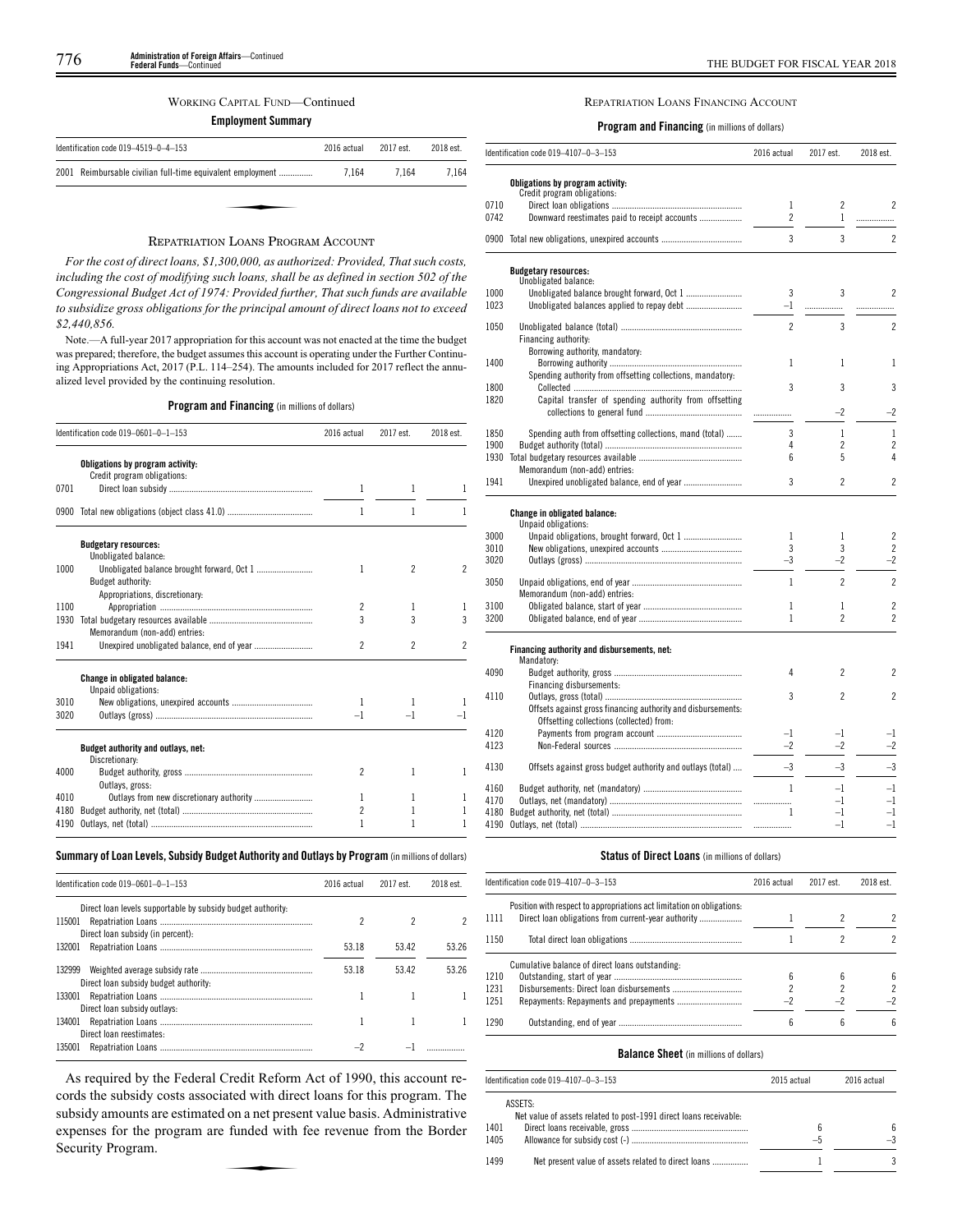| 1999<br>LIABILITIES: |                                                    |  |
|----------------------|----------------------------------------------------|--|
| 2104                 | Federal liabilities: Resources payable to Treasury |  |
| 4999                 |                                                    |  |
|                      |                                                    |  |
|                      | <b>Trust Funds</b>                                 |  |

# *Trust Funds*

FOREIGN SERVICE RETIREMENT AND DISABILITY FUND

# **Special and Trust Fund Receipts** (in millions of dollars)

|              | Identification code 019-8186-0-7-602                                                                             | 2016 actual     | 2017 est.       | 2018 est.       |
|--------------|------------------------------------------------------------------------------------------------------------------|-----------------|-----------------|-----------------|
|              | Receipts:<br>Current law:                                                                                        | 18,145          | 18,346          | 18,823          |
| 1110         | Deductions from Employees Salaries, Foreign Service                                                              |                 |                 |                 |
| 1140         | Interest on Investments, Foreign Service Retirement and                                                          | 31              | 41              | 42              |
| 1140         | Employing Agency Contributions, Foreign Service Retirement                                                       | 596             | 611             | 623             |
|              |                                                                                                                  | 355             | 362             | 369             |
| 1140<br>1140 | Receipts from Civil Service Retirement and Disability Fund,<br>Foreign Service Retirement and Disability Fund    | 1               | 1               | 1               |
|              | Federal Contributions, Foreign Service Retirement and                                                            | 159             | 433             | 302             |
| 1199         |                                                                                                                  | 1,142           | 1,448           | 1,337           |
| 1999         |                                                                                                                  | 1,142           | 1,448           | 1.337           |
| 2000         | Appropriations:                                                                                                  | 19,287          | 19,794          | 20,160          |
| 2101<br>2134 | Current law:<br>Foreign Service Retirement and Disability Fund<br>Foreign Service Retirement and Disability Fund | $-1,142$<br>201 | $-1,219$<br>248 | $-1,235$<br>248 |
| 2199         |                                                                                                                  | $-941$          | $-971$          | $-987$          |
| 2999         |                                                                                                                  | $-941$          | $-971$          | $-987$          |
| 5099         |                                                                                                                  | 18,346          | 18,823          | 19,173          |
|              | <b>Program and Financing</b> (in millions of dollars)                                                            |                 |                 |                 |
|              | Identification code 019-8186-0-7-602                                                                             | 2016 actual     | 2017 est.       | 2018 est.       |
|              | Obligations by program activity:                                                                                 |                 |                 |                 |
| 0001         |                                                                                                                  | 941             | 971             | 987             |
|              |                                                                                                                  | 941             | 971             | 987             |
|              | <b>Budgetary resources:</b><br>Budget authority:                                                                 |                 |                 |                 |
| 1201         | Appropriations, mandatory:                                                                                       | 1,142           | 1,219           | 1,235           |
| 1234         |                                                                                                                  | $-201$          | $-248$          | $-248$          |
| 1260         |                                                                                                                  | 941             | 971             | 987             |
|              |                                                                                                                  | 941             | 971             | 987             |
|              | <b>Change in obligated balance:</b><br>Unpaid obligations:                                                       |                 |                 |                 |
| 3010         |                                                                                                                  | 941             | 971             | 987             |

| 30 I U |                                                       | .94 I  | 97 L   | Yŏ/    |
|--------|-------------------------------------------------------|--------|--------|--------|
| 3020   |                                                       | $-941$ | $-971$ | $-987$ |
|        | <b>Budget authority and outlays, net:</b>             |        |        |        |
|        | Mandatory:                                            |        |        |        |
| 4090   |                                                       | 941    | 971    | 987    |
|        | Outlays, gross:                                       |        |        |        |
| 4100   |                                                       |        | 971    | 987    |
| 4101   |                                                       | 941    |        |        |
| 4110   |                                                       | 941    | 971    | 987    |
| 4180   |                                                       | 941    | 971    | 987    |
| 4190   |                                                       | 941    | 971    | 987    |
|        | Memorandum (non-add) entries:                         |        |        |        |
| 5000   | Total investments, SOY: Federal securities: Par value | 18.144 | 18.346 | 18.508 |
| 5001   | Total investments. EOY: Federal securities: Par value | 18.346 | 18.508 | 18.708 |

This appropriation provides mandatory funding for the Foreign Service Retirement and Disability Fund (FSRDF) as prescribed in the Foreign

Service Act of 1980 as authorized in Section(s) 821 and 822. The FSRDF includes the operations of two separate retirement systems—the Foreign Service Retirement and Disability System (FSRDS) and the Foreign Service Pension System (FSPS). The FSRDF was established to provide pensions to all eligible annuitants; retired and disabled members of the Foreign Service who are enrolled in either of the two systems, and certain eligible former spouses and survivors.

# **Status of Funds** (in millions of dollars)

|              | Identification code 019-8186-0-7-602                                                                          | 2016 actual      | 2017 est.     | 2018 est.     |
|--------------|---------------------------------------------------------------------------------------------------------------|------------------|---------------|---------------|
|              | Unexpended balance, start of year:                                                                            |                  |               |               |
| 0100         |                                                                                                               | 18,145           | 18,346        | 18,823        |
| 0999         | Cash income during the year:<br>Current law:                                                                  | 18,145           | 18,346        | 18,823        |
| 1110         | Receipts:<br>Deductions from Employees Salaries, Foreign Service                                              | 31               | 41            | 42            |
| 1150         | Interest on Investments, Foreign Service Retirement and                                                       | 596              | 611           | 623           |
| 1160         | Employing Agency Contributions, Foreign Service Retirement                                                    | 355              | 362           | 369           |
| 1160         | Receipts from Civil Service Retirement and Disability Fund.<br>Foreign Service Retirement and Disability Fund | $\mathbf{1}$     | 1             | 1             |
| 1160         | Federal Contributions, Foreign Service Retirement and                                                         | 159              | 433           | 302           |
| 1199         |                                                                                                               | 1,142            | 1,448         | 1,337         |
| 1999         | Cash outgo during year:<br>Current law:                                                                       | 1,142            | 1.448         | 1,337         |
| 2100         | Service<br>Foreign<br>Retirement<br>and<br>Disability<br>Fund                                                 | -941             | $-971$        | $-987$        |
| 2199         |                                                                                                               | $-941$           | $-971$        | $-987$        |
| 2999         | Surplus or deficit::                                                                                          | $-941$           | $-971$        | $-987$        |
| 3110         |                                                                                                               | $-395$           | $-134$        | $-273$        |
| 3120         |                                                                                                               | 596              | 611           | 623           |
| 3199         |                                                                                                               | 201              | 477           | 350           |
| 3999         | Unexpended balance, end of year.:                                                                             | 201              | 477           | 350           |
| 4100<br>4200 |                                                                                                               | .<br>.<br>18.346 | 315<br>18,508 | 465<br>18,708 |
| 4999         |                                                                                                               | 18,346           | 18,823        | 19,173        |
|              | FOREIGN SERVICE NATIONAL SEPARATION LIABILITY TRUST FUND                                                      |                  |               |               |

# **Special and Trust Fund Receipts** (in millions of dollars)

|      | Identification code 019-8340-0-7-602                                     |             | 2017 est. | 2018 est. |
|------|--------------------------------------------------------------------------|-------------|-----------|-----------|
|      | Receipts:                                                                |             |           |           |
| 1140 | Current law:<br>Foreign Service National Separation Liability Trust Fund | 18          | 16        | 16        |
| 2000 | Appropriations:<br>Current law:                                          | 18          | 16        | 16        |
| 2101 | Foreign Service National Separation Liability Trust Fund  – 78           |             | $-16$     | $-16$     |
| 5099 |                                                                          |             |           |           |
|      | <b>Program and Financing</b> (in millions of dollars)                    |             |           |           |
|      | ldentification code 019–8340–0–7–602                                     | 2016 actual | 2017 est. | 2018 est. |
| 0001 | Obligations by program activity:                                         | 26          | 26        | 26        |
|      | 0900 Total new obligations (object class 42.0)                           | 26          | 26        | 26        |
|      | <b>Budgetary resources:</b><br>Unobligated balance:                      |             |           |           |

| 1000 |  | 358 | 348 |
|------|--|-----|-----|
|------|--|-----|-----|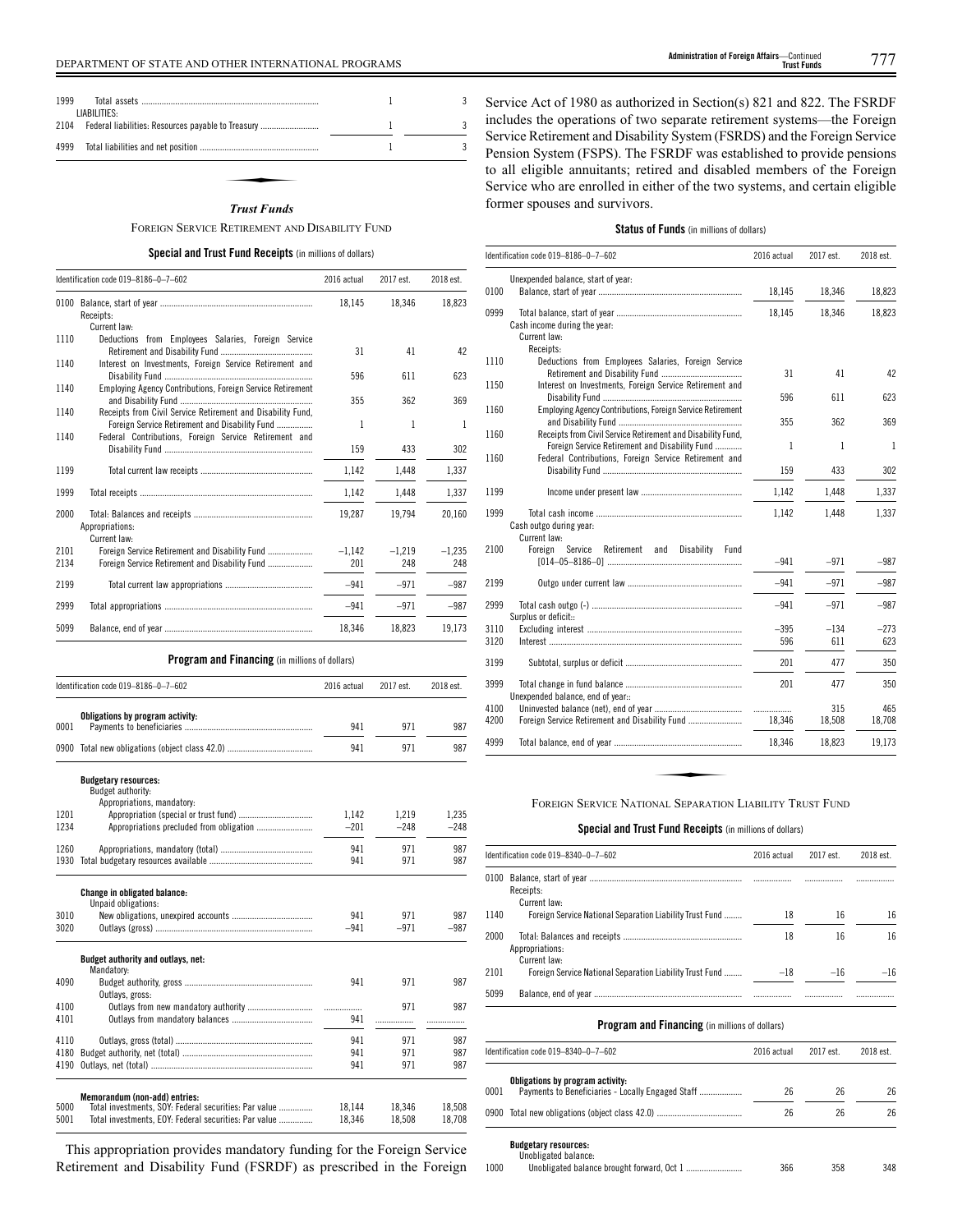FOREIGN SERVICE NATIONAL SEPARATION LIABILITY TRUST FUND—Continued

# **Program and Financing**—Continued

|      | Identification code 019-8340-0-7-602                       | 2016 actual    | 2017 est. | 2018 est. |  |
|------|------------------------------------------------------------|----------------|-----------|-----------|--|
|      | Budget authority:                                          |                |           |           |  |
|      | Appropriations, mandatory:                                 |                |           |           |  |
| 1201 |                                                            | 18             | 16        | 16        |  |
| 1930 |                                                            | 384            | 374       | 364       |  |
|      | Memorandum (non-add) entries:                              |                |           |           |  |
| 1941 |                                                            | 358            | 348       | 338       |  |
|      | <b>Change in obligated balance:</b><br>Unpaid obligations: |                |           |           |  |
| 3000 |                                                            | 5              | 7         | 10        |  |
| 3010 |                                                            | 26             | 26        | 26        |  |
| 3020 |                                                            | $-24$          | $-23$     | $-16$     |  |
|      |                                                            |                |           |           |  |
| 3050 |                                                            | 7              | 10        | 20        |  |
|      | Memorandum (non-add) entries:                              |                |           |           |  |
| 3100 |                                                            | 5              | 7         | 10        |  |
| 3200 |                                                            | $\overline{7}$ | 10        | 20        |  |
|      | Budget authority and outlays, net:<br>Mandatory:           |                |           |           |  |
| 4090 |                                                            | 18             | 16        | 16        |  |
|      | Outlays, gross:                                            |                |           |           |  |
| 4100 |                                                            |                | 16        | 16        |  |
| 4101 |                                                            | 24             | 7         | .         |  |
| 4110 |                                                            | 24             | 23        | 16        |  |
| 4180 |                                                            | 18             | 16        | 16        |  |
| 4190 |                                                            | 24             | 23        | 16        |  |

This fund is maintained to pay accrued separation liability payments for eligible Foreign Service National (FSN), FSN Personal Service Contractors (PSC), and FSN Personal Service Agreements (PSA) employees of the Department of State in those countries in which such pay is legally authorized. The fund, as authorized by section 151 of Public Law 102–138 (22 U.S.C. 4012a), is maintained by annual government contributions from the Department's Diplomatic and Consular Programs (D&CP) account (including Program Direct, Public Diplomacy and Worldwide Security Protection resources), Consular Affairs (CA) Consular and Border Security Program (CBSP) fees, the International Narcotics Control and Law Enforcement (INCLE) account, and International Cooperative Administrative Support Services (ICASS) working capital fund that includes both State's D&CP and other agencies shares. Eligible local staff include former United States Agency for International Development (USAID) ICASS employees who were consolidated into the Department. The Department of State funds and manages its own FSNSLTF separate and apart from any separation<br>pay that may be provided by other agencies to non-State Locally Employed<br>Staff (LE Staff).<br>MISCELLANEOUS TRUST FUNDS pay that may be provided by other agencies to non-State Locally Employed Staff (LE Staff).

# MISCELLANEOUS TRUST FUNDS

**Special and Trust Fund Receipts** (in millions of dollars)

|      | Identification code 019-9971-0-7-153                   |       | 2017 est. | 2018 est. |  |
|------|--------------------------------------------------------|-------|-----------|-----------|--|
| 0100 |                                                        |       |           | 19        |  |
|      | Receipts:                                              |       |           |           |  |
|      | Current law:                                           |       |           |           |  |
| 1130 | Contributions, Educational and Cultural Exchange, USIA |       |           |           |  |
| 1130 |                                                        | 17    | 10        | 10        |  |
| 1130 |                                                        | 2     |           | 2         |  |
| 1140 |                                                        |       |           |           |  |
| 1140 |                                                        |       |           |           |  |
| 1199 |                                                        | 19    | 15        | 15        |  |
| 1999 |                                                        | 19    | 15        | 15        |  |
| 2000 | Appropriations:                                        | 26    | 22        | 34        |  |
|      | Current law:                                           |       |           |           |  |
| 2101 |                                                        | $-19$ | $-3$      | $-3$      |  |
| 5099 |                                                        |       | 19        | 31        |  |

# **Program and Financing** (in millions of dollars)

|      | Identification code 019-9971-0-7-153                       |       | 2017 est. | 2018 est. |  |
|------|------------------------------------------------------------|-------|-----------|-----------|--|
| 0001 | Obligations by program activity:                           | 19    | 3         | 3         |  |
|      |                                                            | 19    | 3         | 3         |  |
|      |                                                            |       |           |           |  |
|      | <b>Budgetary resources:</b><br>Unobligated balance:        |       |           |           |  |
| 1000 |                                                            | 24    | 26        | 26        |  |
| 1021 | Recoveries of prior year unpaid obligations                | 2     | .         |           |  |
| 1050 | Budget authority:                                          | 26    | 26        | 26        |  |
|      | Appropriations, mandatory:                                 |       |           |           |  |
| 1201 |                                                            | 19    | 3         | 3         |  |
| 1930 | Memorandum (non-add) entries:                              | 45    | 29        | 29        |  |
| 1941 |                                                            | 26    | 26        | 26        |  |
|      | <b>Change in obligated balance:</b><br>Unpaid obligations: |       |           |           |  |
| 3000 |                                                            | 34    | 18        | 16        |  |
| 3010 |                                                            | 19    | 3         | 3         |  |
| 3020 |                                                            | $-33$ | $-5$      | $-5$      |  |
| 3040 | Recoveries of prior year unpaid obligations, unexpired     | $-2$  | .         |           |  |
| 3050 |                                                            | 18    | 16        | 14        |  |
|      | Memorandum (non-add) entries:                              |       |           |           |  |
| 3100 |                                                            | 34    | 18        | 16        |  |
| 3200 |                                                            | 18    | 16        | 14        |  |
|      | Budget authority and outlays, net:<br>Mandatory:           |       |           |           |  |
| 4090 | Outlays, gross:                                            | 19    | 3         | 3         |  |
| 4100 | Outlays from new mandatory authority                       | 10    | 1         | 1         |  |
| 4101 |                                                            | 23    | 4         | 4         |  |
| 4110 |                                                            | 33    | 5         | 5         |  |
| 4180 |                                                            | 19    | 3         | 3         |  |
| 4190 |                                                            | 33    | 5         | 5         |  |
|      | Memorandum (non-add) entries:                              |       |           |           |  |
| 5000 | Total investments, SOY: Federal securities: Par value      | 20    | 20        | 20        |  |
| 5001 | Total investments, EOY: Federal securities: Par value      | 20    | 20        | 20        |  |

*Gift funds*.—The Department has authority to accept gifts for use in carrying out the Department's functions, pursuant to statutes including section 25 of the State Department Basic Authorities Act (22 U.S.C. 2697). Among<br>25 of the State Department Basic Authorities Act (22 U.S.C. 2697). Among<br>other purposes, funds are used to renovate, furnish, and maintain the De-<br>pa other purposes, funds are used to renovate, furnish, and maintain the Department's diplomatic reception rooms and embassy properties overseas.

# **INTERNATIONAL ORGANIZATIONS AND CONFERENCES**

# *Federal Funds*

# CONTRIBUTIONS TO INTERNATIONAL ORGANIZATIONS

*For necessary expenses, not otherwise provided for, to meet annual obligations of membership in international multilateral organizations, pursuant to treaties ratified pursuant to the advice and consent of the Senate, conventions or specific Acts of Congress, \$900,195,000.*

Note.—A full-year 2017 appropriation for this account was not enacted at the time the budget was prepared; therefore, the budget assumes this account is operating under the Further Continuing Appropriations Act, 2017 (P.L. 114–254). The amounts included for 2017 reflect the annualized level provided by the continuing resolution.

|              | Identification code $019 - 1126 - 0 - 1 - 153$                                         | 2016 actual  | 2017 est     | 2018 est. |  |
|--------------|----------------------------------------------------------------------------------------|--------------|--------------|-----------|--|
| 0001<br>0002 | Obligations by program activity:<br>Contributions to International Organizations - OCO | 1.344<br>102 | 1.341<br>102 | 900       |  |
|              |                                                                                        | 1.446        | 1.443        | 900       |  |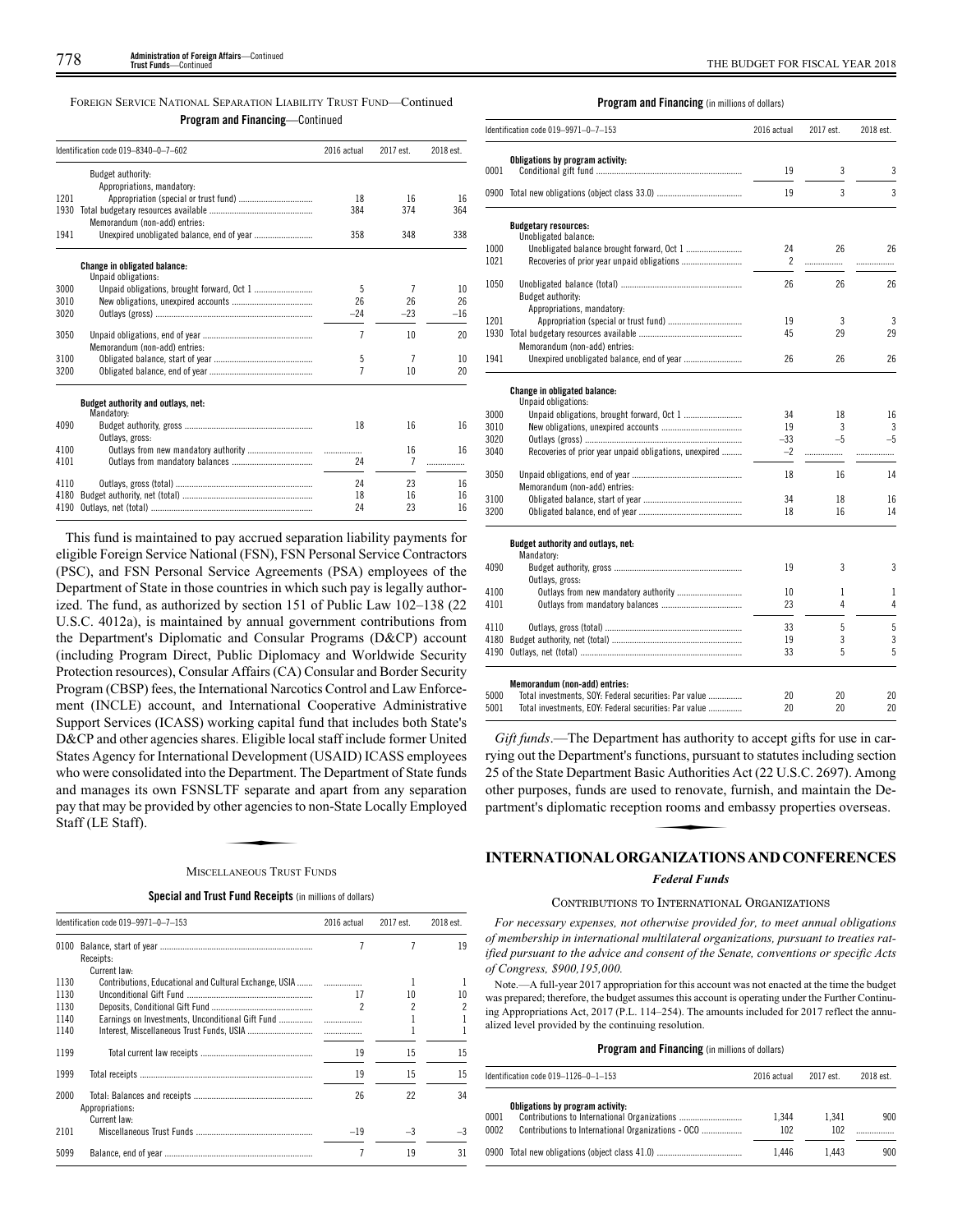|      | <b>Budgetary resources:</b><br>Unobligated balance:         |          |                |          |
|------|-------------------------------------------------------------|----------|----------------|----------|
| 1000 |                                                             | 6        | $\overline{7}$ | 7        |
| 1012 | Unobligated balance transfers between expired and unexpired |          |                |          |
|      |                                                             | 1        | .              | .        |
|      |                                                             |          |                |          |
| 1050 |                                                             | 7        | 7              | 7        |
|      | Budget authority:                                           |          |                |          |
|      | Appropriations, discretionary:                              |          |                |          |
| 1100 |                                                             | 1,344    | 1.443          | 900      |
| 1100 |                                                             | 102      | .              | .        |
| 1160 |                                                             | 1,446    | 1,443          | 900      |
| 1930 |                                                             | 1,453    | 1,450          | 907      |
|      | Memorandum (non-add) entries:                               |          |                |          |
| 1941 |                                                             | 7        | 7              | 7        |
|      |                                                             |          |                |          |
|      | Change in obligated balance:                                |          |                |          |
|      | Unpaid obligations:                                         |          |                |          |
| 3000 |                                                             | 122      | 151            | 156      |
| 3010 |                                                             | 1.446    | 1.443          | 900      |
| 3011 | Obligations ("upward adjustments"), expired accounts        | 7        |                | .        |
| 3020 |                                                             | $-1,417$ | $-1.438$       | $-1.003$ |
| 3041 | Recoveries of prior year unpaid obligations, expired        | $-7$     | .              | .        |
|      |                                                             |          |                |          |
| 3050 |                                                             | 151      | 156            | 53       |
|      | Memorandum (non-add) entries:                               |          |                |          |
| 3100 |                                                             | 122      | 151            | 156      |
| 3200 |                                                             | 151      | 156            | 53       |
|      | Budget authority and outlays, net:                          |          |                |          |
|      | Discretionary:                                              |          |                |          |
| 4000 |                                                             | 1,446    | 1,443          | 900      |
|      | Outlays, gross:                                             |          |                |          |
| 4010 |                                                             | 1,365    | 1,371          | 855      |
| 4011 |                                                             | 52       | 67             | 148      |
| 4020 |                                                             | 1,417    | 1,438          | 1,003    |
| 4180 |                                                             | 1,446    | 1,443          | 900      |
| 4190 |                                                             | 1.417    | 1.438          | 1.003    |
|      |                                                             |          |                |          |

|  |  |  | <b>Summary of Budget Authority and Outlays</b> (in millions of dollars) |  |  |  |  |  |  |  |
|--|--|--|-------------------------------------------------------------------------|--|--|--|--|--|--|--|
|--|--|--|-------------------------------------------------------------------------|--|--|--|--|--|--|--|

|                                  | 2016 actual | 2017 est. | 2018 est. |
|----------------------------------|-------------|-----------|-----------|
| Enacted/requested:               |             |           |           |
|                                  | 1.446       | 1.443     | 900       |
|                                  | 1.417       | 1.438     | 1.003     |
| Overseas contingency operations: |             |           |           |
|                                  |             |           | 96        |
|                                  |             | .         | 91        |
| Total:                           |             |           |           |
|                                  | 1.446       | 1.443     | 996       |
|                                  | 1417        | 438       |           |

As a member of the United Nations and other international organizations, the United States contributes an assessed share to meet annual obligations to these organizations, net of certain withholdings. The purpose of this<br>appropriation is to ensure continued support within those organizations<br>that serve important U.S. interests. appropriation is to ensure continued support within those organizations that serve important U.S. interests.

# CONTRIBUTIONS FOR INTERNATIONAL PEACEKEEPING ACTIVITIES

*For necessary expenses to pay assessed and other expenses of international peacekeeping activities directed to the maintenance or restoration of international peace and security, \$268,886,000, to remain available until September 30, 2019: Provided, That the Secretary of State should work with the United Nations and members of the United Nations Security Council to evaluate and prioritize peacekeeping missions, and to consider a draw down when mission goals have been substantially achieved.*

Note.—A full-year 2017 appropriation for this account was not enacted at the time the budget was prepared; therefore, the budget assumes this account is operating under the Further Continuing Appropriations Act, 2017 (P.L. 114–254). The amounts included for 2017 reflect the annualized level provided by the continuing resolution.

**Federal Funds**

# **Program and Financing** (in millions of dollars)

|      | Identification code 019-1124-0-1-153                                                              | 2016 actual | 2017 est. | 2018 est. |  |
|------|---------------------------------------------------------------------------------------------------|-------------|-----------|-----------|--|
| 0020 | Obligations by program activity:<br>International Peacekeeping Activities<br>Contributions<br>for | 2,421       | 2,459     | 269       |  |
|      |                                                                                                   | 2,421       | 2,459     | 269       |  |
|      | <b>Budgetary resources:</b>                                                                       |             |           |           |  |
|      | Unobligated balance:                                                                              |             |           |           |  |
| 1000 | Budget authority:                                                                                 | 318         | 358       | 358       |  |
|      | Appropriations, discretionary:                                                                    |             |           |           |  |
| 1100 |                                                                                                   | 667         | 665       | 269       |  |
| 1100 |                                                                                                   | 1,794       | 1,794     | .         |  |
| 1160 |                                                                                                   | 2.461       | 2.459     | 269       |  |
| 1930 |                                                                                                   | 2.779       | 2,817     | 627       |  |
|      | Memorandum (non-add) entries:                                                                     |             |           |           |  |
| 1941 |                                                                                                   | 358         | 358       | 358       |  |
|      | Change in obligated balance:                                                                      |             |           |           |  |
| 3000 | Unpaid obligations:                                                                               |             | .         | 139       |  |
| 3010 |                                                                                                   | 2.421       | 2,459     | 269       |  |
| 3020 |                                                                                                   | $-2,421$    | $-2.320$  | $-408$    |  |
|      |                                                                                                   |             |           |           |  |
| 3050 |                                                                                                   |             | 139       | .         |  |
|      | Memorandum (non-add) entries:                                                                     |             |           |           |  |
| 3100 |                                                                                                   |             | .         | 139       |  |
| 3200 |                                                                                                   |             | 139       | .         |  |
|      | Budget authority and outlays, net:                                                                |             |           |           |  |
|      | Discretionary:                                                                                    |             |           |           |  |
| 4000 |                                                                                                   | 2.461       | 2,459     | 269       |  |
|      | Outlays, gross:                                                                                   |             |           |           |  |
| 4010 |                                                                                                   | 2,103       | 2.287     | 229       |  |
| 4011 |                                                                                                   | 318         | 33        | 179       |  |
| 4020 |                                                                                                   | 2.421       | 2,320     | 408       |  |
| 4180 |                                                                                                   | 2,461       | 2,459     | 269       |  |
| 4190 |                                                                                                   | 2,421       | 2,320     | 408       |  |

# **Summary of Budget Authority and Outlays** (in millions of dollars)

|                                  | 2016 actual | 2017 est | 2018 est |
|----------------------------------|-------------|----------|----------|
| Enacted/requested:               |             |          |          |
|                                  | 2.461       | 2.459    | 269      |
|                                  | 2.421       | 2.320    | 408      |
| Overseas contingency operations: |             |          |          |
|                                  |             |          | 927      |
|                                  | .           |          | 881      |
| Total:                           |             |          |          |
|                                  | 2.461       | 2.459    | 1.196    |
|                                  | 2.421       | 2.320    | 1.289    |

This appropriation provides funds for the United States' contributions toward the expenses associated with United Nations (UN) peacekeeping operations for which costs are distributed among UN members based on a scale of assessments. The purpose of this appropriation is to ensure continued support of UN peacekeeping activities that serve U.S. interests in promoting international security, stability, and democracy. re distributed a<br>urpose of this a<br>eeping activities,<br>tity, stability, a

# **INTERNATIONAL COMMISSIONS**

# *Federal Funds*

# INTERNATIONAL COMMISSIONS

*For necessary expenses, not otherwise provided for, to meet obligations of the United States arising under treaties, or specific Acts of Congress, as follows:*

# INTERNATIONAL BOUNDARY AND WATER COMMISSION, UNITED STATES AND **MEXICO**

*For necessary expenses for the United States Section of the International Boundary and Water Commission, United States and Mexico, and to comply with laws applicable to the United States Section, including not to exceed \$6,000 for representation expenses; as follows:*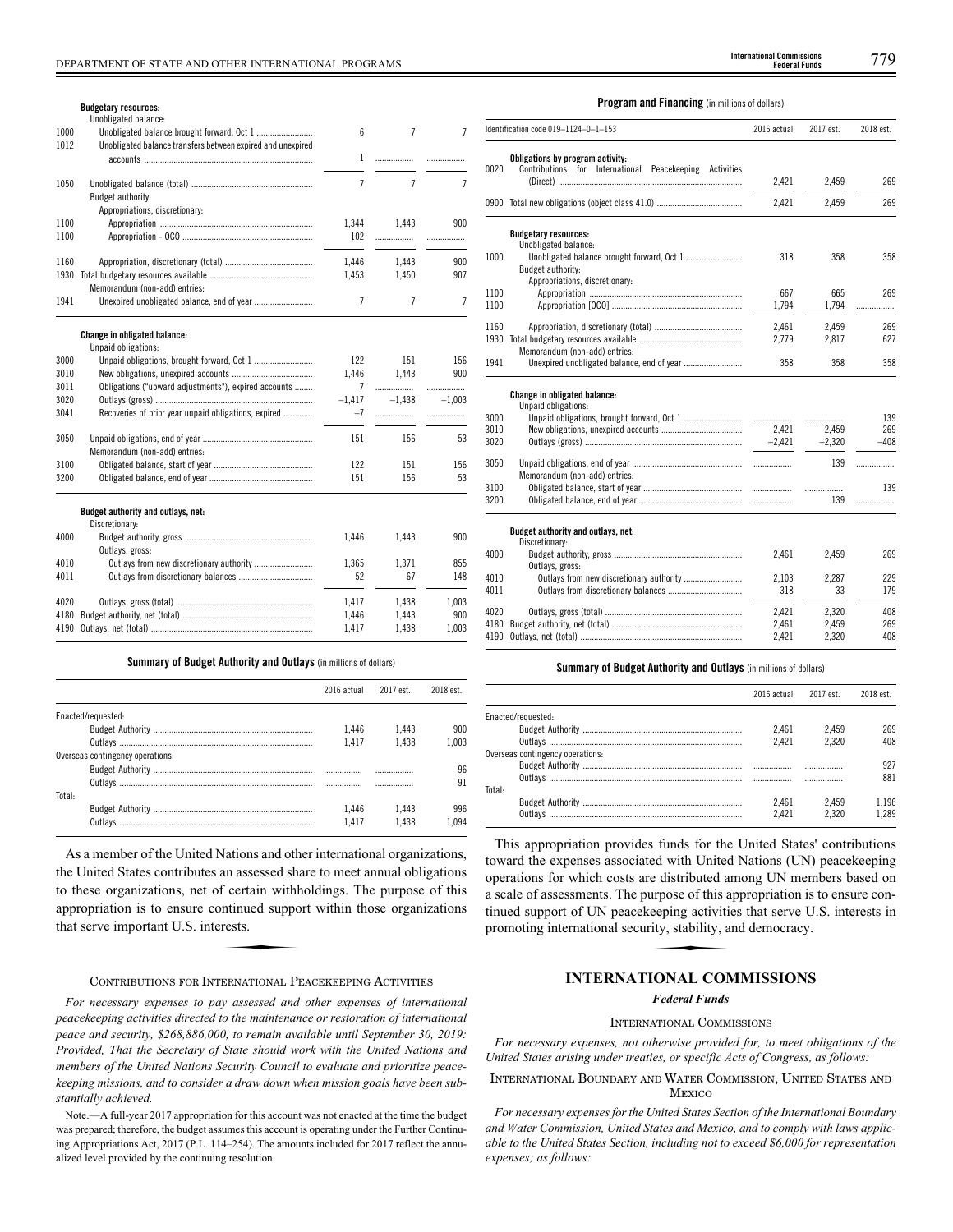# SALARIES AND EXPENSES, IBWC—Continued

# SALARIES AND EXPENSES

# *For salaries and expenses, not otherwise provided for, \$44,748,000.*

Note.—A full-year 2017 appropriation for this account was not enacted at the time the budget was prepared; therefore, the budget assumes this account is operating under the Further Continuing Appropriations Act, 2017 (P.L. 114–254). The amounts included for 2017 reflect the annualized level provided by the continuing resolution.

# **Program and Financing** (in millions of dollars)

|              | Identification code 019-1069-0-1-301                                                           | 2016 actual   | 2017 est.      | 2018 est.      |
|--------------|------------------------------------------------------------------------------------------------|---------------|----------------|----------------|
| 0001         | Obligations by program activity:<br>International Boundary and Water Commission - Salaries and | 45            | 45             | 45             |
| 0801         | Salaries and Expenses, IBWC (Reimbursable)                                                     | 8             | $\overline{1}$ | 7              |
|              | 0900 Total new obligations, unexpired accounts                                                 | 53            | 52             | 52             |
|              | <b>Budgetary resources:</b>                                                                    |               |                |                |
|              | Budget authority:                                                                              |               |                |                |
|              | Appropriations, discretionary:                                                                 |               |                |                |
| 1100         |                                                                                                | 45            | 45             | 45             |
|              | Spending authority from offsetting collections, discretionary:                                 | 7             | 7              | 7              |
| 1700<br>1701 | Change in uncollected payments, Federal sources                                                | 1             | .              | .              |
|              |                                                                                                |               |                |                |
| 1750         | Spending auth from offsetting collections, disc (total)                                        | 8             | $\overline{7}$ | $\overline{1}$ |
| 1900         |                                                                                                | 53            | 52             | 52             |
|              |                                                                                                | 53            | 52             | 52             |
|              | <b>Change in obligated balance:</b>                                                            |               |                |                |
|              | Unpaid obligations:                                                                            |               |                |                |
| 3000         |                                                                                                | 11            | 12             | 9              |
| 3010         |                                                                                                | 53            | 52             | 52             |
| 3011         | Obligations ("upward adjustments"), expired accounts                                           | 3             | .              | 6              |
| 3020<br>3041 | Recoveries of prior year unpaid obligations, expired                                           | $-52$<br>$-3$ | $-55$          | $-53$          |
|              |                                                                                                |               | .              | .              |
| 3050         |                                                                                                | 12            | 9              | 14             |
|              | Uncollected payments:                                                                          |               |                |                |
| 3060         | Uncollected pymts, Fed sources, brought forward, Oct 1                                         | .             | $-3$           | $-3$           |
| 3070         | Change in uncollected pymts, Fed sources, unexpired                                            | $-1$          | .              | .              |
| 3071         | Change in uncollected pymts, Fed sources, expired                                              | $-2$          | .              | .              |
| 3090         |                                                                                                | $-3$          | -3             | -3             |
|              | Memorandum (non-add) entries:                                                                  |               |                |                |
| 3100         |                                                                                                | 11            | 9              | 6              |
| 3200         |                                                                                                | 9             | 6              | 11             |
|              | Budget authority and outlays, net:                                                             |               |                |                |
|              | Discretionary:                                                                                 |               |                |                |
| 4000         |                                                                                                | 53            | 52             | 52             |
|              | Outlays, gross:                                                                                |               |                |                |
| 4010         | Outlays from new discretionary authority                                                       | 42            | 45             | 45             |
| 4011         |                                                                                                | 10            | 10             | 8              |
|              |                                                                                                | 52            | 55             |                |
| 4020         | Offsets against gross budget authority and outlays:                                            |               |                | 53             |
|              | Offsetting collections (collected) from:                                                       |               |                |                |
| 4030         |                                                                                                | -8            | $-7$           | $-7$           |
|              | Additional offsets against gross budget authority only:                                        |               |                |                |
| 4050         | Change in uncollected pymts, Fed sources, unexpired                                            | $-1$          |                | .              |
| 4052         | Offsetting collections credited to expired accounts                                            | 1             | .              | .              |
|              |                                                                                                |               |                |                |
| 4070         |                                                                                                | 45            | 45             | 45             |
| 4080         |                                                                                                | 44            | 48             | 46             |
| 4180         |                                                                                                | 45            | 45             | 45             |
| 4190         |                                                                                                | 44            | 48             | 46             |

Pursuant to treaties between the United States and Mexico and U.S. law, the U.S. Section of the International Boundary and Water Commission is charged with the identification and solution of boundary and water problems arising along the 1,952-mile common border, including the southern borders of Texas, New Mexico, Arizona, and California. Administration, Engineering, and Operations and Maintenance activities are also funded by the Salaries and Expenses appropriation.

*Administration*.—Resources under this heading provide for: negotiations and supervision of joint projects with Mexico to solve international boundary, water, and environmental problems; overall control of the operation of the U.S. section of the Commission; formulation of operating policies and procedures; and financial management and administrative

services to carry out international obligations of the United States, pursuant to treaty and congressional authorization.

*Engineering*.—Resources under this heading provide for: a) technical engineering guidance and supervision of planning, construction, operation and maintenance, and environmental monitoring and compliance of international projects; b) studies relating to international problems of a continuing nature; and c) preliminary surveys and investigations to determine the need for and feasibility of projects for the solution of international problems arising along the boundary.

*Operation and Maintenance (O&M)*.—This activity finances the measurement and determination of the national ownership of boundary waters and the distribution thereof, as well as the U.S. part of the operations and maintenance of sanitation facilities, river channel and levee projects, flood control dams and hydroelectric power, gauging stations, water quality control projects and boundary demarcation, monuments, and markers. Reimbursements are received from Mexico for O&M costs of the South Bay and Nogales International Wastewater Treatment Plants as well as from the City of Nogales for O&M at Nogales. Other reimbursements are received from the Western Area Power Administration, U.S. Department of Energy, for O&M and capital costs of hydroelectric generation at Falcon and Amistad International Dams.

# **Object Classification** (in millions of dollars)

|      | Identification code 019-1069-0-1-301 | 2016 actual | 2017 est. | 2018 est. |
|------|--------------------------------------|-------------|-----------|-----------|
|      | Direct obligations:                  |             |           |           |
| 11.1 |                                      | 16          | 16        | 16        |
| 12.1 |                                      |             |           | 5         |
| 22.0 |                                      |             |           |           |
| 23.2 |                                      |             |           | 5         |
| 25.2 |                                      | 14          | 14        | 14        |
| 26.0 |                                      |             |           | 2         |
| 31.0 |                                      |             |           |           |
| 41.0 |                                      |             |           |           |
| 99.0 |                                      | 45          | 45        | 45        |
| 99.0 |                                      |             |           |           |
| 99.9 |                                      | 53          | 52        | 52        |
|      |                                      |             |           |           |

# **Employment Summary**

| Identification code 019-1069-0-1-301                       | 2016 actual | 2017 est. | 2018 est. |
|------------------------------------------------------------|-------------|-----------|-----------|
| 1001 Direct civilian full-time equivalent employment       | 225         | 248       | 226       |
| 2001 Reimbursable civilian full-time equivalent employment | 29          | 29        | 29        |
|                                                            |             |           |           |
|                                                            |             |           |           |
|                                                            |             |           |           |

#### **CONSTRUCTION**

*For detailed plan preparation and construction of authorized projects, \$27,900,000, to remain available until expended, as authorized.*

Note.—A full-year 2017 appropriation for this account was not enacted at the time the budget was prepared; therefore, the budget assumes this account is operating under the Further Continuing Appropriations Act, 2017 (P.L. 114–254). The amounts included for 2017 reflect the annualized level provided by the continuing resolution.

|      | ldentification code 019—1078—0—1—301                                                     | 2016 actual | 2017 est. | 2018 est. |
|------|------------------------------------------------------------------------------------------|-------------|-----------|-----------|
| 0003 | Obligations by program activity:<br>International<br>Boundary and<br>Water<br>Commission |             |           |           |
|      | Construction                                                                             | 34          | 40        | 35        |
|      |                                                                                          | 34          | 40        | 35        |
|      | <b>Budgetary resources:</b><br>Unobligated balance:                                      |             |           |           |
| 1000 |                                                                                          | 87          | 84        | 73        |
| 1021 |                                                                                          | 3           |           |           |
| 1050 |                                                                                          | 90          | 84        | 73        |
|      | Budget authority:                                                                        |             |           |           |
|      | Appropriations, discretionary:                                                           |             |           |           |
| 1100 |                                                                                          | 28          | 28        | 28        |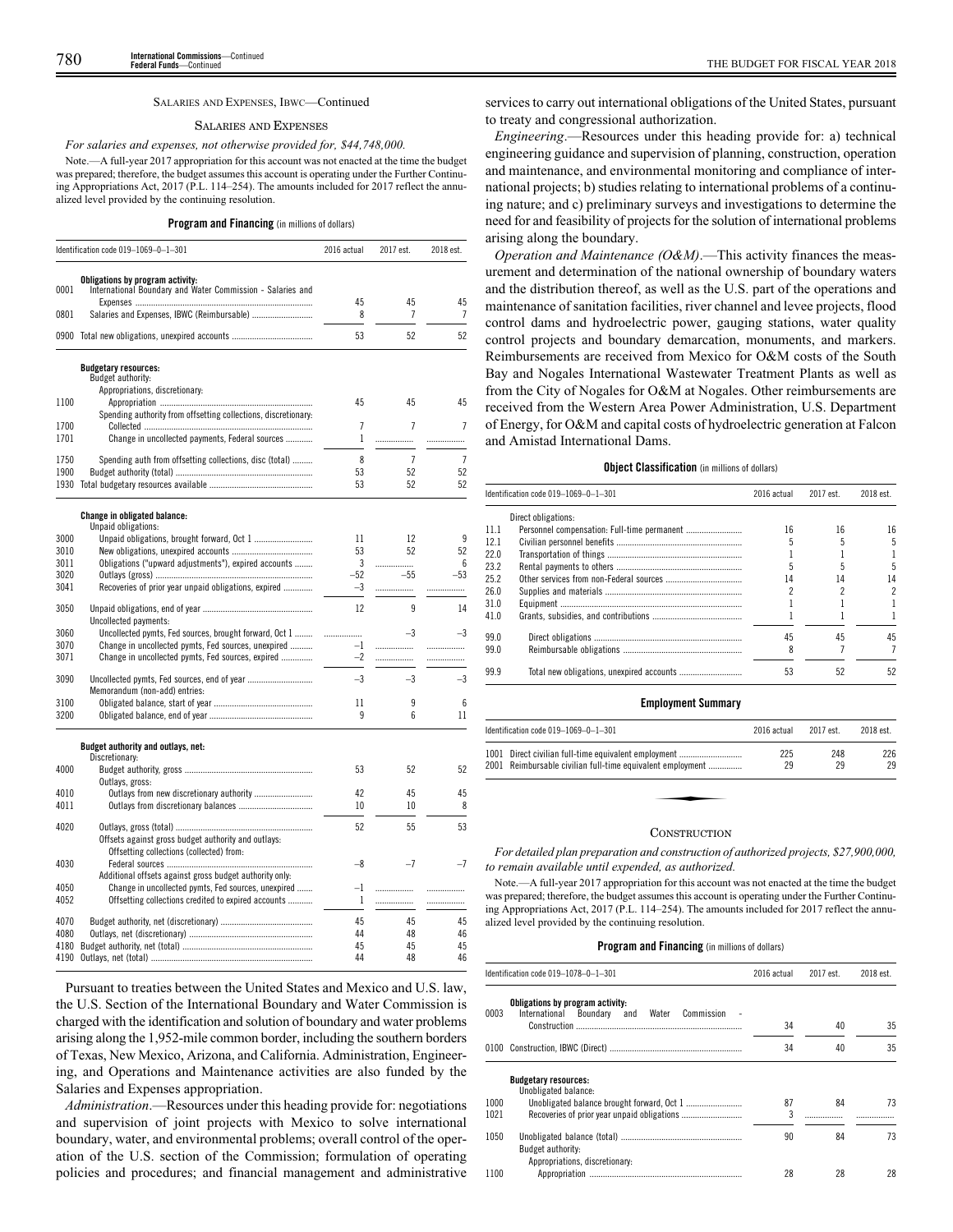Spending authority from offsetting collections, discretionary:

|      | Spending authority from offsetting collections, discretionary: |       |       |       |
|------|----------------------------------------------------------------|-------|-------|-------|
| 1700 |                                                                |       | 1     | 1     |
| 1900 |                                                                | 28    | 29    | 29    |
| 1930 |                                                                | 118   | 113   | 102   |
|      | Memorandum (non-add) entries:                                  |       |       |       |
| 1941 |                                                                | 84    | 73    | 67    |
|      | <b>Change in obligated balance:</b><br>Unpaid obligations:     |       |       |       |
| 3000 | Unpaid obligations, brought forward, Oct 1                     | 44    | 43    | 50    |
| 3010 |                                                                | 34    | 40    | 35    |
| 3020 |                                                                | $-32$ | $-33$ | $-29$ |
| 3040 | Recoveries of prior year unpaid obligations, unexpired         | $-3$  | .     | .     |
| 3050 | Uncollected payments:                                          | 43    | 50    | 56    |
| 3060 | Uncollected pymts, Fed sources, brought forward, Oct 1         | $-1$  | $-1$  | $-1$  |
| 3090 | Memorandum (non-add) entries:                                  | $-1$  | $-1$  | $-1$  |
| 3100 |                                                                | 43    | 42    | 49    |
| 3200 |                                                                | 42    | 49    | 55    |
|      | Budget authority and outlays, net:<br>Discretionary:           |       |       |       |
| 4000 |                                                                | 28    | 29    | 29    |
|      | Outlays, gross:                                                |       |       |       |
| 4010 | Outlays from new discretionary authority                       | 6     | 7     |       |
| 4011 |                                                                | 26    | 26    | 22    |

| 4020 |                                                     | 32 |    | 29 |
|------|-----------------------------------------------------|----|----|----|
|      | Offsets against gross budget authority and outlays: |    |    |    |
|      | Offsetting collections (collected) from:            |    |    |    |
| 4030 |                                                     |    |    |    |
|      |                                                     | 28 | 28 | 28 |
|      |                                                     | 32 |    | 28 |
|      |                                                     |    |    |    |

*Construction*.—This activity provides for the construction of projects to solve international problems of water supply, water quality, sewage treatment, and flood damage reduction. Projects are normally constructed jointly with Mexico. This account also receives reimbursement for such projects.

**Object Classification** (in millions of dollars)

| Direct obligations:<br>26<br>33<br>34<br>40 | Identification code 019-1078-0-1-301 | 2016 actual | 2017 est. | 2018 est. |
|---------------------------------------------|--------------------------------------|-------------|-----------|-----------|
| 25.2<br>31.0<br>32.0<br>99.0                |                                      |             |           |           |
|                                             |                                      |             |           |           |
|                                             |                                      |             |           |           |
|                                             |                                      |             |           | 28        |
|                                             |                                      |             |           | 35        |
| 99.9<br>34<br>40                            |                                      |             |           | 35        |

# AMERICAN SECTIONS, INTERNATIONAL COMMISSIONS

*For necessary expenses, not otherwise provided, for the International Joint Commission and the International Boundary Commission, United States and Canada, as authorized by treaties between the United States and Canada or Great Britain, and the Border Environment Cooperation Commission as authorized by the North American Free Trade Agreement Implementation Act (Public Law 103–182), \$12,184,000: Provided, That of the amount provided under this heading for the International Joint Commission, up to \$500,000 may remain available until September 30, 2019, and \$9,000 may be made available for representation expenses: Provided further, That of the amount provided under this heading for the International Boundary Commission, \$1,000 may be made available for representation expenses.*

Note.—A full-year 2017 appropriation for this account was not enacted at the time the budget was prepared; therefore, the budget assumes this account is operating under the Further Continuing Appropriations Act, 2017 (P.L. 114–254). The amounts included for 2017 reflect the annualized level provided by the continuing resolution.

**Program and Financing** (in millions of dollars)

|      | Identification code $019-1082-0-1-301$                                                    | 2016 actual | 2017 est. | 2018 est. |
|------|-------------------------------------------------------------------------------------------|-------------|-----------|-----------|
| 0001 | Obligations by program activity:<br>American Sections, International Commissions (Direct) |             |           |           |

| <b>International Commissions</b> —Continued |  |
|---------------------------------------------|--|
| <b>Federal Funds</b> —Continued             |  |

|      | <b>Budgetary resources:</b>                                |       |              |       |
|------|------------------------------------------------------------|-------|--------------|-------|
|      | Unobligated balance:                                       |       |              |       |
| 1000 |                                                            | 1     | 1            | 1     |
|      | Budget authority:                                          |       |              |       |
|      | Appropriations, discretionary:                             |       |              |       |
| 1100 |                                                            | 12    | 12           | 12    |
| 1930 |                                                            | 13    | 13           | 13    |
|      | Memorandum (non-add) entries:                              |       |              |       |
| 1941 |                                                            | 1     | $\mathbf{1}$ | 1     |
|      | <b>Change in obligated balance:</b><br>Unpaid obligations: |       |              |       |
| 3000 |                                                            | 5     | 4            | 5     |
| 3010 |                                                            | 12    | 12           | 12    |
| 3020 |                                                            | $-13$ | $-11$        | $-11$ |
|      |                                                            |       |              |       |
| 3050 |                                                            | 4     | 5            | 6     |
|      | Memorandum (non-add) entries:                              |       |              |       |
| 3100 |                                                            | 5     | 4            | 5     |
| 3200 |                                                            | 4     | 5            | 6     |
|      | Budget authority and outlays, net:<br>Discretionary:       |       |              |       |
| 4000 |                                                            | 12    | 12           | 12    |
|      | Outlays, gross:                                            |       |              |       |
| 4010 |                                                            | 9     | 8            | 8     |
| 4011 |                                                            | 4     | 3            | 3     |
| 4020 |                                                            | 13    | 11           | 11    |
| 4180 |                                                            | 12    | 12           | 12    |
| 4190 |                                                            | 13    | 11           | 11    |
|      |                                                            |       |              |       |

These funds are used for payment of the U.S. share of the expenses of:

*International Boundary Commission*.—The Commission, in accordance with existing treaties, maintains the integrity of a well-delineated boundary between the United States and Canada by: surveying, inspecting, and clearing the boundary; repairing or replacing monuments; regulating construction crossing the boundary; and serving as the official U.S. Government source for boundary-specific positional/cartographic data.

*International Joint Commission*.—Pursuant to the Boundary Waters Treaty of 1909 and related Treaties and agreements, the Commission approves, regulates, and monitors structures in boundary waters and transboundary streams, apportions waters between the United States and Canada in selected rivers, and investigates matters referred to it by the United States and Canada that principally include transboundary environmental issues.

*Border Environment Cooperation Commission*.—This bilateral organization reviews and certifies project proposals and provides technical and financial planning assistance to U.S. and Mexican states and local communities for the purpose of developing effective solutions to environmental and public health problems in the U.S.-Mexico border region. The Commission is being integrated within the North American Development Bank (NADB), a process which is expected to be completed during fiscal year 2018.

# **Object Classification** (in millions of dollars)

|      | ldentification code 019–1082–0–1–301           | 2016 actual | 2017 est. | 2018 est. |
|------|------------------------------------------------|-------------|-----------|-----------|
|      | Direct obligations:<br>Personnel compensation: |             |           |           |
| 11.1 |                                                |             |           |           |
| 11.5 |                                                |             |           |           |
| 11.9 |                                                |             |           | 3         |
| 252  |                                                |             |           | 9         |
| 99.9 |                                                |             | 12        | 12        |

# **Employment Summary**

| Identification code 019-1082-0-1-301                 | 2016 actual | 2017 est. | 2018 est. |
|------------------------------------------------------|-------------|-----------|-----------|
| 1001 Direct civilian full-time equivalent employment | 20          | 31        |           |
|                                                      |             |           |           |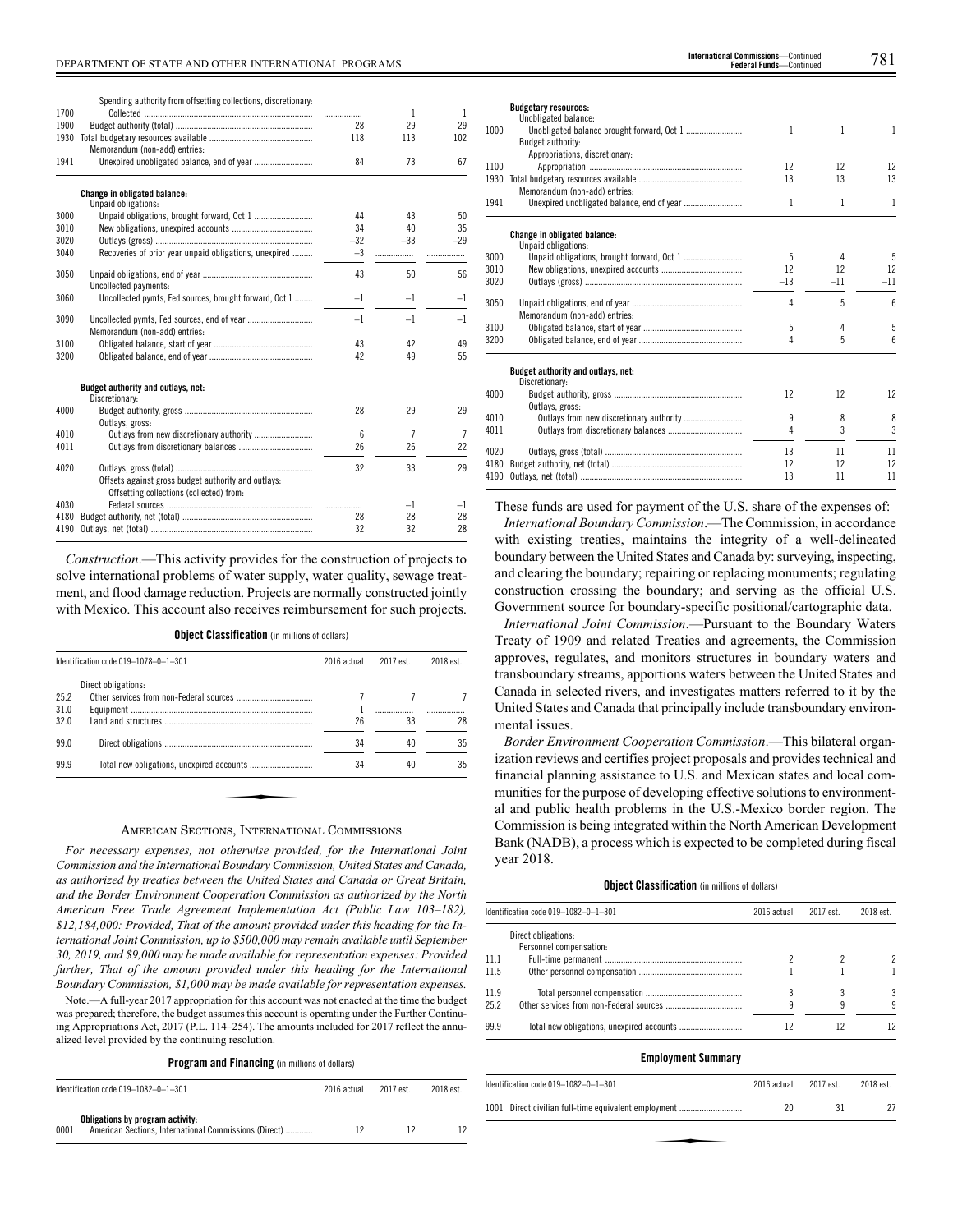#### INTERNATIONAL FISHERIES COMMISSIONS

*For necessary expenses for international fisheries commissions, not otherwise provided for, as authorized by law, \$33,871,000: Provided, That the United States share of such expenses may be advanced to the respective commissions pursuant to section 3324 of title 31, United States Code.*

Note.—A full-year 2017 appropriation for this account was not enacted at the time the budget was prepared; therefore, the budget assumes this account is operating under the Further Continuing Appropriations Act, 2017 (P.L. 114–254). The amounts included for 2017 reflect the annualized level provided by the continuing resolution.

# **Program and Financing** (in millions of dollars)

|      | Identification code 019-1087-0-1-302                       | 2016 actual                   | 2017 est.                | 2018 est.                |
|------|------------------------------------------------------------|-------------------------------|--------------------------|--------------------------|
|      | Obligations by program activity:                           |                               |                          |                          |
| 0002 |                                                            | 37                            | $\overline{\phantom{a}}$ | $\overline{\phantom{a}}$ |
| 0006 |                                                            |                               | 25                       | 21                       |
| 0008 |                                                            | .                             | 4                        | 4                        |
| 0009 |                                                            | .                             | 3                        | 4                        |
| 0010 | Other Commissions and Marine Science Organizations         | $\ldots \ldots \ldots \ldots$ | 3                        | 3                        |
|      |                                                            | 37                            | 37                       | 34                       |
|      | <b>Budgetary resources:</b>                                |                               |                          |                          |
|      | Budget authority:                                          |                               |                          |                          |
|      | Appropriations, discretionary:                             |                               |                          |                          |
| 1100 |                                                            | 37                            | 37                       | 34                       |
| 1930 |                                                            | 37                            | 37                       | 34                       |
|      | <b>Change in obligated balance:</b><br>Unpaid obligations: |                               |                          |                          |
| 3000 |                                                            |                               | 1                        | 1                        |
| 3010 |                                                            | 37                            | 37                       | 34                       |
| 3020 |                                                            | $-36$                         | $-37$                    | $-34$                    |
|      |                                                            |                               |                          |                          |
| 3050 | Memorandum (non-add) entries:                              | $\mathbf{1}$                  | 1                        | 1                        |
| 3100 |                                                            |                               | 1                        | 1                        |
| 3200 |                                                            | 1                             | 1                        | 1                        |
|      |                                                            |                               |                          |                          |
|      | Budget authority and outlays, net:<br>Discretionary:       |                               |                          |                          |
| 4000 | Outlays, gross:                                            | 37                            | 37                       | 34                       |
| 4010 |                                                            | 36                            | 37                       | 34                       |
| 4180 |                                                            | 37                            | 37                       | 34                       |
| 4190 |                                                            | 36                            | 37                       | 34                       |

This appropriation provides the U.S. share of operating expenses for ten treaty-based international fisheries commissions and organizations, two international marine science organizations, one whaling commission, the Arctic Council and the Antarctic Treaty Secretariat, as well as funding regional sea turtle and shark conservation, and travel expenses of non-government U.S. commissioners and their advisors. These commissions and organizations coordinate scientific studies of shared fish stocks and other living marine resources and their habitats and establish common management measures to be implemented by member governments based on their results. Many also oversee the allocation of fishing rights to their members. In addition, the Great Lakes Fishery Commission carries out a program to eradicate the invasive, parasitic sea lamprey. The marine science organiz-Exercise of the metallicity of the matter of the matter sections coordinate international research on valuable fisheries, oceanography, and marine ecosystems and the results are publicly disseminated and used to advise mem and marine ecosystems and the results are publicly disseminated and used to advise member governments on fisheries and marine science policy.

# **OTHER**

# *Federal Funds*

GLOBAL HIV/AIDS INITIATIVE

# **Program and Financing** (in millions of dollars)

| Identification code $019-1030-0-1-151$   | 2016 actual | 2017 est. | 2018 est. |
|------------------------------------------|-------------|-----------|-----------|
| Obligations by program activity:<br>0001 |             |           |           |

|      |                                                        | 5              | 8       | 8    |
|------|--------------------------------------------------------|----------------|---------|------|
|      | <b>Budgetary resources:</b>                            |                |         |      |
| 1000 | Unobligated balance:                                   | 22             |         |      |
| 1021 |                                                        | $\mathfrak{p}$ | 19<br>5 | 16   |
|      |                                                        |                |         | 5    |
| 1050 |                                                        | 24             | 24      | 21   |
| 1930 |                                                        | 24             | 24      | 21   |
|      | Memorandum (non-add) entries:                          |                |         |      |
| 1941 |                                                        | 19             | 16      | 13   |
|      | Change in obligated balance:                           |                |         |      |
|      | Unpaid obligations:                                    |                |         |      |
| 3000 |                                                        | 19             | 14      | 8    |
| 3010 |                                                        | 5              | 8       | 8    |
| 3020 |                                                        | $-8$           | $-9$    | $-7$ |
| 3040 | Recoveries of prior year unpaid obligations, unexpired | $-2$           | $-5$    | -5   |
| 3050 |                                                        | 14             | 8       | 4    |
|      | Memorandum (non-add) entries:                          |                |         |      |
| 3100 |                                                        | 19             | 14      | 8    |
| 3200 |                                                        | 14             | 8       | 4    |
|      | Budget authority and outlays, net:                     |                |         |      |
|      | Discretionary:                                         |                |         |      |
|      | Outlays, gross:                                        |                |         |      |
| 4011 |                                                        | 8              | q       |      |
| 4180 |                                                        |                |         |      |
| 4190 |                                                        | 8              | 9       | 7    |

The first phase of the President's Emergency Plan for AIDS Relief (PEPFAR), from 2004 to 2008, was the largest ever global public health initiative by a single country to fight the HIV/AIDS epidemic. Funding was appropriated in the Global HIV/AIDS Initiative account for this purpose was appropriated in the Global Health 2007. Beginning in 2008, funds were appropriated in the Global Health and Child Survival (now Global Health Programs) account, and will continue to be requested in that account. Health and Child Survival (now Global Health Programs) account, and will continue to be requested in that account.

# GLOBAL HEALTH PROGRAMS

*For necessary expenses to carry out the provisions of chapters 1 and 10 of part I of the Foreign Assistance Act of 1961, for global health activities, in addition to funds otherwise available for such purposes, \$1,505,500,000, to remain available until September 30, 2019, and which shall be apportioned directly to the United States Agency for International Development (USAID): Provided, That this amount shall be made available for training, equipment, and technical assistance to build the capacity of public health institutions and organizations in developing countries, and for such activities as: (1) child survival and maternal health programs; (2) immunization and oral rehydration programs; (3) other health, nutrition, water and sanitation programs which directly address the needs of mothers and children, and related education programs; (4) assistance for children displaced or orphaned by causes other than AIDS; (5) programs for the prevention, treatment, control of, and research on HIV/AIDS, tuberculosis, polio, malaria, and other infectious diseases including neglected tropical diseases, and for assistance to communities severely affected by HIV/AIDS, including children infected or affected by AIDS; (6) disaster preparedness training for health crises; and (7) reproductive health activities, such as fistula repair, prevention and response to gender-based violence, and ending child marriage and female genital cutting or mutilation: Provided further, That funds appropriated under this paragraph may be made available for a United States contribution to Gavi, the Vaccine Alliance: Provided further, That none of the funds made available in this Act nor any unobligated balances from prior appropriations Acts may be made available to any organization or program which, as determined by the President of the United States, supports or participates in the management of a program of coercive abortion or involuntary sterilization: Provided further, That any determination made under the previous proviso should be made not later than 6 months after the date of enactment of this Act, and should be accompanied by the evidence and criteria utilized to make the determination: Provided further, That none of the funds made available under this Act may be used to pay for the performance of abortion as a method of family planning or to motivate or coerce any person to practice abortions: Provided further, That nothing in this paragraph shall be construed to alter any existing statutory prohibitions against abortion under section 104 of the Foreign Assistance Act of 1961: Provided further, That none of the funds made available under this Act may be used to lobby for or against abortion: Provided further, That in order to reduce reliance on abortion in developing nations,*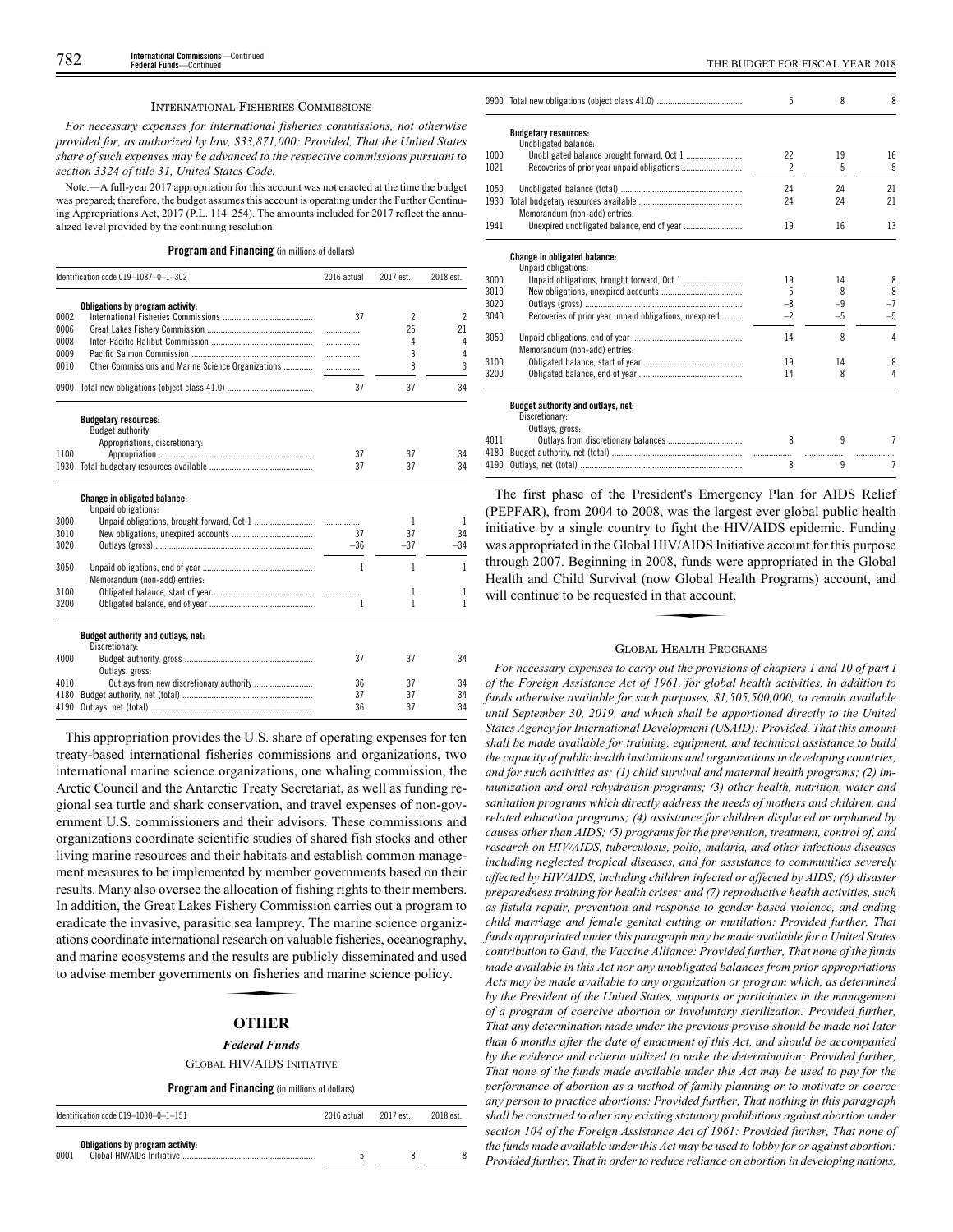*funds shall be available only to voluntary family planning projects which offer, either directly or through referral to, or information about access to, a broad range of family planning methods and services, and that any such voluntary family planning project shall meet the following requirements: (1) service providers or referral agents in the project shall not implement or be subject to quotas, or other numerical targets, of total number of births, number of family planning acceptors, or acceptors of a particular method of family planning (this provision shall not be construed to include the use of quantitative estimates or indicators for budgeting and planning purposes); (2) the project shall not include payment of incentives, bribes, gratuities, or financial reward to: (A) an individual in exchange for becoming a family planning acceptor; or (B) program personnel for achieving a numerical target or quota of total number of births, number of family planning acceptors, or acceptors of a particular method of family planning; (3) the project shall not deny any right or benefit, including the right of access to participate in any program of general welfare or the right of access to health care, as a consequence of any individual's decision not to accept family planning services; (4) the project shall provide family planning acceptors comprehensible information on the health benefits and risks of the method chosen, including those conditions that might render the use of the method inadvisable and those adverse side effects known to be consequent to the use of the method; and (5) the project shall ensure that experimental contraceptive drugs and devices and medical procedures are provided only in the context of a scientific study in which participants are advised of potential risks and benefits; and, not less than 60 days after the date on which the USAID Administrator determines that there has been a violation of the requirements contained in paragraph (1), (2), (3), or (5) of this proviso, or a pattern or practice of violations of the requirements contained in paragraph (4) of this proviso, the Administrator shall submit to the Committees on Appropriations a report containing a description of such violation and the corrective action taken by the Agency: Provided further, That in awarding grants for natural family planning under section 104 of the Foreign Assistance Act of 1961 no applicant shall be discriminated against because of such applicant's religious or conscientious commitment to offer only natural family planning; and, additionally, all such applicants shall comply with the requirements of the previous proviso: Provided further, That for purposes of this or any other Act authorizing or appropriating funds for the Department of State, foreign operations, and related programs, the term "motivate", as it relates to family planning assistance, shall not be construed to prohibit the provision, consistent with local law, of information or counseling about all pregnancy options: Provided further, That information provided about the use of condoms as part of projects or activities that are funded from amounts appropriated by this Act shall be medically accurate and shall include the public health benefits and failure rates of such use: Provided further, That funds made available under this heading may be made available for contributions to international organizations, programs administered by such organizations, and multilateral trust funds.*

*In addition, for necessary expenses to carry out the provisions of the Foreign Assistance Act of 1961 for the prevention, treatment, and control of, and research on, HIV/AIDS, \$4,975,000,000, to remain available until September 30, 2022, which shall be apportioned directly to the Department of State: Provided, That funds appropriated under this paragraph may be made available, notwithstanding any other provision of law, except for the United States Leadership Against HIV/AIDS, Tuberculosis, and Malaria Act of 2003 (Public Law 108–25), as amended, for a United States contribution to the Global Fund to Fight AIDS, Tuberculosis and Malaria (Global Fund), and shall be expended at the minimum rate necessary to make timely payment for projects and activities: Provided further, That the amount of such contribution should be \$1,125,000,000: Provided further, That section 202(d)(4)(A)(i) and (vi) of Public Law 108–25, as amended, shall be applied with respect to such funds made available for fiscal years 2015 through 2018 by substituting "2004" for "2009": Provided further, That up to 5 percent of the aggregate amount of funds made available to the Global Fund in fiscal year 2018 may be made available to USAID for technical assistance related to the activities of the Global Fund: Provided further, That funds appropriated under this paragraph may be made available, in addition to amounts otherwise available for such purposes, for administrative expenses of the Office of the United States Global AIDS Coordinator.*

Note.—A full-year 2017 appropriation for this account was not enacted at the time the budget was prepared; therefore, the budget assumes this account is operating under the Further Continuing Appropriations Act, 2017 (P.L. 114–254). The amounts included for 2017 reflect the annualized level provided by the continuing resolution.

# **Program and Financing** (in millions of dollars)

|              | Identification code $019-1031-0-1-151$ | 2016 actual | 2017 est. | 2018 est.   |
|--------------|----------------------------------------|-------------|-----------|-------------|
| 0001<br>0002 | Obligations by program activity:       | 8.906<br>16 | 9.083     | 9.083<br>17 |
|              |                                        | 8.922       | 9.100     | 9.100       |

| 0801         |                                                                | 900             | 800        | 800             |
|--------------|----------------------------------------------------------------|-----------------|------------|-----------------|
|              | 0900 Total new obligations, unexpired accounts                 | 9.822           | 9,900      | 9,900           |
|              | <b>Budgetary resources:</b>                                    |                 |            |                 |
|              | Unobligated balance:                                           |                 |            |                 |
| 1000         | Unobligated balance brought forward, Oct 1                     | 8,578           | 7,563      | 6,245           |
| 1011         | Unobligated balance transfer from other acct [072-1037]        | 106             | .          | .               |
| 1012         | Unobligated balance transfers between expired and unexpired    |                 |            |                 |
|              |                                                                | 10<br>74        | .<br>90    |                 |
| 1021<br>1033 |                                                                | 4               |            | 90              |
|              |                                                                |                 | .          | .               |
| 1050         |                                                                | 8,772           | 7,653      | 6,335           |
|              | Budget authority:                                              |                 |            |                 |
|              | Appropriations, discretionary:                                 |                 |            |                 |
| 1100         |                                                                | 8,649           | 8,487      | 6,481           |
| 1121         | Appropriations transferred from other acct [019-1005]          | 2               |            | .               |
| 1131         | Unobligated balance of appropriations permanently              |                 |            |                 |
|              |                                                                | $-29$           |            | .               |
|              |                                                                |                 |            |                 |
| 1160         |                                                                | 8,622           | 8,487      | 6,481           |
|              | Spending authority from offsetting collections, discretionary: |                 |            | 5               |
| 1700<br>1900 |                                                                | .               | 5<br>8,492 |                 |
|              |                                                                | 8,622<br>17,394 | 16,145     | 6,486<br>12,821 |
|              | Memorandum (non-add) entries:                                  |                 |            |                 |
| 1940         |                                                                | $-9$            | .          | .               |
| 1941         |                                                                | 7,563           | 6,245      | 2,921           |
|              |                                                                |                 |            |                 |
|              |                                                                |                 |            |                 |
|              | Change in obligated balance:<br>Unpaid obligations:            |                 |            |                 |
| 3000         | Unpaid obligations, brought forward, Oct 1                     | 7,398           | 8,158      | 9,391           |
| 3010         |                                                                | 9,822           | 9,900      | 9,900           |
| 3020         |                                                                | $-8,979$        | $-8,577$   | $-8,381$        |
| 3040         | Recoveries of prior year unpaid obligations, unexpired         | $-74$           | $-90$      | $-90$           |
| 3041         | Recoveries of prior year unpaid obligations, expired           | $-9$            | .          | .               |
|              |                                                                |                 |            |                 |
| 3050         |                                                                | 8,158           | 9,391      | 10,820          |
|              | Memorandum (non-add) entries:                                  |                 |            |                 |
| 3100         |                                                                | 7,398           | 8,158      | 9,391           |
| 3200         |                                                                | 8,158           | 9,391      | 10,820          |
|              |                                                                |                 |            |                 |
|              | Budget authority and outlays, net:                             |                 |            |                 |
|              | Discretionary:                                                 |                 |            |                 |
| 4000         | Outlays, gross:                                                | 8,622           | 8,492      | 6,486           |
| 4010         |                                                                | 1.108           | 2,071      | 1,628           |
| 4011         |                                                                | 7,871           | 6,506      | 6,753           |
|              |                                                                |                 |            |                 |
| 4020         |                                                                | 8,979           | 8,577      | 8,381           |
|              | Offsets against gross budget authority and outlays:            |                 |            |                 |
|              | Offsetting collections (collected) from:                       |                 |            |                 |
| 4030         |                                                                |                 | $-5$       | $-5$            |
| 4033         |                                                                | $-4$            | .          | .               |
| 4040         | Offsets against gross budget authority and outlays (total)     | $-4$            | $-5$       | $-5$            |
|              | Additional offsets against gross budget authority only:        |                 |            |                 |
| 4053         | Recoveries of prior year paid obligations, unexpired           |                 |            |                 |
|              |                                                                | 4               | .          |                 |
|              |                                                                |                 |            |                 |
| 4070         |                                                                | 8,622           | 8,487      | 6,481           |
| 4080         |                                                                | 8,975           | 8,572      | 8,376           |
| 4180         |                                                                | 8,622           | 8,487      | 6,481           |
| 4190         |                                                                | 8,975           | 8,572      | 8,376           |
|              |                                                                |                 |            |                 |

**Federal Funds**—Continued

The Global Health Programs account funds health-related foreign assistance for the Department of State (DOS) and the U.S. Agency for International Development (USAID). Global health programs seek to improve health outcomes by increasing impact through strategic integration and coordination; strengthening and leveraging multilateral institutions; encouraging country ownership and investing in country-led plans; building sustainability through health systems strengthening; improving metrics, monitoring and evaluation; and promoting research, development and innovation.

*Global Health Programs-State*.—The Global Health Programs (GHP-State) account supports the goal of controlling the HIV/AIDS epidemic through the President's Emergency Plan for AIDS Relief (PEPFAR). The 2018 Budget requests \$4.975 billion in the GHP-State account. PEPFAR is led by the Office of the Global AIDS Coordinator in DOS, which draws upon the expertise and experience of other USG partners such as the U.S. Agency for International Development (USAID), the Department of Health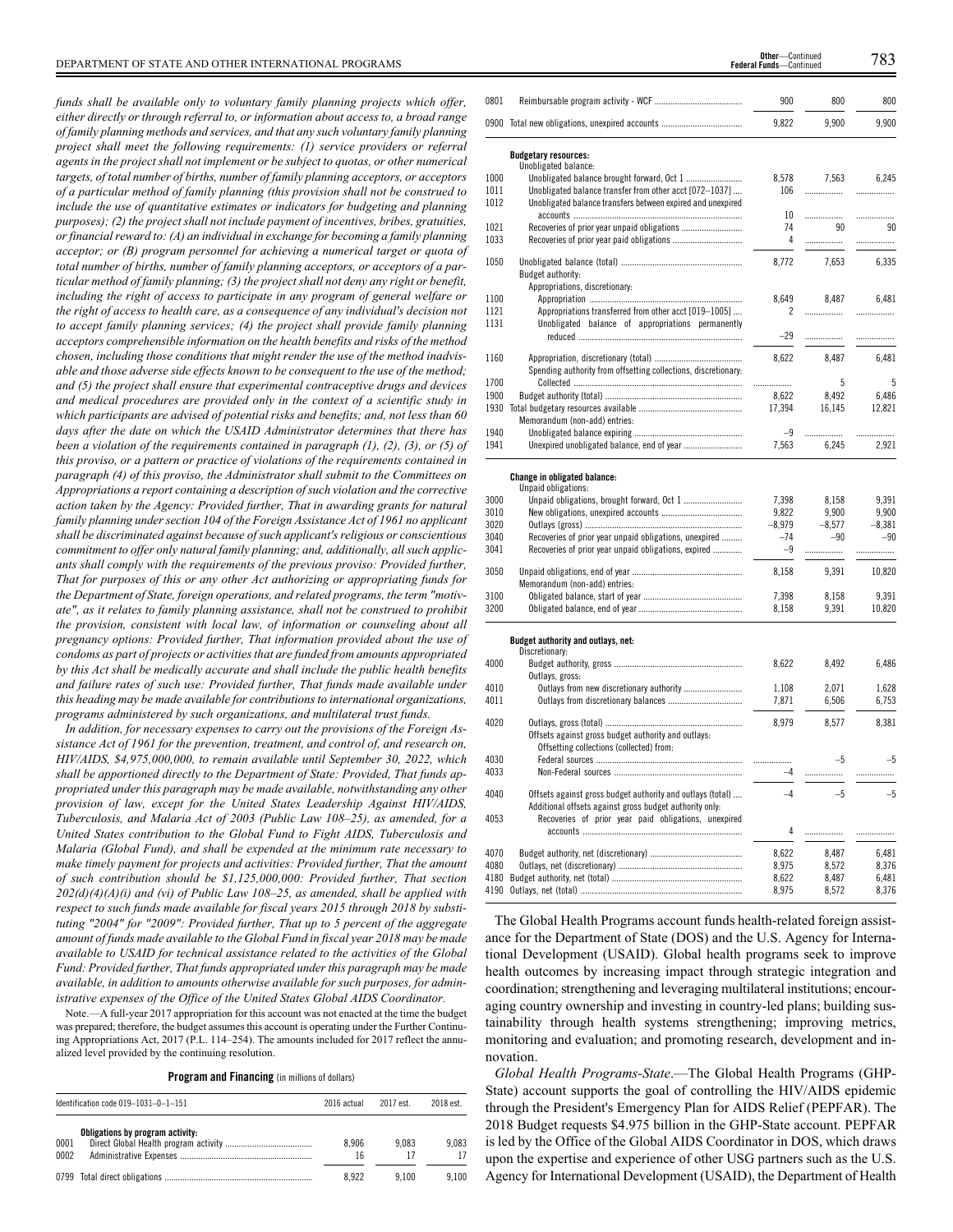# GLOBAL HEALTH PROGRAMS—Continued

and Human Services, the Department of Defense, and the Peace Corps to align resources and expertise to the fight against global AIDS. Programs work through expanded partnerships to build capacity for effective, innovative, country-led, and sustainable services, and to create a supportive and enabling policy environment for combating HIV/AIDS, including as part of the broader USG and country-level health and development approach. In addition, PEPFAR supports implementation of strong monitoring and evaluation systems to set benchmarks for outcomes and programmatic efficiencies through regularly assessed planning and reporting processes to ensure goals are being met. PEPFAR programs support strategic, scientifically sound investments to rapidly scale up core HIV/AIDS prevention, care, and treatment interventions within the context of strengthened health systems, particularly in terms of human resources in nations with severe health worker shortages and lack of service delivery capacity. PEPFAR integrates its efforts with important programs in other areas of global health as well as other areas of development, including the areas of education, gender equity, and economic development. A contribution of \$1.125 billion to the Global Fund to Fight AIDS, Tuberculosis and Malaria is included in the GHP-State request.

*Global Heath Programs-USAID*.—The 2018 Budget requests \$1.506 billion in the GHP-USAID account for a comprehensive and integrated approach to improve global health outcomes. USAID, working in partnership with foreign governments, local private sector and non-governmental organizations, and public-private partnerships, will build capacity, strengthen health systems, and promote sustainable integrated health care for vulnerable populations. Funding includes activities that support the goal of ending preventable child deaths in synergy with malaria and nutrition activities, addressing such issues as micronutrient deficiencies and community management of acute malnutrition. Activities will also address the threat of other infectious diseases such as tuberculosis and multi-drug resistant tuberculosis, and neglected tropical diseases in developing countries. In addition, the Budget proposes to make a portion of remaining Ebola emergency funding available to control malaria (\$250 million) and other emerging infectious diseases (\$72.5 million).

**Object Classification** (in millions of dollars)

|      | Identification code 019-1031-0-1-151                 | 2016 actual | 2017 est. | 2018 est. |
|------|------------------------------------------------------|-------------|-----------|-----------|
|      | Direct obligations:                                  |             |           |           |
|      | Personnel compensation:                              |             |           |           |
| 111  |                                                      | 3           | 3         | 3         |
| 11.3 |                                                      | 4           | 4         | 4         |
| 11.9 |                                                      | 7           | 7         | 7         |
| 12.1 |                                                      | 29          | 29        | 29        |
| 210  |                                                      | 8           | 8         | 8         |
| 23.1 |                                                      | 15          | 15        | 15        |
| 23.2 |                                                      | 2           | 2         | 2         |
| 23.3 | Communications, utilities, and miscellaneous charges | 3           | 3         | 3         |
| 25.1 |                                                      |             |           | 5         |
| 25.2 |                                                      |             |           |           |
| 25.3 | Other goods and services from Federal sources        | հ           |           | հ         |
| 25.7 |                                                      |             |           |           |
| 31.0 |                                                      |             |           |           |
| 41.0 |                                                      | 8.832       | 9,010     | 9,010     |
| 99 O |                                                      | 8,922       | 9,100     | 9,100     |
| 99.0 |                                                      | 900         | 800       | 800       |
| 99.9 |                                                      | 9.822       | 9.900     | 9.900     |

# **Employment Summary**

| Identification code $019-1031-0-1-151$               | 2016 actual | 2017 est. | 2018 est. |
|------------------------------------------------------|-------------|-----------|-----------|
| 1001 Direct civilian full-time equivalent employment | 48          | 63        | 63        |
|                                                      |             |           |           |

#### MIGRATION AND REFUGEE ASSISTANCE

*For necessary expenses not otherwise provided for, to carry out the provisions of section 2 of the Migration and Refugee Assistance Act of 1962, and other activities to meet refugee and migration needs; salaries and expenses of personnel and dependents as authorized by the Foreign Service Act of 1980; allowances as authorized by sections 5921 through 5925 of title 5, United States Code; purchase and hire of passenger motor vehicles; and services as authorized by section 3109 of title 5, United States Code, \$715,241,000, to remain available until expended, of which \$7,500,000 may be made available for refugees resettling in Israel.*

Note.—A full-year 2017 appropriation for this account was not enacted at the time the budget was prepared; therefore, the budget assumes this account is operating under the Further Continuing Appropriations Act, 2017 (P.L. 114–254). The amounts included for 2017 reflect the annualized level provided by the continuing resolution.

# **Program and Financing** (in millions of dollars)

|              | Identification code $019-1143-0-1-151$                                                          | 2016 actual       | 2017 est.         | 2018 est.         |
|--------------|-------------------------------------------------------------------------------------------------|-------------------|-------------------|-------------------|
|              | Obligations by program activity:                                                                |                   |                   |                   |
| 0001         |                                                                                                 | 2.843             | 2,878             | 146               |
| 0002         |                                                                                                 | 475               | 450               | 390               |
| 0003         |                                                                                                 | 10                | 8                 | 8                 |
| 0005         |                                                                                                 | 41                | 44                | 45                |
| 0799         |                                                                                                 | 3,369             | 3,380             | 589               |
| 0801         | Migration and Refugee Assistance (Reimbursable)                                                 | 1                 | 1                 | $\mathbf{1}$      |
|              | 0900 Total new obligations, unexpired accounts                                                  | 3,370             | 3,381             | 590               |
|              | <b>Budgetary resources:</b>                                                                     |                   |                   |                   |
| 1000         | Unobligated balance:                                                                            | 510               | 229               | 242               |
| 1021         |                                                                                                 | 23                | 29                | 24                |
|              |                                                                                                 |                   |                   |                   |
| 1050         | Budget authority:                                                                               | 533               | 258               | 266               |
|              | Appropriations, discretionary:                                                                  |                   |                   |                   |
| 1100         |                                                                                                 | 932               | 930               | 715               |
| 1100         |                                                                                                 | 2.127             | 2.427             |                   |
| 1121         | Appropriations transferred from other acct [072-1037]                                           | 7                 | 7                 | .                 |
| 1160         |                                                                                                 | 3,066             | 3,364             | 715               |
|              | Spending authority from offsetting collections, discretionary:                                  |                   |                   |                   |
| 1700<br>1900 |                                                                                                 | .                 | 1<br>3.365        | 1<br>716          |
| 1930         |                                                                                                 | 3.066<br>3,599    | 3,623             | 982               |
|              | Memorandum (non-add) entries:                                                                   |                   |                   |                   |
| 1941         |                                                                                                 | 229               | 242               | 392               |
|              | <b>Change in obligated balance:</b>                                                             |                   |                   |                   |
|              | Unpaid obligations:                                                                             |                   |                   |                   |
| 3000         |                                                                                                 | 714               | 722               | 796               |
| 3010         |                                                                                                 | 3,370             | 3,381             | 590               |
| 3020<br>3040 | Recoveries of prior year unpaid obligations, unexpired                                          | $-3,338$<br>$-23$ | $-3,278$<br>$-29$ | $-1.142$<br>$-24$ |
| 3041         | Recoveries of prior year unpaid obligations, expired                                            | $-1$              |                   |                   |
|              |                                                                                                 |                   | .                 | .                 |
| 3050         |                                                                                                 | 722               | 796               | 220               |
| 3100         | Memorandum (non-add) entries:                                                                   | 714               | 722               | 796               |
| 3200         |                                                                                                 | 722               | 796               | 220               |
|              | Budget authority and outlays, net:                                                              |                   |                   |                   |
|              | Discretionary:                                                                                  |                   |                   |                   |
| 4000         | Outlays, gross:                                                                                 | 3,066             | 3,365             | 716               |
| 4010         |                                                                                                 | 2.706             | 2.693             | 573               |
| 4011         |                                                                                                 | 632               | 585               | 569               |
| 4020         |                                                                                                 | 3,338             | 3.278             | 1.142             |
|              | Offsets against gross budget authority and outlays:<br>Offsetting collections (collected) from: |                   |                   |                   |
| 4030         |                                                                                                 | .                 | $-1$              | $-1$              |
|              |                                                                                                 | 3.066             | 3.364             | 715               |
| 4190         |                                                                                                 | 3,338             | 3,277             | 1,141             |
|              |                                                                                                 |                   |                   |                   |

# **Summary of Budget Authority and Outlays** (in millions of dollars)

|                                  | 2016 actual 2017 est. |         | 2018 est. |
|----------------------------------|-----------------------|---------|-----------|
| Enacted/requested:               |                       |         |           |
|                                  | 3.066                 | 3.364   | 715       |
|                                  | 3.338                 | 3 2 7 7 | 1.141     |
| Overseas contingency operations: |                       |         |           |
|                                  |                       |         | 2.031     |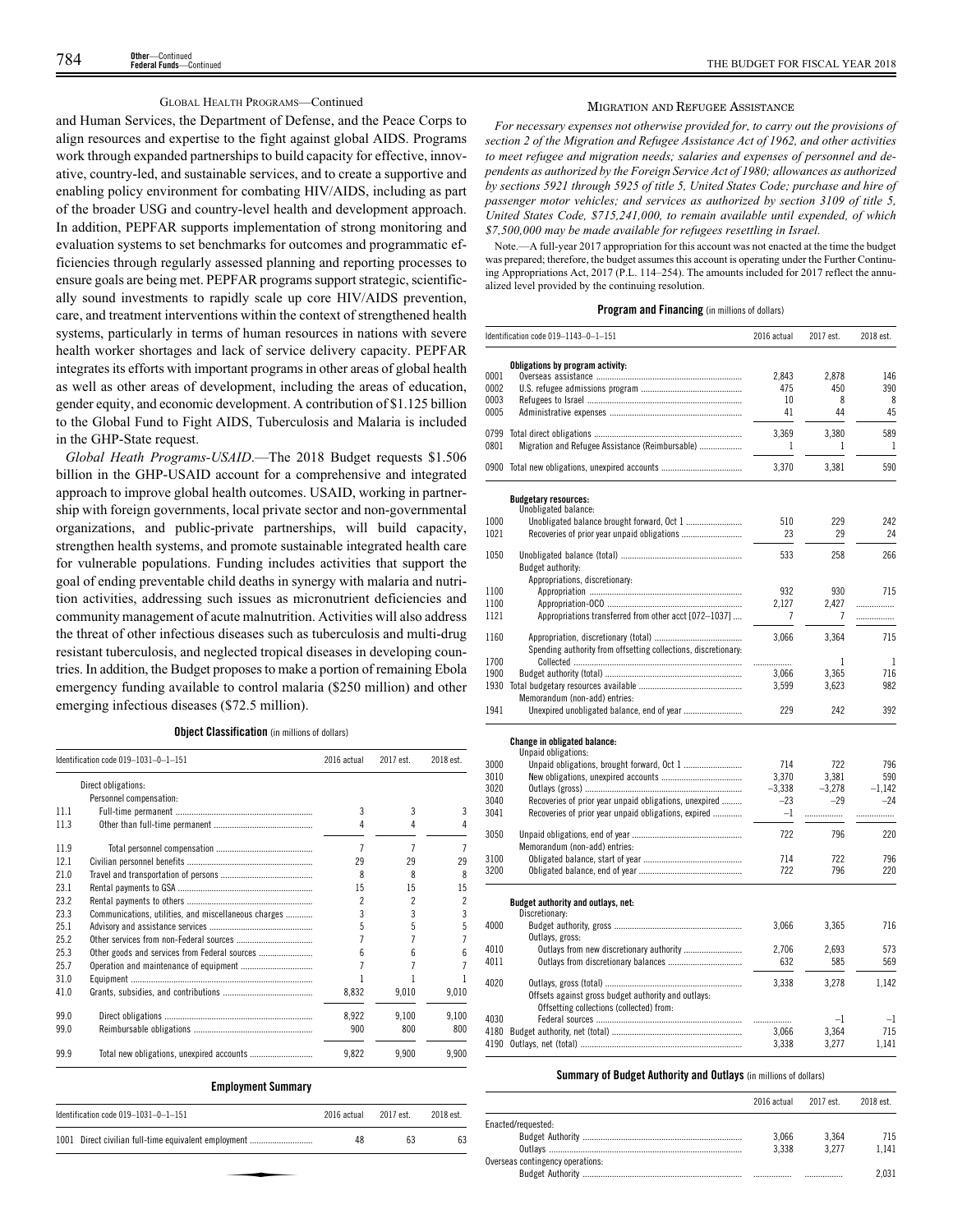| Outlavs<br>Total: |                |       |                |
|-------------------|----------------|-------|----------------|
|                   | 3.066<br>3.338 | 3.364 | 2.746<br>2.766 |

*Overseas Assistance*.—The majority of the Migration and Refugee Assistance (MRA) account addresses the protection and assistance needs of refugees, conflict victims, stateless persons, and vulnerable migrants worldwide. Funds primarily support the programs of international organizations, including the United Nations High Commissioner for Refugees (UNHCR), the International Committee of the Red Cross (ICRC), the United Nations Relief and Works Agency for Palestine Refugees in the Near East (UNRWA), and the International Organization for Migration (IOM), as well as non-governmental organizations (NGOs).

*Humanitarian Migrants to Israel*.—These funds assist humanitarian migrants resettling in Israel.

*US Refugee Admissions*.—MRA funds overseas processing, transportation, and initial placement for refugees and certain other categories of special immigrants resettling in the United States. These activities are carried out primarily by NGO partners and IOM.

*Administrative Expenses*.—These funds finance the salaries and operating expenses in Washington, D.C. and overseas for the Bureau of Population, Refugees, and Migration. (Note: Funds for the salaries and support costs of the positions dedicated to international population policy and coordination are requested under the Department of State's Diplomatic and Consular Programs appropriation.)

The MRA account will support ongoing as well as unexpected, urgent refugee and migration needs. In FY 2018, no funding is requested for the U.S. Emergency Refugee and Migration Assistance (ERMA) account.

**Object Classification** (in millions of dollars)

|      | Identification code 019-1143-0-1-151                 | 2016 actual | 2017 est. | 2018 est. |
|------|------------------------------------------------------|-------------|-----------|-----------|
|      | Direct obligations:                                  |             |           |           |
| 11.1 |                                                      | 18          | 20        |           |
| 12.1 |                                                      |             |           |           |
| 21.0 |                                                      |             |           |           |
| 23.3 | Communications, utilities, and miscellaneous charges |             |           |           |
| 25.2 |                                                      | 39          | 39        | 39        |
| 41.0 |                                                      | 3.303       | 3.311     | 519       |
| 99.0 |                                                      | 3.369       | 3.380     | 589       |
| 99.0 |                                                      |             |           |           |
| 99.9 |                                                      | 3.370       | 3.381     | 590       |

| <b>Employment Summary</b>                            |             |           |           |
|------------------------------------------------------|-------------|-----------|-----------|
| Identification code 019-1143-0-1-151                 | 2016 actual | 2017 est. | 2018 est. |
| 1001 Direct civilian full-time equivalent employment | 197         | 222       | 222       |
|                                                      |             |           |           |
|                                                      |             |           |           |
|                                                      |             |           |           |

# UNITED STATES EMERGENCY REFUGEE AND MIGRATION ASSISTANCE FUND

Note.—A full-year 2017 appropriation for this account was not enacted at the time the budget was prepared; therefore, the budget assumes this account is operating under the Further Continuing Appropriations Act, 2017 (P.L. 114–254). The amounts included for 2017 reflect the annualized level provided by the continuing resolution.

**Program and Financing** (in millions of dollars)

|      | Identification code $019-0040-0-1-151$                                                            | 2016 actual | 2017 est. | 2018 est. |
|------|---------------------------------------------------------------------------------------------------|-------------|-----------|-----------|
| 0001 | Obligations by program activity:<br>United States Emergency Refugee and Migration Assistance Fund |             |           |           |
|      |                                                                                                   | 73          | 50        | 50        |
|      |                                                                                                   | 73          | 50        | 50        |
|      | <b>Budgetary resources:</b><br>Unobligated balance:                                               |             |           |           |
| 1000 |                                                                                                   | 77          | 57        | 57        |
| 1033 |                                                                                                   |             |           |           |
| 1050 |                                                                                                   | 80          | 57        | 57        |

|      | Budget authority:                                       |       |                 |       |
|------|---------------------------------------------------------|-------|-----------------|-------|
|      | Appropriations, discretionary:                          |       |                 |       |
| 1100 |                                                         | 50    | 50              | .     |
| 1930 |                                                         | 130   | 107             | 57    |
|      | Memorandum (non-add) entries:                           |       |                 |       |
| 1941 |                                                         | 57    | 57              | 7     |
|      | Change in obligated balance:                            |       |                 |       |
|      | Unpaid obligations:                                     |       |                 |       |
| 3010 |                                                         | 73    | 50              | 50    |
| 3020 |                                                         | $-73$ | $-50$           | $-12$ |
|      |                                                         |       |                 |       |
| 3050 |                                                         |       | .               | 38    |
|      | Memorandum (non-add) entries:                           |       |                 |       |
| 3200 |                                                         |       | .               | 38    |
|      | Budget authority and outlays, net:                      |       |                 |       |
|      | Discretionary:                                          |       |                 |       |
| 4000 |                                                         | 50    | 50              | .     |
|      | Outlays, gross:                                         |       |                 |       |
| 4010 |                                                         | 50    | 40              | .     |
| 4011 |                                                         | 23    | 10              | 12    |
| 4020 |                                                         | 73    | 50              | 12    |
|      | Offsets against gross budget authority and outlays:     |       |                 |       |
|      | Offsetting collections (collected) from:                |       |                 |       |
| 4033 |                                                         | $-3$  | .               |       |
|      | Additional offsets against gross budget authority only: |       |                 |       |
| 4053 | Recoveries of prior year paid obligations, unexpired    |       |                 |       |
|      |                                                         | 3     | .               |       |
| 4070 |                                                         | 50    | 50 <sub>2</sub> | .     |
| 4080 |                                                         | 70    | 50              | 12    |
| 4180 |                                                         | 50    | 50              | .     |
| 4190 |                                                         | 70    | 50              | 12    |
|      |                                                         |       |                 |       |

The Emergency Refugee and Migration Assistance Fund enables the President to provide humanitarian assistance for unexpected and urgent refugee and migration needs worldwide. In FY 2018, no funding is requested for the U.S. Emergency Refugee and Migration Assistance (ERMA) account. The Migration and Refugee Assistance (MRA) account will support ongoing as well as unexpected, urgent refugee and migration needs. account. The Migration and Refugee Assistance (MRA) account will support ongoing as well as unexpected, urgent refugee and migration needs.

# COMPLEX CRISES FUND

Note.—A full-year 2017 appropriation for this account was not enacted at the time the budget was prepared; therefore, the budget assumes this account is operating under the Further Continuing Appropriations Act, 2017 (P.L. 114–254). The amounts included for 2017 reflect the annualized level provided by the continuing resolution.

# **Program and Financing** (in millions of dollars)

|      | Identification code 072-1015-0-1-151                               | 2016 actual | 2017 est. | 2018 est. |
|------|--------------------------------------------------------------------|-------------|-----------|-----------|
| 0001 | Obligations by program activity:                                   | 51          | 38        | 26        |
|      | 0900 Total new obligations, unexpired accounts (object class 41.0) | 51          | 38        | 26        |
|      | <b>Budgetary resources:</b><br>Unobligated balance:                |             |           |           |
| 1000 | Budget authority:<br>Appropriations, discretionary:                | 55          | 34        | 26        |
| 1100 |                                                                    | 10          | 10        | .         |
| 1100 |                                                                    | 20          | 20        | .         |
|      |                                                                    |             |           |           |
| 1160 |                                                                    | 30          | 30        | .         |
| 1930 | Memorandum (non-add) entries:                                      | 85          | 64        | 26        |
| 1941 |                                                                    | 34          | 26        | .         |
|      | <b>Change in obligated balance:</b><br>Unpaid obligations:         |             |           |           |
| 3000 |                                                                    | 74          | 73        | 54        |
| 3010 |                                                                    | 51          | 38        | 26        |
| 3020 |                                                                    | $-52$       | $-57$     | $-50$     |
| 3050 | Memorandum (non-add) entries:                                      | 73          | 54        | 30        |
| 3100 |                                                                    | 74          | 73        | 54        |
| 3200 |                                                                    | 73          | 54        | 30        |

**Federal Funds**—Continued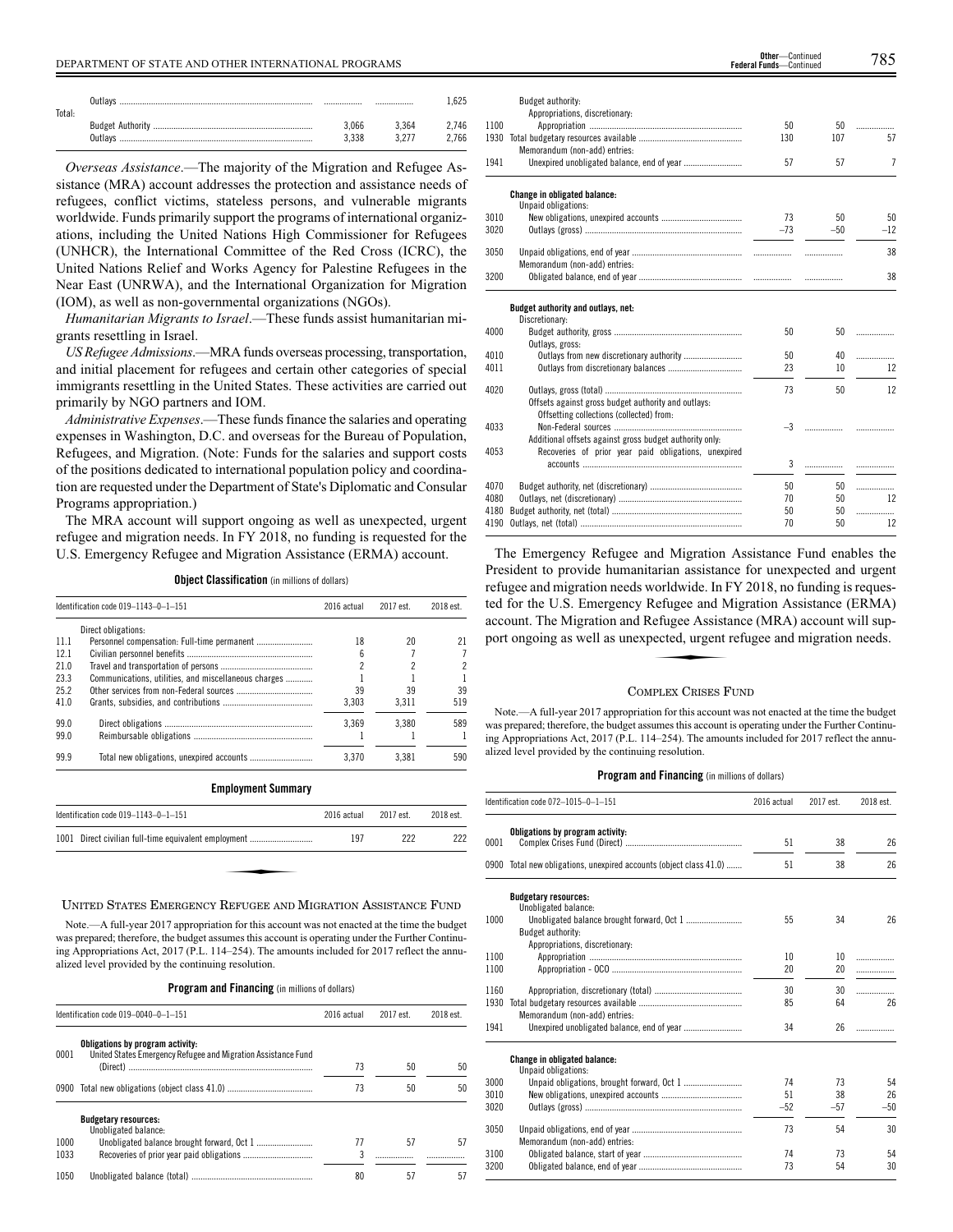# COMPLEX CRISES FUND—Continued

**Program and Financing**—Continued

|      | Identification code 072-1015-0-1-151                 | 2016 actual | 2017 est. | 2018 est. |
|------|------------------------------------------------------|-------------|-----------|-----------|
|      | Budget authority and outlays, net:<br>Discretionary: |             |           |           |
| 4000 | Outlays, gross:                                      | 30          | 30        |           |
| 4010 |                                                      | 3           | 6         | .         |
| 4011 |                                                      | 49          | 51        | 50        |
| 4020 |                                                      | 52          | 57        | 50        |
| 4180 |                                                      | 30          | 30        |           |
| 4190 |                                                      | 52          | 57        | 50        |

The Complex Crises Fund supports rapid response capabilities for assistance activities to prevent or respond to emerging or unforeseen complex crises. In 2018, in an effort to streamline accounts and ensure the most effective use of foreign assistance funding, funds are not being requested for this account; however, the authorities for these types of activities are re-<br>quested under Peacekeeping Operations and the Economic Support and<br>Development Fund. quested under Peacekeeping Operations and the Economic Support and Development Fund.

# INTERNATIONAL NARCOTICS CONTROL AND LAW ENFORCEMENT

*For necessary expenses to carry out section 481 of the Foreign Assistance Act of 1961, \$695,550,000, to remain available until September 30, 2019: Provided, That the provision of assistance by any other United States Government department or agency which is comparable to assistance that may be made available under this heading, but which is provided under any other provision of law, shall be provided and administered in accordance with the provisions of sections 481(b) and 622(c) of the Foreign Assistance Act of 1961: Provided further, That the Department of State may use the authority of section 608 of the Foreign Assistance Act of 1961, without regard to its restrictions, to receive excess property from an agency of the United States Government for the purpose of providing such property to a foreign country or international organization under chapter 8 of part I of that Act: Provided further, That section 482(b) of the Foreign Assistance Act of 1961 shall not apply to funds appropriated under this heading.*

Note.—A full-year 2017 appropriation for this account was not enacted at the time the budget was prepared; therefore, the budget assumes this account is operating under the Further Continuing Appropriations Act, 2017 (P.L. 114–254). The amounts included for 2017 reflect the annualized level provided by the continuing resolution.

**Program and Financing** (in millions of dollars)

|              | Identification code 019-1022-0-1-151                                                    | 2016 actual    | 2017 est. | 2018 est. |
|--------------|-----------------------------------------------------------------------------------------|----------------|-----------|-----------|
| 0001<br>0801 | Obligations by program activity:<br>International Narcotics Control and Law Enforcement | 1,112          | 1,136     | 1,126     |
|              |                                                                                         | 19             | 25        | 25        |
|              | 0900 Total new obligations, unexpired accounts                                          | 1,131          | 1,161     | 1,151     |
|              | <b>Budgetary resources:</b><br>Unobligated balance:                                     |                |           |           |
| 1000         |                                                                                         | 854            | 1,062     | 1,162     |
| 1010         | Unobligated balance transfer to other accts [072-1037]                                  | $-108$         |           |           |
| 1011         | Unobligated balance transfer from other acct [072-0306]                                 | $\mathbf{1}$   |           |           |
| 1011         | Unobligated balance transfer from other acct [011-1082]                                 | 18             | .         | .         |
| 1011         | Unobligated balance transfer from other acct [072-1021]                                 | $\mathfrak{p}$ | .         | .         |
| 1012         | Unobligated balance transfers between expired and unexpired                             |                |           |           |
|              |                                                                                         | 190            | .         | .         |
| 1021         |                                                                                         | 4              |           | .         |
| 1033         |                                                                                         | 5              | .         | .         |
| 1050         |                                                                                         | 966            | 1.062     | 1.162     |
|              | Budget authority:                                                                       |                |           |           |
|              | Appropriations, discretionary:                                                          |                |           |           |
| 1100         |                                                                                         | 1.266          | 1.236     | 696       |
| 1120         | Appropriations transferred to other acct [072-0306]                                     | $-55$          |           | .         |
| 1160         |                                                                                         | 1.211          | 1.236     | 696       |
|              | Spending authority from offsetting collections, discretionary:                          |                |           |           |
| 1700         |                                                                                         | 19             | 25        | 26        |
| 1900         |                                                                                         | 1.230          | 1.261     | 722       |
| 1930         |                                                                                         | 2,196          | 2,323     | 1,884     |
|              | Memorandum (non-add) entries:                                                           |                |           |           |
| 1940         |                                                                                         | $-3$           | -   -     |           |

| 1941 | Unexpired unobligated balance, end of year                 | 1,062        | 1,162    | 733      |
|------|------------------------------------------------------------|--------------|----------|----------|
|      | Change in obligated balance:                               |              |          |          |
|      | Unpaid obligations:                                        |              |          |          |
| 3000 |                                                            | 3,999        | 3,642    | 3,326    |
| 3010 |                                                            | 1,131        | 1,161    | 1,151    |
| 3011 | Obligations ("upward adjustments"), expired accounts       | 1            | .        | .        |
| 3020 |                                                            | $-1,274$     | $-1.477$ | $-1,508$ |
| 3040 | Recoveries of prior year unpaid obligations, unexpired     | $-4$         | .        | .        |
| 3041 | Recoveries of prior year unpaid obligations, expired       | $-211$       |          | .        |
| 3050 |                                                            | 3.642        | 3.326    | 2.969    |
|      | Uncollected payments:                                      |              |          |          |
| 3060 | Uncollected pymts, Fed sources, brought forward, Oct 1     | $-1$         | .        |          |
| 3071 | Change in uncollected pymts, Fed sources, expired          | $\mathbf{1}$ | .        |          |
|      | Memorandum (non-add) entries:                              |              |          |          |
| 3100 |                                                            | 3.998        | 3.642    | 3.326    |
| 3200 |                                                            | 3,642        | 3,326    | 2,969    |
|      |                                                            |              |          |          |
|      | Budget authority and outlays, net:<br>Discretionary:       |              |          |          |
| 4000 |                                                            | 1,230        | 1,261    | 722      |
|      | Outlays, gross:                                            |              |          |          |
| 4010 |                                                            | 74           | 130      | 76       |
| 4011 |                                                            | 1.200        | 1.347    | 1.432    |
|      |                                                            |              |          |          |
| 4020 |                                                            | 1,274        | 1,477    | 1,508    |
|      | Offsets against gross budget authority and outlays:        |              |          |          |
|      | Offsetting collections (collected) from:                   |              |          |          |
| 4030 |                                                            | $-20$        | $-25$    | $-26$    |
| 4033 |                                                            | $-11$        | .        | .        |
|      |                                                            |              |          |          |
| 4040 | Offsets against gross budget authority and outlays (total) | $-31$        | $-25$    | $-26$    |
|      | Additional offsets against gross budget authority only:    |              |          |          |
| 4052 | Offsetting collections credited to expired accounts        | 7            | .        |          |
| 4053 | Recoveries of prior year paid obligations, unexpired       |              |          |          |
|      |                                                            | 5            | .        | .        |
| 4060 | Additional offsets against budget authority only (total)   | 12           | .        | .        |
| 4070 |                                                            | 1,211        | 1,236    | 696      |
| 4080 |                                                            | 1,243        | 1,452    | 1,482    |
| 4180 |                                                            | 1,211        | 1,236    | 696      |
| 4190 |                                                            | 1,243        | 1,452    | 1,482    |
|      |                                                            |              |          |          |

# **Summary of Budget Authority and Outlays** (in millions of dollars)

|                                  | 2016 actual | 2017 est | 2018 est. |
|----------------------------------|-------------|----------|-----------|
| Enacted/requested:               |             |          |           |
|                                  | 1.211       | 1.236    | 696       |
|                                  | 1.243       | 1.452    | 1.482     |
| Overseas contingency operations: |             |          |           |
|                                  |             |          | 196       |
|                                  | .           | .        | 20        |
| Total:                           |             |          |           |
|                                  | 1.211       | 1.236    | 892       |
| Outlavs                          | 1.243       | 1452     | 1.502     |

International Narcotics Control and Law Enforcement (INCLE) supports the safety and security of the United States through bilateral, regional, and global programs that mitigate security threats posed by illicit trafficking in narcotics, persons, and wildlife, and other pernicious forms of transnational crime. Programs bolster partner countries' criminal justice systems, including their ability to cooperate effectively with U.S. law enforcement, strengthen law enforcement and judicial capabilities, counter drug flows, combat transnational crime, and address the underlying conditions, such as corruption and weak rule of law, that foster state fragility and spur irregular migration to the United States. The 2018 INCLE budget supports Presidential policy priorities, including efforts to defeat ISIS, its affiliates, and other terrorist organizations by strengthening law enforcement and other criminal justice institutions in key countries as well as efforts to protect the safety of the United States and its citizens by combating transnational crime and trafficking, in alignment with Executive Order 13773, Enforcing Federal Law with Respect to Transnational Criminal Organizations and Preventing International Trafficking. The 2018 budget also continues important regional security initiatives such as the Central America Regional Security Initiative (CARSI), the Central Asia Counternarcotics Initiative, and the Caribbean Basin Security Initiative (CBSI), and maritime law enforcement in the South China Sea.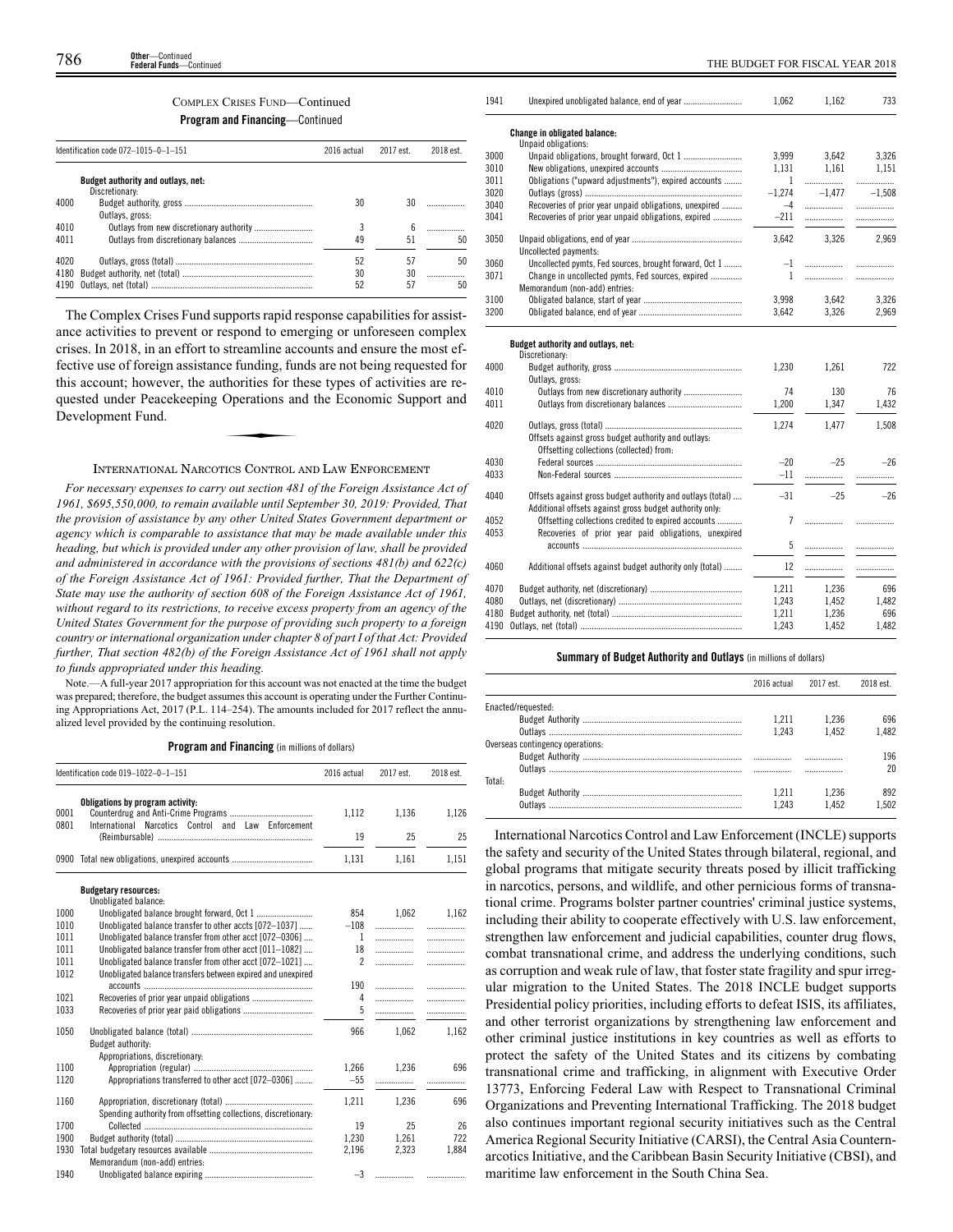# **Object Classification** (in millions of dollars)

|      | Identification code 019-1022-0-1-151<br>2016 actual |       | 2017 est. | 2018 est. |
|------|-----------------------------------------------------|-------|-----------|-----------|
|      | Direct obligations:                                 |       |           |           |
|      | Personnel compensation:                             |       |           |           |
| 11.1 |                                                     | 30    | 34        | 33        |
| 11.3 |                                                     |       |           |           |
| 11.9 |                                                     | 31    | 35        | 33        |
| 12.1 |                                                     | 21    | 14        | 13        |
| 13.0 |                                                     |       |           |           |
| 21.0 |                                                     | 4     |           | 5         |
| 22.0 |                                                     |       |           |           |
| 23.2 |                                                     | 5     |           | 5         |
| 25.2 |                                                     | 309   | 321       | 318       |
| 26.0 |                                                     | 6     | ĥ         | 6         |
| 31.0 |                                                     | 17    | 17        | 17        |
| 41.0 |                                                     | 717   | 728       | 727       |
| 99.0 |                                                     | 1.112 | 1,136     | 1.126     |
| 99.0 |                                                     | 19    | 25        | 25        |
| 99.9 |                                                     | 1.131 | 1.161     | 1.151     |

# **Employment Summary**

| Identification code 019-1022-0-1-151<br>2016 actual  |     | 2017 est. | 2018 est. |
|------------------------------------------------------|-----|-----------|-----------|
| 1001 Direct civilian full-time equivalent employment | 336 | 356       | 335       |
|                                                      |     |           |           |
| ANDEAN COINTERDRUG PROGRAMS                          |     |           |           |

# ANDEAN COUNTERDRUG PROGRAMS

# **Program and Financing** (in millions of dollars)

|      | Identification code 019-1154-0-1-151                                    | 2016 actual              | 2017 est.                | 2018 est.           |
|------|-------------------------------------------------------------------------|--------------------------|--------------------------|---------------------|
|      | <b>Budgetary resources:</b><br>Unobligated balance:                     |                          |                          |                     |
| 1000 |                                                                         | $\overline{\phantom{a}}$ | $\overline{2}$           | 2                   |
| 1930 | Memorandum (non-add) entries:                                           | 2                        | $\overline{\phantom{a}}$ | 2                   |
| 1941 |                                                                         | $\overline{\phantom{a}}$ | $\overline{\phantom{a}}$ | $\boldsymbol{\eta}$ |
|      | <b>Change in obligated balance:</b><br>Unpaid obligations:              |                          |                          |                     |
| 3000 |                                                                         | $\overline{\phantom{a}}$ |                          |                     |
| 3020 |                                                                         | $-1$                     | .                        |                     |
| 3050 | Memorandum (non-add) entries:                                           | 1                        | 1                        | 1                   |
| 3100 |                                                                         | $\overline{\phantom{a}}$ | 1                        | 1                   |
| 3200 |                                                                         |                          |                          |                     |
|      | Budget authority and outlays, net:<br>Discretionary:<br>Outlays, gross: |                          |                          |                     |
| 4011 |                                                                         | 1                        |                          |                     |
| 4180 |                                                                         |                          |                          |                     |

This account funded U.S. assistance to Plan Colombia and follow-on activities from 2000 to 2010. These funds supported the Colombian Army's push into southern Colombia in support of the Colombian National Police, enhanced drug interdiction in Colombia and the region, increased support to the Colombian National Police, provided for economic development in Colombia and the Andean region, and boosted Colombia's local and national government capacity. Beginning in 2010, funds for these programs are re-<br>quested and appropriated in the International Narcotics Control and Law<br>Enforcement account. quested and appropriated in the International Narcotics Control and Law Enforcement account.

4190 Outlays, net (total) ........................................................................ 1 ................. .................

# DEMOCRACY FUND

Note.—A full-year 2017 appropriation for this account was not enacted at the time the budget was prepared; therefore, the budget assumes this account is operating under the Further Continuing Appropriations Act, 2017 (P.L. 114–254). The amounts included for 2017 reflect the annualized level provided by the continuing resolution.

# **Program and Financing** (in millions of dollars)

|      | Identification code 019–1121–0–1–151                        | 2016 actual | 2017 est. | 2018 est. |
|------|-------------------------------------------------------------|-------------|-----------|-----------|
|      | Obligations by program activity:                            |             |           |           |
| 0001 |                                                             | 131         | 155       | 148       |
|      | 0900 Total new obligations (object class 41.0)              | 131         | 155       | 148       |
|      | <b>Budgetary resources:</b>                                 |             |           |           |
|      | Unobligated balance:                                        |             |           |           |
| 1000 |                                                             | 131         | 152       | 148       |
| 1012 | Unobligated balance transfers between expired and unexpired |             |           |           |
|      |                                                             | 1           | .         | .         |
| 1050 |                                                             | 132         | 152       | 148       |
|      | Budget authority:                                           |             |           |           |
|      | Appropriations, discretionary:                              |             |           |           |
| 1100 |                                                             | 151         | 151       | .         |
| 1930 |                                                             | 283         | 303       | 148       |
|      | Memorandum (non-add) entries:                               |             |           |           |
| 1941 |                                                             | 152         | 148       | .         |
|      | Change in obligated balance:                                |             |           |           |
|      | Unpaid obligations:                                         |             |           |           |
| 3000 |                                                             | 185         | 191       | 216       |
| 3010 |                                                             | 131         | 155       | 148       |
| 3020 |                                                             | $-122$      | $-130$    | $-130$    |
| 3041 | Recoveries of prior year unpaid obligations, expired        | $-3$        | .         | .         |
| 3050 |                                                             | 191         | 216       | 234       |
|      | Memorandum (non-add) entries:                               |             |           |           |
| 3100 |                                                             | 185         | 191       | 216       |
| 3200 |                                                             | 191         | 216       | 234       |
|      |                                                             |             |           |           |
|      | Budget authority and outlays, net:<br>Discretionary:        |             |           |           |
| 4000 |                                                             | 151         | 151       | .         |
|      | Outlays, gross:                                             |             |           |           |
| 4010 |                                                             |             | 50        | .         |
| 4011 |                                                             | 122         | 80        | 130       |
| 4020 |                                                             | 122         | 130       | 130       |
| 4180 |                                                             | 151         | 151       | .         |
| 4190 |                                                             | 122         | 130       | 130       |
|      |                                                             |             |           |           |

This appropriation funds some democracy promotion activities of the Department of State and the U.S. Agency for International Development.<br>FY 2018 funding for these activities is requested in the Economic Support<br>and Development Fund account. FY 2018 funding for these activities is requested in the Economic Support and Development Fund account.

# THE ASIA FOUNDATION

Note.—A full-year 2017 appropriation for this account was not enacted at the time the budget was prepared; therefore, the budget assumes this account is operating under the Further Continuing Appropriations Act, 2017 (P.L. 114–254). The amounts included for 2017 reflect the annualized level provided by the continuing resolution.

|      | Identification code 019-0525-0-1-154                       | 2016 actual     | 2017 est. | 2018 est. |
|------|------------------------------------------------------------|-----------------|-----------|-----------|
| 0001 | Obligations by program activity:                           | 17              | 17        | .         |
|      |                                                            |                 |           |           |
| 0900 |                                                            | 17              | 17        |           |
|      | <b>Budgetary resources:</b>                                |                 |           |           |
|      | Budget authority:                                          |                 |           |           |
|      | Appropriations, discretionary:                             |                 |           |           |
| 1100 |                                                            | 17              | 17        |           |
| 1930 |                                                            | 17              | 17        |           |
|      | <b>Change in obligated balance:</b><br>Unpaid obligations: |                 |           |           |
| 3000 |                                                            | 5               |           |           |
| 3010 |                                                            | 17              | 17        | .         |
| 3020 |                                                            | $-16$           | $-23$     |           |
| 3050 | Memorandum (non-add) entries:                              | $6\overline{6}$ |           |           |
| 3100 |                                                            | 5               | 6         |           |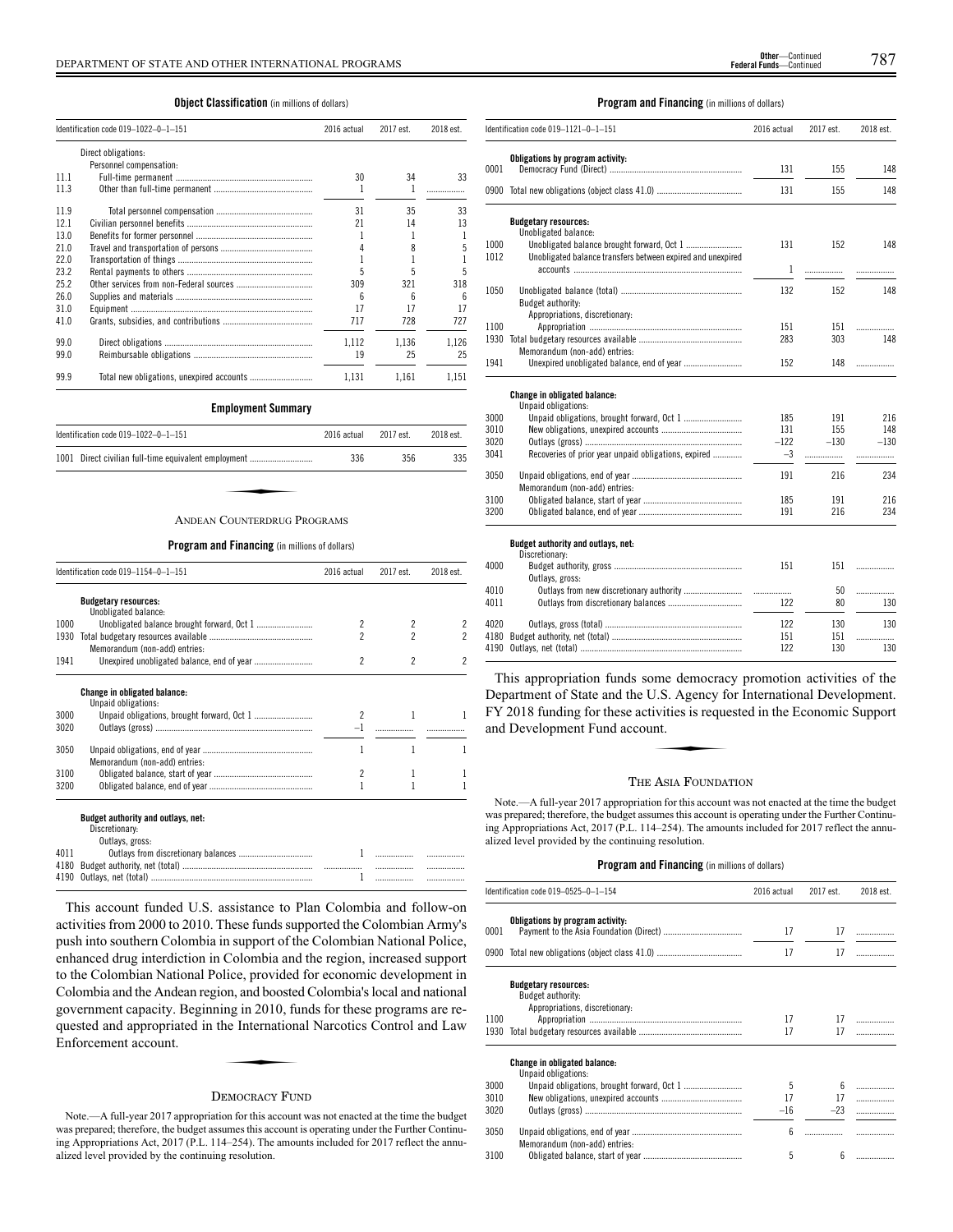# THE ASIA FOUNDATION—Continued **Program and Financing**—Continued

|      | Identification code 019-0525-0-1-154<br>2016 actual |    | 2017 est. | 2018 est. |
|------|-----------------------------------------------------|----|-----------|-----------|
| 3200 |                                                     | 6  |           |           |
|      | <b>Budget authority and outlays, net:</b>           |    |           |           |
| 4000 | Discretionary:                                      | 17 | 17        |           |
|      | Outlays, gross:                                     |    |           |           |
| 4010 |                                                     | 11 | 17        |           |
| 4011 |                                                     | 5  | 6         |           |
| 4020 |                                                     | 16 | 23        | .         |
| 4180 |                                                     | 17 | 17        | .         |
| 4190 |                                                     | 16 | 23        | .         |

The Asia Foundation is a private, nonprofit organization incorporated and headquartered in California. The Asia Foundation operates programs through 18 offices in Asia to support democratic initiatives, governance and economic reform, rule of law, women's empowerment programs, and<br>closer U.S.-Asian relations by providing grants to institutions in Asia. For<br>FY 2018, no appropriation is being requested for The Asia Foundation. closer U.S.-Asian relations by providing grants to institutions in Asia. For FY 2018, no appropriation is being requested for The Asia Foundation.

# NATIONAL ENDOWMENT FOR DEMOCRACY

*For grants made by the Department of State to the National Endowment for Democracy, as authorized by the National Endowment for Democracy Act (22 U.S.C. 4412), \$103,500,000, to remain available until expended.*

Note.—A full-year 2017 appropriation for this account was not enacted at the time the budget was prepared; therefore, the budget assumes this account is operating under the Further Continuing Appropriations Act, 2017 (P.L. 114–254). The amounts included for 2017 reflect the annualized level provided by the continuing resolution.

**Program and Financing** (in millions of dollars)

|              | Identification code 019-0210-0-1-154                                                      | 2016 actual | 2017 est.  | 2018 est.  |
|--------------|-------------------------------------------------------------------------------------------|-------------|------------|------------|
| 0001         | Obligations by program activity:                                                          | 170         | 170        | 104        |
| 0900         |                                                                                           | 170         | 170        | 104        |
|              | <b>Budgetary resources:</b><br><b>Budget authority:</b><br>Appropriations, discretionary: |             |            |            |
| 1100         |                                                                                           | 170         | 170        | 104        |
| 1930         |                                                                                           | 170         | 170        | 104        |
|              | <b>Change in obligated balance:</b><br>Unpaid obligations:                                |             |            |            |
| 3000         |                                                                                           | 87          | 104        | 76         |
| 3010         |                                                                                           | 170         | 170        | 104        |
| 3020         |                                                                                           | $-153$      | $-198$     | $-143$     |
| 3050         | Memorandum (non-add) entries:                                                             | 104         | 76         | 37         |
| 3100         |                                                                                           | 87          | 104        | 76         |
| 3200         |                                                                                           | 104         | 76         | 37         |
|              | Budget authority and outlays, net:<br>Discretionary:                                      |             |            |            |
| 4000         |                                                                                           | 170         | 170        | 104        |
| 4010         | Outlays, gross:                                                                           | 76          | 117        | 72         |
| 4011         |                                                                                           | 77          | 81         | 71         |
|              |                                                                                           |             |            |            |
| 4020<br>4180 |                                                                                           | 153<br>170  | 198<br>170 | 143<br>104 |
| 4190         |                                                                                           | 153         | 198        | 143        |
|              |                                                                                           |             |            |            |

The National Endowment for Democracy (NED) is a private, nonprofit corporation established in Washington, D.C. to encourage and strengthen the development of democratic institutions and processes internationally. NED supports democratic initiatives in six regions of the world: Africa, Asia, Central and Eastern Europe, Latin America, the Middle East, and Eurasia. Working with civil society organizations, NED will continue efforts to strengthen democracy and tolerance in the Middle East through the Broader Middle East and North Africa Initiative.

The National Endowment for Democracy Act (Public Law 98–164), as amended, provides for an annual grant to the Endowment to fulfill the purposes of the Act. NED does not carry out programs directly but its Board approves annual grants to organizations such as the American Center for International Labor Solidarity, the Center for International Private Enterprise, the International Republican Institute, the National Democratic Instiprise, the international Affairs, and indigenous organizations working to<br>tute for International Affairs, and indigenous organizations working to<br>promote civic education, human rights, independent media, and other<br>democrat promote civic education, human rights, independent media, and other democratic processes and values.

# EAST-WEST CENTER

Note.—A full-year 2017 appropriation for this account was not enacted at the time the budget was prepared; therefore, the budget assumes this account is operating under the Further Continuing Appropriations Act, 2017 (P.L. 114–254). The amounts included for 2017 reflect the annualized level provided by the continuing resolution.

# **Program and Financing** (in millions of dollars)

|              | Identification code 019-0202-0-1-154                       | 2016 actual | 2017 est. | 2018 est. |
|--------------|------------------------------------------------------------|-------------|-----------|-----------|
| 0001         | Obligations by program activity:                           | 17          | 17        | .         |
|              |                                                            | 17          | 17        |           |
|              | <b>Budgetary resources:</b><br>Budget authority:           |             |           |           |
| 1100<br>1930 | Appropriations, discretionary:                             | 17<br>17    | 17<br>17  | .<br>.    |
|              | <b>Change in obligated balance:</b><br>Unpaid obligations: |             |           |           |
| 3000         |                                                            | 1           | 1         | .         |
| 3010         |                                                            | 17          | 17        | .         |
| 3020         |                                                            | $-17$       | $-18$     | .         |
| 3050         | Memorandum (non-add) entries:                              | 1           | .         | .         |
| 3100         |                                                            | 1           | 1         |           |
| 3200         |                                                            | 1           | .         |           |
|              | Budget authority and outlays, net:<br>Discretionary:       |             |           |           |
| 4000         | Outlavs, gross:                                            | 17          | 17        | .         |
| 4010         | Outlays from new discretionary authority                   | 16          | 17        | .         |
| 4011         |                                                            | 1           | 1         | .         |
| 4020         |                                                            | 17          | 18        | .         |
| 4180         |                                                            | 17          | 17        | .         |
| 4190         |                                                            | 17          | 18        | .         |

The Center for Cultural and Technical Interchange Between East and West (East-West Center) is an educational institution administered by a public, nonprofit educational corporation. The East-West Center contributes to a peaceful, prosperous, and just Asia Pacific community by serving as a vigorous hub for cooperative research, education, and dialogue on critical<br>issues of common concern to the Asia Pacific region and the United States.<br>For FY 2018, no appropriation is being requested for the East-West Cen issues of common concern to the Asia Pacific region and the United States. For FY 2018, no appropriation is being requested for the East-West Center.

# INTERNATIONAL LITIGATION FUND

# **Special and Trust Fund Receipts** (in millions of dollars)

|      | Identification code 019-5177-0-2-153 | 2016 actual | 2017 est. | 2018 est. |
|------|--------------------------------------|-------------|-----------|-----------|
|      | Receipts:<br>Current law:            |             |           |           |
| 1140 |                                      |             |           |           |
| 2000 |                                      |             |           |           |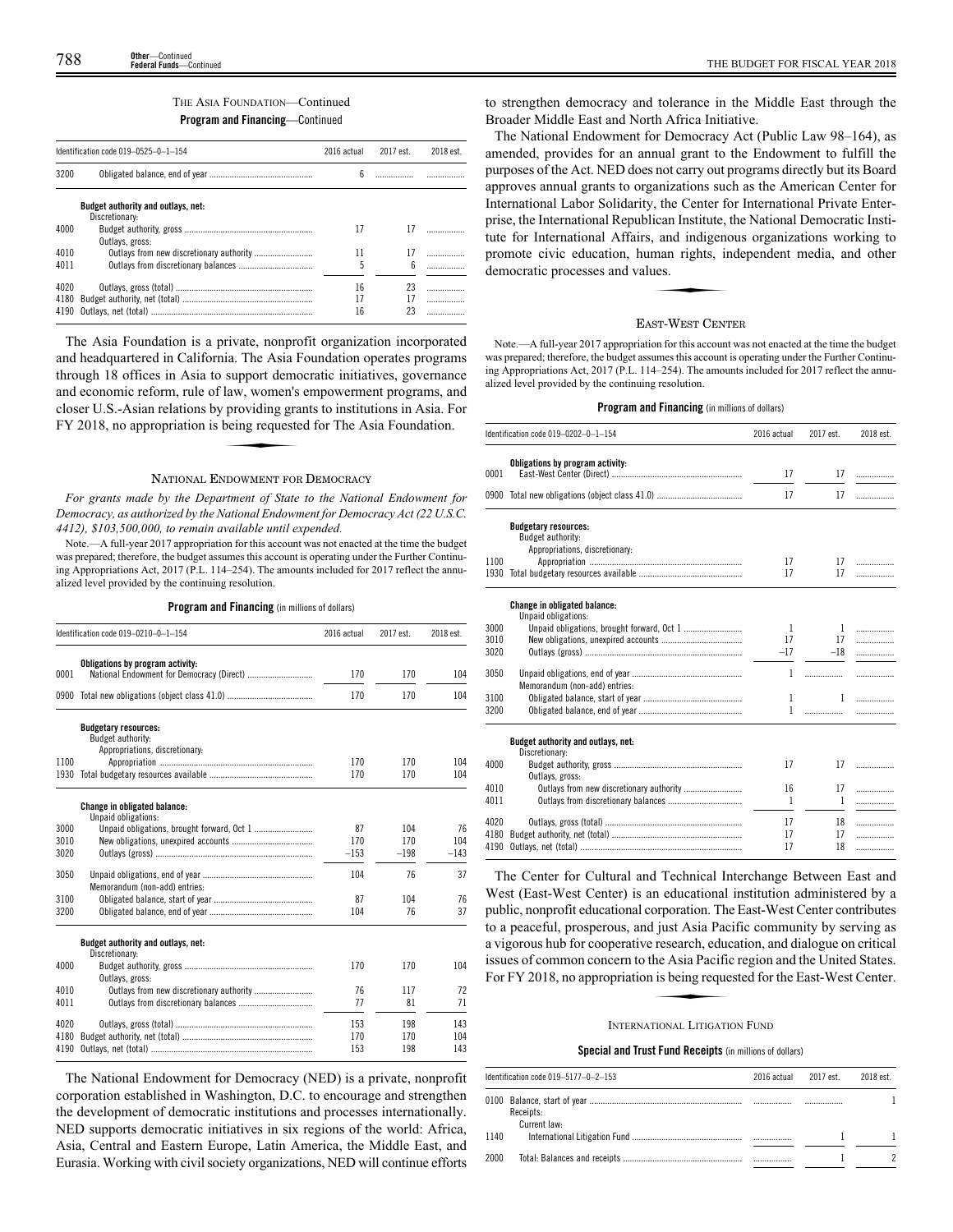5099 Balance, end of year .................................................................. ................. 1 2

# **Program and Financing** (in millions of dollars)

|      | Identification code 019-5177-0-2-153           | 2016 actual | 2017 est. | 2018 est. |
|------|------------------------------------------------|-------------|-----------|-----------|
| 0801 | Obligations by program activity:               |             |           |           |
|      | 0809 Reimbursable program activities, subtotal |             |           |           |
|      |                                                |             |           |           |

|      | <b>Budgetary resources:</b>                                    |                |                          |      |
|------|----------------------------------------------------------------|----------------|--------------------------|------|
|      | Unobligated balance:                                           |                |                          |      |
| 1000 |                                                                | 15             | 14                       | 13   |
| 1001 | Discretionary unobligated balance brought fwd, Oct 1           |                | 12                       | .    |
| 1021 |                                                                | $\overline{c}$ | .                        | .    |
| 1050 |                                                                | 17             | 14                       | 13   |
|      | Budget authority:                                              |                |                          |      |
|      | Appropriations, discretionary:                                 |                |                          |      |
| 1121 | Appropriations transferred from other acct [019-0113]          | 1              |                          |      |
|      | Spending authority from offsetting collections, discretionary: |                |                          |      |
| 1700 |                                                                | .              | 1                        | 1    |
|      | Spending authority from offsetting collections, mandatory:     |                |                          |      |
| 1800 |                                                                | .              | 3                        | 3    |
| 1900 |                                                                | 1              | 4                        | 4    |
| 1930 |                                                                | 18             | 18                       | 17   |
|      | Memorandum (non-add) entries:                                  |                |                          |      |
| 1941 |                                                                | 14             | 13                       | 12   |
|      | Change in obligated balance:                                   |                |                          |      |
|      | Unpaid obligations:                                            |                |                          |      |
| 3000 |                                                                | 9              | 8                        | 7    |
| 3010 |                                                                | 4              | 5                        | 5    |
| 3020 |                                                                | $-3$           | $-6$                     | $-6$ |
| 3040 | Recoveries of prior year unpaid obligations, unexpired         | $-2$           | .                        | .    |
| 3050 |                                                                | 8              | $\overline{7}$           | 6    |
|      | Memorandum (non-add) entries:                                  |                |                          |      |
| 3100 |                                                                | 9              | 8                        | 7    |
| 3200 |                                                                | 8              | $\overline{7}$           | 6    |
|      | Budget authority and outlays, net:<br>Discretionary:           |                |                          |      |
| 4000 |                                                                | 1              | 1                        | 1    |
|      | Outlays, gross:                                                |                |                          |      |
| 4010 |                                                                |                | 1                        | 1    |
|      | Offsets against gross budget authority and outlays:            |                |                          |      |
|      | Offsetting collections (collected) from:                       |                |                          |      |
| 4030 |                                                                |                | $-1$                     | $-1$ |
|      | Mandatory:                                                     |                |                          |      |
| 4090 |                                                                | .              | 3                        | 3    |
|      | Outlays, gross:                                                |                |                          |      |
| 4100 |                                                                | .              | 3                        | 3    |
| 4101 |                                                                | 3              | $\overline{\phantom{a}}$ | 2    |
| 4110 |                                                                | 3              | 5                        | 5    |
|      | Offsets against gross budget authority and outlays:            |                |                          |      |
|      | Offsetting collections (collected) from:                       |                |                          |      |
| 4120 |                                                                |                | $-3$                     | -3   |
| 4180 |                                                                | 1              | .                        | .    |
| 4190 |                                                                | 3              | 2                        | 2    |

The International Litigation Fund (ILF) is authorized by section 38(d) of the State Department Basic Authorities Act of 1956 (22 U.S.C. 2710(d)) to pay for expenses incurred by the Department of State relative to preparing or prosecuting a proceeding before an international tribunal or a claim by or against a foreign government or other foreign entity. Monies otherwise available for such purposes are authorized to be deposited in ILF. Funds received by the Department from other U.S. Government agencies or from private parties for these purposes are also deposited in ILF.

In addition, section 38(e) authorizes the Secretary to retain 1.5 percent of any amount between \$100,000 and \$5,000,000, and one percent of any amount over \$5,000,000, received per claim under chapter 34 of the Act of February 1896 (22 U.S.C. 2668a; 29 Stat. 32). 000 and \$5,00<br>eived per clain<br>2668a; 29 Stat

# INTERNATIONAL CENTER, WASHINGTON, D.C.

*Not to exceed \$1,806,600 of fees collected from other executive agencies for lease or use of facilities at the International Center in accordance with section 4 of the International Center Act, and, in addition, as authorized by section 5 of such Act, \$743,000 from the reserve authorized by such section, may be made available for the purposes set out in that section.*

Note.—A full-year 2017 appropriation for this account was not enacted at the time the budget was prepared; therefore, the budget assumes this account is operating under the Further Continuing Appropriations Act, 2017 (P.L. 114–254). The amounts included for 2017 reflect the annualized level provided by the continuing resolution.

# **Special and Trust Fund Receipts** (in millions of dollars)

|      | Identification code 019-5151-0-2-153                          | 2016 actual | 2017 est. | 2018 est. |
|------|---------------------------------------------------------------|-------------|-----------|-----------|
|      | Receipts:<br>Current law:                                     |             |           |           |
| 1130 | International Center, Washington, D.C., Sale and Rent of Real |             |           |           |
| 2000 | Appropriations:<br>Current law:                               |             |           | 5         |
| 2101 |                                                               |             |           |           |
| 5099 |                                                               |             |           |           |

# **Program and Financing** (in millions of dollars)

|      | Identification code 019-5151-0-2-153                                                            | 2016 actual          | 2017 est.      | 2018 est.      |
|------|-------------------------------------------------------------------------------------------------|----------------------|----------------|----------------|
|      | Obligations by program activity:                                                                |                      |                |                |
| 0001 | International Center, Washington, D.C. (Direct)                                                 | 1                    | 1              | 1              |
| 0801 | International Center, Washington, D.C. (Reimbursable)                                           | $\mathbf{1}$         | $\overline{c}$ | $\overline{c}$ |
|      | 0900 Total new obligations, unexpired accounts                                                  | $\overline{2}$       | 3              | 3              |
|      | <b>Budgetary resources:</b><br>Unobligated balance:                                             |                      |                |                |
| 1000 | Budget authority:                                                                               | 3                    | 4              | 4              |
|      | Appropriations, discretionary:                                                                  |                      |                |                |
| 1101 |                                                                                                 | 1                    | 1              | 1              |
| 1700 | Spending authority from offsetting collections, discretionary:                                  | 2                    | $\overline{c}$ | $\overline{2}$ |
| 1900 |                                                                                                 | 3                    | 3              | 3              |
| 1930 |                                                                                                 | 6                    | 7              | $\overline{7}$ |
|      | Memorandum (non-add) entries:                                                                   |                      |                |                |
| 1941 |                                                                                                 | 4                    | 4              | 4              |
|      | Change in obligated balance:<br>Unpaid obligations:                                             |                      |                |                |
| 3000 | Unpaid obligations, brought forward, Oct 1                                                      | 2                    | 2              | $\overline{c}$ |
| 3010 |                                                                                                 | $\overline{c}$       | 3              | 3              |
| 3020 |                                                                                                 | $-2$                 | $-3$           | $-3$           |
| 3050 | Memorandum (non-add) entries:                                                                   | $\overline{2}$       | $\overline{c}$ | $\overline{2}$ |
| 3100 |                                                                                                 | $\overline{c}$       | $\overline{2}$ | $\overline{2}$ |
| 3200 |                                                                                                 | $\overline{c}$       | 2              | $\overline{c}$ |
|      | Budget authority and outlays, net:<br>Discretionary:                                            |                      |                |                |
| 4000 |                                                                                                 | 3                    | 3              | 3              |
|      | Outlays, gross:                                                                                 |                      |                |                |
| 4010 |                                                                                                 |                      | 3              | 3              |
| 4011 |                                                                                                 | $\mathbf{2}^{\circ}$ |                |                |
| 4020 |                                                                                                 | $\mathfrak{p}$       | 3              | 3              |
|      | Offsets against gross budget authority and outlays:<br>Offsetting collections (collected) from: |                      |                |                |
| 4030 |                                                                                                 | $-2$                 | $-2$           | $-2$           |
| 4180 |                                                                                                 | $\mathbf{1}$         | 1              | $\mathbf{1}$   |
| 4190 |                                                                                                 |                      | 1              | $\mathbf{1}$   |

These funds provide for the development, lease, or exchange of property owned by the United States at the International Center located in Washington, D.C. to foreign governments or international organizations. Funds also provide for operation of the Federal facility located at the International Center, for maintenance and security of those public improvements that have not been conveyed to a government or international organization, and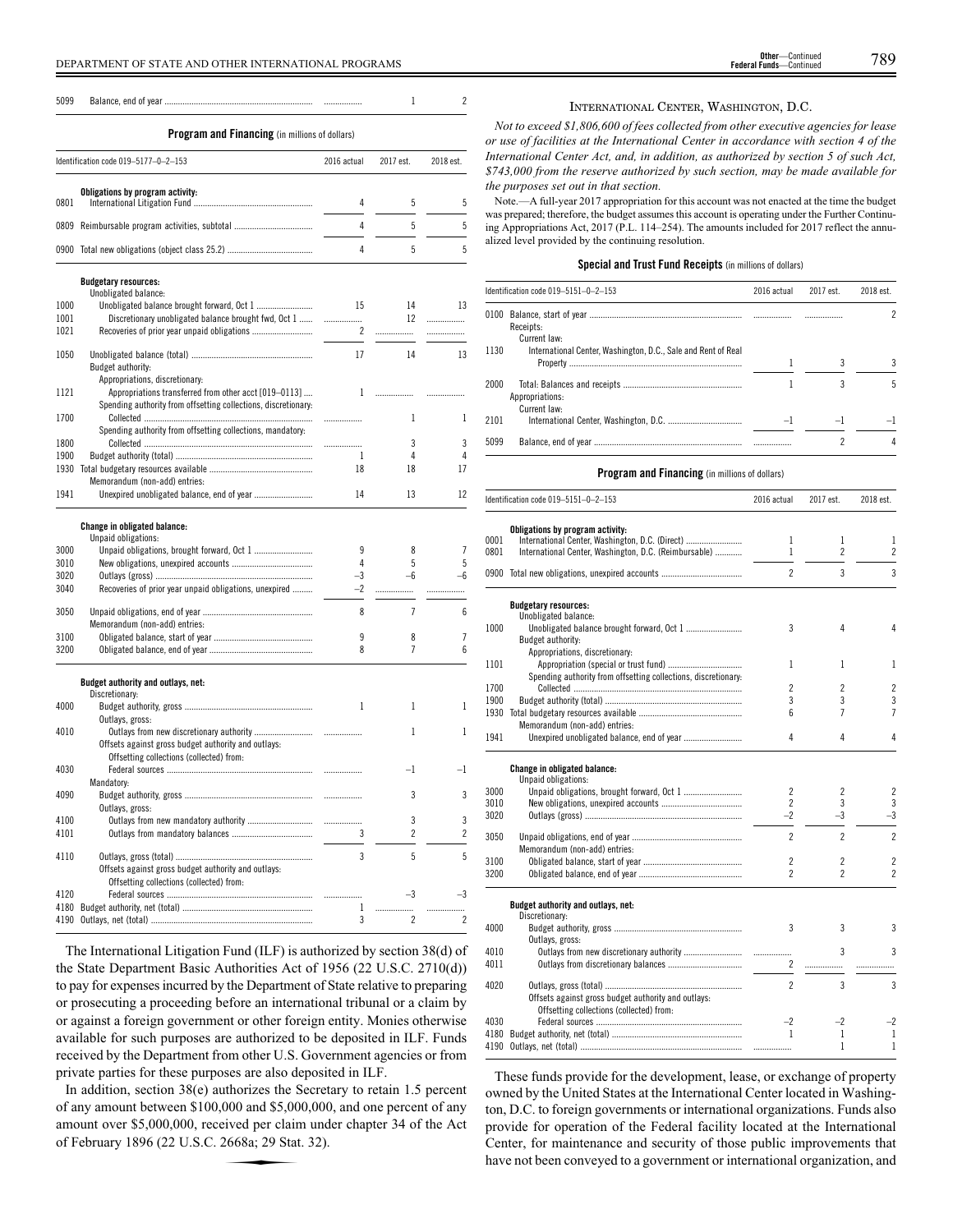THE BUDGET FOR FISCAL YEAR 2018<br>
Federal Funds—Continued **Other**—Continued **Federal Funds**—Continued

INTERNATIONAL CENTER, WASHINGTON, D.C.—Continued

for surveys and plans related to development of additional areas within the Nation's Capital for chancery and diplomatic purposes. This language was previously included under the heading for Diplomatic and Consular Programs.

# **Object Classification** (in millions of dollars)

|              | Identification code 019-5151-0-2-153<br>2016 actual |  | 2017 est. | 2018 est. |
|--------------|-----------------------------------------------------|--|-----------|-----------|
| 32.0<br>99.0 |                                                     |  |           |           |
| 99.9         |                                                     |  |           |           |
|              | FISHERMEN'S PROTECTIVE FUND                         |  |           |           |

#### **Program and Financing** (in millions of dollars)

|              | Identification code 019-5116-0-2-376<br>2016 actual |  | 2017 est | 2018 est. |
|--------------|-----------------------------------------------------|--|----------|-----------|
|              | <b>Budgetary resources:</b><br>Unobligated balance: |  |          |           |
| 1000         |                                                     |  |          |           |
| 1930         | Memorandum (non-add) entries:                       |  |          |           |
| 1941<br>4180 |                                                     |  |          |           |
| 4190         |                                                     |  |          |           |

The Fishermen's Protective Fund provides for reimbursement to owners of vessels for amounts of fines, fees, and other direct charges that were paid by owners to a foreign country to secure the release of their vessels and crews and for other specified charges. No new budget authority is requested in 2018. es, less, and country to security to security to security of the Security of the MEN's GUARANT

# FISHERMEN'S GUARANTY FUND

# **Program and Financing** (in millions of dollars)

|      | Identification code 019-5121-0-2-376                | 2016 actual | 2017 est. | 2018 est. |
|------|-----------------------------------------------------|-------------|-----------|-----------|
|      | <b>Budgetary resources:</b><br>Unobligated balance: |             |           |           |
| 1000 |                                                     |             |           | 3         |
| 1930 | Memorandum (non-add) entries:                       |             |           | २         |
| 1941 |                                                     |             |           | ৭         |
| 4180 |                                                     |             |           |           |

This fund provides for payment to vessel owners to compensate for certain financial losses sustained as a result of foreign seizures of American fishing<br>financial losses sustained as a result of foreign seizures of American fishing<br>vessels on the basis of claims to jurisdiction not recognized by vessels on the basis of claims to jurisdiction not recognized by the United States. No new budget authority is requested for 2018.

# *Trust Funds*

# EISENHOWER EXCHANGE FELLOWSHIP PROGRAM

*For necessary expenses of Eisenhower Exchange Fellowships, Incorporated, as authorized by sections 4 and 5 of the Eisenhower Exchange Fellowship Act of 1990 (20 U.S.C. 5204–5205), all interest and earnings accruing to the Eisenhower Exchange Fellowship Program Trust Fund on or before September 30, 2018, to remain available until expended: Provided, That none of the funds appropriated herein shall be used to pay any salary or other compensation, or to enter into any contract providing for the payment thereof, in excess of the rate authorized by section 5376 of title 5, United States Code; or for purposes which are not in accordance with section 200 of title 2 of the Code of Federal Regulations, including the restrictions on compensation for personal services.*

Note.—A full-year 2017 appropriation for this account was not enacted at the time the budget was prepared; therefore, the budget assumes this account is operating under the Further Continuing Appropriations Act, 2017 (P.L. 114–254). The amounts included for 2017 reflect the annualized level provided by the continuing resolution.

# ISRAELI ARAB SCHOLARSHIP PROGRAM

*For necessary expenses of the Israeli Arab Scholarship Program, as authorized by section 214 of the Foreign Relations Authorization Act, Fiscal Years 1992 and 1993 (22 U.S.C. 2452), all interest and earnings accruing to the Israeli Arab Scholarship Fund on or before September 30, 2018, to remain available until expended.*

Note.—A full-year 2017 appropriation for this account was not enacted at the time the budget was prepared; therefore, the budget assumes this account is operating under the Further Continuing Appropriations Act, 2017 (P.L. 114–254). The amounts included for 2017 reflect the annualized level provided by the continuing resolution.

# **Special and Trust Fund Receipts** (in millions of dollars)

|      | Identification code 570-8276-0-7-154 | 2016 actual | 2017 est. | 2018 est. |
|------|--------------------------------------|-------------|-----------|-----------|
|      |                                      | 12          |           | 12        |
| 2000 |                                      | 12          | 12        | 12        |
| 5099 |                                      | 12          |           | 12        |

# **Program and Financing** (in millions of dollars)

|      | Identification code 570-8276-0-7-154                                                   | 2016 actual | 2017 est. | 2018 est. |
|------|----------------------------------------------------------------------------------------|-------------|-----------|-----------|
|      |                                                                                        |             |           |           |
| 5000 | Memorandum (non-add) entries:<br>Total investments, SOY: Federal securities: Par value | 13          | 13        | 13        |
| 5001 | Total investments. EOY: Federal securities: Par value                                  | 13          | 13        | 12        |

The Eisenhower Exchange Fellowship Trust Fund (EEF Trust Fund) was created in 1992 with an appropriation of \$5,000,000. In 1995, an additional payment of \$2,500,000 was made to the EEF Trust Fund. This exchange program honors the late president and increases educational opportunities for young leaders in preparation for and enhancement of their professional careers and advancement of peace through international understanding.

The Israeli Arab Scholarship Trust Fund was created in 1992 with an<br>propriation of \$4,978,500 to provide scholarships for Israeli Arab students<br>attend institutions of higher learning in the United States. appropriation of \$4,978,500 to provide scholarships for Israeli Arab students to attend institutions of higher learning in the United States.

# CENTER FOR MIDDLE EASTERN-WESTERN DIALOGUE TRUST FUND

*For necessary expenses of the Center for Middle Eastern-Western Dialogue Trust Fund, as authorized by section 633 of the Departments of Commerce, Justice, and State, the Judiciary, and Related Agencies Appropriations Act, 2004 (22 U.S.C. 2078), the total amount of the interest and earnings accruing to such Fund on or before September 30, 2018, to remain available until expended.*

Note.—A full-year 2017 appropriation for this account was not enacted at the time the budget was prepared; therefore, the budget assumes this account is operating under the Further Continuing Appropriations Act, 2017 (P.L. 114–254). The amounts included for 2017 reflect the annualized level provided by the continuing resolution.

|      | Identification code 019-8813-0-7-153                                                      | 2016 actual | 2017 est. | 2018 est. |
|------|-------------------------------------------------------------------------------------------|-------------|-----------|-----------|
| 0001 | Obligations by program activity:<br>Center for Middle Eastern-Western Dialogue Trust Fund |             |           |           |
|      |                                                                                           | 1           |           |           |
|      |                                                                                           |             |           |           |
|      | <b>Budgetary resources:</b><br>Unobligated balance:                                       |             |           |           |
| 1000 |                                                                                           | 15          | 14        | 13        |
| 1930 | Memorandum (non-add) entries:                                                             | 15          | 14        | 13        |
| 1941 |                                                                                           | 14          | 13        | 12        |
|      | <b>Change in obligated balance:</b><br>Unpaid obligations:                                |             |           |           |
| 3000 |                                                                                           |             | 2         | 3         |
| 3010 |                                                                                           |             |           |           |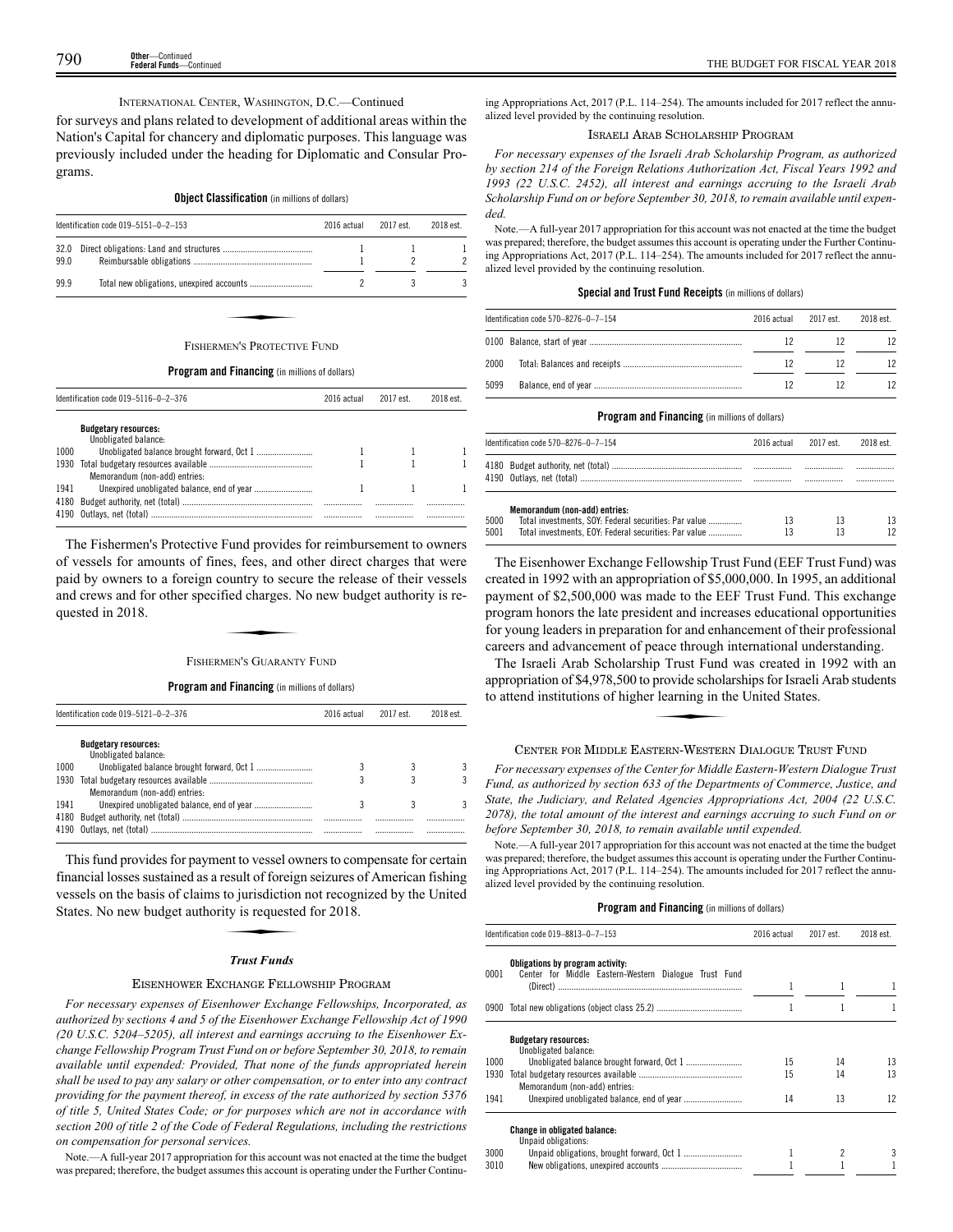The International Center for Middle Eastern-Western Dialogue (Hollings Center) was created in 2004 to promote dialogue and cross-cultural understanding between the United States and nations of the Middle East, Turkey, Central and North Africa, Southwest and Southeast Asia and other countries with predominantly Muslim populations. The Hollings Center may use the trust fund principal and accrued interest and earnings to support annual operations. trust fund principal and accrued interest and earnings to support annual operations.

# **GENERAL FUND RECEIPT ACCOUNTS**

#### (in millions of dollars)

|                                                                         | 2016 actual | 2017 est. | 2018 est. |
|-------------------------------------------------------------------------|-------------|-----------|-----------|
| Governmental receipts:                                                  |             |           |           |
| 020–083000 Immigration, Passport, and Consular Fees                     | 673         | 658       | 671       |
|                                                                         | 673         | 658       | 671       |
| Offsetting receipts from the public:                                    |             |           |           |
| General Fund Proprietary Interest Receipts, not Otherwise<br>019-143500 |             |           |           |
|                                                                         | 6           | 6         | 6         |
| Repatriation Loans, Downward Reestimate of<br>019-277630                |             |           |           |
|                                                                         | 2           |           |           |
| 019-322000 All Other General Fund Proprietary Receipts Including        |             |           |           |
|                                                                         | 12          | 5         | 5         |
|                                                                         | 20          | 12        | 11        |
| Intragovernmental payments:                                             |             |           |           |
| 019-388500<br>Undistributed<br>Intragovernmental Payments<br>and        |             |           |           |
|                                                                         | $-57$       | 10        | 10        |
|                                                                         | $-57$       | 10        | 10        |

# **MILLENNIUM CHALLENGE CORPORATION**

# *Federal Funds*

#### MILLENNIUM CHALLENGE CORPORATION

*For necessary expenses to carry out the provisions of the Millennium Challenge Act of 2003 (22 U.S.C. 7701 et seq.) (MCA), \$800,000,000, to remain available until expended: Provided, That of the funds appropriated under this heading, up to \$105,000,000 may be available for administrative expenses of the Millennium Challenge Corporation (the Corporation): Provided further, That up to 10 percent of the funds appropriated under this heading may be made available to carry out the purposes of section 616 of the MCA for the fiscal year: Provided further, That section 605(e) of the MCA shall apply to funds appropriated under this heading: Provided further, That funds appropriated under this heading may be made available for a Millennium Challenge Compact entered into pursuant to section 609 of the MCA only if such Compact obligates, or contains a commitment to obligate subject to the availability of funds and the mutual agreement of the parties to the Compact to proceed, the entire amount of the United States Government funding anticipated for the duration of the Compact: Provided further, That the Chief Executive Officer of the Corporation whenever practicable shall notify the Committees on Appropriations not later than 15 days prior to commencing negotiations for any country compact or threshold country program; signing any such compact or threshold program; or terminating or suspending any such compact or threshold program: Provided further, That funds appropriated under this heading by this Act and prior Acts making appropriations for the Department of State, foreign operations, and related programs that are available to implement section 609(g) of the MCA shall be subject to the regular notification procedures of the Committees on Appropriations: Provided further, That any funds that are deobligated from a Millennium Challenge Compact shall be subject to the regular notification procedures of the Committees on Appropriations prior to re-obligation: Provided further, That notwithstanding section 606(a)(2) of the MCA, a country shall be a candidate country* *for purposes of eligibility for assistance for the fiscal year if the country has a per capita income equal to or below the World Bank's lower middle income country threshold for the fiscal year and is among the 75 lowest per capita income countries as identified by the World Bank; and the country meets the requirements of section 606(a)(1)(B) of the MCA: Provided further, That notwithstanding section 606(b)(1) of the MCA, in addition to countries described in the preceding proviso, a country shall be a candidate country for purposes of eligibility for assistance for the fiscal year if the country has a per capita income equal to or below the World Bank's lower middle income country threshold for the fiscal year and is not among the 75 lowest per capita income countries as identified by the World Bank; and the country meets the requirements of section 606(a)(1)(B) of the MCA: Provided further, That any Millennium Challenge Corporation candidate country under section 606 of the MCA with a per capita income that changes in the fiscal year such that the country would be reclassified from a low income country to a lower middle income country or from a lower middle income country to a low income country shall retain its candidacy status in its former income classification for the fiscal year and the 2 subsequent fiscal years: Provided further, That publication in the Federal Register of a notice of availability of a copy of a Compact on the Millennium Challenge Corporation Web site shall be deemed to satisfy the requirements of section 610(b)(2) of the MCA for such Compact, and posting the information required by section 612(a) on the Corporation Web site shall be deemed to satisfy the requirements of section 612(b): Provided further, That of the funds appropriated under this heading, not to exceed \$100,000 may be available for representation and entertainment expenses, of which not to exceed \$5,000 may be available for entertainment expenses.*

Note.—A full-year 2017 appropriation for this account was not enacted at the time the budget was prepared; therefore, the budget assumes this account is operating under the Further Continuing Appropriations Act, 2017 (P.L. 114–254). The amounts included for 2017 reflect the annualized level provided by the continuing resolution.

# **Program and Financing** (in millions of dollars)

|      | Identification code 524-2750-0-1-151                       | 2016 actual | 2017 est.   | 2018 est. |
|------|------------------------------------------------------------|-------------|-------------|-----------|
|      | Obligations by program activity:                           |             |             |           |
| 0001 |                                                            | 772         | 665         | 575       |
| 0002 |                                                            | 72          | 30          | 27        |
| 0003 |                                                            | 65          | 72          | 62        |
| 0004 |                                                            | 23          | 22          | 26        |
| 0005 |                                                            | 103         | 105         | 105       |
| 0006 |                                                            | 5           | 5           | 5         |
|      | 0900 Total new obligations, unexpired accounts             | 1,040       | 899         | 800       |
|      | <b>Budgetary resources:</b>                                |             |             |           |
| 1000 | Unobligated balance:                                       | 2,311       |             |           |
| 1021 | Unobligated balance brought forward, Oct 1                 | 86          | 2,258<br>48 | 2,306     |
|      |                                                            |             |             | .         |
| 1050 |                                                            | 2,397       | 2,306       | 2,306     |
|      | Budget authority:                                          |             |             |           |
|      | Appropriations, discretionary:                             |             |             |           |
| 1100 |                                                            | 901         | 899         | 800       |
| 1930 |                                                            | 3,298       | 3,205       | 3,106     |
|      | Memorandum (non-add) entries:                              |             |             |           |
| 1941 |                                                            | 2,258       | 2,306       | 2,306     |
|      | <b>Change in obligated balance:</b><br>Unpaid obligations: |             |             |           |
| 3000 |                                                            | 2.289       | 2.527       | 2.695     |
| 3010 |                                                            | 1.040       | 899         | 800       |
| 3020 |                                                            | $-716$      | $-683$      | $-731$    |
| 3040 | Recoveries of prior year unpaid obligations, unexpired     | $-86$       | $-48$       | .         |
| 3050 |                                                            | 2,527       | 2,695       | 2,764     |
|      | Memorandum (non-add) entries:                              |             |             |           |
| 3100 |                                                            | 2,289       | 2,527       | 2,695     |
| 3200 |                                                            | 2,527       | 2,695       | 2,764     |
|      | Budget authority and outlays, net:                         |             |             |           |
|      | Discretionary:                                             |             |             |           |
| 4000 |                                                            | 901         | 899         | 800       |
|      | Outlays, gross:                                            |             |             |           |
| 4010 |                                                            | 78          | 111         | 107       |
| 4011 |                                                            | 638         | 572         | 624       |
| 4020 |                                                            | 716         | 683         | 731       |
| 4180 |                                                            | 901         | 899         | 800       |
| 4190 |                                                            | 716         | 683         | 731       |
|      |                                                            |             |             |           |

Established by the Millennium Challenge Act of 2003, the Millennium Challenge Corporation (MCC) has the statutory goal of providing assistance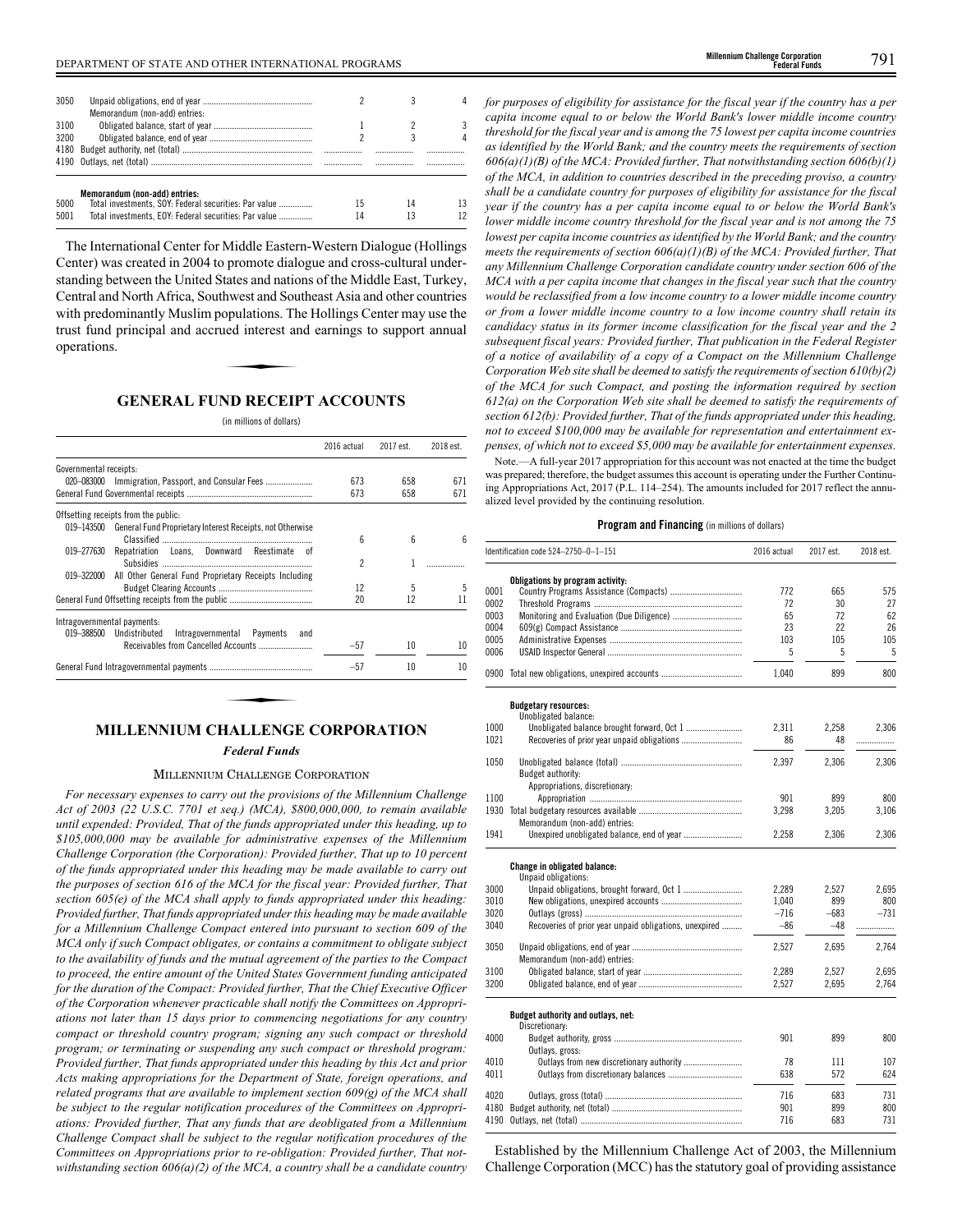# MILLENNIUM CHALLENGE CORPORATION—Continued

to the poorest countries in the world to promote economic growth, eliminate extreme poverty, and strengthen good governance, economic freedom, and investments in people. Since its inception, MCC has signed 33 compacts and 26 threshold program agreements, totaling nearly \$12 billion. These investments help foster stability through economic growth and poverty reduction in partner countries. MCC encourages policy reforms by working with only those countries that have created the conditions for growth by ruling justly, investing in their people, and committing to economic freedom, with a particular emphasis on fighting corruption and maintaining democratic rights. Countries develop their poverty reduction proposals in broad consultation with their own civil society and MCC. MCC's evidencebased approach leads to compacts that specifically define the implementation responsibilities of partner countries, including financial accountability and transparent and fair procurement practices, and require measurable results to ensure that MCC assistance is used responsibly and effectively.

**Object Classification** (in millions of dollars)

|      | Identification code 524-2750-0-1-151                 | 2016 actual              | 2017 est. | 2018 est. |
|------|------------------------------------------------------|--------------------------|-----------|-----------|
|      | Direct obligations:                                  |                          |           |           |
|      | Personnel compensation:                              |                          |           |           |
| 11.1 |                                                      | 26                       | 28        | 28        |
| 11.3 |                                                      | 12                       | 13        | 14        |
| 11.5 |                                                      | 1                        | 1         | 1         |
| 11.9 |                                                      | 39                       | 42        | 43        |
| 12.1 |                                                      | 13                       | 12        | 13        |
| 21.0 |                                                      | 8                        | 9         | 7         |
| 22.0 |                                                      | 1                        | .         |           |
| 23.2 |                                                      | 5                        | 4         | 6         |
| 25.1 |                                                      | 22                       | 77        | 68        |
| 25.2 |                                                      | $\overline{\phantom{a}}$ | 37        | 32        |
| 25.5 |                                                      | 70                       | .         | .         |
| 25.6 |                                                      | 1                        | .         |           |
| 26.0 |                                                      | 8                        | 1         | 3         |
| 31.0 |                                                      | 3                        | .         |           |
| 41.0 |                                                      | 868                      | 717       | 628       |
| 99.9 |                                                      | 1.040                    | 899       | 800       |
|      | <b>Employment Summary</b>                            |                          |           |           |
|      | Identification code 524-2750-0-1-151                 | 2016 actual              | 2017 est. | 2018 est. |
|      | 1001 Direct civilian full-time equivalent employment | 279                      | 293       | 289       |

# **INTERNATIONAL SECURITY ASSISTANCE**

# *Federal Funds*

# ECONOMIC SUPPORT AND DEVELOPMENT FUND

*For necessary expenses to carry out the provisions of sections 103, 105, 106, 214, and sections 251 through 255 of part I, chapter 10 of part I, and chapter 4 of part II of the Foreign Assistance Act of 1961, \$2,229,350,000, to remain available until September 30, 2019: Provided, That funds under this heading may be made available to support programs and activities to prevent or respond to emerging or unforeseen foreign challenges and complex crises overseas, notwithstanding any other provision of law: Provided further, That funds made available under this heading may be made available for contributions to international organizations, programs administered by such organizations, and multilateral trust funds.*

Note.—A full-year 2017 appropriation for this account was not enacted at the time the budget was prepared; therefore, the budget assumes this account is operating under the Further Continuing Appropriations Act, 2017 (P.L. 114–254). The amounts included for 2017 reflect the annualized level provided by the continuing resolution.

**Program and Financing** (in millions of dollars)

|              | Identification code $072-1037-0-1-152$         | 2016 actual | 2017 est. | 2018 est. |
|--------------|------------------------------------------------|-------------|-----------|-----------|
| 0001<br>0801 | Obligations by program activity:               | 5.359<br>22 | 5.460     | 3.800     |
|              | 0900 Total new obligations, unexpired accounts | 5.381       | 5.460     | 3.800     |

# **Budgetary resources:**

|      | Unobligated balance:                                           |          |          |          |
|------|----------------------------------------------------------------|----------|----------|----------|
| 1000 | Unobligated balance brought forward, Oct 1                     | 5,017    | 4,107    | 3,721    |
| 1010 | Unobligated balance transfer to other accts [013-0120]         | -3       | .        | .        |
| 1010 | Unobligated balance transfer to other accts [069-0142]         | $-1$     |          |          |
| 1010 | Unobligated balance transfer to other accts [009-0145]         | $-1$     | .        |          |
| 1010 | Unobligated balance transfer to other accts [019–0209]         | -51      |          |          |
| 1010 | Unobligated balance transfer to other accts [089-0228]         | -14      | .        |          |
| 1010 | Unobligated balance transfer to other accts [072-0409]         | $-28$    | .        |          |
| 1010 | Unobligated balance transfer to other accts [011-1001]         | -12      | .        |          |
| 1010 | Unobligated balance transfer to other accts [019-1031]         | $-106$   | .        |          |
| 1010 | Unobligated balance transfer to other accts [072-1032]         | $-2$     | .        | .        |
| 1010 | Unobligated balance transfer to other accts [011-1075]         | -16      | .        |          |
| 1010 | Unobligated balance transfer to other accts [011-1082]         | $-53$    | .        | .        |
| 1010 | Unobligated balance transfer to other accts [012-1105]         | $-1$     | .        | .        |
| 1010 | Unobligated balance transfer to other accts [013-1250]         | $-1$     | .        | .        |
| 1010 | Unobligated balance transfer to other accts [072-1264]         | $-1$     |          | .        |
| 1010 | Unobligated balance transfer to other accts [012-2900]         | $-1$     |          | .        |
| 1010 | Unobligated balance transfer to other accts [071-4184]         | $-1$     | .        | .        |
| 1010 | Unobligated balance transfer to other accts [005-0107]         | $-1$     | .        |          |
| 1011 | Unobligated balance transfer from other acct [011-1075]        | 44       | .        |          |
| 1011 | Unobligated balance transfer from other acct [011-1082]        | 147      |          |          |
| 1011 |                                                                |          | .        | .        |
|      | Unobligated balance transfer from other acct [019-1022]        | 108      |          | .        |
| 1011 | Unobligated balance transfer from other acct [072-0402]        | 12       |          |          |
| 1012 | Unobligated balance transfers between expired and unexpired    |          |          |          |
|      |                                                                | 9        | .        | .        |
| 1021 |                                                                | 169      | .        | .        |
| 1050 | Budget authority:                                              | 5,213    | 4,107    | 3,721    |
|      |                                                                |          |          |          |
|      | Appropriations, discretionary:                                 |          |          |          |
| 1100 |                                                                | 4,319    | 1,892    | 2,229    |
| 1100 |                                                                |          | 2,423    | .        |
| 1100 |                                                                | .        | 1,031    |          |
| 1120 | Appropriations transferred to other accts [072-0409]           | $-4$     | $-255$   | .        |
| 1120 | Appropriations transferred to other accts [072-1264]           | $-3$     | .        | $-60$    |
| 1120 | Appropriations transferred to other accts [011-0071]           | $-10$    | $-10$    |          |
| 1120 | Appropriations transferred to other acct [011-0077]            | -25      | .        | .        |
| 1120 | Appropriations transferred to other acct [019-1143]            | $-7$     | $-7$     |          |
| 1131 | Unobligated balance of appropriations permanently              |          |          |          |
|      |                                                                | -11      |          |          |
|      |                                                                |          |          |          |
| 1160 |                                                                | 4,259    | 5,074    | 2,169    |
|      | Spending authority from offsetting collections, discretionary: |          |          |          |
| 1700 |                                                                | 19       | 4        | .        |
| 1701 | Change in uncollected payments, Federal sources                | 4        | $-4$     | .        |
|      |                                                                |          |          |          |
| 1750 | Spending auth from offsetting collections, disc (total)        | 23       | .        | .        |
| 1900 |                                                                | 4,282    | 5,074    | 2,169    |
| 1930 |                                                                | 9,495    | 9,181    | 5,890    |
|      | Memorandum (non-add) entries:                                  |          |          |          |
| 1940 |                                                                | -7       |          | .        |
| 1941 |                                                                | 4,107    | 3,721    | 2,090    |
|      |                                                                |          |          |          |
|      |                                                                |          |          |          |
|      | Change in obligated balance:                                   |          |          |          |
|      | Unpaid obligations:                                            |          |          |          |
| 3000 |                                                                | 11,662   | 11,417   | 11,403   |
| 3010 |                                                                | 5,381    | 5,460    | 3,800    |
| 3011 | Obligations ("upward adjustments"), expired accounts           | 68       |          |          |
| 3020 |                                                                | $-5,456$ | $-5,474$ | $-5,503$ |
| 3040 | Recoveries of prior year unpaid obligations, unexpired         | $-169$   | .        |          |
| 3041 | Recoveries of prior year unpaid obligations, expired           | -69      | .        |          |
|      |                                                                |          |          |          |
| 3050 |                                                                | 11,417   | 11,403   | 9,700    |
|      | Uncollected payments:                                          |          |          |          |
| 3060 | Uncollected pymts, Fed sources, brought forward, Oct 1         | .        | $-4$     |          |
| 3070 | Change in uncollected pymts, Fed sources, unexpired            | $-4$     | 4        | .        |
|      |                                                                |          |          |          |
| 3090 |                                                                | $-4$     | .        |          |
|      | Memorandum (non-add) entries:                                  |          |          |          |
| 3100 |                                                                | 11,662   | 11,413   | 11,403   |
| 3200 |                                                                | 11,413   | 11,403   | 9,700    |
|      |                                                                |          |          |          |
|      |                                                                |          |          |          |
|      | Budget authority and outlays, net:                             |          |          |          |
|      | Discretionary:                                                 |          |          |          |
| 4000 |                                                                | 4,282    | 5,074    | 2,169    |
|      | Outlays, gross:                                                |          |          |          |
| 4010 | Outlays from new discretionary authority                       | 554      | 609      | 260      |
| 4011 |                                                                | 4,902    | 4.865    | 5,243    |
|      |                                                                |          |          |          |
| 4020 |                                                                | 5,456    | 5,474    | 5,503    |
|      | Offsets against gross budget authority and outlays:            |          |          |          |
|      | Offsetting collections (collected) from:                       |          |          |          |
| 4030 |                                                                | $-12$    | $-4$     | .        |
| 4033 |                                                                | $-22$    |          |          |
|      |                                                                |          | .        |          |
| 4040 | Offsets against gross budget authority and outlays (total)     | $-34$    | $-4$     |          |
|      | Additional offsets against gross budget authority only:        |          |          |          |
| 4050 | Change in uncollected pymts, Fed sources, unexpired            | $-4$     | 4        |          |
|      |                                                                |          |          |          |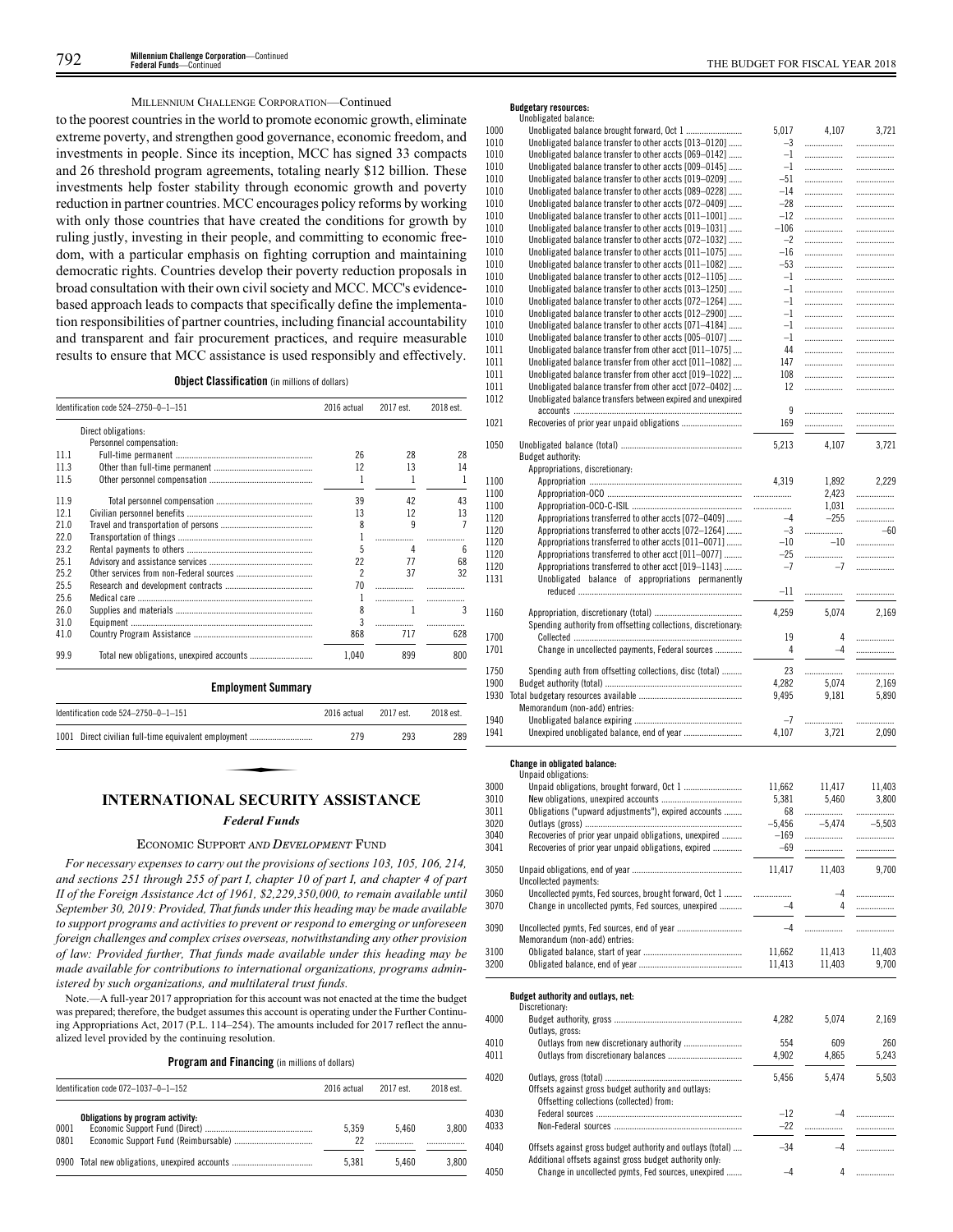| 4052         | Offsetting collections credited to expired accounts      |                |                |                |
|--------------|----------------------------------------------------------|----------------|----------------|----------------|
| 4060         | Additional offsets against budget authority only (total) | ш              |                |                |
| 4070<br>4080 |                                                          | 4.259<br>5.422 | 5.074<br>5.470 | 2.169<br>5.503 |
|              |                                                          | 4.259          | 5.074          | 2.169          |
|              |                                                          | 5.422          | 5.470          | 5.503          |

**Summary of Budget Authority and Outlays** (in millions of dollars)

|                                  | 2016 actual | 2017 est. | 2018 est. |
|----------------------------------|-------------|-----------|-----------|
|                                  |             |           |           |
| Enacted/requested:               |             |           |           |
|                                  | 4.259       | 5.074     | 2.169     |
|                                  | 5.422       | 5.470     | 5.503     |
| Overseas contingency operations: |             |           |           |
|                                  |             | .         | 2.709     |
|                                  |             | .         | 545       |
| Total:                           |             |           |           |
|                                  | 4.259       | 5.074     | 4.878     |
| Outlavs                          | 5.422       | 5.470     | 6.048     |

In order to streamline accounts and ensure the most effective use of foreign assistance funding, the 2018 budget incorporates funding and programs previously requested under the Economic Support Fund (ESF) and Development Assistance (DA) accounts within the new Economic Support and Development Fund (ESDF). The request prioritizes and focuses foreign assistance in regions and on programs that advance our national security while also continuing to assert U.S. leadership and influence, foster economic opportunities for U.S. business, and ensure efficiency, effectiveness, and accountability to the U.S. taxpayer. Programs will help countries of strategic importance meet near and long-term political, economic, development, and security needs.

**Object Classification** (in millions of dollars)

|      | Identification code 072-1037-0-1-152                 | 2016 actual | 2017 est.                | 2018 est. |
|------|------------------------------------------------------|-------------|--------------------------|-----------|
|      | Direct obligations:                                  |             |                          |           |
|      | Personnel compensation:                              |             |                          |           |
| 11.1 |                                                      | 2           | 2                        |           |
| 11.3 |                                                      | 2           | $\overline{\phantom{a}}$ |           |
| 119  |                                                      | 4           | 4                        |           |
| 121  |                                                      | ٩           | 9                        | 8         |
| 21.0 |                                                      |             | 5                        | Δ         |
| 231  |                                                      |             |                          |           |
| 23.2 |                                                      | 3           | 3                        | 2         |
| 23.3 | Communications, utilities, and miscellaneous charges |             |                          |           |
| 25.1 |                                                      | 48          | 48                       | 40        |
| 25.2 |                                                      | 3           | 3                        |           |
| 25.3 | Other goods and services from Federal sources        | 12          | 12                       | 10        |
| 25.5 |                                                      | 2           | 2                        | 2         |
| 31.0 |                                                      |             |                          |           |
| 41.0 |                                                      | 5,270       | 5,371                    | 3,728     |
| 99.0 |                                                      | 5,359       | 5,460                    | 3,800     |
| 99.0 |                                                      | 22          |                          |           |
| 99.9 |                                                      | 5,381       | 5,460                    | 3,800     |

| <b>Employment Summary</b>                                      |             |           |           |
|----------------------------------------------------------------|-------------|-----------|-----------|
| Identification code $072 - 1037 - 0 - 1 - 152$                 | 2016 actual | 2017 est. | 2018 est. |
| 1001 Direct civilian full-time equivalent employment           | 29          | 29        | 29        |
|                                                                |             |           |           |
| CENTRAL AMERICA AND CARIBBEAN EMERGENCY DISASTER RECOVERY FUND |             |           |           |

CENTRAL AMERICA AND CARIBBEAN EMERGENCY DISASTER RECOVERY FUND

**Program and Financing** (in millions of dollars)

|      | Identification code $072-1096-0-1-151$              | 2016 actual | 2017 est. | 2018 est. |
|------|-----------------------------------------------------|-------------|-----------|-----------|
|      | <b>Budgetary resources:</b><br>Unobligated balance: |             |           |           |
| 1000 |                                                     |             | .5        |           |
| 1930 |                                                     |             |           |           |
|      | Memorandum (non-add) entries:                       |             |           |           |
| 1941 |                                                     |             |           |           |
| 4180 |                                                     |             |           | .         |

4190 Outlays, net (total)

# ✦ FOREIGN MILITARY FINANCING PROGRAM

*For necessary expenses for grants and direct loans to enable the President to carry out the provisions of section 23 of the Arms Export Control Act, \$4,670,713,000: Provided, That to expedite the provision of assistance to foreign countries and international organizations, the Secretary of State may use the funds appropriated under this heading to procure defense articles and services to enhance the capacity of foreign security forces: Provided further, That the funds appropriated under this heading for assistance for Israel may be disbursed within 30 days of enactment of this Act: Provided further, That funds appropriated or otherwise made available under this heading shall be nonrepayable notwithstanding any requirement in section 23 of the Arms Export Control Act: Provided further, That funds made available under this heading shall be obligated upon apportionment in accordance with paragraph (5)(C) of section 1501(a) of title 31, United States Code: Provided further, That, notwithstanding the third proviso under this heading, funds appropriated under this heading in title IV of this Act and prior Acts and title VIII of this Act or the Overseas Contingency Operations title of prior Acts making appropriations for the Department of State, foreign operations, and related programs that are designated by the Congress for Overseas Contingency Operations/Global War on Terrorism pursuant to section 251(b)(2)(A)(ii) of the Balanced Budget and Emergency Deficit Control Act of 1985, as amended, may be made available for the costs of direct loans under section 23 of the Arms Export Control Act, gross obligations for the principal amounts of which shall not exceed \$8,000,000,000: Provided further, That such costs, including the costs of modifying such loans, shall be as defined in section 502 of the Congressional Budget Act of 1974 and may include the costs of selling, reducing, or cancelling any amounts owed to the United States or any agency of the United States by that country: Provided further, That amounts repurposed pursuant to the language under this heading from prior Acts that were previously designated by the Congress for Overseas Contingency Operations/Global War on Terrorism pursuant to section 251(b)(2)(A)(ii) of the Balanced Budget and Emergency Deficit Control Act of 1985, as amended, are designated by the Congress for Overseas Contingency Operations/Global War on Terrorism pursuant to section 251(b)(2)(A)(ii) of such Act and shall be available only if the President subsequently so designates all such amounts and transmits such designations to the Congress: Provided further, That the Government of the United States may charge fees for such loans, which shall be collected in accordance with section 502(7) of the Congressional Budget Act of 1974: Provided further, That such loans shall be repaid in not more than 12 years, including a grace period of up to 1 year on repayment of principal.*

*None of the funds made available under this heading shall be available to finance the procurement of defense articles, defense services, or design and construction services that are not sold by the United States Government under the Arms Export Control Act unless the foreign country proposing to make such procurement has first signed an agreement with the United States Government specifying the conditions under which such procurement may be financed with such funds: Provided, That funds made available under this heading may be used, notwithstanding any other provision of law, for demining, the clearance of unexploded ordnance, and related activities, and may include activities implemented through nongovernmental and international organizations: Provided further, That only those countries for which assistance was justified for the "Foreign Military Sales Financing Program" in the fiscal year 1989 congressional presentation for security assistance programs may utilize funds made available under this heading for procurement of defense articles, defense services, or design and construction services that are not sold by the United States Government under the Arms Export Control Act: Provided further, That funds appropriated under this heading shall be expended at the minimum rate necessary to make timely payment for defense articles and services: Provided further, That not more than \$70,000,000 of the funds appropriated under this heading may be obligated for necessary expenses, including the purchase of passenger motor vehicles for replacement only for use outside of the United States, for the general costs of administering military assistance and sales, except that this limitation may be exceeded only through the regular notification procedures of the Committees on Appropriations: Provided further, That of the funds made available under this heading for general costs of administering military assistance and sales, not to exceed \$4,000 may be available for entertainment expenses and not to exceed \$130,000 may be available for representation expenses: Provided further, That not more than \$950,000,000 of funds realized pursuant to section 21(e)(1)(A) of the Arms Export Control Act may be obligated for expenses incurred by the Department of Defense during fiscal year 2018 pursuant to section 43(b) of the Arms Export Control Act,*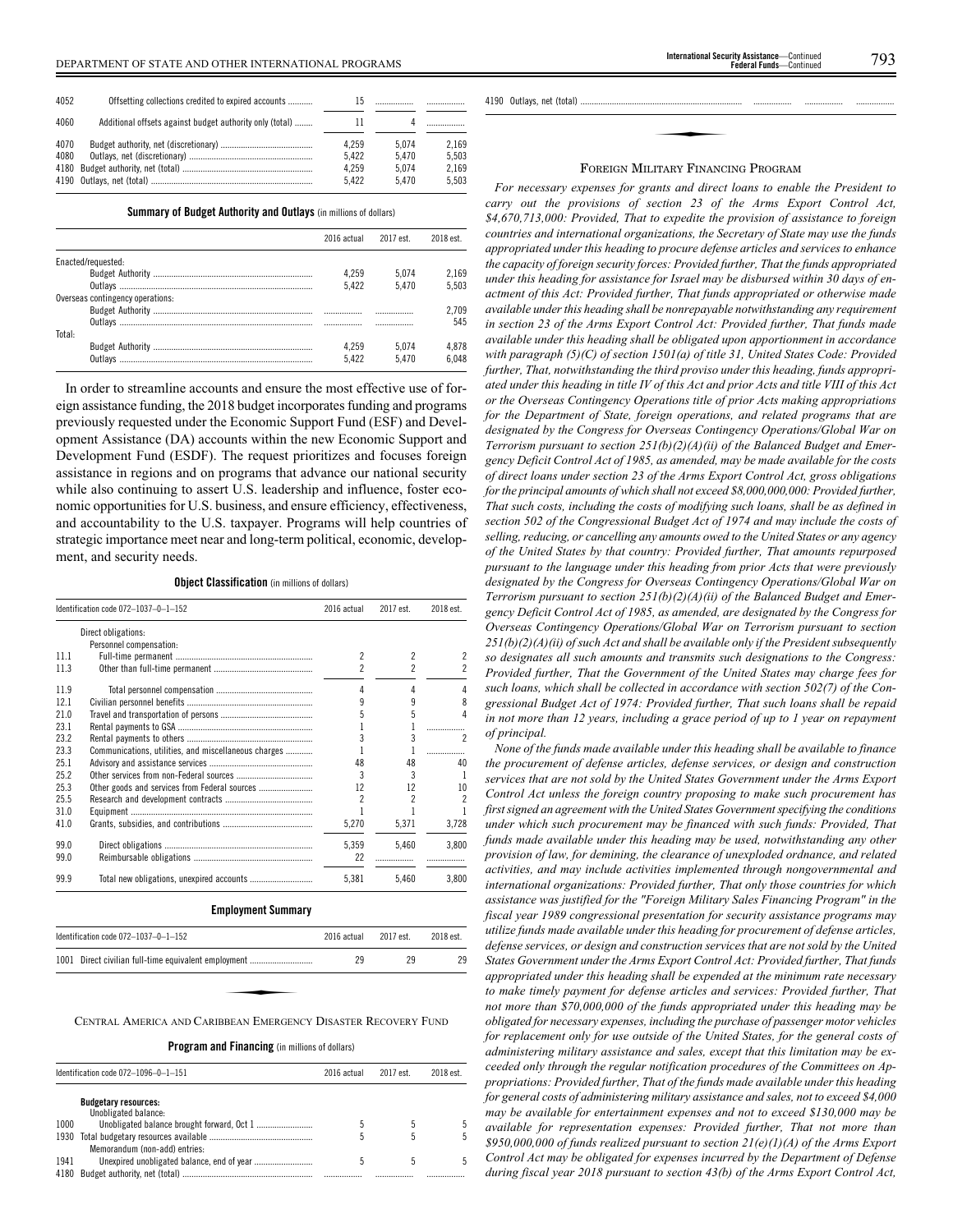# FOREIGN MILITARY FINANCING PROGRAM—Continued

*except that this limitation may be exceeded only through the regular notification procedures of the Committees on Appropriations.*

Note.—A full-year 2017 appropriation for this account was not enacted at the time the budget was prepared; therefore, the budget assumes this account is operating under the Further Continuing Appropriations Act, 2017 (P.L. 114–254). The amounts included for 2017 reflect the annualized level provided by the continuing resolution.

# **Program and Financing** (in millions of dollars)

|              | Identification code $011-1082-0-1-152$                             | 2016 actual | 2017 est.   | 2018 est.   |
|--------------|--------------------------------------------------------------------|-------------|-------------|-------------|
| 0001<br>0009 | Obligations by program activity:                                   | 3.091<br>70 | 6.006<br>70 | 5.683<br>70 |
|              |                                                                    | 3.161       | 6.076       | 5.753       |
|              |                                                                    | 3.161       | 6.076       | 5.753       |
|              | 0900 Total new obligations, unexpired accounts (object class 41.0) | 3.161       | 6.076       | 5.753       |

# **Budgetary resources:**

|              | DUUGGLUI I LGOUILGO.<br>Unobligated balance:            |                |          |          |
|--------------|---------------------------------------------------------|----------------|----------|----------|
| 1000         |                                                         | 584            | 1,232    | 1,232    |
| 1010         | Unobligated balance transfer to other accts [019-1022]  | $-18$          | .        | .        |
| 1010         | Unobligated balance transfer to other accts [072-1032]  | $-22$          | .        | .        |
| 1010         | Unobligated balance transfer to other accts [072-1037]  | $-147$         | .        | .        |
| 1010         | Unobligated balance transfer to other accts [011-1075]  | $-3$           | .        | .        |
| 1011         | Unobligated balance transfer from other acct [072-1037] | 53             | .        | .        |
|              |                                                         |                |          |          |
| 1050         |                                                         | 447            | 1,232    | 1,232    |
|              | Budget authority:                                       |                |          |          |
|              | Appropriations, discretionary:                          |                |          |          |
| 1100         |                                                         | 6,026          | 6,217    | 4,671    |
| 1120         | Appropriations transferred to other acct [011-1041]     | $-4$           |          |          |
| 1120         | Appropriations transferred to other acct [011-1085]     | $-250$         | $-141$   | $-150$   |
| 1121         | Appropriations transferred from other acct [011-1085]   | $\overline{7}$ |          | .        |
|              |                                                         |                |          |          |
| 1160         |                                                         | 5,779          | 6,076    | 4,521    |
| 1900         |                                                         | 5,779          | 6,076    | 4,521    |
| 1930         |                                                         | 6,226          | 7,308    | 5,753    |
|              | Memorandum (non-add) entries:                           |                |          |          |
| 1940<br>1941 |                                                         | $-1.833$       |          | .        |
|              |                                                         | 1,232          | 1,232    | .        |
|              | Change in obligated balance:                            |                |          |          |
|              | Unpaid obligations:                                     |                |          |          |
| 3000         |                                                         | 3,660          | 2,358    | 4,460    |
| 3001         | Adjustments to unpaid obligations, brought forward, Oct |                |          |          |
|              |                                                         | .              | 1.821    | .        |
| 3010         |                                                         | 3,161          | 6,076    | 5,753    |
| 3020         |                                                         | $-4.461$       | $-5.795$ | $-6.657$ |
| 3041         | Recoveries of prior year unpaid obligations, expired    | $-2$           |          |          |
| 3050         |                                                         | 2,358          | 4,460    | 3,556    |
|              | Memorandum (non-add) entries:                           |                |          |          |
| 3100         |                                                         | 3,660          | 4.179    | 4,460    |
| 3200         |                                                         |                |          |          |
|              |                                                         | 2,358          | 4,460    | 3,556    |
|              | Budget authority and outlays, net:                      |                |          |          |
|              | Discretionary:                                          |                |          |          |
| 4000         |                                                         | 5,779          | 6,076    | 4,521    |

|      | Outlays, gross: |       |       |       |
|------|-----------------|-------|-------|-------|
| 4010 |                 | 3.153 | 4.323 | 4.368 |
| 4011 |                 | 1.308 | 1.472 | 2.289 |
| 4020 |                 | 4.461 | 5.795 | 6.657 |
|      |                 | 5.779 | 6.076 | 4.521 |
|      |                 | 4.461 | 5.795 | 6.657 |

# **Summary of Budget Authority and Outlays** (in millions of dollars)

|                                  | 2016 actual | 2017 est | 2018 est |
|----------------------------------|-------------|----------|----------|
| Enacted/requested:               |             |          |          |
|                                  | 5.779       | 6.076    | 4.521    |
|                                  | 4.461       | 5795     | 6.657    |
| Overseas contingency operations: |             |          |          |
|                                  |             |          | 450      |
|                                  |             |          | 338      |
| Total:                           |             |          |          |
|                                  | 5.779       | 6.076    | 4.971    |
|                                  | 4.461       | 5795     | 6.995    |

Foreign Military Financing (FMF) funds procure, via grant and/or loan, U.S. defense articles and services to help friendly and allied countries to defend themselves, contribute to regional and global stability, and contain transnational threats, including terrorism. defend themselves, contribute to regional and global stability, and contain transnational threats, including terrorism.

#### PAKISTAN COUNTERINSURGENCY CAPABILITY FUND

# **Program and Financing** (in millions of dollars)

|      | Identification code 011-1083-0-1-152                                    | 2016 actual | 2017 est. | 2018 est. |
|------|-------------------------------------------------------------------------|-------------|-----------|-----------|
| 0001 | Obligations by program activity:                                        | 9           |           |           |
|      |                                                                         | 9           |           |           |
|      | <b>Budgetary resources:</b><br>Unobligated balance:                     |             |           |           |
| 1012 | Unobligated balance transfers between expired and unexpired             |             |           |           |
|      |                                                                         | 9           | .         |           |
|      |                                                                         | 9           |           |           |
| 3000 | <b>Change in obligated balance:</b><br>Unpaid obligations:              |             | 9         | .         |
| 3010 |                                                                         | 9           |           |           |
| 3020 |                                                                         |             | $-9$      |           |
| 3050 | Memorandum (non-add) entries:                                           | 9           |           |           |
| 3100 |                                                                         |             | 9         |           |
| 3200 |                                                                         | 9           |           |           |
|      | Budget authority and outlays, net:<br>Discretionary:<br>Outlays, gross: |             |           |           |
| 4011 |                                                                         |             | 9         |           |
| 4180 |                                                                         |             | .         |           |
| 4190 |                                                                         |             | 9         |           |

The Pakistan Counterinsurgency Capability Fund (PCCF) was designed to build the counterinsurgency capabilities of Pakistan's security forces engaged in operations against militant extremists in the Federally Administered Tribal Areas (FATA) and Khyber-Pakhtunkhwa. While the counterinsurgency purpose underlying the PCCF account and the maintenance of close U.S. Pakistani military ties remain important Administration priorities, these needs have been met through other accounts, including Foreign<br>
Military Financing (FMF) and International Military Education and<br>
Training (IMET), since the FY 2014 Request. Military Financing (FMF) and International Military Education and Training (IMET), since the FY 2014 Request.

# INTERNATIONAL MILITARY EDUCATION AND TRAINING

*For necessary expenses to carry out the provisions of section 541 of the Foreign Assistance Act of 1961, \$100,160,000, of which up to \$6,000,000 may remain available until September 30, 2019: Provided, That the civilian personnel for whom military education and training may be provided under this heading may include civilians who are not members of a government whose participation would contribute to improved civil-military relations, civilian control of the military, or respect for human rights: Provided further, That of the funds appropriated under this heading, not to exceed \$55,000 may be available for entertainment expenses.*

Note.—A full-year 2017 appropriation for this account was not enacted at the time the budget was prepared; therefore, the budget assumes this account is operating under the Further Continuing Appropriations Act, 2017 (P.L. 114–254). The amounts included for 2017 reflect the annualized level provided by the continuing resolution.

|      | Identification code $011-1081-0-1-152$                                                     | 2016 actual | 2017 est. | 2018 est. |
|------|--------------------------------------------------------------------------------------------|-------------|-----------|-----------|
| 0001 | Obligations by program activity:<br>International Military Education and Training (Direct) | 110         | 110       | 100       |
| 1000 | <b>Budgetary resources:</b><br>Unobligated balance:                                        | 21          | 22        | 24        |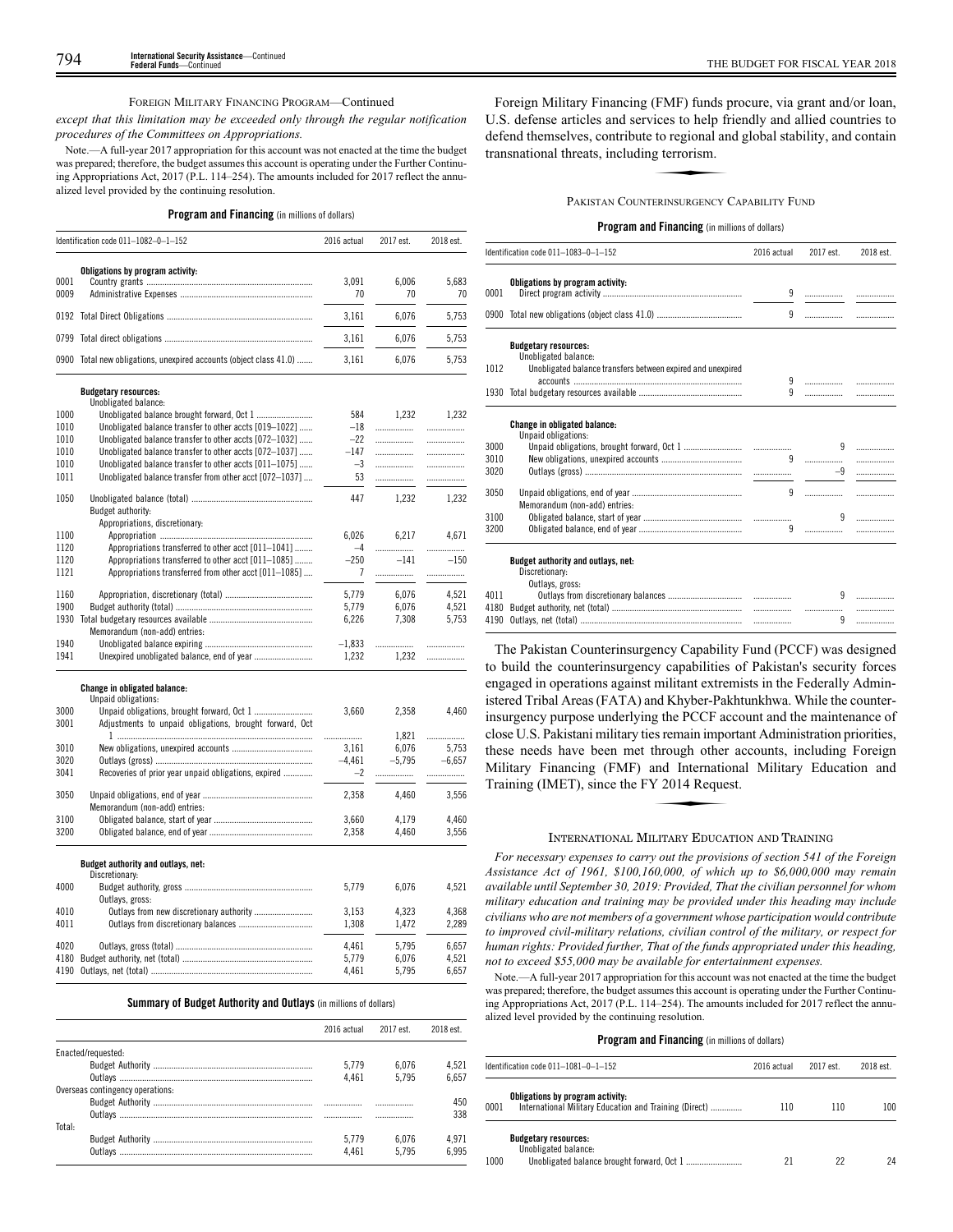# DEPARTMENT OF STATE AND OTHER INTERNATIONAL PROGRAMS 795 **International Security Assistance**—Continued

| 1012 | Unobligated balance transfers between expired and unexpired                                                    | 4     | 4      | 4      |
|------|----------------------------------------------------------------------------------------------------------------|-------|--------|--------|
| 1021 |                                                                                                                | 1     | .      |        |
| 1050 | Budget authority:                                                                                              | 26    | 26     | 28     |
|      | Appropriations, discretionary:                                                                                 |       |        |        |
| 1100 |                                                                                                                | 108   | 108    | 100    |
| 1930 | Memorandum (non-add) entries:                                                                                  | 134   | 134    | 128    |
| 1940 |                                                                                                                | $-2$  | .      | .      |
| 1941 |                                                                                                                | 22    | 24     | 28     |
|      | Change in obligated balance:<br>Unpaid obligations:                                                            |       |        |        |
| 3000 |                                                                                                                | 97    | 105    | 94     |
| 3010 |                                                                                                                | 110   | 110    | 100    |
| 3011 | Obligations ("upward adjustments"), expired accounts                                                           | 13    | .      | .      |
| 3020 |                                                                                                                | $-86$ | $-121$ | $-107$ |
| 3040 | Recoveries of prior year unpaid obligations, unexpired                                                         | $-1$  | .      | .      |
| 3041 | Recoveries of prior year unpaid obligations, expired                                                           | $-28$ | .      | .      |
|      |                                                                                                                |       |        |        |
| 3050 | Memorandum (non-add) entries:                                                                                  | 105   | 94     | 87     |
| 3100 |                                                                                                                | 97    | 105    | 94     |
| 3200 |                                                                                                                | 105   | 94     | 87     |
|      | Budget authority and outlays, net:<br>Discretionary:                                                           |       |        |        |
| 4000 | Outlays, gross:                                                                                                | 108   | 108    | 100    |
| 4010 |                                                                                                                | 45    | 43     | 40     |
| 4011 |                                                                                                                | 41    | 78     | 67     |
| 4020 | Offsets against gross budget authority and outlays:<br>Offsetting collections (collected) from:                | 86    | 121    | 107    |
| 4033 |                                                                                                                | $-1$  | .      | .      |
| 4052 | Additional offsets against gross budget authority only:<br>Offsetting collections credited to expired accounts | 1     | .      | .      |
| 4070 |                                                                                                                | 108   | 108    | 100    |
| 4080 |                                                                                                                | 85    | 121    | 107    |
| 4180 |                                                                                                                | 108   | 108    | 100    |
| 4190 |                                                                                                                | 85    | 121    | 107    |

This assistance provides grants for foreign military and civilian personnel to attend military education and training provided by the United States Government either at U.S. military schools or by trainers in country. In addition to helping these countries professionalize their militaries, this program also exposes foreign students to American democratic values, particularly respect for civilian control of the military and for internationally recognized standards of individual and human rights.

#### **Object Classification** (in millions of dollars)

|              | Identification code $011-1081-0-1-152$ | 2016 actual | 2017 est. | 2018 est. |
|--------------|----------------------------------------|-------------|-----------|-----------|
| 26.0<br>41.0 | Direct obligations:                    | 6<br>104    | 6<br>104  | 6<br>94   |
| 99.9         |                                        | 110         | 110       | 100       |

# PEACEKEEPING OPERATIONS

*For necessary expenses to carry out the provisions of section 551 of the Foreign Assistance Act of 1961, \$122,300,000, to remain available until September 30, 2019: Provided, That funds appropriated under this heading may be used, notwithstanding section 660 of such Act: Provided further, That funds appropriated under this heading may be made available for a United States contribution to the Multinational Force and Observers mission in the Sinai: Provided further, That funds under this heading may be made available to support programs and activities to prevent or respond to emerging or unforeseen foreign challenges and complex crises overseas, notwithstanding any other provision of law.*

Note.—A full-year 2017 appropriation for this account was not enacted at the time the budget was prepared; therefore, the budget assumes this account is operating under the Further Continuing Appropriations Act, 2017 (P.L. 114–254). The amounts included for 2017 reflect the annualized level provided by the continuing resolution.

# **Program and Financing** (in millions of dollars)

|      | Identification code 072-1032-0-1-152                           | 2016 actual   | 2017 est. | 2018 est. |
|------|----------------------------------------------------------------|---------------|-----------|-----------|
|      | Obligations by program activity:                               |               |           |           |
| 0001 |                                                                | 520           | 450       | 450       |
| 0801 |                                                                | 8             | .         | .         |
|      | 0900 Total new obligations, unexpired accounts                 | 528           | 450       | 450       |
|      |                                                                |               |           |           |
|      | <b>Budgetary resources:</b><br>Unobligated balance:            |               |           |           |
| 1000 |                                                                | 118           | 244       | 444       |
| 1011 | Unobligated balance transfer from other acct [011-1082]        | 22            | .         | .         |
| 1011 | Unobligated balance transfer from other acct [072-1037]        | 2             |           |           |
| 1012 | Unobligated balance transfers between expired and unexpired    |               |           |           |
|      |                                                                | 22            |           | .         |
| 1021 |                                                                | $\mathbf{1}$  | .         | .         |
| 1050 |                                                                | 165           | 244       | 444       |
|      | Budget authority:                                              |               |           |           |
|      | Appropriations, discretionary:                                 |               |           |           |
| 1100 |                                                                | 131           | 131       | 122       |
| 1100 |                                                                | 469           | 519       | .         |
|      |                                                                |               |           |           |
| 1160 |                                                                | 600           | 650       | 122       |
|      | Spending authority from offsetting collections, discretionary: |               |           |           |
| 1700 |                                                                | 8             |           | .         |
| 1900 |                                                                | 608           | 650       | 122       |
| 1930 |                                                                | 773           | 894       | 566       |
|      | Memorandum (non-add) entries:                                  |               |           |           |
| 1940 |                                                                | $-1$          | .         | .         |
| 1941 | Unexpired unobligated balance, end of year                     | 244           | 444       | 116       |
|      |                                                                |               |           |           |
|      | <b>Change in obligated balance:</b><br>Unpaid obligations:     |               |           |           |
| 3000 |                                                                | 361           | 375       | 88        |
| 3010 |                                                                | 528           | 450       | 450       |
| 3020 |                                                                | $-491$        | $-737$    | $-446$    |
| 3040 | Recoveries of prior year unpaid obligations, unexpired         | $-1$          | .         | .         |
| 3041 | Recoveries of prior year unpaid obligations, expired           | $-22$         | .         |           |
|      |                                                                |               |           | .         |
| 3050 |                                                                | 375           | 88        | 92        |
|      | Memorandum (non-add) entries:                                  |               |           |           |
| 3100 |                                                                | 361           | 375       | 88        |
| 3200 |                                                                | 375           | 88        | 92        |
|      |                                                                |               |           |           |
|      | Budget authority and outlays, net:                             |               |           |           |
|      | Discretionary:                                                 |               |           |           |
| 4000 |                                                                | 608           | 650       | 122       |
|      | Outlays, gross:                                                |               |           |           |
| 4010 |                                                                | 196           | 448       | 84        |
| 4011 |                                                                | 295           | 289       | 362       |
| 4020 |                                                                | 491           | 737       | 446       |
|      | Offsets against gross budget authority and outlays:            |               |           |           |
|      | Offsetting collections (collected) from:                       |               |           |           |
| 4033 |                                                                | $-\mathbf{8}$ | .         | .         |
|      |                                                                |               |           |           |
| 4040 | Offsets against gross budget authority and outlays (total)     | $-8$          | .         |           |
| 4180 |                                                                | 600           | 650       | 122       |
|      |                                                                | 483           | 737       | 446       |
|      |                                                                |               |           |           |

# **Summary of Budget Authority and Outlays** (in millions of dollars)

|                                  | 2016 actual | 2017 est. | 2018 est. |
|----------------------------------|-------------|-----------|-----------|
| Enacted/requested:               |             |           |           |
|                                  | 600         | 650       | 122       |
|                                  | 483         | 737       | 446       |
| Overseas contingency operations: |             |           |           |
|                                  |             |           | 179       |
|                                  |             |           | 90        |
| Total:                           |             |           |           |
|                                  | 600         | 650       | 301       |
|                                  | 483         | 737       | 536       |

This account funds U.S. assistance to international efforts to monitor and maintain peace around the world, and provides funds to other programs carried out in furtherance of the national security interests of the United States. In 2018, support is planned for programs in Africa, the Multinational Force and Observers Mission in the Sinai, the Global Peace Operations Initiative, the Trans-Sahara Counterterrorism Partnership, and other activities. In addition, authorities are being requested in the Peacekeeping Op-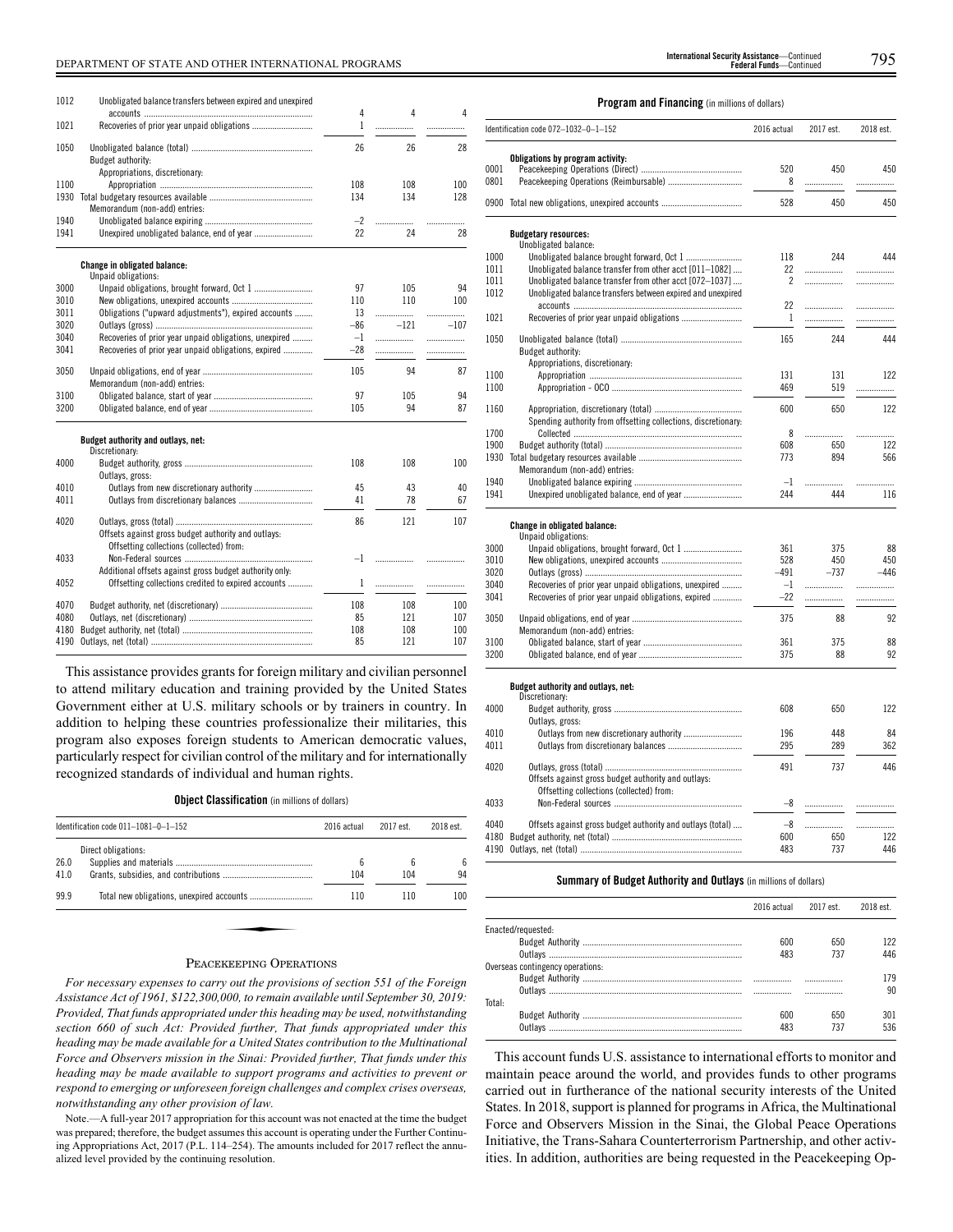# PEACEKEEPING OPERATIONS—Continued

erations account for rapid response capabilities to prevent or respond to emerging or unforeseen complex crises.

**Object Classification** (in millions of dollars)

|              |                                                          |          |     | 2018 est. |
|--------------|----------------------------------------------------------|----------|-----|-----------|
| 41.0<br>99.0 | Direct obligations: Grants, subsidies, and contributions | 520<br>8 | 450 | 450       |
| 99.9         |                                                          | 528      | 450 | 450       |

# NONPROLIFERATION, ANTI-TERRORISM, DEMINING AND RELATED PROGRAMS

*For necessary expenses for nonproliferation, anti-terrorism, demining and related programs and activities, \$312,766,000, to remain available until September 30, 2019, to carry out the provisions of chapter 8 of part II of the Foreign Assistance Act of 1961 for anti-terrorism assistance, chapter 9 of part II of the Foreign Assistance Act of 1961, section 504 of the FREEDOM Support Act, section 23 of the Arms Export Control Act, or the Foreign Assistance Act of 1961 for demining activities, the clearance of unexploded ordnance, the destruction of small arms, and related activities, notwithstanding any other provision of law, including activities implemented through nongovernmental and international organizations, and section 301 of the Foreign Assistance Act of 1961 for a United States contribution to the Comprehensive Nuclear Test Ban Treaty Preparatory Commission, and for a voluntary contribution to the International Atomic Energy Agency (IAEA): Provided, That funds made available under this heading for the Nonproliferation and Disarmament Fund shall be available notwithstanding any other provision of law to promote bilateral and multilateral activities relating to nonproliferation, disarmament, and weapons destruction, and shall remain available until expended: Provided further, That such funds may also be used for such countries other than the Independent States of the former Soviet Union and international organizations when it is in the national security interest of the United States to do so: Provided further, That funds made available for conventional weapons destruction programs, including demining and related activities, in addition to funds otherwise available for such purposes, may be used for administrative expenses related to the operation and management of such programs and activities.*

Note.—A full-year 2017 appropriation for this account was not enacted at the time the budget was prepared; therefore, the budget assumes this account is operating under the Further Continuing Appropriations Act, 2017 (P.L. 114–254). The amounts included for 2017 reflect the annualized level provided by the continuing resolution.

**Program and Financing** (in millions of dollars)

|      | Identification code 011-1075-0-1-152                                                                | 2016 actual    | 2017 est. | 2018 est. |
|------|-----------------------------------------------------------------------------------------------------|----------------|-----------|-----------|
| 0001 | Obligations by program activity:<br>Nonproliferation, Antiterrorism, Demining, and Related Programs | 675            | 720       | 720       |
| 0801 | Nonproliferation, Antiterrorism, Demining, and Related Programs                                     | 56             | 30        | 30        |
| 0900 |                                                                                                     | 731            | 750       | 750       |
|      | <b>Budgetary resources:</b><br>Unobligated balance:                                                 |                |           |           |
| 1000 |                                                                                                     | 702            | 905       | 1.197     |
| 1010 | Unobligated balance transfer to other accts [072-1037]                                              | $-44$          | .         | .         |
| 1011 | Unobligated balance transfer from other acct [072-1037]                                             | 16             | .         |           |
| 1011 | Unobligated balance transfer from other acct [011-1082]                                             | 3              | .         | .         |
| 1012 | Unobligated balance transfers between expired and unexpired                                         |                |           |           |
|      |                                                                                                     | 11             | .         | .         |
| 1021 |                                                                                                     | 6              |           | .         |
| 1033 |                                                                                                     | $\overline{c}$ |           |           |
| 1050 | Budget authority:<br>Appropriations, discretionary:                                                 | 696            | 905       | 1.197     |
| 1100 |                                                                                                     | 885            | 505       | 313       |
| 1100 |                                                                                                     |                | 379       | .         |
| 1100 |                                                                                                     |                | 128       | .         |
| 1160 | Spending authority from offsetting collections, discretionary:                                      | 885            | 1,012     | 313       |
| 1700 |                                                                                                     | 57             | 30        | 30        |
| 1701 | Change in uncollected payments, Federal sources                                                     | $-1$           |           | .         |
| 1750 | Spending auth from offsetting collections, disc (total)                                             | 56             | 30        | 30        |
| 1900 |                                                                                                     | 941            | 1,042     | 343       |

|      |                                                            | 1,637          | 1,947    | 1,540  |
|------|------------------------------------------------------------|----------------|----------|--------|
|      | Memorandum (non-add) entries:                              |                |          |        |
| 1940 |                                                            | $-1$           | .        |        |
| 1941 |                                                            | 905            | 1,197    | 790    |
|      |                                                            |                |          |        |
|      | Change in obligated balance:<br>Unpaid obligations:        |                |          |        |
| 3000 | Unpaid obligations, brought forward, Oct 1                 | 578            | 661      | 328    |
| 3010 |                                                            | 731            | 750      | 750    |
| 3011 | Obligations ("upward adjustments"), expired accounts       | $\mathfrak{p}$ | .        | .      |
| 3020 |                                                            | $-602$         | $-1.083$ | $-906$ |
| 3040 | Recoveries of prior year unpaid obligations, unexpired     | $-6$           | .        | .      |
| 3041 | Recoveries of prior year unpaid obligations, expired       | $-42$          | .        | .      |
|      |                                                            |                |          |        |
| 3050 |                                                            | 661            | 328      | 172    |
|      | Uncollected payments:                                      |                |          |        |
| 3060 | Uncollected pymts, Fed sources, brought forward, Oct 1     | $-1$           |          |        |
| 3070 | Change in uncollected pymts, Fed sources, unexpired        | $\mathbf{1}$   | .        | .      |
|      | Memorandum (non-add) entries:                              |                |          |        |
| 3100 |                                                            | 577            | 661      | 328    |
| 3200 |                                                            | 661            | 328      | 172    |
|      |                                                            |                |          |        |
|      | Budget authority and outlays, net:                         |                |          |        |
|      | Discretionary:                                             |                |          |        |
| 4000 |                                                            | 941            | 1.042    | 343    |
|      | Outlays, gross:                                            |                |          |        |
| 4010 |                                                            | 153            | 435      | 155    |
| 4011 |                                                            | 449            | 648      | 751    |
| 4020 |                                                            | 602            | 1,083    | 906    |
|      | Offsets against gross budget authority and outlays:        |                |          |        |
|      | Offsetting collections (collected) from:                   |                |          |        |
| 4030 |                                                            | $-25$          | $-30$    | $-30$  |
| 4033 |                                                            | $-35$          |          |        |
|      |                                                            |                |          |        |
| 4040 | Offsets against gross budget authority and outlays (total) | $-60$          | $-30$    | $-30$  |
|      | Additional offsets against gross budget authority only:    |                |          |        |
| 4050 | Change in uncollected pymts, Fed sources, unexpired        | 1              |          | .      |
| 4052 | Offsetting collections credited to expired accounts        | 1              |          |        |
| 4053 | Recoveries of prior year paid obligations, unexpired       |                |          |        |
|      |                                                            | 2              | .        | .      |
|      |                                                            |                |          |        |
| 4060 | Additional offsets against budget authority only (total)   | 4              | .        | .      |
| 4070 |                                                            | 885            | 1,012    | 313    |
| 4080 |                                                            | 542            | 1,053    | 876    |
| 4180 |                                                            | 885            | 1,012    | 313    |
| 4190 |                                                            | 542            | 1,053    | 876    |
|      |                                                            |                |          |        |
|      |                                                            |                |          |        |

# **Summary of Budget Authority and Outlays** (in millions of dollars)

|                                  | 2016 actual | 2017 est. | 2018 est. |
|----------------------------------|-------------|-----------|-----------|
| Enacted/requested:               |             |           |           |
|                                  | 885         | 1.012     | 313       |
|                                  | 542         | 1.053     | 876       |
| Overseas contingency operations: |             |           |           |
|                                  |             |           | 366       |
|                                  |             |           | 146       |
| Total:                           |             |           |           |
|                                  | 885         | 1.012     | 679       |
|                                  | 542         | 1 053     | 1 0 2 2   |

This account provides assistance for nonproliferation, demining, antiterrorism, export control assistance, and other related activities. It also funds contributions to certain organizations supporting nonproliferation activities.

# **Object Classification** (in millions of dollars)

|      | ldentification code 011–1075–0–1–152 | 2016 actual | 2017 est. | 2018 est. |
|------|--------------------------------------|-------------|-----------|-----------|
|      | Direct obligations:                  |             |           |           |
| 21.0 |                                      | 15          | 20        | 20        |
| 25.2 |                                      | 327         | 335       | 335       |
| 31.0 |                                      | 95          | 125       | 125       |
| 41.0 |                                      | 238         | 240       | 240       |
| 99.0 |                                      | 675         | 720       | 720       |
| 99.0 |                                      | 56          | 30        | 30        |
| 99.9 |                                      | 731         | 750       | 750       |
|      |                                      |             |           |           |
|      |                                      |             |           |           |
|      |                                      |             |           |           |
|      |                                      |             |           |           |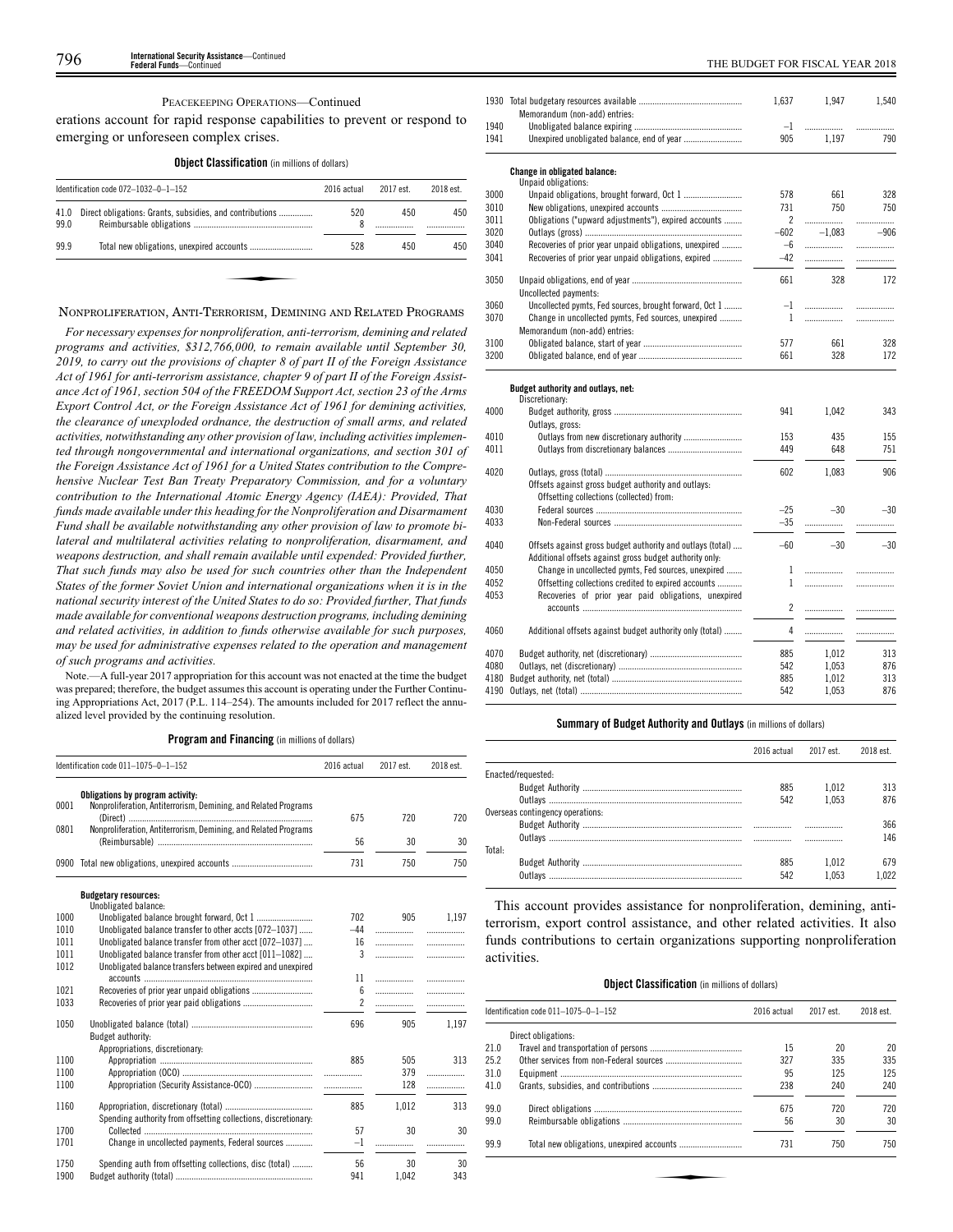# NONPROLIFERATION AND DISARMAMENT FUND

# **Program and Financing** (in millions of dollars)

|              | Identification code 011-1071-0-1-152                               | 2016 actual | 2017 est. | 2018 est. |
|--------------|--------------------------------------------------------------------|-------------|-----------|-----------|
| 0801         | Obligations by program activity:                                   |             |           |           |
|              | 0900 Total new obligations, unexpired accounts (object class 41.0) | 1           |           |           |
|              | <b>Budgetary resources:</b><br>Unobligated balance:                |             |           |           |
| 1033<br>1930 |                                                                    |             |           |           |
|              | <b>Change in obligated balance:</b><br>Unpaid obligations:         |             |           |           |
| 3000<br>3010 |                                                                    |             |           |           |
| 3050         | Memorandum (non-add) entries:                                      | 1           | 1         | 1         |
|              |                                                                    |             | 1         | 1         |
| 3100         |                                                                    |             |           |           |

|      | DISCRETIONARY:                                          |      |   |
|------|---------------------------------------------------------|------|---|
|      | Offsets against gross budget authority and outlays:     |      |   |
|      | Offsetting collections (collected) from:                |      |   |
| 4033 |                                                         |      |   |
|      | Additional offsets against gross budget authority only. |      |   |
| 4053 | Recoveries of prior year paid obligations, unexpired    |      |   |
|      |                                                         |      |   |
| 4080 |                                                         |      |   |
| 4180 |                                                         |      | . |
| 4190 |                                                         | $-1$ |   |
|      |                                                         |      |   |
|      |                                                         |      |   |
|      |                                                         |      |   |
|      |                                                         |      |   |
|      | GLOBAL SECURITY CONTINGENCY FUND                        |      |   |

# GLOBAL SECURITY CONTINGENCY FUND

# **Program and Financing** (in millions of dollars)

|      | Identification code 011-1041-0-1-152                  | 2016 actual | 2017 est. | 2018 est. |
|------|-------------------------------------------------------|-------------|-----------|-----------|
| 0001 | Obligations by program activity:                      | 80          | 50        | 5         |
|      |                                                       |             |           |           |
| 0900 |                                                       | 80          | 50        | 5         |
|      | <b>Budgetary resources:</b>                           |             |           |           |
| 1000 | Unobligated balance:                                  | 112         | 55        | 5         |
|      | Budget authority:                                     |             |           |           |
|      | Appropriations, discretionary:                        |             |           |           |
| 1121 | Appropriations transferred from other acct [097-0100] | 19          | .         | .         |
| 1121 | Appropriations transferred from other acct [011-1082] | 4           | .         | .         |
|      |                                                       |             |           |           |
| 1160 |                                                       | 23          |           | .         |
| 1930 |                                                       | 135         | 55        | 5         |
| 1941 | Memorandum (non-add) entries:                         | 55          | 5         | .         |
|      | Change in obligated balance:<br>Unpaid obligations:   |             |           |           |
| 3000 |                                                       | 20          | 12        | 30        |
| 3010 |                                                       | 80          | 50        | 5         |
| 3020 |                                                       | $-88$       | $-32$     | $-30$     |
| 3050 | Memorandum (non-add) entries:                         | 12          | 30        | 5         |
| 3100 |                                                       | 20          | 12        | 30        |
| 3200 |                                                       | 12          | 30        | 5         |
|      | Budget authority and outlays, net:<br>Discretionary:  |             |           |           |
| 4000 | Outlays, gross:                                       | 23          | .         |           |
| 4011 |                                                       | 88          | 32        | 30        |
| 4180 |                                                       | 23          | .         | .         |
| 4190 |                                                       | 88          | 32        | 30        |

The Global Security Contingency Fund (GSCF) permits the Department of State and the Department of Defense to combine resources and expertise to address emergent challenges and opportunities. The GSCF can be used to provide military and other security sector assistance to enhance a country's national-level military or other security forces' capabilities to conduct border and maritime security, internal defense, and counterterrorism operations, or to participate in or support military, stability, or peace support operations, consistent with U.S. foreign policy and national security interests. The GSCF can also be used to provide assistance to the justice sector (including law enforcement and prisons), rule of law programs, and stabilization efforts in cases where civilian providers are challenged in their ability to operate. Assistance programs under this account are collaboratively developed by the Department of State and the Department of Defense. The fund allows direct contributions from each Department to be transferred into the fund for implementation by the most appropriate agency in a given situation, be it State, Defense, the U.S. Agency for International Development, or others. The GSCF authority expires on September 30th,<br>2017 for new programming, but activities initiated under GSCF prior to<br>that date continue to be implemented.<br>FOREIGN MILITARY ENANCING LOAN PROGRAM ACCO 2017 for new programming, but activities initiated under GSCF prior to that date continue to be implemented.

# FOREIGN MILITARY FINANCING LOAN PROGRAM ACCOUNT

|      | Identification code 011-1085-0-1-152                            | 2016 actual | 2017 est. | 2018 est.    |
|------|-----------------------------------------------------------------|-------------|-----------|--------------|
|      | Obligations by program activity:<br>Credit program obligations: |             |           |              |
| 0701 |                                                                 | 243         | 141       | 150          |
| 0705 |                                                                 | .           | 12        | .            |
| 0706 | Interest on reestimates of direct loan subsidy                  | .           | 8         | .            |
| 0791 |                                                                 | 243         | 161       | 150          |
|      |                                                                 | 243         | 161       | 150          |
|      | <b>Budgetary resources:</b><br>Budget authority:                |             |           |              |
|      | Appropriations, discretionary:                                  |             |           |              |
| 1120 | Appropriations transferred to other acct [011-1082]             | $-7$        |           | .            |
| 1121 | Appropriations transferred from other acct [011-1082]           | 250         | 141       | 150          |
| 1160 | Appropriations, mandatory:                                      | 243         | 141       | 150          |
| 1200 |                                                                 | .           | 20        | .            |
| 1900 |                                                                 | 243         | 161       | 150          |
| 1930 |                                                                 | 243         | 161       | 150          |
|      | Change in obligated balance:<br>Unpaid obligations:             |             |           |              |
| 3000 | Unpaid obligations, brought forward, Oct 1                      | .           | .         | 71           |
| 3010 |                                                                 | 243         | 161       | 150          |
| 3020 |                                                                 | $-243$      | $-90$     | $-220$       |
| 3050 |                                                                 |             | 71        | $\mathbf{1}$ |
|      | Memorandum (non-add) entries:                                   |             |           |              |
| 3100 |                                                                 |             | .         | 71           |
| 3200 |                                                                 |             | 71        | 1            |
|      | Budget authority and outlays, net:<br>Discretionary:            |             |           |              |
| 4000 |                                                                 | 243         | 141       | 150          |
|      | Outlays, gross:                                                 |             |           |              |
| 4010 |                                                                 | 243         | 70        | 150          |
| 4011 |                                                                 |             | .         | 70           |
| 4020 |                                                                 | 243         | 70        | 220          |
|      | Mandatory:                                                      |             |           |              |
| 4090 |                                                                 |             | 20        | .            |
|      | Outlays, gross:                                                 |             |           |              |
| 4100 |                                                                 | .           | 20        | .            |
| 4180 |                                                                 | 243         | 161       | 150          |
| 4190 |                                                                 | 243         | 90        | 220          |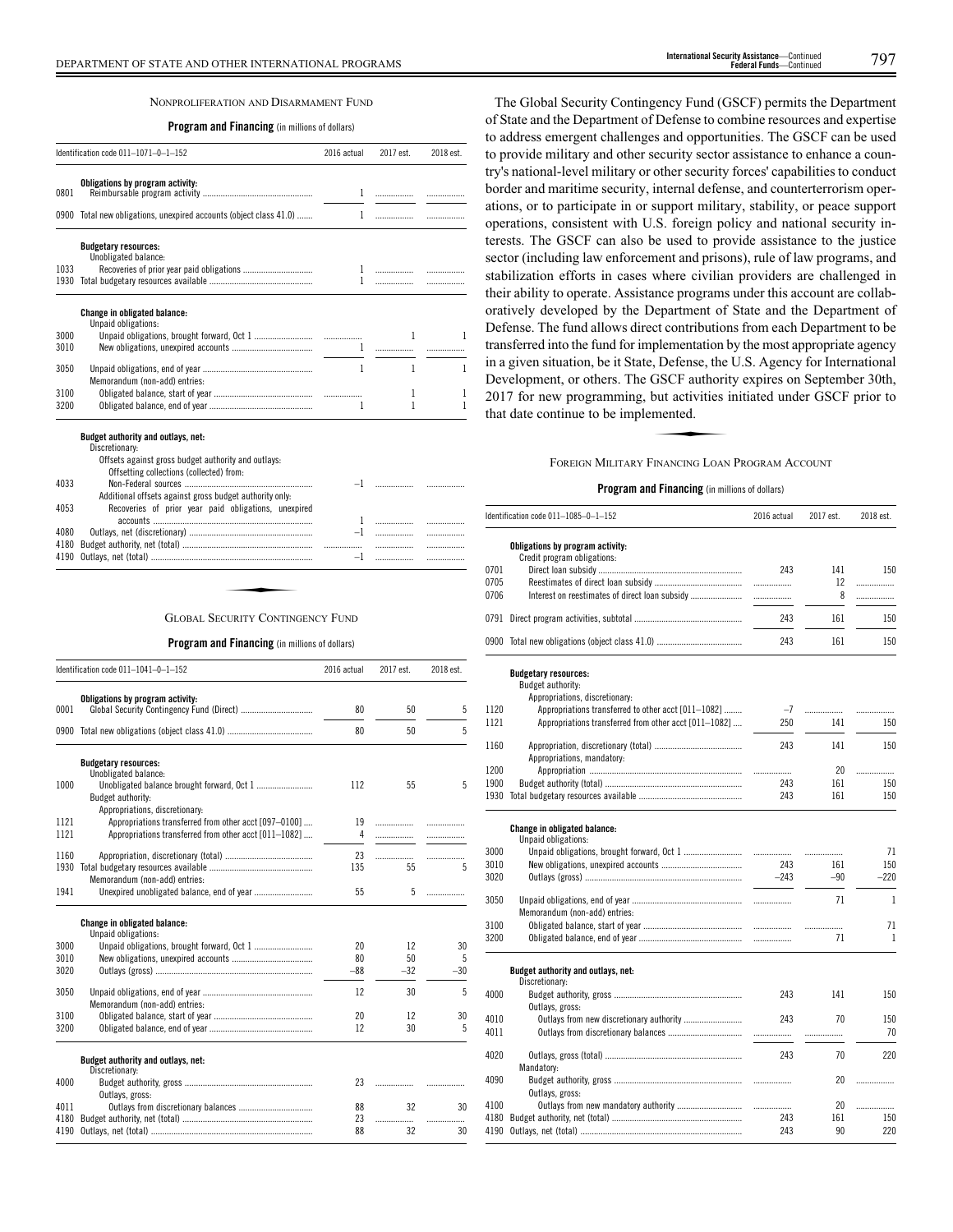FOREIGN MILITARY FINANCING LOAN PROGRAM ACCOUNT—Continued

| Direct loan levels supportable by subsidy budget authority.<br>2.700<br>2.700<br>Direct loan subsidy (in percent):<br>8.99<br>5.23<br>5.23<br>8.99<br>132999<br>Direct loan subsidy budget authority:<br>243<br>141<br>Direct loan subsidy outlays:<br>243<br>Direct loan reestimates: | Identification code 011-1085-0-1-152 | 2016 actual | 2017 est. | 2018 est. |
|----------------------------------------------------------------------------------------------------------------------------------------------------------------------------------------------------------------------------------------------------------------------------------------|--------------------------------------|-------------|-----------|-----------|
| 115001<br>132001<br>133001<br>134001                                                                                                                                                                                                                                                   |                                      |             |           |           |
|                                                                                                                                                                                                                                                                                        |                                      |             |           | 830       |
|                                                                                                                                                                                                                                                                                        |                                      |             |           |           |
|                                                                                                                                                                                                                                                                                        |                                      |             |           | 18.08     |
|                                                                                                                                                                                                                                                                                        |                                      |             |           | 18.08     |
|                                                                                                                                                                                                                                                                                        |                                      |             |           | 150       |
|                                                                                                                                                                                                                                                                                        |                                      |             |           |           |
|                                                                                                                                                                                                                                                                                        |                                      |             |           |           |
| 20<br>135001                                                                                                                                                                                                                                                                           |                                      |             |           |           |

|  |  |  |  | <b>Program and Financing</b> (in millions of dollars) |
|--|--|--|--|-------------------------------------------------------|
|--|--|--|--|-------------------------------------------------------|

|      | Identification code 011-4122-0-3-152                         | 2016 actual | 2017 est. | 2018 est. |
|------|--------------------------------------------------------------|-------------|-----------|-----------|
|      | Obligations by program activity:                             |             |           |           |
|      | Credit program obligations:                                  |             |           |           |
| 0710 |                                                              | 180         | 2,700     | 830       |
| 0713 |                                                              | 160         |           | .         |
|      | 0900 Total new obligations, unexpired accounts               | 340         | 2,700     | 830       |
|      | <b>Budgetary resources:</b>                                  |             |           |           |
|      | Unobligated balance:                                         |             |           |           |
| 1000 |                                                              | 16          | 2,530     | 34        |
| 1020 | Adjustment of unobligated bal brought forward, Oct 1         | .           | $-2,516$  | .         |
| 1021 |                                                              | 1,966       | .         | .         |
| 1050 |                                                              | 1,982       | 14        | 34        |
|      | Financing authority:                                         |             |           |           |
|      | Borrowing authority, mandatory:                              |             |           |           |
| 1400 |                                                              | 491         | 2,700     | 830       |
|      | Spending authority from offsetting collections, mandatory:   |             |           |           |
| 1800 |                                                              | 464         | 20        | .         |
| 1825 | Spending authority from offsetting collections applied to    |             |           |           |
|      |                                                              | $-67$       | .         | .         |
|      |                                                              |             |           |           |
| 1850 | Spending auth from offsetting collections, mand (total)      | 397         | 20        | .         |
| 1900 |                                                              | 888         | 2,720     | 830       |
| 1930 |                                                              | 2,870       | 2,734     | 864       |
|      | Memorandum (non-add) entries:                                |             |           |           |
| 1941 | Unexpired unobligated balance, end of year                   | 2,530       | 34        | 34        |
|      | <b>Change in obligated balance:</b>                          |             |           |           |
|      | Unpaid obligations:                                          |             |           |           |
| 3000 |                                                              | 2,033       |           | 1,170     |
| 3001 | Adjustments to unpaid obligations, brought forward, Oct      |             |           |           |
|      |                                                              | .           | 2.520     | .         |
| 3010 |                                                              | 340         | 2,700     | 830       |
| 3020 |                                                              | $-407$      | $-4,050$  | $-1,765$  |
| 3040 | Recoveries of prior year unpaid obligations, unexpired       | $-1,966$    | .         | .         |
| 3050 |                                                              |             |           | 235       |
|      | Memorandum (non-add) entries:                                |             | 1,170     |           |
| 3100 |                                                              | 2,033       | 2,520     | 1,170     |
| 3200 |                                                              |             |           | 235       |
|      |                                                              | .           | 1,170     |           |
|      | Financing authority and disbursements, net:                  |             |           |           |
|      | Discretionary:                                               |             |           |           |
| 4020 |                                                              | .           | 4,050     | 1,765     |
|      | Mandatory:                                                   |             |           |           |
| 4090 |                                                              | 888         | 2,720     | 830       |
|      | Financing disbursements:                                     |             |           |           |
| 4110 |                                                              | 407         | .         | .         |
|      | Offsets against gross financing authority and disbursements: |             |           |           |
|      | Offsetting collections (collected) from:                     |             |           |           |
| 4120 |                                                              | $-243$      | $-20$     | .         |
| 4122 |                                                              | $-154$      | .         | .         |
| 4123 |                                                              | $-67$       | .         | .         |
|      |                                                              |             |           |           |
| 4130 | Offsets against gross budget authority and outlays (total)   | $-464$      | $-20$     |           |
| 4160 |                                                              | 424         | 2,700     | 830       |
| 4170 |                                                              | $-57$       | $-20$     | .         |
| 4180 |                                                              | 424         | 2,700     | 830       |
|      |                                                              |             |           |           |

|  | 4.030 | .765 |
|--|-------|------|
|  |       |      |

**Status of Direct Loans** (in millions of dollars)

|      | Identification code 011-4122-0-3-152                                   | 2016 actual | 2017 est. | 2018 est. |
|------|------------------------------------------------------------------------|-------------|-----------|-----------|
| 1111 | Position with respect to appropriations act limitation on obligations: | 180         | 2.700     | 830       |
| 1150 |                                                                        | 180         | 2.700     | 830       |
| 1210 | Cumulative balance of direct loans outstanding:                        |             | 180       | 4.230     |
| 1231 |                                                                        |             |           |           |
|      |                                                                        | 180         | 4.050     | 1.765     |
| 1290 |                                                                        | 180         | 4.230     | 5.995     |

The Foreign Military Financing Direct Loan Program (FMFDLP) Account is a program account established pursuant to the Federal Credit Reform Act (FCRA) of 1990, as amended, to provide the funds necessary for the subsidy element of loans. As required by the Federal Credit Reform Act of 1990, this non-budgetary account records all cash flows to and from the Government resulting from direct loans for foreign military financing obligated in 1992 and after. The foreign military financing credit program provides loans that finance sales of defense articles, defense services, and design and construction services to foreign countries and international organizations. The amounts in this account are a means of financing and are not included in budget totals. Expenditures from this account finance the subsidy element of direct loan disbursements and are transferred into the Foreign Military Financing Direct Loan Financing (FMFDLF) Account to make required loan disbursements for approved FMS or commercial sales. The FMFDLF is a financing account used to make disbursements of Foreign Military Loan funds for approved procurements and for subsequent collections for loans after September 30, 1991. The account uses permanent borrowing authority from the U.S. Treasury combined with transfers of appropriated funds from the Foreign Military Financing Direct Loan Program (FMFDLP) Account to make required disbursements to loan recipient country borrowers for approved procurements. Receipts of debt service collections from borrowers are used to repay borrowings from U.S. Treasury.

# **Balance Sheet** (in millions of dollars)

| ldentification code 011–4122–0–3–152                                         | 2015 actual | 2016 actual |
|------------------------------------------------------------------------------|-------------|-------------|
| ASSETS:<br>Net value of assets related to post-1991 direct loans receivable: |             |             |
| 1401<br>1405                                                                 |             | 180         |
| 1499                                                                         |             | 180         |
| 1999<br>LIABILITIES:<br>Federal liabilities:                                 |             | 180         |
| 2103<br>2104                                                                 |             | 180         |
| 2999                                                                         |             | 180         |
| 4999                                                                         |             | 180         |
| FOREIGN MILITARY LOAN LIQUIDATING ACCOUNT                                    |             |             |

#### FOREIGN MILITARY LOAN LIQUIDATING ACCOUNT

| Identification code $011-4121-0-3-152$ |                                                            | 2016 actual | 2017 est. | 2018 est. |
|----------------------------------------|------------------------------------------------------------|-------------|-----------|-----------|
|                                        | <b>Budgetary resources:</b>                                |             |           |           |
|                                        | Budget authority:                                          |             |           |           |
|                                        | Spending authority from offsetting collections, mandatory. |             |           |           |
| 1800                                   | Offsetting collections (cash)-from country loans           | 18          | 18        | 18        |
| 1820                                   | Capital transfer of spending authority from offsetting     |             |           |           |
|                                        |                                                            | $-18$       | $-18$     | $-18$     |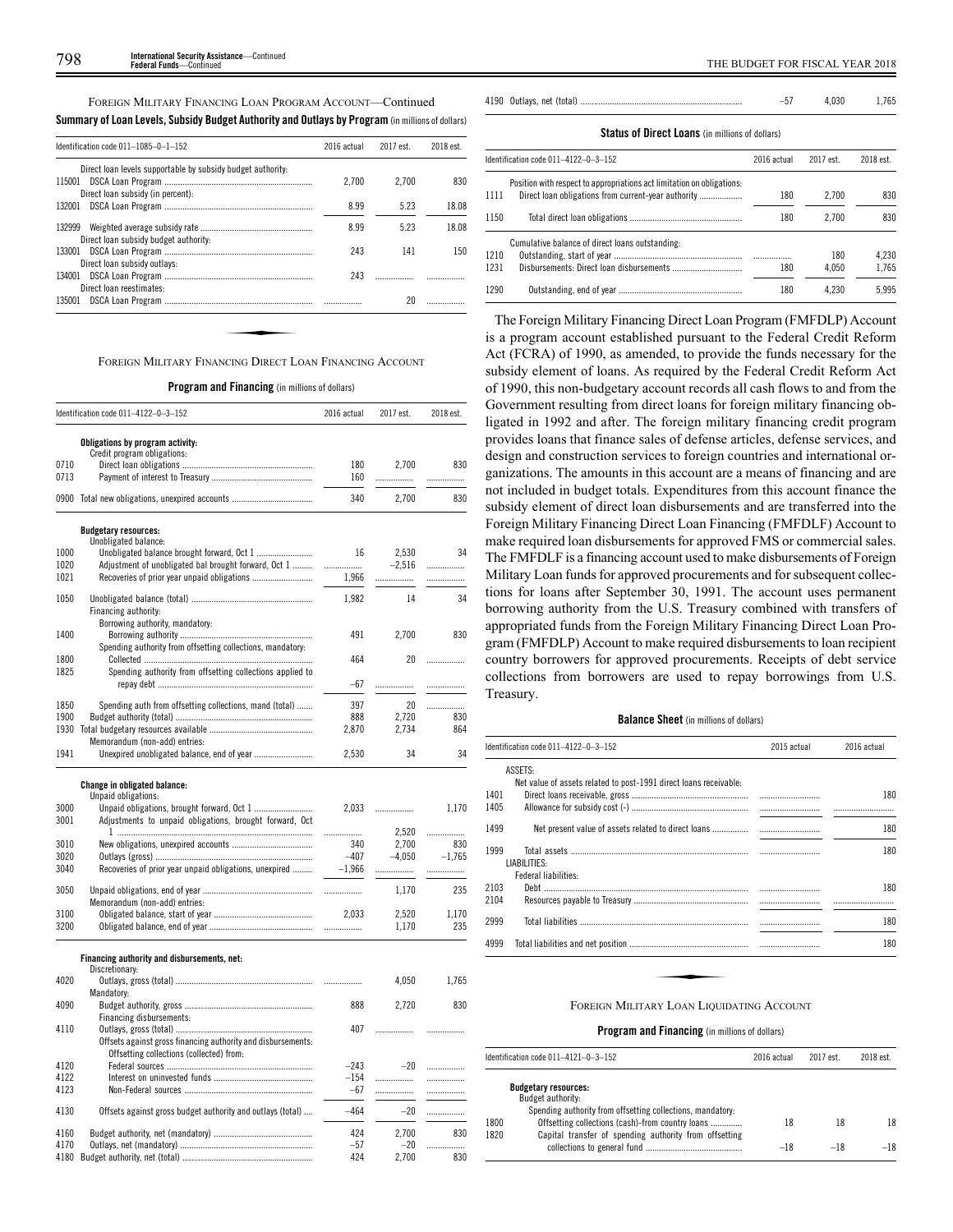|      | Budget authority and outlays, net:<br>Mandatory:<br>Offsets against gross budget authority and outlays:<br>Offsetting collections (collected) from: |               |            |       |
|------|-----------------------------------------------------------------------------------------------------------------------------------------------------|---------------|------------|-------|
| 4123 |                                                                                                                                                     | $-18$         | $-18$      | $-18$ |
| 4180 |                                                                                                                                                     | $-18$         | $-18$      | $-18$ |
|      |                                                                                                                                                     | $-18$         | $-18$      | $-18$ |
|      | <b>Status of Direct Loans</b> (in millions of dollars)                                                                                              |               |            |       |
|      |                                                                                                                                                     | $0010$ catual | $2017 - 1$ | 0010  |

|      | Identification code 011-4121-0-3-152                | 2016 actual | 2017 est | 2018 est. |
|------|-----------------------------------------------------|-------------|----------|-----------|
|      | Cumulative balance of direct loans outstanding:     |             |          |           |
| 1210 |                                                     | 199         | 181      | 163       |
| 1251 | Repayments: Repayments and prepayments from country | $-18$       | $-18$    | $-18$     |
| 1290 |                                                     | 181         | 163      | 145       |

The Foreign Military Loan Liquidating Account (FMLLA) is a liquidating account that records all cash flows to and from the Government resulting from direct loans obligated and loan guarantees for foreign military financing committed prior to 1992. This account is shown on a cash basis and reflects the transactions resulting from loans provided to finance sales of defense articles, defense services, and design and construction services to foreign countries and international organizations. No new loan disbursements are made from this account. Certain collections made into this account are made available for default claim payments. The Federal Credit Reform Act (FCRA) provides permanent indefinite authority to cover obligations for default payments if the liquidating account funds are otherwise insufficient. All new foreign military financing credit activity in 1992 and after (including modifications of direct loans or loan guarantees that resulted from obligations or commitments in any year) is recorded in corresponding program and financing accounts.

**Balance Sheet** (in millions of dollars)

|      | Identification code 011-4121-0-3-152      | 2015 actual | 2016 actual |
|------|-------------------------------------------|-------------|-------------|
|      | ASSETS:                                   |             |             |
| 1601 |                                           | 199         | 181         |
| 1602 |                                           | 442         | 465         |
| 1699 |                                           | 641         | 646         |
| 1999 | LIABILITIES:                              | 641         | 646         |
|      | Federal liabilities:                      |             |             |
| 2102 |                                           |             |             |
| 2103 |                                           |             |             |
| 2104 |                                           | 641         | 646         |
| 2999 |                                           | 641         | 646         |
| 4999 |                                           | 641         | 646         |
|      |                                           |             |             |
|      | MILITARY DEBT REDUCTION FINANCING ACCOUNT |             |             |

| <b>Program and Financing</b> (in millions of dollars) |  |  |  |
|-------------------------------------------------------|--|--|--|
|-------------------------------------------------------|--|--|--|

|      | Identification code 011-4174-0-3-152                            |                          | 2017 est. | 2018 est. |
|------|-----------------------------------------------------------------|--------------------------|-----------|-----------|
|      | Obligations by program activity:<br>Credit program obligations: |                          |           |           |
| 0713 |                                                                 | 2                        |           |           |
| 0900 |                                                                 | $\overline{\phantom{a}}$ |           |           |
|      | <b>Budgetary resources:</b><br>Unobligated balance:             |                          |           |           |
| 1000 | Financing authority:<br>Borrowing authority, mandatory:         |                          | 12        | 12        |
| 1400 | Spending authority from offsetting collections, mandatory:      | $\mathfrak{p}$           |           |           |
| 1800 |                                                                 | 12                       |           |           |
| 1900 |                                                                 | 14                       |           |           |
| 1930 |                                                                 | 14                       | 12        | 12        |

|              |                                                                                                          | <b>Federal Funds</b> |                                                    | , , , |
|--------------|----------------------------------------------------------------------------------------------------------|----------------------|----------------------------------------------------|-------|
| 1941         | Memorandum (non-add) entries:                                                                            | 12                   | 12                                                 | 12    |
| 3010<br>3020 | <b>Change in obligated balance:</b><br>Unpaid obligations:                                               |                      | $\ldots \ldots \ldots \ldots \ldots \ldots \ldots$ |       |
|              | Financing authority and disbursements, net:<br>Mandatory:                                                |                      |                                                    |       |
| 4090         | Financing disbursements:                                                                                 |                      |                                                    |       |
| 4110         | Offsets against gross financing authority and disbursements:<br>Offsetting collections (collected) from: |                      |                                                    |       |
| 4120         |                                                                                                          |                      |                                                    |       |
| 4180         |                                                                                                          |                      |                                                    |       |
|              |                                                                                                          | $-10$                |                                                    |       |

# **Status of Direct Loans** (in millions of dollars)

| Identification code $011-4174-0-3-152$ |                                                 | 2016 actual | 2017 est. | 2018 est. |
|----------------------------------------|-------------------------------------------------|-------------|-----------|-----------|
| 1210                                   | Cumulative balance of direct loans outstanding: | 191         | 191       | 191       |
| 1290                                   |                                                 | 191         | 191       | 191       |

As required by the Federal Credit Reform Act of 1990, the Military Debt Reduction Financing (MDRF) Account is a non-budgetary financing account that records all cash flows to and from the Government resulting from restructuring foreign military loans. The amounts in this account are a means of financing and are not included in budget totals. It is an account established for the debt relief of certain countries as established by Public Law 103–87, Foreign Operations, Export Financing, and Related Programs Appropriations Act, 1994, Section 11, Special Debt Relief for the Poorest, Most Heavily Indebted Countries. The MDRF buys a portfolio of loans from the FMLLA, thus transferring the loans from the FMLLA Account to the MDRF Account.

## **Balance Sheet** (in millions of dollars)

|      | ldentification code 011–4174–0–3–152                              |        | 2016 actual |
|------|-------------------------------------------------------------------|--------|-------------|
|      | ASSETS:                                                           |        |             |
|      | Net value of assets related to post-1991 direct loans receivable: |        |             |
| 1401 |                                                                   | 191    | 191         |
| 1402 |                                                                   | 55     | 55          |
| 1405 |                                                                   | $-234$ | $-234$      |
| 1499 | Net present value of assets related to direct loans               | 12     | 12          |
| 1999 | LIABILITIES:                                                      | 12     | 12          |
| 2103 |                                                                   | 12     | 12          |
| 4999 |                                                                   | 12     | 12          |
|      |                                                                   |        |             |
|      |                                                                   |        |             |
|      |                                                                   |        |             |
|      | МІН ТІІ АТЕРАІ АССІСТАНСЕ                                         |        |             |

# **MULTILATERAL ASSISTANCE**

# *Federal Funds*

# CONTRIBUTION TO THE CLEAN TECHNOLOGY FUND

Note.—A full-year 2017 appropriation for this account was not enacted at the time the budget was prepared; therefore, the budget assumes this account is operating under the Further Continuing Appropriations Act, 2017 (P.L. 114–254). The amounts included for 2017 reflect the annualized level provided by the continuing resolution.

| ldentification code 011–0080–0–1–151 |                                  | 2016 actual | 2017 est. | 2018 est. |
|--------------------------------------|----------------------------------|-------------|-----------|-----------|
| 0001                                 | Obligations by program activity: | 171         | 170       |           |
|                                      |                                  | 171         | 170.      |           |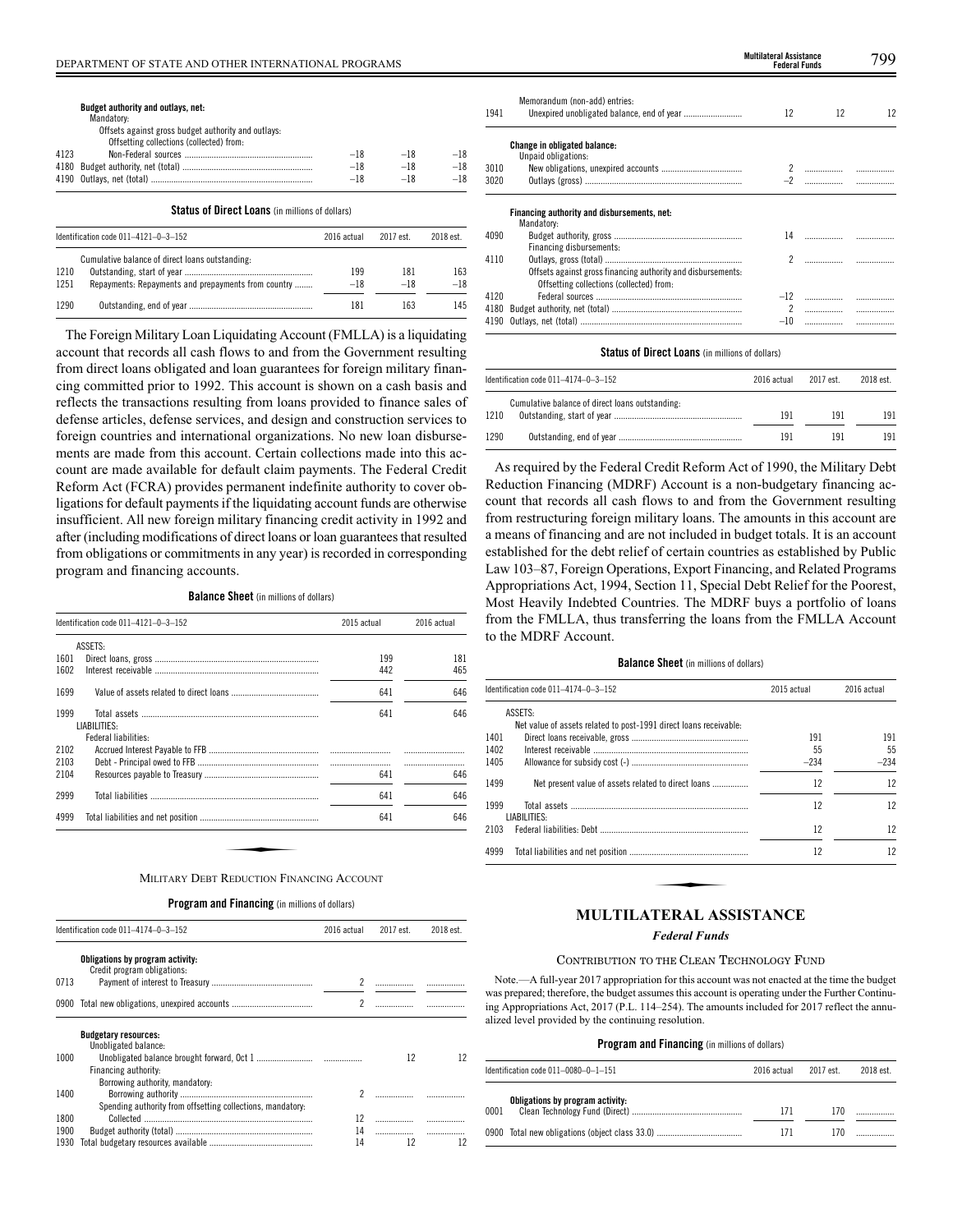# CONTRIBUTION TO THE CLEAN TECHNOLOGY FUND—Continued

# **Program and Financing**—Continued

| Identification code 011-0080-0-1-151 |                                                            | 2016 actual | 2017 est. | 2018 est. |
|--------------------------------------|------------------------------------------------------------|-------------|-----------|-----------|
|                                      | <b>Budgetary resources:</b><br>Budget authority:           |             |           |           |
|                                      | Appropriations, discretionary:                             |             |           |           |
| 1100                                 |                                                            | 171         | 170       |           |
| 1930                                 |                                                            | 171         | 170       | .         |
|                                      | <b>Change in obligated balance:</b><br>Unpaid obligations: |             |           |           |
| 3010                                 |                                                            | 171         | 170       |           |
| 3020                                 |                                                            | $-171$      | $-170$    |           |
|                                      | Budget authority and outlays, net:<br>Discretionary:       |             |           |           |
| 4000                                 | Outlays, gross:                                            | 171         | 170       |           |
| 4010                                 |                                                            | 171         | 170       |           |
| 4180                                 |                                                            | 171         | 170       | .         |
| 4190                                 |                                                            | 171         | 170       | .         |

The Clean Technology Fund (CTF) is a program under the Climate Investment Funds (CIFs) that aims to catalyze large-scale low-emission private and public investments in key developing country sectors by financing the incremental costs of commercially available cleaner technologies over conventional alternatives. The United States fulfilled its \$2.0 billion pledge to the CIFs in FY 2016 and does not intend to provide further contributions.  $\frac{1}{2}$ . The United  $\frac{1}{2}$ <br>  $\frac{1}{2}$  and does not

# CONTRIBUTION TO THE STRATEGIC CLIMATE FUND

Note.—A full-year 2017 appropriation for this account was not enacted at the time the budget was prepared; therefore, the budget assumes this account is operating under the Further Continuing Appropriations Act, 2017 (P.L. 114–254). The amounts included for 2017 reflect the annualized level provided by the continuing resolution.

# **Program and Financing** (in millions of dollars)

| Identification code 011-0071-0-1-151 |                                                                                    | 2016 actual | 2017 est. | 2018 est. |
|--------------------------------------|------------------------------------------------------------------------------------|-------------|-----------|-----------|
| 0001                                 | Obligations by program activity:                                                   | 60          | 60        |           |
|                                      |                                                                                    |             |           | .         |
|                                      |                                                                                    | 60          | 60        | .         |
|                                      | <b>Budgetary resources:</b><br>Budget authority:<br>Appropriations, discretionary: |             |           |           |
| 1100                                 |                                                                                    | 50          | 50        | .         |
| 1121                                 | Appropriations transferred from other acct [072-1037]                              | 10          | 10        | .         |
|                                      |                                                                                    |             |           |           |
| 1160                                 |                                                                                    | 60          | 60        | .         |
| 1930                                 |                                                                                    | 60          | 60        | .         |
|                                      | <b>Change in obligated balance:</b><br>Unpaid obligations:                         |             |           |           |
| 3010                                 |                                                                                    | 60          | 60        |           |
| 3020                                 |                                                                                    | $-60$       | $-60$     |           |
|                                      | Budget authority and outlays, net:<br>Discretionary:                               |             |           |           |
| 4000                                 | Outlays, gross:                                                                    | 60          | 60        |           |
| 4010                                 |                                                                                    | 60          | 60        | .         |
| 4180                                 |                                                                                    | 60          | 60        | .         |
| 4190                                 |                                                                                    | 60          | 60        | .         |
|                                      |                                                                                    |             |           |           |

The Strategic Climate Fund (SCF) is a suite of three programs under the Climate Investment Funds (CIFs) to pilot innovative approaches and scaledup activities aimed at addressing specific climate change-related challenges in developing countries. The SCF is one of the two multilateral CIFs, the other being the Clean Technology Fund. The United States fulfilled its \$2.0 billion pledge to the CIFs in FY 2016 and does not intend to provide further contributions. Programs under the SCF include the Pilot Program

for Climate Resilience (PPCR), which supports activities to improve resilience to climate change impacts in poor countries; the Forest Investment Program (FIP), which supports the protection of forests in developing countries through improved governance and forest management and by addressing the drivers of deforestation; and the Program for Scaling Up<br>Renewable Energy in Low Income Countries (SREP), which supports clean<br>energy projects to demonstrate their viability in poor countries. Renewable Energy in Low Income Countries (SREP), which supports clean energy projects to demonstrate their viability in poor countries.

# GLOBAL AGRICULTURE AND FOOD SECURITY PROGRAM

Note.—A full-year 2017 appropriation for this account was not enacted at the time the budget was prepared; therefore, the budget assumes this account is operating under the Further Continuing Appropriations Act, 2017 (P.L. 114–254). The amounts included for 2017 reflect the annualized level provided by the continuing resolution.

# **Program and Financing** (in millions of dollars)

| Identification code 011-1475-0-1-151 |                                                                                           | 2016 actual | 2017 est. | 2018 est. |
|--------------------------------------|-------------------------------------------------------------------------------------------|-------------|-----------|-----------|
| 0001                                 | Obligations by program activity:<br>Global Agriculture and Food Security Program (Direct) | 21          | 43        | .         |
| 0900                                 |                                                                                           | 21          | 43        |           |
|                                      | <b>Budgetary resources:</b>                                                               |             |           |           |
|                                      | Unobligated balance:                                                                      |             |           |           |
| 1000                                 |                                                                                           | 10          | 32        | 32        |
|                                      | <b>Budget authority:</b>                                                                  |             |           |           |
|                                      | Appropriations, discretionary:                                                            |             |           |           |
| 1100                                 |                                                                                           | 43          | 43        | .         |
| 1930                                 |                                                                                           | 53          | 75        | 32        |
|                                      | Memorandum (non-add) entries:                                                             |             |           |           |
| 1941                                 |                                                                                           | 32          | 32        | 32        |
|                                      | Change in obligated balance:                                                              |             |           |           |
|                                      | Unpaid obligations:                                                                       |             |           |           |
| 3010                                 |                                                                                           | 21          | 43        |           |
| 3020                                 |                                                                                           | $-21$       | $-43$     |           |
|                                      | Budget authority and outlays, net:<br>Discretionary:                                      |             |           |           |
| 4000                                 | Outlays, gross:                                                                           | 43          | 43        | .         |
| 4010                                 |                                                                                           | 11          | 43        |           |
| 4011                                 |                                                                                           | 10          | .         | .         |
|                                      |                                                                                           |             |           |           |
| 4020                                 |                                                                                           | 21          | 43        | .         |
| 4180                                 |                                                                                           | 43          | 43        | .         |
| 4190                                 |                                                                                           | 21          | 43        | .         |

The Global Agriculture and Food Security Program (GAFSP) is a multidonor trust fund called for by G-20 leaders in 2009 to fund projects that support the agricultural investment plans of poor countries. GAFSP, which is administered by the World Bank, leverages the expertise and implementing structures of other multilateral institutions such as IFAD, the World Bank, and the regional development banks.

As of end-April 2017, GAFSP's public sector window has awarded \$1.18 billion in grant financing to 31 low-income countries in Africa, Asia, and Latin America to help smallholder farmers and their families increase their income and strengthen their nutritional outcomes. These grants were funded from contributions from Australia, the Bill and Melinda Gates Foundation, Canada, Ireland, South Korea, Spain, the United Kingdom, and the United States. The private sector window, which provides financing to small and medium-sized agribusinesses, has approved \$226.4 million of investments as of end-December 2016, funded from contributions from Canada, Japan, the Netherlands, the United Kingdom, and the United States.

The United States is the largest of 10 donors to GAFSP, having contributed \$645.2 million since GAFSP's inception. The United States contributed \$475 million towards the initial GAFSP pledge in 2009. In 2012, the U.S. pledged to contribute \$1 for every \$2 dollars in new contributions from other donors over the period of the pledge, up to a maximum of \$475 million. No new funding is required in 2018. other donors over the period of the pledge, up to a maximum of \$475 million. No new funding is required in 2018.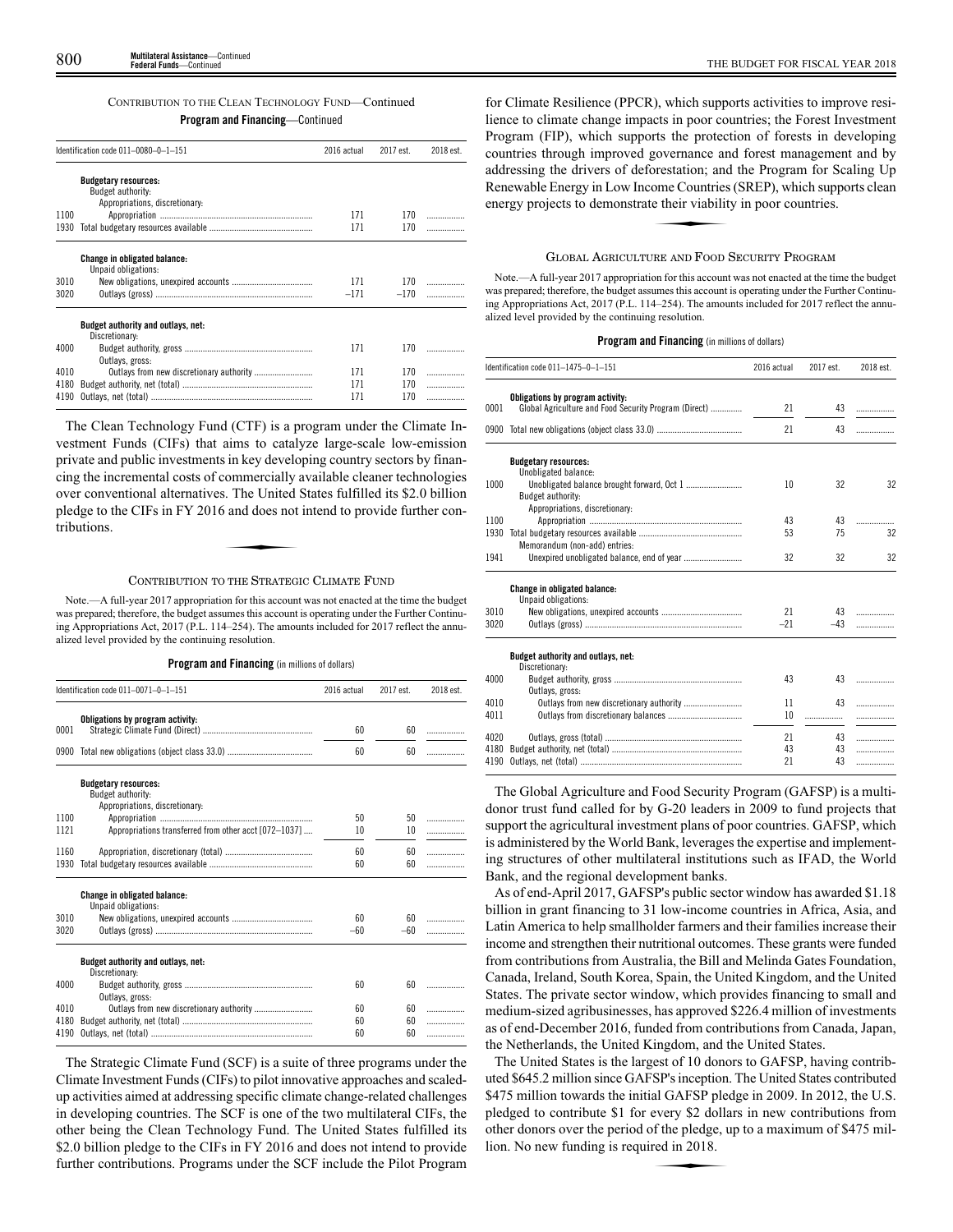#### INTERNATIONAL FINANCIAL INSTITUTIONS

## GLOBAL ENVIRONMENT FACILITY

*For payment to the International Bank for Reconstruction and Development as trustee for the Global Environment Facility by the Secretary of the Treasury, \$102,375,000, to remain available until expended.*

#### CONTRIBUTION TO THE INTERNATIONAL BANK FOR RECONSTRUCTION AND DEVELOPMENT

Note.—A full-year 2017 appropriation for this account was not enacted at the time the budget was prepared; therefore, the budget assumes this account is operating under the Further Continuing Appropriations Act, 2017 (P.L. 114–254). The amounts included for 2017 reflect the annualized level provided by the continuing resolution.

#### **Program and Financing** (in millions of dollars)

|              | Identification code 011-0077-0-1-151                       | 2016 actual | 2017 est. | 2018 est. |
|--------------|------------------------------------------------------------|-------------|-----------|-----------|
|              | Obligations by program activity:                           |             |           |           |
| 0001         |                                                            | 168         | 168       | 102       |
| 0002         | International Bank for Reconstruction and Development      | 212         | 187       | .         |
| 0900         |                                                            | 380         | 355       | 102       |
|              | <b>Budgetary resources:</b><br>Unobligated balance:        |             |           |           |
| 1000         |                                                            | 7,663       | 7,663     | 7,663     |
|              | Budget authority:                                          |             |           |           |
|              | Appropriations, discretionary:                             |             |           |           |
| 1100         |                                                            | 355         | 355       | 102       |
| 1121         | Appropriations transferred from other acct [072-1037]      | 25          | .         | .         |
| 1160         |                                                            | 380         | 355       | 102       |
| 1930         |                                                            | 8.043       | 8,018     | 7.765     |
|              | Memorandum (non-add) entries:                              |             |           |           |
| 1941         |                                                            | 7,663       | 7,663     | 7,663     |
|              | <b>Change in obligated balance:</b><br>Unpaid obligations: |             |           |           |
| 3000         |                                                            |             | 25        | .         |
| 3010         |                                                            | 380         | 355       | 102       |
| 3020         |                                                            | $-355$      | $-380$    | $-102$    |
| 3050         | Memorandum (non-add) entries:                              | 25          | .         | .         |
| 3100         |                                                            |             | 25        | .         |
| 3200         |                                                            | 25          | .         | .         |
|              |                                                            |             |           |           |
|              | Budget authority and outlays, net:<br>Discretionary:       |             |           |           |
| 4000         |                                                            | 380         | 355       | 102       |
|              | Outlays, gross:                                            | 355         | 355       | 102       |
| 4010<br>4011 |                                                            |             | 25        |           |
|              |                                                            | .           |           | .         |
| 4020         |                                                            | 355         | 380       | 102       |

The International Bank for Reconstruction and Development (IBRD) is the arm of the World Bank that provides financing to creditworthy middleincome countries to promote inclusive economic growth and reduce poverty. Middle-income countries—home to over 70 percent of the world's poor—rely on the IBRD for financial resources and strategic advice to meet their development needs. Working across a range of sectors, including agriculture, sustainable infrastructure, health and nutrition, and education, the IBRD supports long-term human and social development needs that private creditors do not finance. During its 2016 fiscal year, the IBRD approved \$29.7 billion in loans and technical assistance. Latin America and the Caribbean (27 percent) and Europe and Central Asia (24 percent) received the largest portion of the IBRD's new lending, followed by East Asia and Pacific (17 percent) and Middle East and North Africa (17 percent). The United States is the largest shareholder in the IBRD, with a 15.8 percent share of total voting power, followed by Japan and China. The United States is the only country with veto power over amendments to the Articles of Agreement.

4180 Budget authority, net (total) .......................................................... 380 355 102 4190 Outlays, net (total) ........................................................................ 355 380 102

## **Global Environment Facility**

The Global Environment Facility (GEF) is one of the largest dedicated funders of projects to improve the global environment, providing grants to address issues related to conservation, including wildlife trafficking, oceans, land degradation, chemical pollution and other environmental concerns. The GEF benefits the U.S. economy and environment by addressing many external environmental problems that affect our domestic health, safety, and prosperity; in addition, U.S. companies and consultants from many states have been involved in GEF projects overseas. The sixth replenishment to the GEF (GEF-6) began on July 1, 2014 and will conclude on June 30, 2018. The 2018 Budget requests \$102.4 million for the GEF towards the fourth of four installments to GEF-6.

## **International Finance Corporation**

The International Finance Corporation (IFC) is the private sector focused part of the World Bank Group. Established in 1956, it promotes private sector development in developing countries by making loans and equity investments in private sector projects, mobilizing private capital alongside its own resources, and providing advisory and technical assistance services. In its 2016 fiscal year, the IFC approved \$11.1 billion from its own resources, and mobilized an additional \$7.7 billion from other sources, for 344 projects. More than 29 percent of IFC projects were located in the poorest countries (those eligible for funding from the World Bank's IDA) in 2016. IFC investments in 2016 were spread across the globe, with the largest recipient regions being Latin America and the Caribbean (24 percent), East Asia and the Pacific (21 percent), and Europe and Central Asia (19 percent). The top sectors for IFC investment in 2016 were financial markets (40 percent), infrastructure (16 percent), and agribusiness and forestry (10 percent).  $\frac{1}{2}$  for IFC investors of IFC investors of  $\frac{1}{2}$ 

CONTRIBUTION TO THE INTERNATIONAL DEVELOPMENT ASSOCIATION

*For payment to the International Development Association by the Secretary of the Treasury, \$1,097,010,000, to remain available until expended.*

Note.—A full-year 2017 appropriation for this account was not enacted at the time the budget was prepared; therefore, the budget assumes this account is operating under the Further Continuing Appropriations Act, 2017 (P.L. 114–254). The amounts included for 2017 reflect the annualized level provided by the continuing resolution.

#### **Program and Financing** (in millions of dollars)

|                      | Identification code 011-0073-0-1-151                                               | 2016 actual             | 2017 est.               | 2018 est.               |
|----------------------|------------------------------------------------------------------------------------|-------------------------|-------------------------|-------------------------|
| 0001                 | Obligations by program activity:                                                   | 1,197                   | 1,195                   | 1,097                   |
|                      |                                                                                    | 1,197                   | 1,195                   | 1,097                   |
|                      | <b>Budgetary resources:</b><br>Budget authority:<br>Appropriations, discretionary: |                         |                         |                         |
| 1100<br>1930         |                                                                                    | 1,197<br>1.197          | 1,195<br>1.195          | 1,097<br>1,097          |
|                      | Change in obligated balance:<br>Unpaid obligations:                                |                         |                         |                         |
| 3010<br>3020         |                                                                                    | 1,197<br>$-1,197$       | 1,195<br>$-1,195$       | 1.097<br>$-1,097$       |
|                      | Budget authority and outlays, net:<br>Discretionary:                               |                         |                         |                         |
| 4000                 | Outlays, gross:                                                                    | 1,197                   | 1,195                   | 1,097                   |
| 4010<br>4180<br>4190 |                                                                                    | 1.197<br>1.197<br>1.197 | 1.195<br>1,195<br>1.195 | 1,097<br>1,097<br>1,097 |

Treasury requests \$1,097 million for the International Development Association (IDA) in support of IDA programs over the eighteenth replenishment (IDA-18; FY 2018-FY 2020), including towards the first of three installments to IDA-18.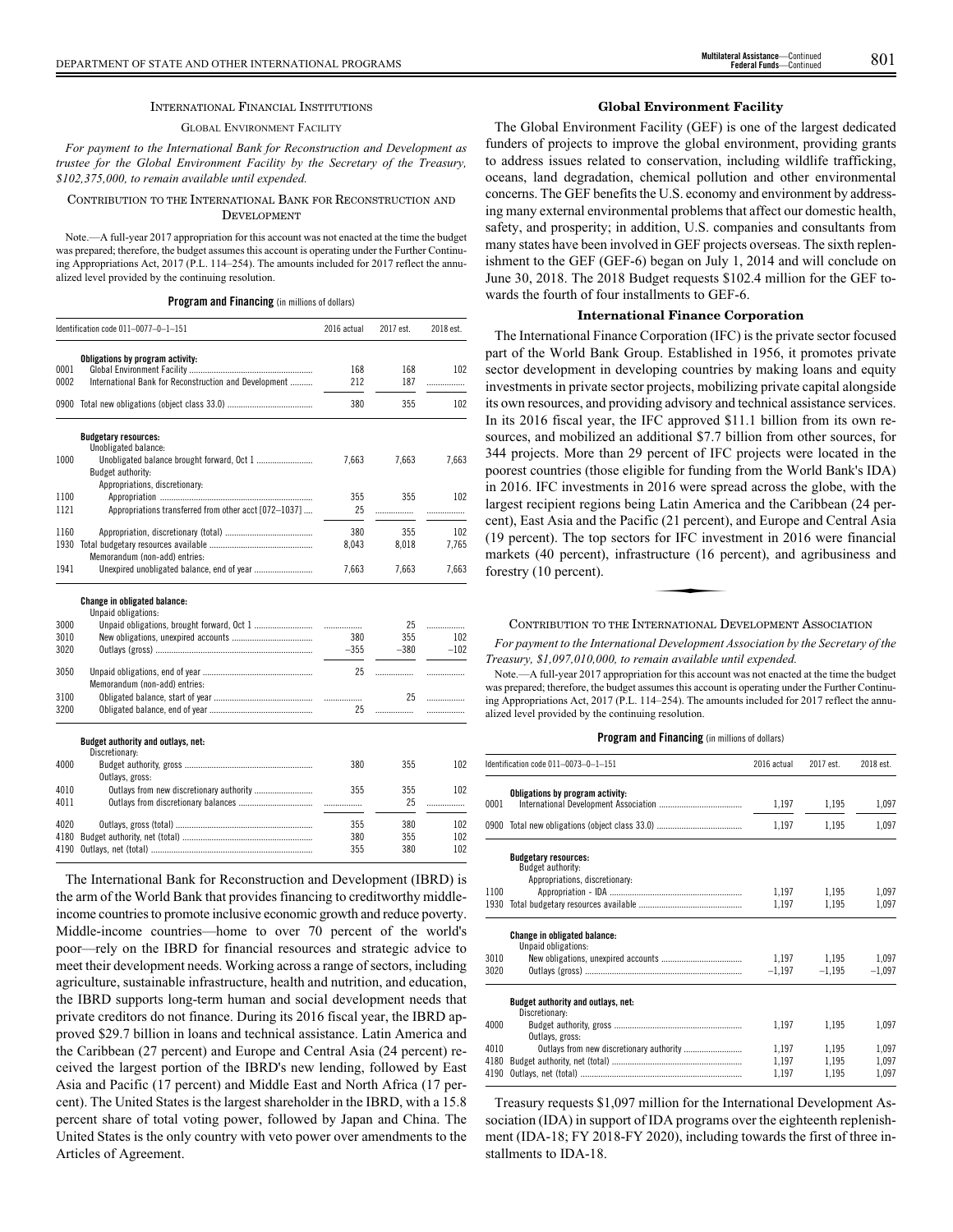CONTRIBUTION TO THE INTERNATIONAL DEVELOPMENT ASSOCIATION—Continued

IDA is the part of the World Bank that supports the growth and development of the world's 75 poorest countries. IDA works across a wide range of sectors including education, basic health, clean water and sanitation, the environment, infrastructure, and agriculture. Because countries receiving IDA financing are too poor to attract sufficient capital to support their urgent development needs, they depend on low-cost loans and grants to create jobs, build critical infrastructure, increase agricultural productivity, provide energy, and invest in the health and education of future generations. IDA's goal is to help countries reduce poverty and achieve higher levels of growth and institutional capacity. Over time, IDA's support helps countries finance their development needs through domestic revenues and borrowing at nonconcessional rates. Since its inception, IDA has provided half a trillion dollars for investments in over 100 countries. As of the beginning of IDA-18, 36 countries once eligible for IDA assistance have graduated and no longer receive concessional support from IDA. Of the \$16.2 billion approved in IDA's 2016 fiscal year, more than half—\$8.7 billion—went to countries in sub-Saharan Africa. Countries in the South Asia region received \$4.7 billion, and \$2.3 billion went to countries in the East Asia and Pacific region. Eight percent of IDA's resources were provided as grants to fragile states and other countries at risk of debt distress in IDA's 2016 fiscal year.

## **Multilateral Debt Relief Initiative**

Launched in 2006 at the urging of the United States, the Multilateral Debt Relief Initiative (MDRI) provides 100 percent cancellation of eligible debt to the concessional financing windows of the World Bank and the African Development Bank. Countries receive MDRI benefits after completing the reforms under the Heavily Indebted Poor Countries (HIPC) Initiative and demonstrating a track record of improved economic policy performance. The purpose of this debt reduction is to free up more resources in wellperforming low-income countries for poverty-reducing expenditures in areas such as health, education, and rural development. MDRI requires donors to compensate IDA for the cancelled debt on a dollar-for-dollar basis according to the payment schedules of the original loans. IDA calculates donors' MDRI commitments at the start of each three-year replenishment cycle according to a burden-sharing percentage. Each donor's commitments to MDRI at IDA must be met within the three-year replenishment period to avoid a negative impact on IDA's financial capacity. With a 20.1 percent burden share, the U.S. share of the cost of MDRI under IDA-18 (FY 2018-FY 2020) is \$593 million. act on IDA's f<br>act on IDA's f<br>S. share of the<br>nillion.

CONTRIBUTION TO MULTILATERAL INVESTMENT GUARANTEE AGENCY

**Program and Financing** (in millions of dollars)

|      | Identification code 011-0084-0-1-151                       | 2016 actual | 2017 est. | 2018 est. |
|------|------------------------------------------------------------|-------------|-----------|-----------|
|      | <b>Change in obligated balance:</b><br>Unpaid obligations: |             |           |           |
| 3000 |                                                            | 22          | 22        |           |
| 3050 | Memorandum (non-add) entries:                              | 22          | 22        | 22        |
| 3100 |                                                            | 22          | 22        | 22        |
| 3200 |                                                            | 22          | 22        | 22        |
| 4180 |                                                            |             |           |           |
|      |                                                            |             | .         |           |

The Multilateral Investment Guarantee Agency (MIGA) is a member of the World Bank Group designed to encourage the flow of foreign private investment to and among developing countries by issuing guarantees against non-commercial risks and carrying out investment promotion activities. In 2016, MIGA issued a total of \$4.3 billion in guarantees for projects in developing countries. Negotiations on MIGA's first general capital increase (GCI) were completed in 1998. The United States committed to contribute a total of \$30 million in paid-in capital and nearly \$140 million in callable capital over three years. The GCI decision included commitments from MIGA on a range of policy issues of substantial importance to the United

States, including environment, information disclosure, labor, and the creation of an inspection function for greater accountability and transparency. In 2000, the Administration sought and received congressional authorization for the United States' full participation in the MIGA GCI. the method of the state and the state of the state of the state of the state of the state of the state of the state of the state of the state of the state of the state of the state of the state of the state of the state of

#### CONTRIBUTION TO THE INTER-AMERICAN DEVELOPMENT BANK

Note.—A full-year 2017 appropriation for this account was not enacted at the time the budget was prepared; therefore, the budget assumes this account is operating under the Further Continuing Appropriations Act, 2017 (P.L. 114–254). The amounts included for 2017 reflect the annualized level provided by the continuing resolution.

## **Program and Financing** (in millions of dollars)

|      | Identification code 011-0072-0-1-151                       | 2016 actual | 2017 est. | 2018 est. |
|------|------------------------------------------------------------|-------------|-----------|-----------|
| 0002 | Obligations by program activity:                           | 102         | 102       | .         |
|      |                                                            | 102         | 102       |           |
|      | <b>Budgetary resources:</b><br>Unobligated balance:        |             |           |           |
| 1000 | Budget authority:                                          | 3.798       | 3.798     | 3,798     |
|      | Appropriations, discretionary:                             |             |           |           |
| 1100 |                                                            | 102         | 102       | .         |
| 1930 | Memorandum (non-add) entries:                              | 3.900       | 3.900     | 3.798     |
| 1941 |                                                            | 3,798       | 3,798     | 3,798     |
|      | <b>Change in obligated balance:</b><br>Unpaid obligations: |             |           |           |
| 3010 |                                                            | 102         | 102       | .         |
| 3020 |                                                            | $-102$      | $-102$    | .         |
|      | Budget authority and outlays, net:<br>Discretionary:       |             |           |           |
| 4000 | Outlays, gross:                                            | 102         | 102       |           |
| 4010 |                                                            | 102         | 102       | .         |
| 4180 |                                                            | 102         | 102       | .         |
| 4190 |                                                            | 102         | 102       | .         |

The Inter-American Development Bank (IDB) is the largest source of development financing for 26 countries in Latin America and the Caribbean, a strategically significant and economically important region for the United States where 73 million people live in poverty. In 2016, the IDB approved \$9.3 billion in financing for 86 sovereign-guaranteed projects. About 38 percent of commitments targeted small and vulnerable borrowing countries, such as El Salvador, Guyana, Honduras, and Jamaica. The IDB works in a range of sectors and commits roughly half of its funding to support infrastructure through projects in water and sanitation, transportation and energy. The other half is split between capacity building, including reform of government operations and financial markets, and social sectors, including social investment, health, and education. Given the IDB's significant response to the global financial crisis, in 2010, shareholders approved the ninth general capital increase (GCI-9) to ensure that the IDB had the resources necessary to assist countries that suddenly found themselves shut off from global capital markets. As part of the GCI-9 resolution, the IDB established a special grant facility for Haiti that will receive income transfers totaling \$2 billion from the IDB through 2020. This facility provides Haiti with critical resources to support its long-term development agenda. The United States is the largest shareholder in the IDB, with 30 percent of total shareholding, enabling the United States to wield significant influence over major decisions about the direction of the IDB.

#### **Inter-American Investment Corporation**

The Inter-American Investment Corporation (IIC), a member of the Inter-American Development Bank Group established in 1984, promotes development of the private sector in Latin America and the Caribbean. It is a legally autonomous entity whose resources and management are separate from those of the IDB itself. In 2016, the Structured and Corporate Finance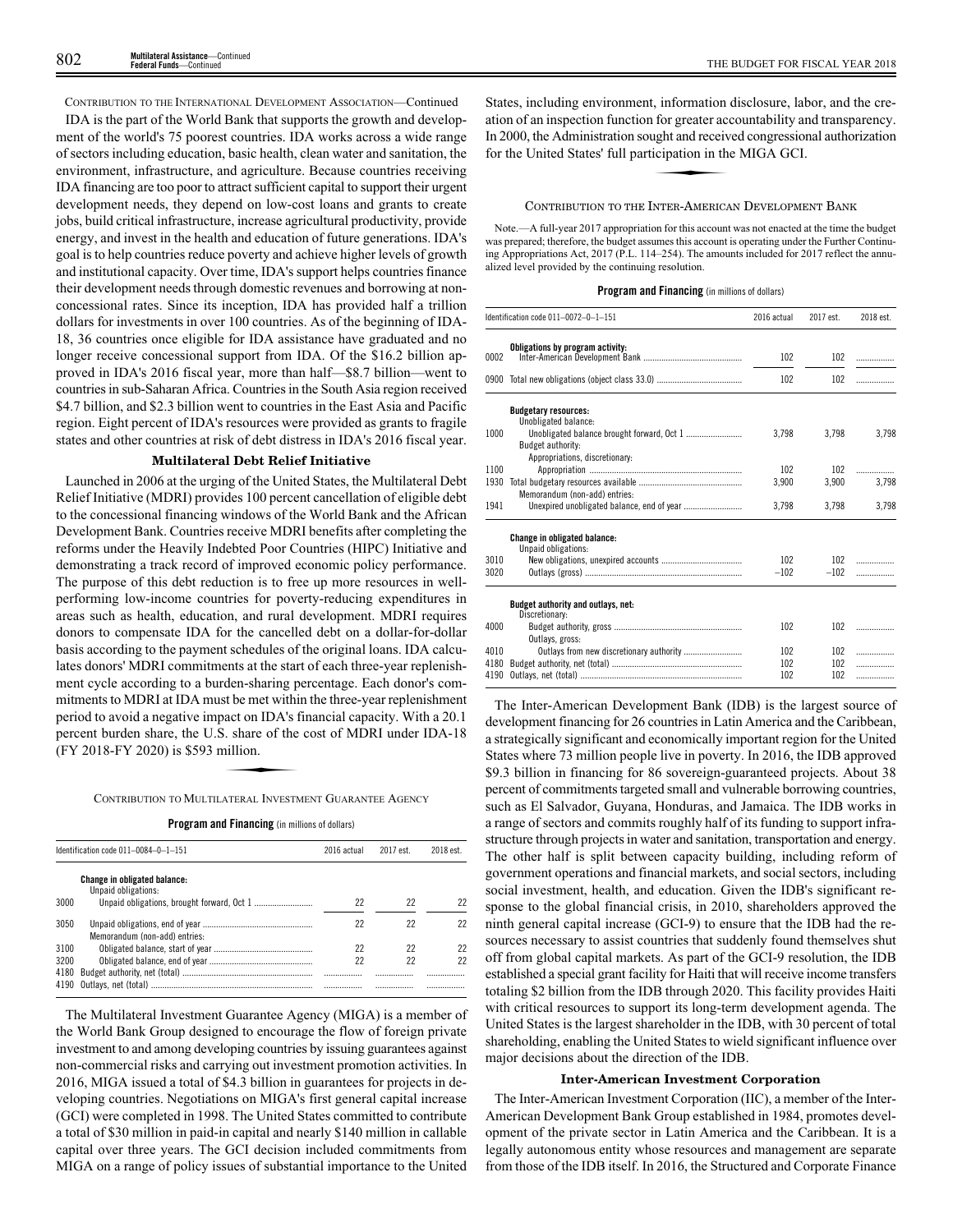Department of the IDB was consolidated within the IIC, expanding the IIC's mandate from a focus on small- and medium-sized enterprises to include financing for private infrastructure and corporate entities. Until IIC is fully capitalized through additional contributions from some shareholders and net income transfers from the IDB, a portion of IIC's approvals will be booked on the IDB's balance sheet. In 2016, the IIC approved 162 projects totaling \$2.2 billion, booking \$443 million in new approval for pro-<br>jects totaling \$2.2 billion, booking \$443 million in new approvals to its<br>own balance sheet and \$1.8 billion on the IDB's balance sheet. Since its<br> own balance sheet and \$1.8 billion on the IDB's balance sheet. Since its inception, the IIC has approved a total of \$6 billion in financing.

## CONTRIBUTION TO THE ASIAN DEVELOPMENT BANK

#### CONTRIBUTION TO THE ASIAN DEVELOPMENT FUND

*For payment to the Asian Development Bank's Asian Development Fund by the Secretary of the Treasury, \$47,395,000, to remain available until expended.*

Note.—A full-year 2017 appropriation for this account was not enacted at the time the budget was prepared; therefore, the budget assumes this account is operating under the Further Continuing Appropriations Act, 2017 (P.L. 114–254). The amounts included for 2017 reflect the annualized level provided by the continuing resolution.

## **Program and Financing** (in millions of dollars)

|      | Identification code 011-0076-0-1-151                 | 2016 actual | 2017 est. | 2018 est. |
|------|------------------------------------------------------|-------------|-----------|-----------|
| 0002 | Obligations by program activity:                     | 105         | 105       | 47        |
| 0003 |                                                      | 6           | 6         | .         |
| 0900 |                                                      | 111         | 111       | 47        |
|      | <b>Budgetary resources:</b><br>Unobligated balance:  |             |           |           |
| 1000 | Budget authority:<br>Appropriations, discretionary:  | 748         | 748       | 748       |
| 1100 |                                                      | 105         | 105       | 47        |
| 1100 |                                                      | 6           | 6         | .         |
| 1160 |                                                      | 111         | 111       | 47        |
| 1930 | Memorandum (non-add) entries:                        | 859         | 859       | 795       |
| 1941 |                                                      | 748         | 748       | 748       |
|      | Change in obligated balance:<br>Unpaid obligations:  |             |           |           |
| 3010 |                                                      | 111         | 111       | 47        |
| 3020 |                                                      | $-111$      | $-111$    | $-47$     |
|      | Budget authority and outlays, net:<br>Discretionary: |             |           |           |
| 4000 | Outlays, gross:                                      | 111         | 111       | 47        |
| 4010 |                                                      | 111         | 111       | 47        |
| 4180 |                                                      | 111         | 111       | 47        |
| 4190 |                                                      | 111         | 111       | 47        |

The Asian Development Bank (AsDB) Group promotes broad-based sustainable economic growth and development, poverty alleviation, and regional cooperation and integration in the Asia-Pacific region. It has two main financing windows: 1) the Asian Development Bank's "hard-loan" window (known as the Ordinary Capital Resources (OCR) window); and 2) the Asian Development Fund's (AsDF) "soft-loan" window, which provides grants and lends at concessional rates to the region's poorest nations. Effective January 2017, AsDB now provides concessional loans to eligible countries through the OCR window, while the AsDF only provides grants to the region's poorest countries that are at moderate or severe risk of debt distress.

### **Asian Development Bank**

The AsDB provides long-term loans at market rates to 23 middle-income Asian countries that lack the resources to finance their national economies and build critical infrastructure. The AsDB also supports private sector development with technical assistance, loans, guarantees, and direct equity investments in viable private sector projects with strong development impacts. In 2016, the AsDB approved \$14.4 billion for projects and leveraged another \$14.1 billion in co-financing from official and commercial sources. Through its lending, the AsDB supports the construction of critical infrastructure, the expansion of private enterprise, and sustainable economic growth. The majority of AsDB assistance is for investments in transportation, energy, finance, industry and trade, with water supply, municipal infrastructure, agriculture and natural resources, and public sector management also receiving significant funding. The AsDB is financed through capital contributions from donors, income earned on its loan and investment portfolios and bond issuances. In April 2009, donors approved the AsDB's fifth general capital increase (GCI-V), which tripled the AsDB's capital base to \$165 billion. GCI-V was necessary to enable the AsDB to maintain an adequate level of lending after it increased lending to assist developing Asian countries to withstand the effects of the global financial crisis.

## **Asian Development Fund**

Treasury requests \$47.4 million in support of AsDF programs over the eleventh replenishment (AsDF-12; FY 2018-FY 2021), including towards the first of four installments to AsDF-12.

The AsDF currently provides grants to 18 of the poorest countries in Asia and the Pacific that face moderate or high risk of debt distress, including Afghanistan and Burma. It focuses on supporting inclusive, sustainable economic growth, as well as regional cooperation and integration. Water, energy, and transportation infrastructure compose 48 percent of all AsDF projects, while financial sector deepening, agriculture, and health projects make up the remainder of AsDF grants. The AsDF also invests in crosscutting activities, such as connecting entrepreneurial training with financing for small and medium-sized enterprises. In 2016, the Board approved \$3.2 billion in concessional loans and grants for AsDF-eligible countries. Cumulatively, AsDF has provided over \$50 billion for projects in developing member countries. As a result of the merger of AsDF's lending assets into the ordinary capital resources of AsDB on January 1, 2017, AsDF now provides only grants. In recent years, the United States has focused attention<br>within AsDF on countries where support aligns with U.S. national security<br>priorities. within AsDF on countries where support aligns with U.S. national security priorities.

### CONTRIBUTION TO THE AFRICAN DEVELOPMENT BANK

*For payment to the African Development Bank by the Secretary of the Treasury for the United States share of the paid-in portion of the increase in capital stock, \$32,418,000, to remain available until expended.*

## LIMITATION ON CALLABLE CAPITAL SUBSCRIPTIONS

*The United States Governor of the African Development Bank may subscribe without fiscal year limitation to the callable capital portion of the United States share of such capital stock in an amount not to exceed \$507,860,808.*

## CONTRIBUTION TO THE AFRICAN DEVELOPMENT FUND

*For payment to the African Development Fund by the Secretary of the Treasury, \$171,300,000, to remain available until expended.*

Note.—A full-year 2017 appropriation for this account was not enacted at the time the budget was prepared; therefore, the budget assumes this account is operating under the Further Continuing Appropriations Act, 2017 (P.L. 114–254). The amounts included for 2017 reflect the annualized level provided by the continuing resolution.

|              | Identification code 011-0082-0-1-151                                               | 2016 actual | 2017 est. | 2018 est. |
|--------------|------------------------------------------------------------------------------------|-------------|-----------|-----------|
| 0001<br>0002 | Obligations by program activity:                                                   | 34<br>176   | 34<br>175 | 33<br>171 |
|              |                                                                                    | 210         | 209       | 204       |
| 1100<br>1100 | <b>Budgetary resources:</b><br>Budget authority:<br>Appropriations, discretionary: | 34<br>176   | 34<br>175 | 33<br>171 |
| 1160         |                                                                                    | 210         | 209       | 204       |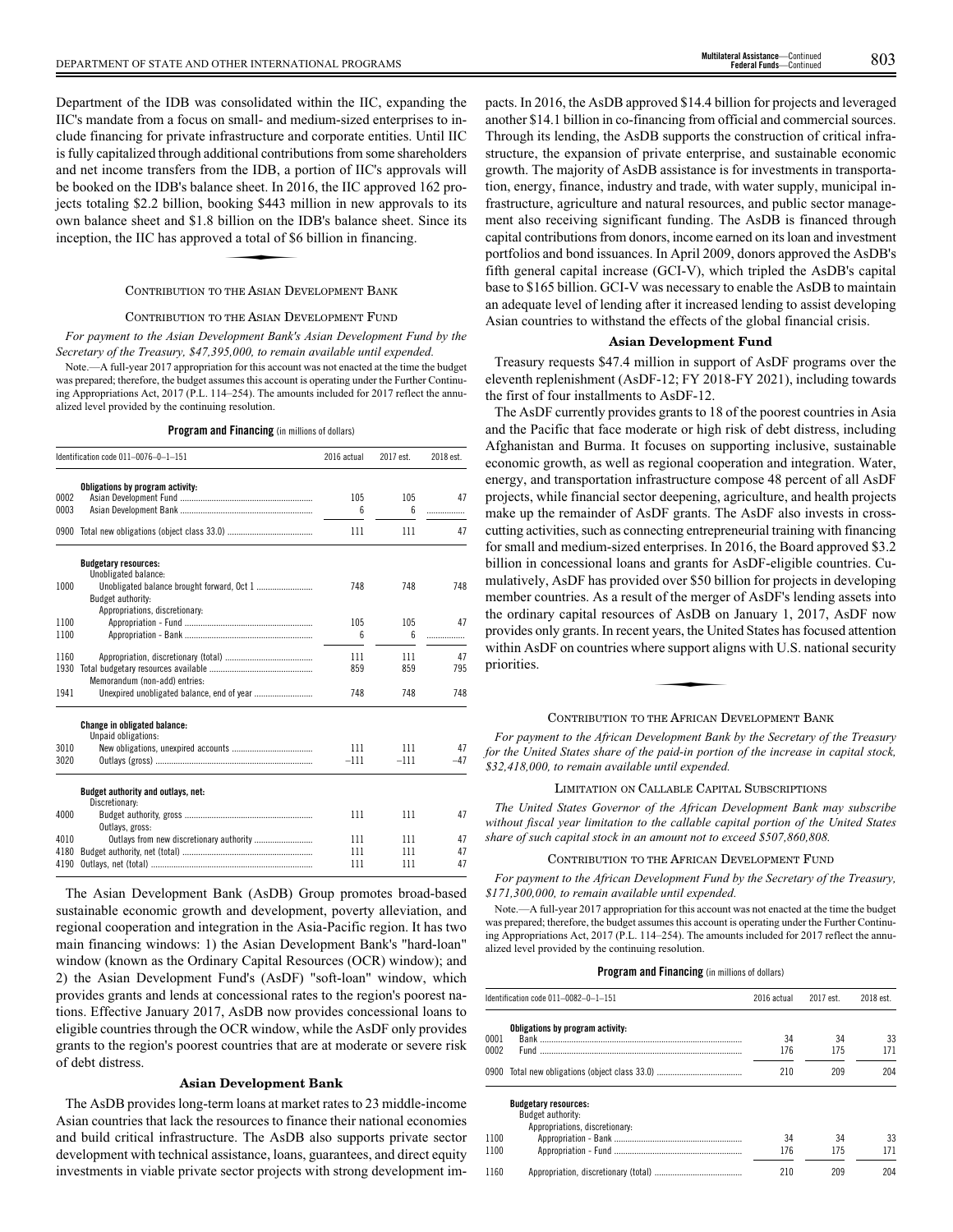CONTRIBUTION TO THE AFRICAN DEVELOPMENT BANK—Continued

**Program and Financing**—Continued

|      | Identification code 011-0082-0-1-151                        | 2016 actual | 2017 est. | 2018 est. |
|------|-------------------------------------------------------------|-------------|-----------|-----------|
|      |                                                             | 210         | 209       | 204       |
|      | <b>Change in obligated balance:</b><br>Unpaid obligations:  |             |           |           |
| 3010 |                                                             | 210         | 209       | 204       |
| 3020 |                                                             | $-210$      | $-209$    | $-204$    |
|      | <b>Budget authority and outlays, net:</b><br>Discretionary: |             |           |           |
| 4000 | Outlays, gross:                                             | 210         | 209       | 204       |
| 4010 |                                                             | 210         | 209       | 204       |
| 4180 |                                                             | 210         | 209       | 204       |
| 4190 |                                                             | 210         | 209       | 204       |

The African Development Bank Group comprises 1) the African Development Bank (AfDB), which lends at market-linked rates to middle-income African countries and Africa's private-sector; and 2) the African Development Fund (AfDF), which provides grants and concessional loans to the poorest African countries. The AfDF account includes a portion of the U.S. commitment to the Multilateral Debt Relief Initiative (MDRI).

#### **African Development Bank**

Treasury requests \$32.4 million for the purchase of 2,170 shares towards the seventh of eight installments under the AfDB's Sixth General Capital Increase (GCI-6).

The AfDB provides public sector financing at market-linked rates to 20 middle-income African countries, and provides loans, equity investments, lines of credit, and guarantees to support private sector investments in all 54 African member countries. The AfDB had \$8.5 billion in lending approvals in 2016, approximately seventy percent of which was for public sector projects and thirty percent for private sector projects. Over forty percent of AfDB approvals are for infrastructure, including energy, transportation, communication, and water and sanitation. Other key sectors include finance, agriculture, and governance. The United States is the largest non-regional shareholder at the AfDB, with 6.6 percent of total shareholding, and the second-largest shareholder after Nigeria.

## **African Development Fund**

Treasury requests \$171.3 million in support of AfDF programs over the fourteenth replenishment (AfDF-14; FY 2018-FY 2020), including towards the first of three installments to AfDF-14.

The AfDF is the AfDB Group's concessional lending window, providing grants and highly concessional loans to the poorest countries in Africa, of which nearly half are fragile or conflict-affected states. In 2016, the AfDF provided \$1.9 billion in financing, technical assistance, and capacitybuilding activities to the 38 eligible countries. Many AfDF recipient countries are African economies that are becoming new, emerging markets and growing U.S. trading partners, while other AfDF recipient countries remain trapped in fragility, conflict, and poverty, are highly vulnerable to both internal and external shocks, and are in need of special assistance to achieve basic levels of service delivery. The AfDF is one of the largest official financiers of infrastructure in sub-Saharan Africa, committing approximately half of its funding to national and regional infrastructure projects, in sectors such as energy, transport, and water and sanitation. The remainder of its funding is devoted to governance, agriculture and food security, and human capital development (e.g., health and education). The AfDF also sets aside special funding for regional projects and fragile and transitioning states; in total, approximately half of its resources are directed to fragile states.

## **Multilateral Debt Relief Initiative**

Launched in 2006 at the urging of the United States, MDRI provides 100 percent cancellation of eligible debt to the concessional financing windows of the World Bank and the AfDB. Countries receive MDRI benefits after

completing the reforms under the HIPC Initiative and demonstrating a track record of improved economic policy performance. The purpose of this debt reduction is to free up more resources in well-performing low-income countries for poverty-reducing expenditures in areas such as health, education, and rural development. MDRI requires donors to compensate AfDF for cancelled debt under MDRI on a dollar-for-dollar basis according to the payment schedules of the original loans. Similar to IDA, AfDF calculates donors' MDRI commitments at the start of each three-year replenishment cycle according to a burden-sharing percentage. Donor commitments must be met within the three-year replenishment period to avoid a negative impact on the AfDF's commitment capacity. At 11.8 percent burden share, the U.S. share of the cost of MDRI under AfDF-14 (FYs 2018–2020) is \$74 million. ment capacity.<br>MDRI under 4<br>BANK FOR RECC

CONTRIBUTION TO THE EUROPEAN BANK FOR RECONSTRUCTION AND DEVELOPMENT

**Program and Financing** (in millions of dollars)

|      | Identification code 011-0088-0-1-151                           | 2016 actual    | 2017 est.      | 2018 est.                |
|------|----------------------------------------------------------------|----------------|----------------|--------------------------|
|      | Obligations by program activity:                               |                |                |                          |
| 0001 |                                                                | 3              |                |                          |
|      |                                                                | 3              |                | .                        |
|      | <b>Budgetary resources:</b>                                    |                |                |                          |
|      | Budget authority:                                              |                |                |                          |
|      | Spending authority from offsetting collections, discretionary: |                |                |                          |
| 1700 |                                                                | 3<br>3         |                |                          |
|      |                                                                |                |                |                          |
|      | Change in obligated balance:                                   |                |                |                          |
|      | Unpaid obligations:                                            |                |                |                          |
| 3000 |                                                                |                | 2              | 2                        |
| 3010 |                                                                | 3              |                | .                        |
| 3020 |                                                                | $-1$           |                | .                        |
| 3050 |                                                                | $\overline{2}$ | $\mathfrak{p}$ | $\overline{\phantom{a}}$ |
|      | Memorandum (non-add) entries:                                  |                |                |                          |
| 3100 |                                                                |                | $\overline{c}$ | $\overline{c}$           |
| 3200 |                                                                | $\overline{c}$ | $\overline{2}$ | $\overline{\phantom{a}}$ |
|      |                                                                |                |                |                          |
|      | Budget authority and outlays, net:<br>Discretionary:           |                |                |                          |
| 4000 |                                                                |                |                |                          |
|      | Outlays, gross:                                                |                |                |                          |
| 4011 |                                                                |                |                |                          |
|      | Offsets against gross budget authority and outlays:            |                |                |                          |
|      | Offsetting collections (collected) from:                       |                |                |                          |
| 4030 |                                                                |                |                | .                        |
| 4180 |                                                                |                |                | .                        |
| 4190 |                                                                | $-2$           |                | .                        |

Created in 1990, the European Bank for Reconstruction and Development (EBRD) supports market-oriented economic reform and democratic pluralism, predominately through private-sector lending and investments. Its original field of operation in the countries of Central and Eastern Europe and the former Soviet Union was expanded in 2012 to aid in the transitions of key countries in the Middle East and North Africa. In April 1996, shareholders approved a doubling of the EBRD's capital base to EUR 20 billion (approximately \$24 billion). In 2012, the United States provided<br>\$1.25 billion in callable capital to increase the capital base to EUR 30 billion<br>and support increased demands resulting from the 2008 financial cris \$1.25 billion in callable capital to increase the capital base to EUR 30 billion and support increased demands resulting from the 2008 financial crisis.

#### CONTRIBUTION TO THE NORTH AMERICAN DEVELOPMENT BANK

Note.—A full-year 2017 appropriation for this account was not enacted at the time the budget was prepared; therefore, the budget assumes this account is operating under the Further Continuing Appropriations Act, 2017 (P.L. 114–254). The amounts included for 2017 reflect the annualized level provided by the continuing resolution.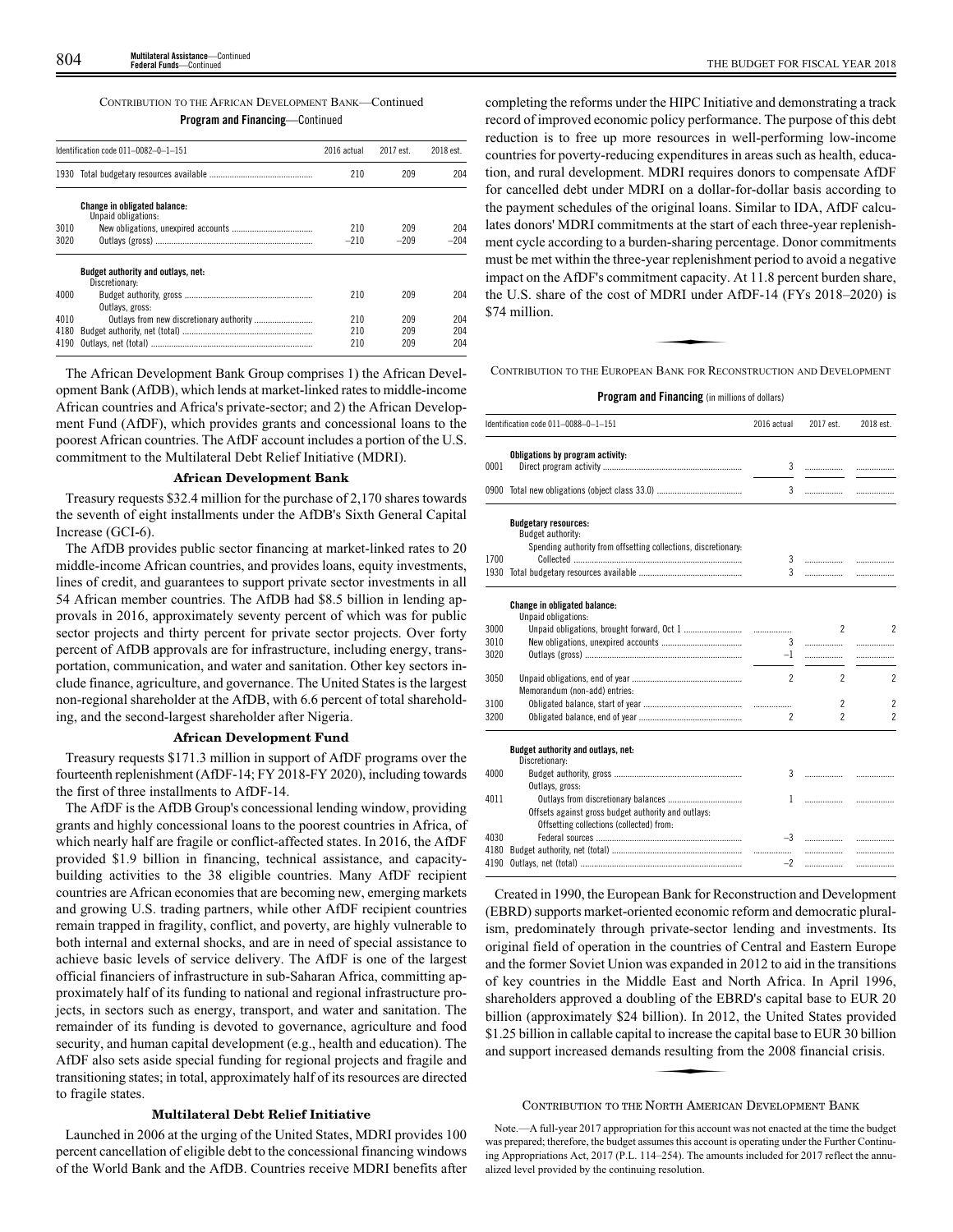## **Program and Financing** (in millions of dollars)

|      | Identification code 011-1008-0-1-151                       | 2016 actual | 2017 est. | 2018 est. |
|------|------------------------------------------------------------|-------------|-----------|-----------|
| 0001 | Obligations by program activity:                           |             |           | 20        |
|      |                                                            |             | 20        |           |
|      | <b>Budgetary resources:</b><br>Unobligated balance:        |             |           |           |
| 1000 | Budget authority:<br>Appropriations, discretionary:        |             |           |           |
| 1100 |                                                            | 10          |           |           |
| 1930 | Memorandum (non-add) entries:                              | 10          | 20        | .         |
| 1941 |                                                            |             |           |           |
|      | <b>Change in obligated balance:</b><br>Unpaid obligations: |             |           |           |
| 3010 |                                                            |             |           |           |
| 3020 |                                                            |             |           | $-20$     |
|      | Budget authority and outlays, net:<br>Discretionary:       |             |           |           |
| 4000 | Outlays, gross:                                            | 10          |           |           |
| 4010 |                                                            |             | 10        | .         |

The North American Development Bank (NADB) finances environmental infrastructure projects that have been certified by the U.S.-Mexico Border Environmental Cooperation Commission (BECC). BECC is NADB's sister institution and is designed to assist border states and local communities in identifying projects on both sides of the U.S.-Mexico border. To enhance efficiency and strengthen the environmental mandate of the NADB, the BECC is in the process of integrating with the NADB. In 2016, the NADB provided \$102.4 million in loans and grants in renewable energy, water and wastewater, air quality, storm drainage and urban infrastructure projects. As of December 2016, NADB had approved \$2.0 billion in loans.

4020 Outlays, gross (total) ............................................................. ................. 20 .................

4190 Outlays, net (total) ........................................................................ ................. 20 .................

4011 Outlays from discretionary balances

4180 Budget authority, net (total)

Under its charter, the United States and Mexico contributed equally to NADB's capital—\$450 million in paid-in capital and \$2.55 billion in Extra Secondary of the Hotel and Secondary Collection of the capital increase would double NADBs capital base to \$6 billion. There is<br>no new funding requested for NADB in FY 2018 due to budget constraints.<br>CONTRIBUTION TO capital increase would double NADBs capital base to \$6 billion. There is no new funding requested for NADB in FY 2018 due to budget constraints.

CONTRIBUTION TO ENTERPRISE FOR THE AMERICAS MULTILATERAL INVESTMENT FUND

The Multilateral Investment Fund (MIF), administered by the Inter-American Development Bank, provides grants, loans and equity investments to support private-sector development in Latin America and the Caribbean, with a focus on creating opportunities for poor and vulnerable populations. Grants and loans are used for technical assistance to identify innovative markets, products and business processes, investments in human capital, and business infrastructure and development. In 2016, the MIF approved 74 projects totaling \$86 million. Since its inception in 1992, the MIF has approved over 1,750 projects, for which the MIF provided approximately \$2 billion.

The United States has contributed \$624 million to the MIF since 1992. Negotiations concluded on a new replenishment in March 2017. The United States will not contribute to this round of funding, but will retain influence over past and new contributions through the legacy resources remaining from past contributions. The United States achieved its key objectives in the most recent negotiations: significantly increasing contributions from Latin American and Caribbean donors, strengthening the focus on poor and vulnerable populations, and increasing the efficiency of MIF operations. significantly<br>significantly<br>an donors, stred<br>dincreasing the

#### CONTRIBUTION TO THE INTERNATIONAL FUND FOR AGRICULTURAL DEVELOPMENT

*For payment to the International Fund for Agricultural Development by the Secretary of the Treasury, \$30,000,000, to remain available until expended.*

Note.—A full-year 2017 appropriation for this account was not enacted at the time the budget was prepared; therefore, the budget assumes this account is operating under the Further Continuing Appropriations Act, 2017 (P.L. 114–254). The amounts included for 2017 reflect the annualized level provided by the continuing resolution.

## **Program and Financing** (in millions of dollars)

|              | Identification code 011-1039-0-1-151                                                                 | 2016 actual | 2017 est. | 2018 est.       |
|--------------|------------------------------------------------------------------------------------------------------|-------------|-----------|-----------------|
| 0001         | Obligations by program activity:<br>Contributions to the International Fund for Agricultural Develop | 32          | 32        | 30              |
|              |                                                                                                      |             |           |                 |
|              |                                                                                                      | 32          | 32        | 30              |
|              | <b>Budgetary resources:</b><br>Budget authority:                                                     |             |           |                 |
|              | Appropriations, discretionary:                                                                       |             |           |                 |
| 1100<br>1930 |                                                                                                      | 32<br>32    | 32<br>32  | 30<br>30        |
|              |                                                                                                      |             |           |                 |
|              | Change in obligated balance:<br>Unpaid obligations:                                                  |             |           |                 |
| 3000         |                                                                                                      | 34          | 46        | 26              |
| 3010         |                                                                                                      | 32          | 32        | 30              |
| 3020         |                                                                                                      | $-20$       | $-52$     | $-12$           |
| 3050         | Memorandum (non-add) entries:                                                                        | 46          | 26        | 44              |
| 3100         |                                                                                                      | 34          | 46        | 26              |
| 3200         |                                                                                                      | 46          | 26        | 44              |
|              | Budget authority and outlays, net:<br>Discretionary:                                                 |             |           |                 |
| 4000         | Outlays, gross:                                                                                      | 32          | 32        | 30              |
| 4010         |                                                                                                      | .           | 6         | 6               |
| 4011         |                                                                                                      | 20          | 46        | $6\overline{6}$ |
| 4020         |                                                                                                      | 20          | 52        | 12              |
| 4180         |                                                                                                      | 32          | 32        | 30              |
| 4190         |                                                                                                      | 20          | 52        | 12              |

Treasury requests \$30 million for the third of three installments towards the International Fund for Agricultural Development's tenth replenishment (IFAD-10).

IFAD was established in 1977 as a multilateral financial institution focused on promoting rural agricultural development and food security in poorer countries. IFAD's specific mandate is to help rural small-scale pro-<br>ducers and subsistence farmers increase their productivity and incomes,<br>improve food security, and integrate them into larger markets. ducers and subsistence farmers increase their productivity and incomes, improve food security, and integrate them into larger markets.

### INTERNATIONAL AFFAIRS TECHNICAL ASSISTANCE

*For necessary expenses to carry out the provisions of section 129 of the Foreign Assistance Act of 1961, \$25,455,000, to remain available until September 30, 2020, which shall be available notwithstanding any other provision of law.*

Note.—A full-year 2017 appropriation for this account was not enacted at the time the budget was prepared; therefore, the budget assumes this account is operating under the Further Continuing Appropriations Act, 2017 (P.L. 114–254). The amounts included for 2017 reflect the annualized level provided by the continuing resolution.

| Identification code 011-1045-0-1-151                          | 2016 actual | 2017 est. | 2018 est. |
|---------------------------------------------------------------|-------------|-----------|-----------|
| Obligations by program activity:<br>0001                      | 26          | 23        | 25        |
| 0801<br>International Affairs Technical Assistance<br>Program | 28          | 25        | 25        |
| 0900 Total new obligations, unexpired accounts                | 54          | 48        | 50        |
| <b>Budgetary resources:</b><br>Unobligated balance:<br>1000   | 34          | 46        | 46        |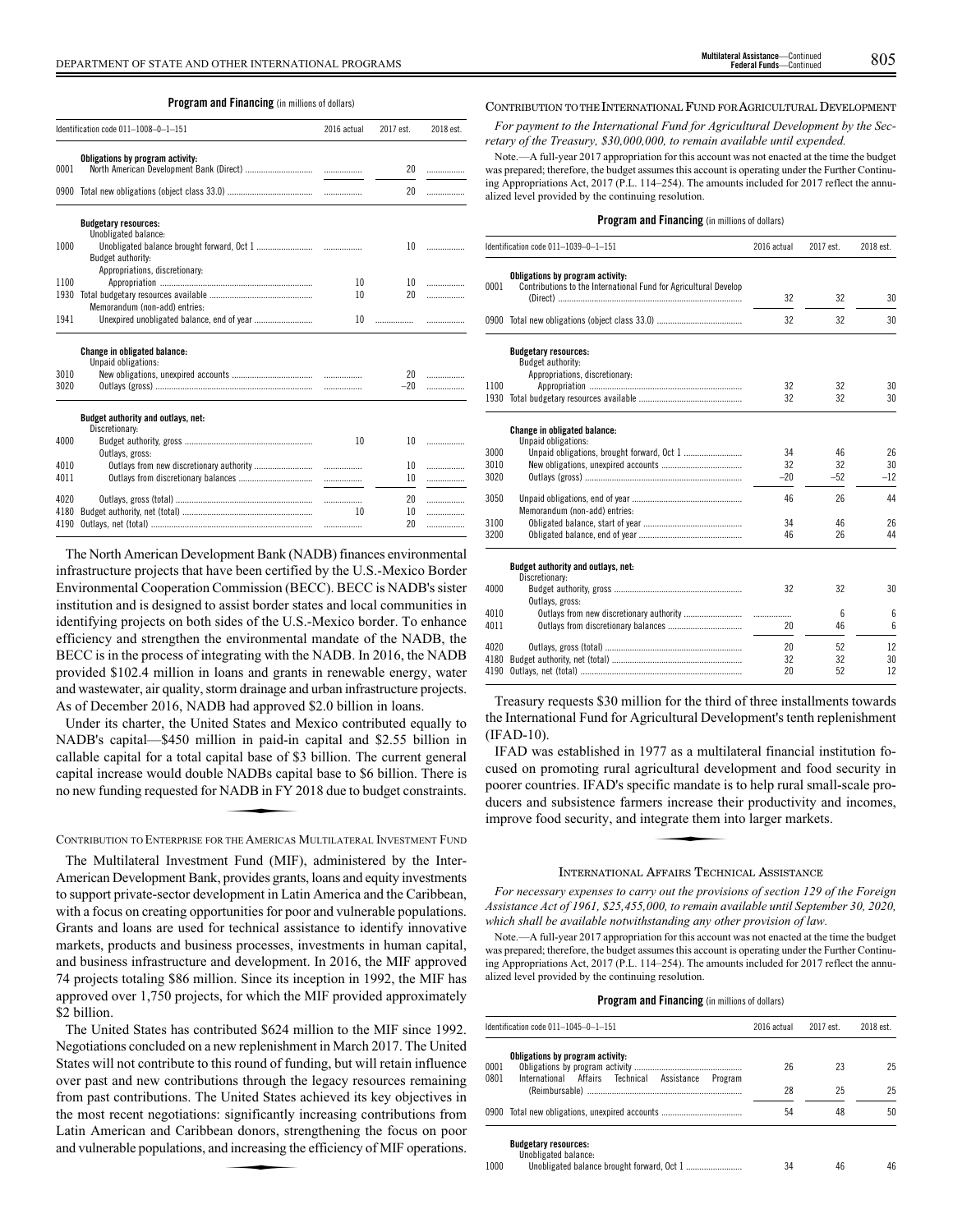| <b>INTERNATIONAL AFFAIRS TECHNICAL ASSISTANCE-Continued</b> |
|-------------------------------------------------------------|
| <b>Program and Financing</b> —Continued                     |

|      | Identification code 011-1045-0-1-151                           | 2016 actual              | 2017 est.                | 2018 est. |
|------|----------------------------------------------------------------|--------------------------|--------------------------|-----------|
| 1021 |                                                                | 6                        | .                        | .         |
| 1050 |                                                                | 40                       | 46                       | 46        |
|      | Budget authority:                                              |                          |                          |           |
|      | Appropriations, discretionary:                                 |                          |                          |           |
| 1100 |                                                                | 24                       | 23                       | 25        |
|      | Spending authority from offsetting collections, discretionary: |                          |                          |           |
| 1700 |                                                                | 36                       | 25                       | 25        |
| 1900 |                                                                | 60                       | 48                       | 50        |
|      |                                                                | 100                      | 94                       | 96        |
|      | Memorandum (non-add) entries:                                  |                          |                          |           |
| 1941 |                                                                | 46                       | 46                       | 46        |
|      | Change in obligated balance:                                   |                          |                          |           |
|      | Unpaid obligations:                                            |                          |                          |           |
| 3000 |                                                                | 27                       | 25                       | 46        |
| 3010 |                                                                | 54                       | 48                       | 50        |
| 3011 | Obligations ("upward adjustments"), expired accounts           | $\overline{\phantom{a}}$ | .                        | .         |
| 3020 |                                                                | $-47$                    | $-27$                    | $-43$     |
| 3040 | Recoveries of prior year unpaid obligations, unexpired         | $-6$                     | .                        | .         |
| 3041 | Recoveries of prior year unpaid obligations, expired           | $-5$                     | .                        |           |
| 3050 |                                                                | 25                       | 46                       | 53        |
|      | Memorandum (non-add) entries:                                  |                          |                          |           |
| 3100 |                                                                | 27                       | 25                       | 46        |
| 3200 |                                                                | 25                       | 46                       | 53        |
|      | Budget authority and outlays, net:                             |                          |                          |           |
| 4000 | Discretionary:                                                 | 60                       | 48                       | 50        |
|      | Outlays, gross:                                                |                          |                          |           |
| 4010 | Outlays from new discretionary authority                       | 5                        | 4                        | 4         |
| 4011 |                                                                | 42                       | 23                       | 39        |
|      |                                                                |                          |                          |           |
| 4020 |                                                                | 47                       | 27                       | 43        |
|      | Offsets against gross budget authority and outlays:            |                          |                          |           |
|      | Offsetting collections (collected) from:                       |                          |                          |           |
| 4030 |                                                                | $-36$                    | $-25$                    | $-25$     |
|      |                                                                |                          |                          |           |
| 4040 | Offsets against gross budget authority and outlays (total)     | $-36$                    | $-25$                    | $-25$     |
| 4180 |                                                                | 24                       | 23                       | 25        |
| 4190 |                                                                | 11                       | $\overline{\phantom{a}}$ | 18        |

Pursuant to OTA's authorizing statute, OTA provides technical assistance to facilitate the implementation of policy, management, and administrative reforms in the areas of budget, revenue, government debt, financial institutions and financial enforcement to developing and transition countries. This assistance supports U.S. foreign policy and national security objectives.

The 2018 Budget includes \$25.5 million to fund full-time resident technical assistance advisors, intermittent advisors, and program-related administrative costs. The appropriation will support technical assistance programs in Asia, the Middle East, Africa, Latin America, and the Caribbean. It will enable the provision of technical assistance to developing and transition countries to strengthen the capacity of finance ministries, central banks, and other government institutions to manage public finances and oversee the financial sector. Technical assistance projects support efficient revenue collection, well-planned and executed budgets, judicious debt management, sound banking systems, and strong controls to combat corruption and economic crimes, including terrorist financing. The appropriation will also support Treasury's work to strengthen the financial underpinnings for infrastructure development. OTA will continue to coordinate its activities with the Department of State, USAID, and other relevant U.S. Government agencies as well as international financial institutions, and other bilateral donors when determining where its technical assistance program can have the greatest positive impact.

**Object Classification** (in millions of dollars)

|              | Identification code $011-1045-0-1-151$                | 2016 actual | 2017 est. | 2018 est. |
|--------------|-------------------------------------------------------|-------------|-----------|-----------|
| 11 1         | Direct obligations: Personnel compensation: Full-time |             |           |           |
| 11.9<br>12.1 |                                                       |             |           |           |

|    |    | 3  |
|----|----|----|
|    |    | 3  |
| 13 |    | 12 |
|    |    | 3  |
|    |    |    |
| 26 | 23 | 25 |
| 28 | 25 | 25 |
| 54 | 48 | 50 |
|    |    |    |

## **Employment Summary**

| Identification code $011-1045-0-1-151$ |                                                                                                                                                                                                                                                                                                  | 2016 actual | 2017 est. | 2018 est. |
|----------------------------------------|--------------------------------------------------------------------------------------------------------------------------------------------------------------------------------------------------------------------------------------------------------------------------------------------------|-------------|-----------|-----------|
|                                        | 1001 Direct civilian full-time equivalent employment<br>2001 Reimbursable civilian full-time equivalent employment                                                                                                                                                                               | 12          |           |           |
|                                        |                                                                                                                                                                                                                                                                                                  |             |           |           |
|                                        |                                                                                                                                                                                                                                                                                                  |             |           |           |
|                                        | $\mathbf{r}$ and $\mathbf{r}$ and $\mathbf{r}$ and $\mathbf{r}$ and $\mathbf{r}$ and $\mathbf{r}$ and $\mathbf{r}$ and $\mathbf{r}$ and $\mathbf{r}$ and $\mathbf{r}$ and $\mathbf{r}$ and $\mathbf{r}$ and $\mathbf{r}$ and $\mathbf{r}$ and $\mathbf{r}$ and $\mathbf{r}$ and $\mathbf{r}$ and |             |           |           |

#### INTERNATIONAL ORGANIZATIONS AND PROGRAMS

Note.—A full-year 2017 appropriation for this account was not enacted at the time the budget was prepared; therefore, the budget assumes this account is operating under the Further Continuing Appropriations Act, 2017 (P.L. 114–254). The amounts included for 2017 reflect the annualized level provided by the continuing resolution.

### **Program and Financing** (in millions of dollars)

|              | Identification code 019-1005-0-1-151                        | 2016 actual  | 2017 est. | 2018 est. |
|--------------|-------------------------------------------------------------|--------------|-----------|-----------|
|              | Obligations by program activity:                            |              |           |           |
| 0001         | International Organizations and Programs (Direct)           | 337          | 338       | 1         |
|              |                                                             | 337          | 338       | 1         |
|              | <b>Budgetary resources:</b>                                 |              |           |           |
|              | Unobligated balance:                                        |              |           |           |
| 1000<br>1012 | Unobligated balance transfers between expired and unexpired |              | 1         | 1         |
|              |                                                             | 1            | .         |           |
|              |                                                             |              |           |           |
| 1050         |                                                             | $\mathbf{1}$ | 1         | 1         |
|              | Budget authority:                                           |              |           |           |
|              | Appropriations, discretionary:                              |              |           |           |
| 1100         |                                                             | 339          | 338       | .         |
| 1120         | Appropriations transferred to other accts [019-1031]        | $-2$         | .         | .         |
| 1160         |                                                             | 337          | 338       | .         |
| 1930         |                                                             | 338          | 339       | 1         |
|              | Memorandum (non-add) entries:                               |              |           |           |
| 1941         |                                                             | 1            | 1         | .         |
|              | Change in obligated balance:                                |              |           |           |
|              | Unpaid obligations:                                         |              |           |           |
| 3000         |                                                             | 342          | 314       | 337       |
| 3010         |                                                             | 337          | 338       | 1         |
| 3011         | Obligations ("upward adjustments"), expired accounts        | 1            | .         | .         |
| 3020         |                                                             | $-364$       | $-315$    | $-338$    |
| 3041         | Recoveries of prior year unpaid obligations, expired        | $-2$         |           | .         |
| 3050         |                                                             | 314          | 337       | .         |
|              | Memorandum (non-add) entries:                               |              |           |           |
| 3100         |                                                             | 342          | 314       | 337       |
| 3200         |                                                             | 314          | 337       | .         |
|              | Budget authority and outlays, net:                          |              |           |           |
|              | Discretionary:                                              |              |           |           |
| 4000         |                                                             | 337          | 338       | .         |
|              | Outlays, gross:                                             |              |           |           |
| 4010         |                                                             | 23           | .         | .         |
| 4011         |                                                             | 341          | 315       | 338       |
| 4020         |                                                             | 364          | 315       | 338       |
|              |                                                             |              |           |           |

4180 Budget authority, net (total) .......................................................... 337 338 ................. 4190 Outlays, net (total) ........................................................................ 364 315 338

The International Organizations and Programs (IOP) account is used to provide non-assessed contributions to UN-affiliated and other international organizations and programs. In FY 2018, the Budget seeks to reduce or end direct funding to international organizations whose missions do not substantially advance U.S. foreign policy interests, are duplicative, or are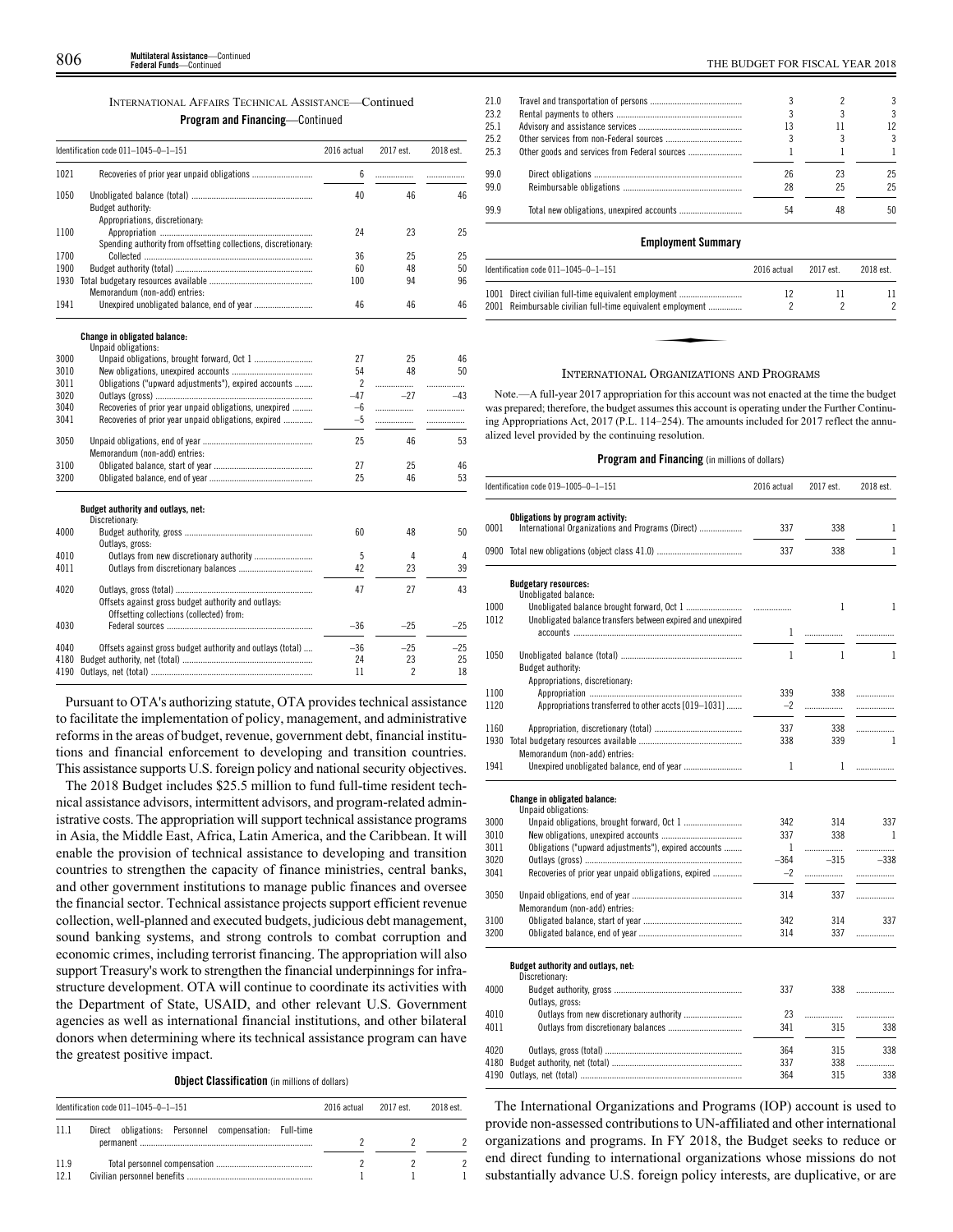not well-managed. The FY 2018 Budget does not request funds for the IOP account. 18 Budget doe<br>18 Budget doe<br>bet Restructur

#### DEBT RESTRUCTURING

## **Program and Financing** (in millions of dollars)

| Identification code 011-0091-0-1-151 |                                     | 2016 actual | 2017 est. | 2018 est. |
|--------------------------------------|-------------------------------------|-------------|-----------|-----------|
|                                      | <b>Budgetary resources:</b>         |             |           |           |
|                                      | Unobligated balance:                |             |           |           |
| 1000                                 |                                     |             |           |           |
| 1930                                 |                                     |             |           |           |
|                                      | Memorandum (non-add) entries:       |             |           |           |
| 1941                                 |                                     | 1           | 1         |           |
|                                      | <b>Change in obligated balance:</b> |             |           |           |
|                                      | Unpaid obligations:                 |             |           |           |
| 3000                                 |                                     | 89          | 61        |           |
| 3020                                 |                                     | $-28$       | $-61$     |           |
| 3050                                 |                                     | 61          |           |           |
|                                      | Memorandum (non-add) entries:       |             |           |           |
| 3100                                 |                                     | 89          | 61        |           |
| 3200                                 |                                     | 61          |           |           |
|                                      | Budget authority and outlays, net:  |             |           |           |
|                                      | Discretionary:                      |             |           |           |
|                                      | Outlays, gross:                     |             |           |           |
| 4011                                 |                                     | 28          | 61        |           |
| 4180                                 |                                     |             |           |           |
| 4190                                 |                                     | 28          | 61        |           |

## **Summary ofLoan Levels, Subsidy Budget Authority and Outlays by Program** (inmillionsof dollars)

| Identification code $011-0091-0-1-151$ |                              | 2016 actual | 2017 est | 2018 est. |
|----------------------------------------|------------------------------|-------------|----------|-----------|
|                                        | Direct loan subsidy outlays: | 16          |          |           |
|                                        |                              | 28          |          |           |

4

Funds for debt restructuring are periodically needed to help countries reduce the burden of unsustainable debts, thereby establishing a sounder footing for economic growth. Debt relief and restructuring can be fundamental to helping countries stabilize their economies, restart economic growth, and alleviate poverty and instability. Through the Paris Club and programs such as the Heavily Indebted Poor Countries (HIPC) Initiative, countries that have demonstrated a commitment to economic reforms can benefit from debt restructuring. These programs have provided authority<br>benefit from debt restructuring. These programs have provided authority<br>and appropriations to reschedule and/or reduce debt repayments to the U.S.<br>Gov and appropriations to reschedule and/or reduce debt repayments to the U.S. Government.

## **AGENCY FOR INTERNATIONAL DEVELOPMENT**

#### *Federal Funds*

#### DEVELOPMENT ASSISTANCE

Note.—A full-year 2017 appropriation for this account was not enacted at the time the budget was prepared; therefore, the budget assumes this account is operating under the Further Continuing Appropriations Act, 2017 (P.L. 114–254). The amounts included for 2017 reflect the annualized level provided by the continuing resolution.

**Program and Financing** (in millions of dollars)

| Identification code 072-1021-0-1-151 |                                                        | 2016 actual | 2017 est. | 2018 est. |
|--------------------------------------|--------------------------------------------------------|-------------|-----------|-----------|
| 0001                                 | Obligations by program activity:                       | 2.377       | 2.650     | 2.805     |
|                                      | <b>Budgetary resources:</b><br>Unobligated balance:    |             |           |           |
| 1000                                 |                                                        | 2.098       | 2.696     | 2.822     |
| 1010                                 | Unobligated balance transfer to other accts [072-1264] | $-15$       |           |           |
| 1010                                 | Unobligated balance transfer to other accts [071-4184] | $-4$        |           |           |
| 1010                                 | Unobligated balance transfer to other accts [011-0700] |             |           |           |
|                                      |                                                        |             |           |           |

| <b>Federal Funds</b> |
|----------------------|
|                      |
|                      |
|                      |
|                      |
|                      |

| 1010<br>1021<br>1033 | Unobligated balance transfer to other accts [019-1022]         | $-2$<br>100<br>119 | .<br><br>.     | <br>.<br>. |
|----------------------|----------------------------------------------------------------|--------------------|----------------|------------|
| 1050                 | Budget authority:                                              | 2,292              | 2,696          | 2,822      |
| 1100                 | Appropriations, discretionary:                                 | 2.781              | 2.776          | .          |
| 1120                 | Appropriations transferred to other accts [072-1264]           | $-1$               | .              | .          |
|                      |                                                                |                    |                |            |
| 1160                 | Spending authority from offsetting collections, discretionary: | 2,780              | 2,776          |            |
| 1700                 |                                                                | $\overline{c}$     | .              | .          |
| 1900<br>1930         |                                                                | 2,782              | 2.776<br>5.472 | <br>2.822  |
|                      | Memorandum (non-add) entries:                                  | 5,074              |                |            |
| 1940                 |                                                                | $-1$               | .              | .          |
| 1941                 |                                                                | 2,696              | 2,822          | 17         |
|                      |                                                                |                    |                |            |
|                      | Change in obligated balance:<br>Unpaid obligations:            |                    |                |            |
| 3000                 |                                                                | 4,403              | 3,968          | 3,614      |
| 3010                 |                                                                | 2.377              | 2,650          | 2,805      |
| 3011                 | Obligations ("upward adjustments"), expired accounts           | 7                  | .              | .          |
| 3020                 |                                                                | $-2,702$           | $-3.004$       | $-2,728$   |
| 3040                 | Recoveries of prior year unpaid obligations, unexpired         | $-100$             |                |            |
| 3041                 | Recoveries of prior year unpaid obligations, expired           | $-17$              | .              | .          |
| 3050                 |                                                                | 3,968              | 3,614          | 3,691      |
|                      | Memorandum (non-add) entries:                                  |                    |                |            |
| 3100                 |                                                                | 4,403              | 3,968          | 3,614      |
| 3200                 |                                                                | 3,968              | 3,614          | 3,691      |
|                      | Budget authority and outlays, net:                             |                    |                |            |
| 4000                 | Discretionary:                                                 | 2.782              | 2.776          | .          |
|                      | Outlays, gross:                                                |                    |                |            |
| 4010                 | Outlays from new discretionary authority                       | 174                | 278            | .          |
| 4011                 |                                                                | 2,528              | 2,726          | 2.728      |
|                      |                                                                |                    |                |            |
| 4020                 |                                                                | 2,702              | 3,004          | 2,728      |
|                      | Offsets against gross budget authority and outlays:            |                    |                |            |
|                      | Offsetting collections (collected) from:                       |                    |                |            |
| 4030                 |                                                                | $-2$               |                | .          |
| 4033                 |                                                                | $-119$             |                | .          |
| 4040                 | Offsets against gross budget authority and outlays (total)     | $-121$             | .              |            |
|                      | Additional offsets against gross budget authority only:        |                    |                |            |
| 4053                 | Recoveries of prior year paid obligations, unexpired           |                    |                |            |
|                      |                                                                | 119                | .              | .          |
| 4060                 | Additional offsets against budget authority only (total)       | 119                | .              |            |
| 4070                 |                                                                | 2,780              | 2,776          | .          |
| 4080                 |                                                                | 2,581              | 3,004          | 2,728      |
| 4180                 |                                                                | 2,780              | 2,776          | .          |
| 4190                 |                                                                | 2,581              | 3,004          | 2,728      |
|                      |                                                                |                    |                |            |

*Development Assistance Programs*.—The Development Assistance (DA) account has been used to invest in partnerships that support ending extreme poverty and promoting resilient, democratic societies around the world. In an effort to streamline accounts and ensure the most effective use of foreign assistance funding, the 2018 Budget eliminates the DA account and incorporates funding for selected countries and programs previously requested under the Economic Support Fund (ESF) and DA accounts within the new Economic Support and Development Fund account. The 2018 Budget frees up funding for rebuilding the U.S. military and pursuing critical domestic priorities by focusing foreign assistance in regions and on sectors that advance our national security and our goal of defeating ISIS and other transnational terrorist groups, while also continuing to support key strategic partners and allies, foster economic opportunities for U.S. businesses, and ensure efficiency, effectiveness, and accountability to the U.S. taxpayer.

#### **Object Classification** (in millions of dollars)

|      | Identification code 072—1021—0—1—151 | 2016 actual | 2017 est. | 2018 est. |
|------|--------------------------------------|-------------|-----------|-----------|
|      | Direct obligations:                  |             |           |           |
|      | Personnel compensation:              |             |           |           |
| 11.1 |                                      |             |           |           |
| 11.3 |                                      |             |           |           |
| 11.8 |                                      |             |           |           |
| 11.9 |                                      | 19          | 19        |           |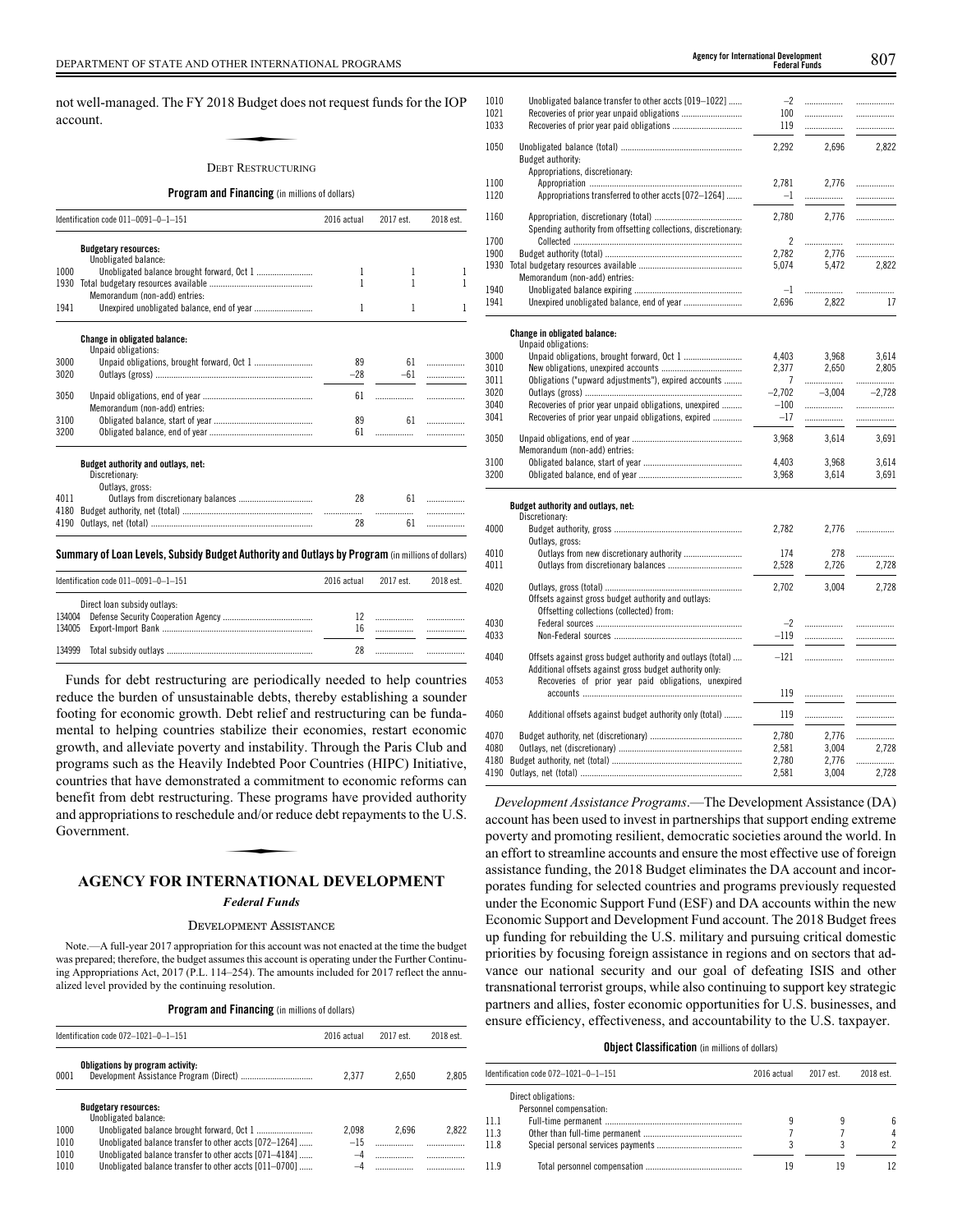# DEVELOPMENT ASSISTANCE—Continued

**Object Classification**—Continued

|      | Identification code 072-1021-0-1-151                 |       | 2017 est. | 2018 est. |
|------|------------------------------------------------------|-------|-----------|-----------|
| 12.1 |                                                      |       |           |           |
| 21.0 |                                                      |       |           |           |
| 23.1 |                                                      |       |           |           |
| 23.2 |                                                      |       |           |           |
| 23.3 | Communications, utilities, and miscellaneous charges |       |           |           |
| 25.1 |                                                      | 107   | 107       | 107       |
| 252  |                                                      | 10    | 10        | 10        |
| 25.3 | Other goods and services from Federal sources        |       |           |           |
| 25.5 |                                                      | 20    | 20        |           |
| 25.7 |                                                      |       |           |           |
| 26.0 |                                                      |       |           |           |
| 32.0 |                                                      |       |           |           |
| 41.0 |                                                      | 2.194 | 2.467     | 2.632     |
| 99.9 |                                                      | 2.377 | 2.650     | 2.805     |

## **Employment Summary**

| Identification code 072-1021-0-1-151                 | 2016 actual | 2017 est. | 2018 est. |
|------------------------------------------------------|-------------|-----------|-----------|
| 1001 Direct civilian full-time equivalent employment | 109         | 109       | 73        |
|                                                      |             |           |           |
| CHILD SURVIVAL AND HEALTH PROGRAMS                   |             |           |           |

## CHILD SURVIVAL AND HEALTH PROGRAMS

## **Program and Financing** (in millions of dollars)

|              | Identification code 072-1095-0-1-151                               | 2016 actual  | 2017 est.   | 2018 est.  |
|--------------|--------------------------------------------------------------------|--------------|-------------|------------|
|              | Obligations by program activity:                                   |              |             |            |
| 0001         |                                                                    | 4            | 10          | 10         |
|              | 0900 Total new obligations, unexpired accounts (object class 41.0) | 4            | 10          | 10         |
|              | <b>Budgetary resources:</b>                                        |              |             |            |
|              | Unobligated balance:                                               |              |             |            |
| 1000         |                                                                    | 33           | 33          | 23         |
| 1033         |                                                                    | 4            | .           | .          |
|              |                                                                    | 37           | 33          |            |
| 1050         |                                                                    | 37           | 33          | 23<br>23   |
|              | Memorandum (non-add) entries:                                      |              |             |            |
| 1941         |                                                                    | 33           | 23          | 13         |
|              |                                                                    |              |             |            |
|              | <b>Change in obligated balance:</b>                                |              |             |            |
|              | Unpaid obligations:                                                |              |             |            |
| 3000         |                                                                    | 9            | 8           | 3          |
| 3010         |                                                                    | 4            | 10<br>$-15$ | 10<br>$-8$ |
| 3020<br>3041 | Recoveries of prior year unpaid obligations, expired               | $-3$<br>$-2$ |             |            |
|              |                                                                    |              | .           | .          |
| 3050         |                                                                    | 8            | 3           | 5          |
|              | Uncollected payments:                                              |              |             |            |
| 3060         | Uncollected pymts, Fed sources, brought forward, Oct 1             | $-5$         | $-5$        | -5         |
| 3090         |                                                                    | $-5$         | $-5$        | $-5$       |
|              | Memorandum (non-add) entries:                                      |              |             |            |
| 3100         |                                                                    | 4            | 3           | $-2$       |
| 3200         |                                                                    | 3            | $-2$        |            |
|              | Budget authority and outlays, net:                                 |              |             |            |
|              | Discretionary:                                                     |              |             |            |
|              | Outlays, gross:                                                    |              |             |            |
| 4011         |                                                                    | 3            | 15          | 8          |
|              | Offsets against gross budget authority and outlays:                |              |             |            |
|              | Offsetting collections (collected) from:                           |              |             |            |
| 4033         |                                                                    | $-4$         |             |            |
| 4040         | Offsets against gross budget authority and outlays (total)         | $-4$         |             | .          |
|              | Additional offsets against gross budget authority only:            |              |             |            |
| 4053         | Recoveries of prior year paid obligations, unexpired               |              |             |            |
|              |                                                                    | 4            |             | .          |
| 4060         | Additional offsets against budget authority only (total)           | 4            |             | .          |
| 4080         |                                                                    | $-1$         | 15          | 8          |
| 4180         |                                                                    |              | .           | .          |
| 4190         |                                                                    | $-1$         | 15          | 8          |
|              |                                                                    |              |             |            |

Prior to 2008, funds were appropriated to the Child Survival and Health Programs account to support activities that address family planning/reproductive health; child survival and maternal health, including activities directed at vulnerable children and the primary causes of morbidity and mortality, polio, micronutrients and iodine deficiency; preventing and treating infectious diseases such as malaria and tuberculosis; and reducing HIV transmission and the impact of the HIV/AIDS pandemic in developing countries. Additional funding for HIV/AIDS was appropriated in the Global HIV/AIDS Initiative account for this purpose through 2007. Beginning in 2008, funds for these activities were appropriated in the Global<br>Health and Child Survival (now Global Health Programs) account, and<br>will continue to be requested in that account.<br>HIV/AIDS WORKING CAPITAL FUND Health and Child Survival (now Global Health Programs) account, and will continue to be requested in that account.

## HIV/AIDS WORKING CAPITAL FUND

## **Program and Financing** (in millions of dollars)

|              | Identification code 072-1033-0-1-151                                                                                  | 2016 actual | 2017 est. | 2018 est. |
|--------------|-----------------------------------------------------------------------------------------------------------------------|-------------|-----------|-----------|
|              | Obligations by program activity:                                                                                      |             |           |           |
| 0801         | HIV/AIDS Working Capital Fund (Reimbursable)                                                                          | 409         | 650       | 650       |
|              |                                                                                                                       | 409         | 650       | 650       |
|              | <b>Budgetary resources:</b>                                                                                           |             |           |           |
|              | Unobligated balance:                                                                                                  |             |           |           |
| 1000<br>1021 |                                                                                                                       | 688<br>4    | 850<br>.  | 615<br>.  |
| 1050         | Budget authority:                                                                                                     | 692         | 850       | 615       |
|              | Spending authority from offsetting collections, discretionary:                                                        |             |           |           |
| 1700         |                                                                                                                       | 1.045       | 415       | 415       |
| 1701         | Change in uncollected payments, Federal sources                                                                       | $-478$      | .         | .         |
| 1750         | Spending auth from offsetting collections, disc (total)                                                               | 567         | 415       | 415       |
| 1930         |                                                                                                                       | 1,259       | 1,265     | 1,030     |
|              | Memorandum (non-add) entries:                                                                                         |             |           |           |
| 1941         |                                                                                                                       | 850         | 615       | 380       |
|              | Change in obligated balance:                                                                                          |             |           |           |
|              | Unpaid obligations:                                                                                                   |             |           |           |
| 3000         |                                                                                                                       | 438         | 313       | 433       |
| 3010         |                                                                                                                       | 409         | 650       | 650       |
| 3020         |                                                                                                                       | $-530$      | $-530$    | $-530$    |
| 3040         | Recoveries of prior year unpaid obligations, unexpired                                                                | $-4$        | .         | .         |
| 3050         |                                                                                                                       | 313         | 433       | 553       |
|              | Uncollected payments:                                                                                                 |             |           |           |
| 3060         | Uncollected pymts, Fed sources, brought forward, Oct 1                                                                | $-478$      |           |           |
| 3070         | Change in uncollected pymts, Fed sources, unexpired                                                                   | 478         |           |           |
|              | Memorandum (non-add) entries:                                                                                         |             |           |           |
| 3100         |                                                                                                                       | $-40$       | 313       | 433       |
| 3200         |                                                                                                                       | 313         | 433       | 553       |
|              | Budget authority and outlays, net:                                                                                    |             |           |           |
|              | Discretionary:                                                                                                        |             |           |           |
| 4000         |                                                                                                                       | 567         | 415       | 415       |
| 4010         | Outlays, gross:<br>Outlays from new discretionary authority                                                           | 97          | 270       | 270       |
| 4011         |                                                                                                                       | 433         | 260       | 260       |
|              |                                                                                                                       |             |           |           |
| 4020         |                                                                                                                       | 530         | 530       | 530       |
|              | Offsets against gross budget authority and outlays:                                                                   |             |           |           |
| 4030         | Offsetting collections (collected) from:                                                                              | $-1,039$    | $-415$    | $-415$    |
| 4033         |                                                                                                                       | -6          |           |           |
| 4040         |                                                                                                                       | $-1.045$    | $-415$    | $-415$    |
|              | Offsets against gross budget authority and outlays (total)<br>Additional offsets against gross budget authority only: |             |           |           |
| 4050         | Change in uncollected pymts, Fed sources, unexpired                                                                   | 478         |           |           |
| 4080         |                                                                                                                       | $-515$      | 115       | .<br>115  |
| 4180         |                                                                                                                       |             | .         |           |
| 4190         |                                                                                                                       | $-515$      | 115       | 115       |
|              |                                                                                                                       |             |           |           |

The HIV/AIDS Working Capital Fund (WCF) was established to assist in providing a safe, secure, reliable, and sustainable supply chain of pharmaceuticals and other products needed to provide care to and treatment for persons with HIV/AIDS and related infections. These include anti-retroviral drugs; other pharmaceuticals and medical items; laboratory and other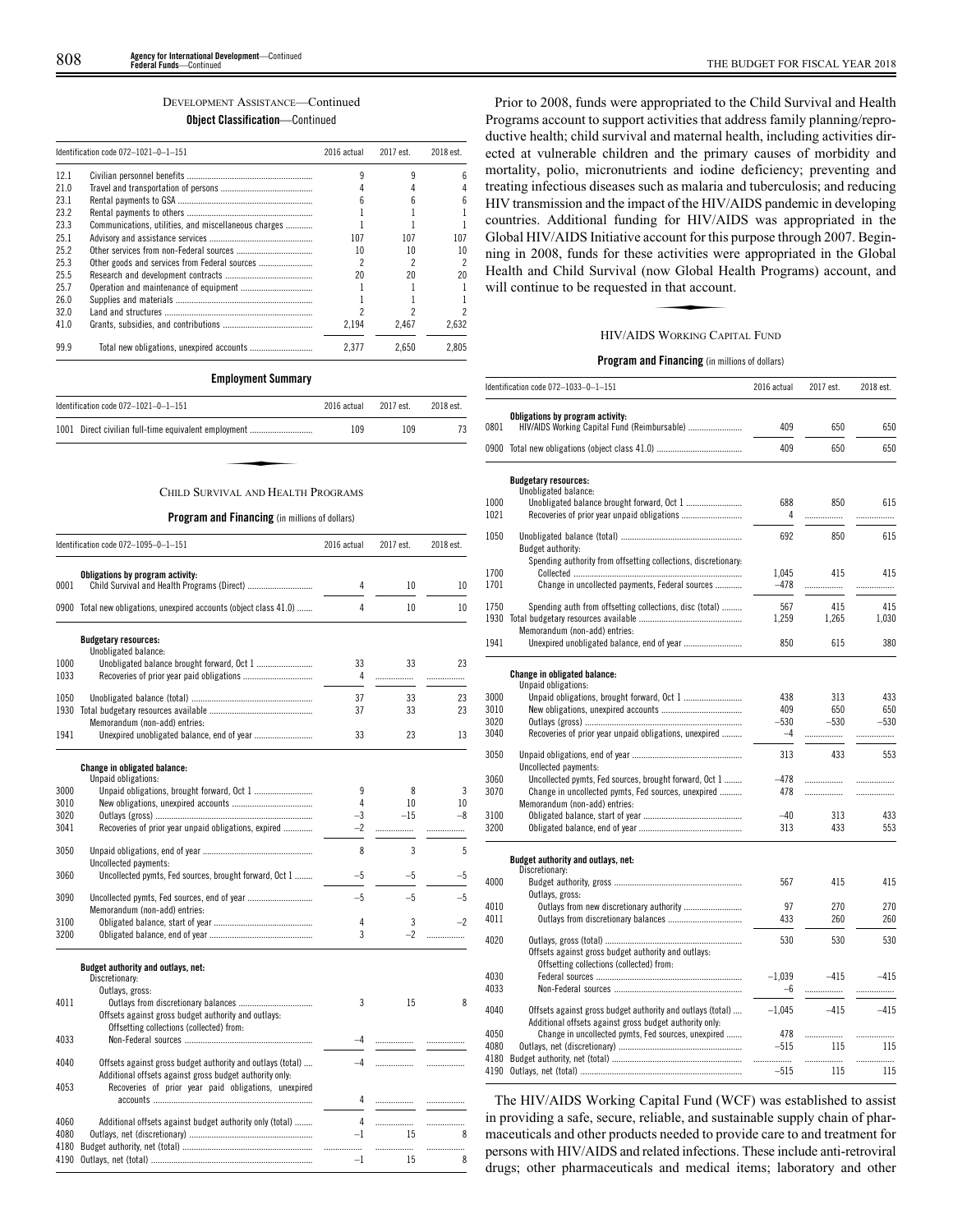supplies for performing tests; other medical supplies needed for the operation of HIV/AIDS treatment and care centers, including products needed in programs for the prevention of mother-to-child transmission; pharmaceuticals and health commodities needed for the provision of palliative care; and laboratory and clinical equipment, equipment needed for the transportation and care of HIV/AIDS supplies, and other equipment and technical assistance needed to provide prevention, care and treatment of HIV/AIDS described above. Funds in the WCF may also be made available<br>for pharmaceuticals and other products for maternal and child survival,<br>malaria, tuberculosis, and emerging infectious diseases.<br>DEVELOPMENT FUND FOR AF for pharmaceuticals and other products for maternal and child survival, malaria, tuberculosis, and emerging infectious diseases.

### DEVELOPMENT FUND FOR AFRICA

#### **Program and Financing** (in millions of dollars)

| Identification code 072-1014-0-1-151                 | 2016 actual                                                                                                                                   | 2017 est.                | 2018 est.                            |
|------------------------------------------------------|-----------------------------------------------------------------------------------------------------------------------------------------------|--------------------------|--------------------------------------|
| Obligations by program activity:                     |                                                                                                                                               |                          |                                      |
|                                                      |                                                                                                                                               |                          | 2                                    |
|                                                      | 1                                                                                                                                             | $\overline{\phantom{a}}$ | $\overline{2}$                       |
| <b>Budgetary resources:</b>                          |                                                                                                                                               |                          |                                      |
|                                                      |                                                                                                                                               |                          |                                      |
|                                                      |                                                                                                                                               |                          | 11<br>11                             |
|                                                      |                                                                                                                                               |                          |                                      |
|                                                      | 13                                                                                                                                            | 11                       | 9                                    |
| Change in obligated balance:                         |                                                                                                                                               |                          |                                      |
|                                                      | 3                                                                                                                                             |                          | 2                                    |
|                                                      | 1                                                                                                                                             | $\overline{\phantom{a}}$ | $\overline{c}$                       |
|                                                      | $-1$                                                                                                                                          | $-3$                     | $-3$                                 |
| Memorandum (non-add) entries:                        | 3                                                                                                                                             | $\overline{\phantom{a}}$ | 1                                    |
|                                                      | 3                                                                                                                                             | 3                        | 2                                    |
|                                                      | 3                                                                                                                                             | $\overline{\phantom{a}}$ | 1                                    |
| Budget authority and outlays, net:<br>Discretionary: |                                                                                                                                               |                          |                                      |
|                                                      |                                                                                                                                               |                          |                                      |
|                                                      |                                                                                                                                               |                          | 3                                    |
|                                                      | 1                                                                                                                                             | 3                        | 3                                    |
|                                                      | Unobligated balance:<br>Unobligated balance brought forward, Oct 1<br>Memorandum (non-add) entries:<br>Unpaid obligations:<br>Outlays, gross: | 1<br>14<br>14<br>1       | $\overline{2}$<br>13<br>13<br>3<br>3 |

#### ASSISTANCE FOR EUROPE, EURASIA AND CENTRAL ASIA

Note.—A full-year 2017 appropriation for this account was not enacted at the time the budget was prepared; therefore, the budget assumes this account is operating under the Further Continuing Appropriations Act, 2017 (P.L. 114–254). The amounts included for 2017 reflect the annualized level provided by the continuing resolution.

**Program and Financing** (in millions of dollars)

|              | Identification code 072-0306-0-1-151                                                                                   | 2016 actual | 2017 est. | 2018 est. |
|--------------|------------------------------------------------------------------------------------------------------------------------|-------------|-----------|-----------|
| 0001         | Obligations by program activity:<br>Assistance for Europe, Eurasia and Central Asia (Direct)                           | 104         | 800       | 945       |
| 0900         |                                                                                                                        | 104         | 800       | 945       |
|              | <b>Budgetary resources:</b><br>Unobligated balance:                                                                    |             |           |           |
| 1000         |                                                                                                                        | 17          | 579       | 945       |
| 1010         | Unobligated balance transfer to other accts [019-1022]                                                                 |             |           |           |
| 1011<br>1012 | Unobligated balance transfer from other acct [072-0402]<br>Unobligated balance transfers between expired and unexpired |             | 25        |           |
|              |                                                                                                                        | 2           |           |           |
| 1021         |                                                                                                                        | 4           |           |           |
| 1050         | <b>Budget authority:</b><br>Appropriations, discretionary:                                                             | 22          | 604       | 945       |
| 1100         |                                                                                                                        | 491         | 545       |           |
| 1100         |                                                                                                                        | 439         | 596       |           |

| 1120 | Appropriations transferred to other acct [072-0402]    | $-315$ | .      | .      |
|------|--------------------------------------------------------|--------|--------|--------|
| 1120 | Appropriations transferred to other acct [013-0120]    | $-4$   | .      | .      |
| 1120 | Appropriations transferred to other acct [013-1250]    | $-1$   | .      | .      |
| 1120 | Appropriations transferred to other acct [072-1264]    | $-1$   | .      | .      |
| 1120 | Appropriations transferred to other acct [012-2900]    | $-1$   | .      | .      |
| 1120 | Appropriations transferred to other acct [012-1105]    | $-1$   | .      | .      |
| 1120 | Appropriations transferred to other acct [009-0145]    | $-1$   | .      | .      |
| 1121 | Appropriations transferred from other acct [019-1022]  | 55     | .      |        |
| 1160 |                                                        | 661    | 1,141  | .      |
| 1930 |                                                        | 683    | 1.745  | 945    |
|      | Memorandum (non-add) entries:                          |        |        |        |
| 1941 |                                                        | 579    | 945    |        |
|      | <b>Change in obligated balance:</b>                    |        |        |        |
|      | Unpaid obligations:                                    |        |        |        |
| 3000 |                                                        | 72     | 119    | 632    |
| 3010 |                                                        | 104    | 800    | 945    |
| 3011 | Obligations ("upward adjustments"), expired accounts   | 5      | .      |        |
| 3020 |                                                        | $-51$  | $-287$ | $-581$ |
| 3040 | Recoveries of prior year unpaid obligations, unexpired | $-4$   |        |        |

| 3041 | Recoveries of prior year unpaid obligations, expired | $-7$ |       |     |
|------|------------------------------------------------------|------|-------|-----|
| 3050 | Memorandum (non-add) entries:                        | 119  | 632   | 996 |
| 3100 |                                                      | 72   | 119   | 632 |
| 3200 |                                                      | 119  | 632   | 996 |
|      | Budget authority and outlays, net:<br>Discretionary: |      |       |     |
| 4000 | Outlays, gross:                                      | 661  | 1.141 | .   |
| 4010 |                                                      | 8    | 57    | .   |
| 4011 |                                                      | 43   | 230   | 581 |
| 4020 |                                                      | 51   | 287   | 581 |
| 4180 |                                                      | 661  | 1.141 | .   |
| 4190 |                                                      | 51   | 287   | 581 |
|      |                                                      |      |       |     |

The purpose of the Assistance for Europe, Eurasia and Central Asia (AEECA) account was to support programs to foster the democratic and economic transitions of the countries of Southeastern Europe and the independent states that emerged from the dissolution of the Soviet Union, as well as related efforts to address social sector reform and combat transnational threats in these countries. From 2013 through 2015, funding for the programs formerly funded through AEECA were included in the Economic Support Fund (ESF), International Narcotics Control and Law Enforcement (INCLE), and Global Health Programs (GHP) accounts. In 2016, Congress reinstated the AEECA account for those programs funded with ESF and INCLE; however the 2018 request proposes funding all of these programs<br>
through the Economic Support and Development Fund, INCLE, and GHP<br>
accounts.<br>
ASSISTANCE FOR EASTERN EUROPE AND THE BALTIC STATES through the Economic Support and Development Fund, INCLE, and GHP accounts.

ASSISTANCE FOR EASTERN EUROPE AND THE BALTIC STATES

|              | Identification code 072-1010-0-1-151                                                             | 2016 actual | 2017 est.                | 2018 est.                |
|--------------|--------------------------------------------------------------------------------------------------|-------------|--------------------------|--------------------------|
| 0001         | Obligations by program activity:<br>Assistance for Eastern Europe and the Baltic States (Direct) | 4           | $\overline{\phantom{a}}$ | $\overline{\phantom{a}}$ |
| 0900         |                                                                                                  | 4           | $\mathfrak{p}$           | $\overline{c}$           |
|              | <b>Budgetary resources:</b><br>Unobligated balance:                                              |             |                          |                          |
| 1000<br>1021 |                                                                                                  | 4           | Δ                        | 2                        |
| 1050         |                                                                                                  | 8           | 4                        | $\overline{c}$           |
| 1930         | Memorandum (non-add) entries:                                                                    | 8           |                          | $\overline{\mathcal{C}}$ |
| 1941         |                                                                                                  | 4           | 2                        |                          |
|              | <b>Change in obligated balance:</b><br>Unpaid obligations:                                       |             |                          |                          |
| 3000         |                                                                                                  | 4           | 3                        | 3                        |
| 3010         |                                                                                                  | 4           | 2                        | 2                        |
| 3011         | Obligations ("upward adjustments"), expired accounts                                             |             |                          |                          |
| 3020         |                                                                                                  | $-1$        | $-2$                     | $-2$                     |
| 3040         | Recoveries of prior year unpaid obligations, unexpired                                           | $-4$        |                          |                          |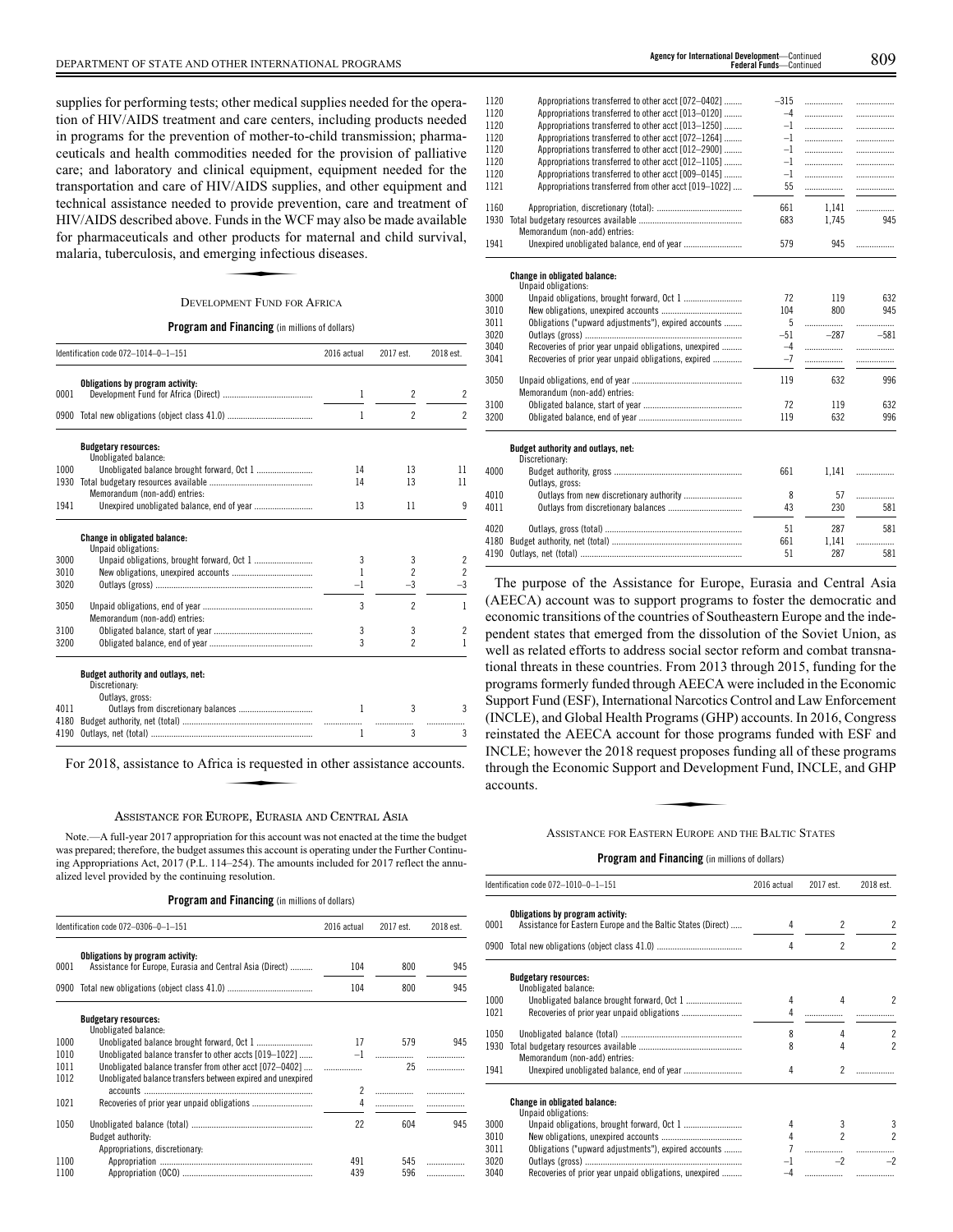## ASSISTANCE FOR EASTERN EUROPE AND THE BALTIC STATES—Continued **Program and Financing**—Continued

|      | Identification code 072-1010-0-1-151                        | 2016 actual | 2017 est. | 2018 est. |
|------|-------------------------------------------------------------|-------------|-----------|-----------|
| 3041 | Recoveries of prior year unpaid obligations, expired        | $-7$        |           |           |
| 3050 | Memorandum (non-add) entries:                               |             |           |           |
| 3100 |                                                             | 4           |           |           |
| 3200 |                                                             |             |           |           |
|      | <b>Budget authority and outlays, net:</b><br>Discretionary: |             |           |           |
|      | Outlays, gross:                                             |             |           |           |
| 4011 |                                                             |             |           |           |
| 4180 |                                                             |             |           |           |
| 4190 |                                                             |             | 2         |           |

This account provided funds for assistance programs that fostered the democratic and economic transitions of Eastern Europe and the Baltic states as well as related efforts to address social sector reform and combat transnational threats. Beginning in 2009, funds for these activities have been appropriated and requested in other assistance accounts. address social<br>ing in 2009, fixed in other as<br>spent States of

ASSISTANCE FOR THE INDEPENDENT STATES OF THE FORMER SOVIET UNION

## **Program and Financing** (in millions of dollars)

|      | Identification code 072-1093-0-1-151                                                                 | 2016 actual    | 2017 est.      | 2018 est. |
|------|------------------------------------------------------------------------------------------------------|----------------|----------------|-----------|
| 0001 | Obligations by program activity:<br>Assistance for the Independent States of the Former Soviet Union |                |                |           |
|      |                                                                                                      | 20             | 5              | 1         |
|      |                                                                                                      | 20             | 5              | 1         |
|      | <b>Budgetary resources:</b><br>Unobligated balance:                                                  |                |                |           |
| 1000 |                                                                                                      | 4              | 6              | 1         |
| 1021 |                                                                                                      | 22             | .              |           |
| 1050 |                                                                                                      | 26             | 6              | 1         |
| 1930 |                                                                                                      | 26             | 6              | 1         |
|      | Memorandum (non-add) entries:                                                                        |                |                |           |
| 1941 |                                                                                                      | 6              | 1              | .         |
|      | Change in obligated balance:<br>Unpaid obligations:                                                  |                |                |           |
| 3000 |                                                                                                      | 10             | 7              | 7         |
| 3010 |                                                                                                      | 20             | 5              | 1         |
| 3011 | Obligations ("upward adjustments"), expired accounts                                                 | 1              |                | .         |
| 3020 |                                                                                                      | $-1$           | $-5$           | $-5$      |
| 3040 | Recoveries of prior year unpaid obligations, unexpired                                               | $-22$          | .              | .         |
| 3041 | Recoveries of prior year unpaid obligations, expired                                                 | $-1$           | .              | .         |
| 3050 |                                                                                                      | $\overline{7}$ | $\overline{7}$ | 3         |
|      | Memorandum (non-add) entries:                                                                        |                |                |           |
| 3100 |                                                                                                      | 10             | 7              | 7         |
| 3200 |                                                                                                      | 7              | $\overline{7}$ | 3         |
|      | Budget authority and outlays, net:<br>Discretionary:                                                 |                |                |           |
|      | Outlays, gross:                                                                                      |                |                |           |
| 4011 |                                                                                                      | 1              | 5              | 5         |
| 4180 |                                                                                                      |                |                | .         |

This account provided funds for assistance programs that fostered the democratic and economic transitions of the independent states that emerged from the former Soviet Union, as well as related efforts to address social sector reform and combat transnational threats. Beginning in 2009, funds<br>sector reform and combat transnational threats. Beginning in 2009, funds<br>for these activities have been appropriated and requested in other assistanc for these activities have been appropriated and requested in other assistance accounts.

4190 Outlays, net (total) ........................................................................ 1 5 5

#### INTERNATIONAL DISASTER ASSISTANCE

*For necessary expenses to carry out the provisions of section 491 of the Foreign Assistance Act of 1961 for international disaster relief, rehabilitation, and reconstruction assistance, \$690,259,000, to remain available until expended.*

Note.—A full-year 2017 appropriation for this account was not enacted at the time the budget was prepared; therefore, the budget assumes this account is operating under the Further Continuing Appropriations Act, 2017 (P.L. 114–254). The amounts included for 2017 reflect the annualized level provided by the continuing resolution.

### **Program and Financing** (in millions of dollars)

|      | Identification code 072-1035-0-1-151                        | 2016 actual | 2017 est. | 2018 est. |
|------|-------------------------------------------------------------|-------------|-----------|-----------|
| 0001 | Obligations by program activity:                            | 2,413       | 3,179     | 1,660     |
|      | <b>Budgetary resources:</b>                                 |             |           |           |
| 1000 | Unobligated balance:                                        | 658         |           |           |
| 1012 | Unobligated balance transfers between expired and unexpired |             | 1.127     | 1.356     |
|      |                                                             | 3           | .         |           |
| 1021 |                                                             | 123         | .         | .<br>.    |
|      |                                                             |             |           |           |
| 1050 |                                                             | 784         | 1.127     | 1.356     |
|      | Budget authority:                                           |             |           |           |
|      | Appropriations, discretionary:                              |             |           |           |
| 1100 |                                                             | 875         | 873       | 690       |
| 1100 |                                                             | 1,919       | 2,535     | .         |
| 1121 | Appropriations transferred from other acct [070–0702]       | 31          | .         | .         |
| 1131 | Unobligated balance of appropriations permanently           |             |           |           |
|      |                                                             | -69         | .         | .         |
| 1160 |                                                             | 2,756       | 3.408     | 690       |
| 1930 |                                                             | 3,540       | 4,535     | 2,046     |
|      | Memorandum (non-add) entries:                               |             |           |           |
| 1941 |                                                             | 1,127       | 1,356     | 386       |
|      | Change in obligated balance:                                |             |           |           |
|      | Unpaid obligations:                                         |             |           |           |
| 3000 |                                                             | 2,191       | 2.254     | 3.277     |
| 3010 |                                                             | 2,413       | 3.179     | 1,660     |
| 3011 | Obligations ("upward adjustments"), expired accounts        | 1           | .         | .         |
| 3020 |                                                             | $-2,221$    | $-2,156$  | $-2,293$  |
| 3040 | Recoveries of prior year unpaid obligations, unexpired      | $-123$      |           |           |
| 3041 | Recoveries of prior year unpaid obligations, expired        | $-7$        | .         |           |
| 3050 |                                                             | 2,254       | 3,277     | 2,644     |
|      | Memorandum (non-add) entries:                               |             |           |           |
| 3100 |                                                             | 2,191       | 2,254     | 3,277     |
| 3200 |                                                             | 2,254       | 3,277     | 2,644     |
|      |                                                             |             |           |           |
|      | Budget authority and outlays, net:<br>Discretionary:        |             |           |           |
| 4000 |                                                             | 2,756       | 3,408     | 690       |
|      | Outlays, gross:                                             |             |           |           |
| 4010 |                                                             | 557         | 955       | 285       |
| 4011 |                                                             | 1,664       | 1,201     | 2,008     |
| 4020 |                                                             | 2,221       | 2,156     | 2,293     |
| 4180 |                                                             | 2,756       | 3,408     | 690       |
| 4190 |                                                             | 2,221       | 2,156     | 2,293     |
|      |                                                             |             |           |           |

## **Summary of Budget Authority and Outlays** (in millions of dollars)

|                                  | 2016 actual | 2017 est. | 2018 est. |
|----------------------------------|-------------|-----------|-----------|
| Enacted/requested:               |             |           |           |
|                                  | 2.756       | 3.408     | 690       |
|                                  | 2221        | 2156      | 2 2 9 3   |
| Overseas contingency operations: |             |           |           |
|                                  |             |           | 1.818     |
|                                  |             | .         | 455       |
| Total:                           |             |           |           |
|                                  | 2.756       | 3.408     | 2.508     |
| Outlays                          | 2221        | 2156      | 2748      |

The International Disaster Assistance (IDA) account provides funds to save lives, reduce human suffering, and mitigate and prepare for natural and complex emergencies overseas. Specifically, these funds provide for the management of humanitarian assistance, rehabilitation, disaster risk reduction, transition to development assistance programs, as well as emergency food interventions. Humanitarian relief interventions include,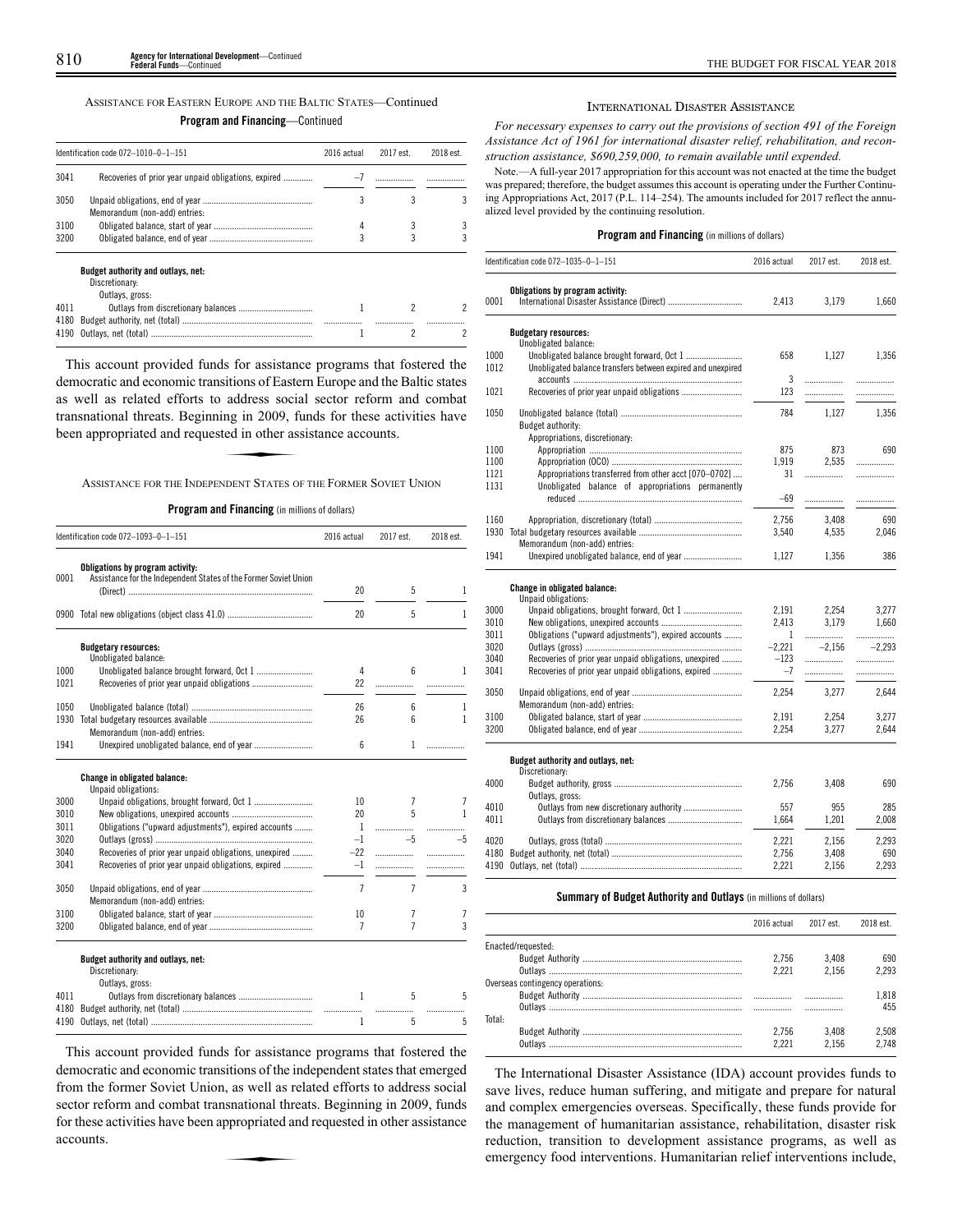but are not limited to, shelter, emergency health and nutrition, the provision of safe drinking water. Emergency food responses include interventions such as local and regional purchase of food near crises, the provision of U.S. commodities, food vouchers, or cash transfers and complementary activities that support the relief, recovery and resilience of populations affected by food crises. IDA programs target the most vulnerable populations who are affected by the shock of a disaster, including those who are internally displaced.

This request includes \$690.3 million, including \$279.6 million for the U.S. Agency for International Development (USAID) Office of U.S. Foreign Disaster Assistance and \$410.6 million for the USAID Office of Food for Peace for emergency food responses. (See the IDA account in the Overseas Contingency Operations section for information about the IDA-OCO funding request in FY 2018.)

The FY 2018 budget request eliminates the P.L. 480 Title II account. Providing emergency food aid through IDA has been shown to allow more appropriate and on average more cost effective assistance than Title II food aid. The IDA request will ensure that all food assistance programs are appropriate to local needs and will increase overall effectiveness.

The Budget also proposes to authorize use of a portion of the remaining emergency funding appropriated in FY 2015 for the Ebola response in West Africa (Public Law 113–325) to control malaria and other emerging infectious diseases. In FY 2018, \$322.5 million of these unobligated balances would be made available for these purposes. (See the Global Health Programs account for additional information.)

## **Object Classification** (in millions of dollars)

.

|      | Identification code 072-1035-0-1-151          | 2016 actual | 2017 est. | 2018 est. |
|------|-----------------------------------------------|-------------|-----------|-----------|
|      | Direct obligations:                           |             |           |           |
| 12.1 |                                               | 36          | 36        | 18        |
| 21.0 |                                               | 12          | 14        |           |
| 23.1 |                                               |             |           |           |
| 23.2 |                                               | 2           |           |           |
| 25.1 |                                               | 12          | 14        |           |
| 25.2 |                                               | 25          | 27        | 12        |
| 25.3 | Other goods and services from Federal sources | 5           | ĥ         |           |
| 31.0 |                                               |             |           |           |
| 41.0 |                                               | 2.319       | 3.078     | 1.613     |
| 99.9 |                                               | 2.413       | 3.179     | 1.660     |
|      | <b>Employment Summary</b>                     |             |           |           |

| Identification code $072-1035-0-1-151$               | 2016 actual | 2017 est. | 2018 est. |
|------------------------------------------------------|-------------|-----------|-----------|
| 1001 Direct civilian full-time equivalent employment |             |           |           |
|                                                      |             |           |           |
|                                                      |             |           |           |

### OPERATING EXPENSES

*For necessary expenses to carry out the provisions of section 667 of the Foreign Assistance Act of 1961, \$1,045,797,000, to remain available until September 30, 2019: Provided, That contracts or agreements entered into with funds appropriated under this heading may entail commitments for the expenditure of such funds through the following fiscal year: Provided further, That the authority of sections 610 and 109 of the Foreign Assistance Act of 1961 may be exercised by the Secretary of State to transfer funds appropriated to carry out chapter 1 of part I of such Act to "Operating Expenses" in accordance with the provisions of those sections: Provided further, That of the funds appropriated or made available under this heading, not to exceed \$250,000 may be available for representation and entertainment expenses, of which not to exceed \$5,000 may be available for entertainment expenses, and not to exceed \$100,500 shall be for official residence expenses, for USAID during the current fiscal year.*

Note.—A full-year 2017 appropriation for this account was not enacted at the time the budget was prepared; therefore, the budget assumes this account is operating under the Further Continuing Appropriations Act, 2017 (P.L. 114–254). The amounts included for 2017 reflect the annualized level provided by the continuing resolution.

### **Program and Financing** (in millions of dollars)

|              | Identification code 072-1000-0-1-151                                                                                  | 2016 actual    | 2017 est.     | 2018 est.     |
|--------------|-----------------------------------------------------------------------------------------------------------------------|----------------|---------------|---------------|
| 0001         | Obligations by program activity:<br>Operating Expenses of the Agency for International Development                    |                |               |               |
| 0002         |                                                                                                                       | 1,410<br>2     | 1,396<br>2    | 1,002<br>2    |
|              |                                                                                                                       | 1,412          | 1,398         | 1,004         |
| 0801         | Operating Expenses of the Agency for International Development                                                        | 42             | 42            | 42            |
|              | 0900 Total new obligations, unexpired accounts                                                                        | 1,454          | 1,440         | 1,046         |
|              | <b>Budgetary resources:</b>                                                                                           |                |               |               |
| 1000         | Unobligated balance:<br>Unobligated balance brought forward, Oct 1                                                    | 121            | 112           | .             |
| 1012         | Unobligated balance transfers between expired and unexpired                                                           |                |               |               |
| 1021         |                                                                                                                       | 31<br>85       | .<br>.        | .<br>.        |
| 1050         |                                                                                                                       | 237            | 112           |               |
|              | Budget authority:<br>Appropriations, discretionary:                                                                   |                |               |               |
| 1100         |                                                                                                                       | 1,293          | 1,142         | 1,046         |
| 1100         |                                                                                                                       | .              | 144           | .             |
| 1130         |                                                                                                                       | $-1$           | .             |               |
| 1131         | Unobligated balance of appropriations permanently                                                                     | $-7$           | .             |               |
|              |                                                                                                                       |                |               |               |
| 1160         | Spending authority from offsetting collections, discretionary:                                                        | 1,285          | 1,286         | 1,046         |
| 1700         |                                                                                                                       | 44             | 42            | 44            |
| 1900         |                                                                                                                       | 1,329          | 1,328         | 1,090         |
|              |                                                                                                                       | 1,566          | 1,440         | 1,090         |
| 1941         | Memorandum (non-add) entries:                                                                                         | 112            | .             | 44            |
|              | Change in obligated balance:<br>Unpaid obligations:                                                                   |                |               |               |
| 3000         | Unpaid obligations, brought forward, Oct 1                                                                            | 707            | 668           | 824           |
| 3010<br>3011 | Obligations ("upward adjustments"), expired accounts                                                                  | 1,454<br>16    | 1.440         | 1,046         |
| 3020         |                                                                                                                       | $-1,339$       | .<br>$-1,284$ | .<br>$-1,183$ |
| 3040         | Recoveries of prior year unpaid obligations, unexpired                                                                | $-85$          | .             | .             |
| 3041         | Recoveries of prior year unpaid obligations, expired                                                                  | -85            | .             | .             |
| 3050         | Uncollected payments:                                                                                                 | 668            | 824           | 687           |
| 3060         | Uncollected pymts, Fed sources, brought forward, Oct 1                                                                | -3             | .             | .             |
| 3071         | Change in uncollected pymts, Fed sources, expired                                                                     | 3              | .             | .             |
|              | Memorandum (non-add) entries:                                                                                         |                |               |               |
| 3100<br>3200 |                                                                                                                       | 704<br>668     | 668<br>824    | 824<br>687    |
|              |                                                                                                                       |                |               |               |
|              | Budget authority and outlays, net:<br>Discretionary:                                                                  |                |               |               |
| 4000         |                                                                                                                       | 1,329          | 1.328         | 1,090         |
|              | Outlays, gross:                                                                                                       |                |               |               |
| 4010<br>4011 |                                                                                                                       | 783<br>556     | 874<br>410    | 721<br>462    |
| 4020         |                                                                                                                       | 1,339          | 1,284         | 1,183         |
|              | Offsets against gross budget authority and outlays:<br>Offsetting collections (collected) from:                       |                |               |               |
| 4030         |                                                                                                                       | -43            | -42           | -44           |
| 4033         |                                                                                                                       | $-3$           | .             | .             |
| 4040         | Offsets against gross budget authority and outlays (total)<br>Additional offsets against gross budget authority only: | $-46$          | $-42$         | -44           |
| 4052         | Offsetting collections credited to expired accounts                                                                   | 2              | .             | .             |
| 4060         | Additional offsets against budget authority only (total)                                                              | $\overline{c}$ | .             | .             |
| 4070         |                                                                                                                       | 1,285          | 1,286         | 1,046         |
| 4080         |                                                                                                                       | 1,293          | 1,242         | 1,139         |
| 4180         |                                                                                                                       | 1,285          | 1,286         | 1,046         |
| 4190         |                                                                                                                       | 1,293          | 1,242         | 1,139         |

## **Summary of Budget Authority and Outlays** (in millions of dollars)

|                                  | 2016 actual 2017 est. |         | 2018 est. |
|----------------------------------|-----------------------|---------|-----------|
| Enacted/requested:               |                       |         |           |
|                                  | 1.285                 | 1.286   | 1.046     |
|                                  | 1.293                 | 1 2 4 2 | 1.139     |
| Overseas contingency operations: |                       |         |           |
|                                  |                       |         |           |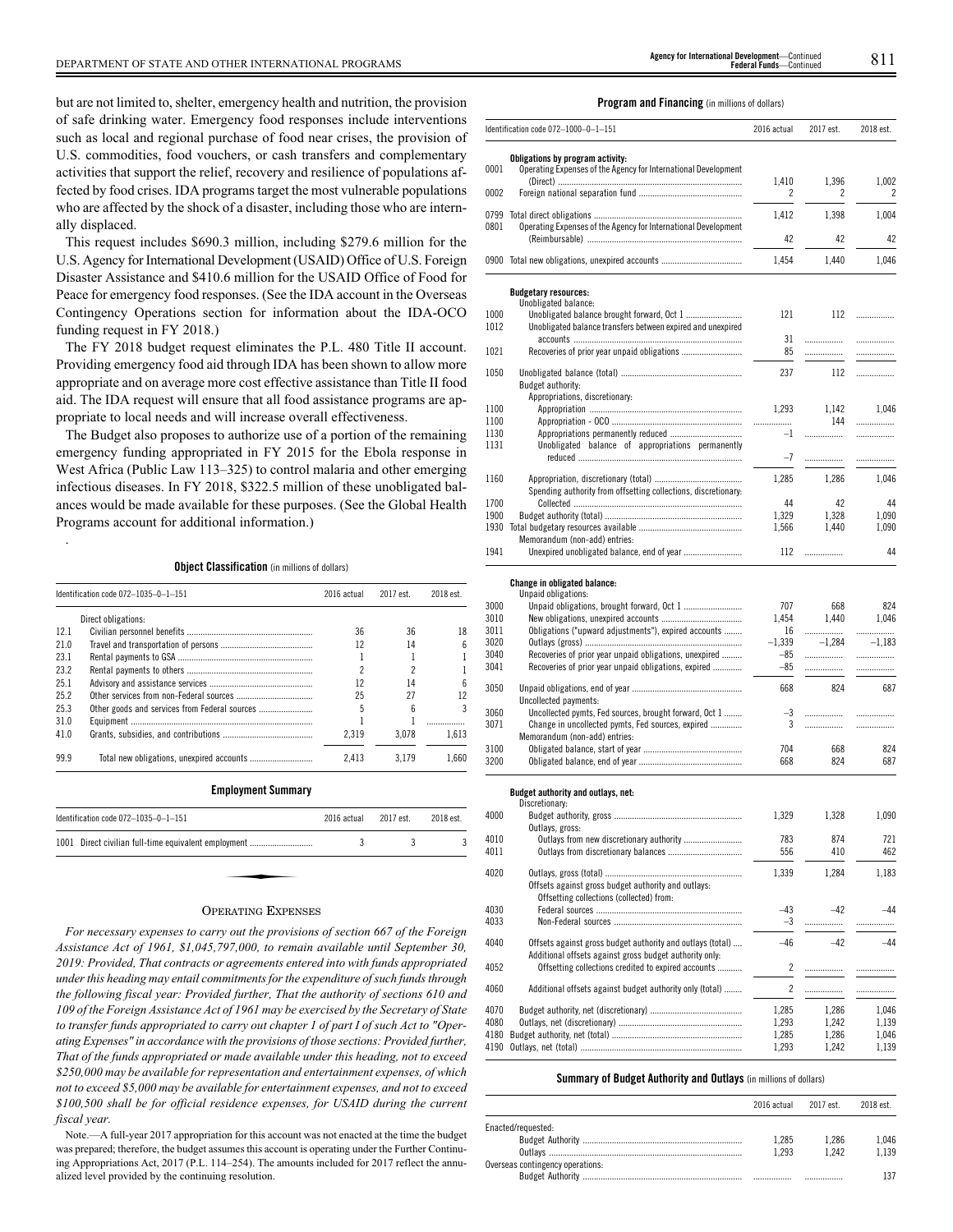## **Summary of Budget Authority and Outlays**—Continued

|        | 2016 actual 2017 est. |       | 2018 est. |
|--------|-----------------------|-------|-----------|
| Total: |                       |       | 103       |
|        | 1.285                 | 1.286 | 1,183     |
|        | 1.293                 | 1 242 | 1.242     |

This account supports the cost of managing U.S. Agency for International Development (USAID) programs, including salaries and other expenses of direct-hire personnel as well as costs associated with physical security of Agency personnel. USAID currently maintains resident staff in more than 70 foreign countries as well as a headquarters in Washington, D.C., which supports field programs and manages regional and worldwide activities.

## **Object Classification** (in millions of dollars)

|      | Identification code 072-1000-0-1-151                 | 2016 actual              | 2017 est.                | 2018 est. |
|------|------------------------------------------------------|--------------------------|--------------------------|-----------|
|      | Direct obligations:                                  |                          |                          |           |
|      | Personnel compensation:                              |                          |                          |           |
| 11.1 |                                                      | 393                      | 390                      | 303       |
| 11.3 |                                                      | 69                       | 67                       | 59        |
| 11.5 |                                                      | 41                       | 40                       | 33        |
| 11.8 |                                                      | 15                       | 14                       | 13        |
| 11.9 |                                                      | 518                      | 511                      | 408       |
| 12.1 |                                                      | 181                      | 181                      | 144       |
| 13.0 |                                                      | $\overline{\phantom{a}}$ | $\overline{\phantom{a}}$ | 1         |
| 21.0 |                                                      | 73                       | 73                       | 40        |
| 22.0 |                                                      | 25                       | 25                       | 15        |
| 23.1 |                                                      | 48                       | 54                       | 55        |
| 23.2 |                                                      | 61                       | 61                       | 49        |
| 23.3 | Communications, utilities, and miscellaneous charges | 16                       | 16                       | 11        |
| 25.1 |                                                      | 112                      | 105                      | 40        |
| 25.2 |                                                      | 48                       | 48                       | 32        |
| 25.3 |                                                      | 201                      | 203                      | 127       |
| 25.4 |                                                      | 7                        | 7                        | Δ         |
| 25.6 |                                                      | 1                        | 1                        | .         |
| 25.7 |                                                      | 57                       | 56                       | 40        |
| 26.0 |                                                      | 8                        | 8                        | ĥ         |
| 31.0 |                                                      | 46                       | 46                       | 32        |
| 32.0 |                                                      | 3                        | .                        | .         |
| 41.0 |                                                      | 4                        | .                        | .         |
| 42.0 |                                                      | 1                        | 1                        | .         |
| 99.0 |                                                      | 1,412                    | 1,398                    | 1,004     |
| 99.0 |                                                      | 40                       | 41                       | 41        |
| 99.5 |                                                      | $\overline{c}$           | 1                        | 1         |
| 99.9 | Total new obligations, unexpired accounts            | 1.454                    | 1.440                    | 1.046     |

#### **Employment Summary**

| Identification code 072-1000-0-1-151                       | 2016 actual | 2017 est. | 2018 est. |
|------------------------------------------------------------|-------------|-----------|-----------|
| 1001 Direct civilian full-time equivalent employment       | 3.391       | 3.321     | 2.991     |
| 2001 Reimbursable civilian full-time equivalent employment | 6           | 6         |           |

#### **Program and Financing** (in millions of dollars)

|      | Identification code 072-0300-0-1-151                 | 2016 actual | 2017 est. | 2018 est. |
|------|------------------------------------------------------|-------------|-----------|-----------|
| 0001 | Obligations by program activity:                     | 180         | 205       | 158       |
|      | <b>Budgetary resources:</b>                          |             |           |           |
| 1000 | Unobligated balance:                                 | 24          | 12        |           |
|      | Budget authority:                                    |             |           | .         |
|      | Appropriations, discretionary:                       |             |           |           |
| 1100 |                                                      | 168         | 168       | 158       |
| 1100 |                                                      |             | 25        | .         |
| 1160 |                                                      | 168         | 193       | 158       |
| 1930 |                                                      | 192         | 205       | 158       |
|      | Memorandum (non-add) entries:                        |             |           |           |
| 1941 | Unexpired unobligated balance, end of year           | 12          | .         |           |
|      | Change in obligated balance:<br>Unpaid obligations:  |             |           |           |
| 3000 |                                                      | 28          | 20        | 33        |
| 3010 |                                                      | 180         | 205       | 158       |
| 3020 |                                                      | $-188$      | $-192$    | $-170$    |
| 3050 | Memorandum (non-add) entries:                        | 20          | 33        | 21        |
| 3100 |                                                      | 28          | 20        | 33        |
| 3200 |                                                      | 20          | 33        | 21        |
|      | Budget authority and outlays, net:<br>Discretionary: |             |           |           |
| 4000 | Outlays, gross:                                      | 168         | 193       | 158       |
| 4010 |                                                      | 168         | 173       | 150       |
| 4011 |                                                      | 20          | 19        | 20        |
| 4020 |                                                      | 188         | 192       | 170       |
| 4180 |                                                      | 168         | 193       | 158       |
| 4190 |                                                      | 188         | 192       | 170       |

\$158.0 million is requested in base funding for this account, which funds capital information technology (IT) investments for USAID, maintenance of USAID-owned properties, and USAID's contribution to the Capital Security Cost Sharing (CSCS) Program. The Administration requests \$25.7 for capital IT projects in 2018. Funds from the Capital Investment Fund will only be made available after USAID has demonstrated a successful business case for its IT investments.

The Administration also requests funds for maintenance of USAID-owned properties and USAID's per capita contribution to the CSCS Program administered by the Department of State Overseas Building Operations. The CSCS program is designed to accelerate the construction of secure, safe, functional facilities for all U.S. Government personnel overseas.

### **Object Classification** (in millions of dollars)

|      | Identification code 072-0300-0-1-151 | 2016 actual | 2017 est. | 2018 est. |
|------|--------------------------------------|-------------|-----------|-----------|
|      | Direct obligations:                  |             |           |           |
| 25.1 |                                      | հ           | 17        | 17        |
| 25.4 |                                      |             | 12        | 4         |
| 31.0 |                                      |             |           | 9         |
| 32.0 |                                      | 169         | 167       | 128       |
| 99.9 |                                      | 180         | 205       | 158       |
|      |                                      |             |           |           |
|      |                                      |             |           |           |
|      |                                      |             |           |           |

### CAPITAL INVESTMENT FUND

*For necessary expenses for overseas construction and related costs, and for the procurement and enhancement of information technology and related capital investments, pursuant to section 667 of the Foreign Assistance Act of 1961, \$157,980,000, to remain available until expended: Provided, That this amount is in addition to funds otherwise available for such purposes.*

Note.—A full-year 2017 appropriation for this account was not enacted at the time the budget was prepared; therefore, the budget assumes this account is operating under the Further Continuing Appropriations Act, 2017 (P.L. 114–254). The amounts included for 2017 reflect the annualized level provided by the continuing resolution.

### TRANSITION INITIATIVES

*For necessary expenses for international disaster rehabilitation and reconstruction assistance administered by the Office of Transition Initiatives, United States Agency for International Development (USAID), pursuant to section 491 of the Foreign Assistance Act of 1961, \$30,000,000, to remain available until expended, to support transition to democracy and long-term development of countries in crisis: Provided, That such support may include assistance to develop, strengthen, or preserve democratic institutions and processes, revitalize basic infrastructure, and foster the peaceful resolution of conflict: Provided further, That the USAID Administrator shall submit a report to the Committees on Appropriations at least 5 days prior to*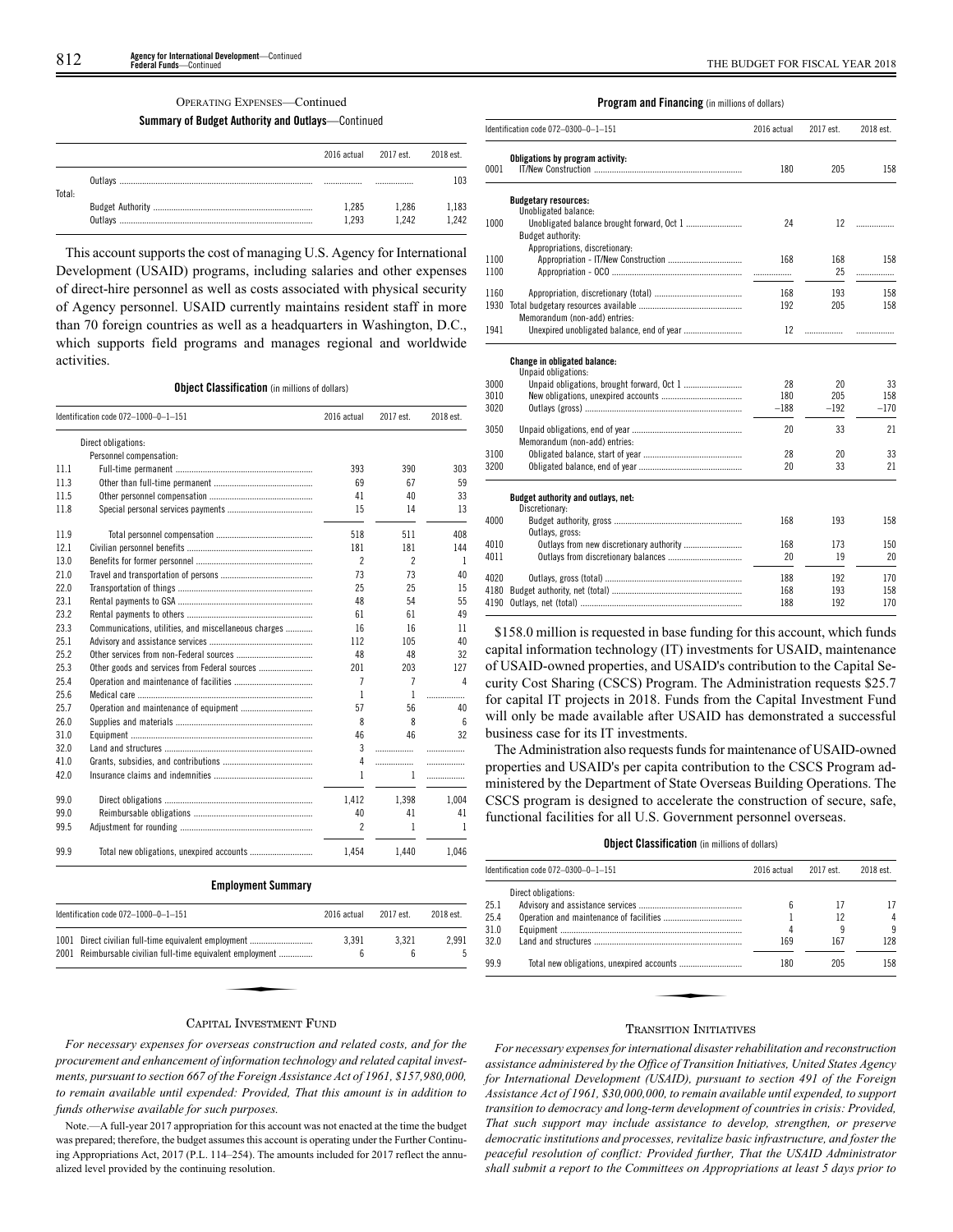*beginning a new program of assistance: Provided further, That if the Secretary of State determines that it is important to the national interest of the United States to provide transition assistance in excess of the amount appropriated under this heading, up to \$15,000,000 of the funds appropriated by this Act to carry out the provisions of part I of the Foreign Assistance Act of 1961 may be used for purposes of this heading and under the authorities applicable to funds appropriated under this heading.*

Note.—A full-year 2017 appropriation for this account was not enacted at the time the budget was prepared; therefore, the budget assumes this account is operating under the Further Continuing Appropriations Act, 2017 (P.L. 114–254). The amounts included for 2017 reflect the annualized level provided by the continuing resolution.

**Program and Financing** (in millions of dollars)

|      | Identification code 072-1027-0-1-151                   | 2016 actual | 2017 est. | 2018 est. |
|------|--------------------------------------------------------|-------------|-----------|-----------|
|      | Obligations by program activity:                       |             |           |           |
| 0001 |                                                        | 71          | 70        | 55        |
|      | <b>Budgetary resources:</b>                            |             |           |           |
|      | Unobligated balance:                                   |             |           |           |
| 1000 |                                                        | 6           | 8         | 55        |
| 1021 |                                                        | 6           | .         |           |
| 1050 |                                                        | 12          | 8         | 55        |
|      | Budget authority:                                      |             |           |           |
|      | Appropriations, discretionary:                         |             |           |           |
| 1100 |                                                        | 67          | 30        | 30        |
| 1100 |                                                        |             | 87        | .         |
| 1160 |                                                        | 67          | 117       | 30        |
| 1930 |                                                        | 79          | 125       | 85        |
|      | Memorandum (non-add) entries:                          |             |           |           |
| 1941 |                                                        | 8           | 55        | 30        |
|      | Change in obligated balance:<br>Unpaid obligations:    |             |           |           |
| 3000 |                                                        | 81          | 84        | 74        |
| 3010 |                                                        | 71          | 70        | 55        |
| 3020 |                                                        | $-62$       | $-80$     | $-63$     |
| 3040 | Recoveries of prior year unpaid obligations, unexpired | -6          | .         | .         |
| 3050 |                                                        | 84          | 74        | 66        |
|      | Memorandum (non-add) entries:                          |             |           |           |
| 3100 |                                                        | 81          | 84        | 74        |
| 3200 |                                                        | 84          | 74        | 66        |
|      | Budget authority and outlays, net:<br>Discretionary:   |             |           |           |
| 4000 |                                                        | 67          | 117       | 30        |
|      | Outlays, gross:                                        |             |           |           |
| 4010 | Outlays from new discretionary authority               | 16          | 25        | 8         |
| 4011 |                                                        | 46          | 55        | 55        |
| 4020 |                                                        | 62          | 80        | 63        |
| 4180 |                                                        | 67          | 117       | 30        |
| 4190 |                                                        | 62          | 80        | 63        |

**Summary of Budget Authority and Outlays** (in millions of dollars)

|                                  | 2016 actual | 2017 est. | 2018 est. |
|----------------------------------|-------------|-----------|-----------|
| Enacted/requested:               |             |           |           |
|                                  | 67          |           |           |
|                                  | 62          |           |           |
| Overseas contingency operations: |             |           |           |
|                                  |             |           |           |
|                                  |             |           |           |
| Total:                           |             |           |           |
|                                  | 67          |           |           |
|                                  | 62          |           |           |

The Transition Initiatives (TI) account addresses opportunities and challenges facing conflict-prone countries and those countries making the transition from the initial crisis stage of a complex emergency to sustainable development and democracy. Programs are focused on advancing peace and stability, including promoting responsiveness of central governments to local needs, civic participation programs, media programs raising awareness of national issues, addressing underlying causes of instability, and conflict resolution measures. Recent country examples where TI funds were used include Nigeria, Somalia, Honduras, Syria, Burma, and Ukraine.

TI funding provides core operational funds for the Office of Transition Initiatives within the U.S. Agency for International Development Bureau for Democracy, Conflict, and Humanitarian Assistance.

## **Object Classification** (in millions of dollars)

|      | Identification code 072-1027-0-1-151          | 2016 actual | 2017 est. | 2018 est. |
|------|-----------------------------------------------|-------------|-----------|-----------|
|      | Direct obligations:                           |             |           |           |
| 12.1 |                                               | 12          | 11        |           |
| 21.0 |                                               |             |           |           |
| 23.1 |                                               |             |           |           |
| 23.2 |                                               |             |           |           |
| 25.1 |                                               |             |           |           |
| 25.3 | Other goods and services from Federal sources |             |           |           |
| 31.0 |                                               |             |           |           |
| 41.0 |                                               | 50          | 50        | 41        |
| 99.9 |                                               |             | 70        | 55        |

### **Employment Summary**

| ldentification code 072-1027-0-1-151                 | 2016 actual | 2017 est. | 2018 est. |
|------------------------------------------------------|-------------|-----------|-----------|
| 1001 Direct civilian full-time equivalent employment |             |           |           |
|                                                      |             |           |           |
| UKRAINE LOAN GUARANTEES PROGRAM ACCOUNT              |             |           |           |

### **Program and Financing** (in millions of dollars)

|      | Identification code 072-0402-0-1-151                            | 2016 actual | 2017 est. | 2018 est. |
|------|-----------------------------------------------------------------|-------------|-----------|-----------|
|      | Obligations by program activity:<br>Credit program obligations: |             |           |           |
| 0702 |                                                                 | 290         |           | .         |
| 0707 |                                                                 | 30          | 144       | .         |
| 0708 | Interest on reestimates of loan guarantee subsidy               | 1           | 7         | .         |
| 0900 |                                                                 | 321         | 151       | .         |
|      | <b>Budgetary resources:</b>                                     |             |           |           |
|      | Unobligated balance:                                            |             |           |           |
| 1000 |                                                                 | 12          | 25        | .         |
| 1001 | Discretionary unobligated balance brought fwd, Oct 1            | 12          | .         | .         |
| 1010 | Unobligated balance transfer to other accts [072-1037]          | $-12$       | .         | .         |
| 1010 | Unobligated balance transfer to other accts [072-0306]          |             | $-25$     | .         |
|      | Budget authority:                                               |             |           |           |
|      | Appropriations, discretionary:                                  |             |           |           |
| 1121 | Appropriations transferred from other acct [072-0306]           | 315         | .         | .         |
|      | Appropriations, mandatory:                                      |             |           |           |
| 1200 |                                                                 | 31          | 151       | .         |
| 1900 |                                                                 | 346         | 151       | .         |
| 1930 |                                                                 | 346         | 151       | .         |
|      | Memorandum (non-add) entries:                                   |             |           |           |
| 1941 |                                                                 | 25          |           | .         |
|      | Change in obligated balance:<br>Unpaid obligations:             |             |           |           |
| 3010 |                                                                 | 321         | 151       | .         |
| 3020 |                                                                 | $-321$      | $-151$    | .         |
|      | Budget authority and outlays, net:<br>Discretionary:            |             |           |           |
| 4000 |                                                                 | 315         |           | .         |
|      | Outlays, gross:                                                 |             |           |           |
| 4010 |                                                                 | 290         | .         | .         |
|      | Mandatory:                                                      |             |           |           |
| 4090 |                                                                 | 31          | 151       | .         |
|      | Outlays, gross:                                                 |             |           |           |
| 4100 |                                                                 | 31          | 151       | .         |
| 4180 |                                                                 | 346         | 151       | .         |
| 4190 |                                                                 | 321         | 151       | .         |

### **Summary ofLoan Levels, Subsidy Budget Authority and Outlays by Program** (inmillionsof dollars)

| Identification code 072-0402-0-1-151                            | 2016 actual | 2017 est | 2018 est. |
|-----------------------------------------------------------------|-------------|----------|-----------|
| Guaranteed loan levels supportable by subsidy budget authority. |             |          |           |
| 215001                                                          | 1.000       |          |           |
| Guaranteed loan subsidy (in percent):                           |             |          |           |
| 232001                                                          | 29.00       |          |           |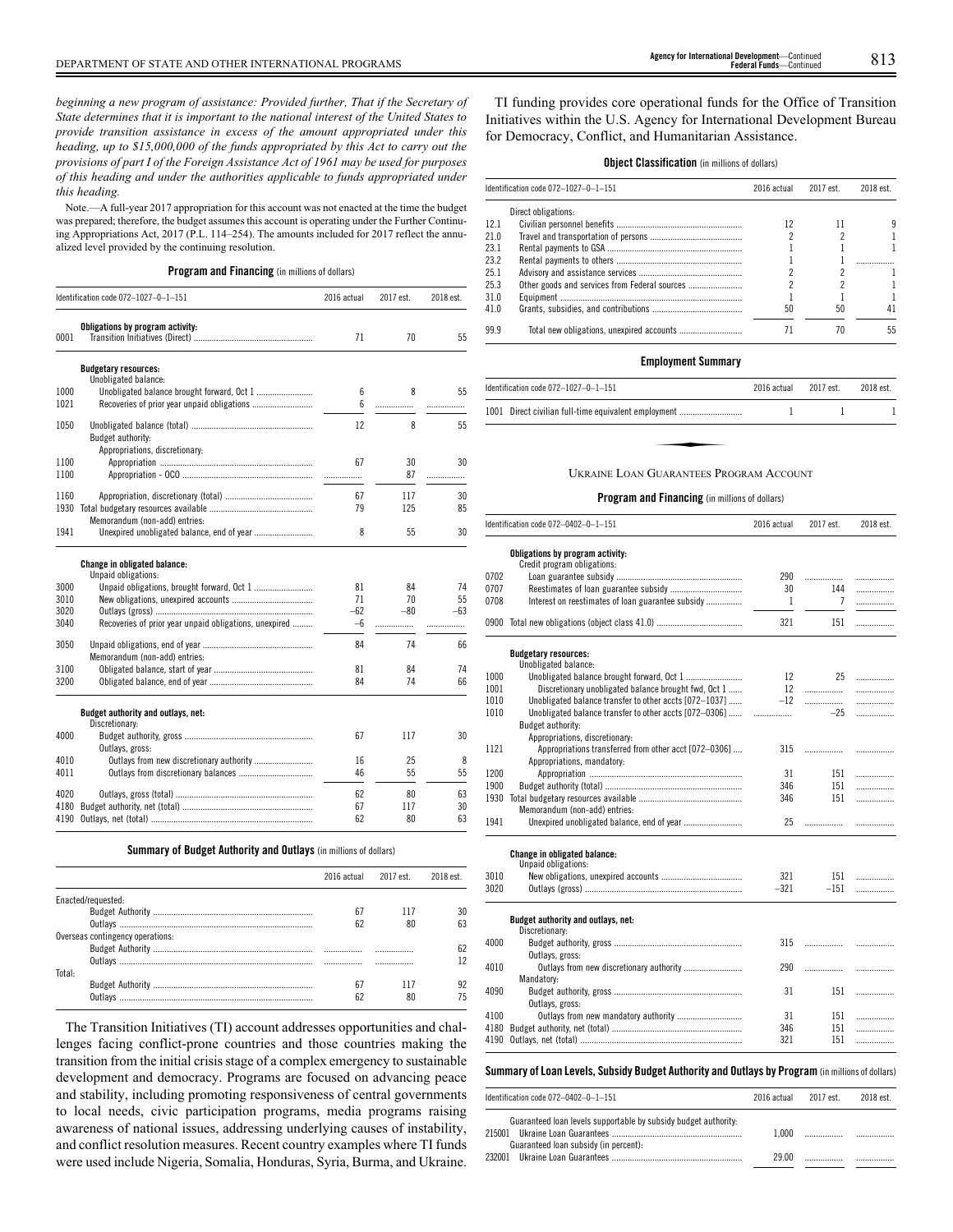UKRAINE LOAN GUARANTEES PROGRAM ACCOUNT—Continued

## **Summary of Loan Levels, Subsidy Budget Authority and Outlays by Program**—Continued

| Identification code 072-0402-0-1-151                | 2016 actual | 2017 est. | 2018 est. |
|-----------------------------------------------------|-------------|-----------|-----------|
| 232999<br>Guaranteed loan subsidy budget authority: | 29.00       | 0.00      | 0.00      |
| 233001<br>Guaranteed loan subsidy outlays:          | 290         |           |           |
| 234001<br>Guaranteed loan reestimates:              | 290         |           |           |
| 235001                                              | -84         | 151       |           |
|                                                     |             |           |           |
| <b>CONFLICT STABILIZATION OPERATIONS</b>            |             |           |           |

### **Program and Financing** (in millions of dollars)

|      | Identification code 072-0305-0-1-151                 | 2016 actual              | 2017 est.                | 2018 est. |
|------|------------------------------------------------------|--------------------------|--------------------------|-----------|
|      | Obligations by program activity:                     |                          |                          |           |
| 0001 |                                                      | 2                        | $\overline{2}$           | .         |
|      | 0900 Total new obligations, unexpired accounts       | $\overline{\phantom{a}}$ | $\overline{2}$           | .         |
|      | <b>Budgetary resources:</b><br>Unobligated balance:  |                          |                          |           |
| 1000 |                                                      | 4                        |                          |           |
| 1930 |                                                      | 4                        | $\mathfrak{p}$           |           |
|      | Memorandum (non-add) entries:                        |                          |                          |           |
| 1941 |                                                      | $\overline{2}$           |                          |           |
|      | Change in obligated balance:<br>Unpaid obligations:  |                          |                          |           |
| 3000 |                                                      | 1                        | $\overline{\phantom{a}}$ | Δ         |
| 3010 |                                                      | $\overline{2}$           | $\overline{\phantom{a}}$ | .         |
| 3020 |                                                      | $-1$                     | .                        |           |
| 3050 | Memorandum (non-add) entries:                        | $\overline{\phantom{a}}$ | 4                        | 4         |
| 3100 |                                                      | 1                        | $\overline{\phantom{a}}$ | 4         |
| 3200 |                                                      | $\overline{\phantom{a}}$ | 4                        | 4         |
|      | Budget authority and outlays, net:<br>Discretionary: |                          |                          |           |
|      | Outlays, gross:                                      |                          |                          |           |
| 4011 |                                                      | $\mathbf{1}$             | .                        |           |
| 4180 |                                                      |                          |                          |           |

**Object Classification** (in millions of dollars)

4190 Outlays, net (total) ........................................................................ 1 ................. .................

 $\overline{\phantom{0}}$ 

 $\overline{\phantom{0}}$ 

|      | Identification code $072-0305-0-1-151$                        | 2016 actual | 2017 est. | 2018 est. |
|------|---------------------------------------------------------------|-------------|-----------|-----------|
| 99.5 | 41.0 Direct obligations: Grants, subsidies, and contributions |             |           |           |
| 99.9 |                                                               |             |           |           |

## **Employment Summary**

| Identification code 072-0305-0-1-151                 |        | 2016 actual | 2017 est. | 2018 est. |
|------------------------------------------------------|--------|-------------|-----------|-----------|
| 1001 Direct civilian full-time equivalent employment |        |             |           |           |
|                                                      |        |             |           |           |
| $\sim$                                               | $\sim$ |             |           |           |

## OFFICE OF INSPECTOR GENERAL

*For necessary expenses to carry out the provisions of section 667 of the Foreign Assistance Act of 1961, \$69,000,000, to remain available until September 30, 2019, for the Office of Inspector General of the United States Agency for International Development.*

Note.—A full-year 2017 appropriation for this account was not enacted at the time the budget was prepared; therefore, the budget assumes this account is operating under the Further Continuing Appropriations Act, 2017 (P.L. 114–254). The amounts included for 2017 reflect the annualized level provided by the continuing resolution.

## **Program and Financing** (in millions of dollars)

|              | Identification code $072-1007-0-1-151$                                                                                     | 2016 actual    | 2017 est.      | 2018 est.      |
|--------------|----------------------------------------------------------------------------------------------------------------------------|----------------|----------------|----------------|
|              | Obligations by program activity:                                                                                           |                |                |                |
| 0001<br>0801 | Operating Expenses, Office of Inspector General (Direct)<br>Office<br>оf<br>Inspector<br>Operating<br>Expenses,<br>General | 69             | 78             | 76             |
|              |                                                                                                                            | 3              | 5              | 5              |
|              | 0900 Total new obligations, unexpired accounts                                                                             | 72             | 83             | 81             |
|              | <b>Budgetary resources:</b>                                                                                                |                |                |                |
|              | Unobligated balance:                                                                                                       |                |                |                |
| 1000<br>1021 |                                                                                                                            | 15<br>1        | 13<br>1        | 6<br>1         |
| 1050         |                                                                                                                            | 16             | 14             | $\overline{7}$ |
|              | Budget authority:                                                                                                          |                |                |                |
|              | Appropriations, discretionary:                                                                                             |                |                |                |
| 1100<br>1100 |                                                                                                                            | 66             | 66<br>3        | 69             |
|              |                                                                                                                            | .              |                | .              |
| 1160         | Spending authority from offsetting collections, discretionary:                                                             | 66             | 69             | 69             |
| 1700         |                                                                                                                            | 4              | 4              | 5              |
| 1701         | Change in uncollected payments, Federal sources                                                                            | $\overline{c}$ | $\overline{c}$ | .              |
| 1750         | Spending auth from offsetting collections, disc (total)                                                                    | 6              | 6              | 5              |
| 1900         |                                                                                                                            | 72             | 75             | 74             |
| 1930         | Memorandum (non-add) entries:                                                                                              | 88             | 89             | 81             |
| 1940         |                                                                                                                            | -3             | .              | .              |
| 1941         | Unexpired unobligated balance, end of year                                                                                 | 13             | 6              | .              |
|              |                                                                                                                            |                |                |                |
|              | <b>Change in obligated balance:</b><br>Unpaid obligations:                                                                 |                |                |                |
| 3000         |                                                                                                                            | 45             | 43             | 45             |
| 3010         |                                                                                                                            | 72             | 83             | 81             |
| 3011         | Obligations ("upward adjustments"), expired accounts                                                                       | 1              |                | .              |
| 3020<br>3040 | Recoveries of prior year unpaid obligations, unexpired                                                                     | -69<br>$-1$    | $-80$<br>$-1$  | -87<br>-1      |
| 3041         | Recoveries of prior year unpaid obligations, expired                                                                       | $-5$           | .              | .              |
| 3050         |                                                                                                                            | 43             | 45             | 38             |
| 3060         | Uncollected payments:<br>Uncollected pymts, Fed sources, brought forward, Oct 1                                            | $-2$           | $-2$           | $^{-4}$        |
| 3070         | Change in uncollected pymts, Fed sources, unexpired                                                                        | $-2$           | $-2$           | .              |
| 3071         | Change in uncollected pymts, Fed sources, expired                                                                          | 2              | .              | .              |
| 3090         |                                                                                                                            | $-2$           | $-4$           | $-4$           |
| 3100         | Memorandum (non-add) entries:                                                                                              | 43             | 41             | 41             |
| 3200         |                                                                                                                            | 41             | 41             | 34             |
|              |                                                                                                                            |                |                |                |
|              | Budget authority and outlays, net:<br>Discretionary:                                                                       |                |                |                |
| 4000         |                                                                                                                            | 72             | 75             | 74             |
|              | Outlays, gross:                                                                                                            |                |                |                |
| 4010         |                                                                                                                            | 46             | 60             | 60             |
| 4011         |                                                                                                                            | 23             | 20             | 27             |
| 4020         |                                                                                                                            | 69             | 80             | 87             |
|              | Offsets against gross budget authority and outlays:<br>Offsetting collections (collected) from:                            |                |                |                |
| 4030         |                                                                                                                            | $-5$           | $-5$           | -5             |
| 4033         |                                                                                                                            | $-1$           | $^{-1}$        | .              |
| 4040         | Offsets against gross budget authority and outlays (total)<br>Additional offsets against gross budget authority only:      | $-6$           | $-6$           | $-5$           |
| 4050         | Change in uncollected pymts, Fed sources, unexpired                                                                        | $-2$           | $-2$           | .              |
| 4052         | Offsetting collections credited to expired accounts                                                                        | 2              | 2              | .              |
| 4070         |                                                                                                                            | 66             | 69             | 69             |
| 4080         |                                                                                                                            | 63             | 74             | 82             |
| 4180         |                                                                                                                            | 66<br>63       | 69<br>74       | 69<br>82       |
|              |                                                                                                                            |                |                |                |

## **Summary of Budget Authority and Outlays** (in millions of dollars)

|                                  |    | 2016 actual 2017 est. | 2018 est. |
|----------------------------------|----|-----------------------|-----------|
| Enacted/requested:               |    |                       |           |
|                                  | 66 | 69                    |           |
|                                  | 63 | 74                    |           |
| Overseas contingency operations: |    |                       |           |
|                                  |    |                       |           |
|                                  |    |                       |           |
| Total:                           |    |                       |           |
|                                  | 66 |                       |           |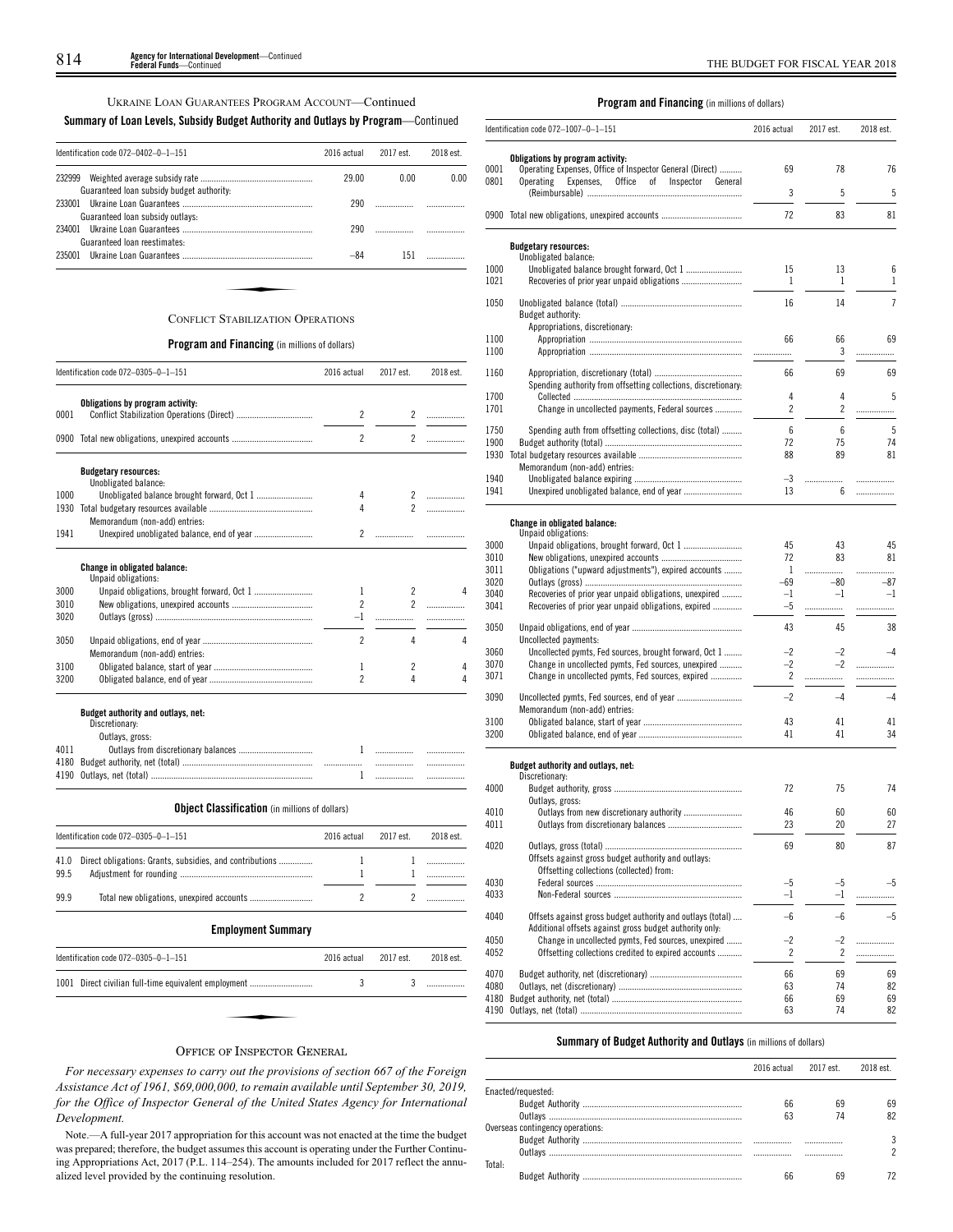The funds cover the costs of operations of the Office of the Inspector General, U.S. Agency for International Development, and include salaries, expenses, and support costs of the Inspector General's personnel.

|  |  | <b>Object Classification</b> (in millions of dollars) |  |  |  |  |
|--|--|-------------------------------------------------------|--|--|--|--|
|--|--|-------------------------------------------------------|--|--|--|--|

|      | Identification code 072-1007-0-1-151<br>2016 actual |    |    | 2018 est. |
|------|-----------------------------------------------------|----|----|-----------|
|      | Direct obligations:                                 |    |    |           |
|      | Personnel compensation:                             |    |    |           |
| 111  |                                                     | 20 | 24 | 23        |
| 11.3 |                                                     | 3  | 5  | 5         |
| 11.5 |                                                     | 3  | 3  | 3         |
| 11.9 |                                                     | 26 | 32 | 31        |
| 121  |                                                     | 10 | 11 | 10        |
| 21.0 |                                                     |    | 6  | 6         |
| 220  |                                                     |    |    |           |
| 231  |                                                     | 3  | 3  | 3         |
| 23.2 |                                                     |    | 3  |           |
| 251  |                                                     |    | 8  |           |
| 25.2 |                                                     |    |    |           |
| 25.3 | Other goods and services from Federal sources       | 12 | 11 | 11        |
| 25.7 |                                                     | 2  |    |           |
| 26.0 |                                                     |    |    |           |
| 31.0 |                                                     | 3  |    | 3         |
| 99.0 |                                                     | 69 | 78 | 76        |
| 99.0 |                                                     | 3  | 5  | 5         |
| 99.9 |                                                     | 72 | 83 | 81        |

**Employment Summary**

| Identification code $072-1007-0-1-151$                                                                             | 2016 actual | 2017 est. | 2018 est. |
|--------------------------------------------------------------------------------------------------------------------|-------------|-----------|-----------|
| 1001 Direct civilian full-time equivalent employment<br>2001 Reimbursable civilian full-time equivalent employment | 182<br>11   | 212       | 200<br>17 |
|                                                                                                                    |             |           |           |
| PROPERTY MANAGEMENT FUND                                                                                           |             |           |           |

**Program and Financing** (in millions of dollars)

|              | Identification code 072-4175-0-3-151                       | 2016 actual  | 2017 est. | 2018 est. |
|--------------|------------------------------------------------------------|--------------|-----------|-----------|
| 0801         | Obligations by program activity:                           |              |           |           |
|              |                                                            | $\mathbf{1}$ |           |           |
|              | <b>Budgetary resources:</b><br>Unobligated balance:        |              |           |           |
| 1000         | Budget authority:                                          | 27           | 27        | 27        |
| 1800         | Spending authority from offsetting collections, mandatory: | 1            | .         |           |
| 1930         | Memorandum (non-add) entries:                              | 28           | 27        | 27        |
| 1941         |                                                            | 27           | 27        | 27        |
|              | <b>Change in obligated balance:</b><br>Unpaid obligations: |              |           |           |
| 3000<br>3010 |                                                            |              | 1<br>1    | 1         |
| 3050         | Memorandum (non-add) entries:                              | 1            | 1         | 1         |
| 3100<br>3200 |                                                            | 1            | 1<br>1    | 1<br>1    |
|              | Budget authority and outlays, net:<br>Mandatory:           |              |           |           |
| 4090         | Offsets against gross budget authority and outlays:        |              |           |           |
| 4123         | Offsetting collections (collected) from:                   |              |           |           |
| 4180<br>4190 |                                                            | $-1$         | .<br>.    | .<br>.    |

This Fund, as authorized by Public Law 101–513, is maintained for the deposit of proceeds from the sale of overseas property acquired by the U.S. Agency for International Development (USAID). The proceeds are available to construct or otherwise acquire outside the United States: 1) essential living quarters, office space, and necessary supporting facilities for use of USAID personnel; and 2) schools (including dormitories and boarding facilities) and hospitals for use of USAID and other U.S. Government personnel and their dependents. In addition, the proceeds may be used to equip, staff, operate, and maintain such schools and hospitals. of USAID and<br>addition, the p<br>the schools and<br>illar anters Fin

## UKRAINE LOAN GUARANTEES FINANCING ACCOUNT

## **Program and Financing** (in millions of dollars)

|              | Identification code 072-4345-0-3-151                                                                     | 2016 actual | 2017 est.   | 2018 est.  |
|--------------|----------------------------------------------------------------------------------------------------------|-------------|-------------|------------|
|              | Obligations by program activity:<br>Credit program obligations:                                          |             |             |            |
| 0742         | Downward reestimates paid to receipt accounts                                                            | 113         | .           | .          |
| 0743         |                                                                                                          | 3           |             |            |
|              | 0900 Total new obligations, unexpired accounts                                                           | 116         |             | .          |
|              | <b>Budgetary resources:</b><br>Unobligated balance:                                                      |             |             |            |
| 1000         | Unobligated balance brought forward, Oct 1                                                               | 771         | 990         | 1,158      |
|              | Financing authority:                                                                                     |             |             |            |
|              | Spending authority from offsetting collections, mandatory:                                               |             |             |            |
| 1800         |                                                                                                          | 335         | 168         | 17         |
| 1930         | Memorandum (non-add) entries:                                                                            | 1.106       | 1.158       | 1,175      |
| 1941         |                                                                                                          | 990         | 1,158       | 1,175      |
|              | Change in obligated balance:<br>Unpaid obligations:                                                      |             |             |            |
| 3010         |                                                                                                          | 116         |             | .          |
| 3020         |                                                                                                          | $-116$      | .           |            |
|              | Financing authority and disbursements, net:<br>Mandatory:                                                |             |             |            |
| 4090         | Financing disbursements:                                                                                 | 335         | 168         | 17         |
| 4110         |                                                                                                          | 116         |             | .          |
|              | Offsets against gross financing authority and disbursements:<br>Offsetting collections (collected) from: |             |             |            |
| 4120         |                                                                                                          | $-322$      | $-151$      | .          |
| 4122         |                                                                                                          | $-13$       | $-17$       | $-17$      |
| 4130         | Offsets against gross budget authority and outlays (total)                                               | $-335$      | $-168$      | $-17$      |
| 4170<br>4180 |                                                                                                          | $-219$<br>. | $-168$<br>. | $-17$<br>. |
| 4190         |                                                                                                          | $-219$      | $-168$      | $-17$      |

## **Status of Guaranteed Loans** (in millions of dollars)

|      | Identification code 072-4345-0-3-151                                      | 2016 actual | 2017 est. | 2018 est. |
|------|---------------------------------------------------------------------------|-------------|-----------|-----------|
|      | Position with respect to appropriations act limitation on<br>commitments: |             |           |           |
| 2111 | Guaranteed loan commitments from current-year authority                   | 1,000       |           | .         |
| 2121 |                                                                           |             | .         |           |
| 2143 |                                                                           |             |           |           |
|      |                                                                           |             |           |           |
| 2150 |                                                                           | 1,000       |           | .         |
| 2199 | Guaranteed amount of guaranteed loan commitments                          | 1.000       |           | .         |
|      | Cumulative balance of guaranteed loans outstanding:                       |             |           |           |
| 2210 |                                                                           | 2,000       | 3.000     | 3,000     |
| 2231 |                                                                           | 1,000       |           | .         |
| 2251 |                                                                           |             |           |           |
|      |                                                                           |             |           |           |
| 2290 |                                                                           | 3.000       | 3.000     | 3,000     |
|      | Memorandum:                                                               |             |           |           |
| 2299 | Guaranteed amount of guaranteed loans outstanding, end of                 |             |           |           |
|      |                                                                           | 3.000       | 3,000     | 3,000     |
|      |                                                                           |             |           |           |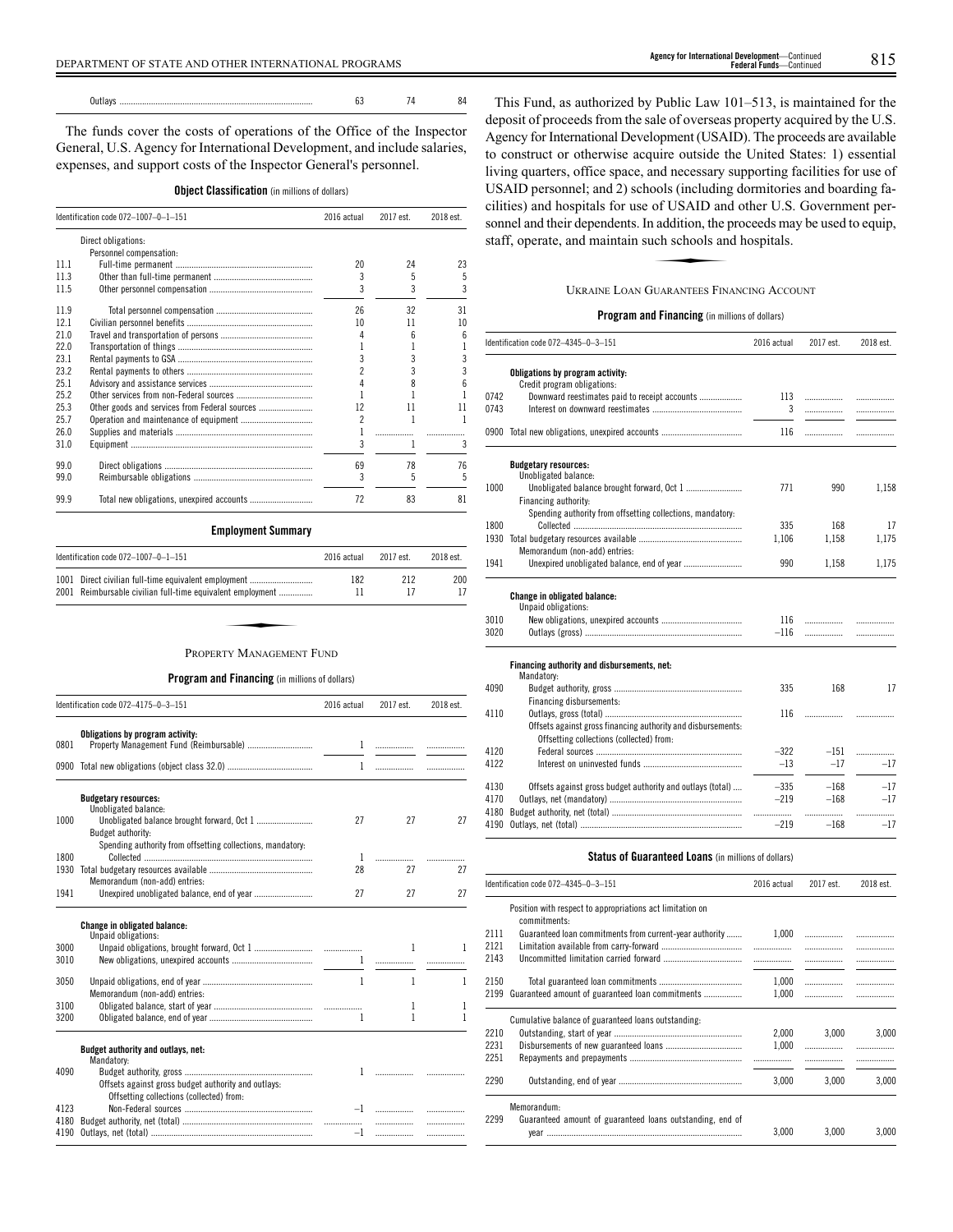## UKRAINE LOAN GUARANTEES FINANCING ACCOUNT—Continued

**Balance Sheet** (in millions of dollars)

| Identification code 072-4345-0-3-151                             | 2015 actual | 2016 actual |  |
|------------------------------------------------------------------|-------------|-------------|--|
| ASSETS:                                                          |             |             |  |
| 1101                                                             | 989         | 771         |  |
| 1999<br>LIABILITIES:                                             | 989         | 771         |  |
| 2204<br>Non-Federal liabilities: Liabilities for loan guarantees | 989         | 771         |  |
| 4999                                                             | 989         | 771         |  |
|                                                                  |             |             |  |
| <b>WORKING CAPITAL FUND</b>                                      |             |             |  |

## **Program and Financing** (in millions of dollars)

| Obligations by program activity:<br>0801<br>16<br>16<br>18<br><b>Budgetary resources:</b><br>Unobligated balance:<br>1000<br>Unobligated balance brought forward, Oct 1<br>16<br>17<br>17<br>1021<br>2<br>.<br>.<br>1050<br>18<br>17<br>17<br><b>Budget authority:</b><br>Spending authority from offsetting collections, discretionary:<br>1700<br>18<br>16<br>18<br>1701<br>Change in uncollected payments, Federal sources<br>$-3$<br>.<br>.<br>1750<br>15<br>16<br>Spending auth from offsetting collections, disc (total)<br>18<br>1930<br>33<br>33<br>35<br>Memorandum (non-add) entries:<br>Unexpired unobligated balance, end of year<br>17<br>1941<br>17<br>17<br><b>Change in obligated balance:</b><br>Unpaid obligations:<br>3000<br>14<br>10<br>1<br>16<br>16<br>18<br>3010<br>3020<br>$-18$<br>$-25$<br>$-18$<br>Recoveries of prior year unpaid obligations, unexpired<br>$-2$<br>3040<br>.<br>.<br>3050<br>$\mathbf{1}$<br>$\mathbf{1}$<br>10<br>Uncollected payments:<br>3060<br>Uncollected pymts, Fed sources, brought forward, Oct 1<br>$-14$<br>$-11$<br>$-11$<br>Change in uncollected pymts, Fed sources, unexpired<br>3070<br>3<br><br>.<br>3090<br>$-11$<br>$-11$<br>$-11$<br>Memorandum (non-add) entries:<br>3100<br>$-1$<br>$-10$<br>.<br>3200<br>$-10$<br>$-10$<br>$-1$<br>Budget authority and outlays, net:<br>Discretionary:<br>4000<br>16<br>15<br>18<br>Outlays, gross:<br>4010<br>8<br>16<br>18<br>4011<br>10<br>9<br>.<br>18<br>25<br>4020<br>18<br>Offsets against gross budget authority and outlays:<br>Offsetting collections (collected) from:<br>4030<br>$-10$<br>$-16$<br>$-18$<br>4033<br>$-8$<br>.<br>.<br>$-18$<br>$-16$<br>$-18$<br>4040<br>Offsets against gross budget authority and outlays (total)<br>Additional offsets against gross budget authority only:<br>4050<br>Change in uncollected pymts, Fed sources, unexpired<br>3<br><br>4080<br>9<br>.<br>.<br>4180<br>.<br>.<br>.<br>4190<br>9<br>.<br>. | Identification code 072-4513-0-4-151 | 2016 actual | 2017 est. | 2018 est. |
|---------------------------------------------------------------------------------------------------------------------------------------------------------------------------------------------------------------------------------------------------------------------------------------------------------------------------------------------------------------------------------------------------------------------------------------------------------------------------------------------------------------------------------------------------------------------------------------------------------------------------------------------------------------------------------------------------------------------------------------------------------------------------------------------------------------------------------------------------------------------------------------------------------------------------------------------------------------------------------------------------------------------------------------------------------------------------------------------------------------------------------------------------------------------------------------------------------------------------------------------------------------------------------------------------------------------------------------------------------------------------------------------------------------------------------------------------------------------------------------------------------------------------------------------------------------------------------------------------------------------------------------------------------------------------------------------------------------------------------------------------------------------------------------------------------------------------------------------------------------------------------------------------------------------------------------------------------------|--------------------------------------|-------------|-----------|-----------|
|                                                                                                                                                                                                                                                                                                                                                                                                                                                                                                                                                                                                                                                                                                                                                                                                                                                                                                                                                                                                                                                                                                                                                                                                                                                                                                                                                                                                                                                                                                                                                                                                                                                                                                                                                                                                                                                                                                                                                               |                                      |             |           |           |
|                                                                                                                                                                                                                                                                                                                                                                                                                                                                                                                                                                                                                                                                                                                                                                                                                                                                                                                                                                                                                                                                                                                                                                                                                                                                                                                                                                                                                                                                                                                                                                                                                                                                                                                                                                                                                                                                                                                                                               |                                      |             |           |           |
|                                                                                                                                                                                                                                                                                                                                                                                                                                                                                                                                                                                                                                                                                                                                                                                                                                                                                                                                                                                                                                                                                                                                                                                                                                                                                                                                                                                                                                                                                                                                                                                                                                                                                                                                                                                                                                                                                                                                                               |                                      |             |           |           |
|                                                                                                                                                                                                                                                                                                                                                                                                                                                                                                                                                                                                                                                                                                                                                                                                                                                                                                                                                                                                                                                                                                                                                                                                                                                                                                                                                                                                                                                                                                                                                                                                                                                                                                                                                                                                                                                                                                                                                               |                                      |             |           |           |
|                                                                                                                                                                                                                                                                                                                                                                                                                                                                                                                                                                                                                                                                                                                                                                                                                                                                                                                                                                                                                                                                                                                                                                                                                                                                                                                                                                                                                                                                                                                                                                                                                                                                                                                                                                                                                                                                                                                                                               |                                      |             |           |           |
|                                                                                                                                                                                                                                                                                                                                                                                                                                                                                                                                                                                                                                                                                                                                                                                                                                                                                                                                                                                                                                                                                                                                                                                                                                                                                                                                                                                                                                                                                                                                                                                                                                                                                                                                                                                                                                                                                                                                                               |                                      |             |           |           |
|                                                                                                                                                                                                                                                                                                                                                                                                                                                                                                                                                                                                                                                                                                                                                                                                                                                                                                                                                                                                                                                                                                                                                                                                                                                                                                                                                                                                                                                                                                                                                                                                                                                                                                                                                                                                                                                                                                                                                               |                                      |             |           |           |
|                                                                                                                                                                                                                                                                                                                                                                                                                                                                                                                                                                                                                                                                                                                                                                                                                                                                                                                                                                                                                                                                                                                                                                                                                                                                                                                                                                                                                                                                                                                                                                                                                                                                                                                                                                                                                                                                                                                                                               |                                      |             |           |           |
|                                                                                                                                                                                                                                                                                                                                                                                                                                                                                                                                                                                                                                                                                                                                                                                                                                                                                                                                                                                                                                                                                                                                                                                                                                                                                                                                                                                                                                                                                                                                                                                                                                                                                                                                                                                                                                                                                                                                                               |                                      |             |           |           |
|                                                                                                                                                                                                                                                                                                                                                                                                                                                                                                                                                                                                                                                                                                                                                                                                                                                                                                                                                                                                                                                                                                                                                                                                                                                                                                                                                                                                                                                                                                                                                                                                                                                                                                                                                                                                                                                                                                                                                               |                                      |             |           |           |
|                                                                                                                                                                                                                                                                                                                                                                                                                                                                                                                                                                                                                                                                                                                                                                                                                                                                                                                                                                                                                                                                                                                                                                                                                                                                                                                                                                                                                                                                                                                                                                                                                                                                                                                                                                                                                                                                                                                                                               |                                      |             |           |           |
|                                                                                                                                                                                                                                                                                                                                                                                                                                                                                                                                                                                                                                                                                                                                                                                                                                                                                                                                                                                                                                                                                                                                                                                                                                                                                                                                                                                                                                                                                                                                                                                                                                                                                                                                                                                                                                                                                                                                                               |                                      |             |           |           |
|                                                                                                                                                                                                                                                                                                                                                                                                                                                                                                                                                                                                                                                                                                                                                                                                                                                                                                                                                                                                                                                                                                                                                                                                                                                                                                                                                                                                                                                                                                                                                                                                                                                                                                                                                                                                                                                                                                                                                               |                                      |             |           |           |
|                                                                                                                                                                                                                                                                                                                                                                                                                                                                                                                                                                                                                                                                                                                                                                                                                                                                                                                                                                                                                                                                                                                                                                                                                                                                                                                                                                                                                                                                                                                                                                                                                                                                                                                                                                                                                                                                                                                                                               |                                      |             |           |           |
|                                                                                                                                                                                                                                                                                                                                                                                                                                                                                                                                                                                                                                                                                                                                                                                                                                                                                                                                                                                                                                                                                                                                                                                                                                                                                                                                                                                                                                                                                                                                                                                                                                                                                                                                                                                                                                                                                                                                                               |                                      |             |           |           |
|                                                                                                                                                                                                                                                                                                                                                                                                                                                                                                                                                                                                                                                                                                                                                                                                                                                                                                                                                                                                                                                                                                                                                                                                                                                                                                                                                                                                                                                                                                                                                                                                                                                                                                                                                                                                                                                                                                                                                               |                                      |             |           |           |
|                                                                                                                                                                                                                                                                                                                                                                                                                                                                                                                                                                                                                                                                                                                                                                                                                                                                                                                                                                                                                                                                                                                                                                                                                                                                                                                                                                                                                                                                                                                                                                                                                                                                                                                                                                                                                                                                                                                                                               |                                      |             |           |           |
|                                                                                                                                                                                                                                                                                                                                                                                                                                                                                                                                                                                                                                                                                                                                                                                                                                                                                                                                                                                                                                                                                                                                                                                                                                                                                                                                                                                                                                                                                                                                                                                                                                                                                                                                                                                                                                                                                                                                                               |                                      |             |           |           |
|                                                                                                                                                                                                                                                                                                                                                                                                                                                                                                                                                                                                                                                                                                                                                                                                                                                                                                                                                                                                                                                                                                                                                                                                                                                                                                                                                                                                                                                                                                                                                                                                                                                                                                                                                                                                                                                                                                                                                               |                                      |             |           |           |
|                                                                                                                                                                                                                                                                                                                                                                                                                                                                                                                                                                                                                                                                                                                                                                                                                                                                                                                                                                                                                                                                                                                                                                                                                                                                                                                                                                                                                                                                                                                                                                                                                                                                                                                                                                                                                                                                                                                                                               |                                      |             |           |           |
|                                                                                                                                                                                                                                                                                                                                                                                                                                                                                                                                                                                                                                                                                                                                                                                                                                                                                                                                                                                                                                                                                                                                                                                                                                                                                                                                                                                                                                                                                                                                                                                                                                                                                                                                                                                                                                                                                                                                                               |                                      |             |           |           |
|                                                                                                                                                                                                                                                                                                                                                                                                                                                                                                                                                                                                                                                                                                                                                                                                                                                                                                                                                                                                                                                                                                                                                                                                                                                                                                                                                                                                                                                                                                                                                                                                                                                                                                                                                                                                                                                                                                                                                               |                                      |             |           |           |
|                                                                                                                                                                                                                                                                                                                                                                                                                                                                                                                                                                                                                                                                                                                                                                                                                                                                                                                                                                                                                                                                                                                                                                                                                                                                                                                                                                                                                                                                                                                                                                                                                                                                                                                                                                                                                                                                                                                                                               |                                      |             |           |           |
|                                                                                                                                                                                                                                                                                                                                                                                                                                                                                                                                                                                                                                                                                                                                                                                                                                                                                                                                                                                                                                                                                                                                                                                                                                                                                                                                                                                                                                                                                                                                                                                                                                                                                                                                                                                                                                                                                                                                                               |                                      |             |           |           |
|                                                                                                                                                                                                                                                                                                                                                                                                                                                                                                                                                                                                                                                                                                                                                                                                                                                                                                                                                                                                                                                                                                                                                                                                                                                                                                                                                                                                                                                                                                                                                                                                                                                                                                                                                                                                                                                                                                                                                               |                                      |             |           |           |
|                                                                                                                                                                                                                                                                                                                                                                                                                                                                                                                                                                                                                                                                                                                                                                                                                                                                                                                                                                                                                                                                                                                                                                                                                                                                                                                                                                                                                                                                                                                                                                                                                                                                                                                                                                                                                                                                                                                                                               |                                      |             |           |           |
|                                                                                                                                                                                                                                                                                                                                                                                                                                                                                                                                                                                                                                                                                                                                                                                                                                                                                                                                                                                                                                                                                                                                                                                                                                                                                                                                                                                                                                                                                                                                                                                                                                                                                                                                                                                                                                                                                                                                                               |                                      |             |           |           |
|                                                                                                                                                                                                                                                                                                                                                                                                                                                                                                                                                                                                                                                                                                                                                                                                                                                                                                                                                                                                                                                                                                                                                                                                                                                                                                                                                                                                                                                                                                                                                                                                                                                                                                                                                                                                                                                                                                                                                               |                                      |             |           |           |
|                                                                                                                                                                                                                                                                                                                                                                                                                                                                                                                                                                                                                                                                                                                                                                                                                                                                                                                                                                                                                                                                                                                                                                                                                                                                                                                                                                                                                                                                                                                                                                                                                                                                                                                                                                                                                                                                                                                                                               |                                      |             |           |           |
|                                                                                                                                                                                                                                                                                                                                                                                                                                                                                                                                                                                                                                                                                                                                                                                                                                                                                                                                                                                                                                                                                                                                                                                                                                                                                                                                                                                                                                                                                                                                                                                                                                                                                                                                                                                                                                                                                                                                                               |                                      |             |           |           |
|                                                                                                                                                                                                                                                                                                                                                                                                                                                                                                                                                                                                                                                                                                                                                                                                                                                                                                                                                                                                                                                                                                                                                                                                                                                                                                                                                                                                                                                                                                                                                                                                                                                                                                                                                                                                                                                                                                                                                               |                                      |             |           |           |
|                                                                                                                                                                                                                                                                                                                                                                                                                                                                                                                                                                                                                                                                                                                                                                                                                                                                                                                                                                                                                                                                                                                                                                                                                                                                                                                                                                                                                                                                                                                                                                                                                                                                                                                                                                                                                                                                                                                                                               |                                      |             |           |           |
|                                                                                                                                                                                                                                                                                                                                                                                                                                                                                                                                                                                                                                                                                                                                                                                                                                                                                                                                                                                                                                                                                                                                                                                                                                                                                                                                                                                                                                                                                                                                                                                                                                                                                                                                                                                                                                                                                                                                                               |                                      |             |           |           |
|                                                                                                                                                                                                                                                                                                                                                                                                                                                                                                                                                                                                                                                                                                                                                                                                                                                                                                                                                                                                                                                                                                                                                                                                                                                                                                                                                                                                                                                                                                                                                                                                                                                                                                                                                                                                                                                                                                                                                               |                                      |             |           |           |
|                                                                                                                                                                                                                                                                                                                                                                                                                                                                                                                                                                                                                                                                                                                                                                                                                                                                                                                                                                                                                                                                                                                                                                                                                                                                                                                                                                                                                                                                                                                                                                                                                                                                                                                                                                                                                                                                                                                                                               |                                      |             |           |           |
|                                                                                                                                                                                                                                                                                                                                                                                                                                                                                                                                                                                                                                                                                                                                                                                                                                                                                                                                                                                                                                                                                                                                                                                                                                                                                                                                                                                                                                                                                                                                                                                                                                                                                                                                                                                                                                                                                                                                                               |                                      |             |           |           |
|                                                                                                                                                                                                                                                                                                                                                                                                                                                                                                                                                                                                                                                                                                                                                                                                                                                                                                                                                                                                                                                                                                                                                                                                                                                                                                                                                                                                                                                                                                                                                                                                                                                                                                                                                                                                                                                                                                                                                               |                                      |             |           |           |

The Fund, authorized by section 635(m) of the Foreign Assistance Act of 1961, finances on a reimbursable basis the costs associated with providing administrative support to other agencies under the International Cooperative Administrative Support Services (ICASS) program overseas. Under ICASS, each agency pays a proportional share of the cost of those services they have agreed to receive. Working through inter-agency councils at post, all agencies have a say in determining which services the USAID mission will provide, defining service standards, reviewing costs, and determining funding levels. The Fund is also used for deposit of rebates from the use of Federal credit cards, the deposits then being made available for start-up costs at new ICASS service-provider missions and technical support to missions currently providing services.

## **Object Classification** (in millions of dollars)

|      | Identification code 072-4513-0-4-151                 | 2016 actual    | 2017 est.                | 2018 est.                |
|------|------------------------------------------------------|----------------|--------------------------|--------------------------|
|      | Reimbursable obligations:                            |                |                          |                          |
|      | Personnel compensation:                              |                |                          |                          |
| 11.3 |                                                      | $\mathfrak{p}$ | $\overline{\phantom{a}}$ | 2                        |
| 11.5 |                                                      |                |                          |                          |
| 11.9 |                                                      | 3              | 3                        | 3                        |
| 12.1 |                                                      |                |                          | 1                        |
| 23.2 |                                                      |                |                          |                          |
| 23.3 | Communications, utilities, and miscellaneous charges |                | 2<br>2                   |                          |
| 25.1 |                                                      |                | 14<br>2<br>16            |                          |
| 25.2 |                                                      |                |                          | 3                        |
| 25.3 | Other goods and services from Federal sources        |                |                          |                          |
| 25.4 |                                                      |                |                          |                          |
| 25.7 |                                                      |                |                          |                          |
| 26.0 |                                                      | 2              |                          | $\overline{c}$           |
| 31.0 |                                                      |                |                          | 1                        |
| 99.0 |                                                      | 14             |                          | 16                       |
| 99.5 |                                                      | 2              |                          | $\overline{\phantom{a}}$ |
| 99.9 |                                                      | 16             |                          | 18                       |
|      | <b>DEBT REDUCTION FINANCING ACCOUNT</b>              |                |                          |                          |

|      | Identification code 072-4137-0-3-151                            | 2016 actual | 2017 est. | 2018 est. |
|------|-----------------------------------------------------------------|-------------|-----------|-----------|
|      | Obligations by program activity:<br>Credit program obligations: |             |           |           |
| 0713 |                                                                 | 25          | 16        | 16        |
| 0744 |                                                                 | 14          | .         |           |
| 0900 |                                                                 | 39          | 16        | 16        |
|      | <b>Budgetary resources:</b><br>Unobligated balance:             |             |           |           |
| 1000 |                                                                 | 421         | 364       | 310       |
| 1023 |                                                                 | $-71$       | $-85$     | $-85$     |
| 1050 | Financing authority:<br>Borrowing authority, mandatory:         | 350         | 279       | 225       |
| 1400 | Spending authority from offsetting collections, mandatory:      | 3           | .         |           |
| 1800 |                                                                 | 50          | 32        | 32        |
| 1800 | .                                                               | 15          | 15        |           |
| 1850 | Spending auth from offsetting collections, mand (total)         | 50          | 47        | 47        |
| 1900 |                                                                 | 53          | 47        | 47        |
| 1930 |                                                                 | 403         | 326       | 272       |
|      | Memorandum (non-add) entries:                                   |             |           |           |
| 1941 |                                                                 | 364         | 310       | 256       |
|      | Change in obligated balance:<br>Unpaid obligations:             |             |           |           |
| 3000 |                                                                 |             | 14        | 14        |
| 3010 |                                                                 | 39          | 16        | 16        |
| 3020 |                                                                 | $-25$       | $-16$     | $-16$     |
| 3050 | Memorandum (non-add) entries:                                   | 14          | 14        | 14        |
| 3100 |                                                                 |             | 14        | 14        |
| 3200 |                                                                 | 14          | 14        | 14        |
|      | Financing authority and disbursements, net:<br>Mandatory:       |             |           |           |
| 4090 |                                                                 | 53          | 47        | 47        |
|      | Financing disbursements:                                        | 25          |           |           |
| 4110 |                                                                 |             | 16        | 16        |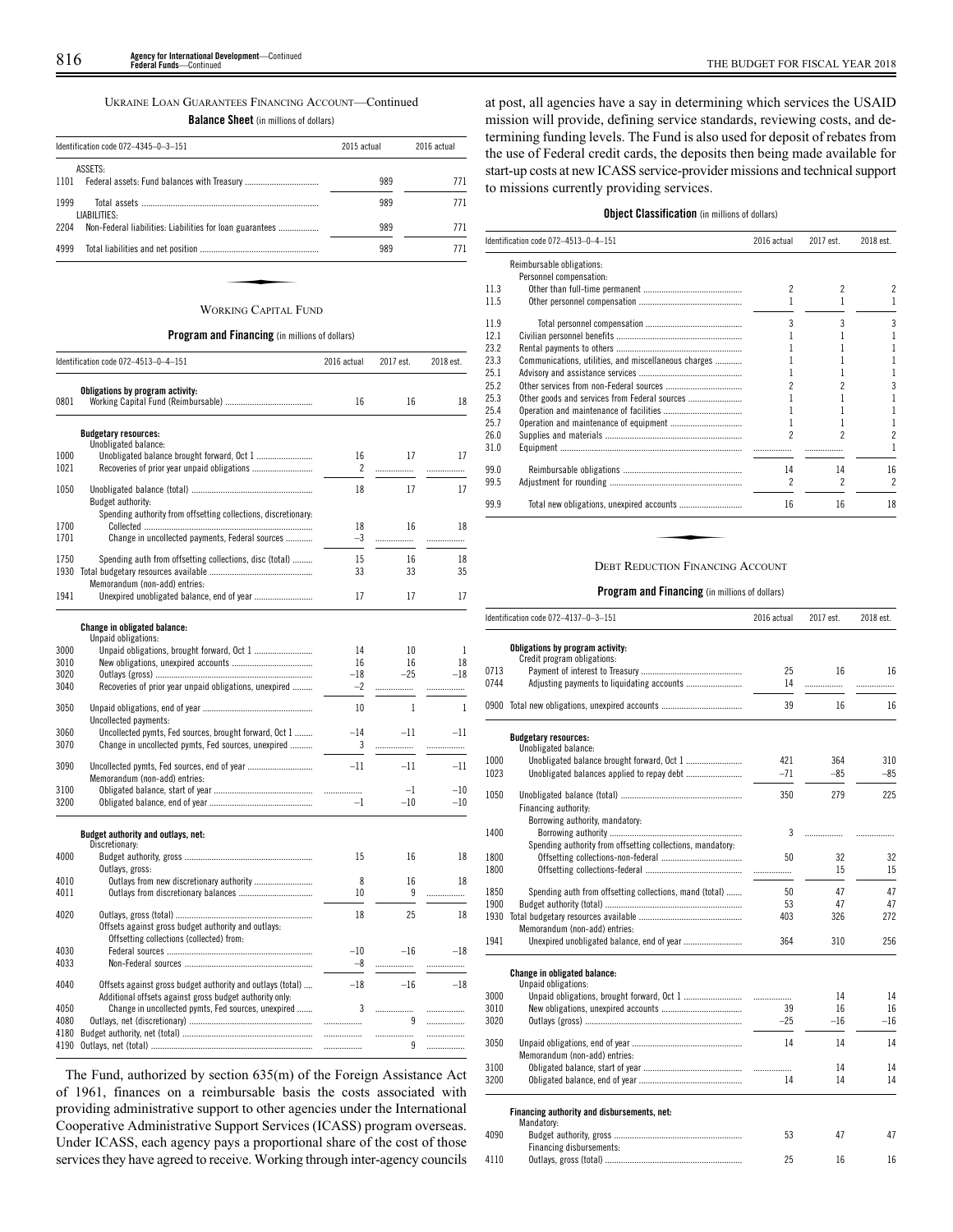Offsets against grossfinancing authority and disbursements: Offsetting collections (collected) from:

|      | UTTSELLING CONECLIONS (CONECTED) TION.                     |       |       |       |
|------|------------------------------------------------------------|-------|-------|-------|
| 4122 |                                                            | $-25$ | $-15$ | $-15$ |
| 4123 | Non-federal sources (Loan Repayments-Principal)            | $-25$ | $-12$ | $-12$ |
| 4123 |                                                            |       | $-20$ | $-20$ |
| 4130 | Offsets against gross budget authority and outlays (total) | $-50$ | $-4/$ | $-47$ |
| 4160 |                                                            |       |       |       |
| 4170 |                                                            | $-25$ | $-31$ | $-31$ |
| 4180 |                                                            |       |       |       |
|      |                                                            | $-25$ | $-31$ | $-31$ |
|      |                                                            |       |       |       |

## **Status of Direct Loans** (in millions of dollars)

|      | Identification code 072-4137-0-3-151                       | 2016 actual | 2017 est. | 2018 est. |
|------|------------------------------------------------------------|-------------|-----------|-----------|
|      | Cumulative balance of direct loans outstanding:            |             |           |           |
| 1210 |                                                            | 768         | 763       | 751       |
| 1233 | Disbursements: Purchase of loans assets from a liquidating |             |           |           |
|      |                                                            | 14          |           |           |
| 1251 |                                                            | -4          | $-12$     | $-12$     |
| 1264 | Write-offs for default: Other adiustments, net             | $-15$       |           |           |
| 1290 |                                                            | 763         | 751       | 739       |

## **Balance Sheet** (in millions of dollars)

|      | Identification code 072-4137-0-3-151                              | 2015 actual | 2016 actual |
|------|-------------------------------------------------------------------|-------------|-------------|
|      | ASSETS:                                                           |             |             |
| 1101 | Net value of assets related to post-1991 direct loans receivable: | 421         | 379         |
| 1401 |                                                                   | 768         | 763         |
| 1402 |                                                                   | 10          | 10          |
| 1405 |                                                                   | $-691$      | $-742$      |
| 1499 | Net present value of assets related to direct loans               | 87          | 31          |
| 1999 | LIABILITIES:<br>Federal liabilities:                              | 508         | 410         |
| 2101 |                                                                   | 28          |             |
| 2103 |                                                                   | 480         | 410         |
| 2999 |                                                                   | 508         | 410         |
| 4999 |                                                                   | 508         | 410         |

## **Program and Financing** (in millions of dollars)

|      | Identification code 072-0301-0-1-151                            | 2016 actual              | 2017 est.                | 2018 est. |
|------|-----------------------------------------------------------------|--------------------------|--------------------------|-----------|
|      | Obligations by program activity:<br>Credit program obligations: |                          |                          |           |
| 0708 | Interest on reestimates of loan guarantee subsidy               |                          |                          |           |
|      |                                                                 | $\overline{\phantom{a}}$ |                          |           |
|      | <b>Budgetary resources:</b><br>Budget authority:                |                          |                          |           |
|      | Appropriations, mandatory:                                      |                          |                          |           |
| 1200 |                                                                 |                          |                          |           |
| 1930 |                                                                 | $\overline{2}$           | .                        |           |
|      | <b>Change in obligated balance:</b><br>Unpaid obligations:      |                          |                          |           |
| 3000 |                                                                 |                          | $1$                      | .         |
| 3010 |                                                                 |                          | 2                        | .         |
| 3020 |                                                                 |                          |                          | .         |
|      | Memorandum (non-add) entries:                                   |                          |                          |           |
| 3100 |                                                                 | 1                        |                          | .         |
|      | Budget authority and outlays, net:<br>Mandatory:                |                          |                          |           |
| 4090 |                                                                 | $\mathfrak{p}$           | $\overline{\phantom{a}}$ |           |
|      | Outlays, gross:                                                 |                          |                          |           |
| 4100 |                                                                 | $\mathcal{L}$            | .                        |           |
| 4101 |                                                                 | $\mathbf{1}$             |                          | .         |
| 4110 |                                                                 |                          |                          |           |
|      |                                                                 | 3                        | .                        |           |
| 4180 |                                                                 | $\overline{\phantom{a}}$ | .                        | .         |

|--|--|--|--|--|--|

## **Summary ofLoan Levels, Subsidy Budget Authority and Outlays by Program** (inmillionsof dollars)

| Guaranteed loan levels supportable by subsidy budget authority.<br>1.000<br>Guaranteed loan subsidy (in percent):<br>0.00 | 1.000 |
|---------------------------------------------------------------------------------------------------------------------------|-------|
|                                                                                                                           |       |
|                                                                                                                           | 0.00  |
| Guaranteed loan reestimates:                                                                                              |       |
| $-122$<br>235001<br>$-71$                                                                                                 |       |

## **Program and Financing** (in millions of dollars)

|      | Identification code 072-4119-0-3-151                            | 2016 actual | 2017 est. | 2018 est. |
|------|-----------------------------------------------------------------|-------------|-----------|-----------|
|      | Obligations by program activity:<br>Credit program obligations: |             |           |           |
| 0742 | Downward reestimates paid to receipt accounts                   | 19          | 32        | .         |
| 0743 |                                                                 | 55          | 90        | .         |
|      | 0900 Total new obligations, unexpired accounts                  | 74          | 122       | .         |
|      | <b>Budgetary resources:</b>                                     |             |           |           |
|      | Unobligated balance:                                            |             |           |           |
| 1000 |                                                                 | 1,321       | 1,332     | 1,354     |
|      | Financing authority:                                            |             |           |           |
| 1800 | Spending authority from offsetting collections, mandatory:      | 85          | 144       | 144       |
| 1930 |                                                                 | 1.406       | 1.476     | 1,498     |
|      | Memorandum (non-add) entries:                                   |             |           |           |
| 1941 | Unexpired unobligated balance, end of year                      | 1,332       | 1,354     | 1,498     |
|      | Change in obligated balance:                                    |             |           |           |
|      | Unpaid obligations:                                             |             |           |           |
| 3000 |                                                                 |             | .         | 122       |
| 3010 |                                                                 | 74          | 122       | .         |
| 3020 |                                                                 | $-74$       |           | .         |
| 3050 |                                                                 |             | 122       | 122       |
|      | Memorandum (non-add) entries:                                   |             |           |           |
| 3100 |                                                                 |             | .         | 122       |
| 3200 |                                                                 |             | 122       | 122       |
|      | Financing authority and disbursements, net:<br>Mandatory:       |             |           |           |
| 4090 |                                                                 | 85          | 144       | 144       |
|      | Financing disbursements:                                        |             |           |           |
| 4110 |                                                                 | 74          |           | .         |
|      | Offsets against gross financing authority and disbursements:    |             |           |           |
|      | Offsetting collections (collected) from:                        |             |           |           |
| 4120 | Federal sources (Upward reestimate of subsidy)                  | $-3$        | .         |           |
| 4122 |                                                                 | $-82$       | $-95$     | $-95$     |
| 4123 |                                                                 | .           | $-49$     | $-49$     |
| 4130 | Offsets against gross budget authority and outlays (total)      | $-85$       | $-144$    | $-144$    |
| 4170 |                                                                 | $-11$       | $-144$    | $-144$    |
| 4180 |                                                                 | .           | .         | .         |
| 4190 |                                                                 | -11         | $-144$    | $-144$    |

## **Status of Guaranteed Loans** (in millions of dollars)

|      | Identification code 072-4119-0-3-151                                      |          | 2017 est. | 2018 est. |
|------|---------------------------------------------------------------------------|----------|-----------|-----------|
|      | Position with respect to appropriations act limitation on<br>commitments: |          |           |           |
| 2121 |                                                                           | 3.814    | 3.814     | 2.814     |
| 2143 |                                                                           | $-3.814$ | $-2.814$  | $-1.814$  |
| 2150 |                                                                           |          | 1.000     | 1.000     |
|      | Cumulative balance of guaranteed loans outstanding.                       |          |           |           |
| 2210 |                                                                           | 10.192   | 9.807     | 10.405    |
| 2231 |                                                                           |          | 1.000     | 1.000     |
| 2251 |                                                                           | $-385$   | $-402$    | $-402$    |
| 2290 |                                                                           | 9.807    | 10.405    | 11.003    |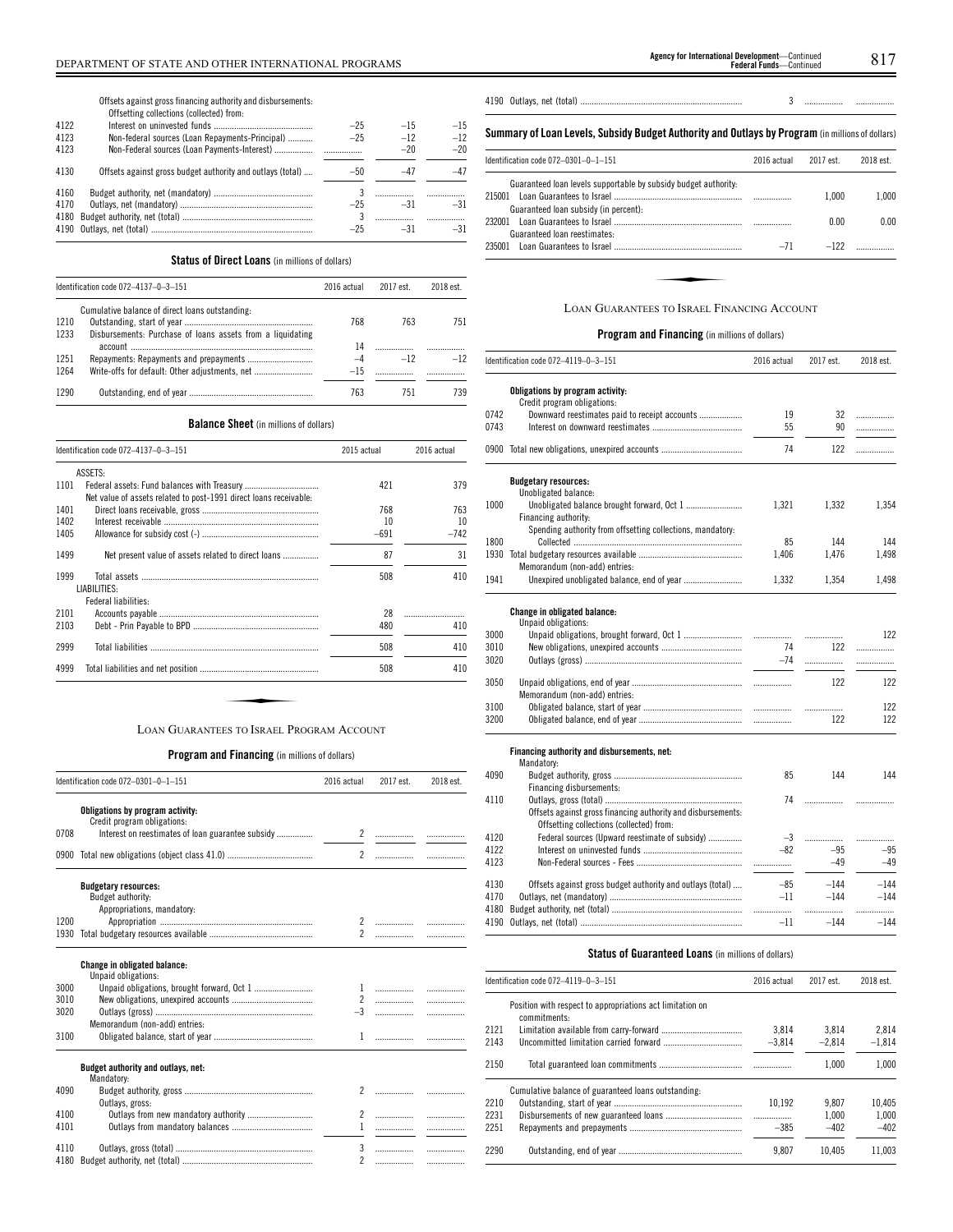## LOAN GUARANTEES TO ISRAEL FINANCING ACCOUNT—Continued

## **Status of Guaranteed Loans**—Continued

|      | Identification code 072-4119-0-3-151                                     | 2016 actual | 2017 est. | 2018 est.   |
|------|--------------------------------------------------------------------------|-------------|-----------|-------------|
| 2299 | Memorandum:<br>Guaranteed amount of guaranteed loans outstanding, end of | 9.807       | 10,405    | 11,003      |
|      | <b>Balance Sheet</b> (in millions of dollars)                            |             |           |             |
|      | Identification code 072-4119-0-3-151                                     | 2015 actual |           | 2016 actual |
|      | ASSETS:                                                                  |             |           |             |
| 1101 |                                                                          |             | 1,323     | 1,332       |
| 1999 | LIABILITIES:                                                             |             | 1,323     | 1,332       |
| 2204 | Non-Federal liabilities: Liabilities for loan guarantees                 |             | 1,323     | 1,332       |
| 4999 |                                                                          |             | 1,323     | 1,332       |

## **Summary ofLoan Levels, Subsidy Budget Authority and Outlays by Program** (inmillionsof dollars)

| Identification code $072-0304-0-1-151$     | 2016 actual | 2017 est. | 2018 est. |
|--------------------------------------------|-------------|-----------|-----------|
| Guaranteed loan reestimates:               | $-555$      |           |           |
|                                            |             |           |           |
| LOAN GUARANTEES TO EGYPT FINANCING ACCOUNT |             |           |           |

## **Program and Financing** (in millions of dollars)

|      | Identification code 072-4491-0-3-151                      |        | 2016 actual<br>2017 est. | 2018 est. |
|------|-----------------------------------------------------------|--------|--------------------------|-----------|
|      | Obligations by program activity:                          |        |                          |           |
|      | Credit program obligations:                               |        |                          |           |
| 0742 | Downward reestimates paid to receipt accounts             | 351    |                          |           |
| 0743 |                                                           | 204    | .                        |           |
|      | 0900 Total new obligations, unexpired accounts            | 555    |                          |           |
|      | <b>Budgetary resources:</b>                               |        |                          |           |
|      | Unobligated balance:                                      |        |                          |           |
| 1000 |                                                           | 555    |                          |           |
| 1930 |                                                           | 555    |                          |           |
|      | Change in obligated balance:<br>Unpaid obligations:       |        |                          |           |
| 3010 |                                                           | 555    |                          |           |
| 3020 |                                                           | $-555$ | .                        |           |
|      | Financing authority and disbursements, net:<br>Mandatory: |        |                          |           |
|      | Financing disbursements:                                  |        |                          |           |
| 4110 |                                                           | 555    |                          |           |
| 4180 |                                                           |        | .                        |           |
| 4190 |                                                           | 555    |                          | .         |
|      |                                                           |        | .                        | .         |

## **Balance Sheet** (in millions of dollars)

|              | Identification code 072-4491-0-3-151 | 2015 actual | 2016 actual |
|--------------|--------------------------------------|-------------|-------------|
|              | ASSETS:                              |             |             |
| 1101         |                                      | 555         |             |
| 1999         | LIABILITIES:                         | 555         |             |
| 2101<br>2204 |                                      | 555         |             |
| 2999         |                                      | 555         |             |
| 4999         |                                      | 555         |             |
|              |                                      |             |             |
|              |                                      |             |             |
|              |                                      |             |             |

## MENA LOAN GUARANTEE PROGRAM ACCOUNT

## **Program and Financing** (in millions of dollars)

|      | Identification code 072-0409-0-1-151                            | 2016 actual    | 2017 est. | 2018 est. |
|------|-----------------------------------------------------------------|----------------|-----------|-----------|
|      | Obligations by program activity:<br>Credit program obligations: |                |           |           |
| 0702 |                                                                 | 28             | 255       | .         |
| 0707 |                                                                 | 24             | 64        | .         |
| 0708 | Interest on reestimates of loan guarantee subsidy               | $\overline{c}$ | 4         | .         |
| 0900 |                                                                 | 54             | 323       | .         |
|      | <b>Budgetary resources:</b><br>Unobligated balance:             |                |           |           |
| 1000 |                                                                 |                | 4         | 5         |
| 1001 | Discretionary unobligated balance brought fwd, Oct 1            | .              | 4         | .         |
| 1011 | Unobligated balance transfer from other acct [072-1037]         | 28             | .         | .         |
| 1050 | Budget authority:                                               | 28             | 4         | 5         |
|      | Appropriations, discretionary:                                  |                |           |           |
| 1121 | Appropriations transferred from other acct [072-1037]           | 4              | 255       | .         |
|      | Appropriations, mandatory:                                      |                |           |           |
| 1200 |                                                                 | 26             | 69        | .         |
| 1900 |                                                                 | 30             | 324       | .         |
| 1930 |                                                                 | 58             | 328       | 5         |
|      | Memorandum (non-add) entries:                                   |                |           |           |
| 1941 |                                                                 | $\overline{4}$ | 5         | 5         |
|      | <b>Change in obligated balance:</b><br>Unpaid obligations:      |                |           |           |
| 3010 |                                                                 | 54             | 323       | .         |
| 3020 |                                                                 | $-54$          | $-323$    | .         |
|      | Budget authority and outlays, net:<br>Discretionary:            |                |           |           |
| 4000 | Outlays, gross:                                                 | 4              | 255       | .         |
| 4010 |                                                                 |                | 255       | .         |
| 4011 |                                                                 | 28             | .         | .         |
| 4020 |                                                                 | 28             | 255       | .         |
|      | Mandatory:                                                      |                |           |           |
| 4090 | Outlays, gross:                                                 | 26             | 69        | .         |
| 4100 |                                                                 | 26             | 68        | .         |
| 4180 |                                                                 | 30             | 324       | .         |
|      |                                                                 | 54             | 323       | .         |
|      |                                                                 |                |           |           |

## **Summary ofLoan Levels, Subsidy Budget Authority and Outlays by Program** (inmillionsof dollars)

|                  | Identification code 072-0409-0-1-151                            | 2016 actual | 2017 est.  | 2018 est. |
|------------------|-----------------------------------------------------------------|-------------|------------|-----------|
| 215001<br>215003 | Guaranteed loan levels supportable by subsidy budget authority: | 500<br>.    | .<br>1,000 | .<br>.    |
| 215999           | Guaranteed loan subsidy (in percent):                           | 500         | 1.000      | .         |
| 232001<br>232003 |                                                                 | 5.81<br>.   | .<br>25.53 | .<br>.    |
| 232999           | Guaranteed loan subsidy budget authority:                       | 5.81        | 25.53      | .         |
| 233001<br>233003 |                                                                 | 29          | .<br>255   | .<br>.    |
| 233999           | Guaranteed loan subsidy outlays:                                | 29          | 255        | .         |
| 234001<br>234003 |                                                                 | 28          | .<br>255   | .<br>.    |
| 234999           | Guaranteed loan reestimates:                                    | 28          | 255        | .         |
| 235001<br>235002 |                                                                 | 10<br>$-12$ | 20<br>49   | .<br>.    |
| 235999           |                                                                 | $-2$        | 69         | .         |
|                  |                                                                 |             |            |           |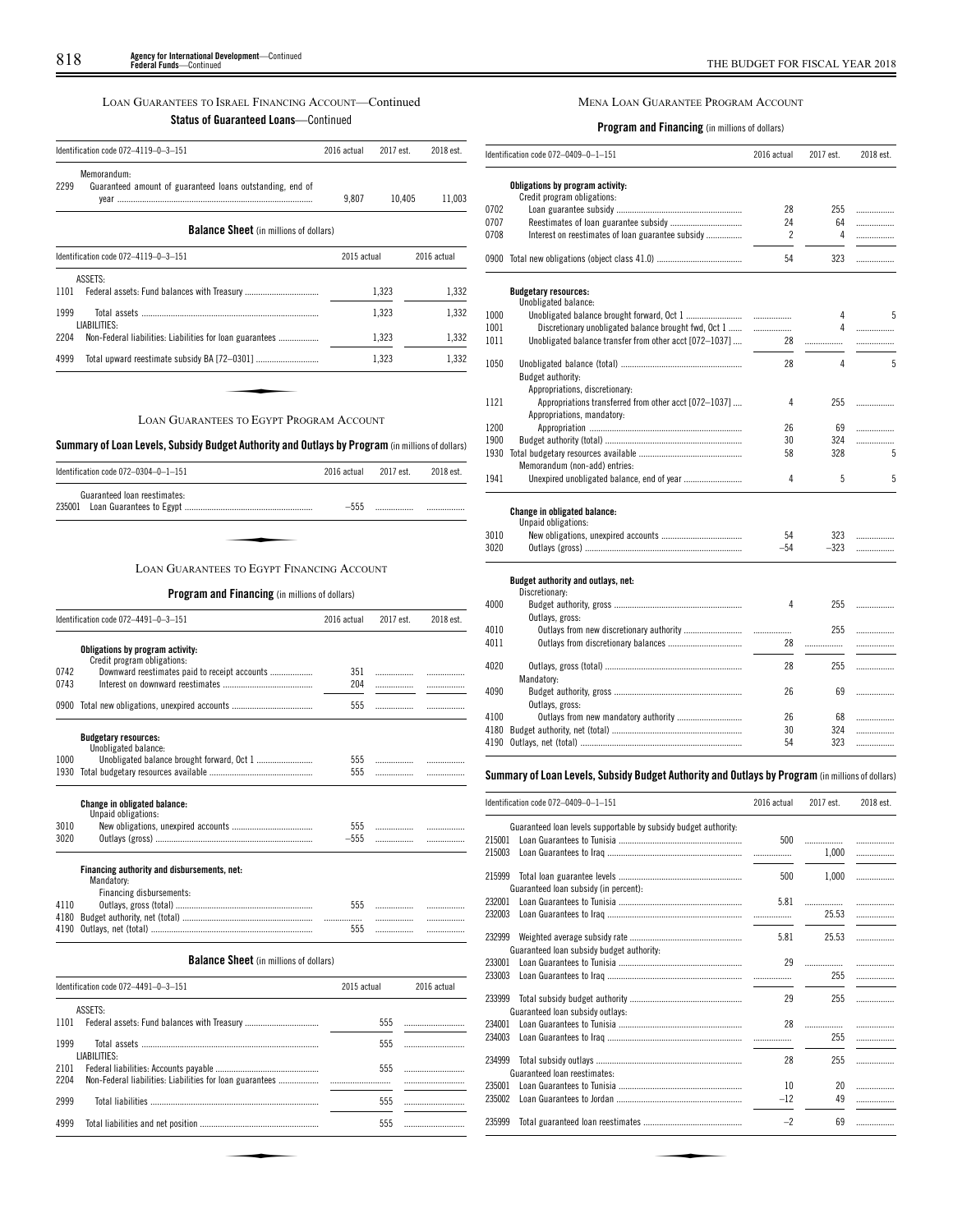## MENA LOAN GUARANTEE FINANCING ACCOUNT

## **Program and Financing** (in millions of dollars)

|              | Identification code 072-4493-0-3-151                                               | 2016 actual  | 2017 est. | 2018 est. |
|--------------|------------------------------------------------------------------------------------|--------------|-----------|-----------|
|              | Obligations by program activity:                                                   |              |           |           |
|              | Credit program obligations:                                                        |              |           |           |
| 0742         | Downward reestimates paid to receipt accounts                                      | 28           | .         | .         |
| 0743         |                                                                                    | $\mathbf{1}$ | .         | .         |
|              | 0900 Total new obligations, unexpired accounts                                     | 29           | .         | .         |
|              | <b>Budgetary resources:</b>                                                        |              |           |           |
|              | Unobligated balance:                                                               |              |           |           |
| 1000         |                                                                                    | 447          | 483       | 814       |
|              | Financing authority:<br>Spending authority from offsetting collections, mandatory: |              |           |           |
| 1800         |                                                                                    | 65           | 331       | 8         |
|              |                                                                                    | 512          | 814       | 822       |
|              | Memorandum (non-add) entries:                                                      |              |           |           |
| 1941         |                                                                                    | 483          | 814       | 822       |
|              |                                                                                    |              |           |           |
|              | <b>Change in obligated balance:</b><br>Unpaid obligations:                         |              |           |           |
| 3000         |                                                                                    | .            | 1         | 1         |
| 3010         |                                                                                    | 29           | .         | .         |
| 3020         |                                                                                    | -28          | .         | .         |
|              |                                                                                    |              |           |           |
| 3050         |                                                                                    | 1            | 1         | 1         |
|              | Memorandum (non-add) entries:                                                      |              |           |           |
| 3100<br>3200 |                                                                                    | 1            | 1<br>1    | 1<br>1    |
|              |                                                                                    |              |           |           |
|              | Financing authority and disbursements, net:                                        |              |           |           |
|              | Mandatory:                                                                         |              |           |           |
| 4090         |                                                                                    | 65           | 331       | 8         |
| 4110         | Financing disbursements:                                                           |              |           |           |
|              | Offsets against gross financing authority and disbursements:                       | 28           | .         |           |
|              | Offsetting collections (collected) from:                                           |              |           |           |
| 4120         | Federal sources - subsidy payments from program                                    |              |           |           |
|              |                                                                                    | $-54$        | $-255$    | .         |
| 4120         |                                                                                    | .            | $-68$     | .         |
| 4122         |                                                                                    | $-11$        | $-8$      | -8        |
| 4130         | Offsets against gross budget authority and outlays (total)                         | $-65$        | $-331$    | $-8$      |
| 4170         |                                                                                    | $-37$        | $-331$    | $-8$      |
| 4180         |                                                                                    | .            | .         | .         |
| 4190         |                                                                                    | $-37$        | $-331$    | $-8$      |

## **Status of Guaranteed Loans** (in millions of dollars)

|                      | Identification code 072-4493-0-3-151                                      | 2016 actual                       | 2017 est.      | 2018 est.   |
|----------------------|---------------------------------------------------------------------------|-----------------------------------|----------------|-------------|
|                      | Position with respect to appropriations act limitation on<br>commitments. |                                   |                |             |
| 2111<br>2121<br>2143 | Guaranteed loan commitments from current-year authority                   | 500<br>.                          | 1.000          | .           |
| 2150                 |                                                                           | 500                               | 1.000          |             |
| 2210<br>2231<br>2251 | Cumulative balance of guaranteed loans outstanding.                       | 4.735<br>$\overline{\phantom{a}}$ | 4.735<br>1.000 | 5.735<br>.  |
| 2290                 |                                                                           | 4.735                             | 5.735          | 5.735       |
| 2299                 | Memorandum:<br>Guaranteed amount of guaranteed loans outstanding, end of  | 4.735                             | 5.735          | 5.735       |
|                      | <b>Balance Sheet</b> (in millions of dollars)                             |                                   |                |             |
|                      | Identification code 072-4493-0-3-151                                      | 2015 actual                       |                | 2016 actual |
|                      | ASSETS:<br>Federal assets:                                                |                                   |                |             |

| 1101 |                               | 448 | 484 |
|------|-------------------------------|-----|-----|
|      | Investments in US securities: |     |     |
| 1106 |                               |     | 68  |
|      |                               |     |     |
| 1999 |                               | 448 | 552 |
|      | LIABILITIES:                  |     |     |
| 2204 |                               | 448 | 552 |

| gency for International Development-Continued<br><b>Federal Funds</b> —Continued |
|----------------------------------------------------------------------------------|
|                                                                                  |
|                                                                                  |

## **Program and Financing** (in millions of dollars)

|      | ldentification code 072—0401—0—1—151                                                             | 2016 actual    | 2017 est.      | 2018 est.                |
|------|--------------------------------------------------------------------------------------------------|----------------|----------------|--------------------------|
|      | Obligations by program activity:                                                                 |                |                |                          |
|      | Credit program obligations:                                                                      |                |                |                          |
| 0707 |                                                                                                  |                |                | .                        |
| 0708 |                                                                                                  | 1              | $\overline{7}$ | .                        |
|      | 0900 Total new obligations, unexpired accounts (object class 41.0)                               | $\mathbf{1}$   | 9              |                          |
|      | <b>Budgetary resources:</b>                                                                      |                |                |                          |
|      | Unobligated balance:                                                                             |                |                |                          |
| 1000 |                                                                                                  | $\overline{c}$ | $\overline{2}$ | $\overline{\phantom{a}}$ |
|      | Budget authority:                                                                                |                |                |                          |
|      | Appropriations, mandatory:                                                                       |                |                |                          |
| 1200 |                                                                                                  | 1              | 9              |                          |
| 1930 |                                                                                                  | 3              | 11             | $\overline{\mathcal{L}}$ |
|      | Memorandum (non-add) entries:                                                                    |                |                |                          |
| 1941 |                                                                                                  | $\mathfrak{p}$ | $\overline{2}$ | $\overline{\mathcal{C}}$ |
|      | <b>Change in obligated balance:</b>                                                              |                |                |                          |
|      | Unpaid obligations:                                                                              |                |                |                          |
| 3010 |                                                                                                  | 1              |                |                          |
| 3020 |                                                                                                  | $-1$           | $-9$           |                          |
|      | Budget authority and outlays, net:<br>Mandatory:                                                 |                |                |                          |
| 4090 |                                                                                                  | 1              | 9              | .                        |
|      | Outlays, gross:                                                                                  |                |                |                          |
| 4100 |                                                                                                  | 1              | 9              | .                        |
| 4180 |                                                                                                  | 1              | 9              | .                        |
| 4190 |                                                                                                  | 1              | 9              |                          |
|      | Summary of Loan Levels, Subsidy Budget Authority and Outlays by Program (in millions of dollars) |                |                |                          |

| ldentification code 072–0401–0–1–151                                               | 2016 actual | 2017 est. | 2018 est. |
|------------------------------------------------------------------------------------|-------------|-----------|-----------|
| Guaranteed loan reestimates:<br>235001     Urban and Environmental Loan Guarantees | $-3$        |           |           |
|                                                                                    |             |           |           |
| URBAN AND ENVIRONMENTAL CREDIT GUARANTEED LOAN FINANCING ACCOUNT                   |             |           |           |

|      | Identification code 072-4344-0-3-151                       | 2016 actual     | 2017 est. | 2018 est.       |
|------|------------------------------------------------------------|-----------------|-----------|-----------------|
|      | Obligations by program activity:                           |                 |           |                 |
|      | Credit program obligations:                                |                 |           |                 |
| 0711 |                                                            | $\mathfrak{p}$  | 5         | 5               |
| 0712 |                                                            | $\overline{2}$  | 1         | 1               |
| 0742 | Downward reestimates paid to receipt accounts              | 1               | 1         | .               |
| 0743 |                                                            | 3               | 5         | .               |
|      | 0900 Total new obligations, unexpired accounts             | 8               | 12        | 6               |
|      | <b>Budgetary resources:</b>                                |                 |           |                 |
|      | Unobligated balance:                                       |                 |           |                 |
| 1000 |                                                            | 49              | 47        | 50              |
|      | Financing authority:                                       |                 |           |                 |
|      | Spending authority from offsetting collections, mandatory. |                 |           |                 |
| 1800 |                                                            | $6\overline{6}$ | 15        | $6\overline{6}$ |
| 1930 |                                                            | 55              | 62        | 56              |
|      | Memorandum (non-add) entries:                              |                 |           |                 |
| 1941 |                                                            | 47              | 50        | 50              |
|      | <b>Change in obligated balance:</b>                        |                 |           |                 |
|      | Unpaid obligations:                                        |                 |           |                 |
| 3000 |                                                            |                 |           | 6               |
| 3010 |                                                            | 8               | 12        | 6               |
| 3020 |                                                            | $-8$            | $-6$      | $-6$            |
| 3050 | Memorandum (non-add) entries:                              |                 | 6         | 6               |
| 3100 |                                                            |                 |           | 6               |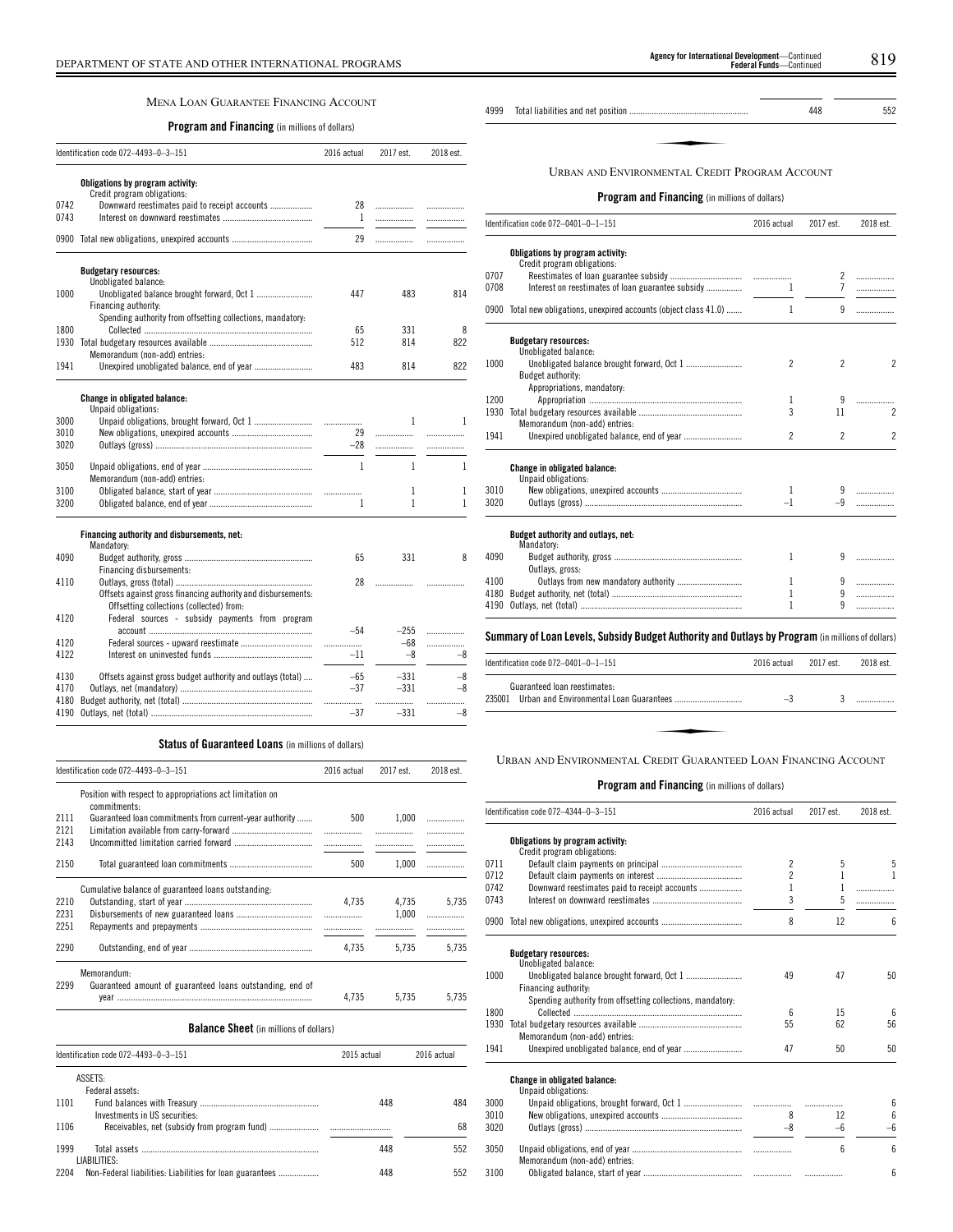## URBAN AND ENVIRONMENTAL CREDIT GUARANTEED LOAN FINANCING ACCOUNT—Continued

## **Program and Financing**—Continued

|                      | Identification code 072-4344-0-3-151                                                                     | 2016 actual                    | 2017 est. | 2018 est. |
|----------------------|----------------------------------------------------------------------------------------------------------|--------------------------------|-----------|-----------|
| 3200                 |                                                                                                          |                                | 6         | h         |
|                      | Financing authority and disbursements, net:<br>Mandatory:                                                |                                |           |           |
| 4090                 | Financing disbursements:                                                                                 | ĥ                              | 15        | ĥ         |
| 4110                 | Offsets against gross financing authority and disbursements:<br>Offsetting collections (collected) from: | 8                              | 6         | 6         |
| 4120<br>4122         |                                                                                                          | $-3$                           | $-3$      |           |
| 4123                 |                                                                                                          | $-2$                           | $-3$      |           |
| 4130<br>4170<br>4180 | Offsets against gross budget authority and outlays (total)                                               | -6<br>$\overline{\phantom{a}}$ | $-15$     |           |
| 4190                 |                                                                                                          | $\overline{\phantom{a}}$       |           |           |

## **Status of Guaranteed Loans** (in millions of dollars)

|      | Identification code 072-4344-0-3-151                                      | 2016 actual | 2017 est. | 2018 est. |
|------|---------------------------------------------------------------------------|-------------|-----------|-----------|
|      | Position with respect to appropriations act limitation on<br>commitments: |             |           |           |
| 2111 | Guaranteed loan commitments from current-year authority                   |             |           |           |
| 2150 |                                                                           |             |           |           |
|      | Cumulative balance of guaranteed loans outstanding.                       |             |           |           |
| 2210 |                                                                           | 165         | 150       | 127       |
| 2251 | Adiustments:                                                              | $-2$        | $-18$     | $-18$     |
| 2263 | Terminations for default that result in claim payments                    | $-2$        | $-5$      | $-5$      |
| 2264 |                                                                           | $-11$       |           |           |
| 2290 |                                                                           | 150         | 127       | 104       |
| 2299 | Memorandum:<br>Guaranteed amount of guaranteed loans outstanding, end of  | 150         | 127       | 104       |

**Balance Sheet** (in millions of dollars)

| Identification code 072-4344-0-3-151 |                          | 2015 actual | 2016 actual |
|--------------------------------------|--------------------------|-------------|-------------|
|                                      | ASSETS:                  |             |             |
| 1101                                 |                          | 50          | 47          |
| 1206                                 |                          | 103         | 109         |
| 1999                                 |                          | 153         | 156         |
|                                      | LIABILITIES:             |             |             |
|                                      | Non-Federal liabilities: |             |             |
| 2204                                 |                          | 142         | 150         |
| 2207                                 |                          | 11          | 6           |
| 2999                                 |                          | 153         | 156         |
| 4999                                 |                          | 153         | 156         |

## **Program and Financing** (in millions of dollars)

|      | Identification code 072-4340-0-3-151                            | 2016 actual | 2017 est. | 2018 est. |
|------|-----------------------------------------------------------------|-------------|-----------|-----------|
|      | Obligations by program activity:<br>Credit program obligations: |             |           |           |
| 0711 |                                                                 |             | 6         |           |
| 0712 |                                                                 |             |           |           |
|      |                                                                 | 6           | 9         |           |
|      | <b>Budgetary resources:</b><br>Unobligated balance:             |             |           |           |
| 1000 |                                                                 |             |           |           |
| 1022 | Capital transfer of unobligated balances to general fund        |             |           |           |

|      | Budget authority:<br>Appropriations, mandatory:                                                 |                |                |                |
|------|-------------------------------------------------------------------------------------------------|----------------|----------------|----------------|
| 1200 |                                                                                                 | 6              | 9              | 7              |
| 1800 | Spending authority from offsetting collections, mandatory:                                      | 17             | 7              | 7              |
| 1820 | Capital transfer of spending authority from offsetting                                          | $-15$          | $-7$           | $-7$           |
| 1850 | Spending auth from offsetting collections, mand (total)                                         | $\overline{c}$ |                |                |
| 1900 |                                                                                                 | 8              | 9              |                |
| 1930 | Memorandum (non-add) entries:                                                                   | 8              | 9              | $\overline{7}$ |
| 1941 |                                                                                                 | 2              | .              |                |
|      | <b>Change in obligated balance:</b><br>Unpaid obligations:                                      |                |                |                |
| 3010 |                                                                                                 | 6              | 9              | 7              |
| 3020 |                                                                                                 | $-6$           | $-9$           |                |
|      | Budget authority and outlays, net:<br>Mandatory:                                                |                |                |                |
| 4090 | Outlays, gross:                                                                                 | 8              | 9              | 7              |
| 4100 | Offsets against gross budget authority and outlays:<br>Offsetting collections (collected) from: | 6              | 9              | 7              |
| 4123 |                                                                                                 | $-17$          | $-7$           |                |
| 4180 |                                                                                                 | $-9$           | $\mathfrak{p}$ | .              |
| 4190 |                                                                                                 | $-11$          | $\mathfrak{p}$ |                |

## **Status of Guaranteed Loans** (in millions of dollars)

|      | Identification code 072-4340-0-3-151                                                 | 2016 actual | 2017 est. | 2018 est.      |
|------|--------------------------------------------------------------------------------------|-------------|-----------|----------------|
| 2210 | Cumulative balance of guaranteed loans outstanding:                                  | 313         | 250       | 189            |
| 2251 |                                                                                      | $-59$       | $-52$     | $-35$          |
| 2261 | Adjustments: Terminations for default that result in loans                           | $-4$        | $-9$      | $-7$           |
| 2290 |                                                                                      | 250         | 189       | 147            |
|      | Memorandum:                                                                          |             |           |                |
| 2299 | Guaranteed amount of guaranteed loans outstanding, end of                            | 250         | 189       | 147            |
|      | Addendum:                                                                            |             |           |                |
|      | Cumulative balance of defaulted guaranteed loans that result<br>in loans receivable: |             |           |                |
| 2310 |                                                                                      | 151         | 131       | 134            |
| 2310 |                                                                                      | 151         | 151       | 154            |
| 2331 |                                                                                      | 4           | 9         | $\overline{7}$ |
| 2351 |                                                                                      | $-7$        | -6        | $-5$           |
| 2351 | Repayments of unrescheduled claims receivable                                        | $-148$      | .         |                |
| 2364 |                                                                                      | $-20$       | .         |                |
| 2390 |                                                                                      | 131         | 134       | 136            |

## **Balance Sheet** (in millions of dollars)

| Identification code 072-4340-0-3-151 |                                                              | 2015 actual | 2016 actual |
|--------------------------------------|--------------------------------------------------------------|-------------|-------------|
|                                      | ASSETS:                                                      |             |             |
| 1101                                 |                                                              | 3           | 2           |
| 1206                                 |                                                              |             | 3           |
| 1701                                 |                                                              | 151         | 131         |
| 1702                                 |                                                              | 5           | 8           |
| 1703                                 | Allowance for estimated uncollectible loans and interest (-) | $-73$       | $-45$       |
| 1799                                 |                                                              | 83          | 94          |
| 1999                                 | LIABILITIES:                                                 | 87          | 99          |
| 2104                                 | Federal liabilities: Resources payable to Treasury           | 1           | 12          |
| 2204                                 |                                                              | 86          | 87          |
| 2999                                 |                                                              | 87          | 99          |
| 4999                                 |                                                              | 87          | 99          |
|                                      |                                                              |             |             |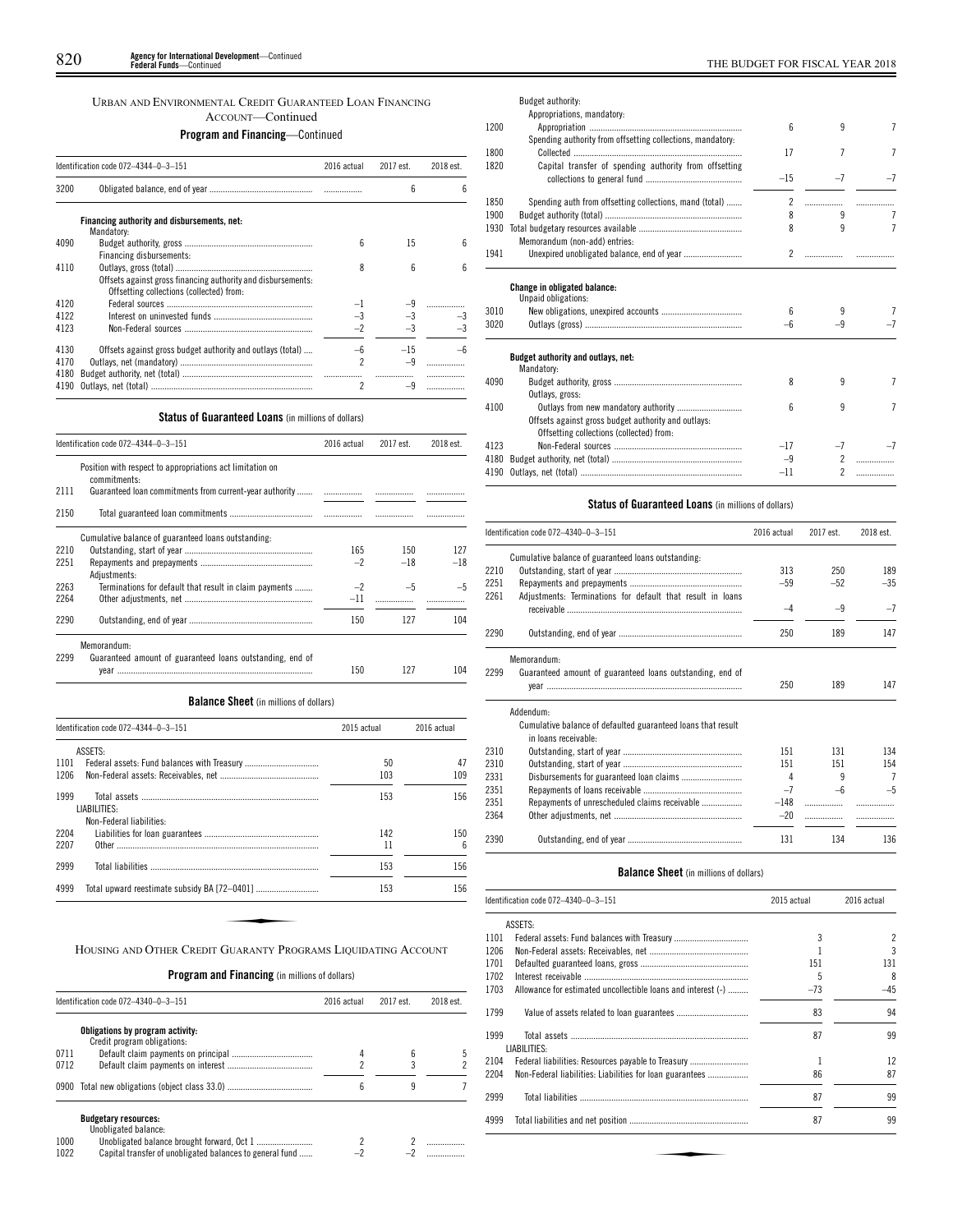MICROENTERPRISE AND SMALL ENTERPRISE DEVELOPMENT PROGRAM ACCOUNT

**Program and Financing** (in millions of dollars)

| Identification code 072-0400-0-1-151 |                                                     | 2016 actual | 2017 est. | 2018 est. |
|--------------------------------------|-----------------------------------------------------|-------------|-----------|-----------|
|                                      | <b>Budgetary resources:</b><br>Unobligated balance: |             |           |           |
| 1000                                 |                                                     |             |           |           |
| 1930                                 |                                                     |             |           |           |
|                                      | Memorandum (non-add) entries:                       |             |           |           |
| 1941                                 |                                                     | 3           | 3         | 3         |
| 4180                                 |                                                     |             |           | .         |
| 4190                                 |                                                     |             | .         |           |
|                                      |                                                     |             |           |           |
|                                      |                                                     |             |           |           |
|                                      |                                                     |             |           |           |
|                                      | $\mathcal{L}$ and $\mathcal{L}$                     |             |           |           |

#### DEVELOPMENT CREDIT AUTHORITY

*For the cost of direct loans and loan guarantees provided by the United States Agency for International Development (USAID), as authorized by sections 256 and 635 of the Foreign Assistance Act of 1961, up to \$60,000,000 may be derived by transfer from funds appropriated by this Act to carry out part I of such Act: Provided, That funds provided under this paragraph and funds provided as a gift that are used for purposes of this paragraph pursuant to section 635(d) of the Foreign Assistance Act of 1961 shall be made available only for micro- and small enterprise programs, urban programs, and other programs which further the purposes of part I of such Act: Provided further, That such costs, including the cost of modifying such direct and guaranteed loans, shall be as defined in section 502 of the Congressional Budget Act of 1974, as amended: Provided further, That funds made available by this paragraph may be used for the cost of modifying any such guaranteed loans under this Act or prior Acts making appropriations for the Department of State, foreign operations, and related programs, and funds used for such costs shall be subject to the regular notification procedures of the Committees on Appropriations: Provided further, That the provisions of section 107A(d) (relating to general provisions applicable to the Development Credit Authority) of the Foreign Assistance Act of 1961, as contained in section 306 of H.R. 1486 as reported by the House Committee on International Relations on May 9, 1997, shall be applicable to direct loans and loan guarantees provided under this heading, except that the principal amount of loans made or guaranteed under this heading with respect to any single country shall not exceed \$300,000,000: Provided further, That these funds are available to subsidize total loan principal, any portion of which is to be guaranteed, of up to \$2,000,000,000.*

*In addition, for administrative expenses to carry out credit programs administered by USAID, \$9,120,000, which may be transferred to, and merged with, funds made available under the heading "Operating Expenses" in title II of this Act: Provided, That funds made available under this heading shall remain available until September 30, 2020.*

Note.—A full-year 2017 appropriation for this account was not enacted at the time the budget was prepared; therefore, the budget assumes this account is operating under the Further Continuing Appropriations Act, 2017 (P.L. 114–254). The amounts included for 2017 reflect the annualized level provided by the continuing resolution.

**Program and Financing** (in millions of dollars)

|      | Identification code 072-1264-0-1-151                            | 2016 actual | 2017 est. | 2018 est. |
|------|-----------------------------------------------------------------|-------------|-----------|-----------|
|      | Obligations by program activity:<br>Credit program obligations: |             |           |           |
| 0702 |                                                                 | 29          | 18        | 60        |
| 0707 |                                                                 | 6           | 5         | .         |
| 0708 | Interest on reestimates of loan guarantee subsidy               | 1           | 1         | .         |
| 0709 |                                                                 | 9           | 8         | 9         |
| 0900 |                                                                 | 45          | 32        | 69        |
|      | <b>Budgetary resources:</b><br>Unobligated balance:             |             |           |           |
| 1000 |                                                                 | 23          | 22        | 4         |
| 1001 | Discretionary unobligated balance brought fwd, Oct 1            | 23          | 22        |           |
| 1011 | Unobligated balance transfer from other acct [072-1021]         | 15          | .         | .         |
| 1011 | Unobligated balance transfer from other acct [072-1037]         | 1           | .         | .         |
| 1021 |                                                                 | 8           | .         |           |
| 1050 | <b>Budget authority:</b><br>Appropriations, discretionary:      | 47          | 22        | 4         |
| 1100 |                                                                 | 8           | 8         | 9         |
| 1121 | Appropriations transferred from other acct [072-1037]           | 3           |           | 60        |
| 1121 | Appropriations transferred from other acct [072-0306]           |             | .         |           |

| sferred from other acct [072-1021] |    |  |
|------------------------------------|----|--|
| atorv.                             | 13 |  |

1121 Appropriations tran

| 1160 |                                                                | 13             | 8     | 69    |
|------|----------------------------------------------------------------|----------------|-------|-------|
| 1200 | Appropriations, mandatory:                                     | $\overline{7}$ |       |       |
|      |                                                                |                | 6     | .     |
| 1700 | Spending authority from offsetting collections, discretionary: |                |       |       |
|      |                                                                | 1              | .     | .     |
| 1900 |                                                                | 21             | 14    | 69    |
| 1930 |                                                                | 68             | 36    | 73    |
|      | Memorandum (non-add) entries:                                  |                |       |       |
| 1940 |                                                                | $-1$           |       | .     |
| 1941 |                                                                | 22             | 4     | 4     |
|      | Change in obligated balance:                                   |                |       |       |
|      | Unpaid obligations:                                            |                |       |       |
| 3000 |                                                                | 114            | 119   | 82    |
| 3010 |                                                                | 45             | 32    | 69    |
| 3011 | Obligations ("upward adjustments"), expired accounts           | $\overline{c}$ |       | .     |
| 3020 |                                                                | $-27$          | $-69$ | $-91$ |
| 3040 | Recoveries of prior year unpaid obligations, unexpired         | -8             |       | .     |
| 3041 | Recoveries of prior year unpaid obligations, expired           | $-7$           |       | .     |
| 3050 |                                                                | 119            | 82    | 60    |
|      | Memorandum (non-add) entries:                                  |                |       |       |
| 3100 |                                                                | 114            | 119   | 82    |
| 3200 |                                                                | 119            | 82    | 60    |
|      | Budget authority and outlays, net:                             |                |       |       |
|      | Discretionary:                                                 |                |       |       |
| 4000 |                                                                | 14             | 8     | 69    |
|      | Outlays, gross:                                                |                |       |       |
| 4010 |                                                                | 5              | 7     | 42    |
| 4011 |                                                                | 15             | 56    | 49    |
| 4020 |                                                                | 20             | 63    | 91    |
|      | Offsets against gross budget authority and outlays:            |                |       |       |
|      | Offsetting collections (collected) from:                       |                |       |       |
| 4033 |                                                                | $-1$           |       | .     |
|      | Mandatory:                                                     |                |       |       |
| 4090 |                                                                | $\overline{7}$ | 6     | .     |
|      | Outlays, gross:                                                |                |       |       |
| 4100 |                                                                | 7              | 6     | .     |
| 4180 |                                                                | 20             | 14    | 69    |
| 4190 |                                                                | 26             | 69    | 91    |
|      |                                                                |                |       |       |

## **Summary ofLoan Levels, Subsidy Budget Authority and Outlays by Program** (inmillionsof dollars)

| Identification code 072-1264-0-1-151                |                                                                 | 2016 actual | 2017 est. | 2018 est. |
|-----------------------------------------------------|-----------------------------------------------------------------|-------------|-----------|-----------|
| 215001                                              | Guaranteed loan levels supportable by subsidy budget authority: | 898         | 364       | 1,425     |
| 215999<br>Guaranteed loan subsidy (in percent):     |                                                                 | 898         | 364       | 1,425     |
| 232001                                              |                                                                 | 3.21        | 4.95      | 4.19      |
| 232999<br>Guaranteed loan subsidy budget authority: |                                                                 | 3.21        | 4.95      | 4.19      |
| 233001                                              |                                                                 | 29          | 18        | 60        |
| 233999<br>Guaranteed loan subsidy outlays:          |                                                                 | 29          | 18        | 60        |
| 234001                                              |                                                                 | 10          | 24        | 62        |
| 234999<br>Guaranteed loan reestimates:              |                                                                 | 10          | 24        | 62        |
| 235001                                              |                                                                 | $-1$        |           |           |
| 235999                                              |                                                                 | $-1$        |           |           |
| Administrative expense data:                        |                                                                 |             |           |           |
| 3510                                                |                                                                 | 8           | 8         | 9         |
| 3580                                                |                                                                 |             |           |           |
| 3590                                                |                                                                 |             |           | 7         |

As required by the Federal Credit Reform Act of 1990, this account records, for the Development Credit Authority, the subsidy costs associated with direct loans obligated and loan guarantees committed in 1992 and beyond (including modifications of direct loans or loan guarantees that resulted from obligations or commitments in any year), as well as administrative expenses of this program and legacy USAID credit programs. The subsidy amounts are estimated on a net present value basis; the administrative expenses are estimated on a cash basis.

In 2018, the U.S. Agency for International Development (USAID) will use the Development Credit Authority (DCA) transfer authority to support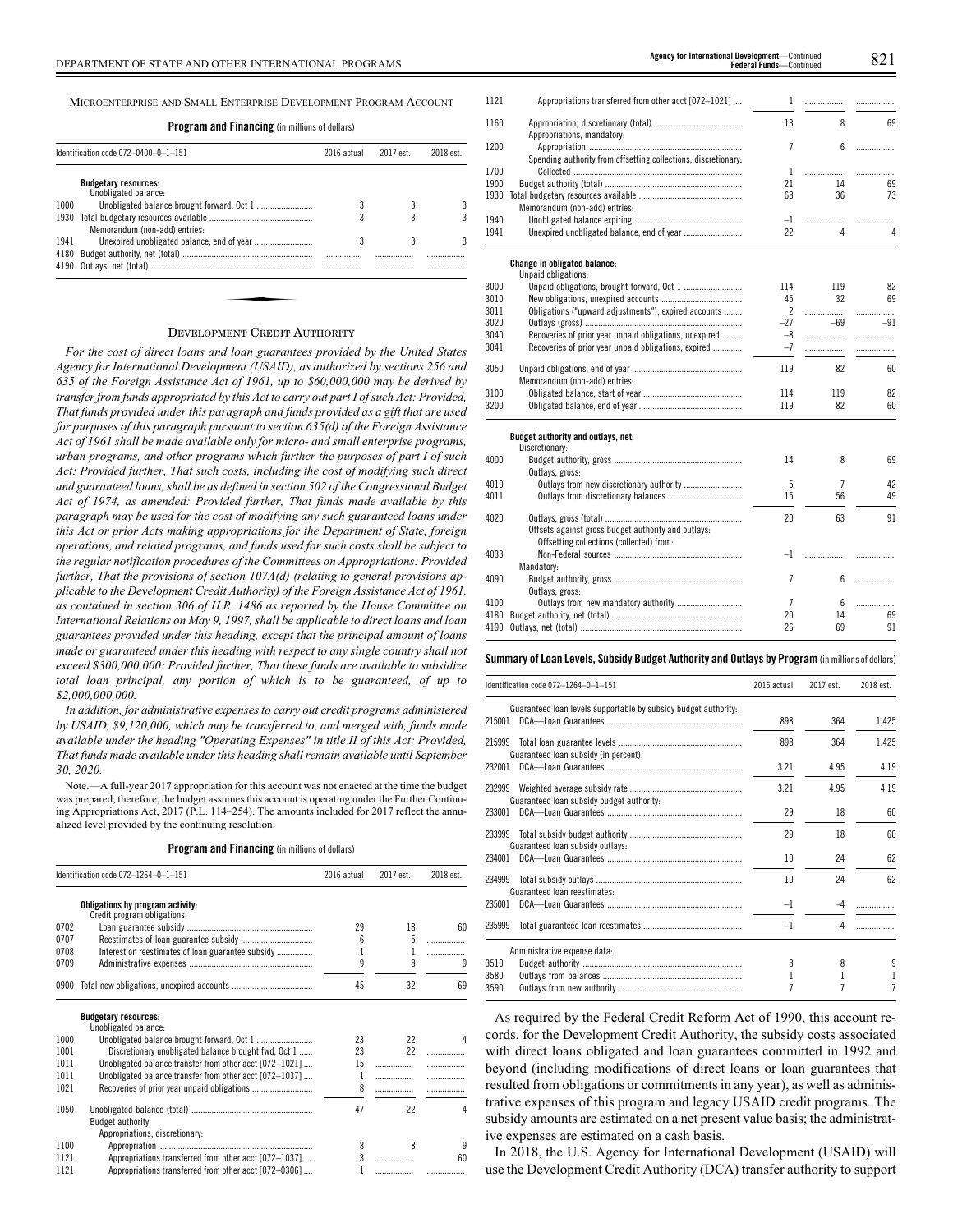## DEVELOPMENT CREDIT AUTHORITY—Continued

DCA projects in every region of the globe and every economic sector targeted by USAID. DCA augments grant assistance by mobilizing private capital in developing countries for sustainable development projects. Credit assistance under DCA is principally intended for use where a development activity is financially viable, where borrowers are creditworthy, and where there is true risk sharing with private lenders.

In 2018, the request for \$60 million in DCA transfer authority will continue to support the flow of credit to microfinance institutions, small and medium enterprises, and agribusinesses. DCA will also take advantage of more developed municipal capacity and capital markets to expand successful sub-sovereign financing models developed in Asia and Eastern Europe. The request for \$9.1 million in credit program administrative expenses will fund the total cost of development, implementation, and financial management of the DCA program, as well as the continued administration of USAID's legacy credit portfolios.

**Object Classification** (in millions of dollars)

|       | Identification code 072-1264-0-1-151 | 2016 actual | 2017 est. | 2018 est. |
|-------|--------------------------------------|-------------|-----------|-----------|
|       | Direct obligations:                  |             |           |           |
| -11.1 |                                      |             |           |           |
| 21.0  |                                      | 2           |           |           |
| 25.1  |                                      |             |           |           |
| 25.2  |                                      |             |           |           |
| 41.0  |                                      | 36          | 18        | 60        |
| 99.9  |                                      | 45          |           | 69        |

**Employment Summary**

| Identification code 072-1264-0-1-151 |                                                                | 2016 actual | 2017 est | 2018 est. |
|--------------------------------------|----------------------------------------------------------------|-------------|----------|-----------|
| 1001                                 | Direct civilian full-time equivalent employment                | 29          | 29       | 31        |
|                                      |                                                                |             |          |           |
|                                      |                                                                |             |          |           |
|                                      | DEVELOPMENT CREDIT AUTHORITY GUARANTEED LOAN FINANCING ACCOUNT |             |          |           |

**Program and Financing** (in millions of dollars)

|      | Identification code 072-4266-0-3-151                       | 2016 actual    | 2017 est. | 2018 est. |
|------|------------------------------------------------------------|----------------|-----------|-----------|
|      | Obligations by program activity:                           |                |           |           |
|      | Credit program obligations:                                |                |           |           |
| 0711 |                                                            | $\overline{c}$ | 5         | 5         |
| 0742 | Downward reestimates paid to receipt accounts              | 5              | 6         | .         |
| 0743 |                                                            | 3              | 3         | .         |
| 0900 |                                                            | 10             | 14        | 5         |
|      | <b>Budgetary resources:</b>                                |                |           |           |
|      | Unobligated balance:                                       |                |           |           |
| 1000 |                                                            | 65             | 78        | 98        |
|      | Financing authority:                                       |                |           |           |
| 1800 | Spending authority from offsetting collections, mandatory: | 23             | 34        | 74        |
| 1930 |                                                            | 88             | 112       | 172       |
|      | Memorandum (non-add) entries:                              |                |           |           |
| 1941 |                                                            | 78             | 98        | 167       |
|      |                                                            |                |           |           |
|      | Change in obligated balance:<br>Unpaid obligations:        |                |           |           |
| 3000 |                                                            | 4              | 4         | 3         |
| 3010 |                                                            | 10             | 14        | 5         |
| 3020 |                                                            | $-10$          | $-15$     | $-5$      |
| 3050 |                                                            | 4              | 3         | 3         |
|      | Memorandum (non-add) entries:                              |                |           |           |
| 3100 |                                                            | 4              | 4         | 3         |
| 3200 |                                                            | 4              | 3         | 3         |
|      | Financing authority and disbursements, net:<br>Mandatory:  |                |           |           |
| 4090 |                                                            | 23             | 34        | 74        |
|      | Financing disbursements:                                   |                |           |           |
| 4110 |                                                            | 10             | 15        | 5         |

Offsets against gross financing authority and disbursements: Offsetting collections (collected) from:<br>Enderal sources: Subsidy payment

4120

| 4120 | Federal sources: Subsidy payments from program             |       |       |       |
|------|------------------------------------------------------------|-------|-------|-------|
|      |                                                            | $-10$ | $-28$ | $-63$ |
| 4120 | Federal sources - Upward Reestimate of Subsidy             | $-7$  |       |       |
| 4122 |                                                            | $-3$  | $-5$  | $-7$  |
| 4123 |                                                            | $-3$  | $-1$  | $-4$  |
|      |                                                            |       |       |       |
| 4130 | Offsets against gross budget authority and outlays (total) | $-23$ | $-34$ | $-74$ |
| 4170 |                                                            | $-13$ | $-19$ | $-69$ |
|      |                                                            |       |       |       |
|      |                                                            | $-13$ | $-19$ | $-69$ |
|      |                                                            |       |       |       |

## **Status of Guaranteed Loans** (in millions of dollars)

|      | Identification code 072-4266-0-3-151                                      | 2016 actual | 2017 est. | 2018 est. |
|------|---------------------------------------------------------------------------|-------------|-----------|-----------|
|      | Position with respect to appropriations act limitation on<br>commitments: |             |           |           |
| 2111 | Guaranteed loan commitments from current-year authority                   | 1.500       | 1,189     | 2,000     |
| 2121 |                                                                           | 6,069       | 6,671     | 7,496     |
| 2142 |                                                                           |             | .         | .         |
| 2143 |                                                                           | $-6.671$    | $-7.496$  | $-8.071$  |
| 2150 |                                                                           | 898         | 364       | 1.425     |
| 2199 | Guaranteed amount of guaranteed loan commitments                          | 450         | 364       | 725       |
|      | Cumulative balance of guaranteed loans outstanding:                       |             |           |           |
| 2210 |                                                                           | 654         | 842       | 1.077     |
| 2231 |                                                                           | 400         | 450       | 450       |
| 2251 |                                                                           | $-210$      | $-210$    | $-210$    |
| 2263 | Adjustments: Terminations for default that result in claim                |             |           |           |
|      |                                                                           | $-2$        | $-5$      | $-5$      |
| 2290 |                                                                           | 842         | 1.077     | 1,312     |
|      | Memorandum:                                                               |             |           |           |
| 2299 | Guaranteed amount of guaranteed loans outstanding, end of                 |             |           |           |
|      |                                                                           | 620         | 740       | 740       |

## **Balance Sheet** (in millions of dollars)

| ldentification code 072—4266—0—3—151                 | 2015 actual | 2016 actual |
|------------------------------------------------------|-------------|-------------|
| ASSETS:                                              |             |             |
| 1101                                                 | 75          | 82          |
| 1206                                                 | 17          | 22          |
| 1999<br>LIABILITIES:                                 | 92          | 104         |
| Non-Federal liabilities:                             |             |             |
| 2204                                                 | 84          | 103         |
| 2207                                                 | 8           |             |
| 2999                                                 | 92          | 104         |
| 4999<br>Total Liabilities and Net Position [72-1264] | 92          | 104         |
|                                                      |             |             |
| ECONOMIC ASSISTANCE LOANS LIQUIDATING ACCOUNT        |             |             |

|              | Identification code 072-4103-0-3-151                                            | 2016 actual | 2017 est. | 2018 est. |
|--------------|---------------------------------------------------------------------------------|-------------|-----------|-----------|
| 0001         | Obligations by program activity:                                                | 8           | 8         | 8         |
|              |                                                                                 |             |           |           |
|              |                                                                                 | 8           | 8         | 8         |
|              | <b>Budgetary resources:</b><br>Unobligated balance:                             |             |           |           |
| 1000         |                                                                                 | 9           |           |           |
| 1022         | Capital transfer of unobligated balances to general fund                        | -9          |           |           |
|              | Budget authority:<br>Spending authority from offsetting collections, mandatory: |             |           |           |
| 1800<br>1820 | Capital transfer of spending authority from offsetting                          | 323         | 298       | 237       |
|              |                                                                                 | $-306$      | $-290$    | $-229$    |
| 1850         | Spending auth from offsetting collections, mand (total)                         | 17          | 8         | 8         |
| 1930         | Memorandum (non-add) entries:                                                   | 17          | 8         | 8         |
| 1941         |                                                                                 | 9           |           |           |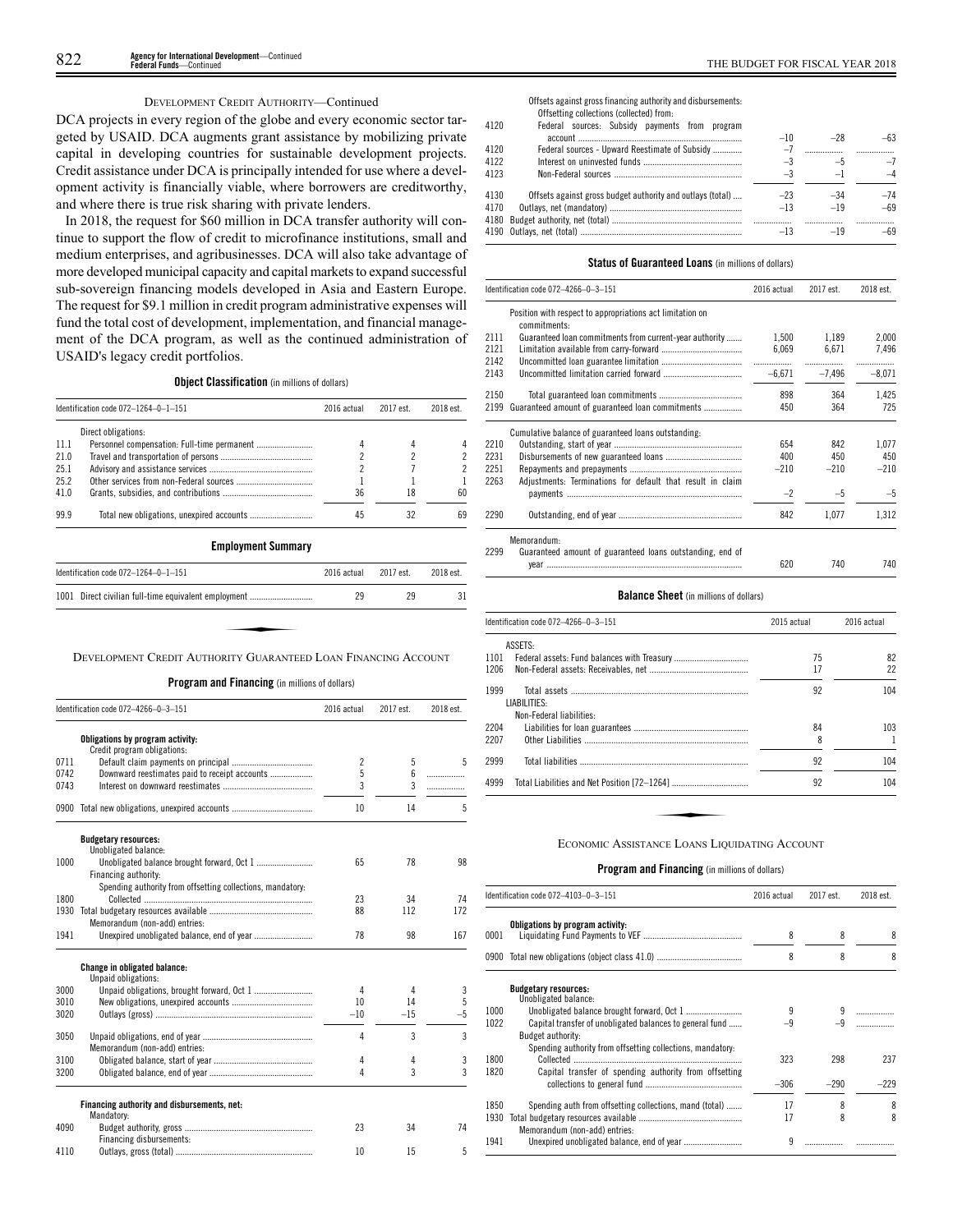# **Change in obligated balance:** Unpaid obligations:

|      | UIIDAIU UDIIEALIUIIS:                                      |        |        |        |
|------|------------------------------------------------------------|--------|--------|--------|
| 3010 |                                                            | 8      |        | 8      |
| 3020 |                                                            | $-8$   | $-8$   |        |
|      | Budget authority and outlays, net:                         |        |        |        |
|      | Mandatory:                                                 |        |        |        |
| 4090 |                                                            | 17     | 8      | 8      |
|      | Outlays, gross:                                            |        |        |        |
| 4100 |                                                            | 8      | 8      | 8      |
|      | Offsets against gross budget authority and outlays:        |        |        |        |
|      | Offsetting collections (collected) from:                   |        |        |        |
| 4123 |                                                            | $-275$ | $-254$ | $-206$ |
| 4123 |                                                            | $-48$  | $-44$  | $-31$  |
| 4130 | Offsets against gross budget authority and outlays (total) | $-323$ | $-298$ | $-237$ |
|      |                                                            |        |        |        |
| 4160 |                                                            | $-306$ | $-290$ | $-229$ |
| 4170 |                                                            | $-315$ | $-290$ | $-229$ |
| 4180 |                                                            | $-306$ | $-290$ | $-229$ |
| 4190 |                                                            | $-315$ | $-290$ | $-229$ |
|      |                                                            |        |        |        |

#### **Status of Direct Loans** (in millions of dollars)

|                      | Identification code 072-4103-0-3-151            |                          | 2017 est        | 2018 est.       |
|----------------------|-------------------------------------------------|--------------------------|-----------------|-----------------|
| 1210<br>1251<br>1264 | Cumulative balance of direct loans outstanding: | 1.879<br>$-275$<br>$-31$ | 1.573<br>$-254$ | 1.319<br>$-206$ |
| 1290                 |                                                 | 1.573                    | 1.319           | 1.113           |

This account consolidates direct loan activity from legacy credit programs funded under various accounts, including the Economic Support Fund, Functional Development Assistance Program, and the Development Loan Fund.

## **Balance Sheet** (in millions of dollars)

|      | Identification code 072-4103-0-3-151                         | 2015 actual | 2016 actual |
|------|--------------------------------------------------------------|-------------|-------------|
|      | ASSETS:                                                      |             |             |
| 1101 |                                                              | 9           | 9           |
| 1601 |                                                              | 1.879       | 1.573       |
| 1602 |                                                              | 337         | 323         |
| 1603 | Allowance for estimated uncollectible loans and interest (-) | $-511$      | $-494$      |
| 1699 |                                                              | 1.705       | 1,402       |
| 1999 | LIABILITIES:                                                 | 1.714       | 1.411       |
| 2104 |                                                              | 1.714       | 1,411       |
| 4999 |                                                              | 1.714       | 1.411       |
|      |                                                              |             |             |
|      |                                                              |             |             |
|      |                                                              |             |             |
|      | <b>Trust Funds</b>                                           |             |             |

## *Trust Funds*

FOREIGN SERVICE NATIONAL SEPARATION LIABILITY TRUST FUND

**Special and Trust Fund Receipts** (in millions of dollars)

|      | Identification code 072-8342-0-7-602                     | 2016 actual | 2017 est. | 2018 est. |
|------|----------------------------------------------------------|-------------|-----------|-----------|
| 0100 | Receipts:<br>Current law:                                |             |           |           |
| 1140 | Foreign Service National Separation Liability Trust Fund |             |           |           |
| 2000 | Appropriations:<br>Current law:                          |             |           |           |
| 2101 | Foreign Service National Separation Liability Trust Fund | $-7$        | $-7$      |           |
| 5099 |                                                          |             |           |           |
|      | <b>Program and Financing</b> (in millions of dollars)    |             |           |           |
|      | Identification code 072-8342-0-7-602                     | 2016 actual | 2017 est. | 2018 est. |

7 7 7

|      | Obligations by program activity: |  |                                                          |  |  |
|------|----------------------------------|--|----------------------------------------------------------|--|--|
| 0001 |                                  |  | Foreign Service National Separation Liability Trust Fund |  |  |
|      |                                  |  |                                                          |  |  |

## **Budgetary resources:**

|      | Unobligated balance:                                       |                |                     |                         |
|------|------------------------------------------------------------|----------------|---------------------|-------------------------|
| 1000 |                                                            | 10             | 19                  | 19                      |
| 1021 |                                                            | 4              | .                   | .                       |
| 1050 |                                                            | 14             | 19                  | 19                      |
|      | Budget authority:                                          |                |                     |                         |
|      | Appropriations, mandatory:                                 |                |                     |                         |
| 1201 |                                                            | $\overline{7}$ | $\overline{1}$      | $\overline{7}$          |
|      | Spending authority from offsetting collections, mandatory: |                |                     |                         |
| 1800 |                                                            | 5              | .                   | .                       |
| 1900 |                                                            | 12             | $\overline{7}$      | $\overline{7}$          |
| 1930 |                                                            | 26             | 26                  | 26                      |
|      | Memorandum (non-add) entries:                              |                |                     |                         |
| 1941 |                                                            | 19             | 19                  | 19                      |
|      |                                                            |                |                     |                         |
|      | Change in obligated balance:                               |                |                     |                         |
|      | Unpaid obligations:                                        |                |                     |                         |
| 3000 |                                                            | 33             | 29                  | 32                      |
| 3010 |                                                            | 7              | $\overline{7}$      | $\overline{7}$          |
| 3020 |                                                            | $-7$           | $-4$                | $-4$                    |
| 3040 | Recoveries of prior year unpaid obligations, unexpired     | -4             | .                   |                         |
| 3050 |                                                            | 29             | 32                  | 35                      |
|      | Memorandum (non-add) entries:                              |                |                     |                         |
| 3100 |                                                            | 33             | 29                  | 32                      |
| 3200 |                                                            | 29             | 32                  | 35                      |
|      |                                                            |                |                     |                         |
|      | Budget authority and outlays, net:<br>Mandatory:           |                |                     |                         |
| 4090 |                                                            | 12             | $\overline{7}$      | $\overline{7}$          |
|      | Outlays, gross:                                            |                |                     |                         |
| 4101 |                                                            | 7              | 4                   | $\pmb{\mathtt{\Delta}}$ |
|      | Offsets against gross budget authority and outlays:        |                |                     |                         |
|      | Offsetting collections (collected) from:                   |                |                     |                         |
| 4123 |                                                            | -5             |                     |                         |
| 4180 |                                                            | $\overline{7}$ | .<br>$\overline{7}$ | $\overline{7}$          |
| 4190 |                                                            | $\overline{2}$ | 4                   | 4                       |
|      |                                                            |                |                     |                         |

This Fund is maintained to pay separation costs for Foreign Service National employees of the U.S. Agency for International Development in those countries in which such pay is legally required. The Fund, as authorized by Public Law 102–138, is maintained by annual Government contributions which are appropriated in several Agency accounts.

#### **Object Classification** (in millions of dollars)

|              | Identification code 072-8342-0-7-602<br>2016 actual |  | 2017 est. | 2018 est. |
|--------------|-----------------------------------------------------|--|-----------|-----------|
| 13.0<br>99.0 | Direct obligations: Benefits for former personnel   |  |           |           |
| 99.9         |                                                     |  |           |           |
|              | MISCELLANEOUS TRUST FUNDS, AID                      |  |           |           |

## **Special and Trust Fund Receipts** (in millions of dollars)

|      | Identification code 072-9971-0-7-151                      | 2016 actual | 2017 est. | 2018 est. |
|------|-----------------------------------------------------------|-------------|-----------|-----------|
|      | Receipts:<br>Current law:                                 |             |           |           |
| 1130 | International<br>Donations.<br>Agency for<br>Gifts<br>and | 101         | 100       | 100       |
| 2000 | Appropriations:<br>Current law:                           | 101         | 100       | 100       |
| 2101 |                                                           | $-101$      | $-100$    | $-100$    |
| 5099 |                                                           |             | .         |           |

|      | Identification code 072-9971-0-7-151 |     | 2017 est. | 2018 est. |
|------|--------------------------------------|-----|-----------|-----------|
| 0001 | Obligations by program activity:     | 100 | 100       | 100       |
|      |                                      | 100 | 100       | 100       |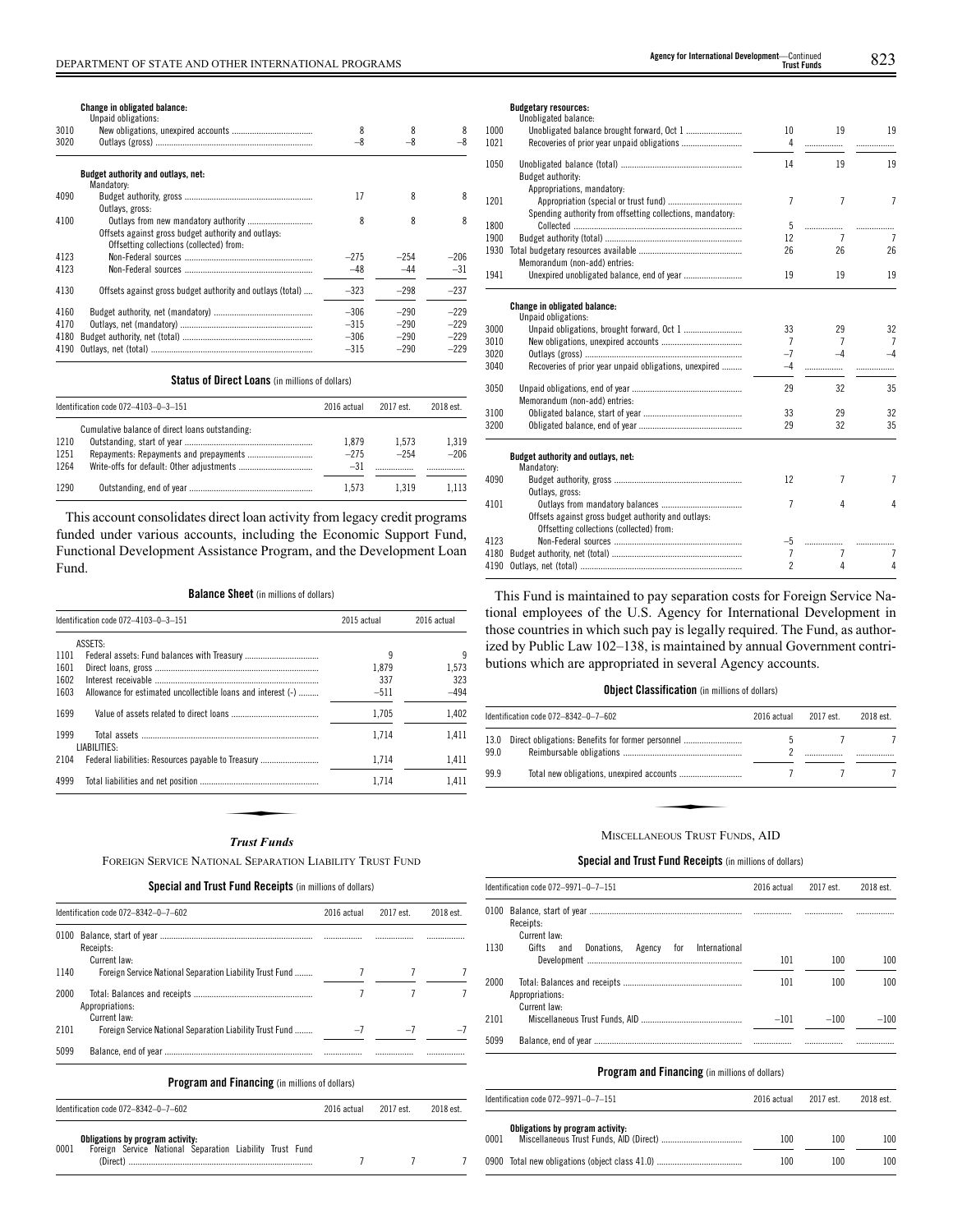## MISCELLANEOUS TRUST FUNDS, AID—Continued

**Program and Financing**—Continued

|              | Identification code 072-9971-0-7-151                   | 2016 actual | 2017 est. | 2018 est. |
|--------------|--------------------------------------------------------|-------------|-----------|-----------|
|              | <b>Budgetary resources:</b>                            |             |           |           |
|              | Unobligated balance:                                   |             | 87        | 87        |
| 1000<br>1021 | Unobligated balance brought forward, Oct 1             | 82          |           |           |
|              |                                                        | 4           | .         |           |
| 1050         |                                                        | 86          | 87        | 87        |
|              | Budget authority:                                      |             |           |           |
|              | Appropriations, mandatory:                             |             |           |           |
| 1201         |                                                        | 101         | 100       | 100       |
| 1900         |                                                        | 101         | 100       | 100       |
| 1930         |                                                        | 187         | 187       | 187       |
|              | Memorandum (non-add) entries:                          |             |           |           |
| 1941         | Unexpired unobligated balance, end of year             | 87          | 87        | 87        |
|              | Change in obligated balance:                           |             |           |           |
|              | Unpaid obligations:                                    |             |           |           |
| 3000         |                                                        | 140         | 118       | 128       |
| 3010         |                                                        | 100         | 100       | 100       |
| 3020         |                                                        | $-118$      | $-90$     | $-85$     |
| 3040         | Recoveries of prior year unpaid obligations, unexpired | $-4$        |           | .         |
| 3050         |                                                        | 118         | 128       | 143       |
|              | Memorandum (non-add) entries:                          |             |           |           |
| 3100         |                                                        | 140         | 118       | 128       |
| 3200         |                                                        | 118         | 128       | 143       |
|              | Budget authority and outlays, net:                     |             |           |           |
|              | Mandatory:                                             |             |           |           |
| 4090         |                                                        | 101         | 100       | 100       |
|              | Outlays, gross:                                        |             |           |           |
| 4100         | Outlays from new mandatory authority                   | 35          | 50        | 50        |
| 4101         |                                                        | 83          | 40        | 35        |
| 4110         |                                                        | 118         | 90        | 85        |
| 4180         |                                                        | 101         | 100       | 100       |
| 4190         |                                                        | 118         | 90        | 85        |

The Miscellaneous Trust Funds account includes gifts and donations that the U.S. Agency for International Development (USAID) receives from of the governments, non-governmental organizations, or private citizens.<br>
USAID has authority to spend these gifts and donations for development<br>
purposes under Section 635(d) of the Foreign Assistance Act.<br> **OVERSE AS PRI** USAID has authority to spend these gifts and donations for development purposes under Section 635(d) of the Foreign Assistance Act.

# **OVERSEAS PRIVATE INVESTMENT CORPORATION**

## *Federal Funds*

OVERSEAS PRIVATE INVESTMENT CORPORATION NONCREDIT ACCOUNT

*The Overseas Private Investment Corporation is authorized to make, without regard to fiscal year limitations, as provided by section 9104 of title 31, United States Code, such expenditures and commitments within the limits of funds available to it and in accordance with law as may be necessary: Provided, That the amount available for administrative expenses to carry out the credit and insurance programs shall not exceed \$60,800,000: Provided further, That project-specific transaction costs, including direct and indirect costs incurred in claims settlements, and other direct costs associated with services provided to specific investors or potential investors pursuant to section 234 of the Foreign Assistance Act of 1961, shall not be considered administrative expenses for the purposes of this heading.*

Note.—A full-year 2017 appropriation for this account was not enacted at the time the budget was prepared; therefore, the budget assumes this account is operating under the Further Continuing Appropriations Act, 2017 (P.L. 114–254). The amounts included for 2017 reflect the annualized level provided by the continuing resolution.

**Program and Financing** (in millions of dollars)

| Identification code 071-4184-0-3-151 |                                  | 2016 actual | 2017 est. | 2018 est. |
|--------------------------------------|----------------------------------|-------------|-----------|-----------|
|                                      | Obligations by program activity: |             |           |           |
| 0001                                 |                                  | 25          | 25        | 25        |
| 0002                                 |                                  | 35          | 38        | 36        |
| 0003                                 |                                  |             |           |           |
| 0005                                 |                                  |             |           |           |
| 0006                                 |                                  |             | h         |           |
| 0007                                 |                                  |             |           |           |

| 0008         |                                                                                 | 4              | .             | .           |
|--------------|---------------------------------------------------------------------------------|----------------|---------------|-------------|
| 0799         |                                                                                 | 73             |               |             |
| 0801         |                                                                                 | 1              | 75<br>        | 65<br>.     |
| 0802         |                                                                                 | 6              | .             | .           |
| 0803         | Regional Economic Partnership Program in Africa                                 | 1              |               | .           |
| 0804         | Loan Guaranty Facility in West Bank and Gaza                                    | $\overline{c}$ |               | .           |
| 0899         |                                                                                 | 10             | .             | .           |
|              | 0900 Total new obligations, unexpired accounts                                  | 83             | 75            | 65          |
|              | <b>Budgetary resources:</b>                                                     |                |               |             |
|              | Unobligated balance:                                                            |                |               |             |
| 1000<br>1011 | Unobligated balance transfer from other acct [072-1037]                         | 5,596<br>1     | 5,660<br>.    | 5.704<br>.  |
| 1011         | Unobligated balance transfer from other acct [072-1021]                         | 4              |               | .           |
| 1012         | Unobligated balance transfers between expired and unexpired                     |                |               |             |
| 1021         |                                                                                 | 2<br>1         | .<br>         | .<br>.      |
| 1033         |                                                                                 | 1              | .             | .           |
| 1050         |                                                                                 | 5,605          | 5,660         | 5,704       |
|              | Budget authority:                                                               |                |               |             |
|              | Spending authority from offsetting collections, discretionary:                  |                |               |             |
| 1700         |                                                                                 | 141            | 136           | 104         |
| 1701<br>1710 | Change in uncollected payments, Federal sources                                 | 3<br>$-58$     | $-3$<br>$-58$ | $-3$<br>-36 |
|              |                                                                                 |                |               |             |
| 1750         | Spending auth from offsetting collections, disc (total)                         | 86             | 75            | 65          |
| 1800         | Spending authority from offsetting collections, mandatory:                      | 52             | 44            | 74          |
| 1900         |                                                                                 | 138            | 119           | 139         |
| 1930         |                                                                                 | 5,743          | 5,779         | 5,843       |
|              | Memorandum (non-add) entries:                                                   |                |               |             |
| 1941         |                                                                                 | 5,660          | 5,704         | 5,778       |
|              |                                                                                 |                |               |             |
|              | <b>Change in obligated balance:</b><br>Unpaid obligations:                      |                |               |             |
| 3000         |                                                                                 | 35             | 30            | 29          |
| 3010         |                                                                                 | 83             | 75            | 65          |
| 3020         |                                                                                 | $-87$          | $-76$         | -66         |
| 3040         | Recoveries of prior year unpaid obligations, unexpired                          | $-1$           | .             | .           |
| 3050         |                                                                                 | 30             | 29            | 28          |
| 3060         | Uncollected payments:<br>Uncollected pymts, Fed sources, brought forward, Oct 1 | $-56$          | $-59$         | -56         |
| 3070         | Change in uncollected pymts, Fed sources, unexpired                             | $-3$           | 3             | 3           |
|              |                                                                                 |                |               |             |
| 3090         | Memorandum (non-add) entries:                                                   | $-59$          | $-56$         | -53         |
| 3100         |                                                                                 | $-21$          | $-29$         | $-27$       |
| 3200         |                                                                                 | $-29$          | $-27$         | $-25$       |
|              | Budget authority and outlays, net:                                              |                |               |             |
|              | Discretionary:                                                                  |                |               |             |
| 4000         |                                                                                 | 86             | 75            | 65          |
| 4010         | Outlays, gross:<br>Outlays from new discretionary authority                     | 61             | 75            | 65          |
| 4011         |                                                                                 | 26             | 1             | 1           |
|              |                                                                                 |                |               |             |
| 4020         | Offsets against gross budget authority and outlays:                             | 87             | 76            | 66          |
|              | Offsetting collections (collected) from:                                        |                |               |             |
| 4030         |                                                                                 | $-43$          | $-38$         | -36         |
| 4031         |                                                                                 | $-141$         | $-132$        | $-133$      |
| 4033         |                                                                                 | $-10$          | $-10$         | $-9$        |
| 4040         | Offsets against gross budget authority and outlays (total)                      | $-194$         | $-180$        | $-178$      |
|              | Additional offsets against gross budget authority only:                         |                |               |             |
| 4050         | Change in uncollected pymts, Fed sources, unexpired                             | -3             | 3             | 3           |
| 4070         |                                                                                 | $-111$         | $-102$        | $-110$      |
| 4080         |                                                                                 | $-107$         | $-104$        | $-112$      |
|              | Mandatory:                                                                      |                |               |             |
| 4090         |                                                                                 | 52             | 44            | 74          |
|              | Additional offsets against gross budget authority only:                         |                |               |             |
| 4143         | Recoveries of prior year paid obligations, unexpired                            | 1              | .             | .           |
| 4180         |                                                                                 | $-58$          | $-58$         | $-36$       |
| 4190         |                                                                                 | $-107$         | $-104$        | $-112$      |
|              |                                                                                 |                |               |             |
|              | Memorandum (non-add) entries:                                                   |                |               |             |
| 5000         | Total investments, SOY: Federal securities: Par value                           | 5,619          | 5,666         | 5,742       |

| 5001 | Total investments. EOY: Federal securities: Par value | 5.666 5.742 | 5.808 |
|------|-------------------------------------------------------|-------------|-------|
|      |                                                       |             |       |

As part of the Administration's plans to move the Nation towards fiscal responsibility, to redefine the proper role of the Federal Government, and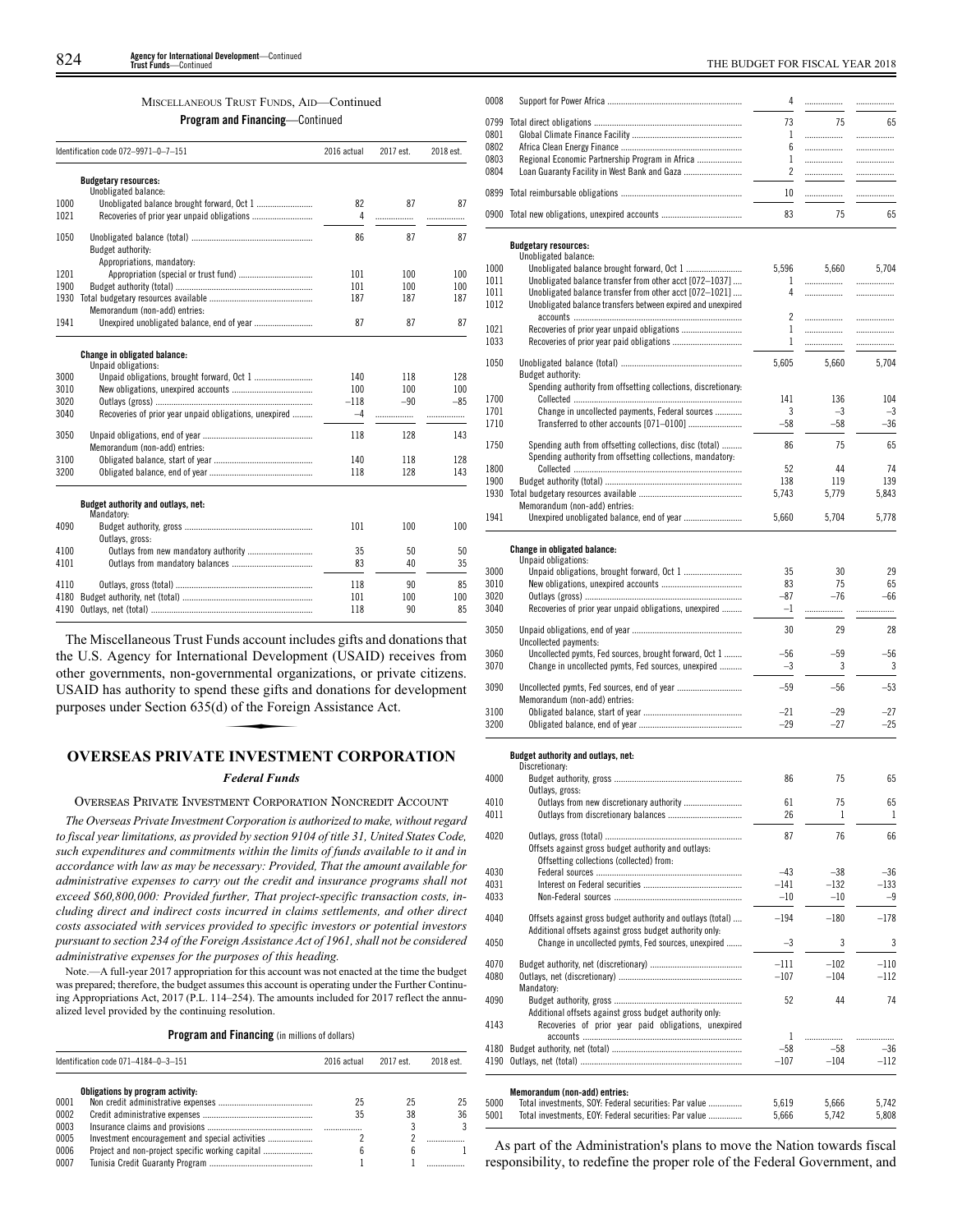to prioritize rebuilding the military and making critical investments in the Nation's security, the Budget proposes to eliminate funding for several independent agencies, as well as funding to support new loans and guarantees at the Overseas Private Investment Corporation. The Budget requests \$60.8 million to manage the agency's remaining \$22 billion portfolio and initiate orderly wind-down activities.

## **INSURANCE PROGRAM ACTIVITY**

| (in millions of dollars)                            |             |             |                   |                   |
|-----------------------------------------------------|-------------|-------------|-------------------|-------------------|
|                                                     | 2015 Actual | 2016 Actual | 2017<br>Projected | 2018<br>Projected |
|                                                     | \$3.050     | \$2,838     | \$2.764           | \$3,886           |
|                                                     | \$190       | \$93        | \$1.142           | \$0               |
|                                                     | $-402$      | $-167$      | $-20$             | $-46$             |
|                                                     | \$2,838     | \$2.764     | \$3.886           | \$3,840           |
|                                                     | $-$ \$212   | $-$ \$74    | \$1.122           | -\$46             |
| Net growth rate of insurance portfolio (in percent) | $-6.9%$     | $-2.6%$     | 40.6%             | $-1.2%$           |
|                                                     | \$29.000    | \$29.000    | \$29.000          | \$29,000          |
|                                                     | \$19.934    | \$21.503    | \$24.788          | \$23.357          |

 $^1$ Some Insurance products are scored under Federal Credit Reform, and are included in the schedule above. $^2$  This is a combined insurance and finance limitation as stated in Foreign Assistance Act of 1961 (P.L. 87–195) OPIC will monitor issuance and runoff to stay within the limitation.

**Object Classification** (in millions of dollars)

|      | Identification code 071-4184-0-3-151                   | 2016 actual     | 2017 est. | 2018 est. |
|------|--------------------------------------------------------|-----------------|-----------|-----------|
|      | Direct obligations:                                    |                 |           |           |
|      | Personnel compensation:                                |                 |           |           |
| 111  |                                                        | 31              | 31        | 23        |
| 11.5 |                                                        |                 |           | 10        |
| 119  |                                                        | 31              | 31        | 33        |
| 121  |                                                        | 12              | 12        | 12        |
| 23.2 |                                                        | 5               | 5         | ĥ         |
| 23.3 | Communications, utilities, and miscellaneous charges   |                 |           |           |
| 25.2 |                                                        | 15              | 17        |           |
| 25.2 |                                                        | ĥ               | 6         |           |
| 26.0 |                                                        |                 |           |           |
| 31.0 |                                                        |                 |           |           |
| 32.0 |                                                        |                 |           |           |
| 99.0 |                                                        | 73              | 75        | 65        |
| 41.0 | Reimbursable<br>obligations: Grants, subsidies,<br>and |                 |           |           |
|      |                                                        | 10              |           |           |
| 99.0 |                                                        | 10 <sup>2</sup> |           |           |
| 99.9 |                                                        | 83              | 75        | 65        |

## **Employment Summary**

| Identification code 071-4184-0-3-151                 | 2016 actual | 2017 est. | 2018 est. |
|------------------------------------------------------|-------------|-----------|-----------|
| 1001 Direct civilian full-time equivalent employment | 282         | 281       | 197       |
|                                                      |             |           |           |
| $\mathbf{r}$ $\mathbf{r}$                            |             |           |           |

### PROGRAM ACCOUNT

*Amounts available from prior year appropriations for the cost of direct and guaranteed loans may be used for the cost of modifying such loans, as defined in section 502 of the Congressional Budget Act of 1974.*

*In addition, such sums as may be necessary for administrative expenses to carry out the credit program may be derived from amounts available for administrative expenses to carry out the credit and insurance programs in the Overseas Private Investment Corporation Noncredit Account and merged with said account.*

Note.—A full-year 2017 appropriation for this account was not enacted at the time the budget was prepared; therefore, the budget assumes this account is operating under the Further Continuing Appropriations Act, 2017 (P.L. 114–254). The amounts included for 2017 reflect the annualized level provided by the continuing resolution.

**Program and Financing** (in millions of dollars)

| Identification code 071-0100-0-1-151                                                    | 2016 actual | 2017 est | 2018 est. |
|-----------------------------------------------------------------------------------------|-------------|----------|-----------|
| Obligations by program activity:<br>Credit program obligations:<br>0701<br>0702<br>0705 | 15<br>109   |          |           |

| 0706         |                                                                | 102      | 23       | .              |
|--------------|----------------------------------------------------------------|----------|----------|----------------|
| 0707         |                                                                | 132      | 116      | .              |
| 0708<br>0709 | Interest on reestimates of loan guarantee subsidy              | 49<br>38 | 27<br>38 | .<br>36        |
| 0900         |                                                                | 450      | 332      | 36             |
|              |                                                                |          |          |                |
|              | <b>Budgetary resources:</b>                                    |          |          |                |
|              | Unobligated balance:                                           |          |          |                |
| 1000         |                                                                | 37       | 35       | 44             |
| 1001         | Discretionary unobligated balance brought fwd, Oct 1           | 37       | 35       |                |
|              | Budget authority:                                              |          |          |                |
|              | Appropriations, mandatory:                                     |          |          |                |
| 1200         | Appropriation - Direct and guaranteed loan upward subsidy      |          |          |                |
|              |                                                                | 392      | 283      | .              |
|              | Spending authority from offsetting collections, discretionary: |          |          |                |
| 1711         | Transferred from other accounts [071-4184]                     | 58       | 58       | 36             |
| 1900         |                                                                | 450      | 341      | 36             |
| 1930         |                                                                | 487      | 376      | 80             |
|              | Memorandum (non-add) entries:                                  |          |          |                |
| 1940         |                                                                | $-2$     | .        |                |
| 1941         |                                                                | 35       | 44       | 44             |
|              | <b>Change in obligated balance:</b>                            |          |          |                |
|              | Unpaid obligations:                                            |          |          |                |
| 3000         | Unpaid obligations, brought forward, Oct 1                     | 64       | 56       | 17             |
| 3010         |                                                                | 450      | 332      | 36             |
| 3020         |                                                                | $-444$   | $-371$   | $-46$          |
| 3041         | Recoveries of prior year unpaid obligations, expired           | $-14$    | .        | .              |
| 3050         |                                                                | 56       | 17       | $\overline{7}$ |
|              | Memorandum (non-add) entries:                                  |          |          |                |
| 3100         |                                                                | 64       | 56       | 17             |
| 3200         |                                                                | 56       | 17       | $\overline{7}$ |
|              |                                                                |          |          |                |
|              | Budget authority and outlays, net:<br>Discretionary:           |          |          |                |
| 4000         |                                                                | 58       | 58       | 36             |
|              | Outlays, gross:                                                |          |          |                |
| 4010         | Outlays from new discretionary authority                       | 38       | 41       | 36             |
| 4011         |                                                                | 14       | 47       | 10             |
|              |                                                                |          |          |                |
| 4020         |                                                                | 52       | 88       | 46             |
|              | Mandatory:                                                     |          |          |                |
| 4090         |                                                                | 392      | 283      | .              |
|              | Outlays, gross:                                                |          |          |                |
| 4100         |                                                                | 392      | 283      | .              |
| 4180         |                                                                | 450      | 341      | 36             |
| 4190         |                                                                | 444      | 371      | 46             |
|              | Memorandum (non-add) entries:                                  |          |          |                |
| 5093         | Expired unavailable balance, SOY: Offsetting collections       | 3        | 3        | 3              |
| 5095         | Expired unavailable balance, EOY: Offsetting collections       | 3        | 3        | 3              |
|              |                                                                |          |          |                |

**Summary ofLoan Levels, Subsidy Budget Authority and Outlays by Program** (inmillionsof dollars)

|        | Identification code 071-0100-0-1-151                            | 2016 actual | 2017 est. | 2018 est. |
|--------|-----------------------------------------------------------------|-------------|-----------|-----------|
|        | Direct loan levels supportable by subsidy budget authority:     |             |           |           |
| 115001 |                                                                 | 1.395       | 600       | .         |
| 115004 |                                                                 | 21          | .         |           |
| 115999 |                                                                 | 1.416       | 600       | .         |
|        | Direct loan subsidy (in percent):                               |             |           |           |
| 132001 |                                                                 | $-16.68$    | $-5.64$   | .         |
| 132004 |                                                                 | $-8.00$     | .         |           |
| 132999 | Direct loan subsidy budget authority:                           | $-16.55$    | $-5.64$   | .         |
| 133001 |                                                                 | $-234$      | $-34$     | .         |
| 133004 |                                                                 | $-2$        | .         |           |
| 133999 | Direct loan subsidy outlays:                                    | $-236$      | $-34$     | .         |
| 134001 |                                                                 | $-61$       | $-79$     | $-38$     |
| 134004 |                                                                 | 1           | $-1$      | .         |
| 134999 | Direct loan reestimates:                                        | $-60$       | $-80$     | $-38$     |
| 135001 |                                                                 | 34          | 45        |           |
| 135003 |                                                                 | $-1$        | .         | .         |
| 135004 |                                                                 |             | $-2$      | .         |
| 135999 |                                                                 | 33          | 43        |           |
|        | Guaranteed loan levels supportable by subsidy budget authority. |             |           |           |
| 215001 |                                                                 | 1.901       | 1.800     | .         |
| 215002 |                                                                 | 543         | 600       | .         |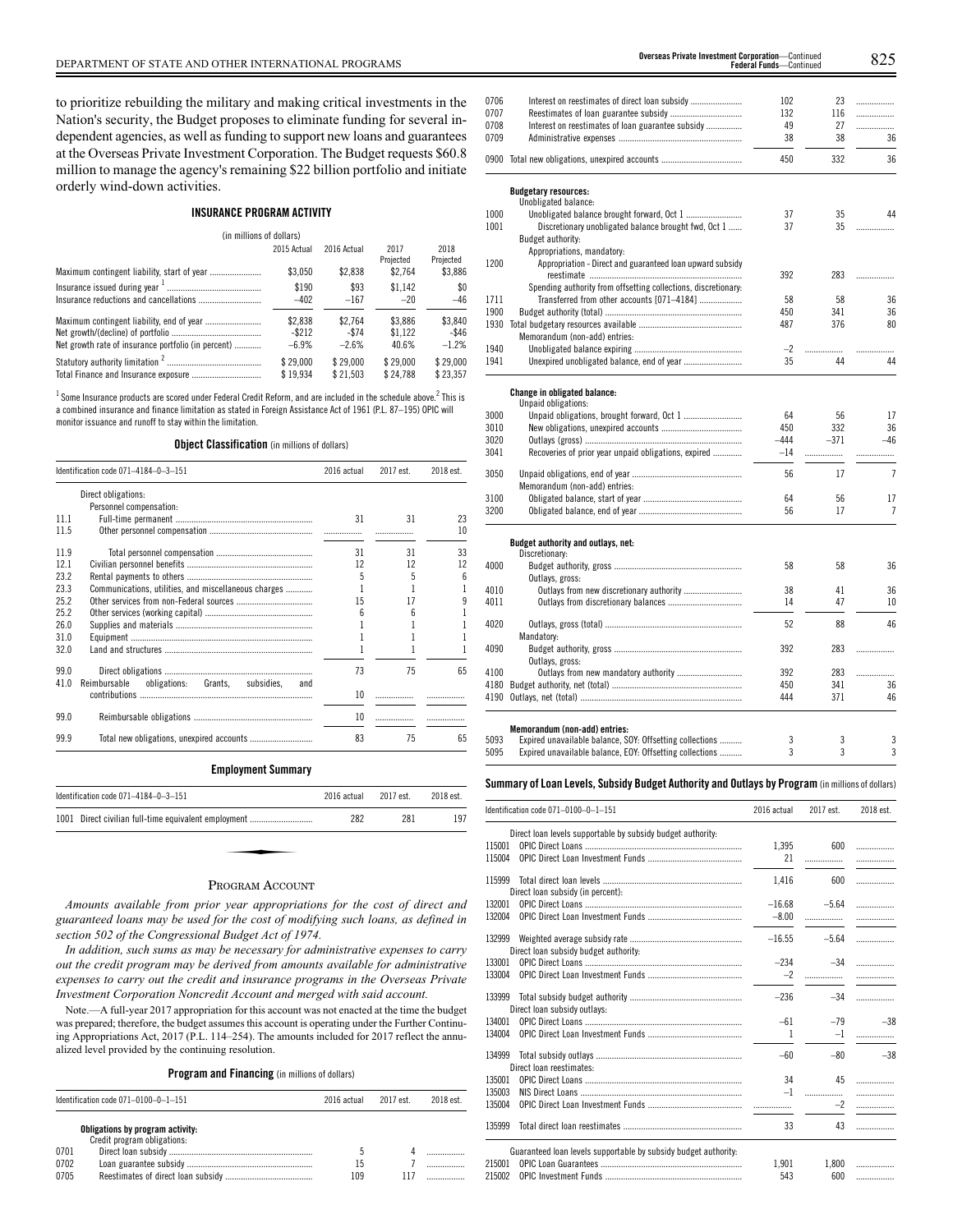PROGRAM ACCOUNT—Continued

## **Summary of Loan Levels, Subsidy Budget Authority and Outlays by Program**—Continued

|        | Identification code 071-0100-0-1-151      | 2016 actual | 2017 est. | 2018 est. |
|--------|-------------------------------------------|-------------|-----------|-----------|
| 215005 |                                           | .           | 150       | .         |
| 215006 |                                           |             | 150       | .         |
| 215999 |                                           | 2.444       | 2,700     | .         |
|        | Guaranteed loan subsidy (in percent):     |             |           |           |
| 232001 |                                           | $-10.63$    | $-5.81$   | .         |
| 232002 |                                           | $-9.68$     | $-2.85$   | .         |
| 232005 |                                           |             | $-2.35$   | .         |
| 232006 |                                           |             | $-6.00$   | .         |
| 232999 | Guaranteed loan subsidy budget authority: | $-10.42$    | $-4.97$   | .         |
| 233001 |                                           | $-202$      | $-105$    | .         |
| 233002 |                                           | $-53$       | $-17$     | .         |
| 233005 |                                           | .           | $-4$      | .         |
| 233006 |                                           | .           | $-9$      | .         |
| 233999 | Guaranteed loan subsidy outlays:          | $-255$      | $-135$    | .         |
| 234001 |                                           | $-96$       | $-231$    | $-147$    |
| 234002 |                                           | $-13$       | $-59$     | $-31$     |
| 234005 |                                           | .           | .         | $-3$      |
| 234006 |                                           |             | $-2$      | $-5$      |
| 234999 | Guaranteed loan reestimates:              | $-109$      | $-292$    | $-186$    |
| 235001 |                                           | -44         | $-26$     | .         |
| 235002 |                                           | 12          | $-7$      | .         |
| 235003 |                                           | 17          | 41        | .         |
| 235006 |                                           | $-19$       | $-1$      | .         |
| 235999 |                                           | $-34$       | 7         | .         |
|        | Administrative expense data:              |             |           |           |
| 3510   |                                           | 38          | 38        | 37        |
| 3590   |                                           | 38          | 38        | 37        |

As part of the Administration's plans to move the Nation towards fiscal responsibility, to redefine the proper role of the Federal Government, and to prioritize rebuilding the military and making critical investments in the Nation's security, the Budget proposes to eliminate funding for several independent agencies, as well as funding to support new loans and guarantees at the Overseas Private Investment Corporation. Therefore, no subsidy funding is requested in FY 2018.

**Object Classification** (in millions of dollars)

|      | Identification code $071-0100-0-1-151$                                | 2016 actual | 2017 est. | 2018 est. |
|------|-----------------------------------------------------------------------|-------------|-----------|-----------|
|      | Direct obligations:                                                   |             |           |           |
| 25.2 |                                                                       | 38          | 38        | 36        |
| 41.0 |                                                                       | 412         | 294       |           |
| 99.9 |                                                                       | 450         | 332       | 36        |
|      |                                                                       |             |           |           |
|      |                                                                       |             |           |           |
|      | OVERSEAS PRIVATE INVESTMENT CORPORATION DIRECT LOAN FINANCING ACCOUNT |             |           |           |

## **Program and Financing** (in millions of dollars)

|      | Identification code 071-4074-0-3-151                | 2016 actual | 2017 est. | 2018 est. |
|------|-----------------------------------------------------|-------------|-----------|-----------|
|      | Obligations by program activity:                    |             |           |           |
| 0003 |                                                     | 5           |           |           |
|      | Credit program obligations:                         |             |           |           |
| 0710 |                                                     | 1.416       | 600       |           |
| 0713 |                                                     | 52          | 47        | 63        |
| 0740 |                                                     | 240         | 38        |           |
| 0742 | Downward reestimates paid to receipt accounts       | 138         | 86        | .         |
| 0743 |                                                     | 40          | 11        |           |
| 0791 |                                                     | 1.886       | 782       | 63        |
|      | 0900 Total new obligations, unexpired accounts      | 1.891       | 789       | 66        |
|      | <b>Budgetary resources:</b><br>Unobligated balance: |             |           |           |
| 1000 |                                                     | 108         | 105       | 250       |
| 1021 |                                                     | 783         |           | .         |

| 1023         |                                                                                                          | $-30$  | .          | .          |
|--------------|----------------------------------------------------------------------------------------------------------|--------|------------|------------|
| 1024         | Unobligated balance of borrowing authority withdrawn                                                     | $-764$ | .          | .          |
| 1050         | Financing authority:                                                                                     | 97     | 105        | 250        |
|              | Appropriations, mandatory:                                                                               |        |            |            |
| 1200         |                                                                                                          | .      | 98         | .          |
|              | Borrowing authority, mandatory:                                                                          |        |            |            |
| 1400         |                                                                                                          | 1,692  | 467        | 63         |
| 1800         | Spending authority from offsetting collections, mandatory:                                               | 583    | 369        | 368        |
| 1801         | Change in uncollected payments, Federal sources                                                          | $-25$  |            | .          |
| 1825         | Spending authority from offsetting collections applied to                                                |        |            |            |
|              |                                                                                                          | $-351$ | .          | .          |
|              |                                                                                                          | 207    |            |            |
| 1850<br>1900 | Spending auth from offsetting collections, mand (total)                                                  | 1.899  | 369<br>934 | 368<br>431 |
| 1930         |                                                                                                          | 1,996  | 1,039      | 681        |
|              | Memorandum (non-add) entries:                                                                            |        |            |            |
| 1941         |                                                                                                          | 105    | 250        | 615        |
|              | Change in obligated balance:                                                                             |        |            |            |
|              | Unpaid obligations:                                                                                      |        |            |            |
| 3000         |                                                                                                          | 2,521  | 2.800      | 2.597      |
| 3010         |                                                                                                          | 1,891  | 789        | 66         |
| 3020         |                                                                                                          | $-829$ | $-992$     | $-648$     |
| 3040         | Recoveries of prior year unpaid obligations, unexpired                                                   | $-783$ | .          | .          |
| 3050         | Uncollected payments:                                                                                    | 2,800  | 2,597      | 2,015      |
| 3060         | Uncollected pymts, Fed sources, brought forward, Oct 1                                                   | $-56$  | $-31$      | $-31$      |
| 3070         | Change in uncollected pymts, Fed sources, unexpired                                                      | 25     | .          | .          |
| 3090         | Uncollected pymts, Fed sources, end of year                                                              | $-31$  | $-31$      | $-31$      |
|              | Memorandum (non-add) entries:                                                                            |        |            |            |
| 3100         |                                                                                                          | 2,465  | 2,769      | 2,566      |
| 3200         |                                                                                                          | 2,769  | 2,566      | 1,984      |
|              | Financing authority and disbursements, net:                                                              |        |            |            |
|              | Mandatory:                                                                                               |        |            |            |
| 4090         |                                                                                                          | 1,899  | 934        | 431        |
|              | Financing disbursements:                                                                                 |        |            |            |
| 4110         |                                                                                                          | 829    | 992        | 648        |
|              | Offsets against gross financing authority and disbursements:<br>Offsetting collections (collected) from: |        |            |            |
| 4120         | Federal sources, Credit Reform subsidy                                                                   | $-219$ | $-148$     | $-4$       |
| 4122         |                                                                                                          | $-11$  | .          | .          |
| 4123         |                                                                                                          | $-353$ | $-135$     | $-234$     |
| 4123         |                                                                                                          | .      | $-86$      | $-130$     |
| 4130         | Offsets against gross budget authority and outlays (total)                                               | $-583$ | $-369$     | $-368$     |
|              | Additional offsets against financing authority only (total):                                             |        |            |            |
| 4140         | Change in uncollected pymts, Fed sources, unexpired                                                      | 25     | .          | .          |
| 4160         |                                                                                                          | 1,341  | 565        | 63         |
| 4170         |                                                                                                          | 246    | 623        | 280        |
| 4180         |                                                                                                          | 1,341  | 565        | 63         |
| 4190         |                                                                                                          | 246    | 623        | 280        |

## **Status of Direct Loans** (in millions of dollars)

|      | Identification code 071-4074-0-3-151                                   | 2016 actual | 2017 est. | 2018 est. |
|------|------------------------------------------------------------------------|-------------|-----------|-----------|
| 1111 | Position with respect to appropriations act limitation on obligations: | 1.416       | 600       |           |
| 1150 |                                                                        | 1.416       | 600       |           |
|      | Cumulative balance of direct loans outstanding:                        |             |           |           |
| 1210 |                                                                        | 1.772       | 1.903     | 2.471     |
| 1231 |                                                                        | 102         | 737       | 388       |
| 1251 | Write-offs for default:                                                | $-353$      | $-165$    | $-250$    |
| 1263 |                                                                        | $-4$        | -4        | $-4$      |
| 1264 |                                                                        | 386         |           |           |
| 1290 |                                                                        | 1.903       | 2.471     | 2.605     |

## **Balance Sheet** (in millions of dollars)

|      | Identification code 071-4074-0-3-151<br>2015 actual               |        | 2016 actual |  |
|------|-------------------------------------------------------------------|--------|-------------|--|
|      | ASSETS:                                                           |        |             |  |
| 1101 |                                                                   | 110    | 112         |  |
| 1206 |                                                                   | 20     | 146         |  |
|      | Net value of assets related to post-1991 direct loans receivable: |        |             |  |
| 1401 |                                                                   | 1.772  | 1.903       |  |
| 1402 |                                                                   | 49     | 53          |  |
| 1405 |                                                                   | $-172$ | $-206$      |  |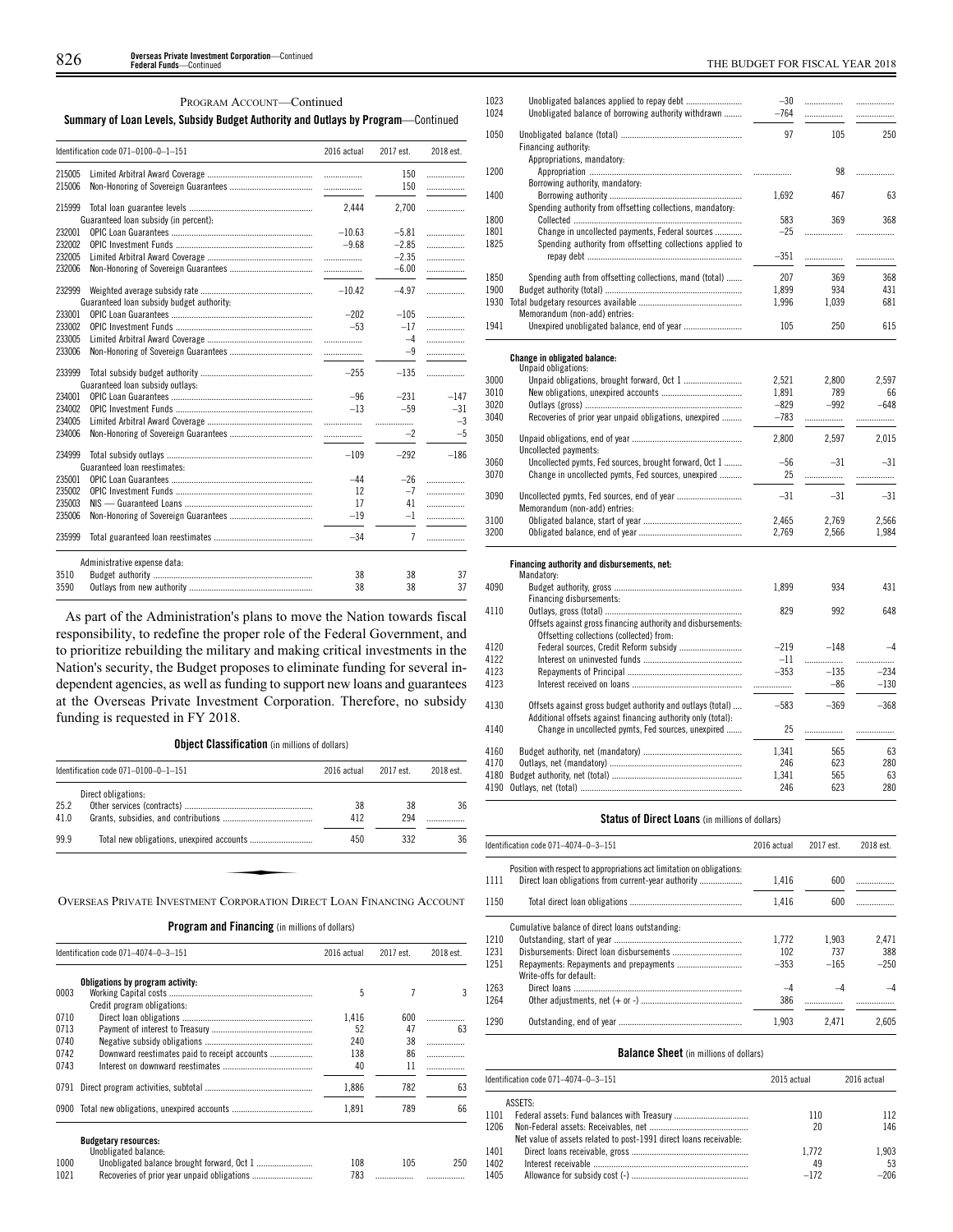| 1.649<br>1499<br>Net present value of assets related to direct loans<br>1.779<br>LIABILITIES:<br>1.735<br>1.735<br>NET POSITION:<br>44 |       |  |  |
|----------------------------------------------------------------------------------------------------------------------------------------|-------|--|--|
| 1999                                                                                                                                   | 1.750 |  |  |
| 2103<br>2207                                                                                                                           | 2.008 |  |  |
|                                                                                                                                        |       |  |  |
| 2999<br>3300                                                                                                                           | 1.942 |  |  |
|                                                                                                                                        | 18    |  |  |
|                                                                                                                                        | 1.960 |  |  |
|                                                                                                                                        |       |  |  |
|                                                                                                                                        | 48    |  |  |
| 4999<br>1.779                                                                                                                          | 2.008 |  |  |

ACCOUNT

## **Program and Financing** (in millions of dollars)

|              | Identification code 071-4075-0-3-151                                                                          | 2016 actual   | 2017 est.      | 2018 est. |
|--------------|---------------------------------------------------------------------------------------------------------------|---------------|----------------|-----------|
|              | Obligations by program activity:                                                                              |               |                |           |
| 0003         |                                                                                                               | 8             | $\overline{7}$ | 4         |
|              | Credit program obligations:                                                                                   |               |                |           |
| 0711         |                                                                                                               | 117           | 98             | 119       |
| 0713         |                                                                                                               | 17            | 10             | 13        |
| 0740         |                                                                                                               | 269           | 141            |           |
| 0742         | Downward reestimates paid to receipt accounts                                                                 | 138           | 118            |           |
| 0743         |                                                                                                               | 78            | 17             | .         |
| 0791         |                                                                                                               | 619           | 384            | 132       |
|              | 0900 Total new obligations, unexpired accounts                                                                | 627           | 391            | 136       |
|              | <b>Budgetary resources:</b>                                                                                   |               |                |           |
|              | Unobligated balance:                                                                                          |               |                |           |
| 1000         |                                                                                                               | 284           | 312            | 548       |
| 1021         |                                                                                                               | 38            |                | .         |
| 1023         |                                                                                                               | $-13$         | .              | .         |
| 1024         | Unobligated balance of borrowing authority withdrawn                                                          | $-37$         |                | .         |
| 1050         |                                                                                                               | 272           | 312            | 548       |
|              | Financing authority:<br>Appropriations, mandatory:                                                            |               |                |           |
| 1200         |                                                                                                               | .             | 135            | .         |
|              | Borrowing authority, mandatory:                                                                               |               |                |           |
| 1400         |                                                                                                               | 411           | 141            |           |
|              | Spending authority from offsetting collections, mandatory:                                                    |               |                |           |
| 1800         |                                                                                                               | 405           | 528            | 473       |
| 1801         | Change in uncollected payments, Federal sources                                                               | 8             | .              | .         |
| 1825         | Spending authority from offsetting collections applied to                                                     |               |                |           |
|              |                                                                                                               | $-157$        | $-177$         | $-230$    |
|              |                                                                                                               |               |                |           |
| 1850         | Spending auth from offsetting collections, mand (total)                                                       | 256           | 351            | 243       |
| 1900         |                                                                                                               | 667           | 627            | 243       |
| 1930         | Memorandum (non-add) entries:                                                                                 | 939           | 939            | 791       |
| 1941         |                                                                                                               | 312           | 548            | 655       |
|              |                                                                                                               |               |                |           |
|              | Change in obligated balance:<br>Unpaid obligations:                                                           |               |                |           |
| 3000         |                                                                                                               | 542           | 661            | 568       |
| 3010         |                                                                                                               | 627           | 391            | 136       |
| 3020         |                                                                                                               | $-470$        | $-484$         | $-369$    |
| 3040         | Recoveries of prior year unpaid obligations, unexpired                                                        | $-38$         |                | .         |
| 3050         |                                                                                                               | 661           | 568            | 335       |
|              | Uncollected payments:                                                                                         |               |                |           |
| 3060<br>3070 | Uncollected pymts, Fed sources, brought forward, Oct 1<br>Change in uncollected pymts, Fed sources, unexpired | $-19$<br>$-8$ | $-27$<br>.     | $-27$     |
|              |                                                                                                               |               |                | .         |
| 3090         |                                                                                                               | $-27$         | $-27$          | $-27$     |
|              | Memorandum (non-add) entries:                                                                                 |               |                |           |
| 3100         |                                                                                                               | 523           | 634            | 541       |
| 3200         |                                                                                                               | 634           | 541            | 308       |
|              | Financing authority and disbursements, net:                                                                   |               |                |           |
|              | Mandatory:                                                                                                    |               |                |           |
| 4090         |                                                                                                               | 667           | 627            | 243       |
|              | Financing disbursements:                                                                                      |               |                |           |
| 4110         |                                                                                                               | 470           | 484            | 369       |
|              | Offsets against gross financing authority and disbursements:                                                  |               |                |           |
|              | Offsetting collections (collected) from:                                                                      |               |                |           |
| 4120         | Federal sources: Payments from program account                                                                | $-187$        | $-155$         | $-6$      |
| 4122         |                                                                                                               | $-7$          | $-223$         | $-265$    |
|              |                                                                                                               |               |                |           |

| <b>Trade and Development Agency</b><br><b>Federal Funds</b> |  |
|-------------------------------------------------------------|--|
|                                                             |  |

| 4123 |                                                                                                                            | $-211$ | $-150$ | $-202$ |
|------|----------------------------------------------------------------------------------------------------------------------------|--------|--------|--------|
| 4130 | Offsets against gross budget authority and outlays (total)<br>Additional offsets against financing authority only (total): | $-405$ | $-528$ | $-473$ |
| 4140 | Change in uncollected pymts, Fed sources, unexpired                                                                        |        |        |        |
| 4160 |                                                                                                                            | 254    | 99     | $-230$ |
| 4170 |                                                                                                                            | 65     | $-44$  | $-104$ |
|      |                                                                                                                            | 254    | 99     | $-230$ |
|      |                                                                                                                            | 65     | $-44$  | $-104$ |
|      |                                                                                                                            |        |        |        |

## **Status of Guaranteed Loans** (in millions of dollars)

|      | Identification code 071-4075-0-3-151                                      | 2016 actual | 2017 est. | 2018 est. |
|------|---------------------------------------------------------------------------|-------------|-----------|-----------|
|      | Position with respect to appropriations act limitation on<br>commitments: |             |           |           |
| 2111 | Guaranteed loan commitments from current-year authority                   | 2,444       | 2,700     |           |
| 2150 |                                                                           | 2.444       | 2,700     | .         |
| 2199 | Guaranteed amount of guaranteed loan commitments                          | 2.444       | 2.700     |           |
|      | Cumulative balance of guaranteed loans outstanding:                       |             |           |           |
| 2210 |                                                                           | 8.209       | 8.283     | 8,588     |
| 2231 |                                                                           | 1.398       | 736       | 736       |
| 2251 |                                                                           | $-1,207$    | $-333$    | $-333$    |
| 2261 | Adjustments: Terminations for default that result in loans                |             |           |           |
|      |                                                                           | $-117$      | $-98$     | $-119$    |
| 2290 |                                                                           | 8,283       | 8,588     | 8,872     |
|      | Memorandum:                                                               |             |           |           |
| 2299 | Guaranteed amount of guaranteed loans outstanding, end of                 |             |           |           |
|      |                                                                           | 8,034       | 8.034     | 8,034     |
|      | Addendum:                                                                 |             |           |           |
|      | Cumulative balance of defaulted guaranteed loans that result              |             |           |           |
|      | in loans receivable:                                                      |             |           |           |
| 2310 |                                                                           | 81          | 157       | 201       |
| 2331 |                                                                           | 117         | 98        | 119       |
| 2351 |                                                                           | $-23$       | $-35$     | $-35$     |
| 2361 |                                                                           | $-18$       | $-19$     | $-19$     |
| 2390 |                                                                           | 157         | 201       | 266       |

#### **Balance Sheet** (in millions of dollars)

| Identification code 071-4075-0-3-151                              | 2015 actual                                                                                 | 2016 actual       |
|-------------------------------------------------------------------|---------------------------------------------------------------------------------------------|-------------------|
| ASSETS:                                                           |                                                                                             |                   |
|                                                                   | 276                                                                                         | 298               |
|                                                                   | 280                                                                                         | 560               |
| Net value of assets related to post-1991 direct loans receivable: |                                                                                             |                   |
|                                                                   |                                                                                             | 1                 |
|                                                                   |                                                                                             |                   |
|                                                                   |                                                                                             |                   |
|                                                                   |                                                                                             | 157               |
|                                                                   |                                                                                             | $-72$             |
| Net present value of assets related to defaulted guaranteed       | 63                                                                                          | 85                |
|                                                                   | 671                                                                                         | 944               |
| LIABILITIES:                                                      |                                                                                             |                   |
|                                                                   | 563                                                                                         | 785               |
| Non-Federal liabilities:                                          |                                                                                             |                   |
|                                                                   | 27                                                                                          |                   |
|                                                                   | $6\overline{6}$                                                                             | 60                |
|                                                                   | 596                                                                                         | 845               |
| <b>NET POSITION:</b>                                              |                                                                                             |                   |
|                                                                   | 75                                                                                          | 99                |
|                                                                   | 671                                                                                         | 944               |
|                                                                   | Net value of assets related to post-1991 acquired defaulted<br>guaranteed loans receivable: | 52<br>81<br>$-18$ |

## *Federal Funds*

## TRADE AND DEVELOPMENT AGENCY

*For necessary expenses to carry out the closure of the Trade and Development Agency, \$12,105,000.*

Note.—A full-year 2017 appropriation for this account was not enacted at the time the budget was prepared; therefore, the budget assumes this account is operating under the Further Continuing Appropriations Act, 2017 (P.L. 114–254). The amounts included for 2017 reflect the annualized level provided by the continuing resolution.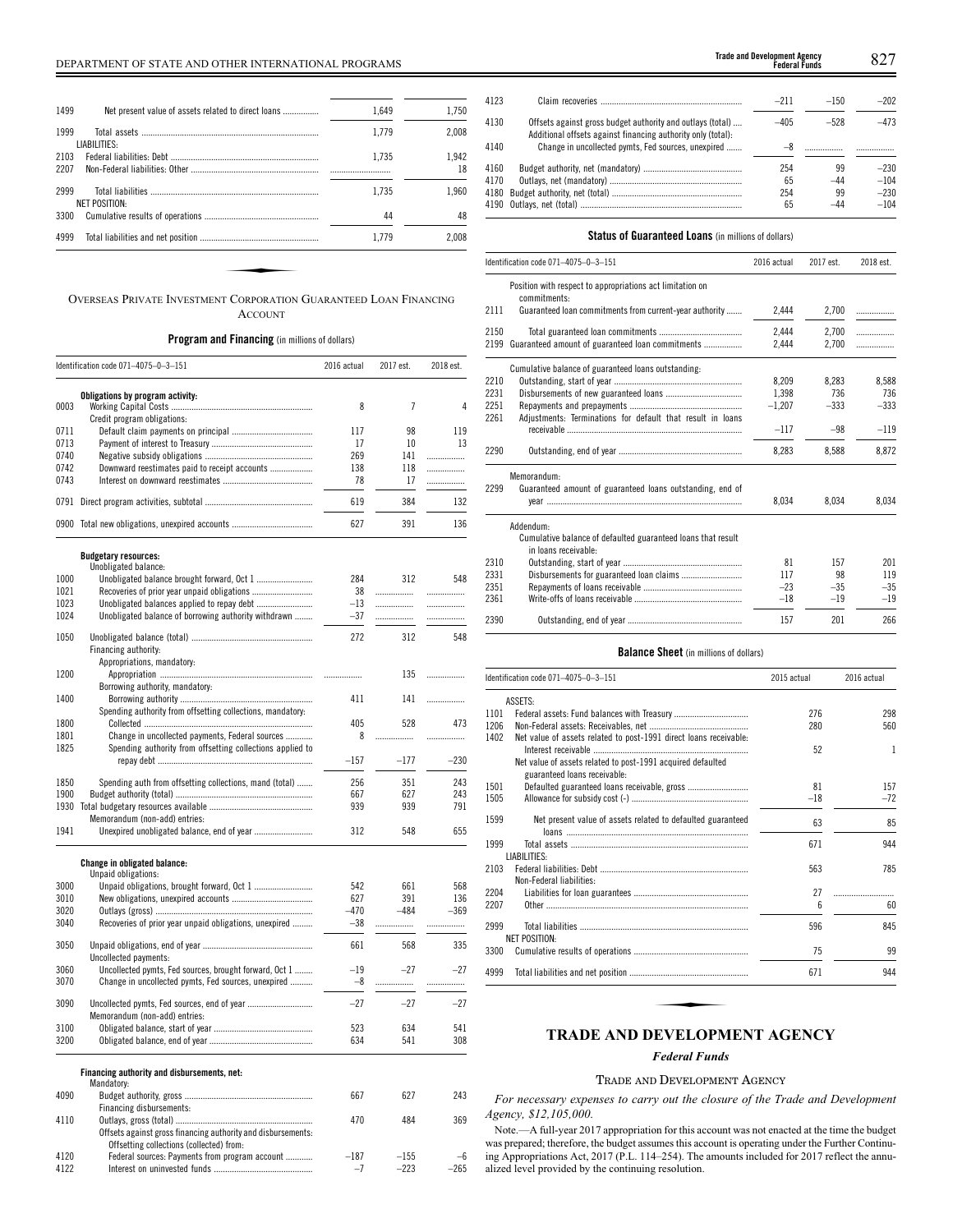**Program and Financing** (in millions of dollars)

|                      | Identification code $011-1001-0-1-151$                                                                                 | 2016 actual    | 2017 est.   | 2018 est.    |
|----------------------|------------------------------------------------------------------------------------------------------------------------|----------------|-------------|--------------|
| 0001                 | Obligations by program activity:<br>Feasibility studies, technical<br>assistance,<br>and<br>other                      | 57             | 44          | .            |
| 0002                 |                                                                                                                        | 16             | 16          | 12           |
| 0100                 |                                                                                                                        | 73             | 60          | 12           |
| 0799<br>0801         |                                                                                                                        | 73<br>2        | 60<br>2     | 12<br>.      |
|                      | 0900 Total new obligations, unexpired accounts                                                                         | 75             | 62          | 12           |
|                      | <b>Budgetary resources:</b><br>Unobligated balance:                                                                    |                |             |              |
| 1000<br>1011<br>1012 | Unobligated balance transfer from other acct [072-1037]<br>Unobligated balance transfers between expired and unexpired | 7<br>12        | 10<br>.     | 12<br>.      |
| 1021                 |                                                                                                                        | 3<br>2         | .<br>2      | .<br>2       |
| 1050                 |                                                                                                                        | 24             | 12          | 14           |
| 1100                 | Budget authority:<br>Appropriations, discretionary:                                                                    | 60             | 60          | 12           |
|                      | Spending authority from offsetting collections, discretionary:                                                         |                |             |              |
| 1700<br>1701         | Change in uncollected payments, Federal sources                                                                        | .<br>2         | 2<br>.      | 2<br>$-1$    |
| 1750                 | Spending auth from offsetting collections, disc (total)                                                                | $\overline{c}$ | 2           | $\mathbf{1}$ |
| 1900<br>1930         |                                                                                                                        | 62<br>86       | 62<br>74    | 13<br>27     |
|                      | Memorandum (non-add) entries:                                                                                          |                |             |              |
| 1940<br>1941         |                                                                                                                        | $-1$<br>10     | <br>12      | .<br>15      |
|                      | Change in obligated balance:<br>Unpaid obligations:                                                                    |                |             |              |
| 3000                 |                                                                                                                        | 100            | 115         | 95           |
| 3010<br>3020         |                                                                                                                        | 75<br>$-53$    | 62<br>$-80$ | 12<br>-64    |
| 3040<br>3041         | Recoveries of prior year unpaid obligations, unexpired<br>Recoveries of prior year unpaid obligations, expired         | $-2$<br>$-5$   | $-2$<br>.   | $-2$<br>.    |
| 3050                 | Uncollected payments:                                                                                                  | 115            | 95          | 41           |
| 3060                 | Uncollected pymts, Fed sources, brought forward, Oct 1                                                                 | -3             | $-3$        | -4           |
| 3070<br>3071         | Change in uncollected pymts, Fed sources, unexpired<br>Change in uncollected pymts, Fed sources, expired               | $-2$<br>2      | .<br>$-1$   | 1<br>.       |
| 3090                 |                                                                                                                        | $-3$           | $-4$        | -3           |
| 3100                 | Memorandum (non-add) entries:                                                                                          | 97             | 112         | 91           |
| 3200                 |                                                                                                                        | 112            | 91          | 38           |
|                      | Budget authority and outlays, net:<br>Discretionary:                                                                   |                |             |              |
| 4000                 | Outlays, gross:                                                                                                        | 62             | 62          | 13           |
| 4010<br>4011         |                                                                                                                        | 13<br>40       | 19<br>61    | 10<br>54     |
| 4020                 | Offsets against gross budget authority and outlays:<br>Offsetting collections (collected) from:                        | 53             | 80          | 64           |
| 4030                 | Additional offsets against gross budget authority only:                                                                | $-2$           | $-2$        | -2           |
| 4050<br>4052         | Change in uncollected pymts, Fed sources, unexpired<br>Offsetting collections credited to expired accounts             | $-2$<br>2      | <br>        | 1<br>.       |
| 4060                 | Additional offsets against budget authority only (total)                                                               | .              | .           | 1            |
| 4070                 |                                                                                                                        | 60             | 60          | 12           |
| 4080<br>4180         |                                                                                                                        | 51<br>60       | 78<br>60    | 62<br>12     |
| 4190                 |                                                                                                                        | 51             | 78          | 62           |
|                      |                                                                                                                        |                |             |              |

The Budget proposes to eliminate funding for several independent agencies, including for the U.S. Trade and Development Agency (USTDA), as part of the Administration's plans to move the Nation towards fiscal responsibility, to redefine the proper role of the Federal Government, and to prioritize rebuilding the military and making critical investments in the Nation's security. The Budget requests \$12.1 million to conduct an orderly closeout of the agency beginning in fiscal year 2018, which includes funding for personnel costs, including severance payments and salaries for essential personnel during the closeout; rental payments; and other costs related to termination.

| <b>Object Classification</b> (in millions of dollars) |  |
|-------------------------------------------------------|--|
|-------------------------------------------------------|--|

|      | Identification code 011-1001-0-1-151 | 2016 actual | 2017 est. | 2018 est. |
|------|--------------------------------------|-------------|-----------|-----------|
|      | Direct obligations:                  |             |           |           |
|      | Personnel compensation:              |             |           |           |
| 11.1 |                                      |             |           | 2         |
| 11.3 |                                      |             |           |           |
| 11.9 |                                      |             |           | 2         |
| 12.1 |                                      |             |           |           |
| 23.1 |                                      |             |           |           |
| 25.1 |                                      |             |           |           |
| 25.3 |                                      |             |           |           |
| 41.0 |                                      | 58          | 44        |           |
| 99.0 |                                      | 73          | 60        | $12 \,$   |
| 99.0 |                                      |             |           |           |
| 99.9 |                                      | 75          | 62        | 12        |

## **Employment Summary**

|             | Identification code $011-1001-0-1-151$               | 2016 actual | 2017 est. | 2018 est. |  |
|-------------|------------------------------------------------------|-------------|-----------|-----------|--|
|             | 1001 Direct civilian full-time equivalent employment | 55          | 57        | 15        |  |
|             |                                                      |             |           |           |  |
| PEACE CORPS |                                                      |             |           |           |  |

### *Federal Funds*

#### PEACE CORPS

#### (INCLUDING TRANSFER OF FUNDS)

*For necessary expenses to carry out the provisions of the Peace Corps Act (22 U.S.C. 2501 et seq.), including the purchase of not to exceed five passenger motor vehicles for administrative purposes for use outside of the United States, \$398,221,000, of which \$5,500,000 is for the Office of Inspector General, to remain available until September 30, 2019: Provided, That the Director of the Peace Corps may transfer to the Foreign Currency Fluctuations Account, as authorized by section 16 of the Peace Corps Act (22 U.S.C. 2515), an amount not to exceed \$5,000,000: Provided further, That funds transferred pursuant to the previous proviso may not be derived from amounts made available for Peace Corps overseas operations: Provided further, That of the funds appropriated under this heading, not to exceed \$104,000 may be available for representation expenses, of which not to exceed \$4,000 may be made available for entertainment expenses: Provided further, That any decision to open, close, significantly reduce, or suspend a domestic or overseas office or country program shall be subject to prior consultation with, and the regular notification procedures of, the Committees on Appropriations, except that prior consultation and regular notification procedures may be waived when there is a substantial security risk to volunteers or other Peace Corps personnel, pursuant to section 7010(d) of this Act: Provided further, That none of the funds appropriated under this heading shall be used to pay for abortions: Provided further, That notwithstanding the previous proviso, section 614 of division E of Public Law 114–113 shall apply to funds appropriated under this heading.*

Note.—A full-year 2017 appropriation for this account was not enacted at the time the budget was prepared; therefore, the budget assumes this account is operating under the Further Continuing Appropriations Act, 2017 (P.L. 114–254). The amounts included for 2017 reflect the annualized level provided by the continuing resolution.

|              | Identification code 011-0100-0-1-151                                                        | 2016 actual | 2017 est. | 2018 est. |
|--------------|---------------------------------------------------------------------------------------------|-------------|-----------|-----------|
| 0001<br>0002 | Obligations by program activity:<br>Direct program activity - Peace Corps Inspector General | 418         | 420<br>5  | 427<br>5  |
| 0801         |                                                                                             | 423         | 425       | 432<br>8  |
|              | 0900 Total new obligations, unexpired accounts                                              | 431         | 433       | 440       |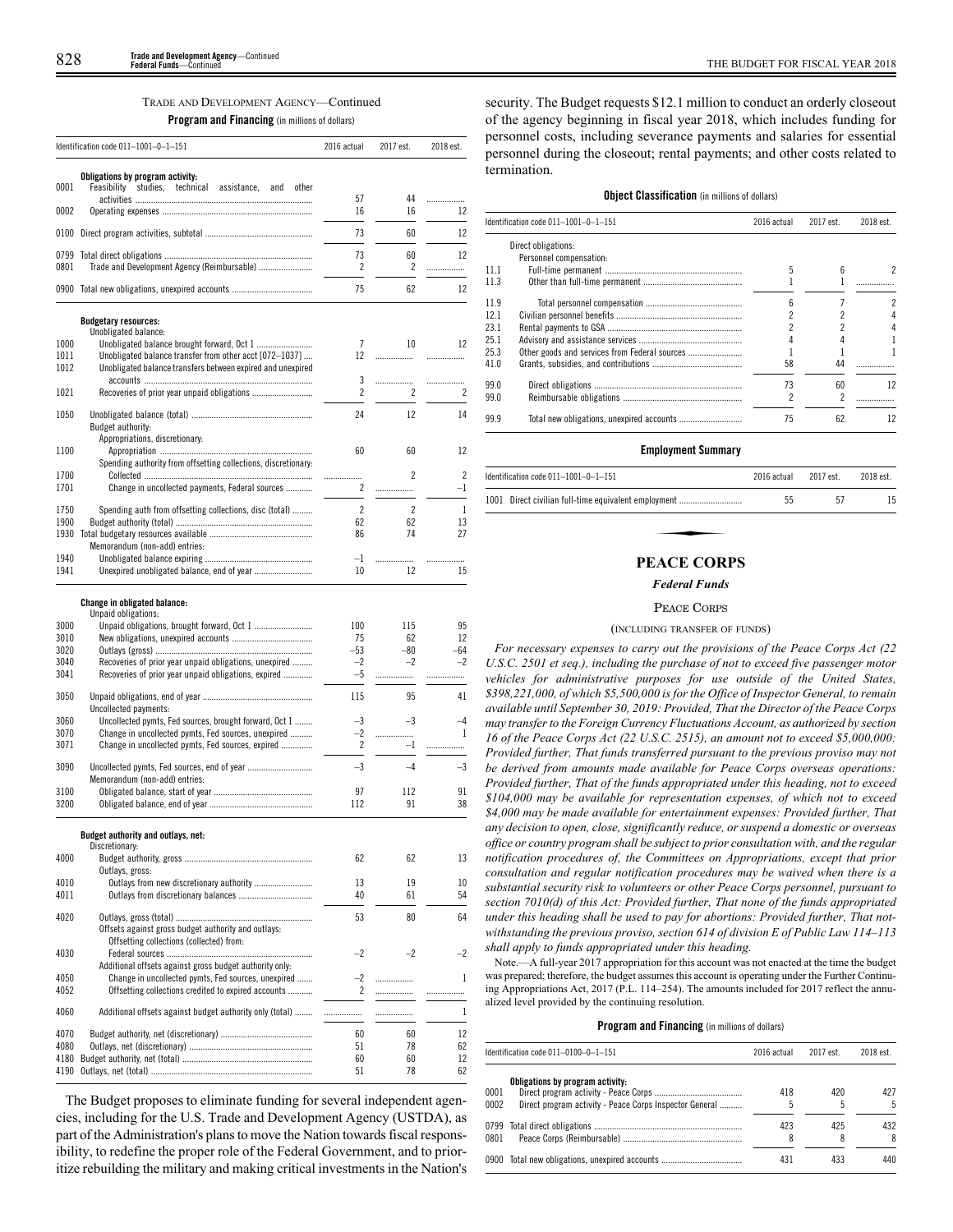|              | Unobligated balance:                                           |          |                |                |
|--------------|----------------------------------------------------------------|----------|----------------|----------------|
| 1000         |                                                                | 55       | 67             | 62             |
| 1021         | Recoveries of prior year unpaid obligations                    | 20       | 10             | 10             |
| 1033         | Recoveries of prior year paid obligations                      | 5        | 1              | 1              |
| 1050         |                                                                | 80       | 78             | 73             |
|              | Budget authority:                                              |          |                |                |
|              | Appropriations, discretionary:                                 |          |                |                |
| 1100         |                                                                | 410      | 409            | 398            |
|              | Spending authority from offsetting collections, discretionary: |          |                |                |
| 1700         |                                                                | 12       | 10             | 10             |
| 1701         | Change in uncollected payments, Federal sources                | $-4$     | $-2$           | $-2$           |
|              |                                                                |          |                |                |
| 1750         | Spending auth from offsetting collections, disc (total)        | 8        | 8              | 8              |
| 1900         |                                                                | 418      | 417            | 406            |
|              |                                                                | 498      | 495            | 479            |
|              | Memorandum (non-add) entries:                                  |          |                |                |
| 1941         |                                                                | 67       | 62             | 39             |
|              | Change in obligated balance:                                   |          |                |                |
|              | Unpaid obligations:                                            |          |                |                |
| 3000         | Unpaid obligations, brought forward, Oct 1                     | 102      | 101            | 107            |
| 3010         |                                                                | 431      | 433            | 440            |
| 3020         |                                                                | $-409$   | $-415$         | $-410$         |
| 3040         | Recoveries of prior year unpaid obligations, unexpired         | $-20$    | $-10$          | $-10$          |
| 3041         | Recoveries of prior year unpaid obligations, expired           | $-3$     | $-2$           | $-2$           |
| 3050         |                                                                | 101      | 107            | 125            |
|              | Uncollected payments:                                          |          |                |                |
| 3060         | Uncollected pymts, Fed sources, brought forward, Oct 1         | $-9$     | $-5$           | $-3$           |
| 3070         | Change in uncollected pymts, Fed sources, unexpired            | 4        | 2              | $\overline{c}$ |
|              |                                                                |          |                |                |
| 3090         | Uncollected pymts, Fed sources, end of year                    | $-5$     | $-3$           | $-1$           |
|              | Memorandum (non-add) entries:                                  |          |                |                |
| 3100<br>3200 |                                                                | 93<br>96 | 96<br>104      | 104<br>124     |
|              |                                                                |          |                |                |
|              | Budget authority and outlays, net:                             |          |                |                |
|              | Discretionary:                                                 |          |                |                |
| 4000         |                                                                | 418      | 417            | 406            |
|              | Outlays, gross:                                                | 261      | 292            | 285            |
| 4010<br>4011 |                                                                | 148      | 123            | 125            |
|              |                                                                |          |                |                |
| 4020         |                                                                | 409      | 415            | 410            |
|              | Offsets against gross budget authority and outlays:            |          |                |                |
|              | Offsetting collections (collected) from:                       |          |                |                |
| 4030         |                                                                | $-10$    | $-8$           | $-8$           |
| 4033         |                                                                | $-7$     | $-3$           | $-3$           |
|              |                                                                |          |                |                |
| 4040         | Offsets against gross budget authority and outlays (total)     | $-17$    | $-11$          | $-11$          |
|              | Additional offsets against gross budget authority only:        |          |                |                |
| 4050         | Change in uncollected pymts, Fed sources, unexpired            | 4        | $\overline{c}$ | $\overline{c}$ |
| 4053         | Recoveries of prior year paid obligations, unexpired           |          |                |                |
|              |                                                                | 5        | $\mathbf 1$    | $\mathbf{1}$   |
| 4060         | Additional offsets against budget authority only (total)       | 9        | 3              | 3              |
|              |                                                                |          |                |                |
| 4070         |                                                                | 410      | 409            | 398            |
| 4080         |                                                                | 392      | 404            | 399            |
| 4180         |                                                                | 410      | 409            | 398            |
|              |                                                                | 392      | 404            | 399            |
|              |                                                                |          |                |                |

The Peace Corps will provide direct and indirect support to Americans serving as Volunteers in approximately 65 countries worldwide in 2018, including the necessary safety and security provisions for Volunteers, trainees, and staff. The 2018 budget supports recruitment, screening, and placement of Peace Corps trainees and sustains new and existing Volunteers to have approximately 7470 Americans enrolled in the Peace Corps by the end of 2018. The Volunteers help fill the trained manpower needs of developing countries and encourage self-sustaining development of skilled manpower. The Peace Corps also promotes mutual understanding between the peoples of the developing world and the United States and focuses the attention of the American people on the benefits of community service. Peace Corps Volunteers work primarily in the areas of agriculture, community economic development, education, environment, health and HIV/AIDS, and youth.

The Peace Corps Office of Inspector General provides independent oversight in accordance with the Inspector General Act of 1978, as amended. Through audits, evaluations and investigations the office prevents and detects waste, fraud, abuse and mismanagement; provides advice and assistance to agency management; and promotes efficiency, effectiveness and economy in agency programs and operations.

## **Object Classification** (in millions of dollars)

|      | Identification code 011-0100-0-1-151                 | 2016 actual              | 2017 est.      | 2018 est.      |
|------|------------------------------------------------------|--------------------------|----------------|----------------|
|      | Direct obligations:                                  |                          |                |                |
|      | Personnel compensation:                              |                          |                |                |
| 11.1 |                                                      | 91                       | 91             | 91             |
| 11.3 |                                                      | 9                        | 9              | 9              |
| 11.5 |                                                      |                          |                | 1              |
| 11.8 |                                                      |                          |                | 1              |
| 11.9 |                                                      | 102                      | 102            | 102            |
| 12.1 |                                                      | 98                       | 98             | 97             |
| 21.0 |                                                      | 36                       | 36             | 32             |
| 22.0 |                                                      | 3                        | 3              | 3              |
| 23.1 |                                                      |                          |                | $\overline{7}$ |
| 23.2 |                                                      | 15                       | 15             | 15             |
| 23.3 | Communications, utilities, and miscellaneous charges | 9                        | 9              | 9              |
| 24.0 |                                                      | 1                        | 1              | 1              |
| 25.1 |                                                      | 15                       | 18             | 26             |
| 25.2 |                                                      | 76                       | 76             | 74             |
| 25.3 |                                                      | ı                        |                | 3              |
| 25.4 |                                                      | $\overline{\phantom{a}}$ | $\overline{2}$ | $\overline{2}$ |
| 25.6 |                                                      | 25                       | 25             | 25             |
| 25.7 |                                                      | $6\overline{6}$          | 6              | 6              |
| 26.0 |                                                      | 12                       | 12             | 12             |
| 31.0 |                                                      | 13                       | 13             | 17             |
| 32.0 |                                                      | 1                        | 1              | 1              |
| 99.0 |                                                      | 422                      | 425            | 432            |
| 99.0 |                                                      | 9                        | 8              | 8              |
| 99.9 |                                                      | 431                      | 433            | 440            |

#### **Employment Summary**

| Identification code 011-0100-0-1-151                                                                               | 2016 actual | 2017 est. | 2018 est. |
|--------------------------------------------------------------------------------------------------------------------|-------------|-----------|-----------|
| 1001 Direct civilian full-time equivalent employment<br>2001 Reimbursable civilian full-time equivalent employment | 1.213       | 1.210     | 1.200     |
|                                                                                                                    |             |           |           |
| <b>FOREIGN CURRENCY FLUCTUATIONS</b>                                                                               |             |           |           |

#### **Program and Financing** (in millions of dollars)

|      | ldentification code 011–0101–0–1–151                            | 2016 actual | 2017 est. | 2018 est. |
|------|-----------------------------------------------------------------|-------------|-----------|-----------|
|      | <b>Budgetary resources:</b>                                     |             |           |           |
|      | Unobligated balance:                                            |             |           |           |
| 1000 |                                                                 | 6           | 6         | հ         |
|      |                                                                 | ĥ           | 6         | հ         |
|      | Memorandum (non-add) entries:                                   |             |           |           |
| 1941 |                                                                 |             |           | հ         |
|      | 4180 Budget authority, net (total) ………………………………………………………………………… |             |           |           |
|      |                                                                 |             |           |           |
|      |                                                                 |             |           |           |

This account transfers funds to the operating expense account for the Peace Corps to finance upward adjustments of recorded obligations because of foreign currency fluctuations. Transfers are made as needed to meet disbursement requirements in excess of funds otherwise available for obligation adjustment. Net gains resulting from favorable exchange rates are returned to this account and are available for subsequent transfer when needed. The account is replenished through the utilization of a special Transfer authority that allows the Peace Corps to withdraw unobligated<br>balances from the operating expenses account from prior years as long as<br>the authorized limit of \$5 million is not exceeded at the time of the transfer balances from the operating expenses account from prior years as long as the authorized limit of \$5 million is not exceeded at the time of the transfer.

HOST COUNTRY RESIDENT CONTRACTORS SEPARATION LIABILITY FUND

**Special and Trust Fund Receipts** (in millions of dollars)

| Identification code 011-5395-0-2-151 | 2016 actual | 2017 est. | 2018 est. |
|--------------------------------------|-------------|-----------|-----------|
|                                      |             |           |           |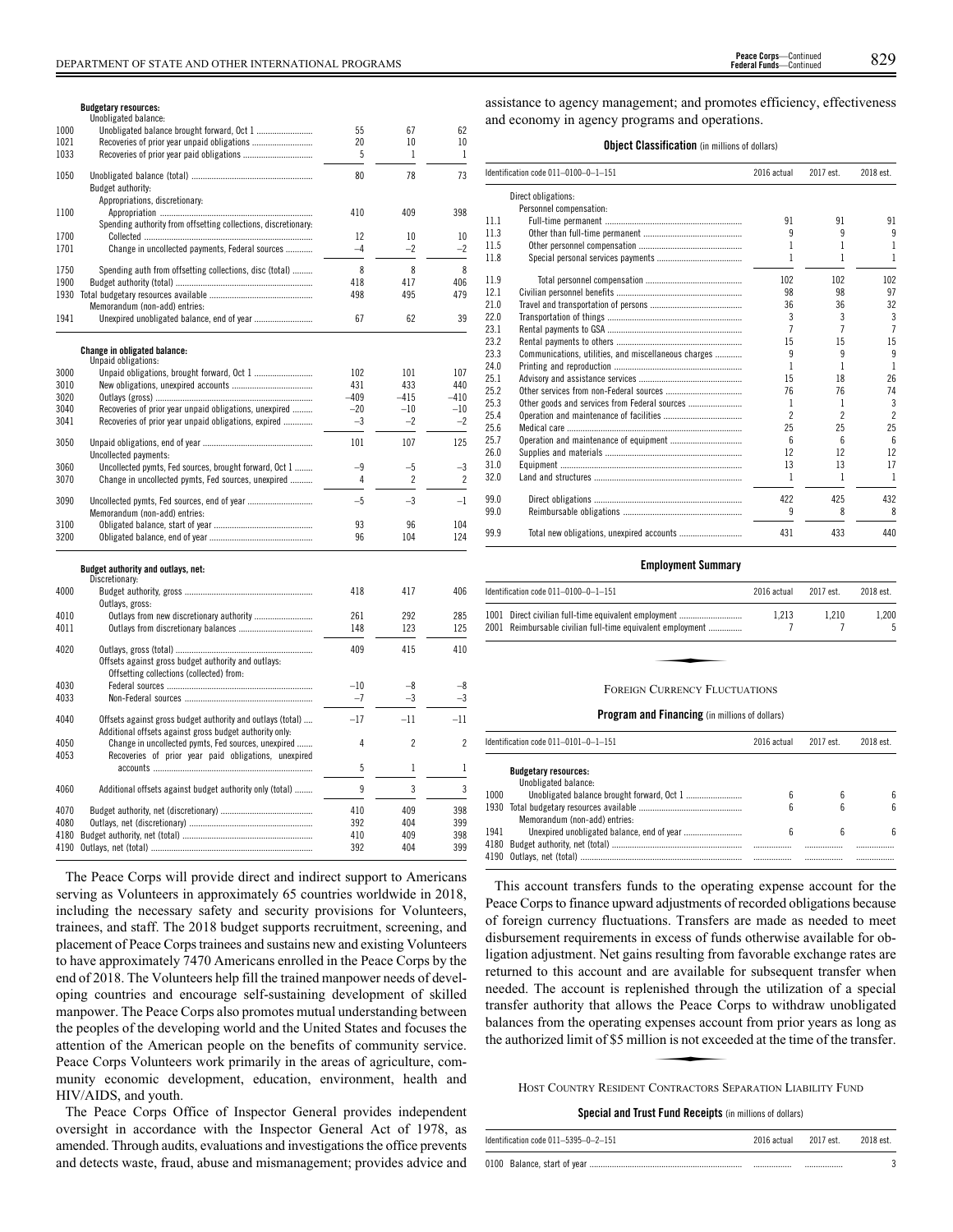## HOST COUNTRY RESIDENT CONTRACTORS SEPARATION LIABILITY FUND—Continued **Special and Trust Fund Receipts**—Continued

|      | Identification code 011-5395-0-2-151                                                            | 2016 actual | 2017 est.                | 2018 est.                |
|------|-------------------------------------------------------------------------------------------------|-------------|--------------------------|--------------------------|
|      | Receipts:                                                                                       |             |                          |                          |
|      | Current law:                                                                                    |             |                          |                          |
| 1140 | Agency Contributions, Host Country Resident Contractors                                         |             |                          |                          |
|      |                                                                                                 | 3           | 3                        | 3                        |
| 2000 |                                                                                                 | 3           | 3                        | 6                        |
|      | Appropriations:                                                                                 |             |                          |                          |
|      | Current law:                                                                                    |             |                          |                          |
| 2101 | Host Country Resident Contractors Separation Liability                                          |             |                          |                          |
|      |                                                                                                 | $-3$        |                          |                          |
| 5099 |                                                                                                 | .           | 3                        | 6                        |
|      | <b>Program and Financing</b> (in millions of dollars)                                           |             |                          |                          |
|      | Identification code 011-5395-0-2-151                                                            | 2016 actual | 2017 est.                | 2018 est.                |
|      |                                                                                                 |             |                          |                          |
| 0801 | Obligations by program activity:<br>Host Country Resident Contractors Separation Liability Fund |             |                          |                          |
|      |                                                                                                 | 3           | 2                        | $\overline{c}$           |
|      |                                                                                                 |             |                          |                          |
|      |                                                                                                 | 3           | $\overline{2}$           | $\overline{c}$           |
|      | <b>Budgetary resources:</b>                                                                     |             |                          |                          |
|      | Unobligated balance:                                                                            |             |                          |                          |
| 1021 |                                                                                                 |             | $\overline{2}$           | $\overline{\phantom{a}}$ |
|      | Budget authority:                                                                               |             |                          |                          |
|      | Appropriations, mandatory:                                                                      |             |                          |                          |
| 1201 |                                                                                                 | 3<br>3      | .<br>$\overline{c}$      | $\overline{c}$           |
|      |                                                                                                 |             |                          |                          |
|      | Change in obligated balance:                                                                    |             |                          |                          |
| 3000 | Unpaid obligations:                                                                             | 20          | 21                       | 5                        |
| 3010 |                                                                                                 | 3           | $\overline{\phantom{a}}$ | $\overline{\phantom{a}}$ |
| 3020 |                                                                                                 | $-2$        | $-16$                    |                          |
| 3040 | Recoveries of prior year unpaid obligations, unexpired                                          |             | $-2$                     | $-2$                     |
|      |                                                                                                 |             |                          |                          |
| 3050 |                                                                                                 | 21          | 5                        | 5                        |
|      | Memorandum (non-add) entries:                                                                   |             |                          |                          |
| 3100 |                                                                                                 | 20          | 21                       | 5                        |
| 3200 |                                                                                                 | 21          | 5                        | 5                        |
|      | Budget authority and outlays, net:                                                              |             |                          |                          |
| 4090 | Mandatory:                                                                                      | 3           | .                        |                          |
|      | Outlays, gross:                                                                                 |             |                          |                          |
| 4101 |                                                                                                 | 2           | 16                       | .                        |
| 4180 |                                                                                                 | 3           |                          | .                        |
|      |                                                                                                 |             |                          |                          |

This fund is maintained to pay separation costs for Host Country Resident Personal Services Contractors of the Peace Corps in those countries in which such pay is legally authorized. The fund will be maintained by an-<br>mual government contributions which are appropriated in the Peace Corps'<br>operating account. nual government contributions which are appropriated in the Peace Corps' operating account.

4190 Outlays, net (total) ........................................................................ 2 16 .................

### *Trust Funds*

PEACE CORPS MISCELLANEOUS TRUST FUND

**Special and Trust Fund Receipts** (in millions of dollars)

|      | Identification code 011-9972-0-7-151 | 2016 actual | 2017 est. | 2018 est. |
|------|--------------------------------------|-------------|-----------|-----------|
| 0100 | Receipts:<br>Current law:            |             |           |           |
| 1130 |                                      |             |           |           |
| 2000 | Appropriations:<br>Current law:      | 3           |           | h         |
| 2101 |                                      |             |           |           |
| 5099 |                                      |             |           |           |

## **Program and Financing** (in millions of dollars)

|      | Identification code 011-9972-0-7-151                           | 2016 actual | 2017 est.      | 2018 est.      |
|------|----------------------------------------------------------------|-------------|----------------|----------------|
|      | Obligations by program activity:                               |             |                |                |
| 0881 | Peace Corps Miscellaneous Trust Fund (Reimbursable)            | 3           | $\overline{c}$ | $\overline{c}$ |
|      |                                                                | 3           | $\overline{2}$ | $\overline{c}$ |
|      | <b>Budgetary resources:</b>                                    |             |                |                |
|      | Unobligated balance:                                           |             |                |                |
| 1000 | Budget authority:                                              | 3           | 3              | 3              |
|      | Appropriations, mandatory:                                     |             |                |                |
| 1201 |                                                                | 3           | .              |                |
|      | Spending authority from offsetting collections, discretionary: |             |                |                |
| 1700 |                                                                |             | 2              | 2              |
| 1900 |                                                                | 3           | $\mathfrak{p}$ | $\overline{2}$ |
| 1930 |                                                                | 6           | 5              | 5              |
|      | Memorandum (non-add) entries:                                  |             |                |                |
| 1941 |                                                                | 3           | 3              | 3              |
|      | <b>Change in obligated balance:</b>                            |             |                |                |
|      | Unpaid obligations:                                            |             |                |                |
| 3000 | Unpaid obligations, brought forward, Oct 1                     | 3           | 3              | 2              |
| 3010 |                                                                | 3           | $\overline{c}$ | $\overline{c}$ |
| 3020 |                                                                | $-3$        | $-3$           | $-3$           |
|      |                                                                |             |                |                |
| 3050 |                                                                | 3           | $\overline{2}$ | $\mathbf{1}$   |
|      | Memorandum (non-add) entries:                                  |             |                |                |
| 3100 |                                                                | 3           | 3              | $\overline{c}$ |
| 3200 |                                                                | 3           | $\overline{2}$ | 1              |
|      | Budget authority and outlays, net:                             |             |                |                |
|      | Discretionary:                                                 |             |                |                |
| 4000 |                                                                |             | $\overline{c}$ | $\overline{c}$ |
|      | Outlays, gross:                                                |             |                |                |
| 4010 |                                                                |             | $\overline{c}$ | $\overline{c}$ |
| 4011 |                                                                |             | $\mathbf{1}$   | $\mathbf{1}$   |
|      |                                                                |             |                |                |
| 4020 |                                                                |             | 3              | 3              |
|      | Offsets against gross budget authority and outlays:            |             |                |                |
|      | Offsetting collections (collected) from:                       |             |                |                |
| 4033 |                                                                |             | $-2$           | $-2$           |
|      | Mandatory:                                                     |             |                |                |
| 4090 |                                                                | 3           |                | .              |
|      | Outlays, gross:                                                |             |                |                |
| 4101 |                                                                | 3           |                | .              |
| 4180 |                                                                | 3           |                | .              |
| 4190 |                                                                | 3           | 1              | 1              |
|      |                                                                |             |                |                |

Miscellaneous contributions received by gift, devise, or bequest, that are used for the furtherance of the program, as authorized by 22 U.S.C.  $2509(a)(4)$  (75 Stat. 612, as amended). Trust funds also include a fund to pay separation costs for Foreign Service National employees of the Peace Corps in those countries in which such pay is legally authorized. The fund, corps in those countries in which such pay is regarly authorized. The rand,<br>as authorized by Section 151 of Public Law 102–138, is maintained by<br>annual Government contributions which are appropriated in the Peace<br>Corps sal annual Government contributions which are appropriated in the Peace Corps salaries and expenses account.

## **INTER-AMERICAN FOUNDATION**

## *Federal Funds*

## INTER-AMERICAN FOUNDATION

*For necessary expenses to carry out the closure of the Inter-American Foundation, \$4,565,000.*

Note.—A full-year 2017 appropriation for this account was not enacted at the time the budget was prepared; therefore, the budget assumes this account is operating under the Further Continuing Appropriations Act, 2017 (P.L. 114–254). The amounts included for 2017 reflect the annualized level provided by the continuing resolution.

|      | Identification code 011-3100-0-1-151 | 2016 actual | 2017 est. | 2018 est. |
|------|--------------------------------------|-------------|-----------|-----------|
| 0001 | Obligations by program activity:     |             |           |           |
| 0003 |                                      | 10          | o         | .         |
| 0005 |                                      |             |           |           |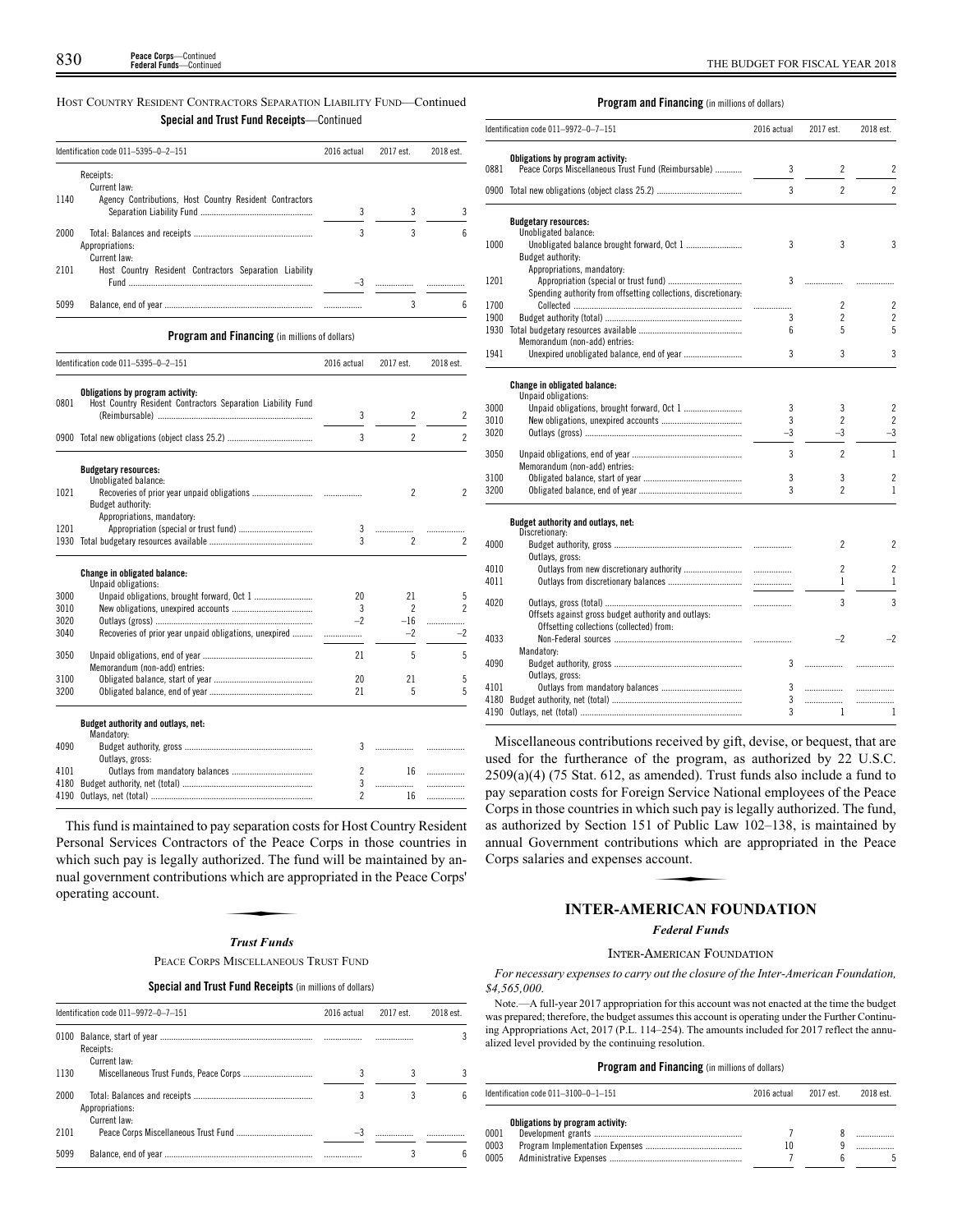# DEPARTMENT OF STATE AND OTHER INTERNATIONAL PROGRAMS 831 **African Development Foundation**

| 0799 |                                                                | 24             | 23    | 5            |
|------|----------------------------------------------------------------|----------------|-------|--------------|
| 0801 |                                                                | 5              | 4     |              |
|      | 0900 Total new obligations, unexpired accounts                 | 29             | 27    | 5            |
|      | <b>Budgetary resources:</b>                                    |                |       |              |
|      | Unobligated balance:                                           |                |       |              |
| 1000 |                                                                | 6              | 5     | 13           |
| 1021 |                                                                | 1              | 1     | $\mathbf{1}$ |
| 1050 |                                                                | $\overline{7}$ | 6     | 14           |
|      | Budget authority:                                              |                |       |              |
|      | Appropriations, discretionary:                                 |                |       |              |
| 1100 |                                                                | 23             | 23    | 5            |
|      | Spending authority from offsetting collections, discretionary: |                |       |              |
| 1700 |                                                                | 4              | 11    | .            |
| 1900 |                                                                | 27             | 34    | 5            |
| 1930 |                                                                | 34             | 40    | 19           |
|      | Memorandum (non-add) entries:                                  |                |       |              |
| 1941 | Unexpired unobligated balance, end of year                     | 5              | 13    | 14           |
|      |                                                                |                |       |              |
|      | Change in obligated balance:                                   |                |       |              |
|      | Unpaid obligations:                                            |                |       |              |
| 3000 |                                                                | 28             | 28    | 23           |
| 3010 |                                                                | 29             | 27    | 5            |
| 3020 |                                                                | $-28$          | $-30$ | $-26$        |
| 3040 | Recoveries of prior year unpaid obligations, unexpired         | $-1$           | $-1$  | $-1$         |
| 3041 | Recoveries of prior year unpaid obligations, expired           | .              | $-1$  | $-1$         |
| 3050 |                                                                | 28             | 23    | .            |
|      | Memorandum (non-add) entries:                                  |                |       |              |
| 3100 |                                                                | 28             | 28    | 23           |
| 3200 |                                                                | 28             | 23    | .            |
|      |                                                                |                |       |              |
|      | Budget authority and outlays, net:                             |                |       |              |
|      | Discretionary:                                                 |                |       |              |
| 4000 |                                                                | 27             | 34    | 5            |
|      | Outlays, gross:                                                |                |       |              |
| 4010 | Outlays from new discretionary authority                       | 11             | 13    | 4            |
| 4011 |                                                                | 17             | 17    | 22           |
| 4020 |                                                                | 28             | 30    | 26           |
|      | Offsets against gross budget authority and outlays:            |                |       |              |
|      | Offsetting collections (collected) from:                       |                |       |              |
| 4033 |                                                                | $-4$           | $-11$ |              |
|      |                                                                |                |       | .            |
| 4040 | Offsets against gross budget authority and outlays (total)     | $-4$           | -11   | .            |
| 4180 |                                                                | 23             | 23    | 5            |
| 4190 |                                                                | 24             | 19    | 26           |
|      |                                                                |                |       |              |

The Budget proposes to eliminate funding for several independent agencies, including the Inter-American Foundation, as part of the Administration's plans to move the Nation towards fiscal responsibility, to redefine the proper role of the Federal Government, and to prioritize rebuilding the military and making critical investments in the Nation's security. The Budget requests \$4,565,000 to conduct an orderly closeout of the agency beginning in fiscal year 2018, which includes sufficient funding for personnel costs, including severance payments and salaries for essential personnel during the shutdown; shared services, including human resources, financial and procurement support; and funds to meet U.S. government compliance and other miscellaneous requirements for an orderly shutdown.

**Object Classification** (in millions of dollars)

|      | Identification code $011-3100-0-1-151$ | 2016 actual | 2017 est. | 2018 est. |
|------|----------------------------------------|-------------|-----------|-----------|
|      | Direct obligations:                    |             |           |           |
| 11.1 |                                        |             |           |           |
| 12.1 |                                        |             |           |           |
| 13.0 |                                        |             |           |           |
| 23.2 |                                        |             |           |           |
| 25.1 |                                        |             | 6         | .         |
| 25.3 |                                        |             |           |           |
| 41.0 |                                        |             |           |           |
| 99.0 |                                        | 23          | 21        |           |
| 99.0 |                                        | 5           |           |           |
| 99.5 |                                        |             |           |           |
| 99.9 |                                        | 29          | 27        | 5         |

### **Employment Summary**

| Identification code 011-3100-0-1-151                 | 2016 actual | 2017 est. | 2018 est. |
|------------------------------------------------------|-------------|-----------|-----------|
| 1001 Direct civilian full-time equivalent employment | 38          | 42        |           |
|                                                      |             |           |           |
| <b>AFRICAN DEVELOPMENT FOUNDATION</b>                |             |           |           |

## *Federal Funds*

#### UNITED STATES AFRICAN DEVELOPMENT FOUNDATION

*For necessary expenses to carry out the closure of the African Development Foundation, established under title V of the International Security and Development Cooperation Act of 1980 (Public Law 96–533), \$8,332,000.*

Note.—A full-year 2017 appropriation for this account was not enacted at the time the budget was prepared; therefore, the budget assumes this account is operating under the Further Continuing Appropriations Act, 2017 (P.L. 114–254). The amounts included for 2017 reflect the annualized level provided by the continuing resolution.

#### **Program and Financing** (in millions of dollars)

|      | Identification code 011-0700-0-1-151                    | 2016 actual    | 2017 est. | 2018 est.      |
|------|---------------------------------------------------------|----------------|-----------|----------------|
|      | Obligations by program activity:                        |                |           |                |
| 0001 |                                                         | 9              | 8         | 8              |
| 0002 |                                                         | 24             | 14        | .              |
| 0004 |                                                         | $\mathfrak{p}$ | 6         | .              |
|      | 0900 Total new obligations, unexpired accounts          | 35             | 28        | 8              |
|      | <b>Budgetary resources:</b><br>Unobligated balance:     |                |           |                |
| 1000 |                                                         | 1              | .         | 3              |
| 1011 | Unobligated balance transfer from other acct [072-1021] | 4              | .         |                |
| 1021 |                                                         |                | 1         | .<br>1         |
|      |                                                         |                |           |                |
| 1050 | Budget authority:                                       | 5              | 1         | $\overline{4}$ |
|      | Appropriations, discretionary:                          |                |           |                |
| 1100 |                                                         | 30             | 30        | 8              |
| 1930 |                                                         | 35             | 31        | 12             |
|      | Memorandum (non-add) entries:                           |                |           |                |
| 1941 |                                                         |                | 3         | $\overline{4}$ |
|      | Change in obligated balance:                            |                |           |                |
|      | Unpaid obligations:                                     |                |           |                |
| 3000 | Unpaid obligations, brought forward, Oct 1              | 31             | 35        | 36             |
| 3010 |                                                         | 35             | 28        | 8              |
| 3020 |                                                         | $-30$          | $-26$     | $-16$          |
| 3040 | Recoveries of prior year unpaid obligations, unexpired  | .              | $-1$      | $-1$           |
| 3041 | Recoveries of prior year unpaid obligations, expired    | $-1$           | .         | .              |
| 3050 |                                                         | 35             | 36        | 27             |
|      | Memorandum (non-add) entries:                           |                |           |                |
| 3100 |                                                         | 31             | 35        | 36             |
| 3200 |                                                         | 35             | 36        | 27             |
|      | Budget authority and outlays, net:                      |                |           |                |
|      | Discretionary:                                          |                |           |                |
| 4000 |                                                         | 30             | 30        | 8              |
|      | Outlays, gross:                                         |                |           |                |
| 4010 | Outlays from new discretionary authority                | 14             | 14        | 4              |
| 4011 |                                                         | 16             | 12        | 12             |
| 4020 |                                                         | 30             | 26        | 16             |
| 4180 |                                                         | 30             | 30        | 8              |
| 4190 |                                                         | 30             | 26        | 16             |

The Budget proposes to eliminate funding for several independent agencies, including the U.S. African Development Foundation, as part of the Administration's plans to move the Nation towards fiscal responsibility, to redefine the proper role of the Federal Government, and to prioritize rebuilding the military and making critical investments in the Nation's security. The Budget requests \$8,332,000 to conduct an orderly closeout of the agency beginning in fiscal year 2018, which includes sufficient funding for severance payments, lease termination fees, and technical organization costs for an orderly implementation of the existing grant portfolio.

**Federal Funds**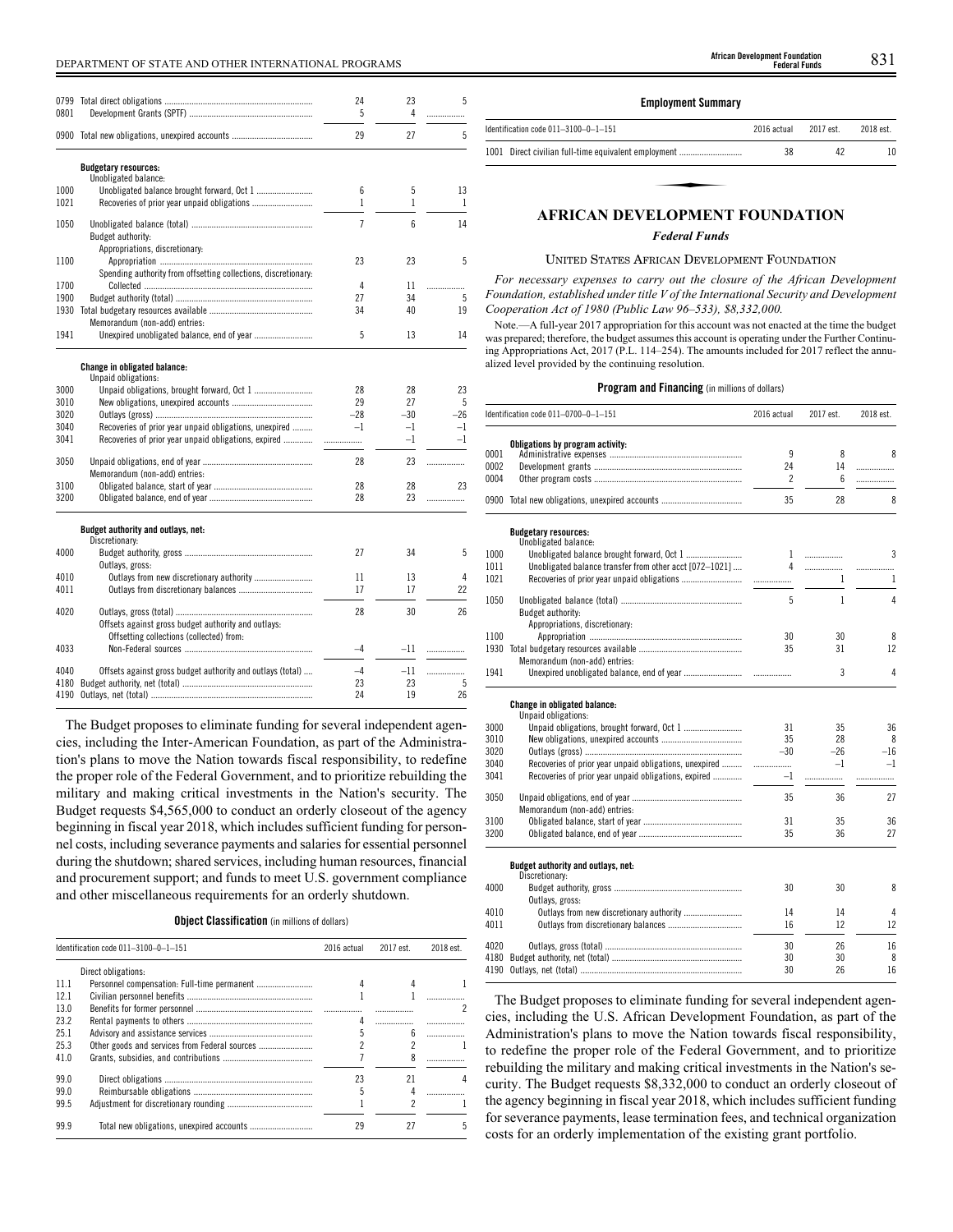## UNITED STATES AFRICAN DEVELOPMENT FOUNDATION—Continued

**Object Classification** (in millions of dollars)

|      | Identification code 011-0700-0-1-151 | 2016 actual | 2017 est. | 2018 est. |
|------|--------------------------------------|-------------|-----------|-----------|
|      | Direct obligations:                  |             |           |           |
|      | Personnel compensation:              |             |           |           |
| 111  |                                      |             |           |           |
| 11.3 |                                      |             |           |           |
| 119  |                                      |             |           |           |
| 121  |                                      |             |           |           |
| 13.0 |                                      |             |           |           |
| 232  |                                      |             |           |           |
| 251  |                                      |             |           |           |
| 25.2 |                                      |             |           |           |
| 25.2 |                                      |             |           |           |
| 25.3 |                                      |             |           |           |
| 41.0 |                                      | 18          |           |           |
| 99.9 |                                      | 35          | 28        |           |

## **Employment Summary**

| Identification code $011-0700-0-1-151$               | 2016 actual | 2017 est. | 2018 est. |
|------------------------------------------------------|-------------|-----------|-----------|
| 1001 Direct civilian full-time equivalent employment | 35          | 35        |           |
|                                                      |             |           |           |
| <b>Trust Funds</b>                                   |             |           |           |

## *Trust Funds*

GIFTS AND DONATIONS, AFRICAN DEVELOPMENT FOUNDATION

## **Special and Trust Fund Receipts** (in millions of dollars)

|      | Identification code 011-8239-0-7-151                                             | 2016 actual | 2017 est. | 2018 est. |
|------|----------------------------------------------------------------------------------|-------------|-----------|-----------|
| 0100 | Receipts:                                                                        |             |           |           |
| 1130 | Current law:<br>Gifts and Donations, African Development Foundation<br>Proposed: |             | 2         | 2         |
| 1230 |                                                                                  |             |           |           |
| 1999 |                                                                                  |             | 2         |           |
| 2000 | Appropriations:<br>Current law:                                                  |             | 2         |           |
| 2101 | Gifts and Donations, African Development Foundation<br>Proposed:                 |             |           |           |
| 2201 | Gifts and Donations, African Development Foundation                              |             |           |           |
| 2999 |                                                                                  | $-1$        | $-2$      |           |
| 5099 |                                                                                  |             |           | -1        |

## **Program and Financing** (in millions of dollars)

|      | Identification code 011-8239-0-7-151                                                     | 2016 actual              | 2017 est.                | 2018 est.      |
|------|------------------------------------------------------------------------------------------|--------------------------|--------------------------|----------------|
| 0001 | Obligations by program activity:                                                         | $\overline{c}$           | 2                        | $\overline{c}$ |
|      |                                                                                          | $\overline{\phantom{a}}$ | $\overline{\phantom{a}}$ | $\overline{2}$ |
|      | <b>Budgetary resources:</b><br>Unobligated balance:                                      |                          |                          |                |
| 1000 |                                                                                          | $\overline{\phantom{a}}$ | 3                        | 5              |
| 1021 |                                                                                          |                          | $\overline{\phantom{a}}$ | $\overline{2}$ |
| 1050 | Budget authority:                                                                        | 3                        | 5                        | $\overline{7}$ |
| 1201 | Appropriations, mandatory:<br>Spending authority from offsetting collections, mandatory: | 1                        | $\overline{\phantom{a}}$ | $\overline{2}$ |
| 1800 |                                                                                          | 1                        |                          |                |
| 1900 |                                                                                          | 2                        | $\overline{2}$           | 2              |
| 1930 | Memorandum (non-add) entries:                                                            | 5                        | 7                        | 9              |
| 1941 |                                                                                          | 3                        | 5                        | 7              |
|      | Change in obligated balance:<br>Unpaid obligations:                                      |                          |                          |                |
| 3000 |                                                                                          | 3                        | 3                        | 2              |
| 3010 |                                                                                          | $\overline{c}$           | $\overline{\phantom{a}}$ | $\overline{c}$ |

| 3020 |                                                                                                 | -1   |                          |                |
|------|-------------------------------------------------------------------------------------------------|------|--------------------------|----------------|
| 3040 | Recoveries of prior year unpaid obligations, unexpired                                          | $-1$ | $-2$                     | $-2$           |
| 3050 | Memorandum (non-add) entries:                                                                   | 3    | $\overline{\phantom{a}}$ | L              |
| 3100 |                                                                                                 | 3    | 3                        | $\overline{c}$ |
| 3200 |                                                                                                 | 3    | 2                        |                |
|      | Budget authority and outlays, net:<br>Mandatory:                                                |      |                          |                |
| 4090 |                                                                                                 | 2    | 2                        | 2              |
|      | Outlays, gross:                                                                                 |      |                          |                |
| 4100 |                                                                                                 |      | 1                        |                |
| 4101 |                                                                                                 | 1    |                          |                |
| 4110 | Offsets against gross budget authority and outlays:<br>Offsetting collections (collected) from: |      |                          |                |
| 4123 |                                                                                                 |      | -1                       |                |
| 4180 |                                                                                                 | 1    | $\overline{2}$           | 2              |
| 4190 |                                                                                                 |      |                          |                |
|      |                                                                                                 |      |                          |                |

## **Summary of Budget Authority and Outlays** (in millions of dollars)

|                                         | 2016 actual | 2017 est. | 2018 est |
|-----------------------------------------|-------------|-----------|----------|
| Enacted/requested:                      |             |           |          |
|                                         |             |           |          |
|                                         |             |           |          |
| Legislative proposal, subject to PAYGO: |             |           |          |
|                                         |             |           |          |
|                                         |             |           |          |
| Total:                                  |             |           |          |
|                                         |             |           |          |
| Outlays                                 |             |           |          |

USADF has the authority to accept contributions from any legitimate source, such as foreign governments, private businesses, foundations, nongovernmental organizations, international donors, and other strategic partners committed to promoting grassroots-based economic growth and development in Africa.

## GIFTS AND DONATIONS, AFRICAN DEVELOPMENT FOUNDATION

## (Legislative proposal, subject to PAYGO)

|      | Identification code 011-8239-4-7-151                                   | 2016 actual | 2017 est. | 2018 est.    |
|------|------------------------------------------------------------------------|-------------|-----------|--------------|
|      | Obligations by program activity:                                       |             |           |              |
| 0001 |                                                                        |             |           | $-1$         |
|      | 0900 Total new obligations (object class 41.0) …………………………………………………………… |             | .         | $-1$         |
|      | <b>Budgetary resources:</b>                                            |             |           |              |
|      | Budget authority:                                                      |             |           |              |
|      | Appropriations, mandatory:                                             |             |           |              |
| 1201 |                                                                        |             | .         | $-1$         |
| 1900 |                                                                        |             | .         | $-1$         |
| 1930 |                                                                        |             | .         | $-1$         |
|      | <b>Change in obligated balance:</b>                                    |             |           |              |
|      | Unpaid obligations:                                                    |             |           |              |
| 3010 |                                                                        |             |           | $^{-1}$      |
| 3020 |                                                                        |             | .         | $\mathbf{1}$ |
|      |                                                                        |             |           |              |
|      | Budget authority and outlays, net:<br>Mandatory:                       |             |           |              |
| 4090 |                                                                        |             |           | $-1$         |
|      | Outlays, gross:                                                        |             |           |              |
| 4100 |                                                                        |             | .         | $-1$         |
| 4180 |                                                                        |             | .         | $-1$         |
| 4190 |                                                                        |             | .         | $-1$         |
|      |                                                                        |             |           |              |
|      |                                                                        |             |           |              |
|      |                                                                        |             |           |              |
|      |                                                                        |             |           |              |
|      |                                                                        |             |           |              |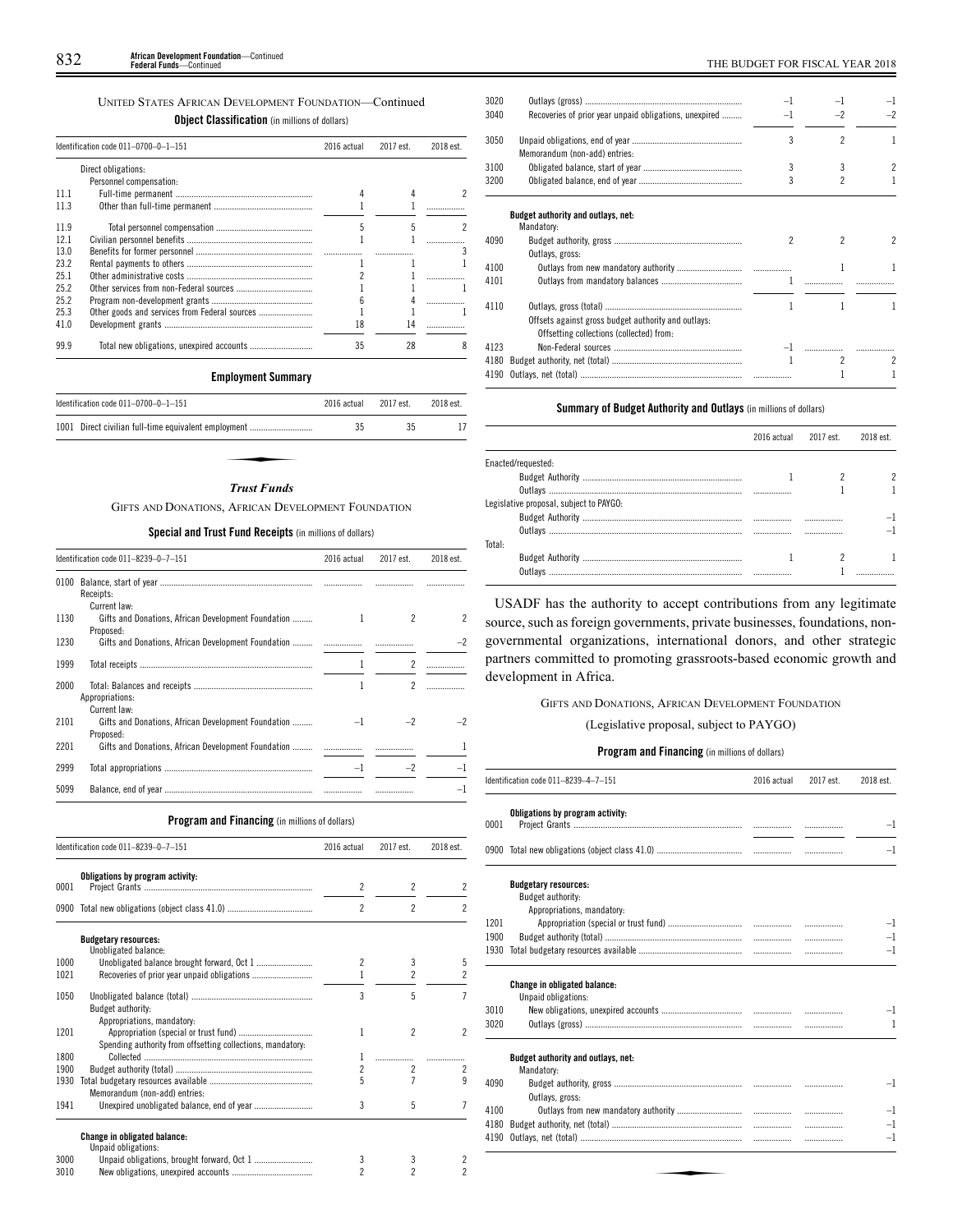*Federal Funds*

UNITED STATES QUOTA, INTERNATIONAL MONETARY FUND

**Program and Financing** (in millions of dollars)

|              | Identification code 011-0003-0-1-155                                               | 2016 actual   | 2017 est. | 2018 est. |
|--------------|------------------------------------------------------------------------------------|---------------|-----------|-----------|
| 0001         | Obligations by program activity:                                                   | 145           | .         |           |
| 0900         | Total new obligations, unexpired accounts (object class 33.0)                      | 145           | .         | .         |
|              | <b>Budgetary resources:</b><br>Budget authority:<br>Appropriations, discretionary: |               |           |           |
| 1100         | Present Value Appropriations (P.L. 114-113)                                        | 145           | .         | .         |
| 1900         |                                                                                    | 145           | .         | .         |
| 1930         |                                                                                    | 145           | .         | .         |
|              | <b>Change in obligated balance:</b><br>Unpaid obligations:                         |               |           |           |
| 3010<br>3020 |                                                                                    | 145<br>$-145$ | .<br>.    | .<br>.    |
|              | Budget authority and outlays, net:<br>Discretionary:                               |               |           |           |
| 4000         | Outlays, gross:                                                                    | 145           | .         |           |
| 4010         |                                                                                    | 145           | .         | .         |
| 4180         |                                                                                    | 145           | .         | .         |
| 4190         |                                                                                    | 145           | .         | .         |
|              | Memorandum (non-add) entries:                                                      |               |           |           |
| 5110         | IMF quota reserve tranche increase (P.L. 114-113)                                  | 1.172         |           |           |
| 5111         | IMF quota letter of credit increase (P.L. 114-113)                                 | 63,093        | .         | .         |
| 5112         |                                                                                    | 9,729         | 9,729     | 9,729     |
| 5113         |                                                                                    | 106,116       | 106.116   | 106,116   |

The United States participates in the International Monetary Fund (IMF) through a quota subscription, denominated in Special Drawing Rights (SDRs). Under reforms to IMF quotas decided in 2010 and implemented by the IMF in early 2016 after Congress passed the necessary legislation ratifying the reforms, the U.S. quota at the IMF increased by SDR 40,871,800,000 (approximately \$55 billion using the current exchange rate) to SDR 82,994,200,000 (approximately \$112 billion using the current exchange rate). Quotas are the main metric used by the Fund to assign voting shares and to determine countries' contributions to the IMF's general resources and access to IMF financing.

The use of the U.S. quota resources by the IMF constitute an exchange of monetary assets and does not result in net budget outlays. When the United States transfers dollars or other reserve assets to the IMF under the U.S. quota subscription, the United States receives an equal, offsetting, and interest-bearing claim on the IMF, which is reflected as an increase in U.S. international monetary reserves. The U.S. reserve position in the IMF is readily available to meet a U.S. balance-of-payments financing need.

In 2010, G-20 Leaders and the IMF membership decided on a set of quota and governance reforms designed to enhance IMF effectiveness. The United States successfully achieved its negotiating priorities during this process: (1) a U.S. quota increase with a corresponding equivalent rollback in U.S. participation in the IMF's New Arrangements to Borrow (NAB) for no change in overall U.S. financial participation in the IMF; and (2) preservation of U.S. veto power in the IMF.

Title IX of The Department of State, Foreign Operations, and Related Programs Appropriations Act, 2016 (Public Law 114–113) directs that the budgetary authority and outlays of the 2016 quota increase be recorded on a present value basis with a fair value premium added to the discount rate. In addition, under the Act, the 2009 quota increase is also now executed on a present value basis.

For additional information, see the account entitled "United States Quota IMF Direct Loan Program Account", which addresses the 2009 appropriation, and on the budgetary treatment of the IMF, including the use of

## UNITED STATES QUOTA IMF DIRECT LOAN PROGRAM ACCOUNT

Note.—A full-year 2017 appropriation for this account was not enacted at the time the budget was prepared; therefore, the budget assumes this account is operating under the Further Continuing Appropriations Act, 2017 (P.L. 114–254). The amounts included for 2017 reflect the annualized level provided by the continuing resolution.

## **Program and Financing** (in millions of dollars)

|              | Identification code 011-0006-0-1-155                                                    | 2016 actual | 2017 est. | 2018 est. |
|--------------|-----------------------------------------------------------------------------------------|-------------|-----------|-----------|
|              | <b>Budgetary resources:</b>                                                             |             |           |           |
|              | Unobligated balance:                                                                    |             |           |           |
| 1000         |                                                                                         | 19          |           |           |
| 1021         |                                                                                         | 122         | .         |           |
| 1029         |                                                                                         | $-141$      |           |           |
|              | <b>Change in obligated balance:</b><br>Unpaid obligations:                              |             |           |           |
| 3000         |                                                                                         | 122         |           |           |
| 3040         | Recoveries of prior year unpaid obligations, unexpired<br>Memorandum (non-add) entries: | $-122$      |           |           |
| 3100         |                                                                                         | 122         |           |           |
| 4180<br>4190 |                                                                                         |             |           |           |
|              |                                                                                         |             |           |           |

The Supplemental Appropriations Act, 2009 (Public Law 111–32) provided authorization and appropriations for an increase in the U.S. quota to the IMF by the dollar equivalent of SDR 4,973,100,000 (about \$6.7 billion using the current exchange rate). This increase in the U.S. quota entered into effect on March 25, 2011.

While the U.S. quota in the IMF is not a credit program, the Supplemental Appropriations Act of 2009 directed that the 2009 appropriation to increase the U.S. quota in the IMF be scored on a credit reform basis, per the Federal Credit Reform Act of 1990, as amended (FCRA), with an additional adjustment to the discount rate for market risk. The application of FCRA by operation of law to the 2009 quota appropriation was a significant change in the budgetary treatment of the U.S. quota to the IMF that only applied to the 2009 appropriations. Pursuant to Title IX of The Department of State, Foreign Operations, and Related Programs Appropriations Act, 2016 (Public Law 114–113), the 2009 direction to apply FCRA rules no longer applies to the 2009 quota appropriation, and the account was closed in 2016.

For additional information, see the account entitled "United States Quota, International Monetary Fund". See also the discussion of the IMF budgetary<br>
International Monetary Fund". See also the discussion of the IMF budgetary<br>
reatment in the Budget Concepts chapter of the Analytical Perspectives treatment in the Budget Concepts chapter of the Analytical Perspectives volume.

UNITED STATES IMF QUOTA, DIRECT LOAN FINANCING ACCOUNT

|      | Identification code 011-4383-0-3-155                       | 2016 actual    | 2017 est. | 2018 est. |
|------|------------------------------------------------------------|----------------|-----------|-----------|
|      | Obligations by program activity:                           |                |           |           |
| 0713 | Credit program obligations:                                | $\overline{2}$ |           |           |
| 0900 |                                                            | 2              |           |           |
|      | <b>Budgetary resources:</b>                                |                |           |           |
|      | Unobligated balance:                                       |                |           |           |
| 1000 |                                                            | 42             |           |           |
| 1021 |                                                            | 5.791          |           |           |
| 1023 |                                                            | $-162$         | .         |           |
| 1024 | Unobligated balance of borrowing authority withdrawn       | $-5.669$       |           |           |
| 1050 | Financing authority:                                       | 2              |           |           |
|      | Spending authority from offsetting collections, mandatory: |                |           |           |
| 1800 | Collected                                                  | 1,258          |           |           |
| 1801 | Change in uncollected payments, Federal sources            | $-122$         | .         |           |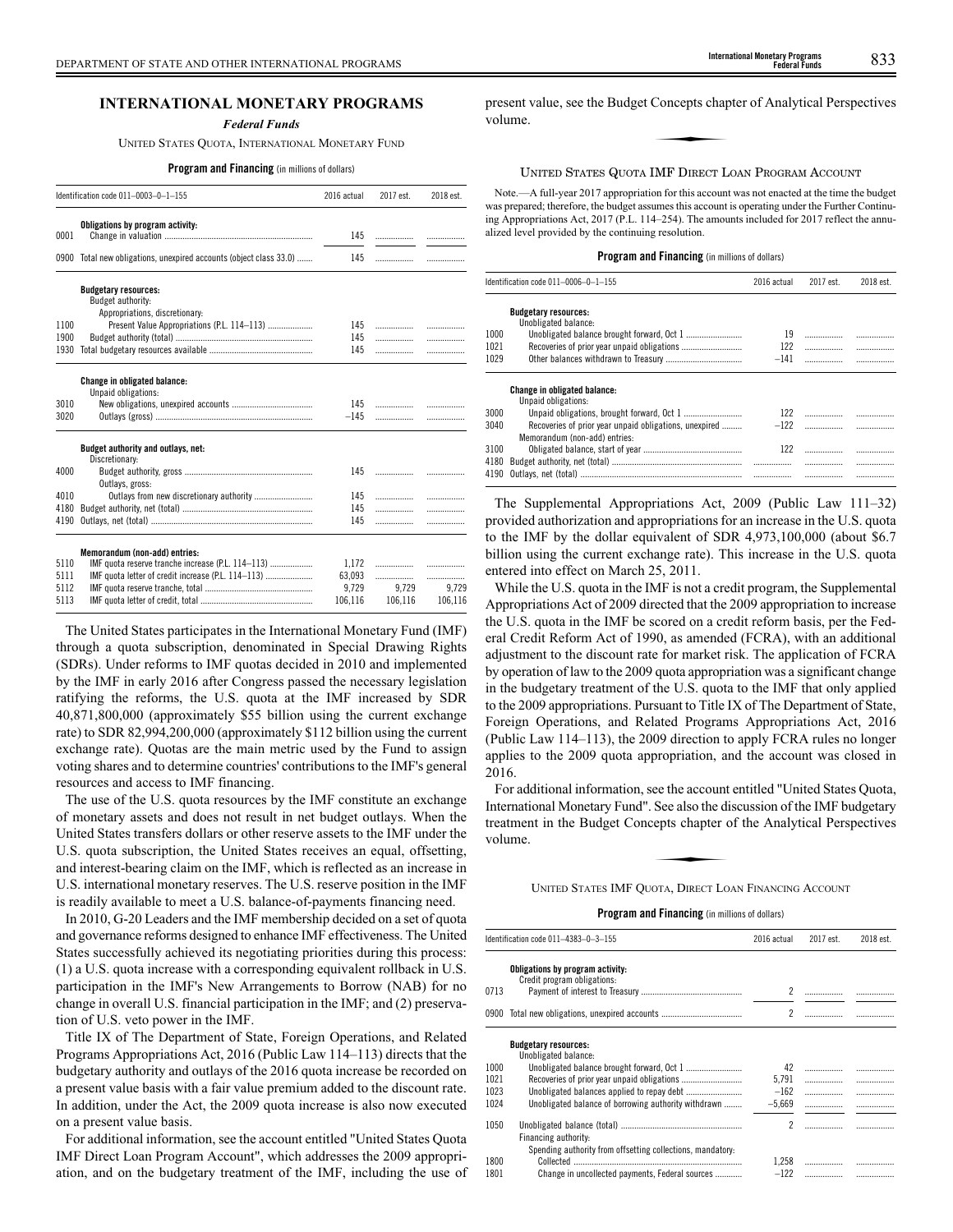## UNITED STATES IMF QUOTA, DIRECT LOAN FINANCING ACCOUNT—Continued **Program and Financing**—Continued

|      | Identification code 011-4383-0-3-155                                                                     | 2016 actual    | 2017 est. | 2018 est. |
|------|----------------------------------------------------------------------------------------------------------|----------------|-----------|-----------|
|      |                                                                                                          |                |           |           |
| 1825 | Spending authority from offsetting collections applied to                                                | $-1,136$       |           | .         |
|      |                                                                                                          | $\overline{2}$ | .         |           |
|      | Change in obligated balance:<br>Unpaid obligations:                                                      |                |           |           |
| 3000 | Unpaid obligations, brought forward, Oct 1                                                               | 5.791          |           | .         |
| 3010 |                                                                                                          | 2              |           | .         |
| 3020 |                                                                                                          | $-2$           |           | .         |
| 3040 | Recoveries of prior year unpaid obligations, unexpired                                                   | $-5,791$       | .         | .         |
|      | Uncollected payments:                                                                                    |                |           |           |
| 3060 | Uncollected pymts, Fed sources, brought forward, Oct 1                                                   | $-122$         |           | .         |
| 3070 | Change in uncollected pymts, Fed sources, unexpired                                                      | 122            |           | .         |
|      | Memorandum (non-add) entries:                                                                            |                |           |           |
| 3100 |                                                                                                          | 5,669          |           | .         |
|      | Financing authority and disbursements, net:<br>Mandatory:                                                |                |           |           |
|      | Financing disbursements:                                                                                 |                |           |           |
| 4110 |                                                                                                          |                |           |           |
|      | Offsets against gross financing authority and disbursements:<br>Offsetting collections (collected) from: |                |           |           |
| 4120 |                                                                                                          | $-1.258$       |           | .         |
|      | Additional offsets against financing authority only (total):                                             |                |           |           |
| 4140 | Change in uncollected pymts, Fed sources, unexpired                                                      | 122            |           | .         |
|      |                                                                                                          |                |           |           |
| 4160 |                                                                                                          | $-1,136$       |           | .         |
| 4170 |                                                                                                          | $-1,256$       | .         | .         |
| 4180 |                                                                                                          | $-1,136$       | .         | .         |
| 4190 |                                                                                                          | $-1,256$       | .         | .         |

## **Status of Direct Loans** (in millions of dollars)

|              | Identification code $011-4383-0-3-155$          | 2016 actual       | 2017 est | 2018 est. |
|--------------|-------------------------------------------------|-------------------|----------|-----------|
| 1210<br>1251 | Cumulative balance of direct loans outstanding: | 1.344<br>$-1.344$ |          |           |

As directed by the Supplemental Appropriations Act, 2009 (Public Law 111–32), this non-budgetary account recorded all cash flows to and from the Government resulting from the 2009 increase in the U.S. quota in the IMF, consistent with Federal Credit Reform Act (FCRA) rules. The amounts in this account are a means of financing and do not affect the deficit and are not included in the budget totals.

While the U.S. quota in the IMF is not a credit program, the Supplemental Appropriations Act, 2009 directed that the 2009 appropriation to increase the U.S. quota in the IMF be scored on a FCRA basis, with an additional adjustment to the discount rate for market risk. The application of FCRA by operation of law to the 2009 quota appropriation was a significant change in the budgetary treatment of the U.S. quota to the IMF that only applied to the 2009 appropriations. Pursuant to Title IX of The Department of State, Foreign Operations, and Related Programs Appropriations Act, 2016 (Public Law 114–113), the 2009 direction to apply FCRA rules no longer applies to the 2009 quota appropriation, and the account was closed in 2016.

**Balance Sheet** (in millions of dollars)

| Identification code 011-4383-0-3-155 |                                                                   | 2015 actual | 2016 actual |  |
|--------------------------------------|-------------------------------------------------------------------|-------------|-------------|--|
|                                      | ASSETS:                                                           |             |             |  |
| 1101                                 | Net value of assets related to post-1991 direct loans receivable: | 42          |             |  |
| 1401                                 |                                                                   | 1.344       |             |  |
| 1405                                 |                                                                   | $-88$       |             |  |
| 1499                                 | Net present value of assets related to direct loans               | 1.256       |             |  |
| 1999                                 | LIABILITIES:                                                      | 1.298       |             |  |
| 2103                                 |                                                                   |             |             |  |

4999 Total liabilities and net position ..................................................... 1,298 ........................... with the transformation of the series of the series of the series of the series of the series of the series of the series of the series of the series of the series of the series of the series of the series of the series of

LOANS TO INTERNATIONAL MONETARY FUND

|              | <b>Program and Financing</b> (in millions of dollars)                                                                                                                         |        |        |        |  |  |
|--------------|-------------------------------------------------------------------------------------------------------------------------------------------------------------------------------|--------|--------|--------|--|--|
|              | Identification code 011-0074-0-1-155<br>2016 actual<br>2017 est.                                                                                                              |        |        |        |  |  |
|              | <b>Budgetary resources:</b><br>Unobligated balance:                                                                                                                           |        |        |        |  |  |
| 1033         | Budget authority:                                                                                                                                                             | 60     | .      |        |  |  |
| 1131         | Appropriations, discretionary:<br>Present Value Appropriations (PL 114-113)                                                                                                   | $-60$  |        |        |  |  |
|              | Budget authority and outlays, net:                                                                                                                                            |        |        |        |  |  |
| 4000         | Discretionary:<br>Offsets against gross budget authority and outlays:<br>Offsetting collections (collected) from:                                                             | -60    |        |        |  |  |
| 4033         |                                                                                                                                                                               | -60    |        | .      |  |  |
| 4040<br>4053 | Offsets against gross budget authority and outlays (total)<br>Additional offsets against gross budget authority only.<br>Recoveries of prior year paid obligations, unexpired | $-60$  |        |        |  |  |
|              |                                                                                                                                                                               | 60     |        |        |  |  |
| 4070         |                                                                                                                                                                               | $-60$  |        | .      |  |  |
| 4080         |                                                                                                                                                                               | $-60$  | .      | .      |  |  |
| 4180         |                                                                                                                                                                               | $-60$  | .      |        |  |  |
| 4190         |                                                                                                                                                                               | $-60$  |        | .      |  |  |
|              | Memorandum (non-add) entries:                                                                                                                                                 |        |        |        |  |  |
| 5114         |                                                                                                                                                                               | 30.180 | .      |        |  |  |
| 5116         |                                                                                                                                                                               | 39,365 | 39,365 | 39,365 |  |  |

The General Arrangements to Borrow (GAB) were established in 1962 by 10 industrial countries, including the United States, as a means of supplementing the IMF's quota resources to forestall or cope with an impairment of the international monetary system. GAB participants decided in early 1983 to increase their financial commitments to the GAB from approximately SDR 6.3 billion to SDR 17 billion (about \$17.9 billion at that time), with the U.S. share rising from SDR 1.9 billion to approximately SDR 4.25 billion (about \$5.7 billion using the current exchange rate).

In January 1997, the Executive Board of the IMF approved the creation of the New Arrangements to Borrow (NAB), which is a standing arrangement among certain IMF members to supplement the IMF's quota resources as needed to forestall or cope with an impairment of the international monetary system or to deal with an exceptional situation that poses a threat to the stability of the system. The NAB became effective on November 17, 1998, and was activated for the first time in December 1998 to finance an IMF arrangement for Brazil. The IMF repaid the NAB participants in March 1999. From 1999 through March 2011 the NAB was not activated.

By the end of 2016, following reduction of the NAB as part of the 2010 IMF reforms (see the account entitled "United States Quota, International Monetary Fund"), 38 countries and institutions participated in the NAB for a total of SDR 181 billion (about \$244 billion), of which the U.S. share was approximately SDR 28 billion (about \$38 billion). The IMF began a six-month NAB activation period in October 2015, and deactivated the NAB in February 2016, before the end of the six-month period. As of end-2016, the IMF had accessed SDR 6.2 billion (about \$8.3 billion) of the U.S. arrangement under the NAB.

The sum of U.S. resources made available to the IMF under the NAB and GAB cannot exceed the total U.S. NAB participation.

With respect to this account, resources provided by the United States under the GAB and NAB constitute an exchange of monetary assets and do not result in any net budgetary outlays because such transactions result in an equivalent increase in U.S. international reserve assets in the form of an equal, offsetting, interest-bearing claim on the IMF. U.S. claims on the IMF under the GAB and NAB are readily available to meet a U.S. balance-of-payments financing need.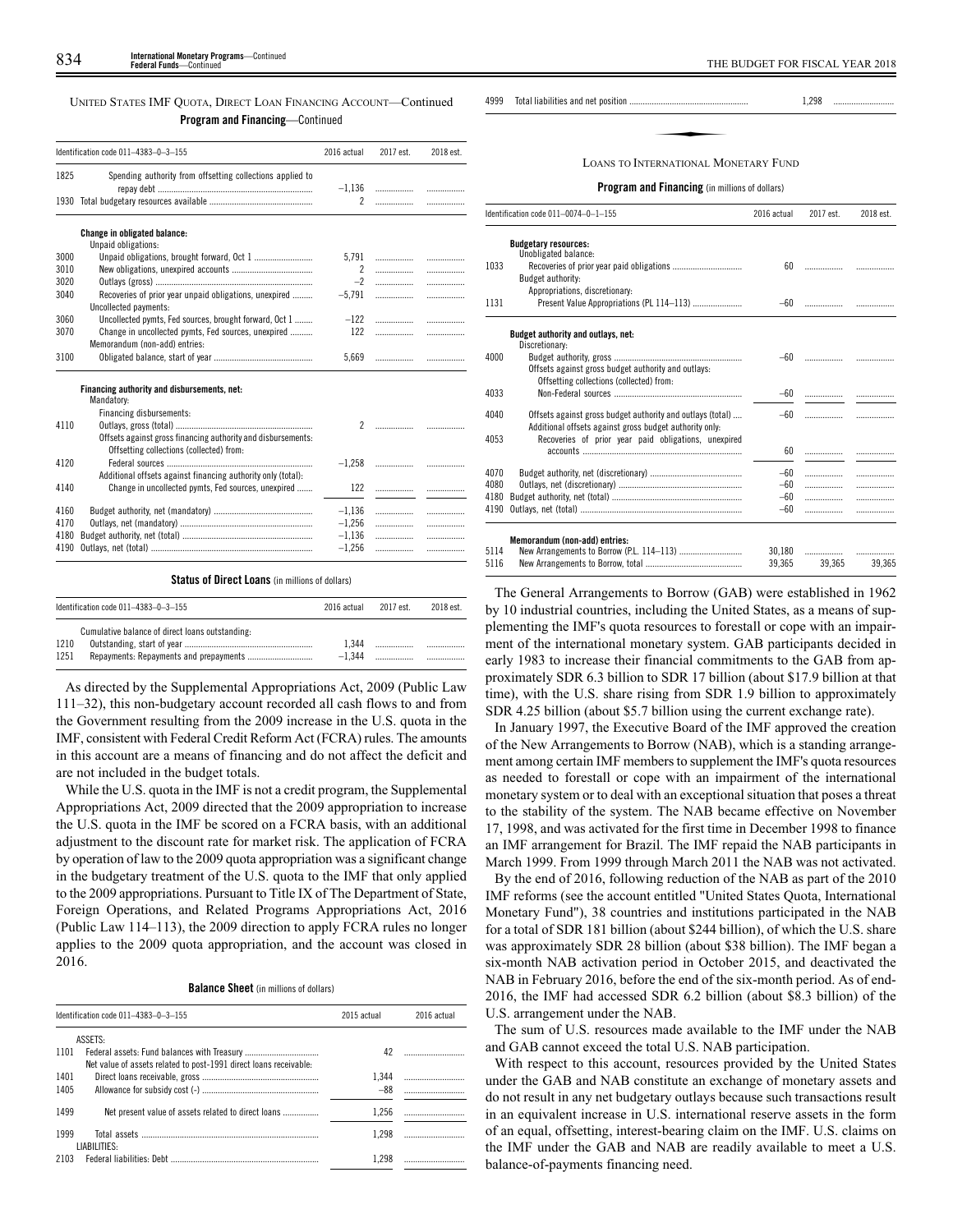In 2010, G-20 Leaders and the IMF membership decided on a set of quota and governance reforms designed to enhance IMF effectiveness. The United States successfully achieved its negotiating priorities during this process: (1) a U.S. quota increase with a corresponding equivalent rollback in U.S. participation in the IMF's NAB for no change in overall U.S. financial participation in the IMF; and (2) preservation of U.S. veto power in the IMF.

Title IX of The Department of State, Foreign Operations, and Related Programs Appropriations Act, 2016 (Public Law 114–113) rescinds SDR 40,871,800,000 from U.S. participation in the NAB. The Act also directs that the budget authority and outlays of the NAB rescission be recorded on a present value basis with a fair value premium added to the discount rate. In addition, under the Act, the 2009 NAB increase is also now executed on a present value basis.

For additional information, see the account entitled "Loans to IMF Direct Loan Program Account", which addresses the 2009 appropriation, and for<br>the budgetary treatment of the IMF, including the use of present value, see<br>the Budget Concepts chapter of Analytical Perspectives volume. the budgetary treatment of the IMF, including the use of present value, see the Budget Concepts chapter of Analytical Perspectives volume.

## LOANS TO THE INTERNATIONAL MONETARY FUND

DIRECT LOAN PROGRAM ACCOUNT

Note.—A full-year 2017 appropriation for this account was not enacted at the time the budget was prepared; therefore, the budget assumes this account is operating under the Further Continuing Appropriations Act, 2017 (P.L. 114–254). The amounts included for 2017 reflect the annualized level provided by the continuing resolution.

#### **Program and Financing** (in millions of dollars)

| Identification code 011-0085-0-1-155 |                                                        | 2016 actual | 2017 est. | 2018 est. |
|--------------------------------------|--------------------------------------------------------|-------------|-----------|-----------|
|                                      | <b>Budgetary resources:</b><br>Unobligated balance:    |             |           |           |
| 1000                                 |                                                        | 41          |           |           |
| 1021                                 |                                                        | 284         |           |           |
| 1029                                 |                                                        | $-325$      | .         |           |
|                                      | <b>Change in obligated balance:</b>                    |             |           |           |
|                                      | Unpaid obligations:                                    |             |           |           |
| 3000                                 |                                                        | 284         |           |           |
| 3040                                 | Recoveries of prior year unpaid obligations, unexpired | $-284$      |           |           |
|                                      | Memorandum (non-add) entries:                          |             |           |           |
| 3100                                 |                                                        | 284         |           | .         |
| 4180                                 |                                                        |             | .         | .         |
| 4190                                 |                                                        |             |           |           |

At a Summit in London in April 2009, G-20 Leaders committed to expand participation and increase the size of the New Arrangements to Borrow (NAB) by up to \$500 billion to restore global confidence and ensure the IMF has adequate resources to play its central role in resolving and preventing the spread of international economic and financial crises. As part of this decision, the United States committed to increase its participation in the NAB by up to \$100 billion, which required congressional action. The Supplemental Appropriations Act, 2009 (Public Law 111–32) provided authorization and appropriations for an increase in the United States participation in the NAB by up to SDR 75 billion. This SDR amount was subject, as a practical matter, to the public commitment to an increase by up to \$100 billion. This increase in the U.S. participation in the NAB, equivalent to SDR 62.4 billion, entered into effect on March 11, 2011.

While the U.S. participation in the NAB is not a credit program, the Supplemental Appropriations Act, 2009 (Public Law 111–32), directed the 2009 increase in the U.S. participation in the NAB to be scored on a Federal Credit Reform Act (FCRA) basis, including an adjustment to the discount rate for market risk. The application of FCRA by operation of law to the 2009 NAB appropriation was a significant change in the budgetary treatment of the U.S. participation in the NAB that only applied to the 2009 appropriations. Pursuant to Title IX of The Department of State, Foreign Operations, and Related Programs Appropriations Act, 2016 (Public Law

114–113), the 2009 direction to apply FCRA rules no longer applies to the 2009 quota appropriation, and the account was closed in 2016.

For additional information about NAB, see the account entitled "Loans to International Monetary Fund". See also the discussion of the IMF<br>budgetary treatment in the Budget Concepts chapter of the Analytical<br>Perspectives volume.<br>LOANS TO IMF DIRECT LOAN FINANCING ACCOUNT budgetary treatment in the Budget Concepts chapter of the Analytical Perspectives volume.

### LOANS TO IMF DIRECT LOAN FINANCING ACCOUNT

#### **Program and Financing** (in millions of dollars)

|      | Identification code 011-4384-0-3-155                         | 2016 actual          | 2017 est. | 2018 est. |
|------|--------------------------------------------------------------|----------------------|-----------|-----------|
|      | Obligations by program activity:                             |                      |           |           |
|      | Credit program obligations:                                  |                      |           |           |
| 0713 |                                                              | $\overline{7}$       | .         | .         |
|      | 0900 Total new obligations, unexpired accounts               | $\overline{7}$       | .         |           |
|      | <b>Budgetary resources:</b>                                  |                      |           |           |
|      | Unobligated balance:                                         |                      |           |           |
| 1000 | Unobligated balance brought forward, Oct 1                   | 146                  |           | .         |
| 1021 |                                                              | 83,630               | .         | .         |
| 1022 | Capital transfer of unobligated balances to general fund     | $-70$                |           | .         |
| 1023 |                                                              | $-1,869$             |           | .         |
| 1024 | Unobligated balance of borrowing authority withdrawn         | $-81,830$            | .         | .         |
| 1050 |                                                              | $\overline{7}$       |           | .         |
|      | Financing authority:                                         |                      |           |           |
|      | Spending authority from offsetting collections, mandatory:   |                      |           |           |
| 1800 |                                                              | 4,314                |           | .         |
| 1801 | Change in uncollected payments, Federal sources              | $-284$               |           | .         |
| 1825 | Spending authority from offsetting collections applied to    |                      |           |           |
|      |                                                              | $-4,030$             | .         | .         |
|      |                                                              | 7                    | .         | .         |
|      |                                                              |                      |           |           |
|      |                                                              |                      |           |           |
|      | Change in obligated balance:<br>Unpaid obligations:          |                      |           |           |
| 3000 |                                                              | 83,630               |           | .         |
| 3010 |                                                              | 7                    | .         | .         |
| 3020 |                                                              | $-7$                 | .         | .         |
| 3040 | Recoveries of prior year unpaid obligations, unexpired       | $-83,630$            | .         | .         |
|      | Uncollected payments:                                        |                      |           |           |
| 3060 | Uncollected pymts, Fed sources, brought forward, Oct 1       | $-284$               | .         | .         |
| 3070 | Change in uncollected pymts, Fed sources, unexpired          | 284                  | .         | .         |
|      | Memorandum (non-add) entries:                                |                      |           |           |
| 3100 |                                                              | 83,346               | .         | .         |
|      |                                                              |                      |           |           |
|      | Financing authority and disbursements, net:                  |                      |           |           |
|      | Mandatory:                                                   |                      |           |           |
|      | Financing disbursements:                                     |                      |           |           |
| 4110 |                                                              | $\overline{7}$       | .         | .         |
|      | Offsets against gross financing authority and disbursements: |                      |           |           |
|      | Offsetting collections (collected) from:                     |                      |           |           |
| 4120 |                                                              | $-4,312$             | .         | .         |
| 4122 |                                                              | $-2$                 | .         | .         |
|      |                                                              |                      |           |           |
| 4130 | Offsets against gross budget authority and outlays (total)   | $-4,314$             | .         | .         |
|      | Additional offsets against financing authority only (total): |                      |           |           |
| 4140 | Change in uncollected pymts, Fed sources, unexpired          | 284                  |           | .         |
| 4160 |                                                              |                      |           |           |
| 4170 |                                                              | $-4,030$<br>$-4,307$ | <br>.     | .         |
| 4180 |                                                              | $-4,030$             | .         | .         |
|      |                                                              | $-4,307$             | .         | .         |
|      |                                                              |                      |           | .         |

#### **Status of Direct Loans** (in millions of dollars)

|      | Identification code $011-4384-0-3-155$          | 2016 actual | 2017 est | 2018 est. |
|------|-------------------------------------------------|-------------|----------|-----------|
|      | Cumulative balance of direct loans outstanding: |             |          |           |
| 1210 |                                                 | 4.371       |          |           |
| 1251 |                                                 | $-4.371$    |          |           |

As directed by the Supplemental Appropriations Act, 2009 (Public Law 111–32), this non-budgetary account recorded all cash flows to and from the Government resulting from the 2009 increase in U.S. participation in the New Arrangements to Borrow (NAB), consistent with Federal Credit Reform Act (FCRA) rules. The amounts in this account are a means of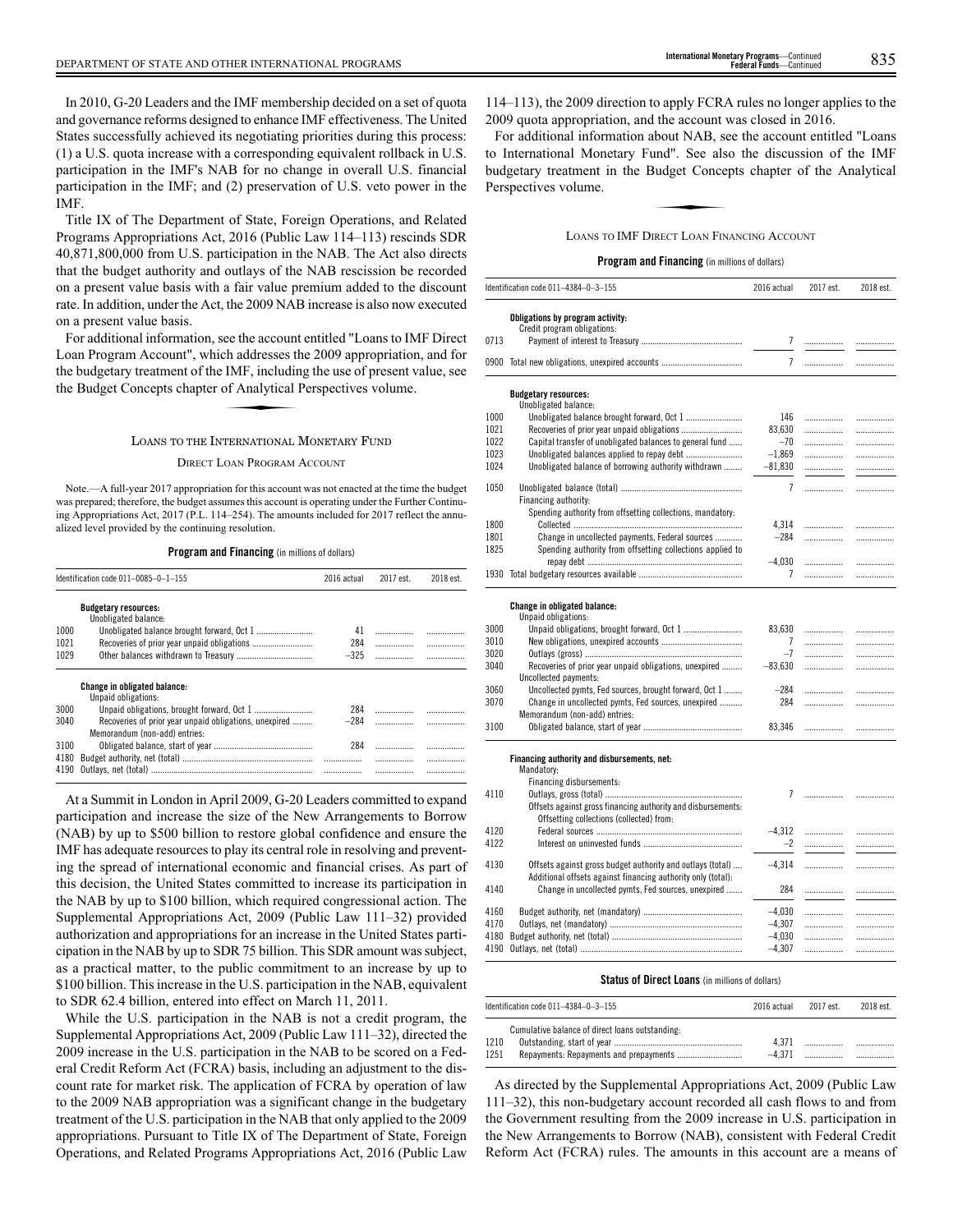financing and do not affect the deficit and are not included in the budget totals.

While the U.S. participation in the NAB is not a credit program, the Supplemental Appropriations Act, 2009 directed that the 2009 appropriation to increase the U.S. participation in the NAB be scored on a FCRA basis, with an additional adjustment to the discount rate for market risk. The application of FCRA by operation of law to the 2009 NAB appropriation was a significant change in the budgetary treatment of the U.S. participation in the NAB that only applied to the 2009 appropriations. Pursuant to Title IX of The Department of State, Foreign Operations, and Related Programs Appropriations Act, 2016 (Public Law 114–113), the 2009 direction to apply FCRA rules no longer applies to the 2009 NAB appropriation, and the account was closed in 2016.

**Balance Sheet** (in millions of dollars)

|      | Identification code 011-4384-0-3-155                              | 2015 actual | 2016 actual |  |
|------|-------------------------------------------------------------------|-------------|-------------|--|
|      | ASSETS:                                                           |             |             |  |
| 1101 | Net value of assets related to post-1991 direct loans receivable: | 1.662       |             |  |
| 1401 |                                                                   | 4.371       |             |  |
| 1405 |                                                                   | $-134$      |             |  |
| 1499 | Net present value of assets related to direct loans               | 4.237       |             |  |
| 1999 | Total upward reestimate subsidy BA [11-0085]<br>LIABILITIES:      | 5.899       |             |  |
| 2103 |                                                                   | 5.899       |             |  |
| 4999 |                                                                   | 5.899       |             |  |
|      |                                                                   |             |             |  |
|      |                                                                   |             |             |  |

## **MILITARY SALES PROGRAM**

*Federal Funds*

SPECIAL DEFENSE ACOUISITION FUND

**Program and Financing** (in millions of dollars)

|      | Identification code 011-4116-0-3-155                                                | 2016 actual | 2017 est. | 2018 est. |
|------|-------------------------------------------------------------------------------------|-------------|-----------|-----------|
| 0801 | Obligations by program activity:<br>Special Defense Acquisition Fund (Reimbursable) | 32          | 500       | 600       |
| 0900 |                                                                                     | 32          | 500       | 600       |
|      | <b>Budgetary resources:</b>                                                         |             |           |           |
|      | Unobligated balance:                                                                |             |           |           |
| 1000 |                                                                                     | 158         | 279       | 244       |
| 1021 |                                                                                     | 1           | .         | .         |
| 1050 |                                                                                     | 159         | 279       | 244       |
|      | Budget authority:                                                                   |             |           |           |
|      | Spending authority from offsetting collections, discretionary:                      |             |           |           |
| 1700 |                                                                                     | 244         | 465       | 473       |
| 1900 |                                                                                     | 244         | 465       | 473       |
| 1930 |                                                                                     | 403         | 744       | 717       |
|      | Memorandum (non-add) entries:                                                       |             |           |           |
| 1940 |                                                                                     | $-92$       | .         | .         |
| 1941 |                                                                                     | 279         | 244       | 117       |
|      |                                                                                     |             |           |           |
|      | <b>Change in obligated balance:</b><br>Unpaid obligations:                          |             |           |           |
| 3000 |                                                                                     | 36          | 29        | 66        |
| 3010 |                                                                                     | 32          | 500       | 600       |
| 3011 | Obligations ("upward adjustments"), expired accounts                                | 1           | .         | .         |
| 3020 |                                                                                     | $-39$       | $-463$    | $-586$    |
| 3040 | Recoveries of prior year unpaid obligations, unexpired                              | $-1$        | .         | .         |
| 3050 |                                                                                     | 29          | 66        | 80        |
|      | Memorandum (non-add) entries:                                                       |             |           |           |
| 3100 |                                                                                     | 36          | 29        | 66        |
| 3200 |                                                                                     | 29          | 66        | 80        |
|      | Budget authority and outlays, net:<br>Discretionary:                                |             |           |           |
| 4000 |                                                                                     | 244         | 465       | 473       |
|      | Outlays, gross:                                                                     |             |           |           |
| 4010 |                                                                                     |             | 349       | 355       |

| 4011 |                                                                                                 | 39     | 114    | 231    |
|------|-------------------------------------------------------------------------------------------------|--------|--------|--------|
| 4020 | Offsets against gross budget authority and outlays:<br>Offsetting collections (collected) from: | 39     | 463    | 586    |
| 4030 |                                                                                                 | $-244$ | $-465$ | $-473$ |
|      |                                                                                                 | $-205$ |        | 113    |

The Special Defense Acquisition Fund (SDAF) helps to better support coalition and other U.S. partners participating in U.S. overseas contingency and other operations; and expedite the procurement of defense articles for provision to foreign nations and international organizations. The 2018 request reflects \$900 million in new SDAF obligation authority, to be funded by offsetting collections. In 2018, offsetting collections will be derived from SDAF sales of stock as well as other receipts consistent with section 51(b) of the Arms Export Control Act. The 2018 request will support advance purchases of high-demand equipment that has long procurement lead times, which is often the main limiting factor in our ability to provide coalition partners with critical equipment to make them operationally effective in a timely manner. Improving the mechanism for supporting U.S. partners is a high priority for both the Departments of State and Defense. Ham mining<br>1 equipment to<br>proving the m<br>both the Depart<br>Trust Funds

## *Trust Funds*

FOREIGN MILITARY SALES TRUST FUND

## **Special and Trust Fund Receipts** (in millions of dollars)

|      | Identification code 011-8242-0-7-155                                  |           | 2017 est. | 2018 est. |
|------|-----------------------------------------------------------------------|-----------|-----------|-----------|
| 0100 | Receipts:                                                             | 461       | 662       | 6.845     |
| 1130 | Current law:<br>Deposits, Advances, Foreign Military Sales Trust Fund | 32,052    | 37.415    | 35,984    |
| 2000 | Appropriations:<br>Current law:                                       | 32.513    | 38.077    | 42.829    |
| 2101 |                                                                       | $-32.052$ | $-31.231$ | $-27,280$ |
| 2103 |                                                                       | $-11$     | $-11$     | $-10$     |
| 2132 |                                                                       | 10        | 10        |           |
| 2134 |                                                                       | 202       |           |           |
| 2199 |                                                                       | $-31.851$ | $-31.232$ | $-27.290$ |
| 2999 |                                                                       | $-31.851$ | $-31.232$ | $-27.290$ |
| 5099 |                                                                       | 662       | 6.845     | 15.539    |

| Obligations by program activity:<br>0003<br>13.342<br>14.735 | 16.191   |
|--------------------------------------------------------------|----------|
| 0004<br>6.844<br>7.489                                       | 8.228    |
| 0005<br>1.026<br>1.081                                       | 1.187    |
| 0006<br>965<br>1.015                                         | 1.115    |
| 0007<br>1.213<br>1.277                                       | 1.403    |
| 0008<br>753<br>715                                           | 827      |
| 0009<br>4.853<br>5.108                                       | 5.613    |
| 0010<br>426<br>404                                           | 468      |
| 0011<br>298<br>283                                           | 327      |
| 0012<br>68                                                   | 79<br>72 |
| 0013<br>404<br>426                                           | 468      |
| 0014<br>62                                                   | 72<br>66 |
| 0015<br>934<br>934                                           | 934      |
| 31,113<br>33.680                                             | 36,912   |
| <b>Budgetary resources:</b><br>Unobligated balance:          |          |
| 1000<br>1,354<br>100                                         | 1.034    |
| Budget authority:                                            |          |
| Appropriations, mandatory:                                   |          |
| 1201<br>32.052<br>31.231                                     | 27.280   |
| 1203<br>11                                                   | 11<br>10 |
| 1232<br>Appropriations<br>and/or unobligated balance<br>0f   |          |
| appropriations temporarily reduced<br>$-10$<br>$-10$         | .        |
| 1234<br>$-202$<br>                                           | .        |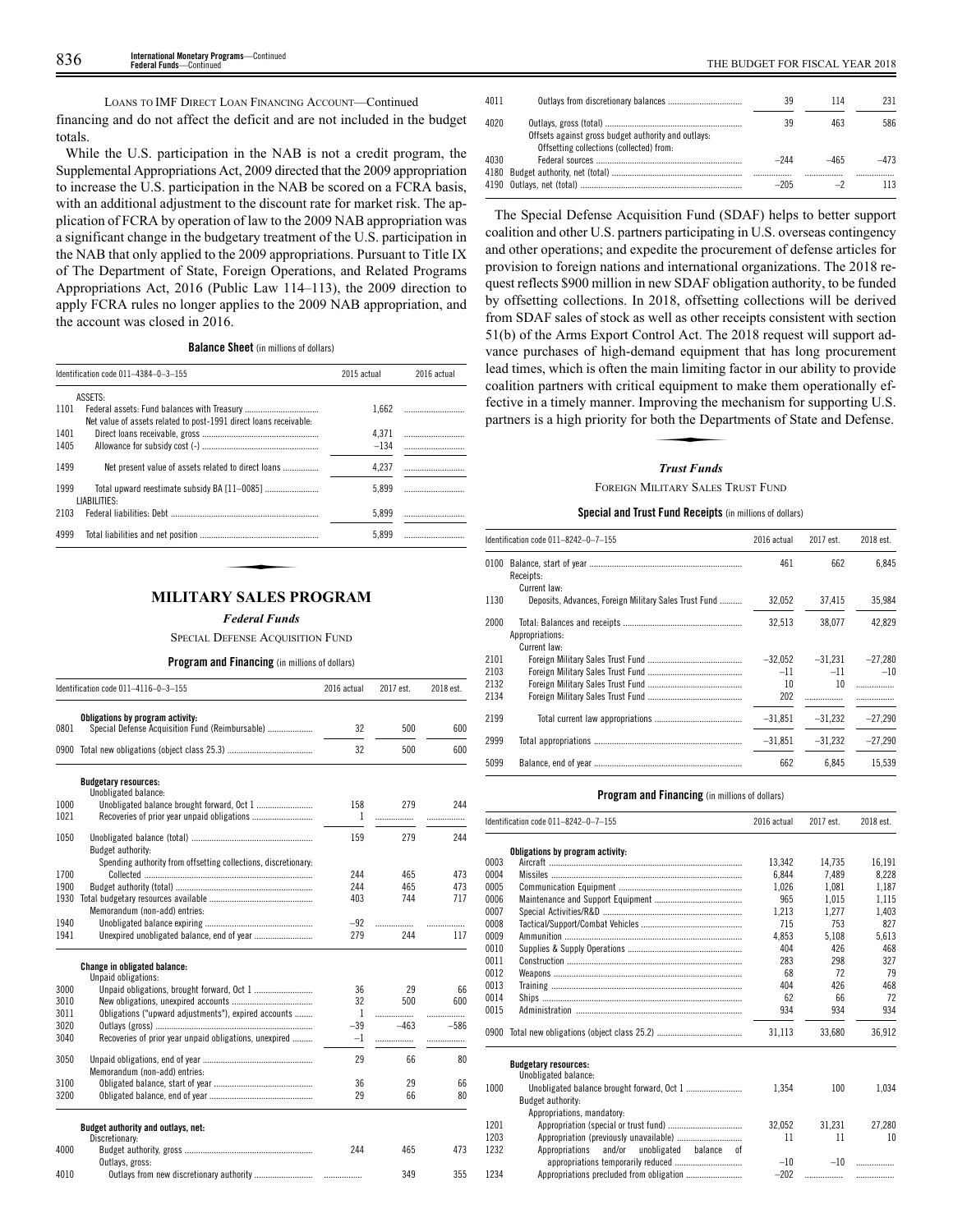# DEPARTMENT OF STATE AND OTHER INTERNATIONAL PROGRAMS **GENERAL PROVISIONS** 837

| 1238         | Appropriations applied to liquidate contract authority | $-30,917$ | $-30,298$ | $-26,356$ |
|--------------|--------------------------------------------------------|-----------|-----------|-----------|
| 1260         |                                                        | 934       | 934       | 934       |
|              | Contract authority, mandatory:                         |           |           |           |
| 1600         |                                                        | 28.925    | 33.680    | 36.912    |
| 1900         |                                                        | 29,859    | 34.614    | 37.846    |
| 1930         |                                                        | 31,213    | 34,714    | 38,880    |
|              | Memorandum (non-add) entries:                          |           |           |           |
| 1941         | Unexpired unobligated balance, end of year             | 100       | 1.034     | 1.968     |
|              | Change in obligated balance:                           |           |           |           |
| 3000         | Unpaid obligations:                                    | 143.894   | 146.770   | 140.894   |
|              |                                                        |           |           |           |
| 3010<br>3020 |                                                        | 31,113    | 33,680    | 36,912    |
|              |                                                        | $-28,237$ | $-39,556$ | $-38,699$ |
| 3050         |                                                        | 146,770   | 140.894   | 139,107   |
|              | Memorandum (non-add) entries:                          |           |           |           |
| 3100         |                                                        | 143.894   | 146.770   | 140.894   |
| 3200         |                                                        | 146,770   | 140,894   | 139,107   |
|              | Budget authority and outlays, net:                     |           |           |           |
| 4090         | Mandatory:                                             |           |           |           |
|              |                                                        | 29,859    | 34,614    | 37,846    |
| 4100         | Outlays, gross:                                        |           | 2.565     | 2.619     |
|              |                                                        | .         |           |           |
| 4101         |                                                        | 28,237    | 36,991    | 36,080    |
| 4110         |                                                        | 28,237    | 39,556    | 38,699    |
| 4180         |                                                        | 29,859    | 34,614    | 37,846    |
| 4190         |                                                        | 28,237    | 39,556    | 38,699    |
|              | Memorandum (non-add) entries:                          |           |           |           |
| 5052         | Obligated balance, SOY: Contract authority             | 123,111   | 121,119   | 124,501   |
| 5053         |                                                        | 121,119   | 124.501   | 135.057   |
|              |                                                        |           |           |           |

This trust fund facilitates government-to-government sales of defense articles, defense services, and design and construction services. Estimates of sales used in this budget are in millions of dollars:

| <b>ESTIMATES OF NEW SALES</b> |                       |                     |                     |
|-------------------------------|-----------------------|---------------------|---------------------|
|                               | 2016 Actual<br>33,600 | 2017 est.<br>36.100 | 2018 est.<br>36.100 |
| $\cdots$ property $\cdots$    |                       |                     |                     |

## **GENERAL FUND RECEIPT ACCOUNTS**

(in millions of dollars)

|            |                                                                    | 2016 actual | 2017 est.    | 2018 est.                |
|------------|--------------------------------------------------------------------|-------------|--------------|--------------------------|
|            | Offsetting receipts from the public:                               |             |              |                          |
|            | 071-274910 Overseas Private Investment Corporation Loans, Negative | 182         | 392          | 233                      |
| 071-274930 | Overseas Private Investment Corporation Loans, Downward            | 394         | 233          |                          |
| 072-143500 | General Fund Proprietary Interest Receipts, not Otherwise          | 1           | $\mathbf{1}$ | 1                        |
| 072-267630 | Downward Reestimates. MENA Loan Guarantee                          | 28          |              |                          |
| 072-272530 | Loan Guarantees to Israel, Downward Reestimates of                 | 74          | 122          |                          |
| 072-273130 | Ukraine Loan Guarantees Program, Downward                          | 116         |              | .                        |
| 072-274430 | Urban and Environmental Credit Program, Downward                   | 4           | 6.           | $\overline{\phantom{a}}$ |
| 072-275230 | Development Credit Authority Program Account, Downward             | 8           | 9            | .                        |
| 072-278530 | Loan Guarantees to Egypt, Downward Reestimates of                  | 555         |              | .                        |
| 072-322000 | All Other General Fund Proprietary Receipts Including              | 3           |              | .                        |
|            |                                                                    | 1,365       | 763          | 234                      |
|            | Intragovernmental payments:                                        |             |              |                          |
|            | 072-388500 Undistributed<br>Intragovernmental<br>Payments and      |             | -2           |                          |
|            |                                                                    | $-2$        | .            |                          |

## **GENERAL PROVISIONS**

#### DIFFERENTIALS

*SEC. 7001. Funds appropriated under title I of this Act shall be available, except as otherwise provided, for allowances and differentials as authorized by subchapter 59 of title 5, United States Code; for services as authorized by section 3109 of such title and for hire of passenger transportation pursuant to section 1343(b) of title 31, United States Code.*

## CONSULTING SERVICES

*SEC. 7002. The expenditure of any appropriation under title I of this Act for any consulting service through procurement contract, pursuant to section 3109 of title 5, United States Code, shall be limited to those contracts where such expenditures are a matter of public record and available for public inspection, except where otherwise provided under existing law, or under existing Executive Order issued pursuant to existing law.*

## DIPLOMATIC FACILITIES

*SEC. 7003. (a)* NEW DIPLOMATIC FACILITIES*.—For the purposes of calculating the fiscal year 2018 costs of providing new United States diplomatic facilities in accordance with section 604(e) of the Secure Embassy Construction and Counterterrorism Act of 1999 (22 U.S.C. 4865 note), the Secretary of State, in consultation with the Director of the Office of Management and Budget, shall determine the annual program level and agency shares in a manner that is proportional to the Department of State's contribution for this purpose: Provided, That in determining the Department of State's contribution level for fiscal year 2018, the Secretary may include such sums as may be necessary from the appropriation made available under the heading "Embassy Security, Construction, and Maintenance" in division B of the Security Assistance Appropriations Act, 2017 (Public Law 114–254).*

*(b)* TRANSFER AUTHORITY*.—Funds appropriated under the heading "Diplomatic and Consular Programs", including for Worldwide Security Protection, and under the heading "Embassy Security, Construction, and Maintenance" in titles I and VIII of this Act may be transferred to, and merged with, funds appropriated by such titles under such headings if the Secretary of State determines and reports to the Committees on Appropriations that to do so is necessary to implement the recommendations of the Benghazi Accountability Review Board, or to prevent or respond to security situations and requirements, following consultation with, and subject to the regular notification procedures of, such Committees: Provided, That such transfer authority is in addition to any transfer authority otherwise available under any other provision of law.*

#### PERSONNEL ACTIONS

*SEC. 7004. Any costs incurred by a department or agency funded under title I of this Act resulting from personnel actions taken in response to funding reductions included in this Act shall be absorbed within the total budgetary resources available under title I to such department or agency: Provided, That the authority to transfer funds between appropriations accounts as may be necessary to carry out this section is provided in addition to authorities included elsewhere in this Act.*

PROHIBITION AGAINST DIRECT FUNDING FOR CERTAIN COUNTRIES

*SEC. 7005. None of the funds appropriated or otherwise made available pursuant to titles III through VI of this Act shall be obligated or expended to finance directly any assistance or reparations for the governments of Cuba, North Korea, Iran, or Syria: Provided, That for purposes of this section, the prohibition on obligations or expenditures shall include direct loans, credits, insurance, and guarantees of the Export-Import Bank or its agents.*

## COUPS D'ETAT

*SEC. 7006. None of the funds appropriated or otherwise made available pursuant to titles III through VI of this Act shall be obligated to finance directly any assistance to the government of any country whose duly elected head of government is deposed by military coup d'etat or decree or, after the date of enactment of this Act, a coup d'etat or decree in which the military plays a decisive role: Provided, That assistance may be resumed to such government if the Secretary of State certifies and reports to the appropriate congressional committees that subsequent to the termination of assistance a democratically elected government has taken office or that provision of assistance is in the national interest of the United States: Provided further, That the provisions of this section shall not apply to assistance to promote democratic elections or public participation in democratic processes.*

#### TRANSFER AUTHORITY

*SEC. 7007. (a)* DEPARTMENT OF STATE AND BROADCASTING BOARD OF GOVERNORS*.—*

*(1) Not to exceed the greater of 5 percent or \$2,000,000 of any appropriations available for the current fiscal year for the Department of State under title I of this Act may be transferred between, and merged with, such appropriations, but no such appropriation, except as otherwise specifically provided, shall be increased by more than 10 percent by any such transfers.*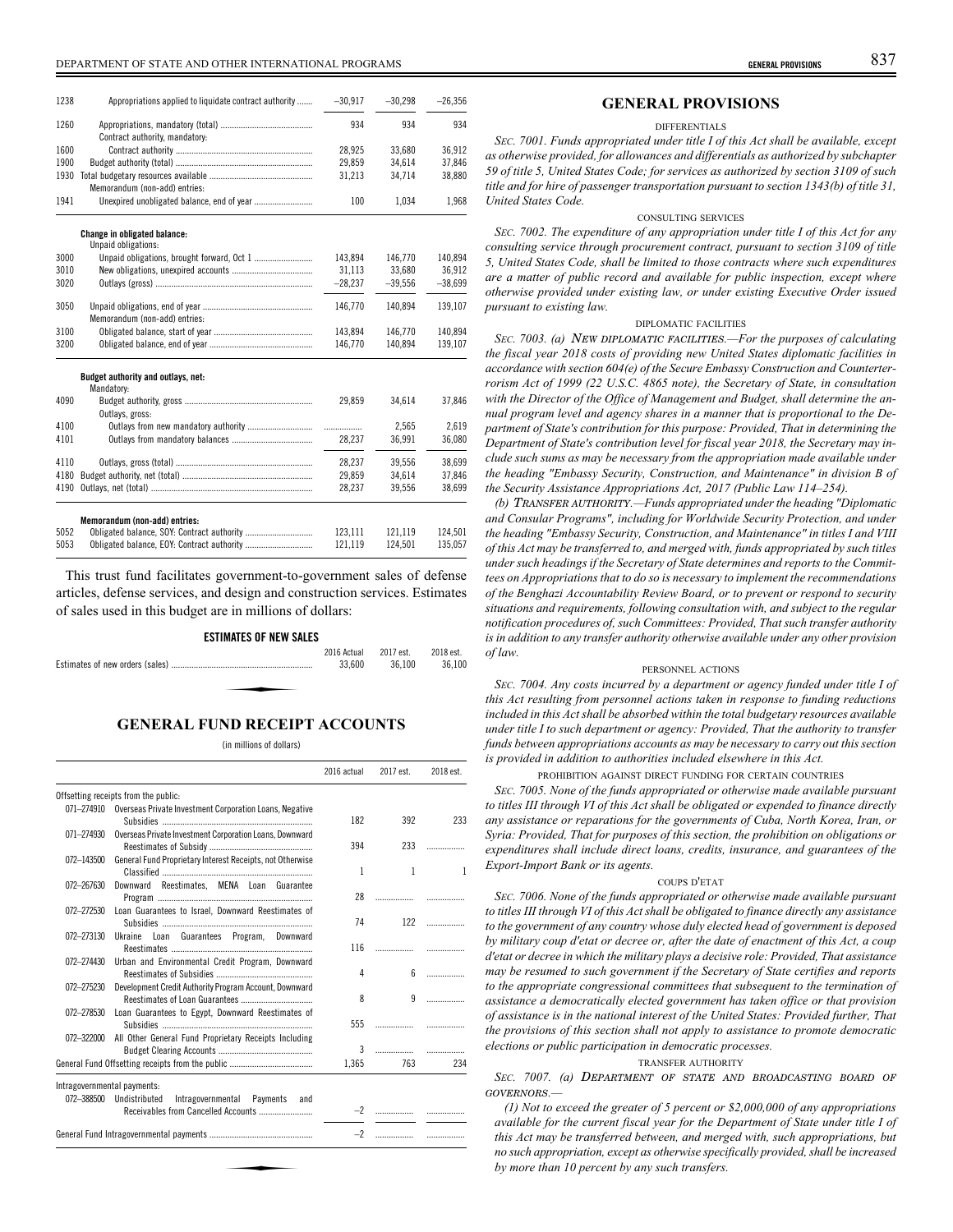*(2) Not to exceed the greater of 5 percent or \$2,000,000 of any appropriation made available for the current fiscal year for the Broadcasting Board of Governors under title I of this Act may be transferred between, and merged with, such appropriations, but no such appropriation, except as otherwise specifically provided, shall be increased by more than 10 percent by any such transfers.*

*(3) Any transfer pursuant to this subsection shall be treated as a reprogramming of funds under section 7010 of this Act and shall not be available for obligation or expenditure except in compliance with the procedures set forth in that section.*

*(b)* TITLE VI TRANSFER AUTHORITIES*.—Not to exceed 5 percent of any appropriation other than for administrative expenses made available for fiscal year 2018, for programs under title VI of this Act may be transferred between such appropriations for use for any of the purposes, programs, and activities for which the funds in such receiving account may be used, but no such appropriation, except as otherwise specifically provided, shall be increased by more than 25 percent by any such transfer: Provided, That the exercise of such authority shall be subject to the regular notification procedures of the Committees on Appropriations.*

*(c)* AUDIT OF INTER-AGENCY TRANSFERS*.—Any agreement for the transfer or allocation of funds appropriated by this Act, or prior Acts, entered into between the Department of State or USAID and another agency of the United States Government under the authority of section 632(a) of the Foreign Assistance Act of 1961 or any comparable provision of law, shall expressly provide that the Inspector General (IG) for the agency receiving the transfer or allocation of such funds, or other entity with audit responsibility if the receiving agency does not have an IG, shall perform periodic program and financial audits of the use of such funds and report to the Department of State or USAID, as appropriate, upon completion of such audits: Provided, That funds transferred under such authority may be made available for the cost of such audits.*

## AVAILABILITY OF FUNDS

*SEC. 7008. No part of any appropriation contained in this Act shall remain available for obligation after the expiration of the current fiscal year unless expressly so provided in this Act: Provided, That funds appropriated for the purposes of chapters 1 and 8 of part I, sections 661 and 667, chapters 4, 5, 6, 8, and 9 of part II of the Foreign Assistance Act of 1961, section 23 of the Arms Export Control Act, and funds provided under the heading "Development Credit Authority" shall remain available for an additional 4 years from the date on which the availability of such funds would otherwise have expired, if such funds are initially obligated before the expiration of their respective periods of availability contained in this Act: Provided further, That notwithstanding any other provision of this Act, any funds made available for the purposes of chapter 1 of part I and chapter 4 of part II of the Foreign Assistance Act of 1961 which are allocated or obligated for cash disbursements in order to address balance of payments or economic policy reform objectives, shall remain available for an additional 4 years from the date on which the availability of such funds would otherwise have expired, if such funds are initially allocated or obligated before the expiration of their respective periods of availability contained in this Act.*

#### RESERVATIONS OF FUNDS

*SEC. 7009. (a)* REPROGRAMMING*.—Funds appropriated under titles III through VI of this Act which are specifically designated may be reprogrammed for other programs within the same account notwithstanding the designation if compliance with the designation is made impossible by operation of any provision of this or any other Act or by a significant change in circumstance as determined by the Secretary of State: Provided, That any such reprogramming shall be subject to the regular notification procedures of the Committees on Appropriations: Provided further, That assistance that is reprogrammed pursuant to this subsection shall be made available under the same terms and conditions as originally provided.*

*(b)* EXTENSION OF AVAILABILITY*.—In addition to the authority contained in subsection (a), the original period of availability of funds appropriated by this Act and administered by the Department of State or the United States Agency for International Development (USAID) that are specifically designated for particular programs or activities by this or any other Act may be extended for an additional fiscal year if the Secretary of State or the USAID Administrator, as appropriate, determines and reports promptly to the Committees on Appropriations that the termination of assistance to a country or a significant change in circumstances makes it unlikely that such designated funds can be obligated during the original period of availability: Provided, That such designated funds that continue to be available for an additional fiscal year shall be obligated only for the purpose of such designation.*

*(c)* OTHER ACTS*.—Ceilings and specifically designated funding levels contained in this Act shall not be applicable to funds or authorities appropriated or otherwise made available by any subsequent Act unless such Act specifically so directs: Provided, That specifically designated funding levels or minimum funding requirements contained in any other Act shall not be applicable to funds appropriated by this Act.*

## NOTIFICATION REQUIREMENTS

*SEC. 7010. (a)* NOTIFICATION OF CHANGES IN PROGRAMS, PROJECTS, AND ACTIVITIES*.—None of the funds made available in titles I and II of this Act, or in prior appropriations Acts to the agencies and departments funded by this Act that remain available for obligation in fiscal year 2018, or provided from any accounts in the Treasury of the United States derived by the collection of fees or of currency reflows or other offsetting collections, or made available by transfer, to the agencies and departments funded by this Act, shall be available for obligation through a reprogramming of funds that—*

*(1) creates new programs;*

*(2) eliminates a program, project, or activity;*

*(3) closes, opens, or reopens a mission or post;*

*(4) creates, closes, reorganizes, or renames bureaus, centers, or offices; or*

*(5) contracts out or privatizes any functions or activities presently performed by Federal employees;*

*unless previously justified to the Committees on Appropriations or such Committees are notified 15 days in advance of such obligation.*

*(b)* NOTIFICATION OF REPROGRAMMING OF FUNDS*.—None of the funds provided under titles I and II of this Act, or provided under previous appropriations Acts to the agency or department funded under titles I and II of this Act that remain available for obligation in fiscal year 2018, or provided from any accounts in the Treasury of the United States derived by the collection of fees available to the agency or department funded under title I of this Act, shall be available for obligation for activities, programs, or projects through a reprogramming of funds in excess of \$2,000,000 or 10 percent, whichever is less, that—*

*(1) augments or changes existing programs, projects, or activities;*

*(2) reduces by 10 percent funding for any existing program, project, or activity, or numbers of personnel by 10 percent as approved by Congress; or*

*(3) results from any general savings, including savings from a reduction in personnel, which would result in a change in existing programs, activities, or projects as approved by Congress;*

*unless the Committees on Appropriations are notified 15 days in advance of such reprogramming of funds.*

*(c)* NOTIFICATION REQUIREMENT*.—None of the funds made available by this Act under the headings "Global Health Programs", "International Narcotics Control and Law Enforcement", "Economic Support and Development Fund", "Peacekeeping Operations", "Nonproliferation, Anti-terrorism, Demining and Related Programs", "Millennium Challenge Corporation", "Foreign Military Financing Program", "International Military Education and Training", and "Peace Corps", shall be available for obligation for activities, programs, projects, type of materiel assistance, countries, or other operations not justified or in excess of the amount justified to the Committees on Appropriations for obligation under any of these specific headings unless the Committees on Appropriations are notified 15 days in advance: Provided, That the President shall not enter into any commitment of funds appropriated for the purposes of section 23 of the Arms Export Control Act for the provision of major defense equipment, other than conventional ammunition, or other major defense items defined to be aircraft, ships, missiles, or combat vehicles, not previously justified to Congress or 20 percent in excess of the quantities justified to Congress unless the Committees on Appropriations are notified 15 days in advance of such commitment: Provided further, That requirements of this subsection or any similar provision of this or any other Act shall not apply to any reprogramming for an activity, program, or project for which funds are appropriated under titles III through VI of this Act of less than 10 percent of the amount previously justified to Congress for obligation for such activity, program, or project for the current fiscal year.*

*(d)* WAIVER*.—The requirements of this section or any similar provision of this Act or any other Act, including any prior Act requiring notification in accordance with the regular notification procedures of the Committees on Appropriations, may be waived if failure to do so would pose a substantial risk to human health or welfare: Provided, That in case of any such waiver, notification to the Committees on Appropriations shall be provided as early as practicable, but in no event later than 3 days after taking the action to which such notification requirement was applicable, in the context of the circumstances necessitating such waiver: Provided further, That any notification provided pursuant to such a waiver shall contain an explanation of the emergency circumstances.*

LIMITATION ON AVAILABILITY OF FUNDS FOR INTERNATIONAL ORGANIZATIONS AND

PROGRAMS

*SEC. 7011. Subject to the regular notification procedures of the Committees on Appropriations, funds appropriated under titles III through V of this Act, which are returned or not made available for organizations and programs because of the implementation of section 307(a) of the Foreign Assistance Act of 1961 shall remain available for obligation until September 30, 2020: Provided, That section 307(a) of the Foreign Assistance Act of 1961 is amended by striking "Burma".*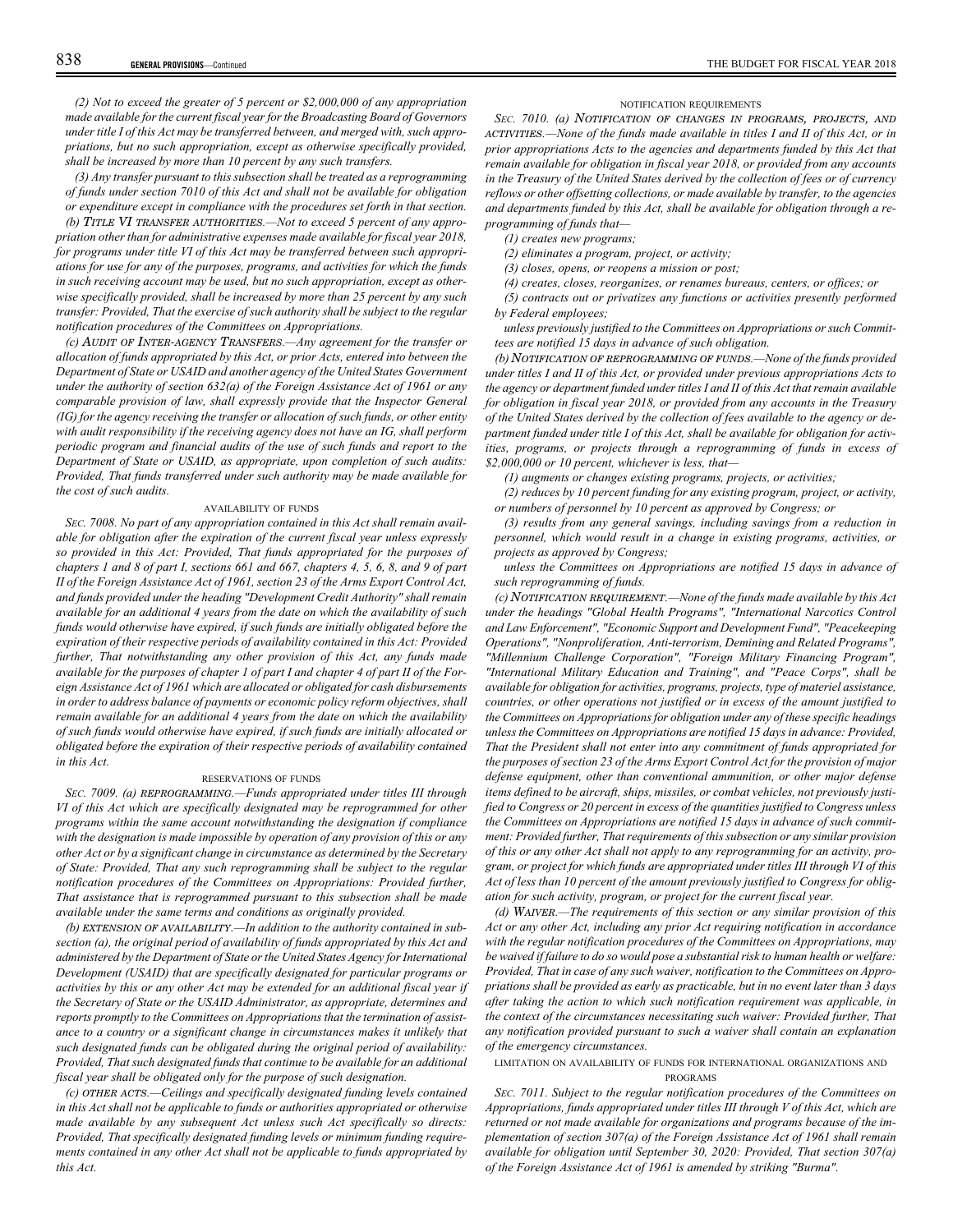PROHIBITION ON FUNDING FOR ABORTIONS AND INVOLUNTARY STERILIZATION

*SEC. 7012. None of the funds made available to carry out part I of the Foreign Assistance Act of 1961, as amended, may be used to pay for the performance of abortions as a method of family planning or to motivate or coerce any person to practice abortions. None of the funds made available to carry out part I of the Foreign Assistance Act of 1961, as amended, may be used to pay for the performance of involuntary sterilization as a method of family planning or to coerce or provide any financial incentive to any person to undergo sterilizations. None of the funds made available to carry out part I of the Foreign Assistance Act of 1961, as amended, may be used to pay for any biomedical research which relates in whole or in part, to methods of, or the performance of, abortions or involuntary sterilization as a means of family planning. None of the funds made available to carry out part I of the Foreign Assistance Act of 1961, as amended, may be obligated or expended for any country or organization if the President certifies that the use of these funds by any such country or organization would violate any of the above provisions related to abortions and involuntary sterilizations.*

## REPRESENTATION AND ENTERTAINMENT EXPENSES

*SEC. 7013.* LIMITATIONS*.—None of the funds appropriated or otherwise made available by this Act under the headings "International Military Education and Training" or "Foreign Military Financing Program" for Informational Program activities or under the headings "Global Health Programs", "Economic Support and Development Fund" may be obligated or expended to pay for—*

*(1) alcoholic beverages; or*

*(2) entertainment expenses for activities that are substantially of a recreational character, including but not limited to entrance fees at sporting events, theatrical and musical productions, and amusement parks.*

#### AUTHORIZATION REQUIREMENTS

*SEC. 7014. Funds appropriated by this Act, except funds appropriated under the heading "Trade and Development Agency", may be obligated and expended notwithstanding section 10 of Public Law 91–672, section 15 of the State Department Basic Authorities Act of 1956, section 313 of the Foreign Relations Authorization Act, Fiscal Years 1994 and 1995 (Public Law 103–236), and section 504(a)(1) of the National Security Act of 1947 (50 U.S.C. 3094(a)(1)).*

## DEFINITION OF PROGRAM, PROJECT, AND ACTIVITY

*SEC. 7015. For the purpose of titles II through VI of this Act "program, project, and activity" shall be defined at the appropriations Act account level and shall include all appropriations and authorizations Acts funding directives, ceilings, and limitations with the exception that for the following accounts: "Economic Support and Development Fund" and "Foreign Military Financing Program", "program, project, and activity" shall also be considered to include country, regional, and central program level funding within each such account; and for the development assistance accounts of the United States Agency for International Development, "program, project, and activity" shall also be considered to include central, country, regional, and program level funding, either as—*

*(1) justified to Congress; or*

*(2) allocated by the Executive Branch in accordance with a report, to be provided to the Committees on Appropriations within 30 days of the enactment of this Act, as required by section 653(a) of the Foreign Assistance Act of 1961.* AUTHORITIES FOR THE PEACE CORPS

*SEC. 7016. Unless expressly provided to the contrary, provisions of this or any other Act, including provisions contained in prior Acts authorizing or making appropriations for the Department of State, foreign operations, and related programs, shall not be construed to prohibit activities authorized by or conducted under the Peace Corps Act: Provided, That prior to conducting activities in a country for which assistance is prohibited, the agency shall consult with the Committees on Appropriations and report to such Committees within 15 days of taking such action.* COMMERCE, TRADE AND SURPLUS COMMODITIES

*SEC. 7017. (a)* WORLD MARKETS*.—None of the funds appropriated or made available pursuant to titles III through VI of this Act for direct assistance and none of the funds otherwise made available to the Export-Import Bank shall be obligated or expended to finance any loan, any assistance, or any other financial commitments for establishing or expanding production of any commodity for export by any country other than the United States, if the commodity is likely to be in surplus on world markets at the time the resulting productive capacity is expected to become operative and if the assistance will cause substantial injury to United States producers of the same, similar, or competing commodity: Provided, That such prohibition shall not apply to the Export-Import Bank if in the judgment of its Board of Directors the benefits to industry and employment in the United States are likely to outweigh the injury to United States producers of the same, similar, or competing commodity, and the Chairman of the Board so notifies the Committees on Appropriations: Provided further, That this subsection shall not prohibit—*

*(1) activities in a country that is eligible for assistance from the International Development Association, is not eligible for assistance from the International Bank for Reconstruction and Development, and does not export on a consistent basis the agricultural commodity with respect to which assistance is furnished; or*

*(2) activities in a country the President determines is recovering from widespread conflict, a humanitarian crisis, or a complex emergency.*

*(b)* EXPORTS*.—None of the funds appropriated by this or any other Act to carry out chapter 1 of part I of the Foreign Assistance Act of 1961 shall be available for any testing or breeding feasibility study, variety improvement or introduction, consultancy, publication, conference, or training in connection with the growth or production in a foreign country of an agricultural commodity for export which would compete with a similar commodity grown or produced in the United States: Provided, That this subsection shall not prohibit—*

*(1) activities designed to increase food security in developing countries where such activities will not have a significant impact on the export of agricultural commodities of the United States;*

*(2) research activities intended primarily to benefit United States producers;*

*(3) activities in a country that is eligible for assistance from the International Development Association, is not eligible for assistance from the International Bank for Reconstruction and Development, and does not export on a consistent basis the agricultural commodity with respect to which assistance is furnished; or*

*(4) activities in a country the President determines is recovering from widespread conflict, a humanitarian crisis, or a complex emergency.*

*(c)* INTERNATIONAL FINANCIAL INSTITUTIONS*.—The Secretary of the Treasury should instruct the United States executive directors of the international financial institutions, as defined in section 7023(l)(3) of this Act, to use the voice and vote of the United States to oppose any assistance by such institutions, using funds appropriated or made available by this Act, for the production or extraction of any commodity or mineral for export, if it is in surplus on world markets and if the assistance will cause substantial injury to United States producers of the same, similar, or competing commodity.*

## ELIGIBILITY FOR ASSISTANCE

*SEC. 7018. (a)* ASSISTANCE THROUGH NONGOVERNMENTAL ORGANIZATIONS*.— Restrictions contained in this or any other Act with respect to assistance for a country shall not be construed to restrict assistance in support of programs of nongovernmental organizations from funds appropriated by this Act to carry out the provisions of chapters 1, 10, 11, and 12 of part I and chapter 4 of part II of the Foreign Assistance Act of 1961: Provided, That nothing in this subsection shall be construed to alter any existing statutory prohibitions against abortion or involuntary sterilizations contained in this or any other Act.*

*(b)* PUBLIC LAW 480*.—During fiscal year 2018, restrictions contained in this or any other Act with respect to assistance for a country shall not be construed to restrict assistance under the Food for Peace Act (Public Law 83–480).*

#### LOCAL COMPETITION

*SEC. 7019.* EXTENSION OF PROCUREMENT AUTHORITY*.—Section 7077 of the Department of State, Foreign Operations, and Related Programs Appropriations Act, 2012 (division I of Public Law 112–74) shall continue in effect during fiscal year 2018.*

## DEBT-FOR-DEVELOPMENT

*SEC. 7020. In order to enhance the continued participation of nongovernmental organizations in economic assistance activities under the Foreign Assistance Act of 1961, debt-for-development and debt-for-nature exchanges, a nongovernmental organization which is a grantee or contractor of the United States Agency for International Development may place in interest bearing accounts local currencies which accrue to that organization as a result of economic assistance provided under title III of this Act and any interest earned on such investment shall be used for the purpose for which the assistance was provided to that organization.*

## FOREIGN ASSISTANCE TRANSPARENCY

*SEC. 7021.* FOREIGN ASSISTANCE WEB SITE*.—Funds appropriated by this Act, including funds made available for any agency, as appropriate, may be made available to support the provision of additional information on United States Government foreign assistance on the Department of State foreign assistance Web site: Provided, That all Federal agencies shall provide such information on foreign assistance, upon request, to the Department of State.*

#### DEMOCRACY PROGRAMS

*SEC. 7022. (a)* AUTHORITY*.—Funds made available by this Act for democracy programs may be made available notwithstanding any other provision of law, and with regard to the National Endowment for Democracy (NED), any regulation.*

*(b)* DEFINITION OF DEMOCRACY PROGRAMS*.—For purposes of funds appropriated by this Act, the term "democracy programs" means programs that support good*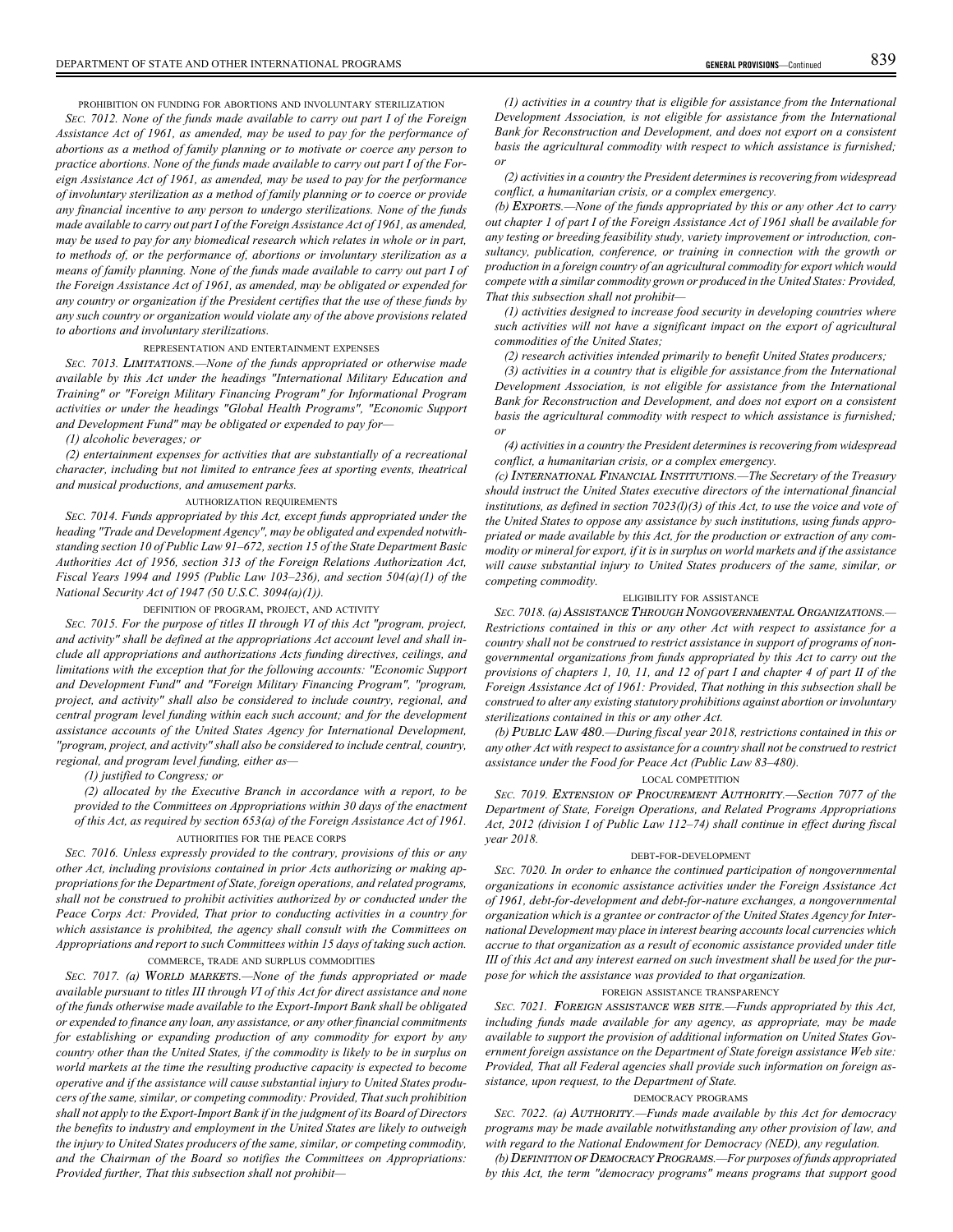*governance, credible and competitive elections, freedom of expression, association, assembly, and religion, human rights, labor rights, independent media, and the rule of law, and that otherwise strengthen the capacity of democratic political parties, governments, nongovernmental organizations and institutions, and citizens to support the development of democratic states, and institutions that are responsive and accountable to citizens.*

*(c)* RESTRICTION ON PRIOR APPROVAL*.—With respect to the provision of assistance for democracy programs in this Act, the Secretary of State should oppose, through appropriate means, efforts by foreign governments to dictate the nature of United States assistance for civil society, the selection of individuals or entities to implement such programs, or the selection of recipients or beneficiaries of those programs.*

## SPECIAL PROVISIONS

*SEC. 7023. (a)* VICTIMS OF WAR, DISPLACED CHILDREN, AND DISPLACED BURMESE*.—Funds appropriated in titles III and VI of this Act that are made available for assistance for Afghanistan, Burma, Iraq, Sudan, Lebanon, Pakistan, and for victims of war, displaced children, displaced Burmese, and to combat trafficking in persons and assist victims of such trafficking, may be made available notwithstanding any other provision of law.*

*(b)* LAW ENFORCEMENT AND SECURITY*.—*

*(1)* DISARMAMENT, DEMOBILIZATION, AND REINTEGRATION*.—Section 7034(d) of the Department of State, Foreign Operations, and Related Programs Appropriations Act, 2015 (division J of Public Law 113–235) shall continue in effect during fiscal year 2018 as if part of this Act.*

*(2)* INTERNATIONAL PRISON CONDITIONS*.—Funds appropriated under the headings "Economic Support and Development Fund" and "International Narcotics Control and Law Enforcement" in this Act may be made available, notwithstanding section 660 of the Foreign Assistance Act of 1961, for assistance to eliminate inhumane conditions in foreign prisons and detention facilities.*

*(3)* RECONSTITUTING CIVILIAN POLICE AUTHORITY*.—In providing assistance with funds appropriated by this Act under section 660(b)(6) of the Foreign Assistance Act of 1961, support for a nation emerging from instability may be deemed to mean support for regional, district, municipal, or other sub-national entity emerging from instability, as well as a nation emerging from instability.*

*(c)* WORLD FOOD PROGRAMME*.—Funds managed by the Bureau for Democracy, Conflict, and Humanitarian Assistance, United States Agency for International Development (USAID), from this or any other Act, may be made available as a general contribution to the World Food Programme, notwithstanding any other provision of law.*

*(d)* AUTHORITIES*.—*

*(1)* GENOCIDE VICTIMS MEMORIAL SITES*.—Funds appropriated by this Act and prior Acts making appropriations for the Department of State, foreign operations, and related programs under the heading "Economic Support and Development Fund" or "Economic Support Fund" may be made available as contributions to establish and maintain memorial sites of genocide.*

*(2)* ADDITIONAL AUTHORITIES*.—Of the amounts made available by title I of this Act under the heading "Diplomatic and Consular Programs", up to \$500,000 may be made available for grants pursuant to section 504 of Public Law 95–426 (22 U.S.C. 2656d), including to facilitate collaboration with indigenous communities.*

*(3)* AUTHORITY*.—The Administrator of the United States Agency for International Development may use funds appropriated by this Act under title III to make innovation incentive awards: Provided, That for purposes of this paragraph the term "innovation incentive award" means the provision of funding on a competitive basis that—*

*(A) encourages and rewards the development of solutions for a particular, well-defined problem related to the alleviation of poverty; or*

*(B) helps identify and promote a broad range of ideas and practices facilitating further development of an idea or practice by third parties.*

*(e)* PARTNER VETTING*.—Funds appropriated by this Act or in titles I through IV of prior Acts making appropriations for the Department of State, foreign operations, and related programs may be used by the Secretary of State and the USAID Administrator, as appropriate, to support the continued implementation of partner vetting.*

*(f)* CONTINGENCIES*.—During fiscal year 2018, the President may use up to \$200,000,000 under the authority of section 451 of the Foreign Assistance Act of 1961, notwithstanding any other provision of law.*

*(g)* REPORTS REPEALED*.—22 U.S.C. 2593b; section 111(a) of Public Law 111–195; section 4 of Public Law 107–243; section 732 of Public Law 109–58; sections 51(a)(2) and 404(e) of Public Law 84–885; section 804(b) of Public Law 101–246; section 1012(c) of Public Law 103–337; sections 549, 620C(c), 655, and 656 of Public Law 87–195; section 8 and 11(b) of Public Law 107–245; section 4(b) of Public Law 79–264; section 181 of Public Law 102–138; section 527(f) of* *Public Law 103–236; section 12(a)-(b) of Public Law 108–19; section 702 of Public Law 107–228; section 570(d) of Public Law 104–208; and section 5103(f) of Public Law 111–13, are hereby repealed.*

*(h)* TRANSFERS FOR EXTRAORDINARY PROTECTION*.—The Secretary of State may transfer to, and merge with, funds under the heading "Protection of Foreign Missions and Officials" unobligated balances of expired funds appropriated under the heading "Diplomatic and Consular Programs" for fiscal year 2018, except for funds designated for Overseas Contingency Operations/Global War on Terrorism pursuant to section 251(b)(2)(A)(ii) of the Balanced Budget and Emergency Deficit Control Act of 1985, at no later than the end of the fifth fiscal year after the last fiscal year for which such funds are available for the purposes for which appropriated: Provided, That not more than \$50,000,000 may be transferred.*

*(i)* EXTENSION OF AUTHORITIES*.—*

*(1)* PASSPORT FEES*.—Section 1(b)(2) of the Passport Act of June 4, 1920 (22 U.S.C. 214(b)(2)) shall be applied by substituting "September 30, 2018" for "September 30, 2010".*

*(2)* ACCOUNTABILITY REVIEW BOARDS*.—The authority provided by section 301(a)(3) of the Omnibus Diplomatic Security and Antiterrorism Act of 1986 (22 U.S.C. 4831(a)(3)) shall be in effect for facilities in Afghanistan, Iraq, Pakistan, and Yemen through September 30, 2018, except that the notification and reporting requirements contained in such section shall include the Committees on Appropriations.*

*(3)* INCENTIVES FOR CRITICAL POSTS*.—The authority contained in section 1115(d) of the Supplemental Appropriations Act, 2009 (Public Law 111–32) shall remain in effect through September 30, 2018.*

*(4)* USAID CIVIL SERVICE ANNUITANT WAIVER*.—Section 625(j)(1) of the Foreign Assistance Act of 1961 (22 U.S.C. 2385(j)(1)) shall be applied by substituting "September 30, 2018" for "October 1, 2010" in subparagraph (B).*

*(5)* OVERSEAS PAY COMPARABILITY*.—*

*(A) The authority provided by section 1113 of the Supplemental Appropriations Act, 2009 (Public Law 111–32; 123 Stat. 1904) shall remain in effect through September 30, 2018.*

*(6)* CATEGORICAL ELIGIBILITY*.—The Foreign Operations, Export Financing, and Related Programs Appropriations Act, 1990 (Public Law 101–167) is amended—*

*(A) in section 599D (8 U.S.C. 1157 note)—*

*(i) in subsection (b)(3), by striking "and 2016" and inserting "2016, 2017, and 2018"; and*

*(ii) in subsection (e), by striking "2017" each place it appears and inserting "2018"; and*

*(B) in section 599E (8 U.S.C. 1255 note) in subsection (b)(2), by striking "2016" and inserting "2018".*

*(7)* INSPECTOR GENERAL ANNUITANT WAIVER*.—The authorities provided in section 1015(b) of the Supplemental Appropriations Act, 2010 (Public Law 111–212) shall remain in effect through September 30, 2020, and, in addition to the countries cited in section 1015(b), shall apply to Syria, Jordan, Lebanon and Turkey.*

*(8)* EXTENSION OF WAR RESERVES STOCKPILE AUTHORITY*.—*

*(A) Section 12001(d) of the Department of Defense Appropriations Act, 2005 (Public Law 108–287; 118 Stat. 1011) is amended by striking "2017" and inserting "2019".*

*(B) Section 514(b)(2)(A) of the Foreign Assistance Act of 1961 (22 U.S.C. 2321h(b)(2)(A)) is amended by striking "and 2017 and inserting "2017, 2018, and 2019".*

*(9)* CONFLICT STABILIZATION OPERATIONS *Section 618 of the Foreign Assistance Act of 1961 is amended by striking subsection (b).*

*(j)* HIV/AIDS WORKING CAPITAL FUND*.—Funds available in the HIV/AIDS Working Capital Fund established pursuant to section 525(b)(1) of the Foreign Operations, Export Financing, and Related Programs Appropriations Act, 2005 (Public Law 108–477) may be made available for pharmaceuticals and other products for maternal and child survival, malaria, tuberculosis, and emerging infectious diseases to the same extent as HIV/AIDS pharmaceuticals and other products, subject to the terms and conditions in such section: Provided, That the authority in section 525(b)(5) of the Foreign Operations, Export Financing, and Related Programs Appropriations Act, 2005 (Public Law 108–477) shall be exercised by the Assistant Administrator for Global Health, USAID, with respect to funds deposited for such non-HIV/AIDS pharmaceuticals and other products, and shall be subject to the regular notification procedures of the Committees on Appropriations: Provided further, That the Secretary of State shall include in the congressional budget justification an accounting of budgetary resources, disbursements, balances, and reimbursements related to such fund.*

*(k)* LOAN GUARANTEES AND ENTERPRISE FUNDS*.—*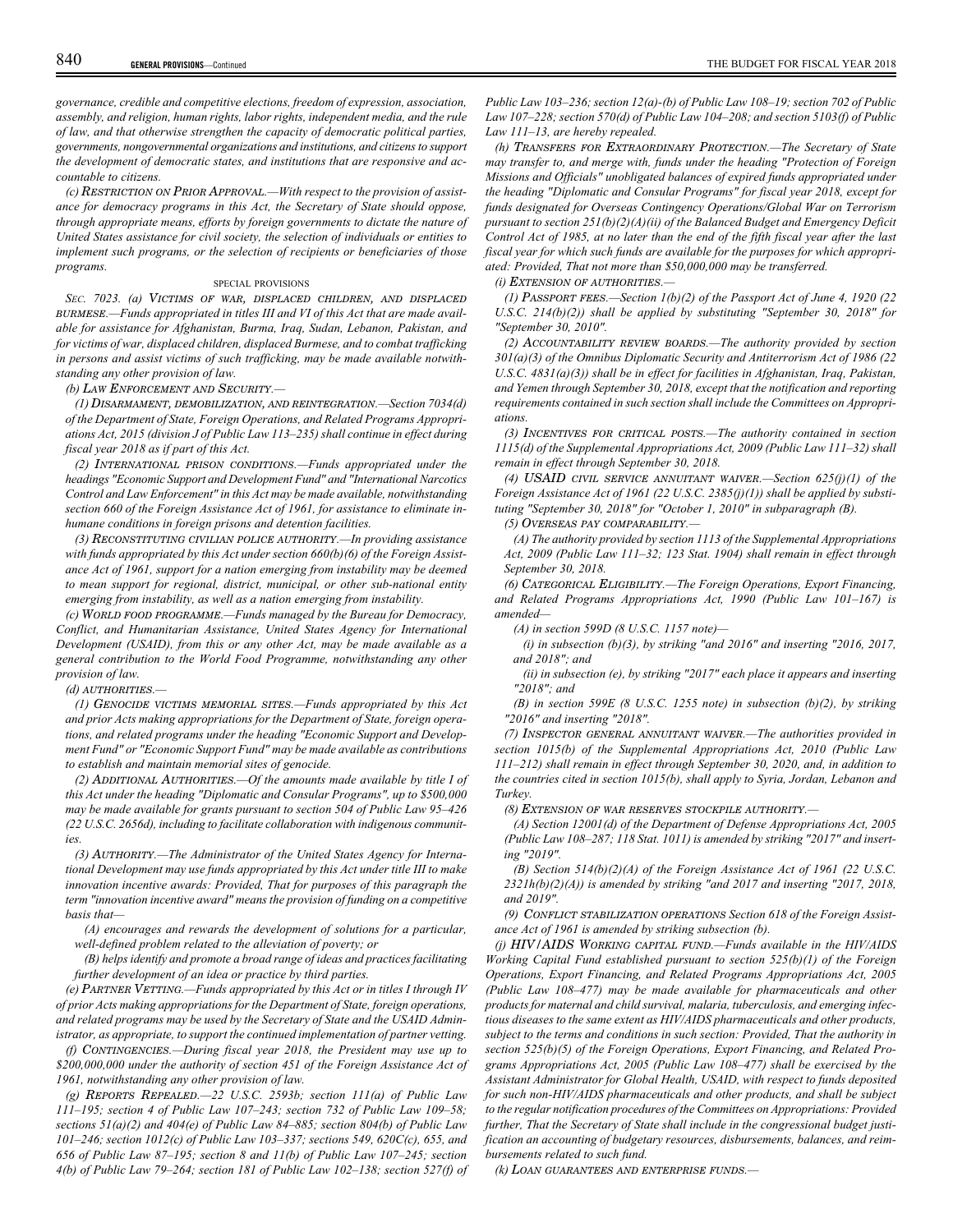*(1)* LOAN GUARANTEES*.—Funds appropriated under the heading "Economic Support and Development Fund" or "Economic Support Fund" in this Act and prior Acts making appropriations for the Department of State, foreign operations, and related programs may be made available for the costs of direct loans and loan guarantees, which are authorized to be provided: Provided, That such costs, including the cost of modifying such loans and loan guarantees, shall be as defined in section 502 of the Congressional Budget Act of 1974, and may include the costs of selling, reducing, or cancelling any amounts owed to the United States or any agency of the United States by any country: Provided further, That these funds are available to subsidize gross obligations for the principal amount of direct loans, and total loan principal, any part of which is to be guaranteed, not to exceed \$3,000,000,000: Provided further, That the Government of the United States may charge fees for loans and loan guarantees under this heading, which shall be collected from borrowers or third parties on behalf of such borrowers in accordance with section 502(7) of the Congressional Budget Act of 1974: Provided further,That amounts made available under this paragraph for such costs shall not be considered assistance for the purposes of provisions of law limiting assistance to a country: Provided further, That amounts made available pursuant to this paragraph from prior Acts that were previously designated by the Congress for Overseas Contingency Operations/Global War on Terrorism pursuant to section 251(b)(2)(A)(ii) of the Balanced Budget and Emergency Deficit Control Act of 1985, as amended, are designated by the Congress for Overseas Contingency Operations/Global War on Terrorism pursuant to section 251(b)(2)(A)(ii) of such Act and shall be available only if the President subsequently so designates all such amounts and transmits such designations to the Congress.*

*(2)* ENTERPRISE FUNDS*.—Funds appropriated under the heading "Economic Support and Development Fund" or "Economic Support Fund" in this Act and prior Acts making appropriations for the Department of State, foreign operations, and related programs may be made available to establish and operate one or more enterprise funds: Provided, That the first proviso under section 7041(b) of the Department of State, Foreign Operations, and Related Programs Appropriations Act, 2012 (division I of Public Law 112–74) shall apply to funds appropriated by this Act under the heading "Economic Support and Development Fund" for an enterprise fund or funds to the same extent and in the same manner as such provision of law applied to funds made available under such section (except that the clause excluding subsection (d)(3) of section 201 of the SEED Act shall not apply): Provided further, That in addition to the previous proviso, the authorities in the matter preceding the first proviso of such section may apply to any such enterprise fund or funds: Provided further, That the authority of any such enterprise fund or funds to provide assistance shall cease to be effective on December 31, 2028: Provided further, That amounts made available pursuant to this paragraph from prior Acts that were previously designated by the Congress for Overseas Contingency Operations/Global War on Terrorism pursuant to section 251(b)(2)(A)(ii) of the Balanced Budget and Emergency Deficit Control Act of 1985, as amended, are designated by the Congress for Overseas Contingency Operations/Global War on Terrorism pursuant to section 251(b)(2)(A)(ii) of such Act and shall be available only if the President subsequently so designates all such amounts and transmits such designations to the Congress.*

#### *(l)* DEFINITIONS*.—*

*(1) Unless otherwise defined in this Act, for purposes of this Act the term "appropriate congressional committees" shall mean the Committees on Appropriations and Foreign Relations of the Senate and the Committees on Appropriations and Foreign Affairs of the House of Representatives.*

*(2) Unless otherwise defined in this Act, for purposes of this Act the term "funds appropriated in this Act and prior Acts making appropriations for the Department of State, foreign operations, and related programs" shall mean funds that remain available for obligation, and have not expired.*

*(3) For the purposes of this Act "international financial institutions" shall mean the International Bank for Reconstruction and Development, the International Development Association, the International Finance Corporation, the Inter-American Development Bank, the International Monetary Fund, the Asian Development Bank, the Asian Development Fund, the Inter-American Investment Corporation, the North American Development Bank, the European Bank for Reconstruction and Development, the African Development Bank, the African Development Fund, and the Multilateral Investment Guarantee Agency.*

*(4) Any reference to Southern Kordofan in this or any other Act shall be deemed to include portions of Western Kordofan that were previously part of Southern Kordofan prior to the 2013 division of Southern Kordofan.*

ARAB LEAGUE BOYCOTT OF ISRAEL

*SEC. 7024. It is the sense of the Congress that—*

*(1) the Arab League boycott of Israel, and the secondary boycott of American firms that have commercial ties with Israel, is an impediment to peace in the*

*region and to United States investment and trade in the Middle East and North Africa;*

*(2) the Arab League boycott, which was regrettably reinstated in 1997, should be immediately and publicly terminated, and the Central Office for the Boycott of Israel immediately disbanded;*

*(3) all Arab League states should normalize relations with their neighbor Israel;*

*(4) the President and the Secretary of State should continue to vigorously oppose the Arab League boycott of Israel and find concrete steps to demonstrate that opposition by, for example, taking into consideration the participation of any recipient country in the boycott when determining to sell weapons to said country; and*

*(5) the President should report to Congress annually on specific steps being taken by the United States to encourage Arab League states to normalize their relations with Israel to bring about the termination of the Arab League boycott of Israel, including those to encourage allies and trading partners of the United States to enact laws prohibiting businesses from complying with the boycott and penalizing businesses that do comply.*

RESTRICTIONS CONCERNING THE PALESTINIAN AUTHORITY

*SEC. 7025. None of the funds appropriated under titles II through VI of this Act may be obligated or expended to create in any part of Jerusalem a new office of any department or agency of the United States Government for the purpose of conducting official United States Government business with the Palestinian Authority over Gaza and Jericho or any successor Palestinian governing entity provided for in the Israel-PLO Declaration of Principles: Provided, That this restriction shall not apply to the acquisition of additional space for the existing Consulate General in Jerusalem: Provided further, That meetings between officers and employees of the United States and officials of the Palestinian Authority, or any successor Palestinian governing entity provided for in the Israel-PLO Declaration of Principles, for the purpose of conducting official United States Government business with such authority should continue to take place in locations other than Jerusalem: Provided further, That as has been true in the past, officers and employees of the United States Government may continue to meet in Jerusalem on other subjects with Palestinians (including those who now occupy positions in the Palestinian Authority), have social contacts, and have incidental discussions.*

PROHIBITION ON ASSISTANCE TO THE PALESTINIAN BROADCASTING CORPORATION *SEC. 7026. None of the funds appropriated or otherwise made available by this Act may be used to provide equipment, technical support, consulting services, or any other form of assistance to the Palestinian Broadcasting Corporation.*

#### LIMITATION ON ASSISTANCE FOR THE PALESTINIAN AUTHORITY

*SEC. 7027. (a)* PROHIBITION OF FUNDS*.—None of the funds appropriated by this Act to carry out the provisions of chapter 4 of part II of the Foreign Assistance Act of 1961 may be obligated or expended with respect to providing funds to the Palestinian Authority.*

*(b)* WAIVER*.—The prohibition included in subsection (a) shall not apply if the President certifies in writing to the Speaker of the House of Representatives, the President pro tempore of the Senate, and the Committees on Appropriations that waiving such prohibition is important to the national security interest of the United States.*

*(c)* PERIOD OF APPLICATION OF WAIVER*.—Any waiver pursuant to subsection (b) shall be effective for no more than a period of 6 months at a time and shall not apply beyond 12 months after the enactment of this Act.*

*(d)* REPORT*.—Whenever the waiver authority pursuant to subsection (b) is exercised, the President shall submit a report to the Committees on Appropriations detailing the justification for the waiver, the purposes for which the funds will be spent, and the accounting procedures in place to ensure that the funds are properly disbursed: Provided, That the report shall also detail the steps the Palestinian Authority has taken to arrest terrorists, confiscate weapons and dismantle the terrorist infrastructure.*

*(e)* CERTIFICATION*.—If the President exercises the waiver authority under subsection (b), the Secretary of State must certify and report to the Committees on Appropriations prior to the obligation of funds that the Palestinian Authority has established a single treasury account for all Palestinian Authority financing and all financing mechanisms flow through this account, no parallel financing mechanisms exist outside of the Palestinian Authority treasury account, and there is a single comprehensive civil service roster and payroll, and the Palestinian Authority is acting to counter incitement of violence against Israelis and is supporting activities aimed at promoting peace, coexistence, and security cooperation with Israel.*

*(f)* PROHIBITION TO HAMAS AND THE PALESTINE LIBERATION ORGANIZATION*.—*

*(1) None of the funds appropriated in titles III through VI of this Act may be obligated for salaries of personnel of the Palestinian Authority located in Gaza or may be obligated or expended for assistance to Hamas or any entity effectively*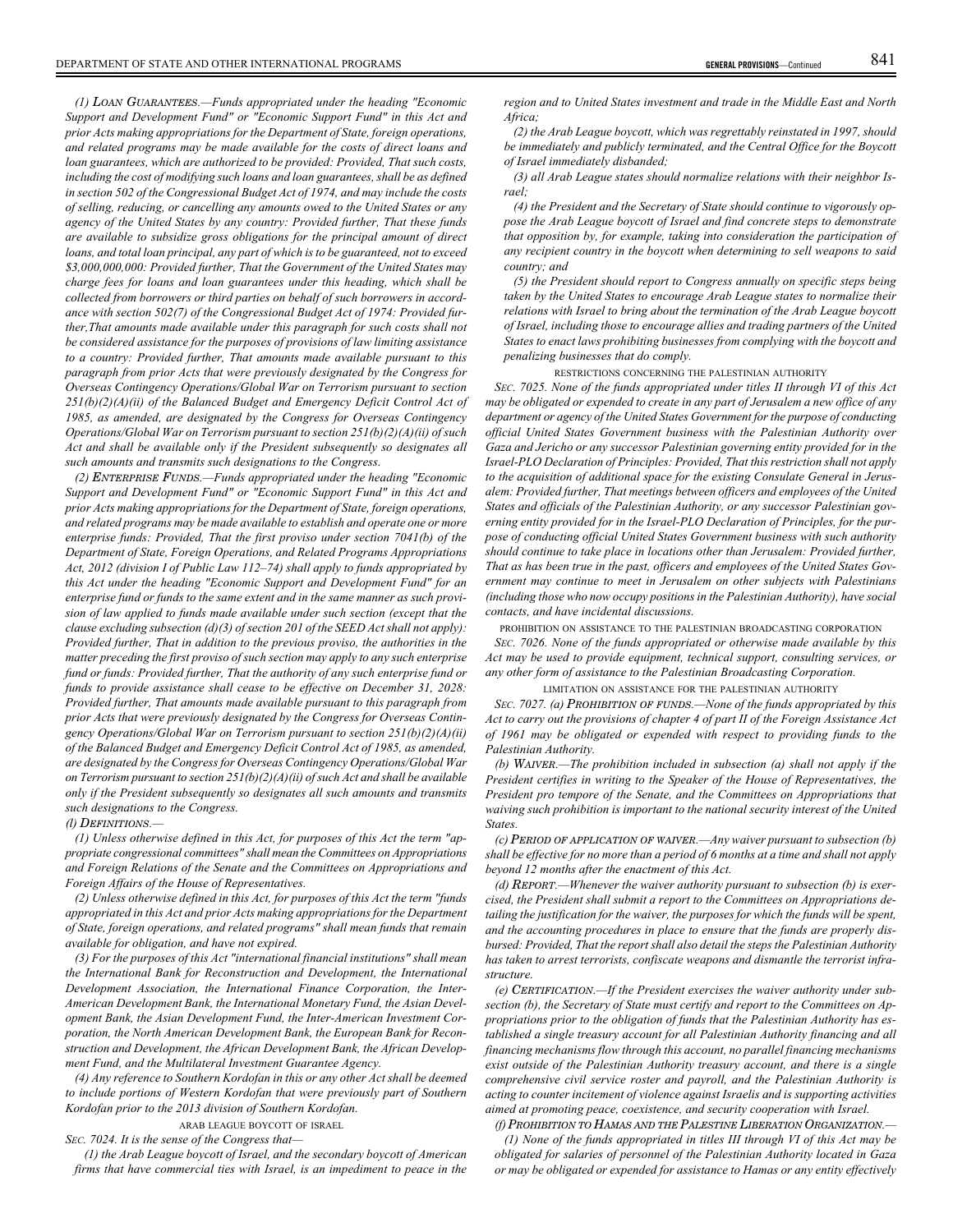*controlled by Hamas, any power-sharing government of which Hamas is a member, or that results from an agreement with Hamas and over which Hamas exercises undue influence.*

*(2) Notwithstanding the limitation of paragraph (1), assistance may be provided to a power-sharing government only if the President certifies and reports to the Committees on Appropriations that such government, including all of its ministers or such equivalent, has publicly accepted and is complying with the principles contained in section 620K(b)(1) (A) and (B) of the Foreign Assistance Act of 1961, as amended.*

*(3) The President may exercise the authority in section 620K(e) of the Foreign Assistance Act of 1961, as added by the Palestinian Anti-Terrorism Act of 2006 (Public Law 109–446) with respect to this subsection.*

*(4) Whenever the certification pursuant to paragraph (2) is exercised, the Secretary of State shall submit a report to the Committees on Appropriations within 120 days of the certification and every quarter thereafter on whether such government, including all of its ministers or such equivalent are continuing to comply with the principles contained in section 620K(b)(1) (A) and (B) of the Foreign Assistance Act of 1961, as amended: Provided, That the report shall also detail the amount, purposes and delivery mechanisms for any assistance provided pursuant to the abovementioned certification and a full accounting of any direct support of such government.*

*(5) None of the funds appropriated under titles III through VI of this Act may be obligated for assistance for the Palestine Liberation Organization.*

MIDDLE EAST AND NORTH AFRICA

## *SEC. 7028. (a)* EGYPT*.—*

*(1)* CERTIFICATION AND REPORT*.—Funds appropriated by this Act that are available for assistance for Egypt may be made available notwithstanding any other provision of law restricting assistance for Egypt, except for this subsection and section 620M of the Foreign Assistance Act of 1961, and may only be made available for assistance for the Government of Egypt if the Secretary of State certifies and reports to the Committees on Appropriations that such government is—*

*(A) sustaining the strategic relationship with the United States; and*

*(B) meeting its obligations under the 1979 Egypt-Israel Peace Treaty.*

*(2)* FOREIGN MILITARY FINANCING PROGRAM*.—*

*(A) Of the funds appropriated by this Act under the heading "Foreign Military Financing Program", \$1,300,000,000, to remain available until September 30, 2019, may be made available for assistance for Egypt: Provided,That such funds may be transferred to an interest bearing account in the Federal Reserve Bank of New York, following consultation with the Committees on Appropriations. (b)* IRAQ*.—*

*(1) Funds appropriated by this Act may be made available for assistance for Iraq notwithstanding any other provision of law.*

*(c)* LEBANON*.—Funds appropriated by this Act that are available for assistance for Lebanon may be made available notwithstanding any other provision of law.*

## *(d)* SYRIA*.—*

*(1)* NON-LETHAL ASSISTANCE*.—Funds appropriated by this Act under titles III and IV may be made available, notwithstanding any other provision of law except for this subsection, for non-lethal assistance for programs to address the needs of civilians affected by conflict in Syria, and for programs that seek to—*

*(A) establish governance in Syria that is representative, inclusive, and accountable;*

*(B) expand the role of women in negotiations to end the violence and in any political transition in Syria;*

*(C) develop and implement political processes that are democratic, transparent, and adhere to the rule of law;*

*(D) further the legitimacy of the Syrian opposition through cross-border programs;*

*(E) develop civil society and an independent media in Syria;*

*(F) promote economic development and security in Syria;*

*(G) document, investigate, and prosecute human rights violations in Syria, including through transitional justice programs and support for nongovernmental organizations;*

*(H) counter extremist ideologies;*

*(I) assist Syrian refugees whose education has been interrupted by the ongoing conflict to complete higher education requirements at regional academic institutions; and*

*(J) assist vulnerable populations in Syria and in neighboring countries.*

*(2) The authority of sections 552(c) and 610 of the Foreign Assistance Act of 1961 may be exercised by the President to provide assistance for Syria, notwithstanding any other provision of law and without regard to the percentage and dollar limitations in such sections.*

## *(e)* WEST BANK AND GAZA*.—*

*(1)* REPORT ON ASSISTANCE*.—Prior to the initial obligation of funds made available by this Act under the heading "Economic Support and Development Fund" for assistance for the West Bank and Gaza, the Secretary of State shall report to the Committees on Appropriations that the purpose of such assistance is to—*

*(A) advance Middle East peace;*

*(B) improve security in the region;*

*(C) continue support for transparent and accountable government institutions; (D) promote a private sector economy; or*

*(E) address urgent humanitarian needs.*

*(2)* LIMITATIONS*.—*

*(A)(i) None of the funds appropriated under the heading "Economic Support and Development Fund" in this Act may be made available for assistance for the Palestinian Authority, if after the date of enactment of this Act—*

*(I) the Palestinians obtain the same standing as member states or full membership as a state in the United Nations or any specialized agency thereof outside an agreement negotiated between Israel and the Palestinians; or*

*(II) the Palestinians initiate an International Criminal Court (ICC) judicially authorized investigation, or actively support such an investigation, that subjects Israeli nationals to an investigation for alleged crimes against Palestinians.*

*(ii) The Secretary of State may waive the restriction in clause (i) of this subparagraph resulting from the application of subclause (I) of such clause if the Secretary certifies to the Committees on Appropriations that to do so is in the national security interest of the United States, and submits a report to such Committees detailing how the waiver and the continuation of assistance would assist in furthering Middle East peace.*

*(B)(i) The President may waive the provisions of section 1003 of the Foreign Relations Authorization Act, Fiscal Years 1988 and 1989 (Public Law 100–204) if the President determines and certifies in writing to the Speaker of the House of Representatives, the President pro tempore of the Senate, and the appropriate congressional committees that the Palestinians have not, after the date of enactment of this Act—*

*(I) obtained in the United Nations or any specialized agency thereof the same standing as member states or full membership as a state outside an agreement negotiated between Israel and the Palestinians; and*

*(II) taken any action with respect to the ICC that is intended to influence a determination by the ICC to initiate a judicially authorized investigation, or to actively support such an investigation, that subjects Israeli nationals to an investigation for alleged crimes against Palestinians.*

*(ii) Not less than 90 days after the President is unable to make the certification pursuant to clause (i) of this subparagraph, the President may waive section 1003 of Public Law 100–204 if the President determines and certifies in writing to the Speaker of the House of Representatives, the President pro tempore of the Senate, and the Committees on Appropriations that the Palestinians have entered into direct and meaningful negotiations with Israel: Provided, That any waiver of the provisions of section 1003 of Public Law 100–204 under clause (i) of this subparagraph or under previous provisions of law must expire before the waiver under the preceding sentence may be exercised.*

*(iii) Any waiver pursuant to this subparagraph shall be effective for no more than a period of 6 months at a time and shall not apply beyond 12 months after the enactment of this Act.*

*(3)* REDUCTION*.—The Secretary of State shall reduce the amount of assistance made available by this Act under the heading "Economic Support and Development Fund" for the Palestinian Authority by an amount the Secretary determines is equivalent to the amount expended by the Palestinian Authority as payments for acts of terrorism by individuals who are imprisoned after being fairly tried and convicted for acts of terrorism and by individuals who died committing acts of terrorism during the previous calendar year: Provided, That the Secretary shall report to the Committees on Appropriations on the amount reduced for fiscal year 2018 prior to the obligation of funds for the Palestinian Authority.*

*(4)* SECURITY REPORT*.—The reporting requirements contained in section 1404 of the Supplemental Appropriations Act, 2008 (Public Law 110–252) shall apply to funds made available by this Act, including a description of modifications, if any, to the security strategy of the Palestinian Authority.*

#### EAST ASIA AND THE PACIFIC

*SEC. 7029. (a)* BURMA*.—*

*(1)* BILATERAL ECONOMIC ASSISTANCE*.—*

*(A) Funds appropriated by this Act and prior acts making appropriations for the Department of State, foreign operations, and related programs for assistance for Burma may be made available notwithstanding any other provision of law and may be made available for programs for ethnic groups and civil society in Burma to help sustain ceasefire agreements and further prospects for reconcili-*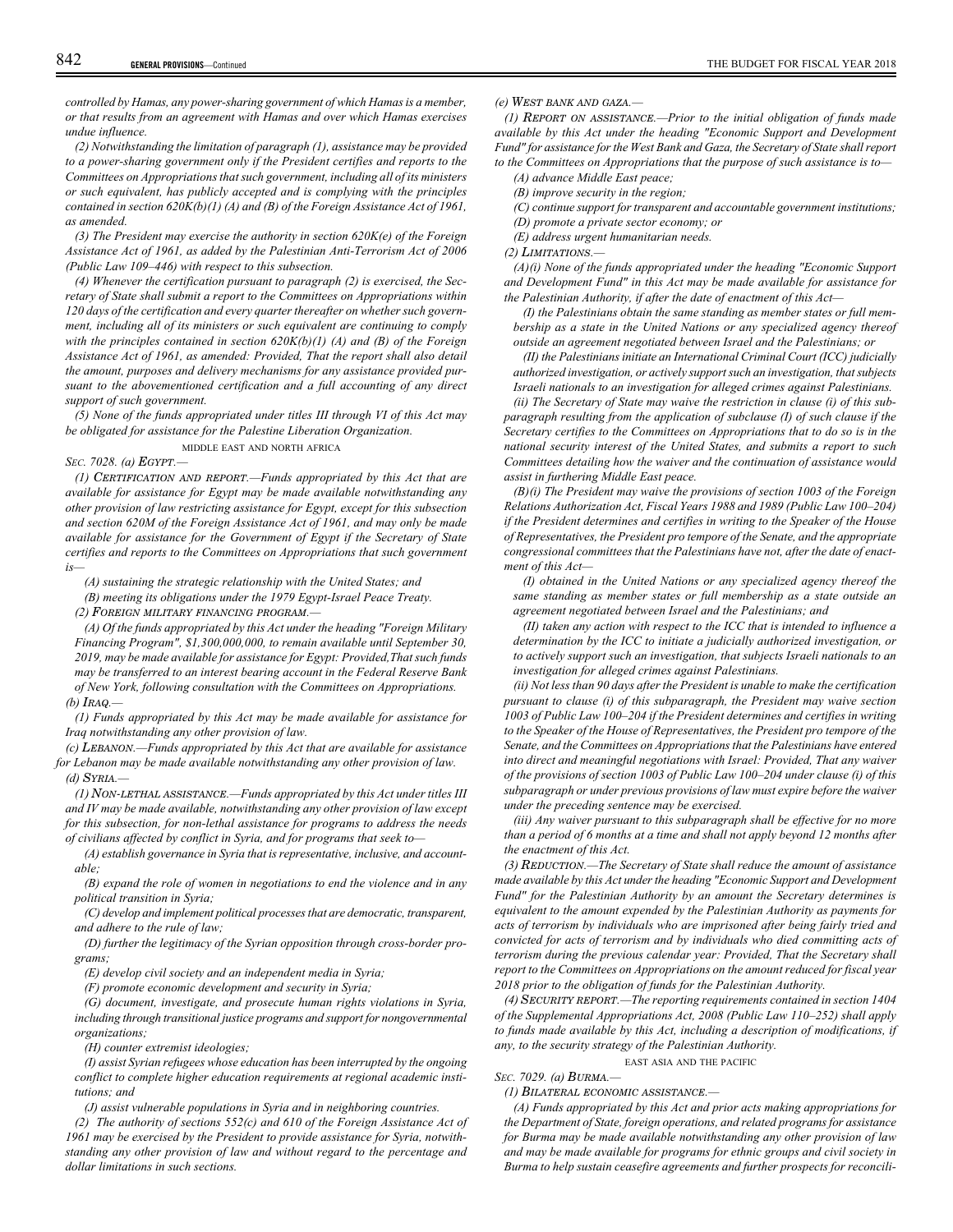*ation and peace, which may include support to representatives of ethnic armed groups and the Burmese military for this purpose.*

*(b)* NORTH KOREA*.—Funds appropriated under the heading "Economic Support and Development Fund" may be made available for programs to support initiatives relating to North Korea that are in the national interest of the United States, notwithstanding any other provision of law.*

*(c)* PEOPLE'S REPUBLIC OF CHINA*.—Notwithstanding any other provision of law, funds appropriated by this Act may be made available for activities with the People's Republic of China designed to leverage assistance programs and improve aid effectiveness.*

## *(d)* TIBET*.—*

PROGRAMS FOR TIBETAN COMMUNITIES*.—Notwithstanding any other provision of law, funds appropriated by this Act under the heading "Economic Support and Development Fund" may be made available to nongovernmental organizations to support activities which preserve cultural traditions and promote sustainable development, education, and environmental conservation in Tibetan communities in the Tibetan Autonomous Region and in other Tibetan communities in China.*

*(e)* VIETNAM*.—*DIOXIN REMEDIATION*.—Funds appropriated by this Act under the heading "Economic Support and Development Fund" may be made available for remediation of dioxin contaminated sites in Vietnam and may be made available for assistance for the Government of Vietnam, including the military, for such purposes.*

*(f) Funds appropriated in this Act under the headings "Economic Support and Development Fund" and "Nonproliferation, Anti-terrorism, Demining and Related Programs" may be made available for Asian regional programs that include countries or governments otherwise ineligible for United States assistance, notwithstanding any other provision of law.*

SOUTH AND CENTRAL ASIA

# *SEC. 7030. (a)* AFGHANISTAN*.—*

(1) AUTHORITIES*.—*

*(A) Funds appropriated by this Act under titles III through VI that are made available for assistance for Afghanistan may be made available—*

*(i) notwithstanding any other provision of law;*

*(ii) for reconciliation programs and disarmament, demobilization, and reintegration activities for former combatants who have renounced violence against the Government of Afghanistan;*

*(iii) for an endowment to empower women and girls; and*

*(iv) as a United States contribution to the Afghanistan Reconstruction Trust Fund (ARTF), and to an internationally managed fund to support the reconciliation with and disarmament, demobilization, and reintegration into Afghan society of former combatants who have renounced violence against the Government of Afghanistan.*

*(B) Funds appropriated or otherwise made available for this and prior Acts for assistance for Afghanistan may be made available as a United States contribution to other multi-donor trust funds: Provided, That amounts made available pursuant to this paragraph from prior Acts that were previously designated by the Congress for Overseas Contingency Operations/Global War on Terrorism pursuant to section 251(b)(2)(A)(ii) of the Balanced Budget and Emergency Deficit Control Act of 1985, as amended, are designated by the Congress for Overseas Contingency Operations/Global War on Terrorism pursuant to section 251(b)(2)(A)(ii) of such Act and shall be available only if the President subsequently so designates all such amounts and transmits such designations to the Congress.*

*(C) Section 1102(c) of the Supplemental Appropriations Act, 2009 (title XI of Public Law 111–32) shall continue in effect during fiscal year 2018 as if part of this Act.*

*(b)* PAKISTAN*.—*

ASSISTANCE*.—*

*Funds appropriated by this Act under titles III and IV for assistance for Pakistan may be made available notwithstanding any other provision of law.. (c)* REGIONAL PROGRAMS*.—*

*(1) Funds appropriated by this Act under the heading "Economic Support and Development Fund" for assistance for Afghanistan and Pakistan may be provided, notwithstanding any other provision of law that restricts assistance to foreign countries, for cross border stabilization and development programs between Afghanistan and Pakistan, or between either country and the Central Asian countries.*

WESTERN HEMISPHERE

# *SEC. 7031.*

*(a)* COLOMBIA*.—*

ASSISTANCE*.—Funds appropriated by this Act and made available to the Department of State for assistance for the Government of Colombia may be used*

*to support a unified campaign against narcotics trafficking, organizations designated as Foreign Terrorist Organizations, and other criminal or illegal armed groups, and to take actions to protect human health and welfare in emergency circumstances, including undertaking rescue operations: Provided, That the first, second, and third provisos of paragraph (1) of section 7045(a) of the Department of State, Foreign Operations, and Related Programs Appropriations Act, 2012 (division I of Public Law 112–74) shall continue in effect during fiscal year 2018 and shall apply to funds appropriated by this Act and made available for assistance for Colombia as if included in this Act.*

## *(b)* HAITI*.—*

HAITIAN COAST GUARD*.—The Government of Haiti shall be eligible to purchase defense articles and services under the Arms Export Control Act (22 U.S.C. 2751 et seq.) for the Coast Guard.*

## WAR CRIMES TRIBUNALS

*SEC. 7032. If the President determines that doing so will contribute to a just resolution of charges regarding genocide or other violations of international humanitarian law, the President may direct a drawdown pursuant to section 552(c) of the Foreign Assistance Act of 1961 of up to \$30,000,000 of commodities and services for the United Nations War Crimes Tribunal established with regard to the former Yugoslavia by the United Nations Security Council or such other tribunals or commissions as the Council may establish or authorize to deal with such violations, without regard to the ceiling limitation contained in paragraph (2) thereof: Provided, That the determination required under this section shall be in lieu of any determinations otherwise required under section 552(c).*

## UNITED NATIONS

*SEC. 7033. (a)* TRANSPARENCY AND ACCOUNTABILITY*.—*

*(1) Of the funds appropriated under title I of this Act that are available for contributions to the United Nations (including the Department of Peacekeeping Operations), any United Nations agency, or the Organization of American States, 15 percent may not be obligated for such organization, department, or agency until the Secretary of State briefs the Committees on Appropriations that the organization, department, or agency is—*

*(A) posting on a publicly available Web site, consistent with privacy regulations and due process, regular financial and programmatic audits of such organization, department, or agency, and providing the United States Government with necessary access to such financial and performance audits; and*

*(B) effectively implementing and enforcing policies and procedures which reflect best practices for the protection of whistleblowers from retaliation, including best practices for—*

*(i) protection against retaliation for internal and lawful public disclosures; (ii) legal burdens of proof;*

*(iii) statutes of limitation for reporting retaliation;*

*(iv) access to independent adjudicative bodies, including external arbitration; and*

*(v) results that eliminate the effects of proven retaliation.*

*(2) The restrictions imposed by or pursuant to paragraph (1) may be waived on a case-by-case basis if the Secretary of State determines and briefs the Committees on Appropriations that such waiver is in the national interests of the United States. (b)* RESTRICTIONS ON UNITED NATIONS DELEGATIONS AND ORGANIZATIONS*.—*

*(1) None of the funds made available under title I of this Act may be used to pay expenses for any United States delegation to any specialized agency, body, or commission of the United Nations if such agency, body, or commission is chaired or presided over by a country, the government of which the Secretary of State has determined, for purposes of section 6(j)(1) of the Export Administration Act of 1979 as continued in effect pursuant to the International Emergency Economic Powers Act (50 U.S.C. App. 2405(j)(1)), supports international terrorism.*

*(2) None of the funds made available under title I of this Act may be used by the Secretary of State as a contribution to any organization, agency, commission, or program within the United Nations system if such organization, agency, commission, or program is chaired or presided over by a country the government of which the Secretary of State has determined, for purposes of section 620A of the Foreign Assistance Act of 1961, section 40 of the Arms Export Control Act, section 6(j)(1) of the Export Administration Act of 1979, or any other provision of law, is a government that has repeatedly provided support for acts of international terrorism.*

*(3) The Secretary of State may waive the restriction in this subsection if the Secretary briefs the Committees on Appropriations that to do so is in the national interest of the United States.*

*(c)* UNITED NATIONS HUMAN RIGHTS COUNCIL*.—None of the funds appropriated by this Act may be made available in support of the United Nations Human Rights Council unless the Secretary of State determines and briefs the Committees on Appropriations that participation in the Council is important to the national interest of the United States and that the Council is taking steps to remove Israel as a per-*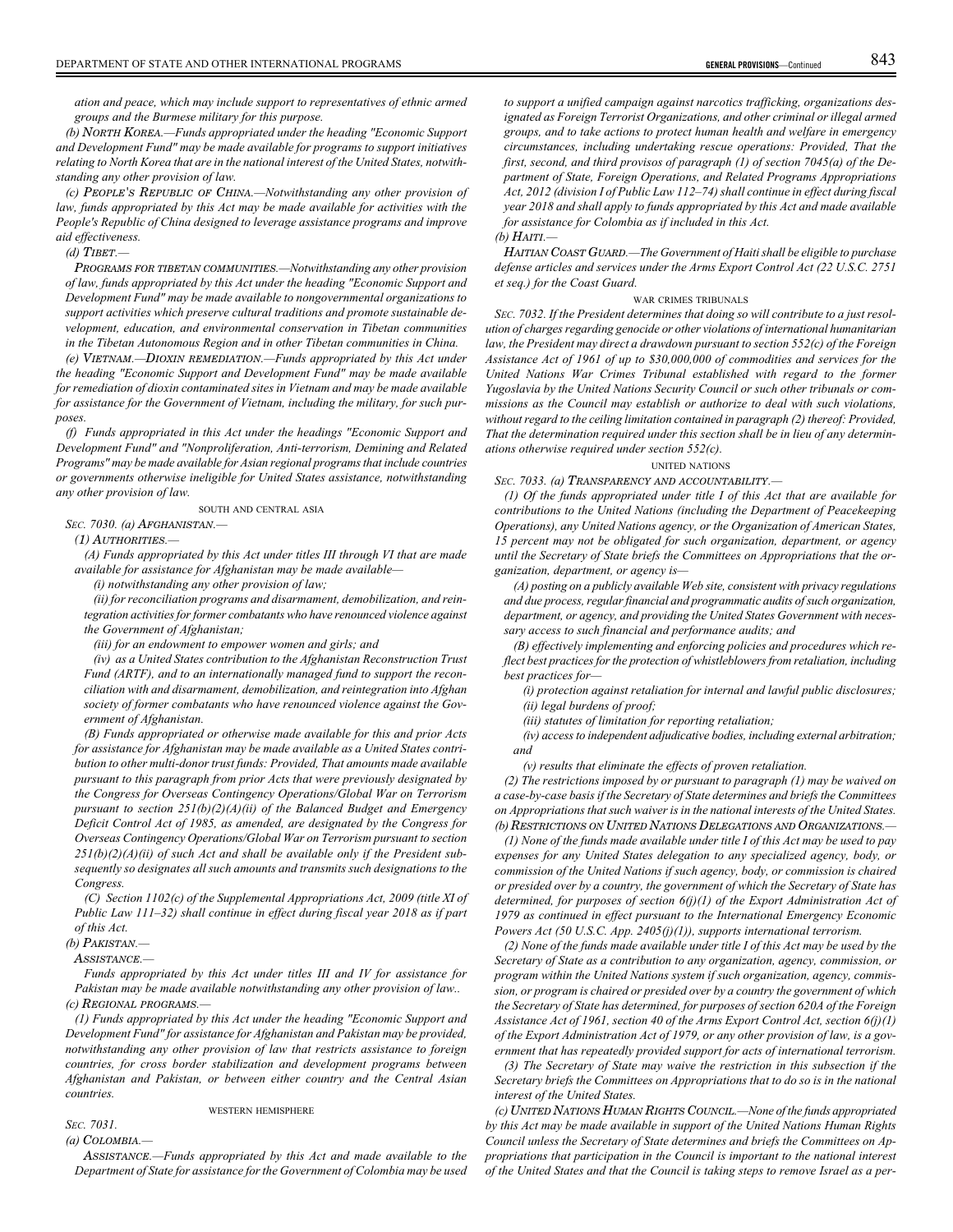*manent agenda item: Provided, That such brief shall include a description of the national interest served and the steps taken to remove Israel as a permanent agenda item: Provided further, That the Secretary of State shall brief the Committees on Appropriations not later than September 30, 2018, on the resolutions considered in the United Nations Human Rights Council during the previous 12 months, and on steps taken to remove Israel as a permanent agenda item.*

*(d)* UNITED NATIONS RELIEF AND WORKS AGENCY*.—Not later than 45 days after enactment of this Act, the Secretary of State shall brief the Committees on Appropriations on whether the United Nations Relief and Works Agency (UNRWA) is—*

*(1) utilizing Operations Support Officers in the West Bank, Gaza, and other fields of operation to inspect UNRWA installations and reporting any inappropriate use;*

*(2) acting promptly to address any staff or beneficiary violation of its own policies (including the policies on neutrality and impartiality of employees) and the legal requirements under section 301(c) of the Foreign Assistance Act of 1961;*

*(3) implementing procedures to maintain the neutrality of its facilities, including implementing a no-weapons policy, and conducting regular inspections of its installations, to ensure they are only used for humanitarian or other appropriate purposes;*

*(4) taking necessary and appropriate measures to ensure it is operating in compliance with the conditions of section 301(c) of the Foreign Assistance Act of 1961 and continuing regular reporting to the Department of State on actions it has taken to ensure conformance with such conditions;*

*(5) taking steps to ensure the content of all educational materials currently taught in UNRWA-administered schools and summer camps is consistent with the values of human rights, dignity, and tolerance and does not induce incitement;*

*(6) not engaging in operations with financial institutions or related entities in violation of relevant United States law, and is taking steps to improve the financial transparency of the organization; and*

*(7) in compliance with the United Nations Board of Auditors' biennial audit requirements and is implementing in a timely fashion the Board's recommendations. (e)* UNITED NATIONS CAPITAL MASTER PLAN*.—None of the funds made available in this Act may be used for the design, renovation, or construction of the United Nations Headquarters in New York.*

*(f)* WITHHOLDING BRIEFING*—Not later than 45 days after enactment of this Act, the Secretary of State shall brief the Committees on Appropriations detailing the amount of funds available for obligation or expenditure in fiscal year 2018 for contributions to any organization, department, agency, or program within the United Nations system or any international program that are withheld from obligation or expenditure due to any provision of law: Provided, That the Secretary of State shall update such briefing each time additional funds are withheld by operation of any provision of law: Provided further, That the reprogramming of any withheld funds identified in such briefing, including updates thereof, shall be subject to prior consultation with, and the regular notification procedures of, the Committees on Appropriations.*

## COMMUNITY-BASED POLICE ASSISTANCE

*SEC. 7034. (a) Funds made available by titles III and IV of this Act to carry out the provisions of chapter 1 of part I and chapters 4 and 6 of part II of the Foreign Assistance Act of 1961, may be used, notwithstanding any other provision of law, to enhance the effectiveness and accountability of civilian police authority through training and technical assistance in human rights, the rule of law, anti-corruption, strategic planning, and through assistance to foster civilian police roles that support democratic governance, including assistance for programs to prevent conflict, respond to disasters, address gender-based violence, and foster improved police relations with the communities they serve.*

## AIRCRAFT TRANSFER AND COORDINATION

*SEC. 7035. (a)* TRANSFER AUTHORITY*.—Notwithstanding any other provision of law or regulation, aircraft procured with funds appropriated by this Act and prior Acts making appropriations for the Department of State, foreign operations, and related programs under the headings "Diplomatic and Consular Programs", "International Narcotics Control and Law Enforcement", "Andean Counterdrug Initiative", and "Andean Counterdrug Programs" may be used for any other program and in any region.*

## *(b)* AIRCRAFT COORDINATION*.—*

*(1) The uses of aircraft purchased or leased by the Department of State and the United States Agency for International Development (USAID) with funds made available in this Act or prior Acts making appropriations for the Department of State, foreign operations, and related programs should be coordinated under the authority of the appropriate Chief of Mission: Provided, That such aircraft may be used to transport, on a reimbursable or non-reimbursable basis, Federal and non-Federal personnel supporting Department of State and USAID programs and*

*activities: Provided further, That official travel for other agencies for other purposes may be supported on a reimbursable basis, or without reimbursement when traveling on a space available basis: Provided further, That funds received by the Department of State in connection with the use of aircraft owned, leased, or chartered by the Department of State may be credited to the Working Capital Fund of the Department and shall be available for expenses related to the purchase, lease, maintenance, chartering, or operation of such aircraft.*

*(2) The requirement and authorities of this subsection shall only apply to aircraft, the primary purpose of which is the transportation of personnel.*

## LANDMINES

*SEC. 7036. (a) Notwithstanding any other provision of law, demining equipment available to the United States Agency for International Development and the Department of State and used in support of the clearance of landmines and unexploded ordnance for humanitarian purposes may be disposed of on a grant basis in foreign countries, subject to such terms and conditions as the Secretary of State may prescribe.*

## UNITED STATES AGENCY FOR INTERNATIONAL DEVELOPMENT MANAGEMENT

*SEC. 7037. (a)* AUTHORITY*.—Up to \$93,000,000 of the funds made available in title III of this Act pursuant to or to carry out the provisions of part I of the Foreign Assistance Act of 1961 may be used by the United States Agency for International Development (USAID) to hire and employ individuals in the United States and overseas on a limited appointment basis pursuant to the authority of sections 308 and 309 of the Foreign Service Act of 1980.*

*(b)* RESTRICTIONS*.—*

*(1) The number of individuals hired in any fiscal year pursuant to the authority contained in subsection (a) may not exceed 175.*

*(2) The authority to hire individuals contained in subsection (a) shall expire on September 30, 2019.*

*(c)* CONDITIONS*.—The authority of subsection (a) should only be used to the extent that an equivalent number of positions that are filled by personal services contractors or other non-direct hire employees of USAID, who are compensated with funds appropriated to carry out part I of the Foreign Assistance Act of 1961 are eliminated.*

*(d)* PROGRAM ACCOUNT CHARGED*.—The account charged for the cost of an individual hired and employed under the authority of this section shall be the account to which the responsibilities of such individual primarily relate: Provided, That funds made available to carry out this section may be transferred to, and merged with, funds appropriated by this Act in title II under the heading "Operating Expenses".*

*(e)* FOREIGN SERVICE LIMITED EXTENSIONS*.—Individuals hired and employed by USAID, with funds made available in this Act or prior Acts making appropriations for the Department of State, foreign operations, and related programs, pursuant to the authority of section 309 of the Foreign Service Act of 1980, may be extended for a period of up to 4 years notwithstanding the limitation set forth in such section.*

*(f)* DISASTER SURGE CAPACITY*.—Funds appropriated under title III of this Act to carry out part I of the Foreign Assistance Act of 1961 may be used, in addition to funds otherwise available for such purposes, for the cost (including the support costs) of individuals detailed to or employed by USAID whose primary responsibility is to carry out programs in response to natural or man-made disasters.*

*(g)* PERSONAL SERVICES CONTRACTORS*.—Funds appropriated by this Act to carry out chapter 1 of part I, chapter 4 of part II, and section 667 of the Foreign Assistance Act of 1961, and title II of the Food for Peace Act (Public Law 83–480), may be used by USAID to employ up to 40 personal services contractors in the United States, notwithstanding any other provision of law, for the purpose of providing direct, interim support for new or expanded overseas programs and activities managed by the agency until permanent direct hire personnel are hired and trained: Provided, That such funds appropriated to carry out title II of the Food for Peace Act (Public Law 83–480), may be made available only for personal services contractors assigned to the Office of Food for Peace.*

*(h)* SMALL BUSINESS*.—In entering into multiple award indefinite-quantity contracts with funds appropriated by this Act, USAID may provide an exception to the fair opportunity process for placing task orders under such contracts when the order is placed with any category of small or small disadvantaged business.*

*(i)* SENIOR FOREIGN SERVICE LIMITED APPOINTMENTS*.—Individuals hired pursuant to the authority provided by section 7059(o) of the Department of State, Foreign Operations, and Related Programs Appropriations Act, 2011 (division F of Public Law 111–117) may be assigned to or support programs in Afghanistan or Pakistan with funds made available in this Act and prior Acts making appropriations for the Department of State, foreign operations, and related programs.*

#### GLOBAL HEALTH ACTIVITIES

*SEC. 7038. (a)* IN GENERAL*.—Funds appropriated by titles III and IV of this Act that are made available for bilateral assistance for child survival activities or disease programs including activities relating to research on, and the prevention, treatment*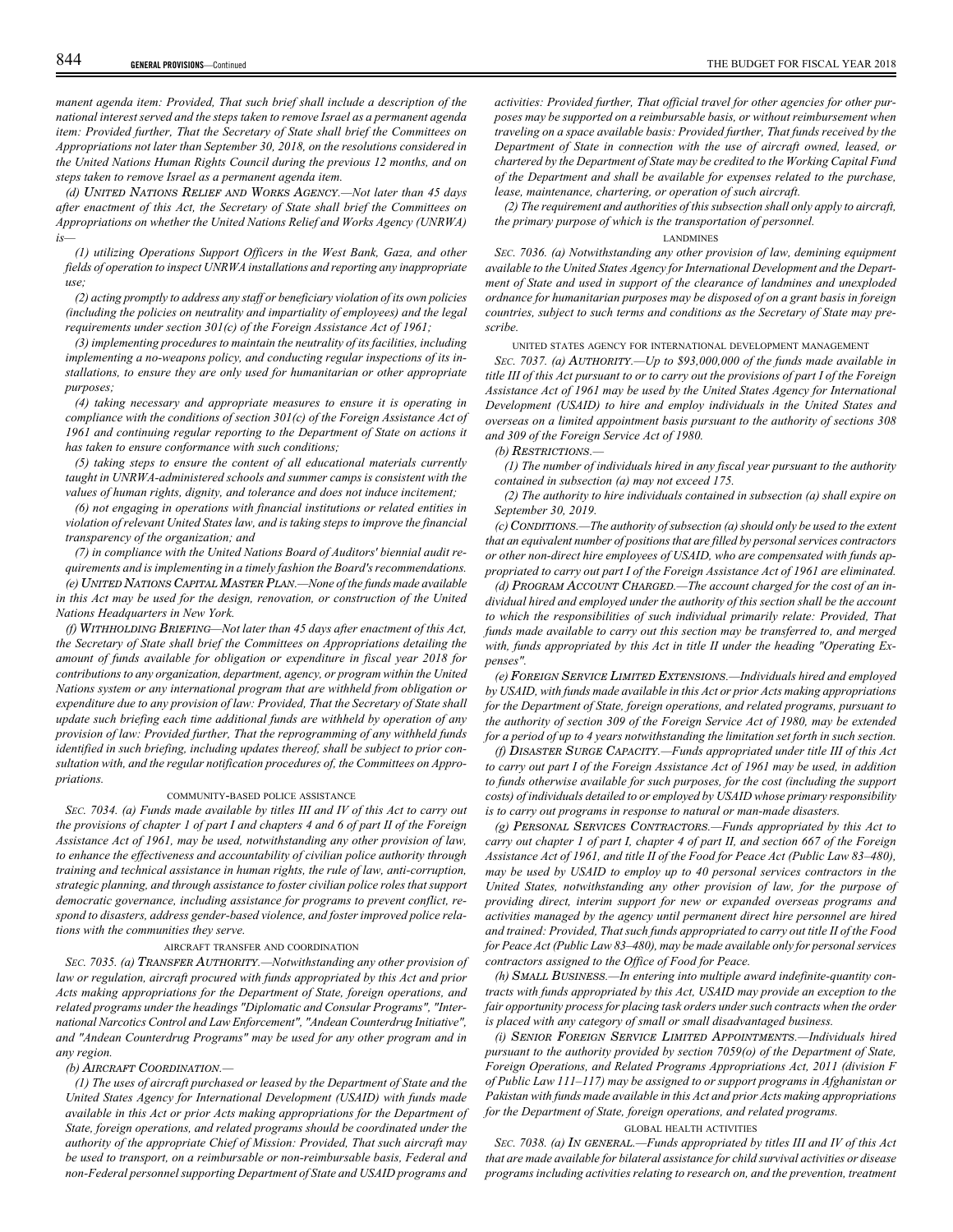*and control of, HIV/AIDS may be made available notwithstanding any other provision of law except for provisions under the heading "Global Health Programs" and the United States Leadership Against HIV/AIDS, Tuberculosis, and Malaria Act of 2003 (117 Stat. 711; 22 U.S.C. 7601 et seq.), as amended.*

*(b)* CONTAGIOUS INFECTIOUS DISEASE OUTBREAKS*.—If the Secretary of State determines and reports to the Committees on Appropriations that an international infectious disease outbreak is sustained, severe, and is spreading internationally, or that it is in the national interest to respond to a Public Health Emergency of International Concern, funds made available under title III of this Act may be made available to combat such infectious disease or public health emergency.*

#### SECTOR ALLOCATIONS

*SEC. 7039. (a)* BASIC EDUCATION AND HIGHER EDUCATION*.—*

## *(1)* BASIC EDUCATION*.—*

*(A) Funds appropriated under title III of this Act may be made available for assistance for basic education notwithstanding any other provision of law: Provided, That if the USAID Administrator determines that any unobligated balances of funds specifically designated for assistance for basic education in prior Acts making appropriations for the Department of State, foreign operations, and related programs are in excess of the absorptive capacity of recipient countries, such funds may be made available for other programs authorized under chapter 1 of part I of the Foreign Assistance Act of 1961, notwithstanding such funding designation.*

*(2)* HIGHER EDUCATION*.—Funds appropriated by title III of this Act may be made available for assistance for higher education notwithstanding any other provision of law.*

*(b)* ENVIRONMENT PROGRAMS AUTHORITY*.—Funds appropriated by this Act to carry out the provisions of sections 103 through 106, and chapter 4 of part II, of the Foreign Assistance Act of 1961 may be used, notwithstanding any other provision of law and subject to the regular notification procedures of the Committees on Appropriations, to support environment programs.*

## *(c)* FOOD SECURITY AND AGRICULTURAL DEVELOPMENT*.—*

*(1) Funds appropriated by this Act may be made available for food security and agricultural development programs notwithstanding any other provision of law, and for a United States contribution to the endowment of the Global Crop Diversity Trust.*

*(2) Funds appropriated under title III of this Act may be made available as a contribution to the Global Agriculture and Food Security Program if such contribution will not cause the United States to exceed 33 percent of the total amount of funds contributed to such Program.*

## REPORTING REQUIREMENTS CONCERNING INDIVIDUALS DETAINED AT NAVAL STATION, GUANTANAMO BAY, CUBA

*SEC. 7040. Not later than 5 days after the conclusion of an agreement with a country, including a state with a compact of free association with the United States, to receive by transfer or release individuals detained at United States Naval Station, Guantanamo Bay, Cuba, the Secretary of State shall notify the Committees on Appropriations in writing of the terms of the agreement, including whether funds appropriated by this Act or prior Acts making appropriations for the Department of State, foreign operations, and related programs will be made available for assistance for such country pursuant to such agreement.*

#### PROHIBITION ON USE OF TORTURE

*SEC. 7041. (a)* LIMITATION*.—None of the funds made available in this Act may be used to support or justify the use of torture, cruel, or inhumane treatment by any official or contract employee of the United States Government.*

*(b)* ASSISTANCE TO ELIMINATE TORTURE*.—Funds appropriated under titles III and IV of this Act may be made available, notwithstanding section 660 of the Foreign Assistance Act of 1961, for assistance to eliminate torture by foreign police, military or other security forces in countries receiving assistance from funds appropriated by this Act.*

#### COMMERCIAL LEASING OF DEFENSE ARTICLES

*SEC. 7042. Notwithstanding any other provision of law, the authority of section 23(a) of the Arms Export Control Act may be used to provide financing to Israel, Egypt, and the North Atlantic Treaty Organization (NATO), and major non-NATO allies for the procurement by leasing (including leasing with an option to purchase) of defense articles from United States commercial suppliers, not including Major Defense Equipment (other than helicopters and other types of aircraft having possible civilian application), if the President determines that there are compelling foreign policy or national security reasons for those defense articles being provided by commercial lease rather than by government-to-government sale under such Act.*

## INDEPENDENT STATES OF THE FORMER SOVIET UNION

*SEC. 7043. (a)* SECTION 907 OF THE FREEDOM SUPPORT ACT*.—Section 907 of the FREEDOM Support Act shall not apply to—(1) activities to support democracy* *or assistance under title V of the FREEDOM Support Act and section 1424 of the Defense Against Weapons of Mass Destruction Act of 1996 (50 U.S.C. 2333) or non-proliferation assistance;(2) any assistance provided by the Trade and Development Agency under section 661 of the Foreign Assistance Act of 1961 (22 U.S.C. 2421);(3) any activity carried out by a member of the United States and Foreign Commercial Service while acting within his or her official capacity;(4) any insurance, reinsurance, guarantee, or other assistance provided by the Overseas Private Investment Corporation under title IV of chapter 2 of part I of the Foreign Assistance Act of 1961 (22 U.S.C. 2191 et seq.);(5) any financing provided under the Export-Import Bank Act of 1945; or (6) humanitarian assistance.*

*(b) Funds appropriated by this Act under the heading "Economic Support and Development Fund" may be made available, notwithstanding any other provision of law, for assistance and related programs for the countries identified in section 3(c) of the Support for Eastern European Democracy (SEED) Act of 1989 (Public Law 101–179) and section 3 of the FREEDOM Support Act (Public Law 102–511) and may be used to carry out the provisions of those Acts: Provided, That such assistance and related programs from funds appropriated by this Act under the headings "Global Health Programs", "Economic Support and Development Fund", and "International Narcotics Control and Law Enforcement" shall be administered in accordance with the responsibilities of the coordinator designated pursuant to section 601 of the SEED Act of 1989 and section 102 of the FREEDOM Support Act.*

## SPECIAL DEFENSE ACQUISITION FUND

*SEC. 7044. Not to exceed \$900,000,000 may be obligated pursuant to section 51(c)(2) of the Arms Export Control Act for the purposes of the Special Defense Acquisition Fund (Fund), to remain available for obligation until September 30, 2019: Provided, That the provision of defense articles and defense services to foreign countries or international organizations from the Fund shall be subject to the concurrence of the Secretary of State.*

COUNTERING FOREIGN FIGHTERS AND VIOLENT EXTREMIST ORGANIZATIONS

*SEC. 7045. Funds appropriated under titles III and IV of this Act may be made available for programs to counter violent extremism notwithstanding any other provision of law.*

## *REQUESTS FOR DOCUMENTS*

*SEC. 7046. (a)* REQUESTS FOR DOCUMENTS*.—None of the funds appropriated or made available pursuant to titles III through VI of this Act shall be available to a nongovernmental organization, including any contractor, which fails to provide upon timely request any document, file, or record necessary to the auditing requirements of the Department of State and the United States Agency for International Development (USAID).*

#### *(b)* RECORDS MANAGEMENT*.—*

*(1)* LIMITATION AND DIRECTIVES*.—*

*(A) None of the funds appropriated by this Act under the headings "Diplomatic and Consular Programs" and "Capital Investment Fund" in title I, and "Operating Expenses" in title II that are made available to the Department of State and USAID may be made available to support the use or establishment of email accounts or email servers created outside the .gov domain or not fitted for automated records management as part of a Federal government records management program in contravention of the Presidential and Federal Records Act Amendments of 2014 (Public Law 113–187).*

*(B) The Secretary of State and USAID Administrator shall—*

*(i) update the policies, directives, and oversight necessary to comply with Federal statutes, regulations, and presidential executive orders and memoranda concerning the preservation of all records made or received in the conduct of official business, including record emails, instant messaging, and other online tools;*

*(ii) use funds appropriated by this Act under the headings "Diplomatic and Consular Programs" and "Capital Investment Fund" in title I, and "Operating Expenses" in title II, as appropriate, to improve Federal records management pursuant to the Federal Records Act (44 U.S.C. Chapters 21, 29, 31, and 33) and other applicable Federal records management statutes, regulations, or policies for the Department of State and USAID;*

*(iii) direct departing employees that all Federal records generated by such employees, including senior officials, belong to the Federal Government; and (iv) measurably improve the response time for identifying and retrieving Federal records.*

#### DISABILITY PROGRAMS

*SEC. 7047. (a)* ASSISTANCE*.—Funds appropriated by this Act under the heading "Economic Support and Development Fund" may be made available for programs and activities administered by the United States Agency for International Development (USAID) to address the needs and protect and promote the rights of people with disabilities in developing countries.*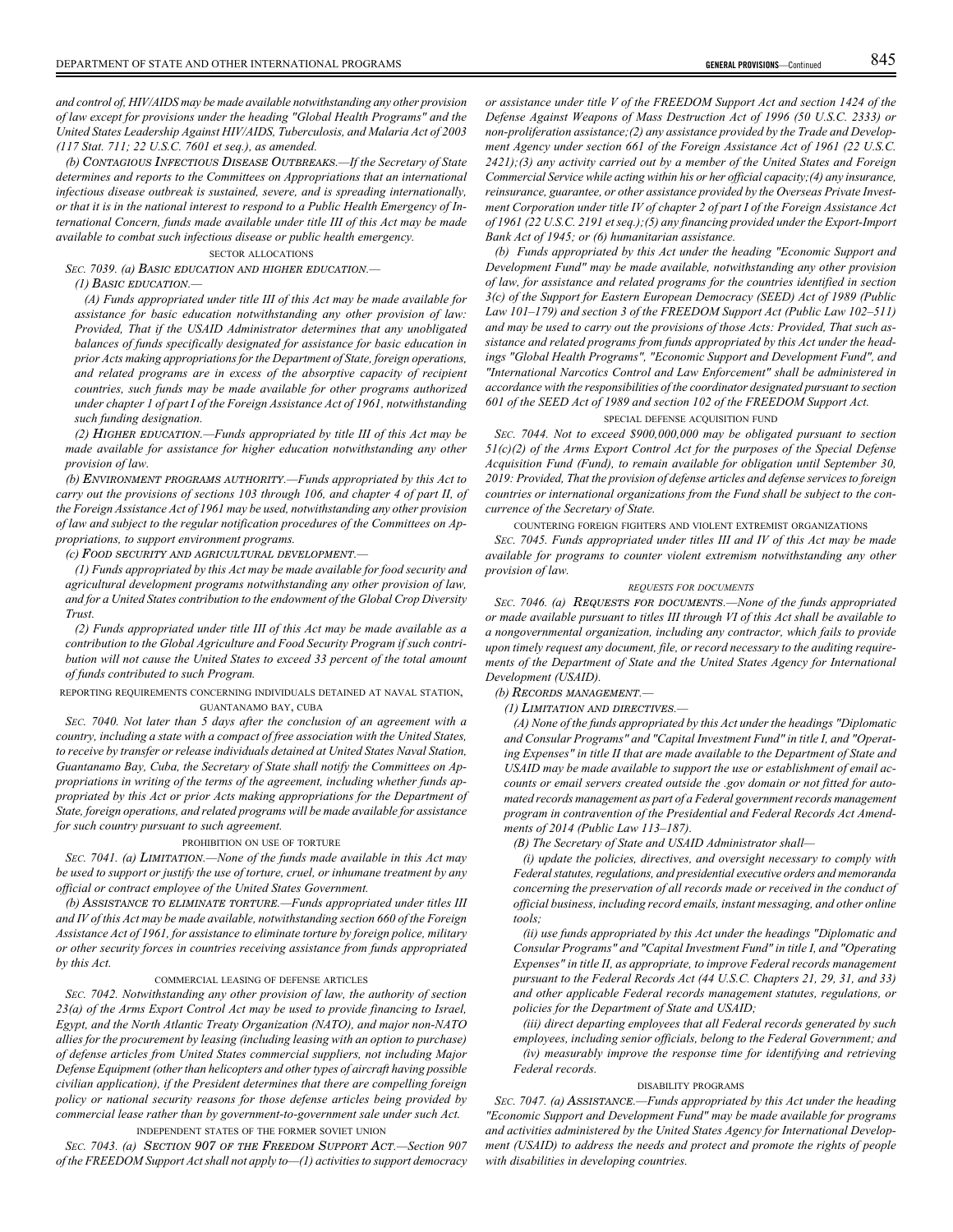*(b)* MANAGEMENT, OVERSIGHT, AND TECHNICAL SUPPORT*.—Funds made available pursuant to this section may be used for USAID for management, oversight, and technical support.*

IMPACT ON JOBS IN THE UNITED STATES

*SEC. 7048. None of the funds appropriated or otherwise made available under titles III through VI of this Act may be obligated or expended to provide—*

*(1) any financial incentive to a business enterprise currently located in the United States for the purpose of inducing such an enterprise to relocate outside the United States if such incentive or inducement is likely to reduce the number of employees of such business enterprise in the United States because United States production is being replaced by such enterprise outside the United States;*

*(2) assistance for any program, project, or activity that contributes to the violation of internationally recognized workers' rights, as defined in section 507(4) of the Trade Act of 1974, of workers in the recipient country, including any designated zone or area in that country: Provided, That the application of section 507(4)(D) and (E) of such Act should be commensurate with the level of development of the recipient country and sector, and shall not preclude assistance for the informal sector in such country, micro and small-scale enterprise, and smallholder agriculture;*

*(3) any assistance to an entity outside the United States if such assistance is for the purpose of directly relocating or transferring jobs from the United States to other countries and adversely impacts the labor force in the United States; or*

*(4) for the enforcement of any rule, regulation, policy, or guidelines implemented pursuant to—*

*the Supplemental Guidelines for High Carbon Intensity Projects approved by the Export-Import Bank of the United States on December 12, 2013, when enforcement of such rule, regulation, policy, or guidelines would prohibit, or have the effect of prohibiting, any coal-fired or other power-generation project the purpose of which is to: (i) provide affordable electricity in International Development Association (IDA)-eligible countries and IDA-blend countries; and (ii) increase exports of goods and services from the United States or prevent the loss of jobs from the United States.*

CONSULAR AND BORDER SECURITY PROGRAMS

*SEC. 7049. (a) There is established in the Treasury a separate fund to be known as the "Consular and Border Security Programs" account into which the following fees shall be deposited for the purposes of the consular and border security programs. (b)* MACHINE-READABLE VISA FEE*.—*

*(1) Section 103(d) of Public Law 107–173 (8 U.S.C. 1713) is amended by striking "credited as an offsetting collection to any appropriation for the Department of State" and inserting "deposited in the Consular and Border Security Programs account".*

*(2) Section 410(a)(1)(A) of the Department of State and Related Agencies Appropriations Act, 1999 (Public Law 105–277) is amended by striking "a fee of \$13" and inserting "a fee equal to one half the fee that would otherwise apply for processing a machine readable combined border crossing identification card and non-immigrant visa".*

*(c)* PASSPORT AND IMMIGRANT VISA SECURITY SURCHARGES*.*

*(1) The fourth paragraph under the heading "Diplomatic and Consular Programs" in title IV of division B of Public Law 108–447 (8 U.S.C. 1714) is amended—*

*(A) by inserting "and the consular protection of U.S. citizens and their interests overseas" after "in support of enhanced border security"; and*

*(B) by striking "credited to this account" and inserting "deposited in the Consular and Border Security Programs account".*

*(2) Section 6 of Public Law 109–472 (8 U.S.C. 1714 note) is amended by inserting "and the consular protection of U.S. citizens and their interests overseas" after "in support of enhanced border security" each place it appears.*

*(d)* DIVERSITY IMMIGRANT LOTTERY FEE*.—Section 636 of title VI, division C of Public Law 104–208 (8 U.S.C. 1153 note) is amended by striking "as an offsetting collection to any Department of State appropriation" and inserting "in the Consular and Border Security Programs account".*

*(e)* AFFIDAVIT OF SUPPORT FEE*.—Section 232(c) of title II of division A of H.R. 3427 (106th Congress) (incorporated by reference by section 1000(a)(7) of division B of Public 106–113, as amended (8 U.S.C. 1183a note), is further amended by striking "as an offsetting collection to any Department of State appropriation" and inserting "in the Consular and Border Security Programs account".*

*(f)* WESTERN HEMISPHERE TRAVEL INITIATIVE SURCHARGE*.—Subsection (b)(1) of section 1 of the Passport Act of June 4, 1920 (22 U.S.C. 214(b)(1)) is amended by striking "as an offsetting collection to the appropriate Department of State appropriation" and inserting "in the Consular and Border Security Programs account".*

*(g)* EXPEDITED PASSPORT FEE*.—The first proviso under the heading "Diplomatic and Consular Programs" in title V of Public Law 103–317 (22 U.S.C. 214 note) is amended by striking "this account" and inserting "the Capital Investment Fund or in the Consular and Border Security Programs account".*

*(h)* TRANSFER OF BALANCES*.—The unobligated balances of amounts available from fees referenced under this section may be transferred to the Consular and Border Security Programs account.*

*(i) Funds deposited in or transferred to the Consular and Border Security Programs account may be transferred between funds appropriated under the heading "Administration of Foreign Affairs".*

*(j) The transfer authorities in this section shall be in addition to any other transfer authority available to the Department of State.*

*(k) The amendments made by this section shall take effect no later than October 1, 2018.*

#### FRAUD PREVENTION AND DETECTION FEES

*SEC. 7050. In addition to the uses permitted pursuant to section 286(v)(2)(A) of the Immigration and Nationality Act (8 U.S.C. 1356(v)(2)(A)), the Secretary of State may also use fees deposited into the Fraud Prevention and Detection Account for programs and activities within the United States and at U.S. embassies and consulates abroad for the prevention and detection of visa fraud, to include increasing the number of personnel assigned exclusively or primarily to the function of preventing and detecting visa fraud.*

AUTHORITY TO ISSUE ADMINISTRATIVE SUBPOENAS

*SEC. 7051. Section 3486 of Title 18, United States Code, is amended—*

*(a) in subsection (a)(1)(A)—*

*(1) in clause (ii), by striking "or"; and*

*(2) by adding new clauses (iv) and (v) immediately prior to "may issue in writing and cause to be served a subpoena", as follows:*

*"(iv) an offense under section 878, or a threat against a person, foreign mission or organization authorized to receive protection by special agents of the Department of State and the Foreign Service under paragraph (3) of section 2709 of title 22, if the Assistant Secretary for Diplomatic Security or the Director of the Diplomatic Security Service determines that the threat constituting the offense or threat against the person or place protected is imminent, the Secretary of State; or "(v) an offense under chapter 75, Passports and Visas, the Secretary of State,";*

*(b)* in subsection (a)(9), by striking  $''(1)(A)(i)(II)$  or  $(1)(A)(iii)''$  and inserting *"(1)(A)(i)(II), (1)(A)(iii), (1)(A)(iv), or (1)(A)(v)";*

*(c) in subsection (a)(10), by inserting before the period, ", and as soon as practicable following issuance of a subpoena under paragraph (1)(A)(iv) the Secretary of State shall notify the Attorney General of its issuance"; and*

*(d) in subsection (e)(1) by replacing the existing language with the following:*

*"(1) Health information about an individual that is disclosed under this section may not be used in, or disclosed to any person for use in, any administrative, civil, or criminal action or investigation directed against the individual who is the subject of the information unless the action or investigation arises out of and is directly related to receipt of health care or payment for health care or action involving a fraudulent claim related to health; directly relates to the purpose for which the subpoena was authorized under paragraph (a)(1); or is authorized by an appropriate order of a court of competent jurisdiction, granted after application showing good cause therefor.".*

CONSULAR NOTIFICATION COMPLIANCE

*SEC. 7052. (a)* PETITION FOR REVIEW*.*

*(1)* JURISDICTION*. Notwithstanding any other provision of law, a Federal court shall have jurisdiction to review the merits of a petition claiming violation of Article 36(1)(b) or (c) of the Vienna Convention on Consular Relations, done at Vienna April 24, 1963, or a comparable provision of a bilateral international agreement addressing consular notification and access, filed by an individual convicted and sentenced to death by any Federal or State court before the date of enactment of this Act.*

*(2)* STANDARD*. To obtain relief, an individual described in paragraph (1) must make a showing of actual prejudice to the criminal conviction or sentence as a result of the violation. The court may conduct an evidentiary hearing if necessary to supplement the record and, upon a finding of actual prejudice, shall order a new trial or sentencing proceeding.*

## *(3)* LIMITATIONS*.*

*(A)* INITIAL SHOWING*. To qualify for review under this subsection, a petition must make an initial showing that*

*(i) a violation of Article 36(1)(b) or (c) of the Vienna Convention on Consular Relations, done at Vienna April 24, 1963, or a comparable provision of a bilateral international agreement addressing consular notification and access, occurred with respect to the individual described in paragraph (1); and*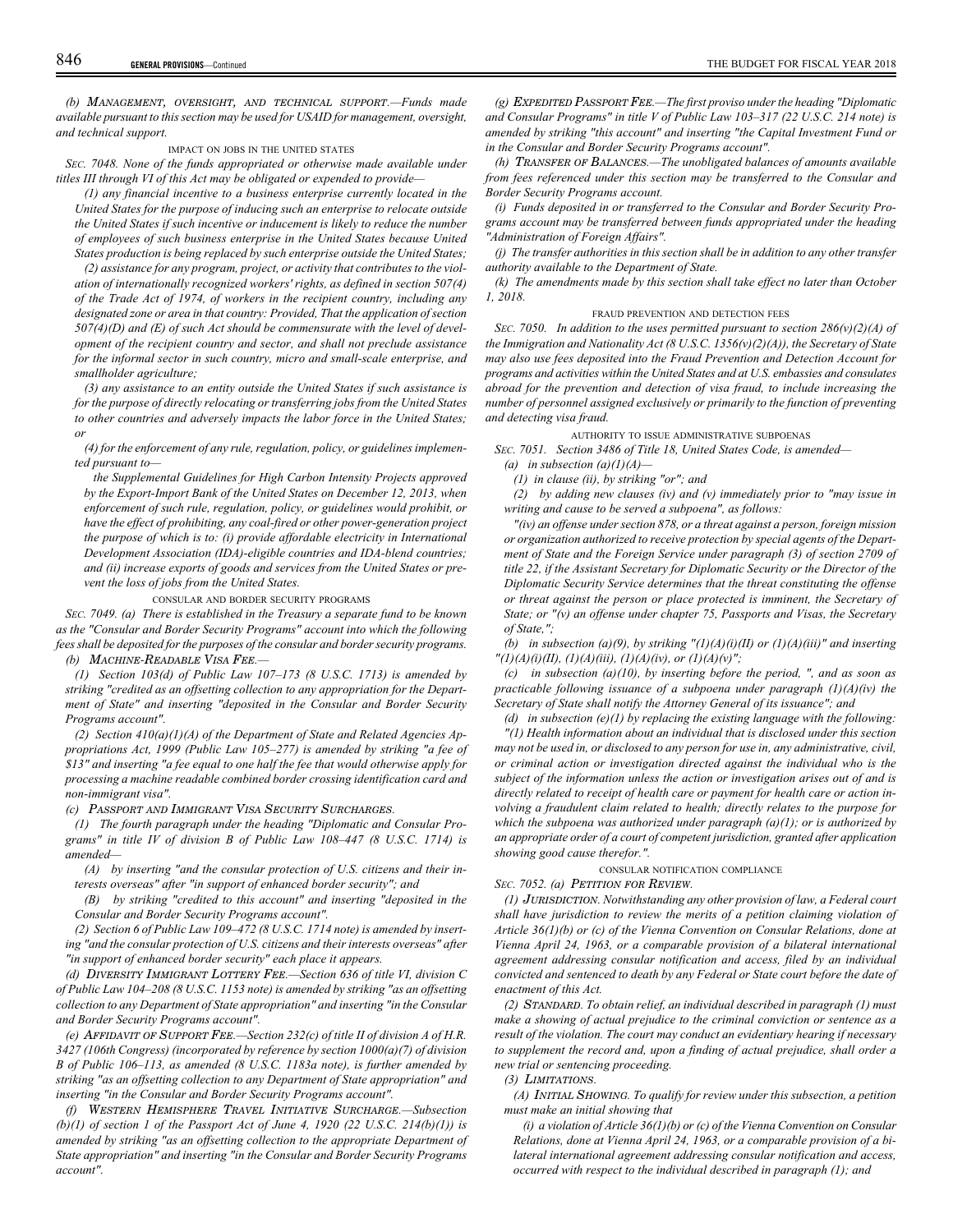*(ii) if such violation had not occurred, the consulate would have provided assistance to the individual.*

*(B)* EFFECT OF PRIOR ADJUDICATION*. A petition for review under this subsection shall not be granted if the claimed violation described in paragraph (1) has previously been adjudicated on the merits by a Federal or State court of competent jurisdiction in a proceeding in which no Federal or State procedural bars were raised with respect to such violation and in which the court provided review equivalent to the review provided in this subsection, unless the adjudication of the claim resulted in a decision that was based on an unreasonable determination of the facts in light of the evidence presented in the prior Federal or State court proceeding.*

*(C)* FILING DEADLINE*. A petition for review under this subsection shall be filed within 1 year of the later of*

*(i) the date of enactment of this Act;*

*(ii) the date on which the Federal or State court judgment against the individual described in paragraph (1) became final by the conclusion of direct review or the expiration of the time for seeking such review; or*

*(iii) the date on which the impediment to filing a petition created by Federal or State action in violation of the Constitution or laws of the United States is removed, if the individual described in paragraph (1) was prevented from filing by such Federal or State action.*

*(D)* TOLLING*. The time during which a properly filed application for State post-conviction or other collateral review with respect to the pertinent judgment or claim is pending shall not be counted toward the 1-year period of limitation.*

*(E)* TIME LIMIT FOR REVIEW*. A Federal court shall give priority to a petition for review filed under this subsection over all noncapital matters. With respect to a petition for review filed under this subsection and claiming only a violation described in paragraph (1), a Federal court shall render a final determination and enter a final judgment not later than one year after the date on which the petition is filed.*

*(4)* HABEAS PETITION*. A petition for review under this subsection shall be part of the first Federal habeas corpus application or motion for Federal collateral relief under chapter 153 of title 28, United States Code, filed by an individual, except that if an individual filed a Federal habeas corpus application or motion for Federal collateral relief before the date of enactment of this Act or if such application is required to be filed before the date that is 1 year after the date of enactment of this Act, such petition for review under this subsection shall be filed not later than 1 year after the enactment date or within the period prescribed by paragraph (3)(C)(iii), whichever is later. No petition filed in conformity with the requirements of the preceding sentence shall be considered a second or successive habeas corpus application or subjected to any bars to relief based on preenactment proceedings other than as specified in paragraph (2).*

*(5)* REFERRAL TO MAGISTRATE*. A Federal court acting under this subsection may refer the petition for review to a Federal magistrate for proposed findings and recommendations pursuant to 28 U.S.C. 636(b)(1)(B).*

## *(6)* APPEAL*.*

*(A)* IN GENERAL*. A final order on a petition for review under paragraph (1) shall be subject to review on appeal by the court of appeals for the circuit in which the proceeding is held.*

*(B)* APPEAL BY PETITIONER *An individual described in paragraph (1) may appeal a final order on a petition for review under paragraph (1) only if a district or circuit judge issues a certificate of appealability. A district or circuit court judge shall issue or deny a certificate of appealability not later than 30 days after an application for a certificate of appealability is filed. A district judge or circuit judge may issue a certificate of appealability under this subparagraph if the individual has made a substantial showing of actual prejudice to the criminal conviction or sentence of the individual as a result of a violation described in paragraph (1).*

#### *(b)* VIOLATION*.*

*(1)* IN GENERAL*. An individual not covered by subsection (a) who is arrested, detained, or held for trial on a charge that would expose the individual to a capital sentence if convicted may raise a claim of a violation of Article 36(1)(b) or (c) of the Vienna Convention on Consular Relations, done at Vienna April 24, 1963, or of a comparable provision of a bilateral international agreement addressing consular notification and access, at a reasonable time after the individual becomes aware of the violation, before the court with jurisdiction over the charge. Upon a finding of such a violation*

*(A) the consulate of the foreign state of which the individual is a national shall be notified immediately by the detaining authority, and consular access to the individual shall be afforded in accordance with the provisions of the Vienna Convention on Consular Relations, done at Vienna April 24, 1963, or the com-* *parable provisions of a bilateral international agreement addressing consular notification and access; and*

*(B) the court*

*(i) shall postpone any proceedings to the extent the court determines necessary to allow for adequate opportunity for consular access and assistance; and*

*(ii) may enter necessary orders to facilitate consular access and assistance. (2)* EVIDENTIARY HEARINGS*. The court may conduct evidentiary hearings if necessary to resolve factual issues.*

*(3)* RULE OF CONSTRUCTION*. Nothing in this subsection shall be construed to create any additional remedy.*

*(c)* DEFINITIONS*. In this section the term "State" means any State of the United States, the District of Columbia, the Commonwealth of Puerto Rico, and any territory or possession of the United States.*

*(d)* APPLICABILITY*. The provisions of this section shall apply during the current fiscal year and hereafter.*

INSPECTOR GENERAL PERSONNEL AUTHORITIES

*SEC. 7053. (a) Section 8L of the Inspector General Act of 1978 (5 U.S.C. App.) is amended in Subsection (d)(2)(E) to read as follows:*

*"(E) To employ, or authorize the employment by the other Inspectors General specified in subsection (c), on a temporary basis using the authorities in section 3161 of title 5, United States Code (but without regard to subsections (a) and (b)(2) of such section), such auditors, investigators, and other personnel as the lead Inspector General considers appropriate to assist the lead Inspector General and such other Inspectors General on matters relating to the contingency operation.".*

*(b) Section 8L of the Inspector General Act of 1978 (5 U.S.C. App.) is amended in Subsection (d)(3) to read as follows:*

*"(3)(A) Each Inspector General specified in subsection (c) may employ annuitants covered by section 9902(g) of title 5, United States Code, for purposes of assisting the lead Inspector General in discharging responsibilities under this subsection with respect to the contingency operation."*

*"(B) The employment under this subsection of an annuitant described in section 9902(g) of title 5, United States Code, shall be governed by the provisions of such section as if the position in which the annuitant is employed was a position in the Department of Defense."*

*(1) "(C) For purposes of employment under this subsection, an annuitant receiving an annuity under the Foreign Service Retirement and Disability System or the Foreign Service Pension System under Chapter 52, Subchapter VIII of Title 22 may be reemployed as if covered by section 9902(g)(1) of Title 5."*

*"(i) Notwithstanding any other provision of law, a Foreign Service annuitant so reemployed shall continue to receive his full annuity and shall not be considered a participant for purposes of subchapter VIII of Chapter 52 of Title 22 or an employee for purposes of subchapter III of chapter 83 or chapter 84 of Title 5."*

*"(ii) A Foreign Service annuitant reemployed under this subsection may elect in writing for his reemployment to be subject to subsection 4064 of Title 22. Any such election must be made within 90 days of his reemployment under this subsection.".*

*(c) Section 8L of the Inspector General Act of 1978 (5 U.S.C. App.) is amended by adding at the end of Subsection (d), a new paragraph as follows:*

*"(5) The authority to employ personnel under this subsection for a contingency operation shall cease as provided for in subsection (e).".*

## WORKING CAPITAL FUND

*SEC. 7054. (a) The Administrator of the United States Agency for International Development (the Administrator) is authorized to establish a Working Capital Fund (in this section referred to as the "Fund").*

*(b) Funds deposited in the Fund during any fiscal year shall be available without fiscal year limitation and used, in addition to other funds available for such purposes, for administrative costs resulting from agency acquisition and assistance operations, the administration of this Fund, and administrative contingencies designated by the Administrator. Such expenses may include—*

*(1) personal and nonpersonal services;*

*(2) training;*

*(3) supplies; and*

*(4) other administrative costs related to acquisition and assistance operations. (c) There may be deposited during any fiscal year in the Fund up to 1 percent of the total value of obligations entered into by the United States Agency for International Development (USAID) from appropriations available to USAID and any appropriation made available for the purpose of providing capital. Receipts from the disposal of, or repayments for the loss or damage to, property held in the Fund, re-*